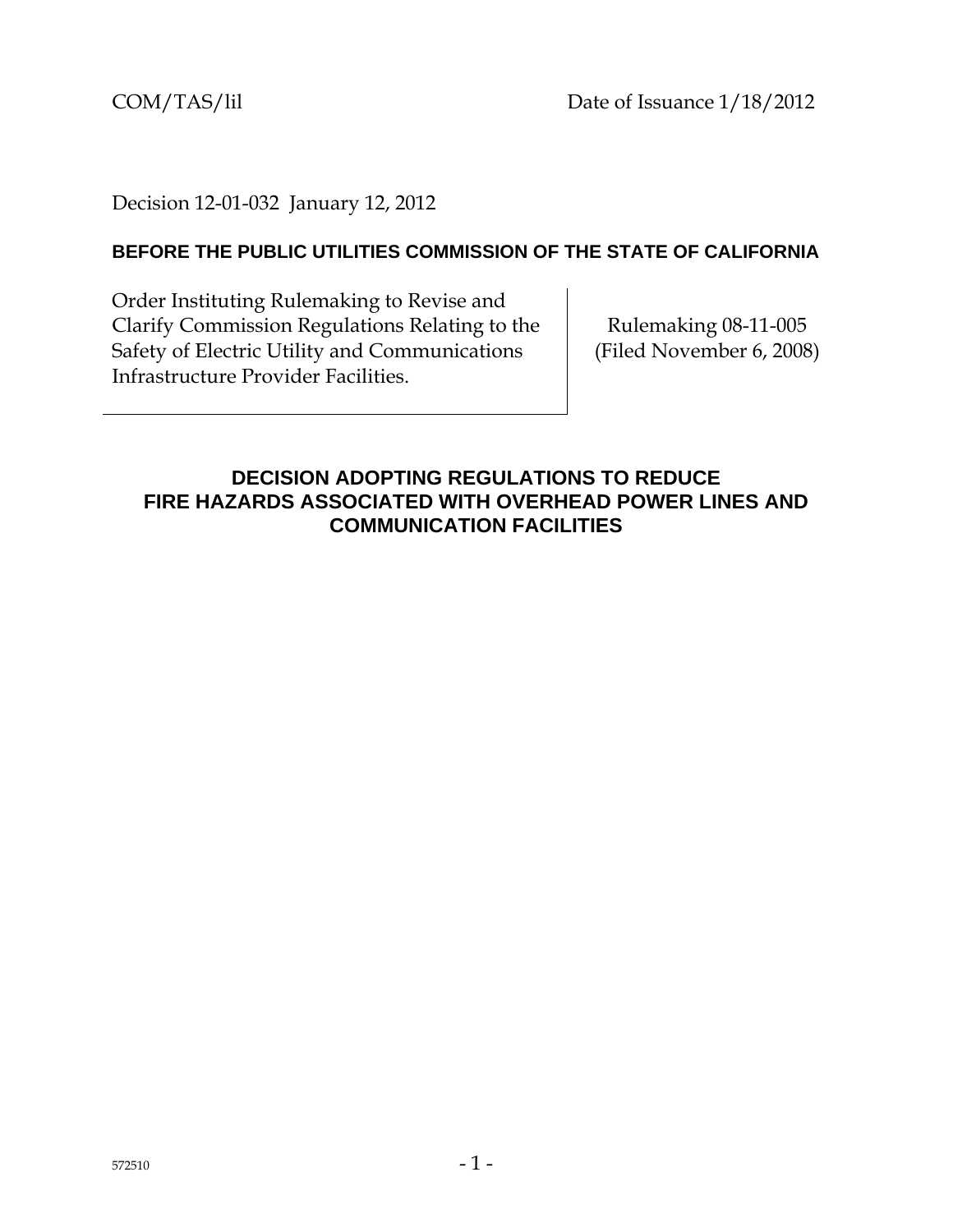# **Title**

|    |      |        | DECISION ADOPTING REGULATIONS TO REDUCE FIRE HAZARDS                 |  |  |  |
|----|------|--------|----------------------------------------------------------------------|--|--|--|
|    |      |        | ASSOCIATED WITH OVERHEAD POWER LINES AND                             |  |  |  |
|    |      |        |                                                                      |  |  |  |
| 1. |      |        |                                                                      |  |  |  |
| 2. |      |        |                                                                      |  |  |  |
|    | 2.1. |        |                                                                      |  |  |  |
|    | 2.2. |        |                                                                      |  |  |  |
|    | 2.3. |        |                                                                      |  |  |  |
| 3. |      |        |                                                                      |  |  |  |
| 4. |      |        |                                                                      |  |  |  |
| 5. |      |        |                                                                      |  |  |  |
|    |      |        |                                                                      |  |  |  |
|    | 5.1. |        |                                                                      |  |  |  |
|    |      | 5.1.2. |                                                                      |  |  |  |
|    |      | 5.1.3. |                                                                      |  |  |  |
|    | 5.2. |        |                                                                      |  |  |  |
|    |      | 5.2.1. |                                                                      |  |  |  |
|    |      | 5.2.2. |                                                                      |  |  |  |
|    |      | 5.2.3. |                                                                      |  |  |  |
|    | 5.3. |        |                                                                      |  |  |  |
|    |      | 5.3.1. |                                                                      |  |  |  |
|    |      | 5.3.2. |                                                                      |  |  |  |
|    |      | 5.3.3. |                                                                      |  |  |  |
|    | 5.4. |        | Consensus Proposal 4 re: GO 95, Rule 37, Table 1, Case 14 and        |  |  |  |
|    |      |        |                                                                      |  |  |  |
|    |      |        |                                                                      |  |  |  |
|    |      |        |                                                                      |  |  |  |
|    |      | 5.4.3. | Discussion                                                           |  |  |  |
|    | 5.5. |        | Consensus Proposal 5 re: GO 95, Rules 23.0, 44.1, 44.2, and 44.3  24 |  |  |  |
|    |      | 5.5.1. |                                                                      |  |  |  |
|    |      | 5.5.2. |                                                                      |  |  |  |
|    |      | 5.5.3. |                                                                      |  |  |  |
|    | 5.6. |        |                                                                      |  |  |  |
|    |      | 5.6.1. |                                                                      |  |  |  |
|    |      | 5.6.2. |                                                                      |  |  |  |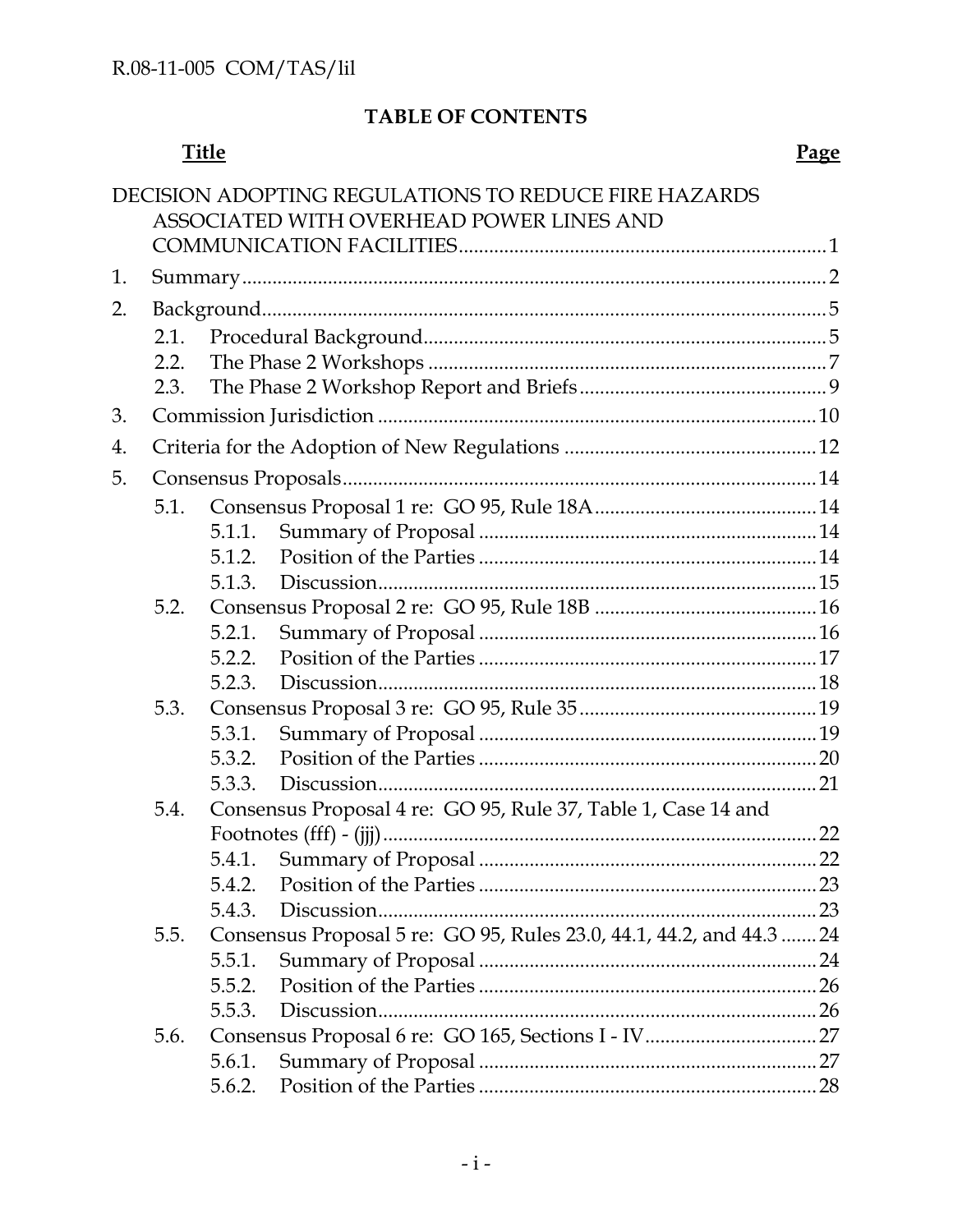#### **Title** Page 5.6.3. 6. 6.1. 6.1.1.  $6.1.2.$  $6.1.3.$ 6.2. Contested Proposal 2 re: GO 95, Rule 12 and GO 165...............................34  $6.2.1.$  $6.2.2.$ 6.2.3. 6.3. 6.3.1. 6.3.2 6.3.3. 6.4. 6.4.1. 6.4.2. 6.4.3.  $Disclusion$  (48  $6.5.$ 6.5.1.  $6.5.2.$ 6.5.3. Contested Proposals 6A - 6D re: GO 95, Rules 31.2 and 80.1A .......... 61 6.6. 6.6.1.  $6.6.2.$ 6.6.3. 6.6.4. 6.7. 6.7.1.  $6.7.2.$ 6.7.3. Contested Proposal 7A re: GO 95, Rule 35, Paragraph 4 ....................... 86 6.8. 6.8.1.  $6.8.2.$ 6.8.3. Contested Proposal 7B re: GO 95, Rule 35, Third Exception............... 95 6.9. 6.9.1.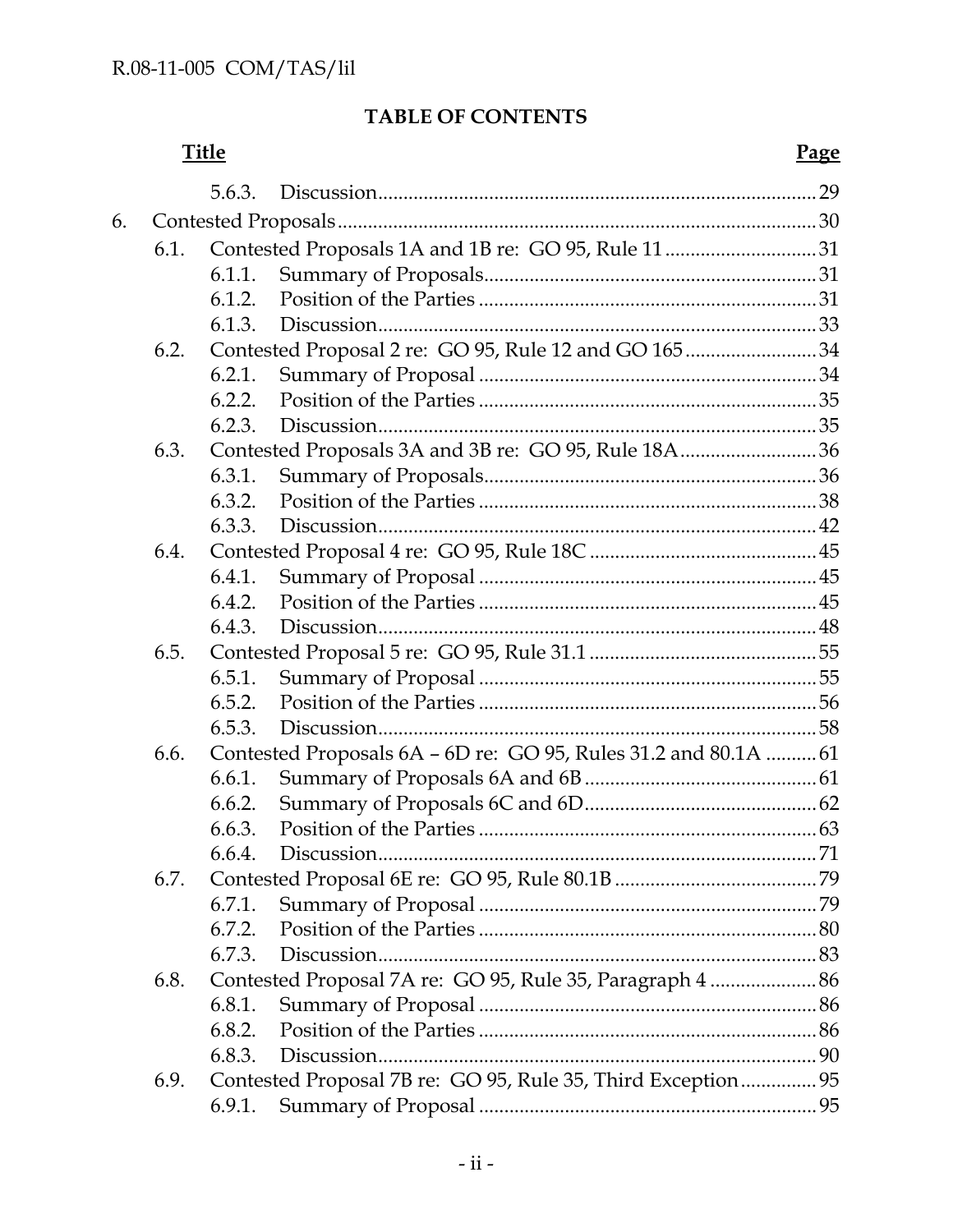# **Title Page** 6.9.2. Position of the Parties ...................................................................96 6.9.3. Discussion.......................................................................................98 6.10. Contested Proposal 8A re: GO 95, Appendix E.....................................99 6.10.1. Summary of Proposal ...................................................................99 6.10.2. Position of the Parties .................................................................100 6.10.3. Discussion.....................................................................................101 6.11. Contested Proposals 8B and 8C re: GO 95, Rule 35, Appendix E, Guidelines Only ....................................................................................102 6.11.1. Summary of Proposals................................................................102 6.11.2. Position of the Parties .................................................................104 6.11.3. Discussion.....................................................................................105 6.12. Contested Proposal 9 re: GO 95, Rule 38, Table 2, Footnote (aaa) ............................................................................................107 6.12.1. Summary of Proposal .................................................................107 6.12.2. Position of the Parties .................................................................108 6.12.3. Discussion.....................................................................................110 6.13. Contested Proposals 10A and 10B re: GO 95, Rule 44.2, Rule 44.4, and Appendix I .......................................................................111 6.13.1. Summary of Proposals................................................................111 6.13.2. Position of the Parties .................................................................113 6.13.3. Discussion.....................................................................................114 6.14. Contested Proposals 11A and 11B re: GO 95, Rule 48........................117 6.14.1. Summary of Proposals................................................................117 6.14.2. Position of the Parties .................................................................118 6.14.3. Discussion.....................................................................................120 6.15. Contested Proposal 12 re: GO 95, Rule 91.5 .........................................123 6.15.1. Summary of Proposal .................................................................123 6.15.2. Position of the Parties .................................................................124 6.15.3. Discussion.....................................................................................126 6.16. Contested Proposals 13A and 13B re: GO 165, Section V and Proposed Ordering Paragraph................................................................128 6.16.1. Summary of Proposals................................................................128 6.16.2. Position of the Parties .................................................................129 6.16.3. Discussion.....................................................................................132 6.17. Contested Proposals 14A, 14B, and 14C re: Fire-Threat Maps..........135 6.17.1. Summary of Proposals................................................................135 6.17.1.1 Summary of Contested Proposal 14A.................................136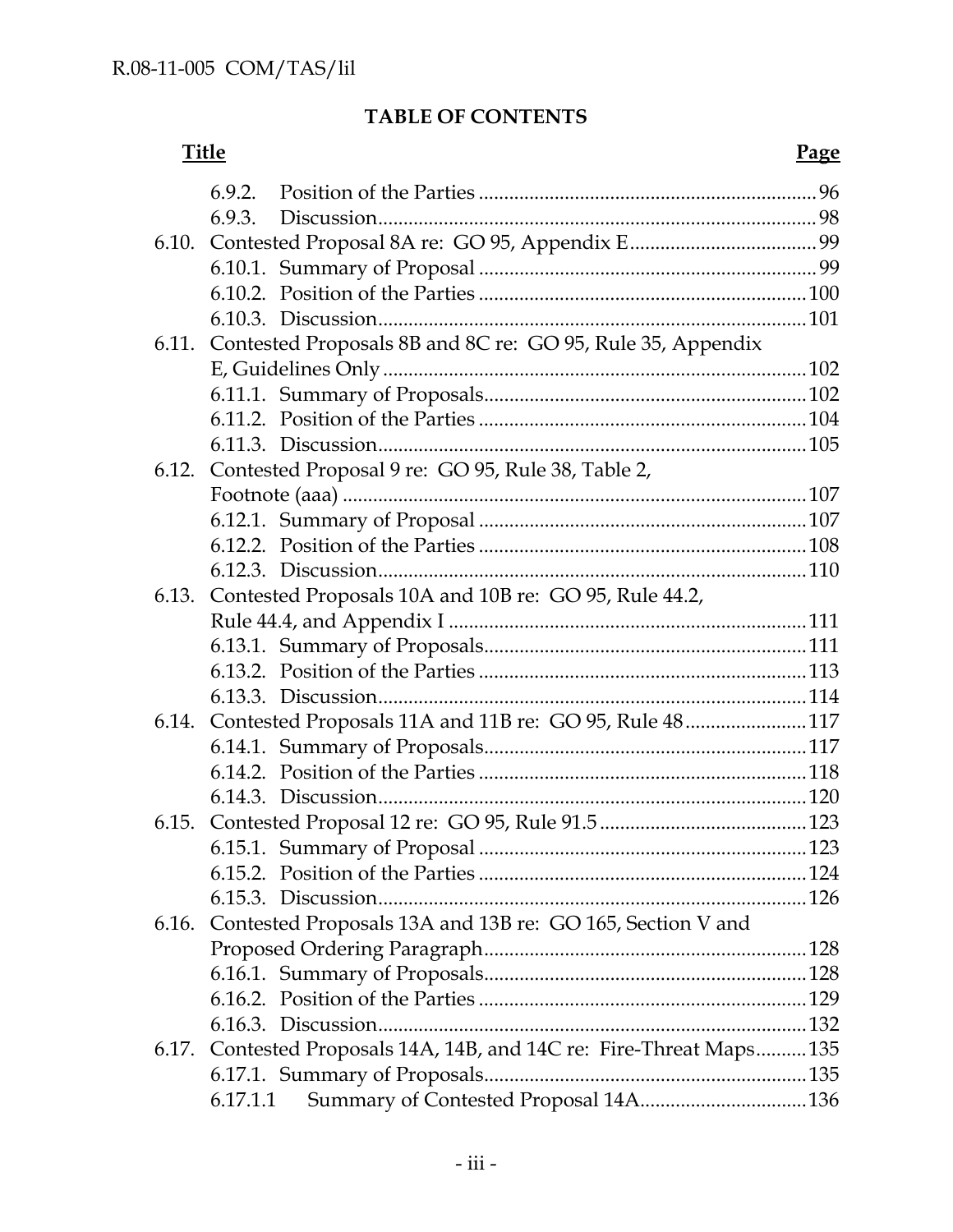# **Title Page** 6.17.1.2 Summary of Contested Proposals 14B and 14C................137 6.17.2. Position of the Parties .................................................................138 6.17.3. Position of Cal Fire......................................................................141 6.17.4. Discussion.....................................................................................142 6.18. Record Retention .......................................................................................150 6.19. Commission Jurisdiction and Publicly Owned Utilities .....................150 6.20. Cost Recovery ............................................................................................151 6.20.1. Cost Recovery for Electric IOUs................................................153 6.20.2. Cost Recovery for the Small LECs ............................................154 6.21. Implementation .........................................................................................156 7. California Environmental Quality Act ..............................................................156 8. Proposed Rulemaking Proceeding re: Electric Tariff Rule 20.......................158 8.1. Background ................................................................................................158 8.2. Position of the Parties ...............................................................................160 8.3. Discussion...................................................................................................163 9. Need for Hearing..................................................................................................164 10. Comments on the Proposed Decision................................................................164 11. Assignment of the Proceeding............................................................................165 Findings of Fact.............................................................................................................165 Conclusions of Law ......................................................................................................168 ORDER ...........................................................................................................................174 **Appendix A: Proposed Regulations ..................................................................... A-1** Consensus Proposal 1 re: GO 95, Rule 18A.........................................................A-2 Consensus Proposal 2 re: GO 95, Rule 18B .........................................................A-5 Consensus Proposal 3 re: GO 95, Rule 35............................................................A-6 Consensus Proposal 4 re: GO 95, Rule 37, Table 1, Case 14 and Footnotes (fff) – (jjj)...................................................................................A-7 Consensus Proposal 5 re: GO 95, Rules 23, 44.1, 44.2, and 44.3 .......................A-9 Consensus Proposal 6 re: GO 165, Sections I – IV ............................................A-11 Contested Proposal 1A re: GO 95, Rule 11 (CPSD)..........................................A-17 Contested Proposal 1B re: GO 95, Rule 11 (CIP Coalition).............................A-17 Contested Proposal 2 re: GO 95, Rule 12 (CPSD).............................................A-17 Contested Proposal 3A re: GO 95, Rule 18 (CIP Coalition) ............................A-18 Contested Proposal 3B re: GO 95, Rule 18 (SDG&E) .......................................A-22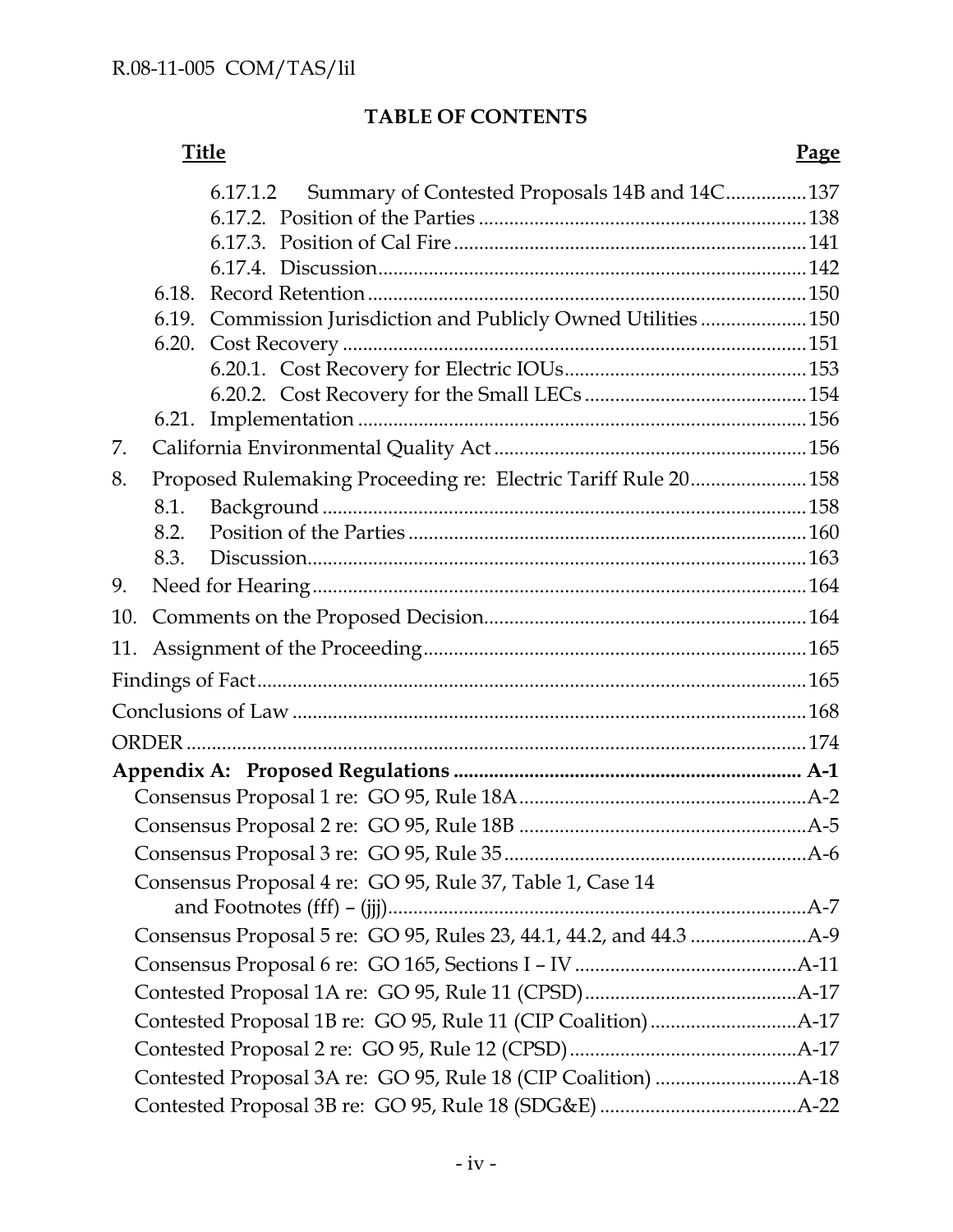Contested Proposal 4 re: GO 95, Rule 18C (MGRA)........................................A-26 Contested Proposal 5 re: GO 95, Rule 31.1 (Joint Utilities).............................A-26 Contested Proposal 6A re: GO 95, Rule 31.2 (CIP-1) .......................................A-28 Contested Proposal 6B re: GO 95, Rule 31.2 (CIP-2)........................................A-29 Contested Proposal 6C re: GO 95, Rule 31.2 and Rule 80.1 (CPSD)..............A-30 Contested Proposal 6D re: GO 95, Rule 31.2 and Rule 80.1 (SDG&E) ..........A-32 Contested Proposal 6E re: GO 95, Rule 31.2 and Rule 80.1B (CPSD)............A-34 Contested Proposal 7A re: GO 95, Rule 35, Paragraph 4 (Joint Utilities) .....A-35 Contested Proposal 7B re: GO 95, Rule 35, Exception 3 (Joint Utilities).......A-36 Contested Proposal 8A re: GO 95, Rule 35, Appendix E, Table (Joint Utilities).................................................................................................A-38 Contested Proposal 8B re: GO 95, Rule 35, Guidelines (Joint Utilities) ........A-38 Contested Proposal 8C re: GO 95, Rule 35, Guidelines (CFBF and MGRA).............................................................................................................A-39 Contested Proposal 9 re: GO 95, Rule 38, Table 2, Footnote (aaa) (Joint Utilities).................................................................................................A-39 Contested Proposal 10A re: GO 95, Rule 44.4 (CIP Coalition) .......................A-40 Contested Proposal 10B re: GO 95, Rule 44.2, Rule 44.4, and Appendix I (Joint Utilities).................................................................................................A-41 Contested Proposal 11A re: GO 95, Rule 48 (Joint Utilities)...........................A-43 Contested Proposal 11B re: GO 95, Section IV, Proposed Ordering Paragraph (CPSD).......................................................A-43 Contested Proposal 12 re: GO 95, Proposed Rule 91.5 (SDG&E)...................A-43 Contested Proposal 13A re: GO 165, Section V (CPSD and MGRA).............A-44 Contested Proposal 13B re: Proposed Ordering Paragraph

| Contested Proposal 14A re: Proposed Ordering Paragraph Regarding<br>Contested Proposals 14A and 14B re: GO 95, Rule 31.2,<br>Appendix B: Adopted Revisions to General Orders 95, 165, and 166  B-1 |  |
|----------------------------------------------------------------------------------------------------------------------------------------------------------------------------------------------------|--|
|                                                                                                                                                                                                    |  |
|                                                                                                                                                                                                    |  |
|                                                                                                                                                                                                    |  |
|                                                                                                                                                                                                    |  |
|                                                                                                                                                                                                    |  |
|                                                                                                                                                                                                    |  |
|                                                                                                                                                                                                    |  |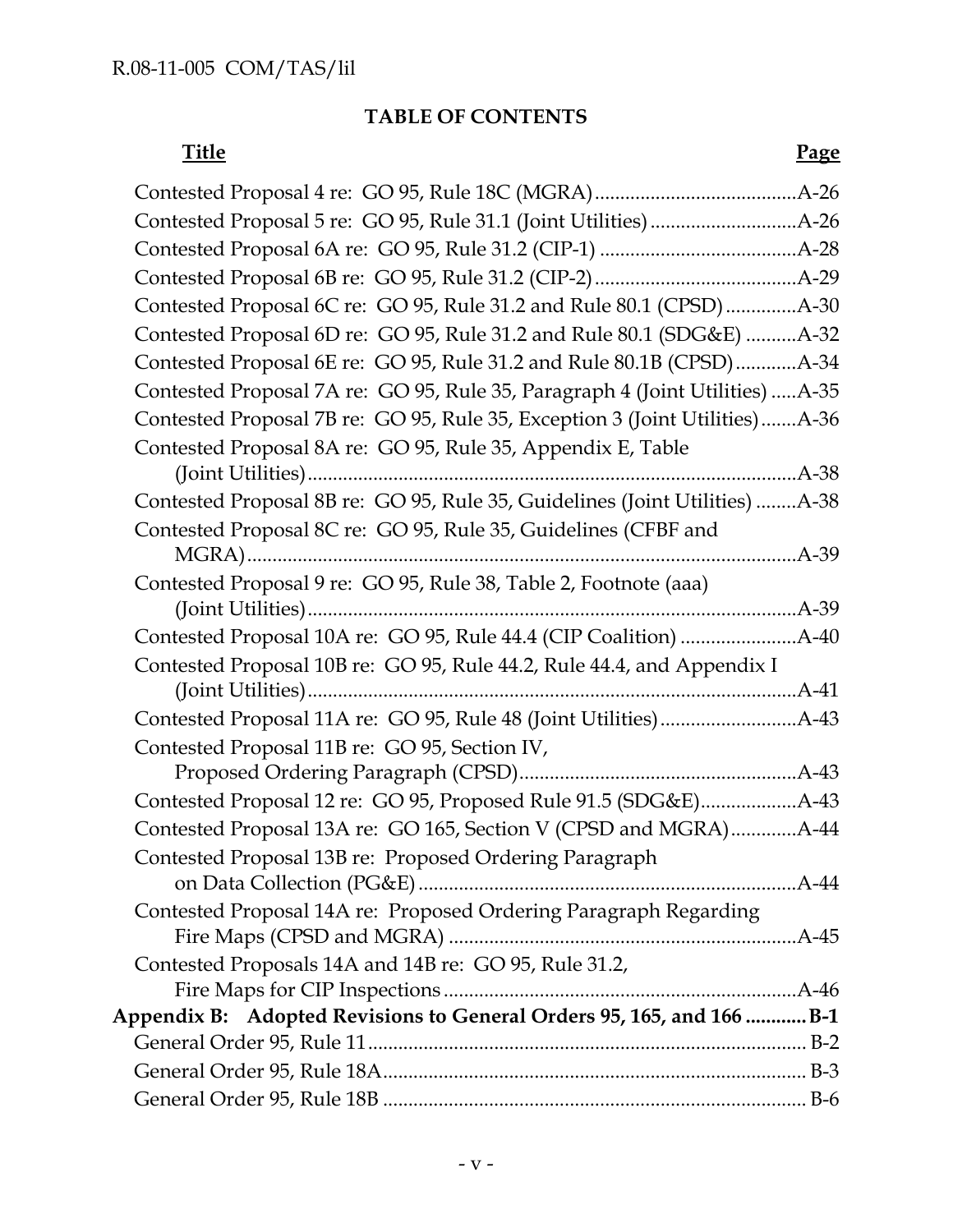# **Title Page**

| General Order 95, Rule 37, Table 1, Case 14 and Footnotes (fff) -(iji) B-12 |  |
|-----------------------------------------------------------------------------|--|
|                                                                             |  |
|                                                                             |  |
|                                                                             |  |
|                                                                             |  |
|                                                                             |  |
|                                                                             |  |
|                                                                             |  |
|                                                                             |  |
|                                                                             |  |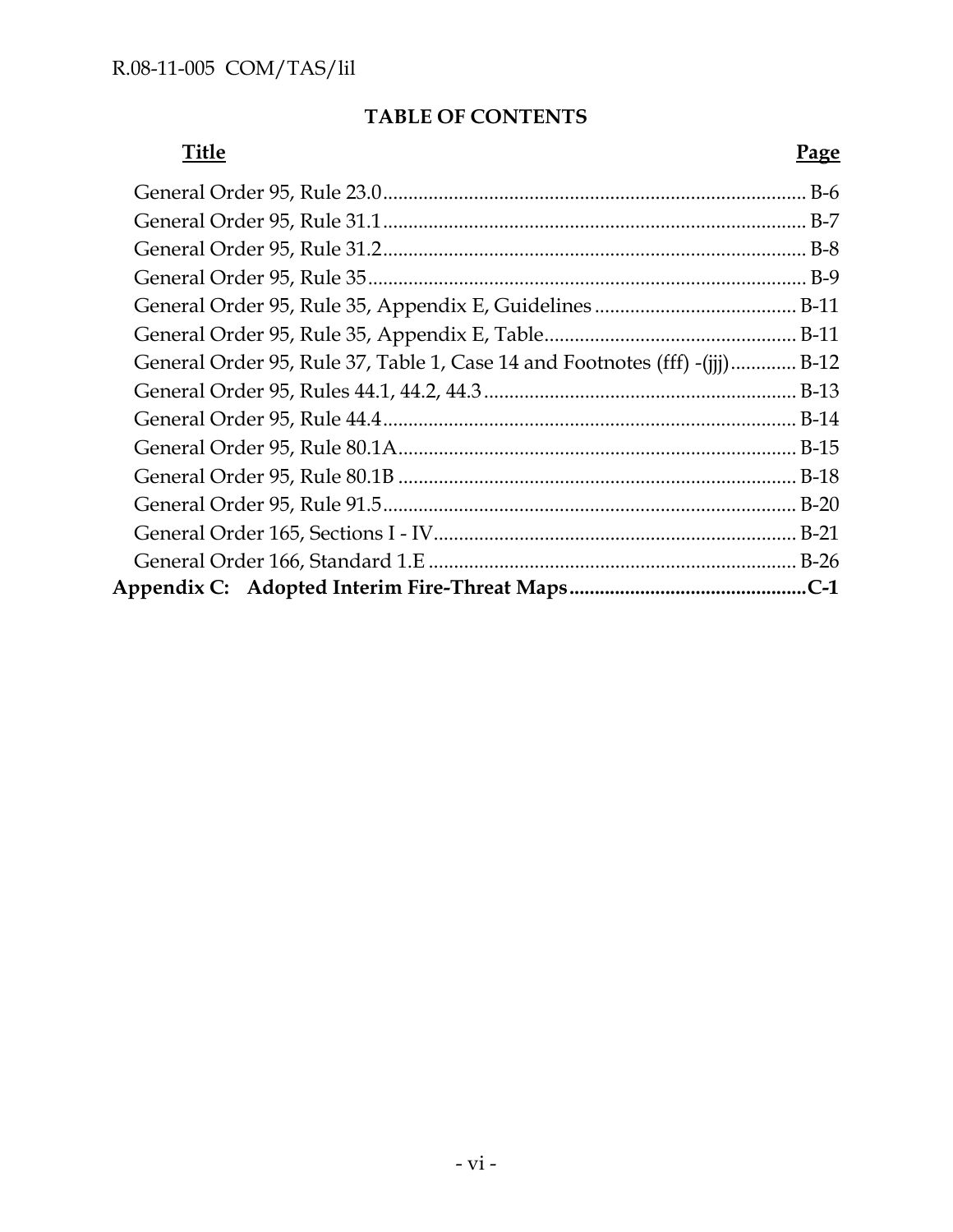#### **DECISION ADOPTING REGULATIONS TO REDUCE FIRE HAZARDS ASSOCIATED WITH OVERHEAD POWER LINES AND COMMUNICATION FACILITIES**

#### **1. Summary**

Today's decision adopts regulations to reduce the fire hazards associated with overhead power lines and aerial communication facilities located in close proximity to power lines. The most significant regulations adopted by today's decision are as follows:

- Rule 18A of General Order (GO) 95 is revised to require electric utilities and communication infrastructure providers (CIPs) to correct within 12 months any Level 2 nonconformance that creates a fire hazard in a high fire-threat area of Southern California.
- Rule 31.2 of GO 95 is revised to require CIPs to inspect their aerial facilities on the following cycles:
	- i. Patrol inspections every year for facilities located in high fire-threat areas of Southern California, and every two years for facilities located in high fire-threat areas of Northern California.
	- ii. Detailed inspections every five years for facilities located in high fire-threat areas of Southern California, and every 10 years for facilities located in high fire-threat areas of Northern California.
	- iii. The inspection requirements in Items  $(i)$   $(ii)$  apply to CIP facilities attached to joint-use poles and to CIP-only poles within three spans of a joint-use pole.
	- iv. Intrusive inspections on the cycles set forth in GO 165 for CIP-only poles that are located within three spans of a joint-use pole in high fire-threat areas of Southern California, and within one span of a joint-use pole in high fire-threat areas of Northern California.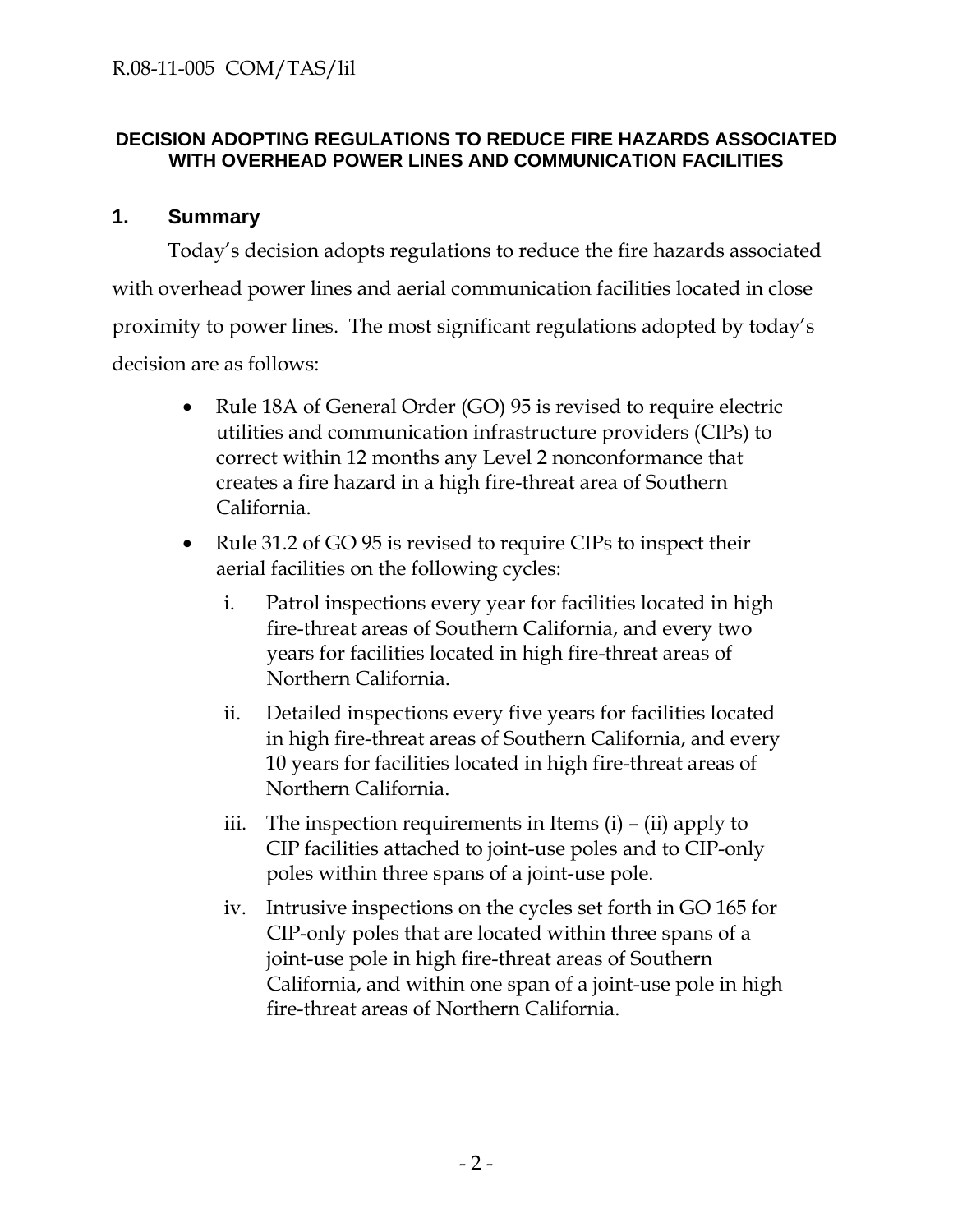- Rule 35 of GO 95 is revised to (1) apply vegetation management requirements to electric utility facilities and CIP facilities located on lands owned by state and local agencies; (2) require electric utilities and CIPs to remove vegetation-related strain on conductors energized at 750 volts or less; and (3) allow electric utilities and CIPs to notify land owners who obstruct vegetation management that if a vegetation-related fire occurs, the company may seek to recover its fire-related costs from the land owner.
- Rule 44.2 of GO 95 is revised to require pole-loading calculations whenever there is a material increase in load as defined by Ordering Paragraph 4 of Decision 09-08-029. Rule 44.4 is revised to require entities to share information needed for pole-loading calculations.
- A new Rule 91.5 is added to GO 95 that requires CIPs to attach a marker to newly constructed and reconstructed CIP facilities on joint-use poles. The marker must identify the owner of the CIP facilities and provide contact information for the owner.
- Appendix E of GO 95 is revised to (1) state that electric utilities and CIPs may exceed the recommended minimum time-oftrim vegetation clearances, and (2) provide a list of factors that electric utilities and CIPs should consider when deciding whether, and to what extent, to exceed the recommended minimum time-of-trim clearances.
- A new Standard 1.E is added to GO 166 that requires investorowned electric utilities (electric IOUs) in Southern California to prepare and submit plans to prevent power-line fires during extreme fire-weather events. Electric IOUs in Northern California must make a good faith effort to determine if there is a credible possibility of extreme fire-weather events in their service territories and, if so, to prepare and submit plans to prevent power-line fires from occurring during such events.
- Electric IOUs are authorized to revise their tariffs to state that the electric utility may shut off power to a property owner who obstructs access to the utility's overhead power-line facilities located on the owner's property for vegetation management purposes. This authority is limited to (1) situations where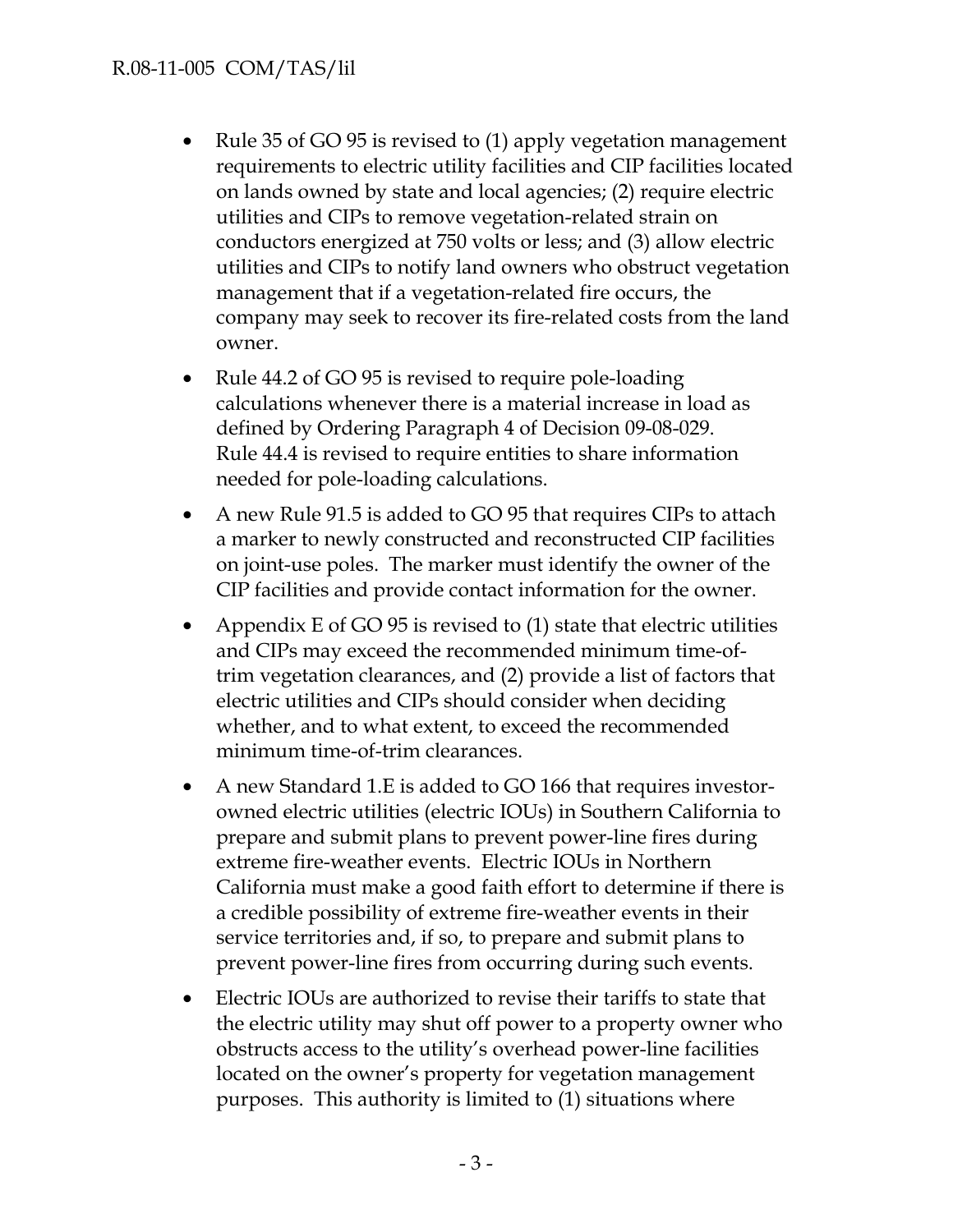vegetation has breached the minimum required clearances for bare-line conductors set forth in GO 95, Rule 35, Table 1, Cases 13 and 14; and (2) one meter serving the property owner's primary residence, or if the property owner is a business entity, the entity's primary place of business. This one meter is in addition to shutting off power at the location of the vegetation-related fire hazard. Prior to shutting off power, the electric utility must follow the notice requirements that are applicable to the discontinuance of service for non payment, including the notice requirements applicable for sensitive customers, customers who are not proficient in English, multifamily accommodations, and other customer groups.

- A new Phase 3 of this proceeding is established to consider, develop, and adopt regulations regarding the following matters: (1) Revising Section IV of GO 95 to reflect modern materials and practices, with the goal of improving fire safety. (2) Revising Section IV of GO 95 to incorporate a new High Fire-Threat District and new standards for the design and construction of electric utility and CIP structures located in the new District. (3) Developing a plan for the Consumer Protection and Safety Division to collect data from electric IOUs regarding power-line fires and using this data to (a) identify and assess systemic fire-safety risks associated with overhead power-line facilities and aerial CIP facilities in close proximity to power lines, and (b) formulate cost-effective measures to reduce systemic firesafety risks. (4) Developing fire-threat maps. This last matter will include consideration of fire-threat maps developed by the CIP Coalition (the Reax Map), San Diego Gas & Electric Company (SDG&E), and other parties. The California Department of Forestry and Fire Protection (Cal Fire), Lawrence Livermore National Laboratory, and the parties to this proceeding are invited to participate in Phase 3. The final scope and schedule for Phase 3 will be set forth in the Assigned Commissioner's scoping memo for Phase 3.
- Until permanent fire-threat maps are adopted in Phase 3, the electric utilities and CIPs shall use, on an interim basis, the Reax Map, the SDG&E Map, and Cal Fire's Fire Resource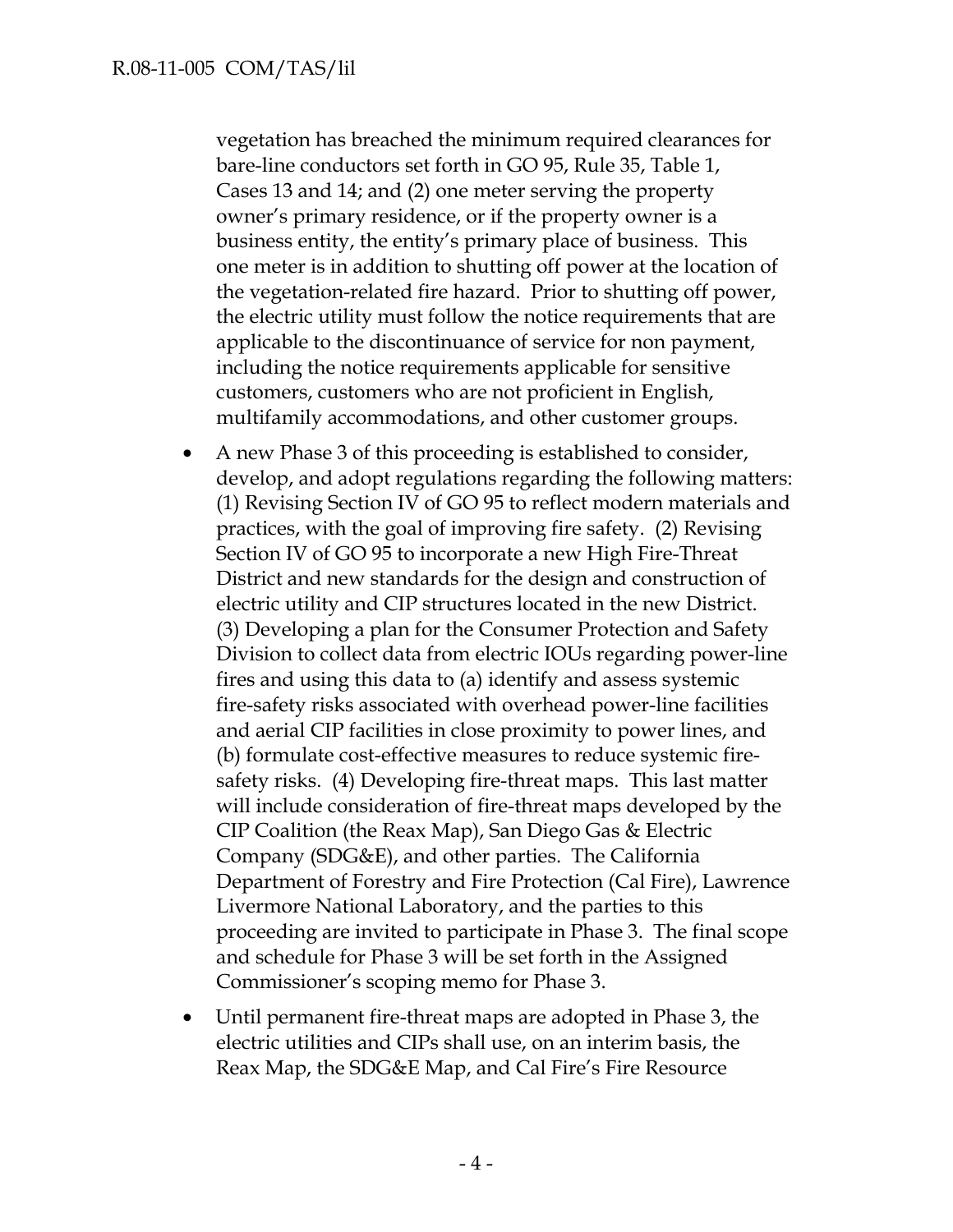Assessment Program Fire Threat Map to implement the fire-prevention measures adopted in this proceeding.

The investor-owned electric utilities may file applications to recover the costs they incur to implement the regulations adopted in this proceeding until their next general rate case (GRC) proceedings. The electric utilities shall thereafter seek to recover such costs through the GRC process. Similarly, the Small Local Exchange Carriers may use their annual California High Cost Fund-A advice letters to recover the costs they incur to implement the regulations adopted in this proceeding until their next GRC proceedings.

Finally, today's decision denies the request by several parties to open a new rulemaking proceeding to consider if electric Tariff Rule 20 should be amended to add "fire risk" to the list of reasons to permit the undergrounding of aerial facilities pursuant to Tariff Rule 20.

#### **2. Background**

-

#### **2.1. Procedural Background**

In October 2007, strong Santa Ana winds swept across Southern California and caused dozens of wildfires. The resulting conflagration burned more than 780 square miles, killed 17 people, and destroyed thousands of homes and buildings. Hundreds of thousands of people were evacuated at the height of the fire siege. Transportation was disrupted over a large area for several days, including many road closures. Portions of the electric power network, public communication systems, and community water sources were destroyed.1

<sup>1</sup> *California Fire Siege 2007 – an Overview* prepared by the California Department of Forestry and Fire Protection, at page 6. We take official notice of this document on *Footnote continued on next page*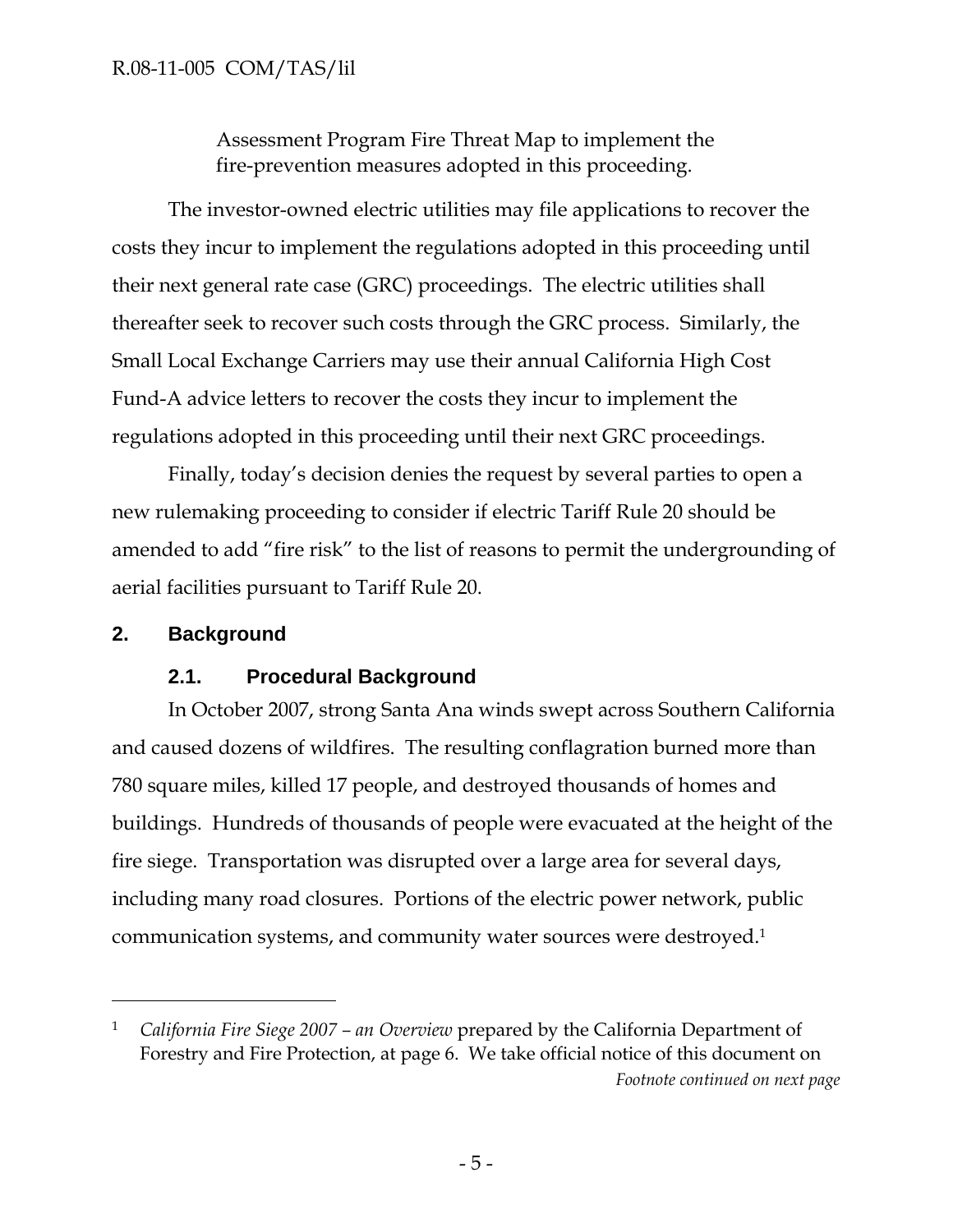Several of the worst wildfires were reportedly ignited by power lines. These included the Grass Valley Fire (1,247 acres); the Malibu Canyon Fire (4,521 acres); the Rice Fire (9,472 acres); the Sedgewick Fire (710 acres); and the Witch Fire (197,990 acres).<sup>2</sup> The total area burned by these five power-line fires was more than 334 square miles.

In response to the widespread devastation, the Commission issued Order Instituting Rulemaking (OIR) 08-11-005 on November 6, 2008, to consider and adopt regulations to reduce the fire hazards associated with overhead power-line facilities and aerial communication facilities in close proximity to power lines. On January 6, 2009, the Assigned Commissioner issued a ruling and scoping memo ("Scoping Memo") that split this proceeding into two phases. The focus of Phase 1 was to adopt fire-prevention measures that could be implemented in time for the 2009 autumn fire season in Southern California. Phase 1 concluded with the issuance of Decision (D.) 09-08-029 ("the Phase 1 Decision").

A prehearing conference for Phase 2 was held on October 9, 2009. On November 5, 2009, the Assigned Commissioner issued the Phase 2 Scoping Memo that identified 25 topics as within the scope of Phase 2, including the issue of whether "fire risk" should be added to the list of reasons to permit undergrounding pursuant to electric Tariff Rule 20.

The Phase 1 Decision directed that Phase 2 be conducted through a workshop process.3 To this end, the Phase 2 Scoping Memo established a

our own motion pursuant to Pub. Util. Code §§ 701 and 1701, and Rule 13.9 of the Commission's Rules of Practice and Procedure.

-

<sup>2</sup> *California Fire Siege 2007 – an Overview*, at pages 20, 27, and Appendix II.

<sup>3</sup> D.09-08-029 at 45 and Conclusion of Law 19.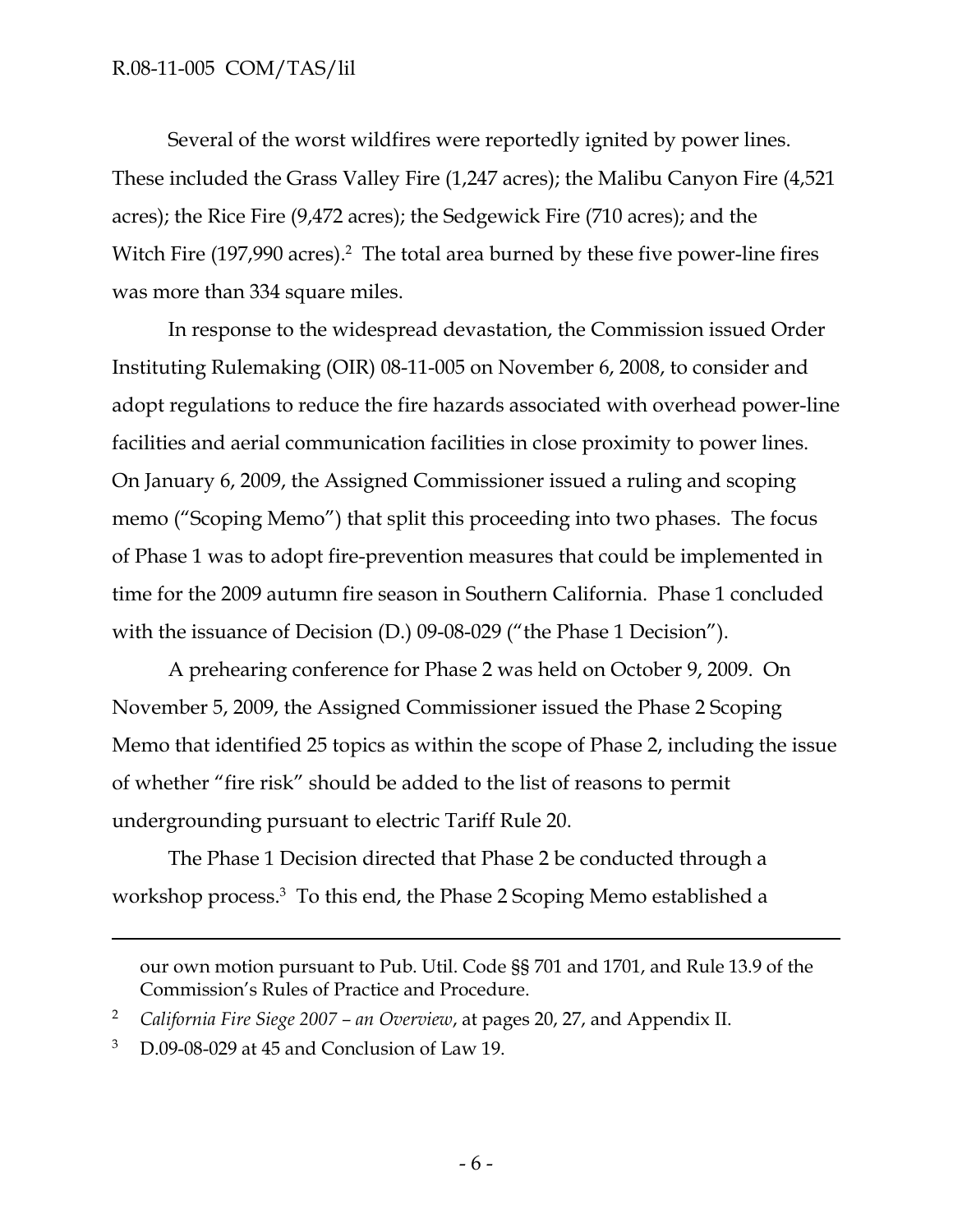framework for conducting the Phase 2 workshops, set a workshop schedule, and appointed Administrative Law Judges (ALJs) Angela Minkin and Jean Vieth to serve as neutral facilitators for the workshops. The Phase 2 Scoping Memo also directed the workshop participants to prepare and submit a workshop report containing proposals for reducing fire hazards.

Parties were given an opportunity to request an evidentiary hearing regarding Phase 2 issues using the procedures in the Phase 2 Scoping Memo. There were no requests for an evidentiary hearing and none was held.

#### **2.2. The Phase 2 Workshops**

The first workshop for Phase 2 was held on January 15, 2010. In total, 25 days of workshops were held over a period of six months. The workshop sessions were publicly noticed and open to the public. Thirty nine parties actively participated in the workshops, including Commission's staff, investor-owned utilities, municipal utilities, telecommunications companies, a labor union, consumer groups, and independent consultants. The parties represented at the workshops are listed below:

| List of Phase 2 Workshop Participants                                       |
|-----------------------------------------------------------------------------|
| <b>Bill Adams</b>                                                           |
| AT&T California and New Cingular Wireless PCS, LLC (AT&T)                   |
| The Commission's Consumer Protection Division (CPSD)                        |
| The Commission's Division of Ratepayer Advocates (DRA)                      |
| California Cable & Telecommunications Association (CCTA)                    |
| California Department of Forestry and Fire Protection (Cal Fire)            |
| California Farm Bureau Federation (CFBF)                                    |
| California Independent System Operator Corporation (CAISO)                  |
| California Municipal Utilities Association (CMUA)                           |
| California Association of Competitive Telecommunications Carriers (Cal Tel) |
| Frontier Communications of California (Frontier)                            |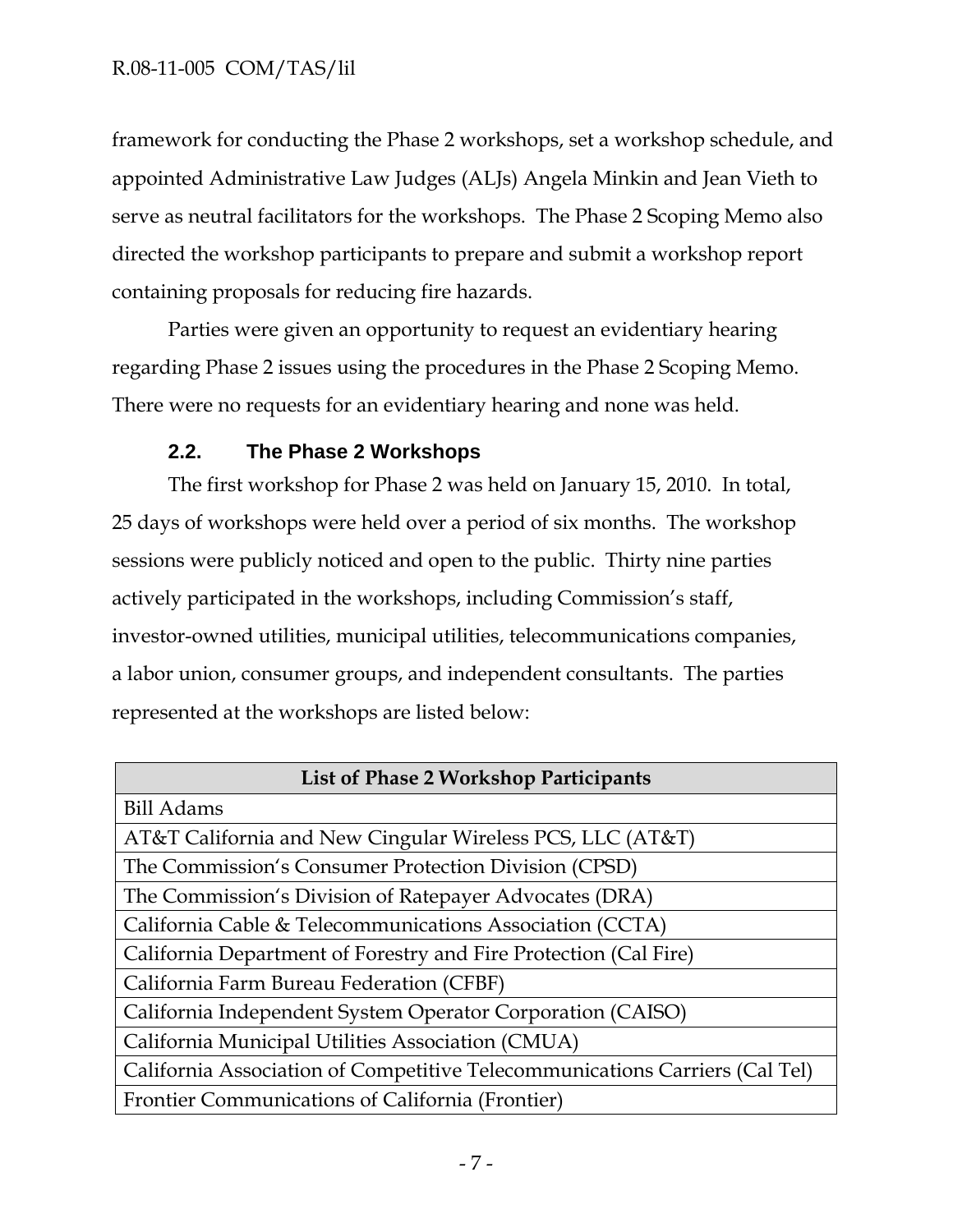| <b>List of Phase 2 Workshop Participants</b>                     |
|------------------------------------------------------------------|
| CTIA-The Wireless Association (CTIA)                             |
| Comcast Phone of California, LLC (Comcast)                       |
| County of Los Angeles Fire Department (LA County)                |
|                                                                  |
| CoxCom Inc. and Cox California Telecom, L.L.C. (Cox)             |
| Davey Tree<br>Extenet                                            |
|                                                                  |
| Facilities Management Specialists, LLC                           |
| International Brotherhood of Electrical Workers 1245 (IBEW 1245) |
| Los Angeles Department of Water and Power (LADWP)                |
| Mussey Grade Road Alliance (MGRA)                                |
| NextG Networks of California, Inc. (NextG)                       |
| Northern California Power Association                            |
| <b>Osmose Utilities Services</b>                                 |
| Pacific Gas and Electric Company (PG&E)                          |
| PacifiCorp                                                       |
| Sacramento Municipal Utility District (SMUD)                     |
| San Diego Gas & Electric Company (SDG&E)                         |
| Sierra Pacific Power Company (Sierra Pacific)                    |
| The Small Local Exchange Carriers (Small LECs)                   |
| Sunesys, LLC (Sunesys)                                           |
| <b>SureWest Telephone</b>                                        |
| Southern California Edison Company (SCE)                         |
| Sprint Nextel (Sprint)                                           |
| The Utility Reform Network (TURN)                                |
| T-Mobile West Corporation d/b/a/T-Mobile (T-Mobile)              |
| Time Warner Cable (Time Warner)                                  |
| tw telecom of California, lp (tw telecom)                        |
| Verizon California Inc. (Verizon)                                |

The workshop process resulted in many thoughtful proposals for reducing fire hazards. Much of the credit for the success of the workshops belongs to ALJ Minkin and ALJ Vieth. As a result of their leadership, the 39 parties were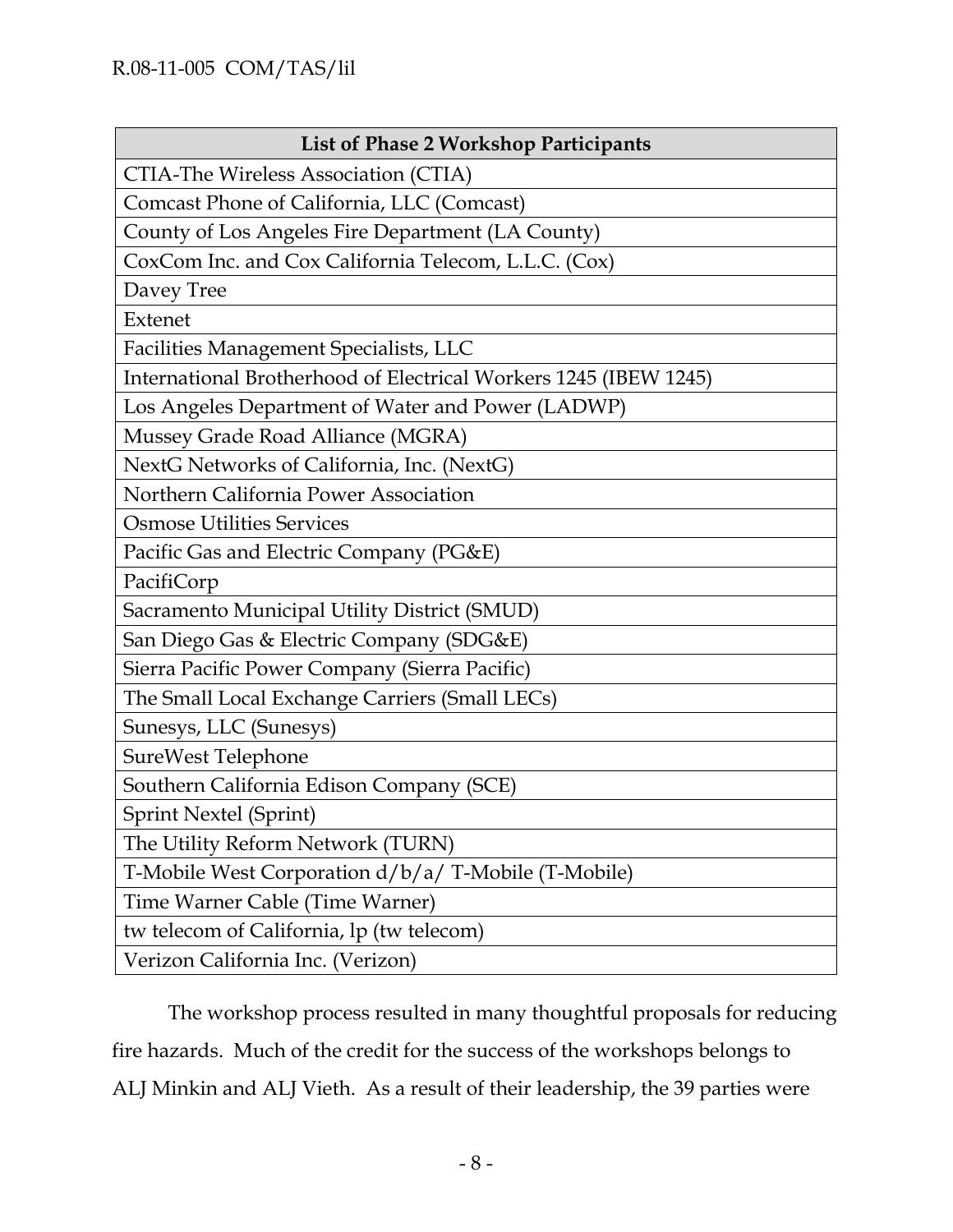-

able to debate dozens of proposals and reach a consensus in important areas. We also thank the workshop participants for their hard work, dedication, and many thoughtful proposals.

#### **2.3. The Phase 2 Workshop Report and Briefs**

On August 13, 2010, Sunesys filed and served the *Phase 2 Joint Parties' Workshop Report for Workshops Held January – June 2010* ("the Phase 2 Workshop Report") on behalf of itself and the following parties: AT&T, CAISO, CalTel, CCTA, CFBF, CMUA, Comcast, Cox, CPSD, CTIA, Davey Tree, DRA, Frontier, IBEW 1245, LA County, LADWP, MGRA, NextG, Osmose, PG&E, PacifiCorp, SDG&E, Sierra Pacific, the Small LECs,<sup>4</sup> SureWest, SCE, Sprint, Time Warner, T-Mobile, TURN, tw telecom, and Verizon. Several parties who attended the Phase 2 workshops did not join the Phase 2 Workshop Report.

The Phase 2 Workshop Report presents 36 proposals that were discussed during the workshops. The workshop participants reached a consensus on six of the proposals, which are contained in Appendix A of the Workshop Report. The remaining proposals were contested by one or more parties. The contested proposals are contained in Appendix B of the Phase 2 Workshop Report.

Opening Briefs regarding the Phase 2 Workshop Report were filed on September 30, 2010, by the following parties: Cal Fire, CFBF, CAISO, CMUA, a

<sup>4</sup> The Small LECs are the following carriers: Calaveras Telephone Company, Cal-Ore Telephone Co., Ducor Telephone Company, Foresthill Telephone Co., Happy Valley Telephone Company, Hornitos Telephone Company, Kerman Telephone Co., Pinnacles Telephone Co., The Ponderosa Telephone Co., Sierra Telephone Company, Inc., The Siskiyou Telephone Company, Volcano Telephone Company, and Winterhaven Telephone Company.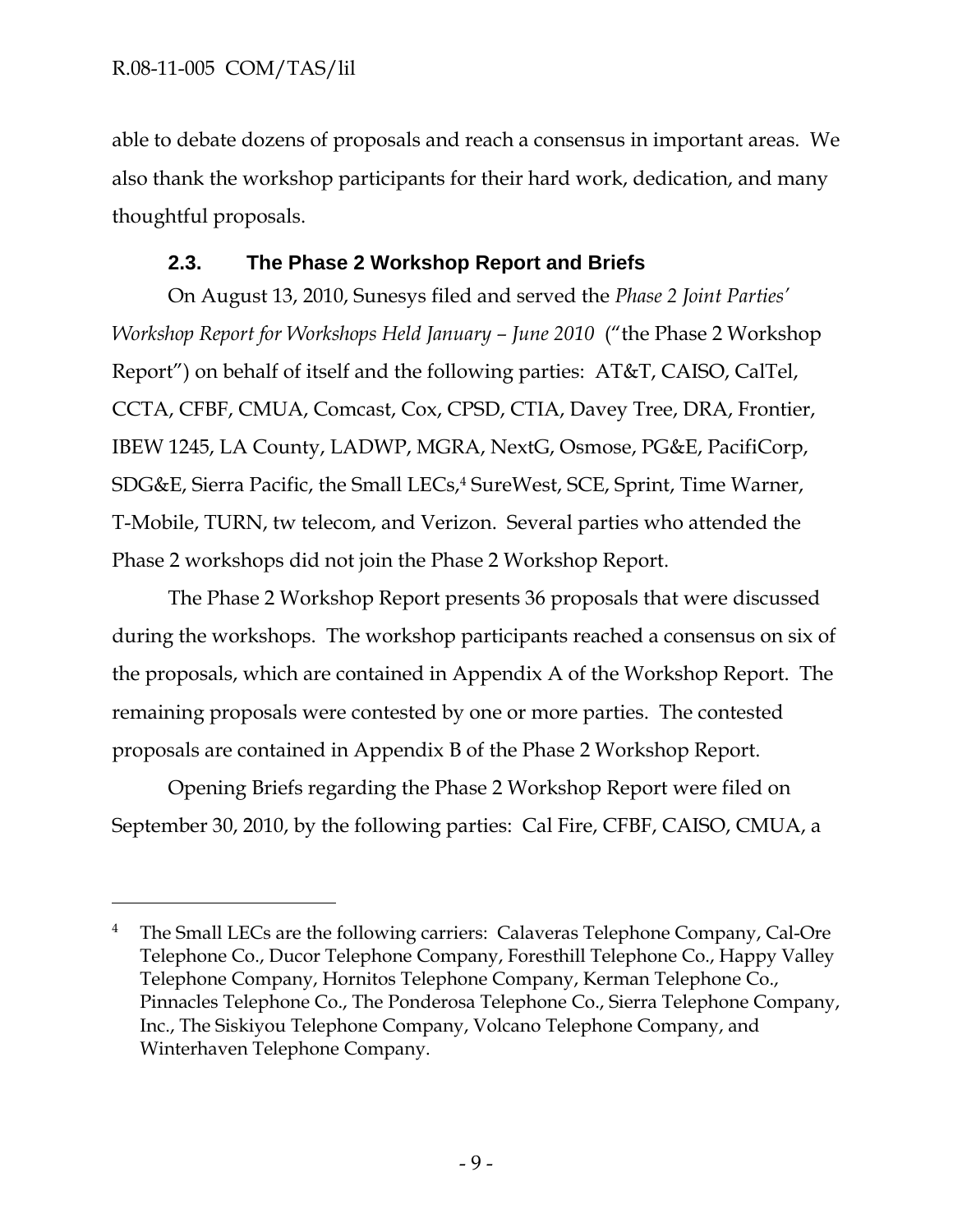coalition of communication infrastructure providers (the CIP Coalition), $5$  CPSD, DRA, IBEW 1245, LA County, LADWP, Multi-Jurisdictional Utilities (MJU),<sup>6</sup> MGRA, PG&E, SDG&E, SCE, the Small LECs, and TURN. Reply briefs were filed on September 17, 2010, by the following parties: CFBF, CMUA, the CIP Coalition, CPSD, DRA, IBEW 1245, LA County, LADWP, MGRA, PacifiCorp, PG&E, SDG&E, SCE, the Small LECs, Sierra Pacific,<sup>7</sup> and TURN. With the permission of the assigned ALJ, CPSD and MGRA filed a joint sur-reply brief on October 18, 2010, that addressed certain issues raised in PG&E's reply brief. PG&E filed a response to the sur-reply brief on November 11, 2010.

# **3. Commission Jurisdiction**

The purpose of this rulemaking proceeding is to consider and adopt regulations to reduce the fire hazards associated with (1) overhead power-line facilities, and (2) aerial communication facilities located in close proximity to overhead power lines. The California Constitution and the Public Utilities Code provide the Commission with broad jurisdiction to adopt regulations regarding

 $\overline{a}$ 

<sup>5</sup> The CIP Coalition is comprised of AT&T, CCTA, CTIA, Comcast, Cox, Frontier, the Small LECs, Sunesys, SureWest Telephone, Sprint, T-Mobile, Time Warner Cable, tw telecom of california, lp, and Verizon.

<sup>&</sup>lt;sup>6</sup> The MJUs are PacifiCorp and Sierra Pacific.

 $7 \text{ In } D.10{\text{-}}10{\text{-}}017$ , the Commission approved the transfer of Sierra Pacific's public utility facilities and operations in California to California Pacific Electric Company, LLC (CalPeco). Today's decision uses "Sierra Pacific" to refer to both CalPeco and Sierra Pacific, unless otherwise indicated.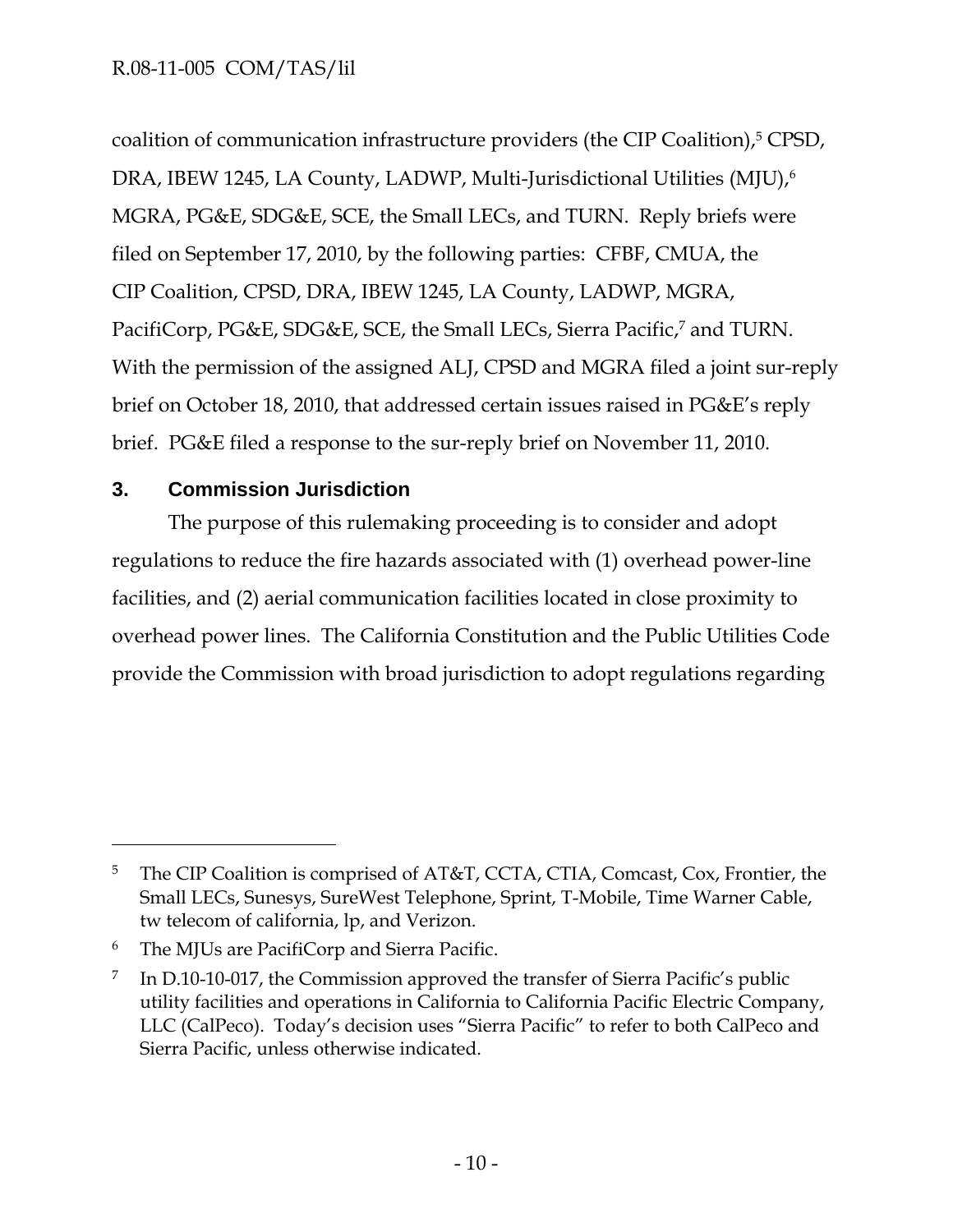the safety of utility facilities and operations.<sup>8</sup> Utilities are required by Pub. Util. Code § 702 to "obey and comply" with such requirements. $9$ 

The Commission has enacted an extensive set of safety regulations governing utility facilities and operations, including General Orders 95 and 165. A major goal of these General Orders is to minimize fire hazards.

In addition to the Commission's broad jurisdiction to regulate investorowned utilities, Pub. Util. Code §§ 8002, 8037, and 8056 provide the Commission with authority to adopt and enforce rules governing electric transmission and distribution facilities of publicly owned utilities (POUs) for the limited purpose of protecting the safety of employees and the general public. Today's decision does not re-litigate the Commission's determination in the OIR and the Phase 1 Decision that it may adopt and enforce safety-related regulations for POU electric transmission and distribution facilities.10

Today's decision adopts several safety-related regulations that apply to electric transmission facilities. These rules do not conflict with (1) reliability standards issued by an Electric Reliability Organization that is certified by the Federal Energy Regulatory Commission (FERC), or (2) performance standards issued by CAISO for transmission facilities under its control pursuant to Pub. Util. Code § 348 or FERC-approved Transmission Control Agreements.<sup>11</sup>

-

<sup>8</sup> Cal. Constitution, Article XII, §§ 3 and 6, and Pub. Util. Code §§ 216, 701, 761, 768, 770, 1001, 8037 and 8056. See also *San Diego Gas & Electric Company v. Superior Court*, (1996) 13 Cal.4th 893, 923-924.

<sup>9</sup> See also Pub. Util. Code §§ 761, 762, 767.5, 768, 770.

<sup>&</sup>lt;sup>10</sup> OIR at 6, and D.09-08-029 at  $8 - 9$  and Conclusion of Law 3. See also the Phase 2 Scoping Memo at 4, Item 8.

<sup>11</sup> See CAISO's comments filed June 30, 2011, regarding the proposed decision.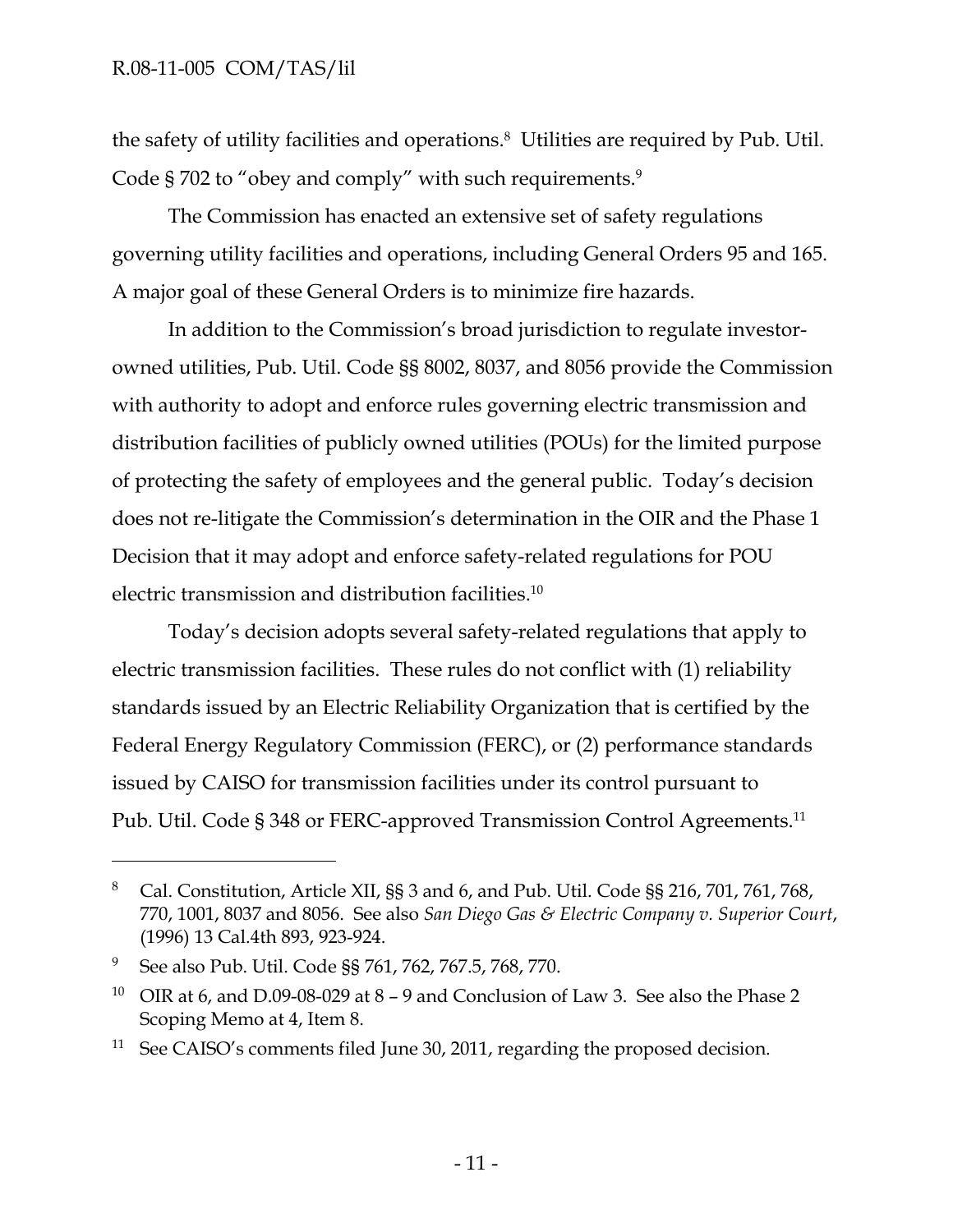The Commission's comprehensive jurisdiction over matters of public safety associated with utility facilities extends to attachments to utility poles by CIPs. Specifically, 47 U.S.C. § 224 provides that the Federal Communications Commission (FCC) does not have "jurisdiction [under 47 U.S.C. § 224] with respect to rates, terms, and conditions, or access to poles, ducts, conduits, and rights-of-way as provided in subsection (f) for pole attachments in any case where such matters are regulated by a State." The Commission has certified to the FCC that the Commission regulates the rates, terms, and conditions of access to poles, conduits, ducts, and rights-of-way in conformance with 47 U.S.C. §§ 224(c)(2) and (3).<sup>12</sup> Further, under 47 U.S.C. § 253(b) the Commission may adopt regulations to protect public safety and welfare.

Likewise, the Cable Communications Policy Act of 1984 specifically grants states jurisdiction over cable service in safety matters. (47 U.S.C. § 556 (a).) The California Legislature asserted such jurisdiction in Pub. Util. Code § 768.5, which gave the Commission authority to regulate cable companies with respect to the safe operation, maintenance, and construction of their facilities.

#### **4. Criteria for the Adoption of New Regulations**

-

The main purpose of this proceeding is to consider and adopt regulations to reduce the fire hazards associated with overhead power-lines and aerial communication facilities in close proximity to power lines. Therefore, in deciding whether to adopt the proposals in the Phase 2 Workshop Report, the primary standard we will use is whether the proposals are likely to reduce fire hazards. We must also consider the costs of the proposed regulations. If the cost

<sup>12</sup> D.98-10-058, 82 CPUC2d 510, 531, as modified by D.00-04-061, 6 CPUC3d 1, 5.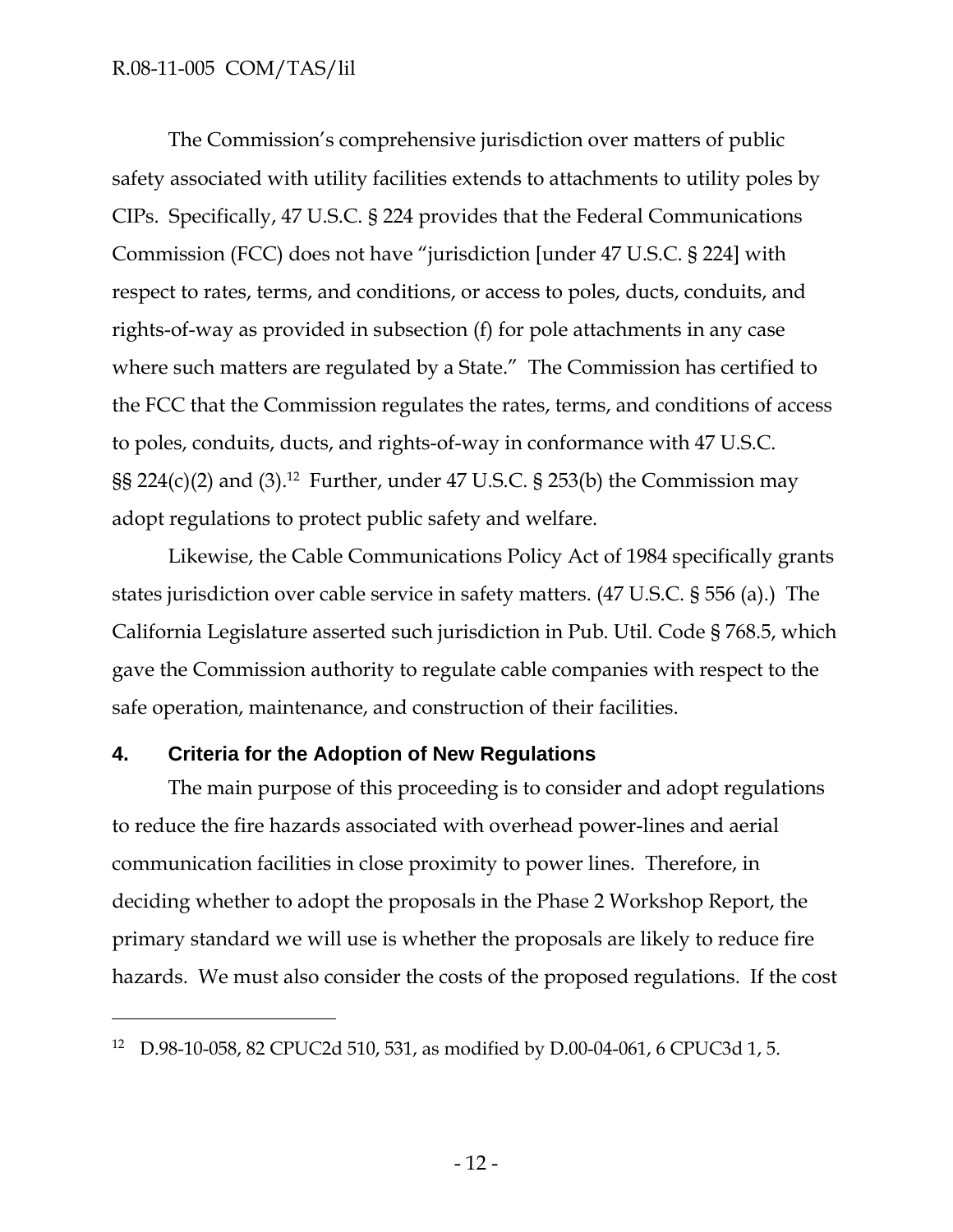of a proposed regulation appears to exceed the benefits to be gained from the reduction in fire hazards, the regulation should be rejected.

Because this is a quasi-legislative rulemaking proceeding, $13 \text{ today/s}$ decision may rely on legislative facts<sup>14</sup> obtained from written submissions in this proceeding, such as the Phase 2 Workshop Report and briefs. We may also draw on evidence from past proceedings, our experience and expertise in regulating utilities, our current policies, and common sense.15

We do not need to rely on formal evidence or hold an evidentiary hearing in a quasi-legislative rulemaking proceeding. As set forth in Pub. Util. Code § 1708.5(f), "the commission may conduct any proceeding to adopt, amend, or repeal a regulation using notice and comment rulemaking procedures, without an evidentiary hearing, except with respect to a regulation being amended or repealed that was adopted after an evidentiary hearing, in which case the parties to the original proceeding shall retain any right to an evidentiary hearing accorded by Section 1708." Notice of OIR 08-11-005 was served on all potential parties, including regulated electric corporations, municipal electric utilities, and CIPs operating in California.16 Parties were given an opportunity to request an

-

<sup>&</sup>lt;sup>13</sup> Phase 1 Scoping Memo at 16. A quasi-legislative proceeding establishes policies or rules affecting a class of regulated utilities. (Rule 1.3(d) of the Commission's Rules of Practice and Procedure.)

<sup>&</sup>lt;sup>14</sup> Legislative facts are general facts that help the Commission to decide questions of law and policy and discretion. (Rule 13.3(c) of the Commission's Rules of Practice and Procedure.)

<sup>15</sup> D.06-06-071 at 26; D.06-12-029 at 13 – 14; D.04-03-041 at 11; and D.99-07-047, 1 CPUC3d 627, 634 – 636.

<sup>&</sup>lt;sup>16</sup> OIR 08-11-005, at Ordering Paragraph 6.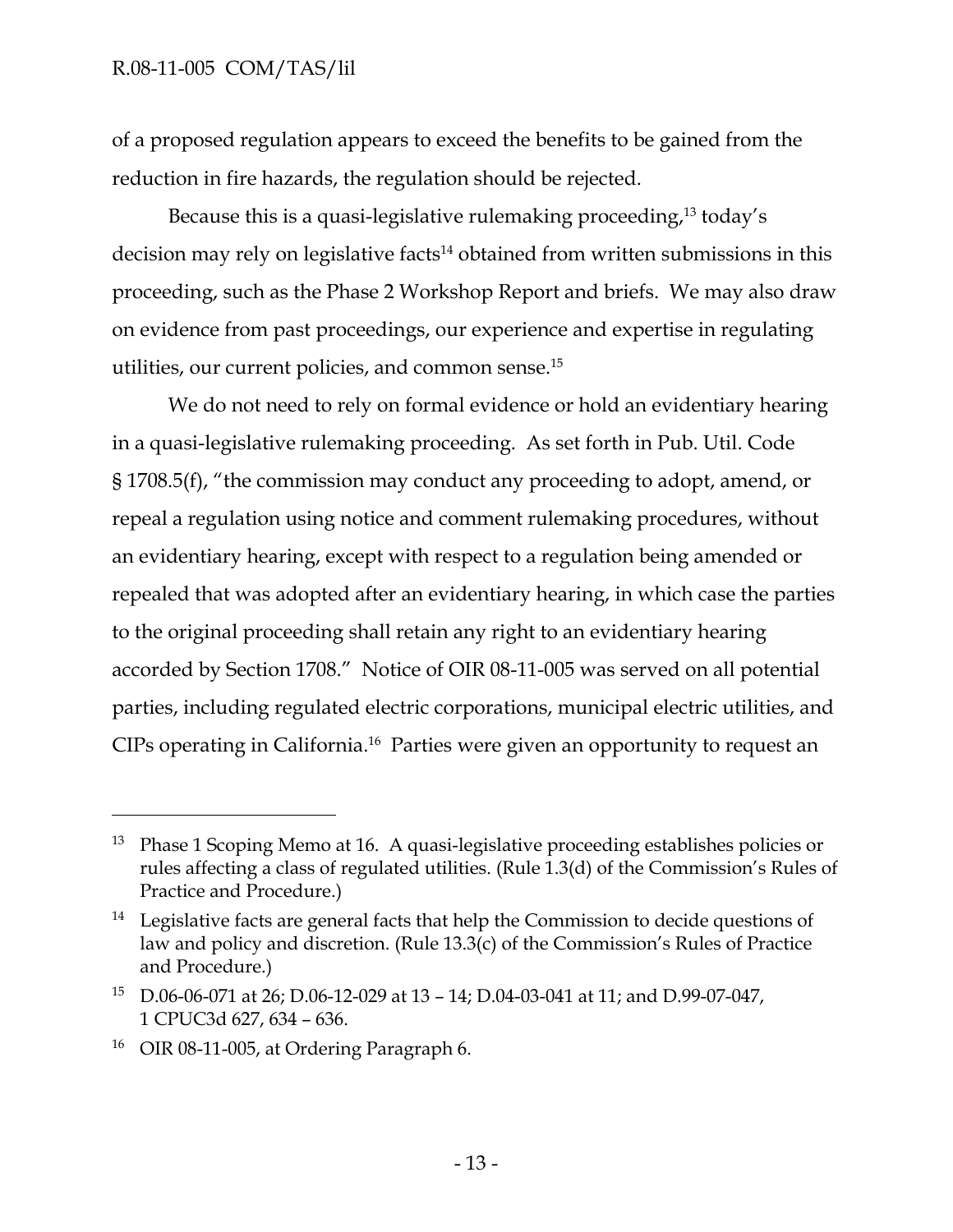evidentiary hearing using the procedures in the Phase 1 and Phase 2 Scoping Memos. No party requested an evidentiary hearing<sup>17</sup> and none was held.

# **5. Consensus Proposals**

Appendix A of the Phase 2 Workshop Report contains six consensus proposals to revise the Commission's General Orders. There is no opposition to the consensus proposals. We address each of the consensus proposals below.

# **5.1. Consensus Proposal 1 re: GO 95, Rule 18A**

# **5.1.1. Summary of Proposal**

Rule 18A of General Order (GO) 95 requires CIPs and electric utilities to correct safety hazards and violations of GO 95. Consensus Proposal 1 would replace the word "violation" in Rule 18A with the word "nonconformance." The proposed revisions to Rule 18A are shown in Appendix A of today's decision.18

The parties do not expect Consensus Proposal 1 to have any financial impact on electric utilities or CIPs.

# **5.1.2. Position of the Parties**

-

Most parties either did not address Consensus Proposal 1 in their briefs or expressed general support for the proposal.

CPSD does not believe the consensus proposal to replace the word "violation" with "nonconformance" will improve safety. CPSD is neutral on the

<sup>&</sup>lt;sup>17</sup> Certain parties initially requested an evidentiary hearing in Phase 1, but later opted for workshops in lieu of evidentiary hearings. (D.09-08-029 at 6.)

 $18$  The consensus proposal to revise Rule 18A is in addition to two contested proposals to revise Rule 18A that are addressed later in today's decision.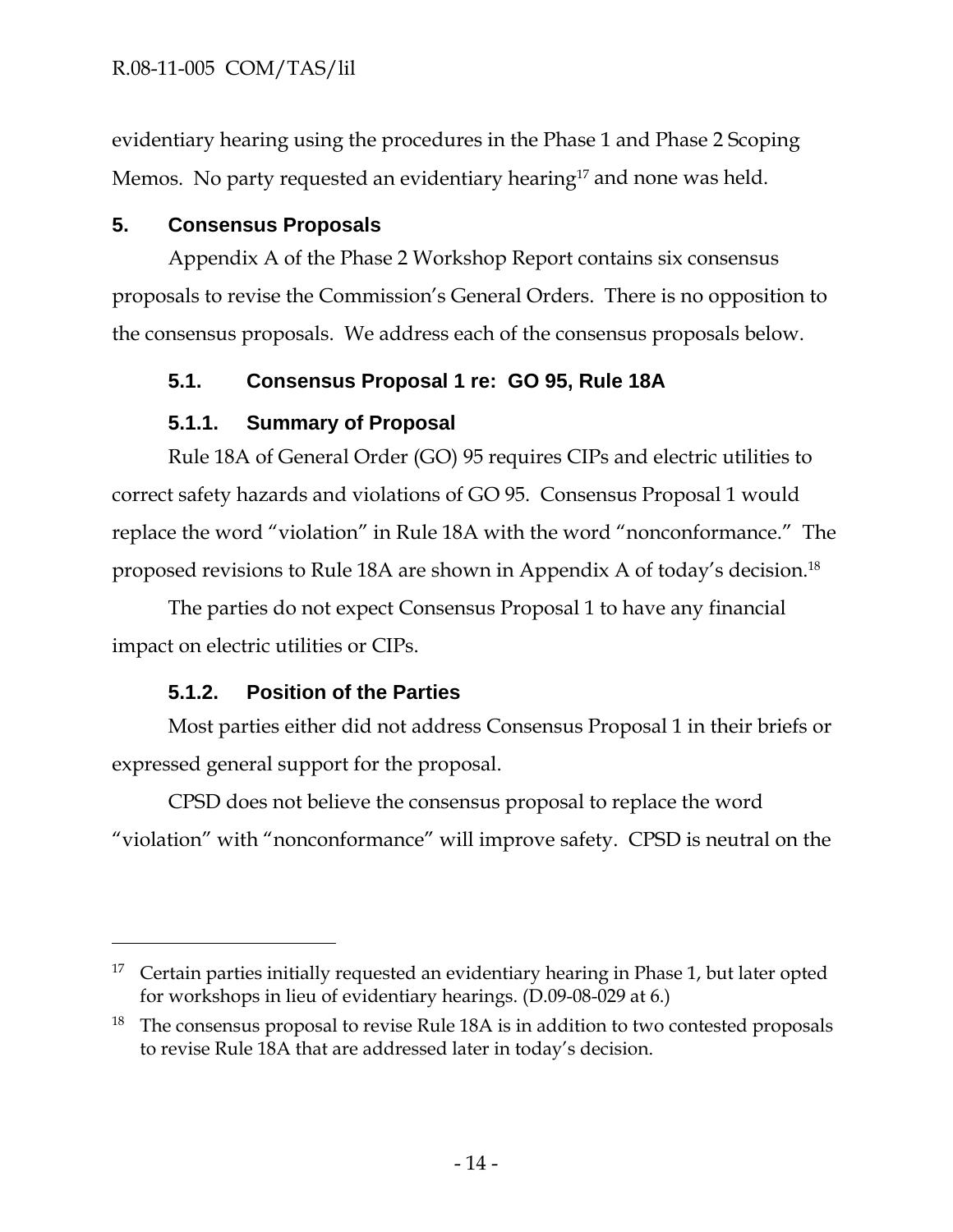proposal because, in CPSD's opinion, it does not matter which word is used, as the Commission has determined that a "nonconformance" is a "violation."19

SCE believes there is an important distinction between the words "nonconformance" and "violation." SCE states that the term nonconformance is broader than violation. By using the term nonconformance, the applicability of Rule 18A will be broadened to encompass conditions that do not rise to a level that is considered to be a violation by Commission decisions.

#### **5.1.3. Discussion**

We agree with the Phase 2 Workshop Report that revising Rule 18A to use the word "nonconformance" in place of "violation" will facilitate the timely correction of all conditions that do not adhere to the requirements of GO 95.20 The timely correction of non-conforming conditions should help achieve our goal of improved fire safety. The consensus revisions to Rule 18A are also consistent with the terminology found in GO 95, Rule 12.6 (Third Party Nonconformance) and Rule 35 (Vegetation Management) – Exception #3.

For the preceding reasons, we find the consensus revisions to Rule 18A are reasonable in light of the record, consistent with the law, and in the public interest. We therefore adopt the revisions. The text of the revised Rule 18A is contained in Appendix B of today's decision.21

-

<sup>19</sup> D.04-04-065, 2004 Cal. PUC LEXIS 207 at \*18.

<sup>&</sup>lt;sup>20</sup> Phase 2 Workshop Report, Appendix A, at A-8.

<sup>&</sup>lt;sup>21</sup> The revised Rule 18A adopted by today's decision reflects the consensus revisions as well as certain contested revisions that are addressed later in today's decision.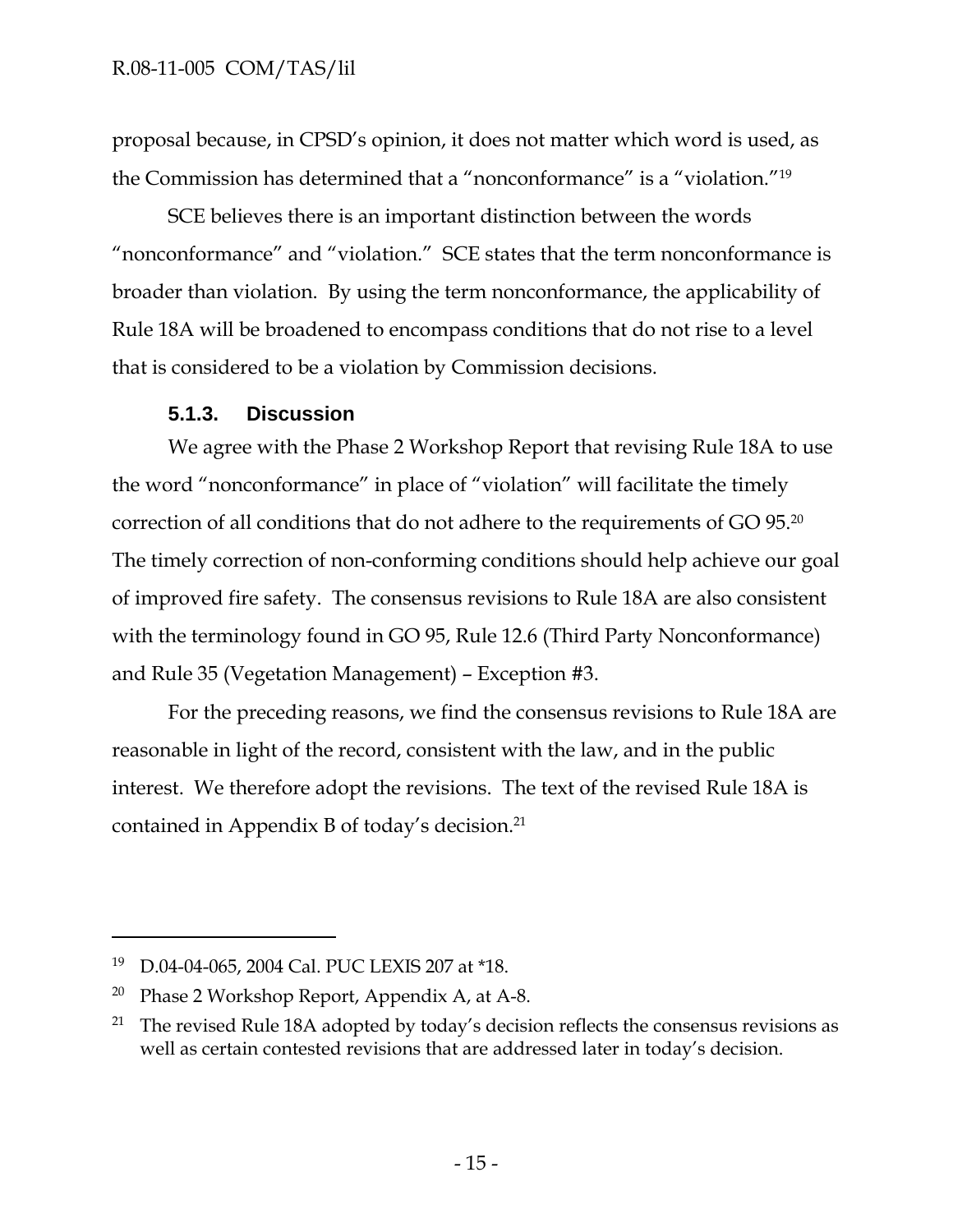#### **5.2. Consensus Proposal 2 re: GO 95, Rule 18B**

#### **5.2.1. Summary of Proposal**

Rule 18B of GO 95 requires that if one company discovers a safety hazard with respect to another company's facilities, the first company must notify the second company of the hazard no later than 10 business days after the discovery. Consensus Proposal 2 consists of several proposed revisions to Rule 18B that are intended to clarify the rule. The proposed revisions to Rule 18B are shown in Appendix A of today's decision.

A first consensus revision concerns the applicability of Rule 18B. The rule currently applies when a company is "inspecting its facilities." The consensus revision replaces the phrase "inspecting its facilities" with "performing inspections." The replacement phrase is intended to clarify that Rule 18B applies to inspections during the normal course of business, and not to emergency situations when companies must inspect their facilities to remedy the emergency.

The second consensus revision adds flexibility to the notification requirement. Rule 18B currently requires that notifications be "in writing." The revision requires that notifications be "documented" to avoid limiting the methods used by a company to notify another company of a safety hazard. For example, the proposed revision would allow the inspecting company to meet the notification requirement by making a phone call and then documenting the call.

The third consensus revision provides greater flexibility for a pole owner that is informed about a safety hazard with the facilities of one of its pole tenants. Currently, the pole owner must notify the pole tenant of the safety hazard "promptly." The proposed revision states that the timeframe is "normally" not to exceed five business days. The use of the word "normally" reflects the fact that it is sometimes impossible to provide notice within five business days. This

- 16 -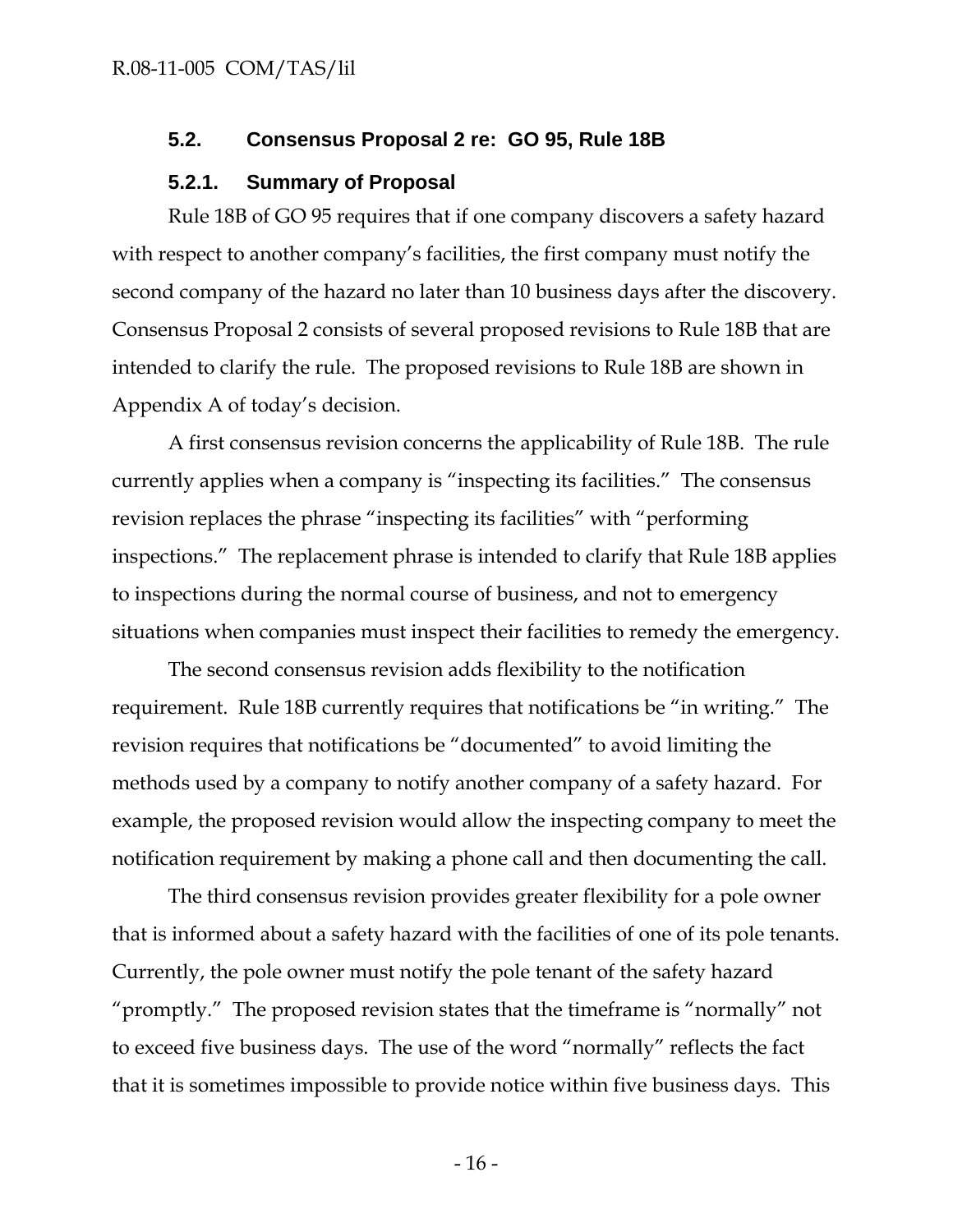could occur, for example, when the pole owner must visit facilities that are located on land where the property owner refuses to provide access.

The fourth consensus revision to Rule 18B simplifies the term "electric transmission or distribution facility" to "electric facility."

The fifth revision removes the requirement that the inspecting company must state in its notification whether the safety hazard is in a high fire-threat zone. The workshop participants agreed that this requirement is unnecessary.

The final consensus revision is to the sentence that states: "It is the responsibility of each pole owner to know the identity of each entity using or maintaining equipment on its pole." Several parties expressed concern about whether Rule 18B requires each joint owner of a utility pole to know the identity of every entity that another joint owner leases its space to. The consensus revision clarifies this requirement by stating that a company must be able to determine the identity of (1) its own pole tenants, and (2) other pole owners.

The authors of the Phase 2 Workshop Report do not expect the consensus revisions to Rule 18B to increase costs significantly.

#### **5.2.2. Position of the Parties**

Most parties either did not address Consensus Proposal 2 in their briefs or expressed general support for the proposal.

SCE submits that the consensus revisions to Rule 18B will make it clear that utility inspectors do not need to apply the rule's requirements during emergencies or trouble calls when the focus is on restoring service.

SCE states that the consensus revisions also recognize the difficulties faced by joint owners of utility poles in identifying every pole tenant. While a utility knows the tenants in the space it owns on jointly owned poles, the utility does not always know the tenants in the space of the other pole owners. The revised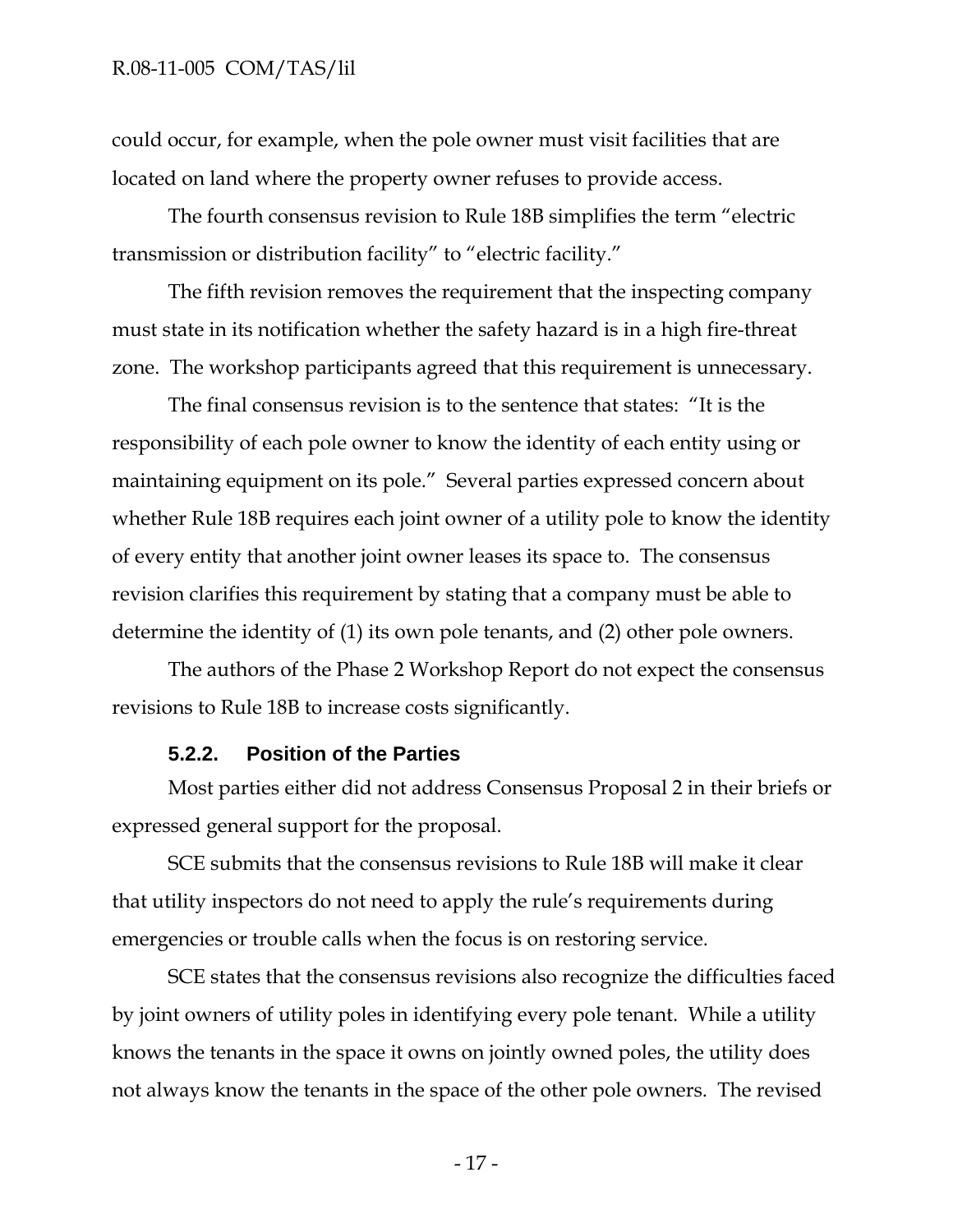rule recognizes this reality, and permits the inspecting company to notify the relevant joint owner when it cannot identify the tenant whose facilities are causing a safety hazard. It is then the responsibility of the relevant joint owner to notify its tenant of the hazard.

In its opening brief, SCE proposed – apparently for the first time – to revise Rule 18B to remove all deadlines for providing notice of safety hazards. SCE disfavors placing time frames and other operational requirements in GO 95. Instead, SCE favors a "programmatic approach" to regulation within GO 95. Specifically, GO 95 should contain the standards to be met by regulated utilities. The utilities should be required to develop a program to meet those standards, and Commission staff should audit the utilities to ensure their programs are designed to meet the standards and that each utility is following its program. This approach allows each utility to consider the unique aspects of its service territory and operations when developing compliance programs.

#### **5.2.3. Discussion**

-

We agree with the rationale in the Phase 2 Workshop Report that the consensus revisions to Rule 18B will clarify and streamline the requirements regarding the notification of safety hazards.22 This will facilitate notice of safety hazards to the entities responsible for correcting the hazards which, in turn, should help to reduce safety hazards over time.

For the preceding reasons, we find the proposed consensus revisions to Rule 18B are reasonable in light of the record, consistent with the law, and in the

<sup>&</sup>lt;sup>22</sup> Workshop Report, Appendix A, at A-12 to A-14.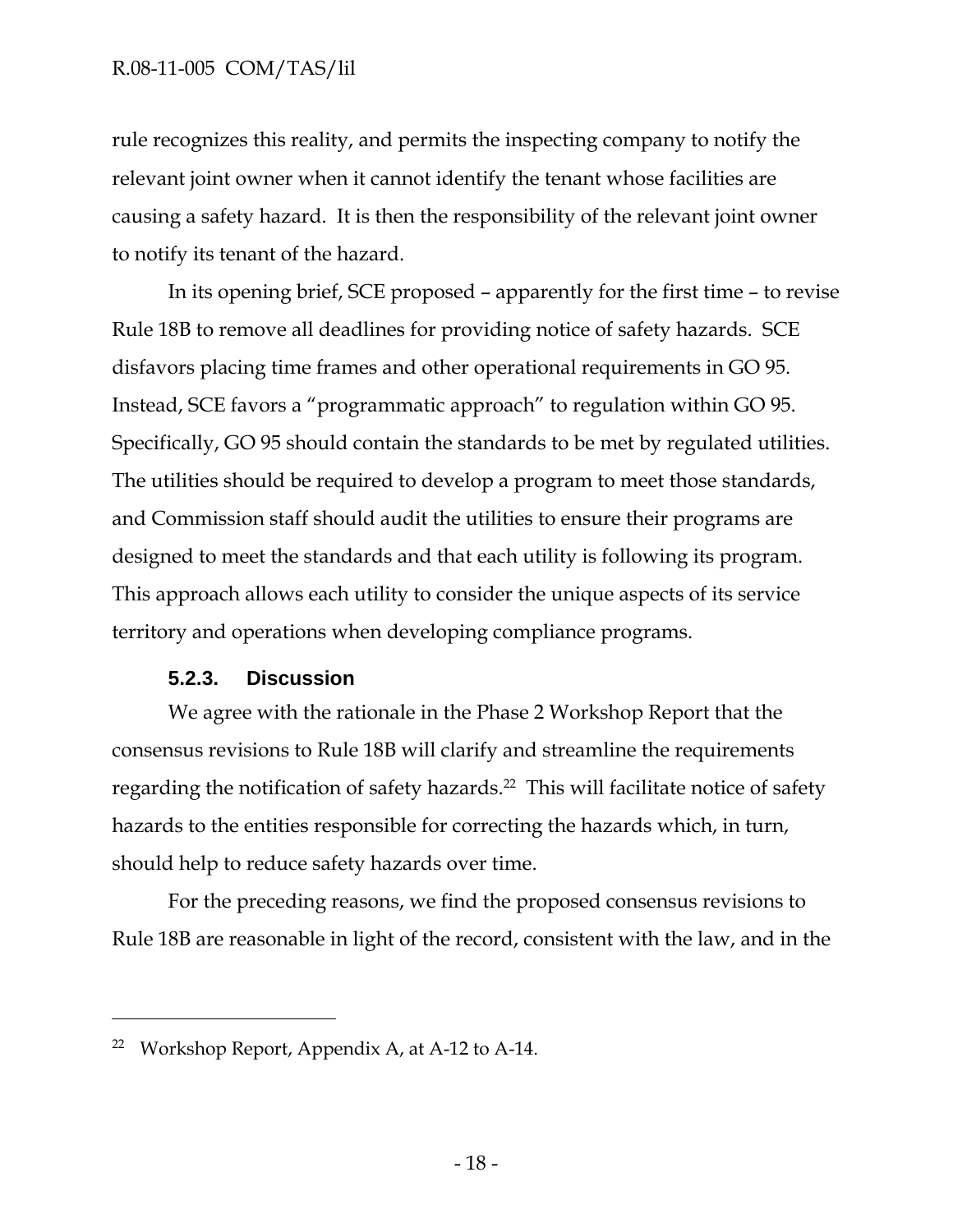public interest. We therefore adopt the revisions. The text of the revised Rule 18B is contained in Appendix B of today's decision.

We decline to adopt SCE's proposal to eliminate from Rule 18B the deadlines for providing notice of safety hazards. We believe SCE's proposal would be detrimental to public safety, as it would eliminate the requirement for a utility to provide notice of an observed safety hazard to the entity responsible for correcting the hazard within a specified timeframe. It is not in the public interest to adopt a proposal that would allow an observed safety hazard to go unreported (and uncorrected) indefinitely.

#### **5.3. Consensus Proposal 3 re: GO 95, Rule 35**

#### **5.3.1. Summary of Proposal**

-

Rule 35 of GO 95 requires electric utilities and CIPs to keep their overhead facilities clear of vegetation. Consensus Proposal 3 consists of revisions to Paragraphs 1 – 3 of Rule 35. The consensus revisions to Rule 35 are shown in Appendix A of today's decision.

The consensus revisions to Paragraph 1 clarify that Rule 35 applies to all electric utility and CIP facilities located on lands owned by state and local agencies. This is intended to ensure consistent vegetation management practices on all lands throughout the state.23

The consensus revisions to Paragraph 2 clarify that it is permissible for healthy trees to lean toward or overhang conductors, and that electric utilities and CIPs should trim or remove a tree only when they have actual knowledge

<sup>&</sup>lt;sup>23</sup> Nothing in the proposed revisions to Rules 35 is meant to suggest that the minimum clearances currently in Table 1, Cases 13 and 14 apply to communication lines.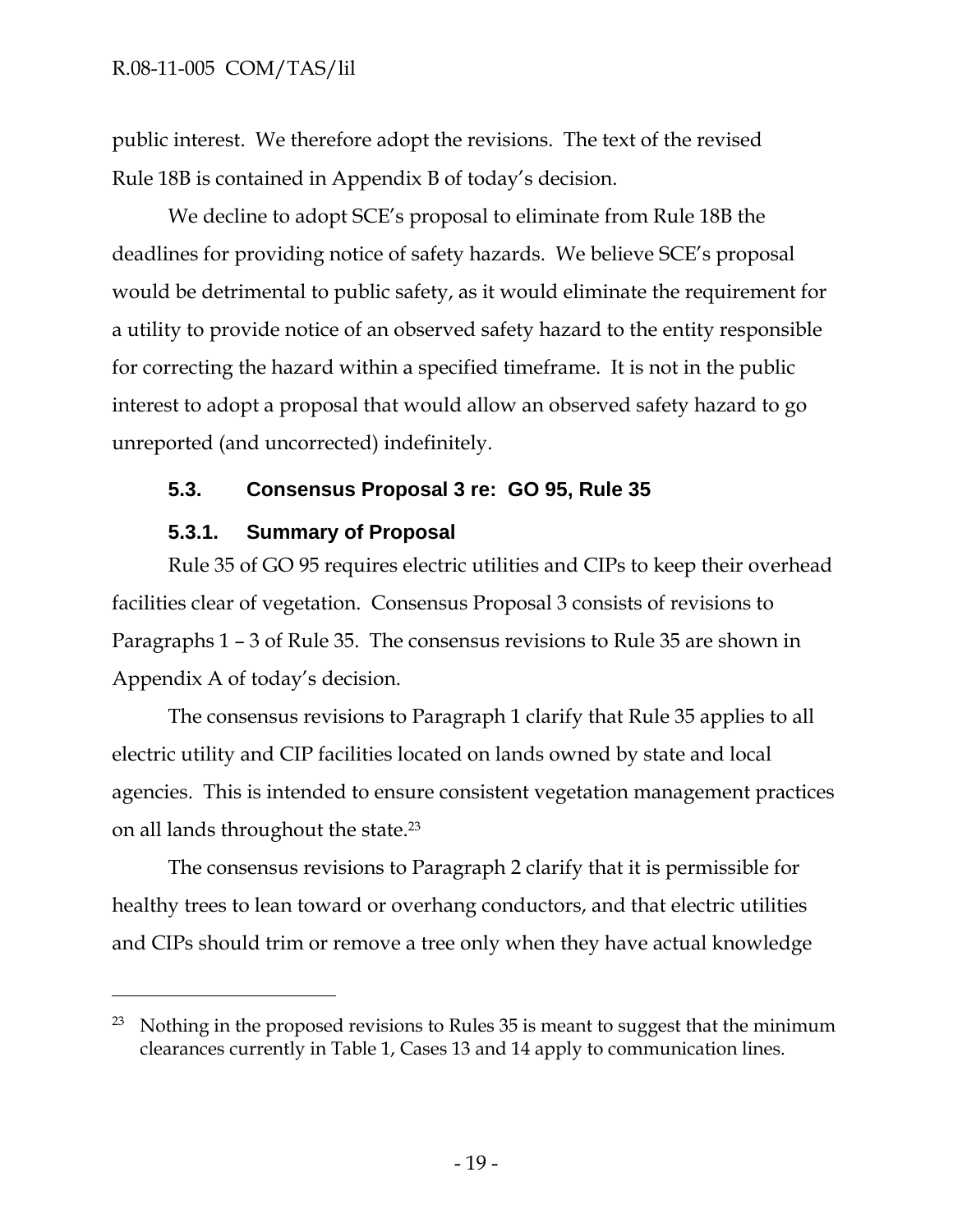that a dead, rotten or diseased tree (including trunks, limbs, or branches) is poised to fall onto a power line or communication line. Also, the term "span" is modified to include the phrase "of supply or communication lines" to avoid interpretive errors.24

The consensus revisions to Paragraph 3 clarify that low voltage conductors (0 – 750 volts) deflected by trees, but still within allowable tension, are subject to vegetation management in order to avert support structure damage or failure due to excessive transverse loads.

The Phase 2 Workshop Report states that it is unknown at this time whether Consensus Proposal 3 will result in additional costs.

#### **5.3.2. Position of the Parties**

-

Most parties either did not address Consensus Proposal 3 in their briefs or expressed general support for the proposal.

CPSD, PG&E, and SCE aver that the consensus revisions to Rule 35 will clarify that vegetation management requirements apply to facilities located on state and local lands, which should help utilities to deal with government entities that refuse to allow utilities to perform vegetation management work. PG&E and SCE add that the consensus revisions will also clarify that (1) it is permissible for healthy trees or limbs to overhang or lean toward conductors; and (2) vegetation-related strain on a conductor needs to be corrected when it compromises the integrity of the supporting structures.

<sup>&</sup>lt;sup>24</sup> Today's decision uses the terms "power line" and "supply line" interchangeably.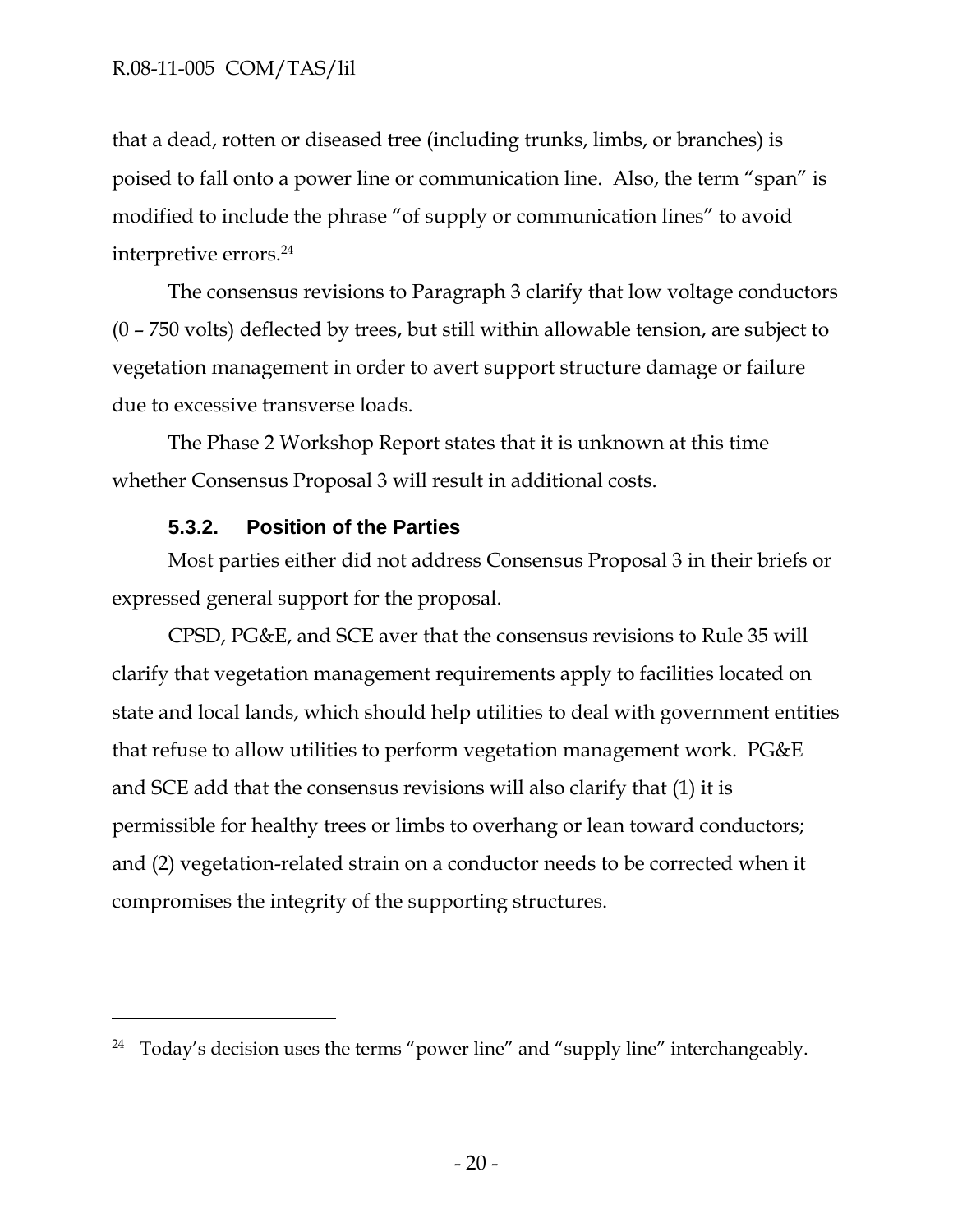#### **5.3.3. Discussion**

We find that the consensus revisions to Rule 35 will enhance public safety by reducing the fire hazards associated with overhead electric utility and CIP facilities. In particular, the consensus revisions to Paragraph 1 of Rule 35 will require overhead power lines and communication lines located on lands owned by state and local public agencies to be kept clear of vegetation.

The consensus revisions to Paragraph 2 will help electric utilities and CIPs to determine when a tree that overhangs or leans toward a conductor should be trimmed or removed. This should make vegetation management activities more efficient and effective at reducing fire hazards.

Finally, the consensus revisions to Paragraph 3 will clarify that electric utilities and CIPs are responsible for remedying vegetation-related strain on conductors energized at 750 volts or less. This should reduce the incidence of damaged lines, appurtenances, and support structures, and thereby reduce safety risks to workers and the general public.

Although the Phase 2 Workshop Report does not provide an estimate of the costs, if any, to implement the consensus revisions to Rule 35, we anticipate such costs will be minimal.

For the preceding reasons, we find the proposed consensus revisions to Rule 35 to be reasonable in light of the record, consistent with the law, and in the public interest. We therefore adopt the revisions. The text of the revised Rule 35 is contained in Appendix B of today's decision. The adopted text includes the correction of the following typo, omission, and inconsistency in the Phase 2 Workshop Report: (1) replacing the period at the end of the first sentence of Rule 35, Paragraph 1, with a comma, so that the first and second sentences are combined into one sentence; (2) adding the word "General" before "Order" in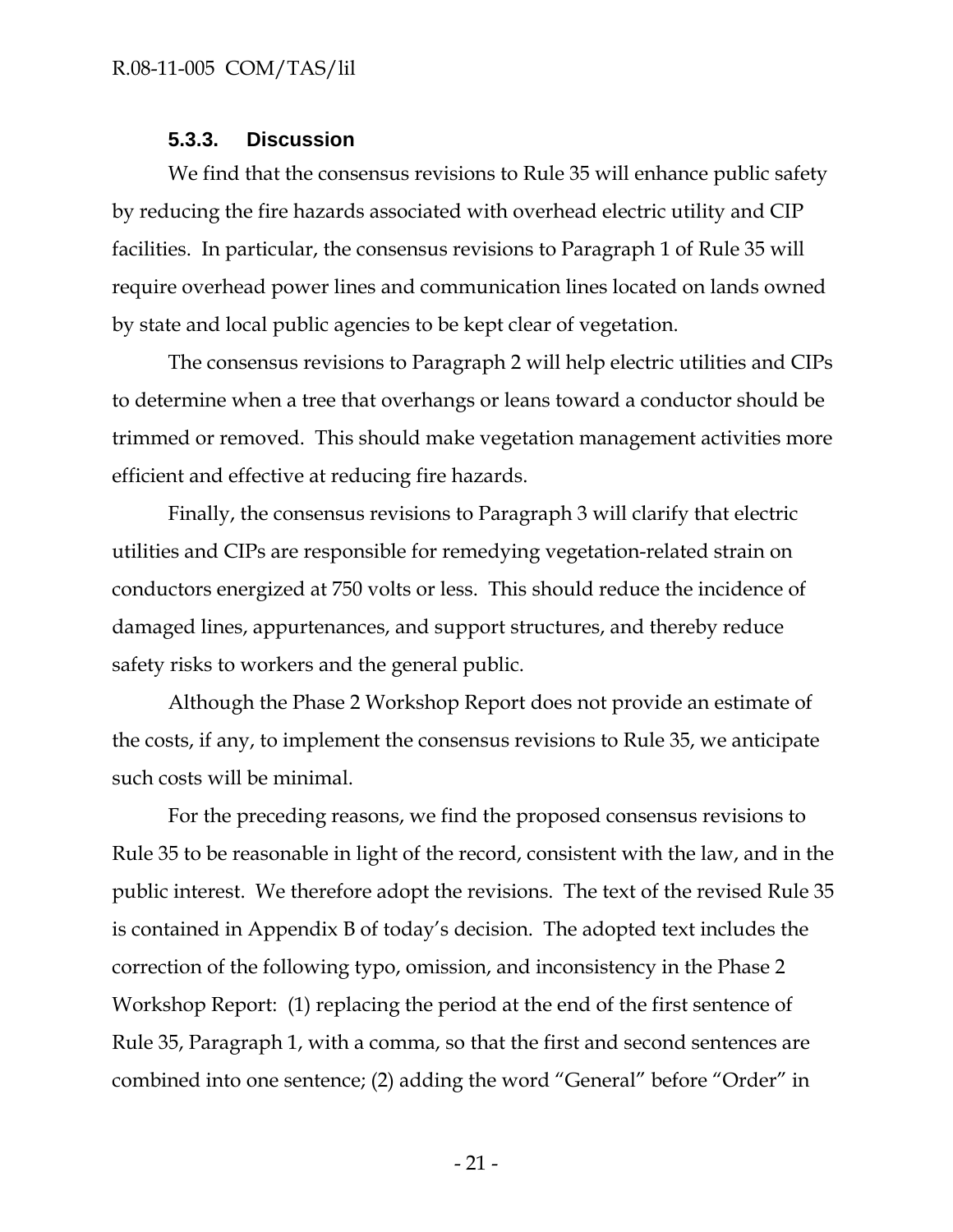the last sentence of the first paragraph; and (3) replacing the word "violation" with "nonconformance" in the last sentence of the third paragraph, which is consistent with the use of the word "nonconformance" in the Third Exception listed in Rule 35 and in the adopted consensus revisions to Rule 18A.

#### **5.4. Consensus Proposal 4 re: GO 95, Rule 37, Table 1, Case 14 and Footnotes (fff) - (jjj)**

#### **5.4.1. Summary of Proposal**

The Phase 1 Decision modified Rule 37, Table 1, Case 14, and associated Footnotes (fff) through (jjj). These modifications (1) expanded the minimum vegetation clearances around bare-line conductors in the high fire-threat areas of Southern California, and (2) required the expanded minimum clearances to be maintained on a year-round basis, not just during fire season.<sup>25</sup> The Phase 1 Decision also excluded orchards from the expanded clearances, recognizing that actively managed orchards pose less of a fire hazard than other areas. These measures were adopted on an interim basis pending further review in Phase 2. However, there were no proposals to revise the interim measures in Phase 2.

The purpose of Consensus Proposal 4 is to permanently adopt the "interim" revisions to Rule 37 and to correct typographical errors in Footnote (fff). The proposed revisions are shown in Appendix A of today's decision. The parties do not anticipate that the conversion of the interim rule into a permanent rule will result in significant additional costs, although the rule itself - whether interim or permanent - does impose costs.

-

 $25$  D.09-08-029 at 31 – 32.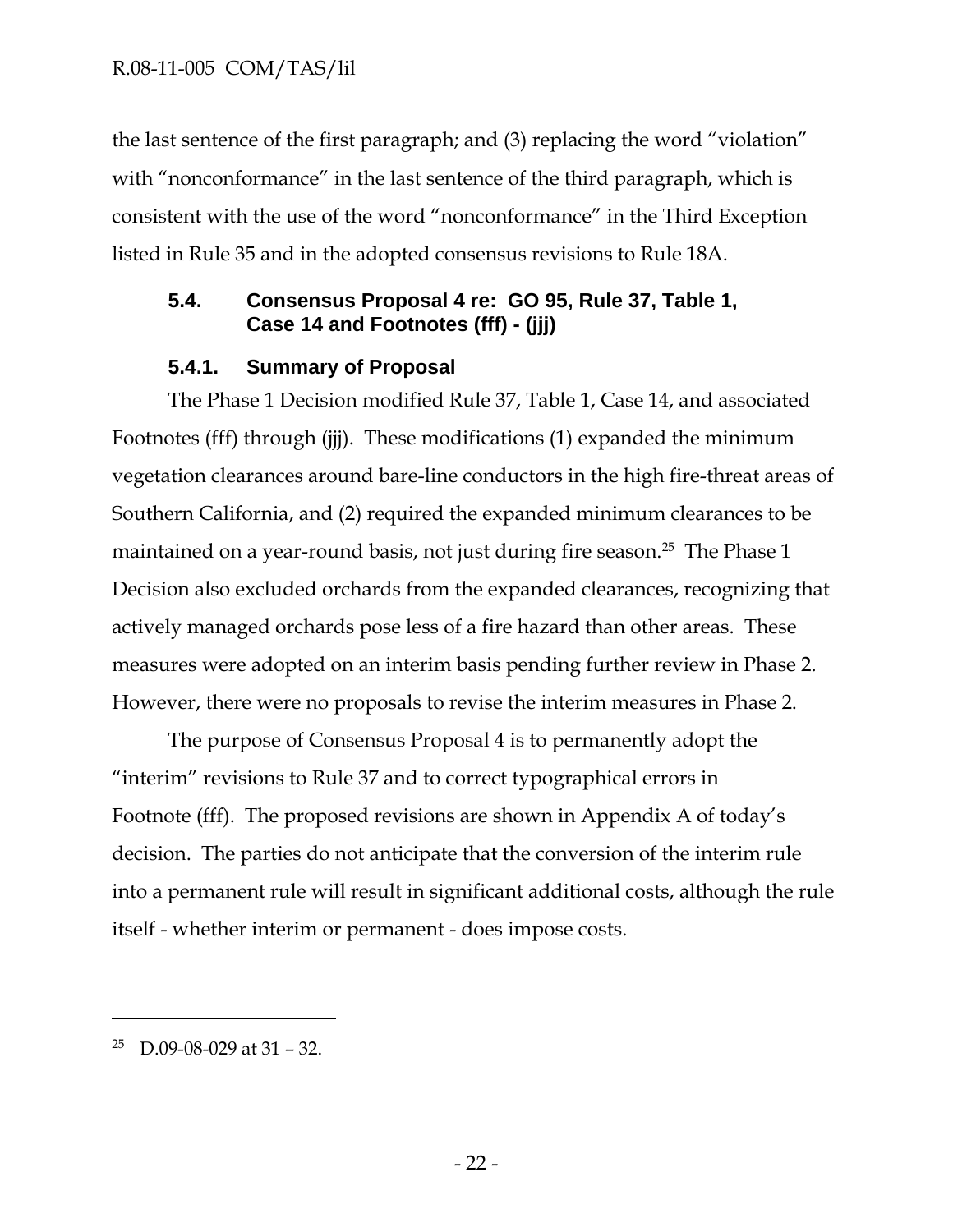#### **5.4.2. Position of the Parties**

Most parties either did not address Consensus Proposal 4 in their briefs or expressed general support for the proposal.

SCE observes that Footnote (hhh) of Rule 37 contains a reference to Cal Fire's Fire and Resource Assessment Program (FRAP) Fire Threat Map. SCE notes that one of the issues before the Commission in Phase 2 of this proceeding is the selection of appropriate fire-threat maps. SCE requests that the Commission affirm that the use of Cal Fire's FRAP Map as referenced in Footnote (hhh) and elsewhere in GO 95 and GO 165 is subject to change.

#### **5.4.3. Discussion**

-

We conclude that the permanent adoption of expanded vegetation clearances around bare-line conductors in the high fire-threat areas of Southern California will promote our goal of reducing fire risks. We also find that it is reasonable to exclude actively managed orchards from the expanded vegetation clearances because, as was noted in the Phase 1 Decision, such orchards pose less of a fire hazard.26 Although there will be costs to comply with the expanded vegetation clearances, no party objects to the costs. We find that such costs are outweighed by the public-safety benefits.

For the preceding reasons, we find the consensus revisions to Rule 37 are reasonable in light of the record, consistent with the law, and in the public interest. We therefore adopt the revisions. The text of the revised Rule 37, Table 1, Case 14 and Footnotes (fff) – (jjj) is in Appendix B of today's decision.

<sup>&</sup>lt;sup>26</sup> D.09-08-029 at 31-32. As noted in Rule 37, Table 1, Case 14, Footnote (iii), the Case 13 clearances apply to plowed or cultivated orchards of fruit, nut, or citrus trees.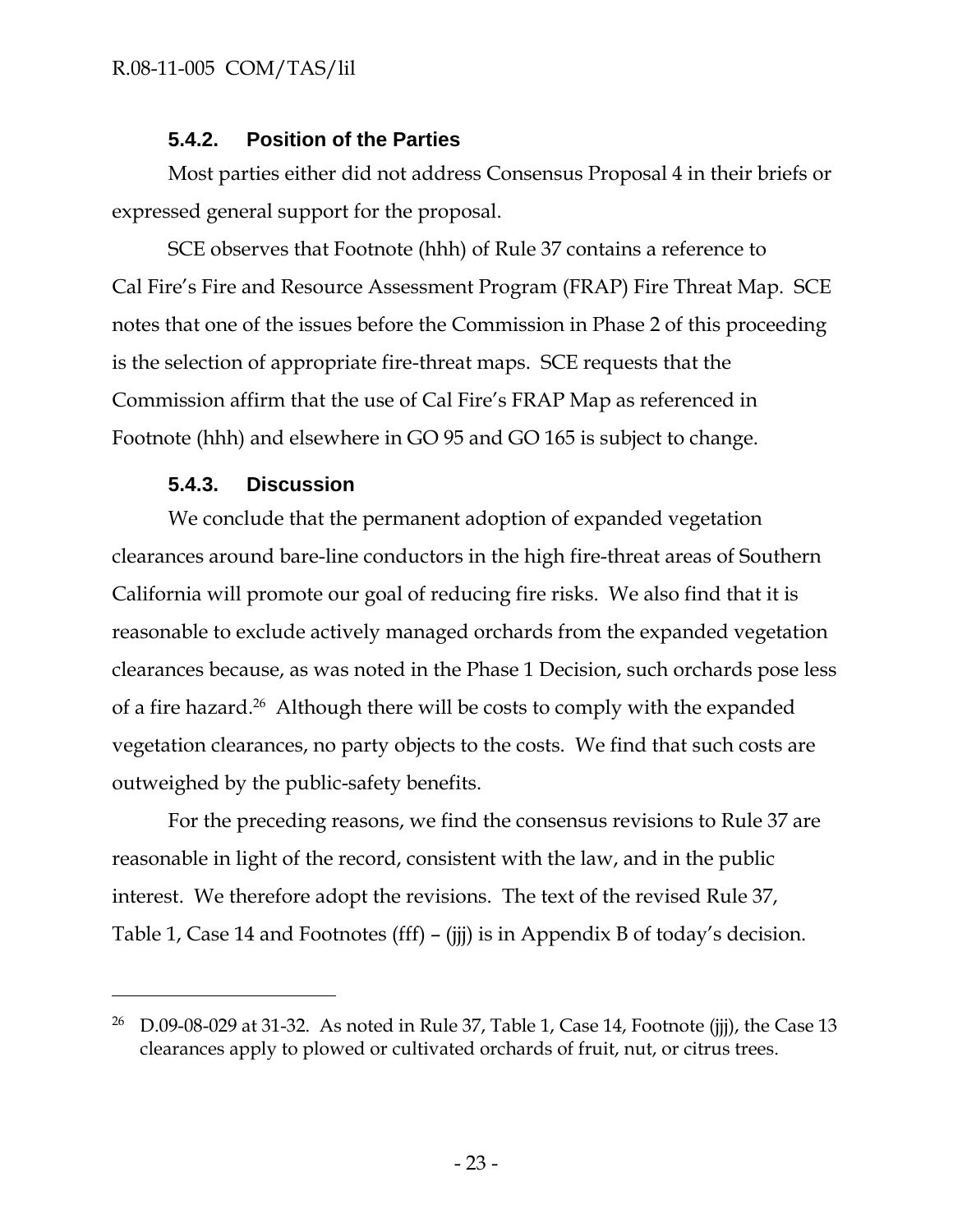In response to SCE's request that we affirm that the use of the FRAP Map as referenced in Footnote (hhh) of Rule 37 and elsewhere in GO 95 and GO 165 may be changed in the future, we note that later in today's decision we establish a Phase 3 of this proceeding for the specific purpose of developing and adopting fire-threat maps to replace the FRAP Map.

#### **5.5. Consensus Proposal 5 re: GO 95, Rules 23.0, 44.1, 44.2, and 44.3**

#### **5.5.1. Summary of Proposal**

Consensus Proposal 5 consists of revisions to Rules 23.0, 44.1, 44.2, and 44.3 of GO 95. The proposed revisions are shown in Appendix A of today's decision.

 The consensus revisions to Rule 23.0 have the effect of applying the safety factors for new construction in Rule 44.1 to a "change to an existing grade of construction or class of circuit."

The consensus revisions to Rule 44.1 add "mechanical strength" as a design criterion for lines and elements of lines that are installed or reconstructed. This will help ensure that mechanical strength is both considered during design calculations and subject to the safety factors in Rule 44.1. The proposed revisions to Rule 44.1 also replace the word "utility" with "company" to reflect that the entity doing the installation or reconstruction may not be a utility.

There are several consensus revisions to Rule 44.2. The first revision clarifies that Rule 44.2 applies to any "supply or communication company," rather than to any "utility." The second revision changes "utility" to "company" in several spots to clarify that Rule 44.2 applies to companies that may not technically be utilities. The third revision clarifies that a load calculation is required before a company adds facilities that materially increase vertical,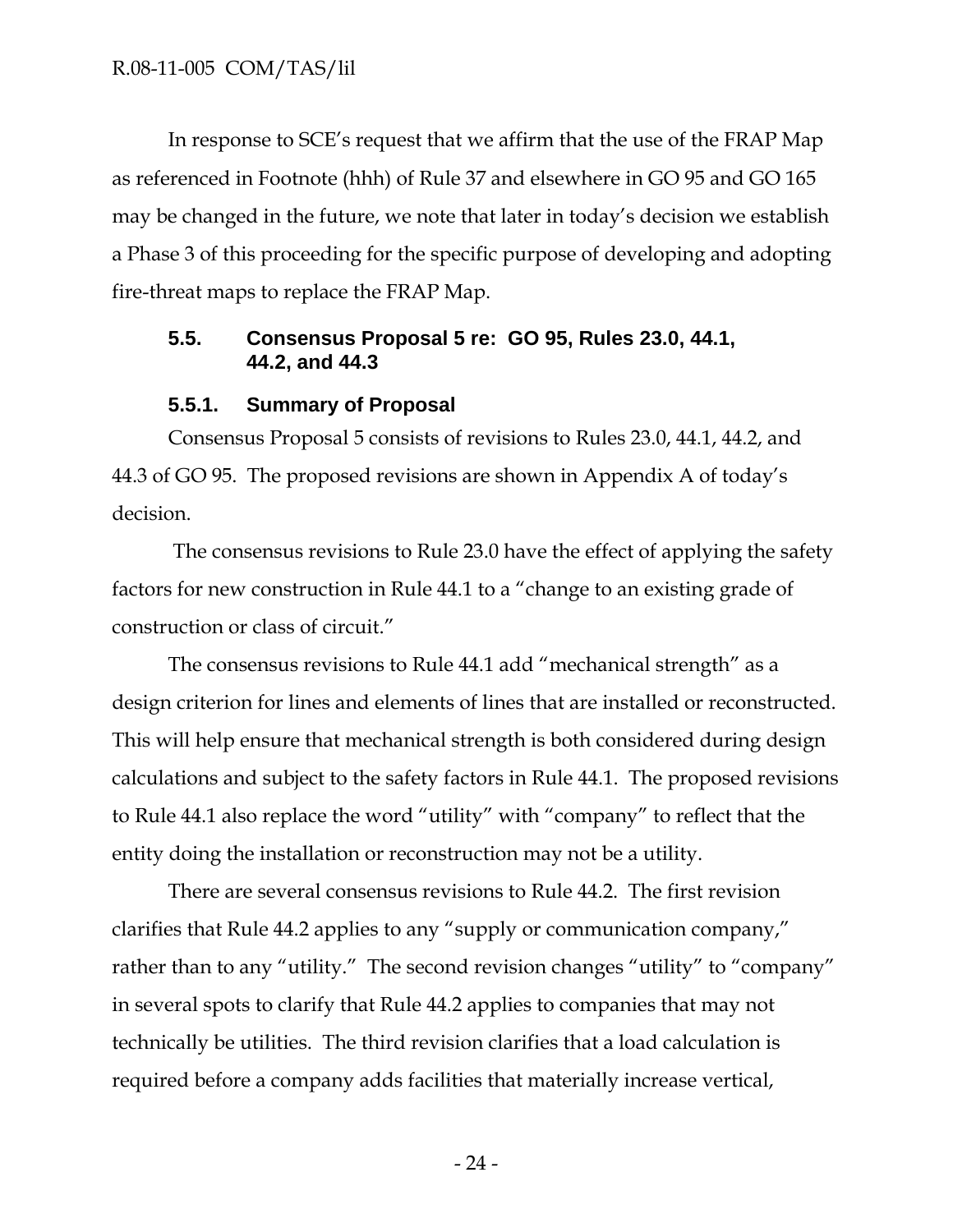#### R.08-11-005 COM/TAS/lil

transverse, and longitudinal loads. This is intended to promote public safety by ensuring that all loads are considered before facilities are added. The fourth revision changes a general reference to "Section IV" to a specific reference to "Rule 44.3." This clarifies which design criteria are applicable to additional construction on poles. The fifth revision requires the company doing load calculations to maintain records of its calculations for five years. This is consistent with the five-year document-retention requirement in Rule 19. The sixth revision changes "intrusive pole loading data" to the more accurate "intrusive pole test results." The final revision eliminates a note added by D.09-08-029 that states, "Nothing contained in this rule shall be construed as allowing the safety factor of a facility to be reduced below the required values specified in Rules 44.1 and 44.3." The workshop participants agreed that this note is no longer necessary given the consensus revisions to Rule 44.3 addressed below and the specific reference to Rule 44.3 that is being added to Rule 44.2.

Rule 44.3 requires replacement or reinforcement of lines or parts thereof before safety factors fall below specified levels due to deterioration. The consensus revision adds "installation of additional facilities" as another factor that would justify replacement or reinforcement. The new text is a more direct way of stating the concept already embodied in the note to Rule 44.2 and thereby allows for the elimination of the note.

The Phase 2 Workshop Report states that the cost impacts of the proposed revisions are not certain. Companies that currently do not retain pole loading calculations for five years may incur additional document retention costs. The inclusion of additional design criteria could lead to more pole replacements and/or reinforcements, and thus higher costs.

- 25 -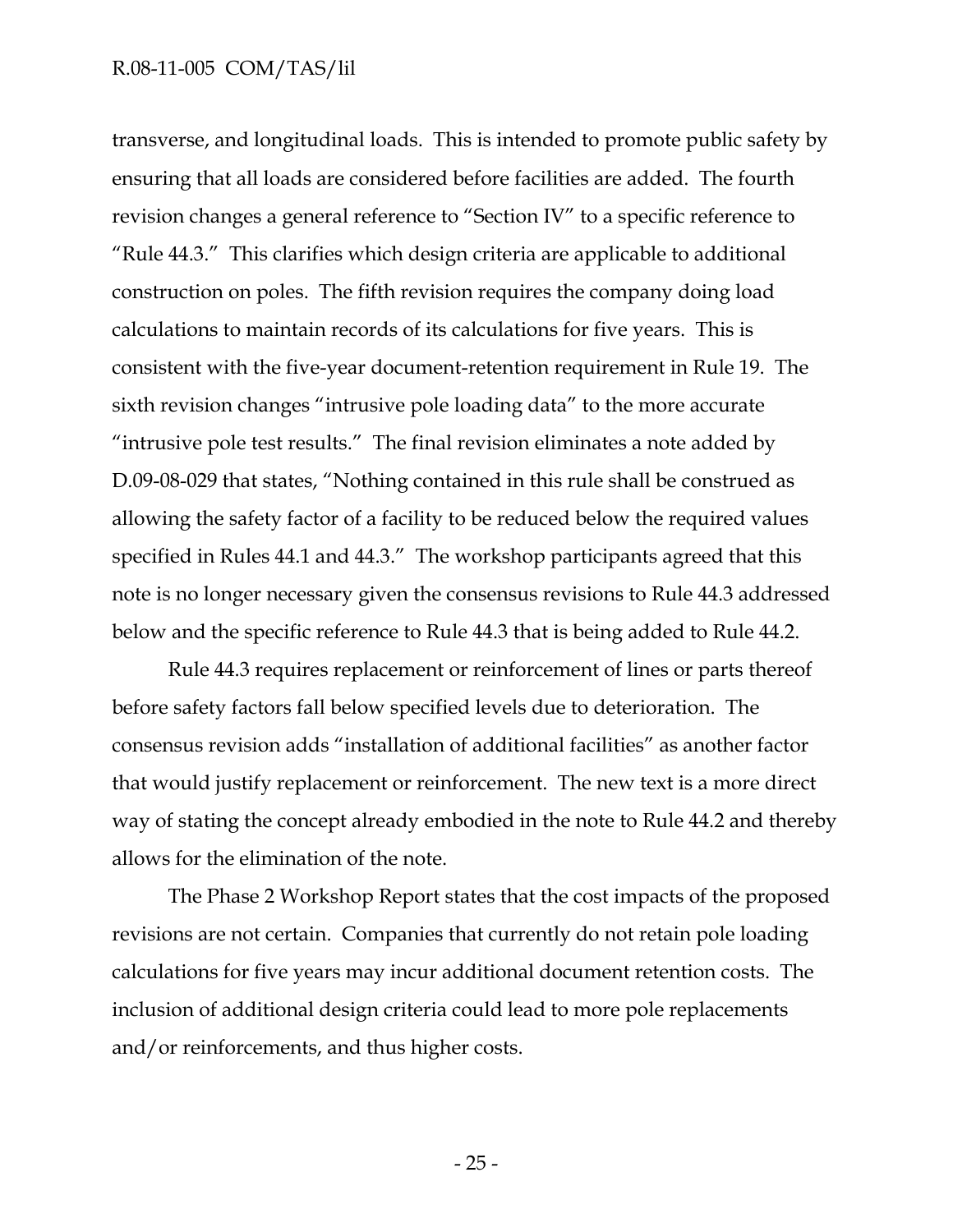#### **5.5.2. Position of the Parties**

Most parties either did not address Consensus Proposal 5 in their briefs or expressed general support for the proposal.

CPSD, PG&E, and SCE support Consensus Proposal 5 because it will help ensure that (1) companies perform pole-loading calculations, and (2) poleloading calculations employ the correct safety factors and consider both structural loads and mechanical strength.

#### **5.5.3. Discussion**

With one exception, we agree with the Phase 2 Workshop Report that the consensus revisions to Rules 23.0, 44.1, 44.2 and 44.3 will clarify which design criteria are applicable to the installation, reconstruction, addition, and replacement of facilities on utility poles.<sup>27</sup> This should promote public safety by helping to ensure that utility poles and attachments do not fail and thereby ignite a fire. The revisions also clarify that Rule 44.2 applies to any "company" planning to add facilities to a pole, rather than to any "utility." This change should promote public safety by helping to ensure that both electric and telecommunications companies are expected to perform and share pole-loading calculations. Although the exact costs of these consensus revisions are unknown, no party objects to these costs. We find that such costs are unlikely to exceed the public-safety benefits of the adopted revisions.

The one exception concerns the proposed five-year record retention period for pole-loading calculations. We believe that a longer record retention period is needed so that we may conduct a thorough forensic analysis in the event there is

 $\overline{a}$ 

<sup>&</sup>lt;sup>27</sup> Workshop Report, Appendix A, page A-31.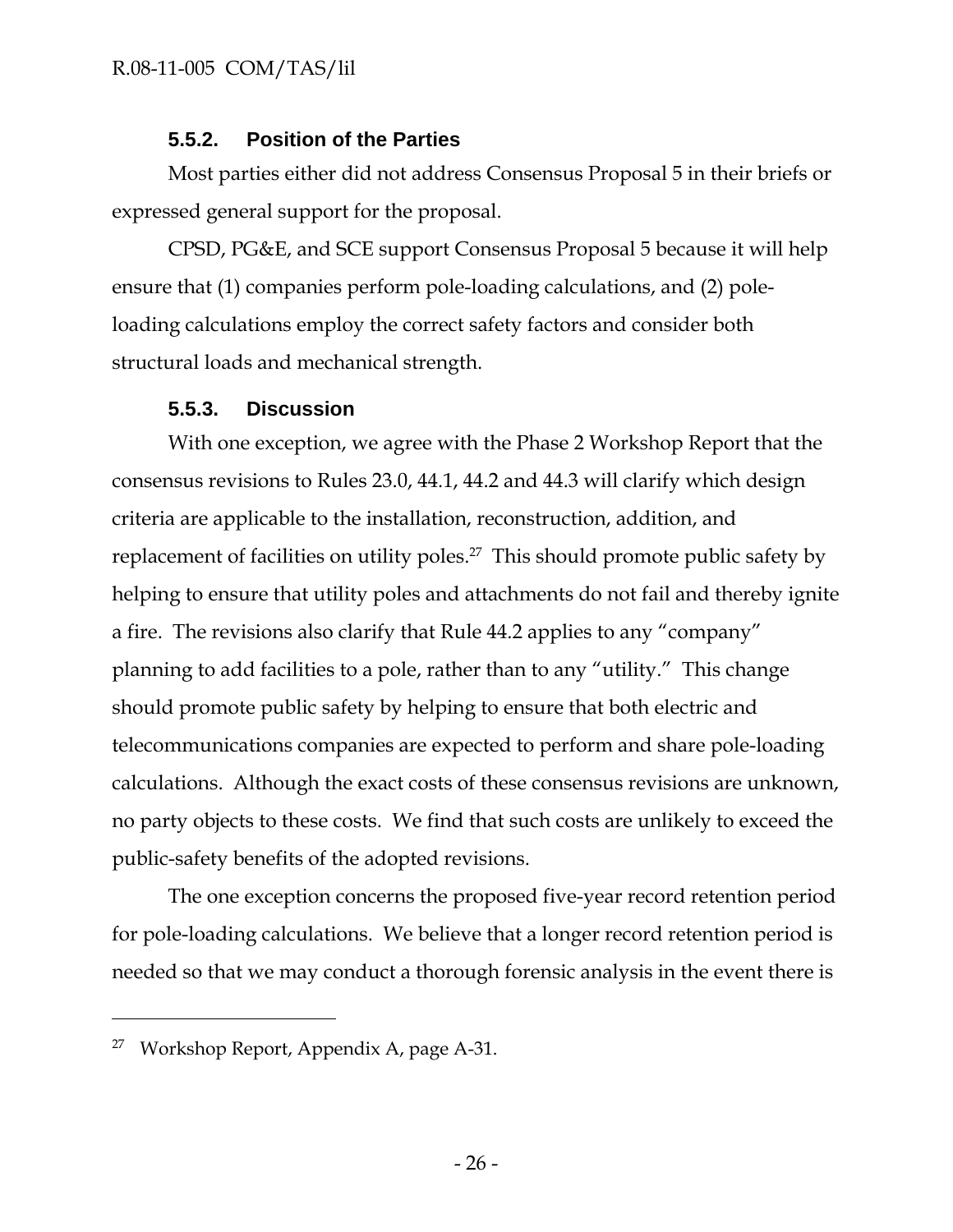a major safety-related incident. To this end, we will require CIPs and electric utilities to henceforth retain records of pole-loading calculations for ten years. This new record-retention requirement applies to records currently in an entity's possession and records created on or after the date of today's decision.

For the preceding reasons, we find the proposed revisions to GO 95, Rules 23, 44.1, 44.2, and 44.3, as revised by today's decision, are reasonable in light of the record, consistent with the law, and in the public interest. We therefore adopt the revisions. The text of revised rules is contained in Appendix B of today's decision.28

# **5.6. Consensus Proposal 6 re: GO 165, Sections I - IV**

# **5.6.1. Summary of Proposal**

 $\overline{a}$ 

Consensus Proposal 6 consists of several revisions to GO 165. The proposed revisions to GO 165 are shown in Appendix A of today's decision.

The first consensus revision extends the inspection and reporting requirements in GO 165 to all outdoors electric distribution and transmission facilities (except substations)<sup>29</sup> that are under the Commission's jurisdiction, including facilities that belong to non-electric utilities such as Southern California Gas Company, which owns an overhead electric distribution system at

<sup>&</sup>lt;sup>28</sup> The revised Rule 44.2 adopted by today's decision reflects the consensus revisions as well as certain contested revisions that are addressed later in today's decision. The revised Rule 44.3 is corrected to add the word "rule" to the last sentence so that it reads: "In no case shall the application of this rule...."

<sup>&</sup>lt;sup>29</sup> The proposed consensus revisions do not apply to substations because the Commission is currently considering a new general order in R.10-09-001 that would contain inspections and reporting requirements for electric substation facilities.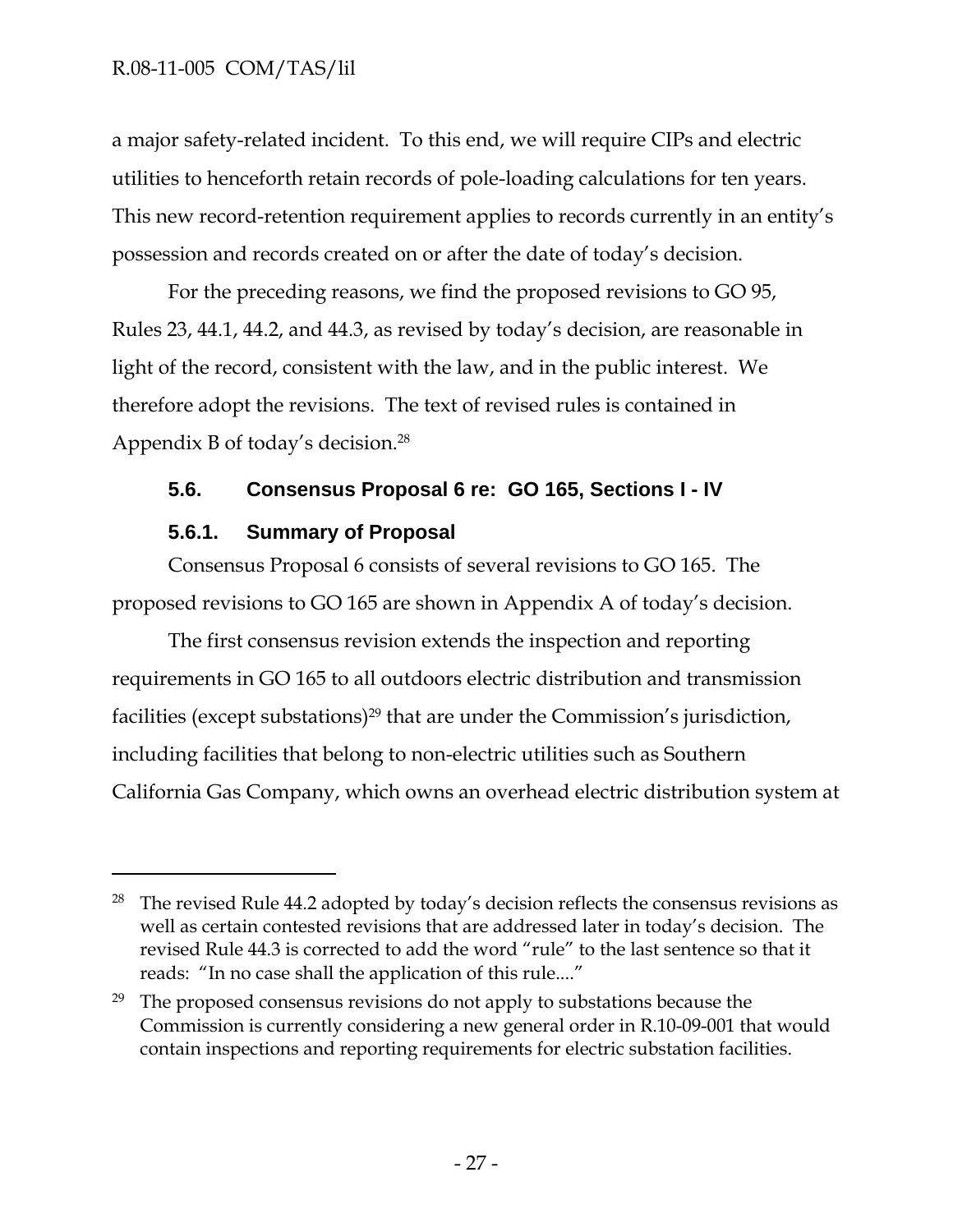its Aliso Canyon storage field. Consensus Proposal 6 specifically excludes CIP facilities and cathodic protection systems for natural gas facilities from GO 165.

The second consensus revision streamlines the recordkeeping and reporting requirements in GO 165.

The final consensus revision adds a new Section III.E to GO 165 that creates a mechanism to revise GO 165 that is similar to the mechanism in Rule 15.1 of GO 95. The proposed Section III.E would allow entities to request revisions to maintenance and inspection programs based on new technology and practices without a formal Commission proceeding.

The Phase 2 Workshop Report acknowledges that CAISO has oversight responsibilities for the electric transmission facilities under its operational authority. CAISO requires Participating Transmission Owners to inspect and maintain their transmission facilities according to pre-approved plans, and to submit reports to CAISO on their inspection and maintenance activities. The Phase 2 Workshop Report states that the consensus revisions that pertain to the inspection and maintenance of electric transmission facilities do not conflict with CAISO regulations.

The Phase 2 Workshop Report notes that the consensus revisions will not increase costs for electric utilities that are currently covered by GO 165. On the other hand, companies that are newly subject to GO 165, including non-electric utilities such as SoCalGas, will incur additional costs to comply with GO 165.

#### **5.6.2. Position of the Parties**

Most parties either did not address Consensus Proposal 6 in their briefs or expressed general support for the proposal.

CAISO agrees that the consensus revisions to GO 165 do not conflict with its jurisdiction and regulations. CPSD avers that Consensus Proposal 6 will

- 28 -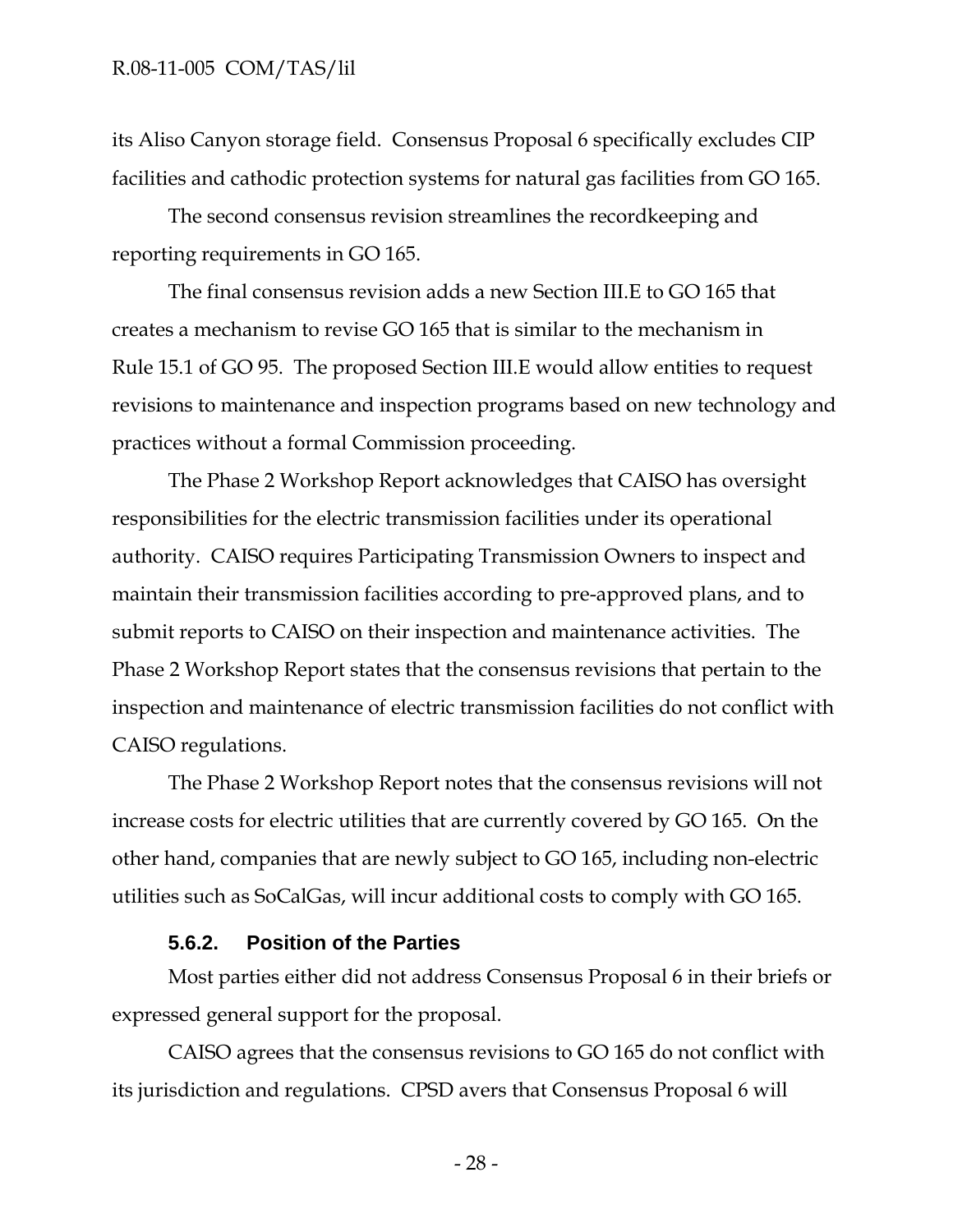enable CPSD to ensure that transmission facilities in California are adequately inspected and maintained, without duplicating CAISO's regulations. PG&E and SCE submit that the consensus revisions will vastly improve GO 165 by streamlining many of its requirements.

#### **5.6.3. Discussion**

With one exception described below, we agree with the assessment in the Phase 2 Workshop Report that the consensus revisions will streamline and clarify GO 165, thereby making it more useful to utilities and CPSD.<sup>30</sup> These revisions should improve compliance and reduce costs. Extending GO 165 to additional electric distribution and transmission facilities located outside of buildings should promote public safety and reduce fire hazards by ensuring that these additional facilities are inspected in accordance with GO 165. As noted by CAISO, the proposed revisions to GO 165 do not conflict with CAISO's jurisdiction or regulations.

Our one reservation with the consensus revisions to GO 165 is the following provision that would add a new mechanism for seeking future exemptions from, or modifications to, GO 165:

> If, in a particular case, exemption from or modification of any of the requirements herein is desired, the Commission will consider a request for such exemption or modification when accompanied by a full statement of conditions existing and the reasons why such exemption or modification is asked and is believed to be justifiable. It is to be understood that, unless otherwise ordered, any exemption or modification so granted shall be limited to the particular case covered by the request.

 $\overline{a}$ 

Phase 2 Workshop Report, Appendix A, page A-50.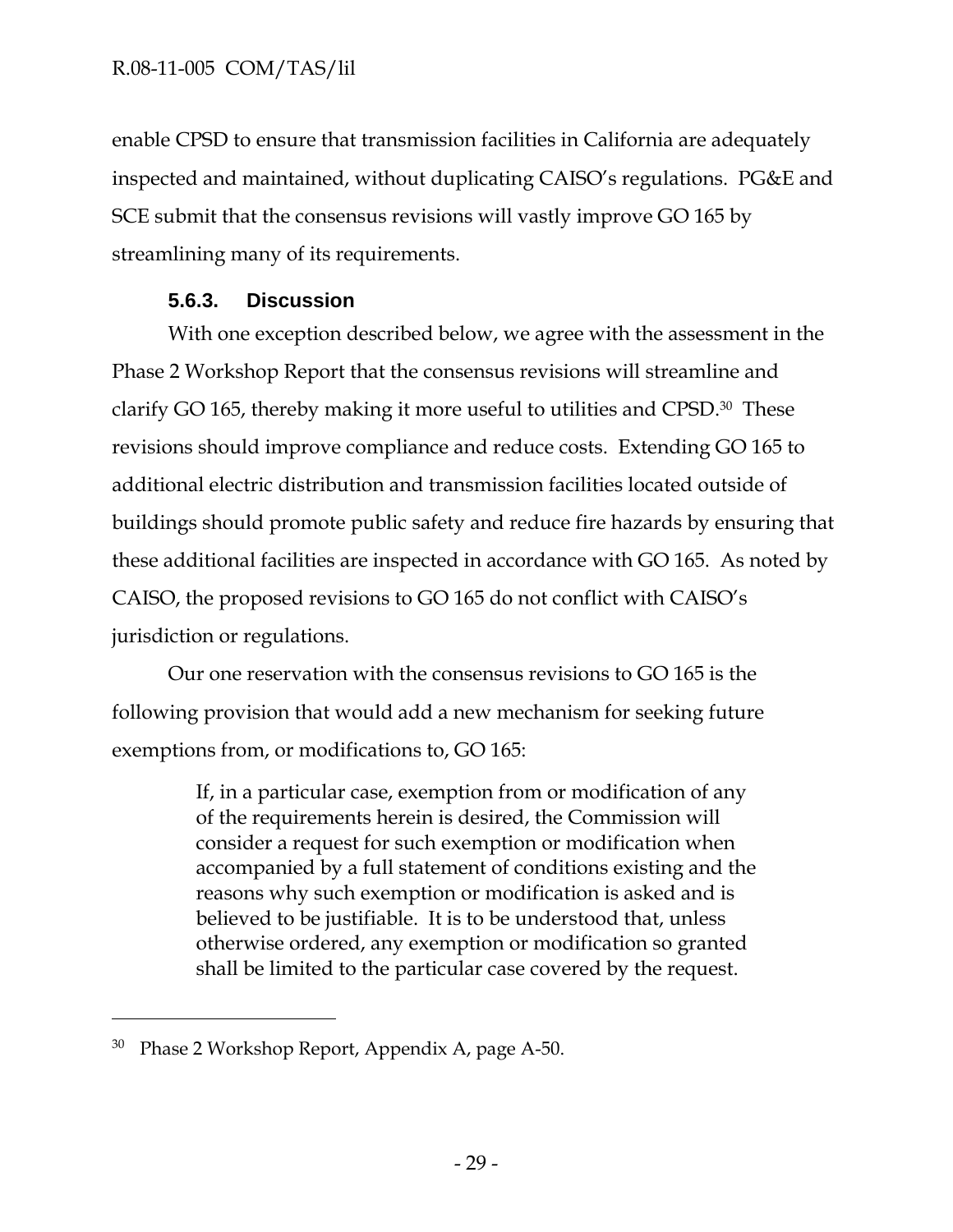The above provision is vague because it does not (1) state who may ask for an exemption or modification, or (2) specify a procedure for seeking an exemption or modification. The provision is also unnecessary because the Commission already has procedures to request an exemption or modification, including applications, petitions for modification of Commission decisions, and petitions for new rulemaking proceedings. We therefore see no value or need for the above provision, and we decline to adopt it.

For the preceding reasons, we find that the proposed consensus revisions to GO 165, as modified by today's decision, are reasonable in light of the record, consistent with the law, and in the public interest. We therefore adopt the revisions. The text of the revised GO 165 in contained in Appendix B of today's decision.<sup>31</sup> We recognize that the adopted revisions to GO 165 could increase costs for companies that were not previously subject to GO 165. However, no party suggests that such costs are unreasonable. We find that the increased costs are unlikely to exceed the public-safety benefits of the adopted revisions.

# **6. Contested Proposals**

-

The Phase 2 Workshop Report contains more than two dozen contested proposals for improving fire safety. These proposals are presented in Appendix B of the Workshop Report. We address the contested proposals below.

 $31$  The adopted text corrects two typos. The first correction is in Section III.B where the word "assure" is replaced with "ensure." The second correction is in Note 1 under the Sample Report Template where "their" is replaced with "its."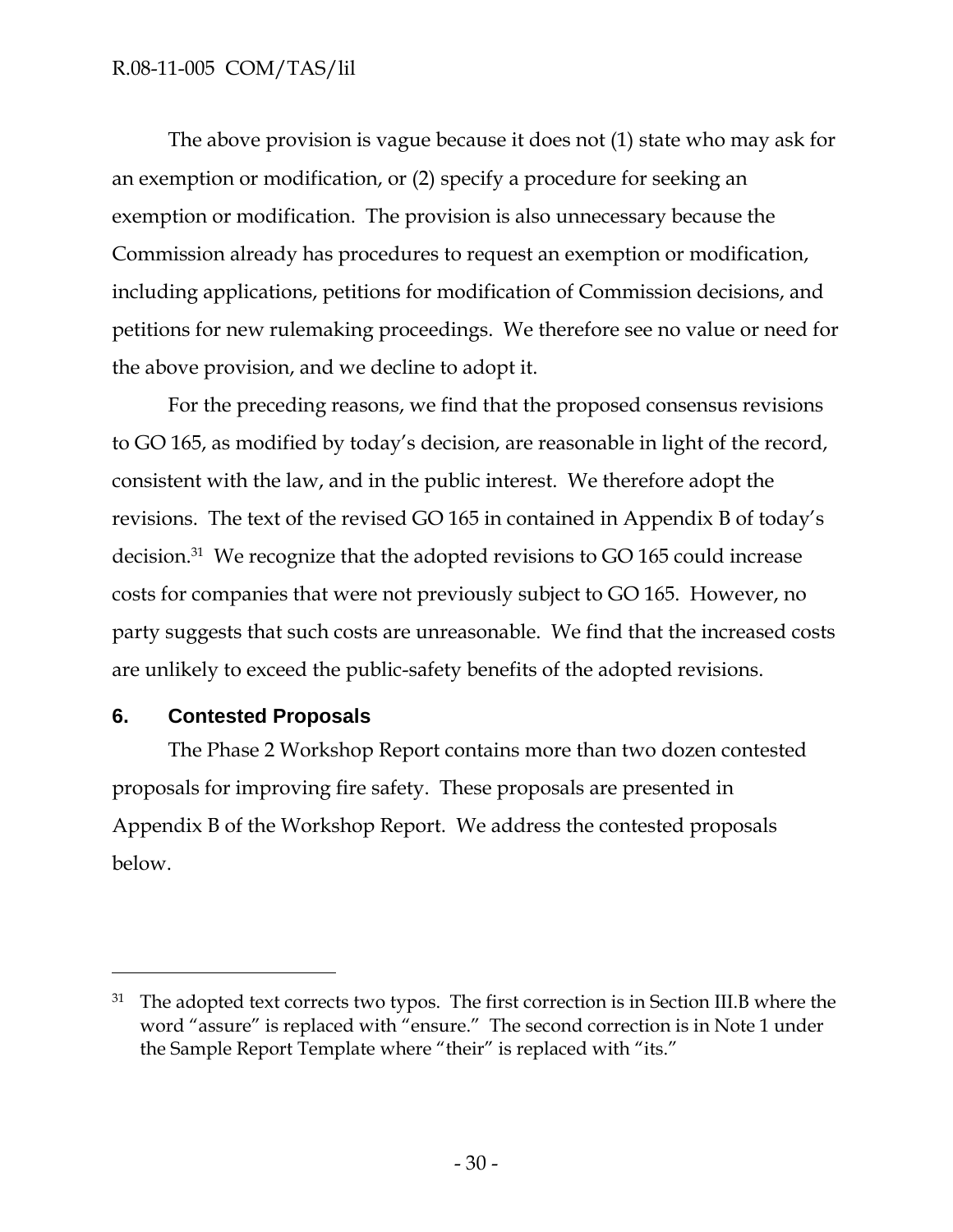# **6.1. Contested Proposals 1A and 1B re: GO 95, Rule 11**

## **6.1.1. Summary of Proposals**

Rule 11 of GO 95 contains a short description of the purpose of GO 95. The Phase 2 Workshop Report presents two competing proposals by CPSD and the CIP Coalition to revise Rule 11. The proposed revisions are shown below with strikeout and underline:

# **CPSD Contested Proposal 1A**

The purpose of these rules is to formulate, for the State of California, uniform requirements for overhead electrical line design, construction, and maintenance, the application of which will einsure adequate service and secure safety to persons engaged in the construction, maintenance, operation or use of overhead electrical lines and to the public in general.

# **CIP Coalition Contested Proposal 1B**

The purpose of these rules is to formulate, for the State of California, uniform requirements for overhead electrical line design, construction, and maintenance, the application of which will einsure adequate service and secure safety to persons engaged in the construction, maintenance, operation or use of overhead electrical lines and to the public in general.

The only difference between the two competing proposals is that CPSD would remove the modifier "electrical" before the word "line," while the CIP Coalition would retain the modifier "electrical."

# **6.1.2. Position of the Parties**

CPSD states that its proposed revisions to Rule 11 (Contested Proposal 1A) will clarify that GO 95 applies to communication lines in addition to electrical lines. CPSD notes that when Rule 11 was adopted in 1922, both power lines and communication lines conducted electricity. Thus, historically, the term "electrical lines" as used in Rule 11 included "communication lines." Removing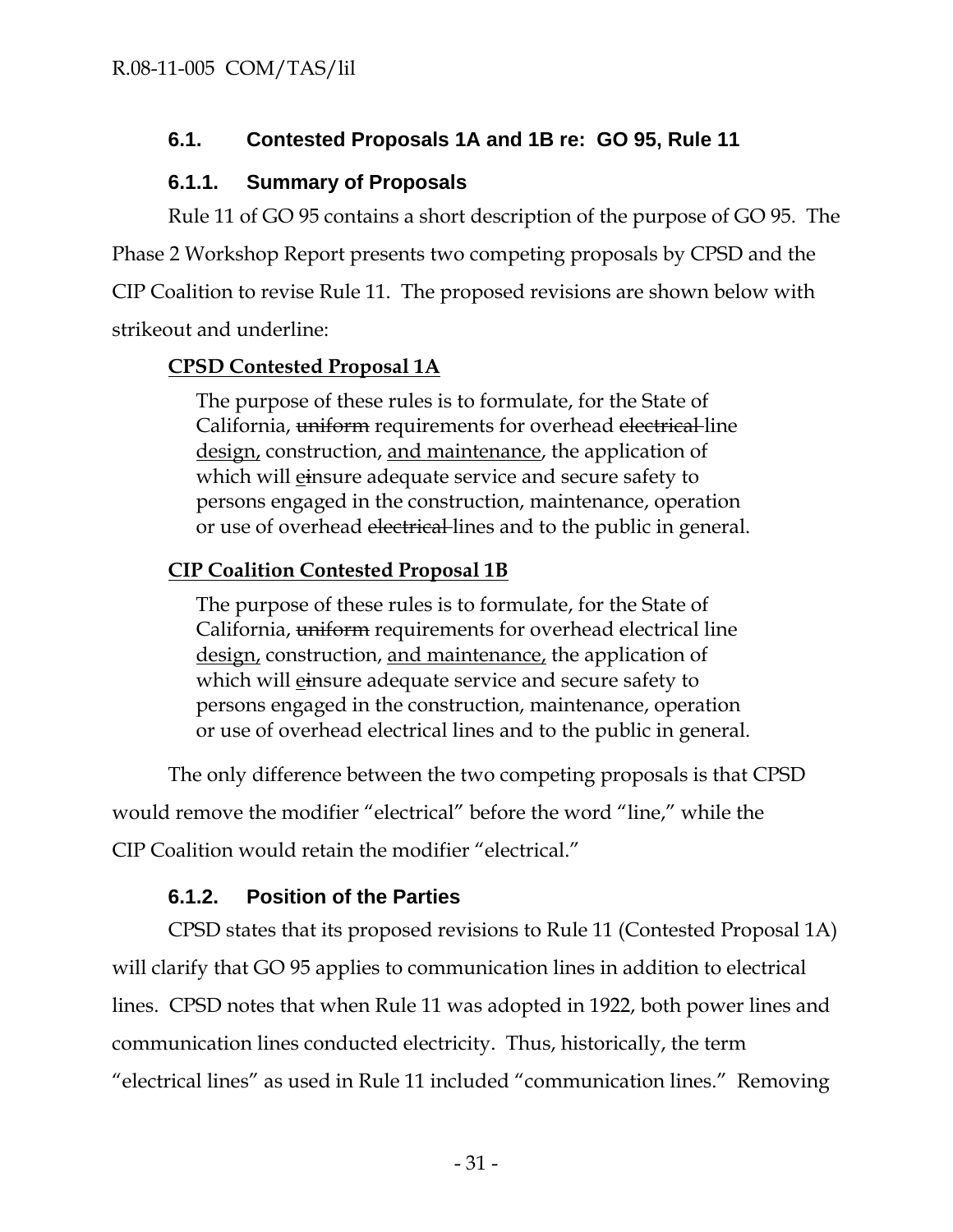the modifier "electrical" should prevent GO 95 from being misinterpreted as applying only to electrical lines.

CPSD states that its proposal will also clarify that GO 95 specifies design and maintenance standards in addition to construction standards. CPSD asserts that this clarification is necessary because some companies have told CPSD that Rule 11 only requires that lines be constructed in accordance with GO 95, and not designed and maintained in accordance with the GO 95.

CPSD's proposal is supported by DRA, IBEW 1245, PacifiCorp, PG&E, SCE, SDG&E, and Sierra Pacific. Although PG&E and SCE support CPSD's proposal, they are concerned that both CPSD's and the CIP Coalition's proposals would broaden the focus of GO 95 to include design and maintenance. Traditionally, the utilities have had flexibility to tailor their internal operations to fit their individual needs. Adding more detail to GO 95 will reduce flexibility.

SDG&E agrees that CPSD's proposal to eliminate the modifier "electrical" from Rule 11 should remove confusion over what types of lines GO 95 applies to. Unlike PG&E and SCE, SDG&E is not concerned about the addition of the words "design" and "maintenance" to Rule 11, since certain rules in GO 95 already address the design and maintenance of overhead power lines and communication lines. SDG&E also supports the elimination of the word "uniform" from Rule 11 to acknowledge the fact that the requirements for overhead power lines and communication lines are not uniform.

SDG&E disagrees with the CIP Coalition's position, summarized below, that CPSD has not justified deletion of "electrical" or explained how this deletion would impact the other 400+ pages of GO 95. SDG&E opines that CPSD's proposal appropriately precludes the possibility of CIPs arguing that GO 95 does not apply to communications lines because the "purpose" section of Rule 11 only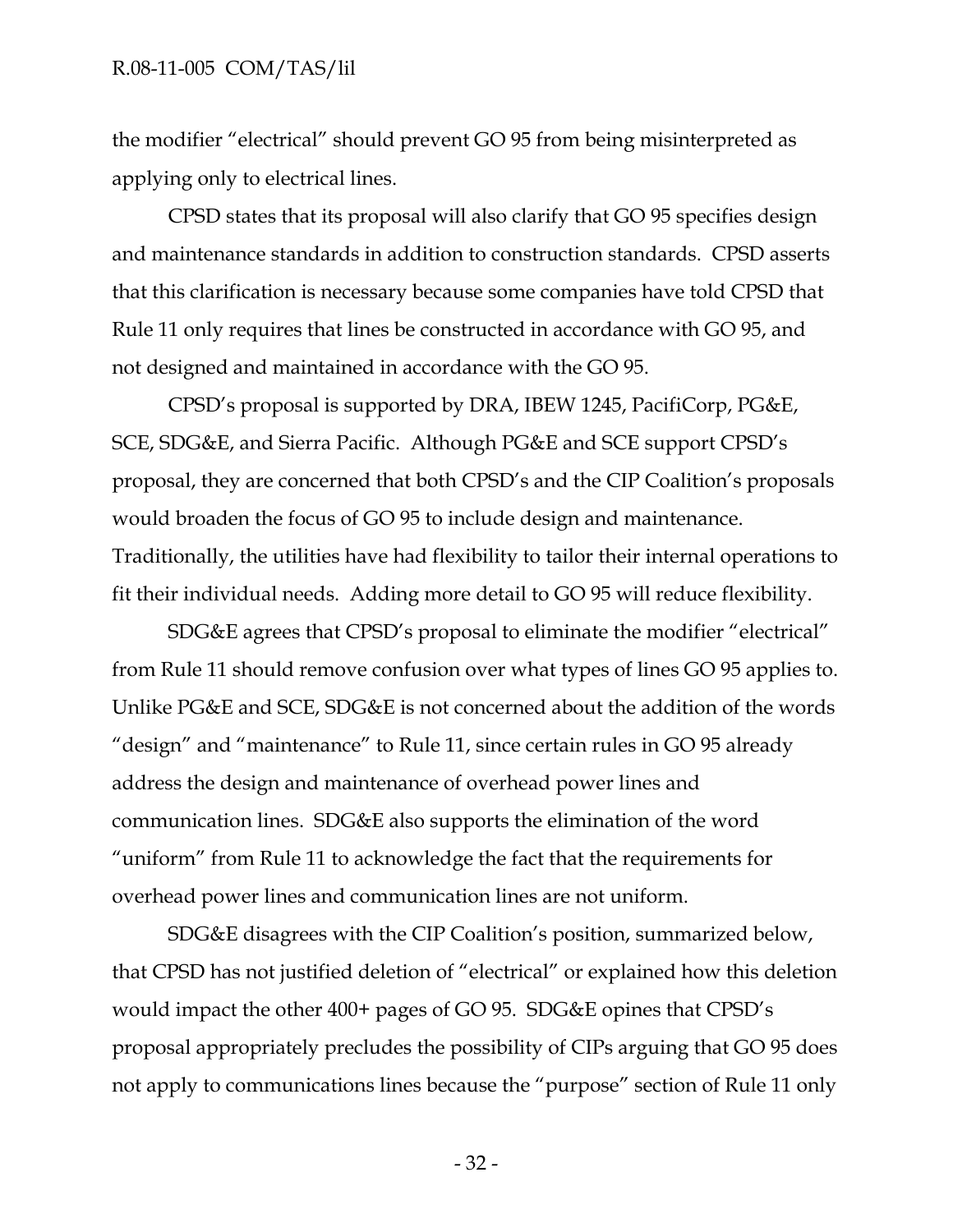mentions "electrical" lines. SDG&E further states that the other provisions of GO 95 stand on their own and are not affected by CPSD's proposed deletion of the word "electrical" from the "purpose" section of GO 95.

The CIP Coalition urges the Commission to adopt the CIP Coalition's proposal (Contested Proposal 1B) and reject CPSD's proposal. The CIP Coalition argues that CPSD has not explained how the deletion of the word "electrical" in Rule 11 would impact the 400+ pages of GO 95. Because Rule 11 has not been modified since its adoption in 1922, the removal of the word "electrical," without reviewing the entirety of GO 95 and making any necessary conforming changes, adds an element of uncertainty to GO 95. The CIP Coalition adds that removing the word "electrical" does not advance the objective of this proceeding of reducing the fire hazards associated with utility facilities.

#### **6.1.3. Discussion**

We conclude for the following reasons that CPSD's proposed revisions to Rule 11 are reasonable, and we adopt them. There is no additional cost for the adopted revisions to Rule 11, as they only clarify existing requirements. The text of the revised Rule 11 is contained in Appendix B of today's decision.

CPSD's and the CIP Coalition's competing proposals to revise Rule 11 are identical in most respects. Both proposals add the words "design" and "maintenance" to the described purpose of GO 95, since GO 95 specifies design and maintenance standards for overhead lines. Both proposals also eliminate the modifier "uniform" before the word "requirements" to reflect the fact that GO 95 has different requirements for overhead power lines versus communication lines in some instances. These technical revisions to Rule 11 are clearly reasonable.

The only difference between the two proposals is that CPSD's proposal would delete the modifier "electrical" prior to the word "line" in two places, so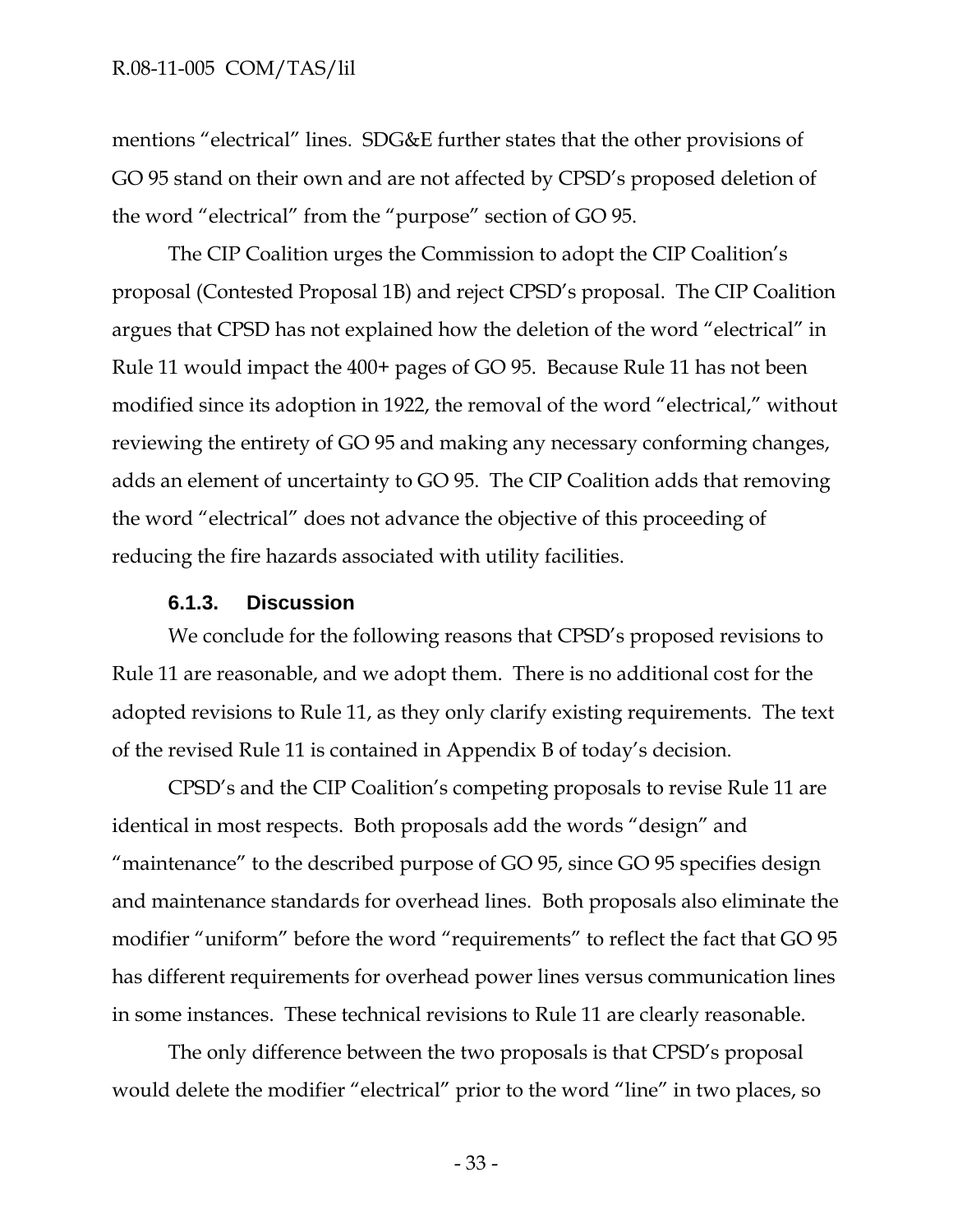that Rule 11 would state the purpose of GO 95 is to formulate requirements for "overhead line design, construction, and maintenance" rather than "overhead electrical line design, construction, and maintenance." The CIP Coalition would retain the modifier "electrical."

We find that CPSD's proposal provides a more accurate description of the purpose of Rule 11. GO 95 applies to both overhead power lines and overhead communication lines. Removing the modifier "electrical," as CPSD proposes, should eliminate the possibility that Rule 11 could be misinterpreted to mean that GO 95 applies only to electric power lines, and not to communication lines.

The CIP Coalition's fear that removing the word "electrical" may have unintended impacts on the other 400+ pages of GO 95 is unfounded. The CIP Coalition did not cite one example of unintended consequences; nor did we find any unintended consequences in our own review of GO 95. To the contrary, we find that removing the modifier "electrical" from Rule 11 has the salutary effect of harmonizing the rule with the remainder of GO 95.

We disagree with the CIP Coalition's position that deleting the modifier "electrical" from Rule 11 does nothing to enhance public safety. As stated previously, deleting the modifier "electrical" removes the possibility that Rule 11 could be misinterpreted to mean that GO 95 does not apply to communication lines. This will help ensure that CIPs comply with the many safety-related rules in GO 95, which should improve the overall fire safety of overhead facilities.

#### **6.2. Contested Proposal 2 re: GO 95, Rule 12 and GO 165**

#### **6.2.1. Summary of Proposal**

Rule 12 of GO 95 specifies which facilities are subject to GO 95. CPSD proposes to add a provision to Rule 12 that states GO 95 applies to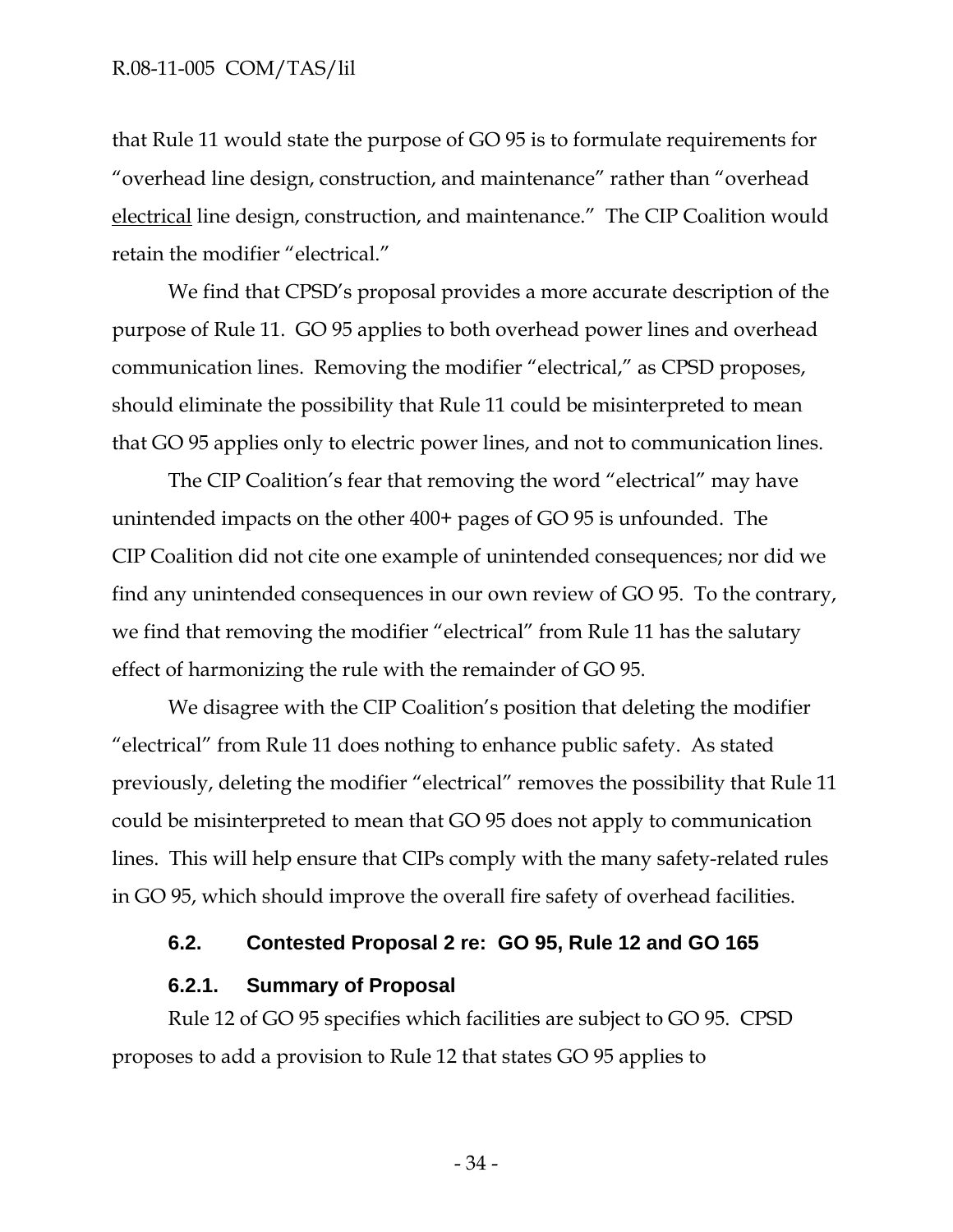publicly owned utilities (POUs). CPSD also proposes similar revisions to GO 165. The proposed revisions are shown in Appendix A of today's decision.

## **6.2.2. Position of the Parties**

CPSD represents that it routinely meets resistance from POUs when enforcing the Commission's safety rules that pertain to electric facilities. CPSD asserts that GO 95 and GO 165 should state that POUs are subject to these General Orders in order to facilitate CPSD's ability to conduct safety audits and enforce the Commission's safety rules.

CPSD's proposal is supported by DRA and IBEW 1245. However, IBEW 1245 believes it would be problematic for the Commission to impose fines or directives on POUs that have a material impact on their finances.

CMUA and LADWP oppose CPSD's proposal. They note that CPSD submitted the same proposal in Phase 1, which was rejected by the Phase 1 Decision. CMUA and LADWP argue that CPSD should not be allowed to raise the same issue again.

CMUA contends that CPSD has failed to justify its proposal. As far as CMUA is aware, the POUs in California cooperate with CPSD despite jurisdictional disputes. This is because POUs value the input provided by CPSD and treat GO 95 and GO 165 as industry standards.

# **6.2.3. Discussion**

As in Phase 1, CPSD proposes to revise GO 95 and GO 165 to state that these General Orders apply to POUs. The Phase 1 Decision rejected the proposal for the following reasons:

> CPSD also recommended that we adopt language expressly stating that General Order 95 applies to municipal electric utilities. CPSD makes this recommendation in response to CPSD's claim that it encounters resistance from publicly-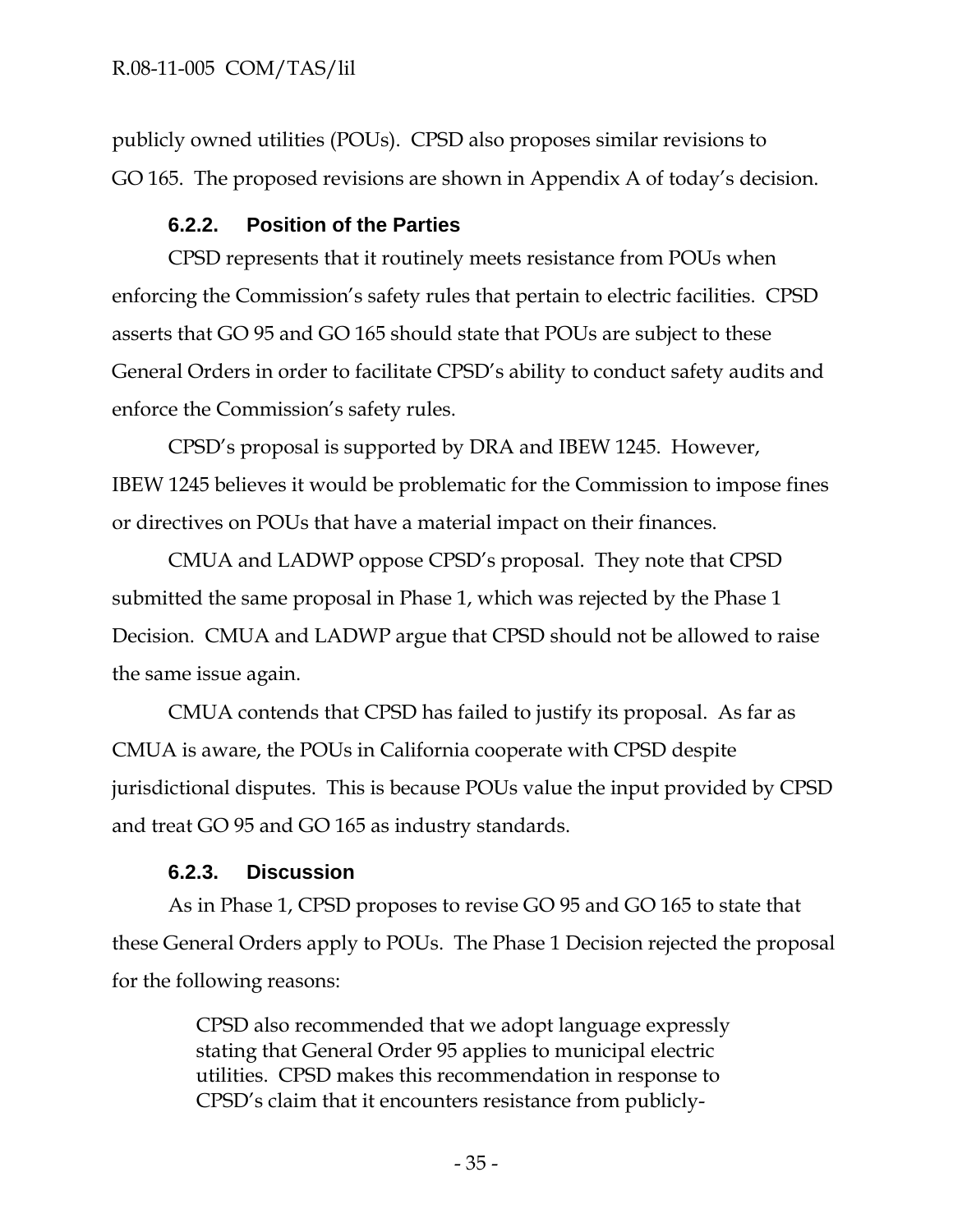owned utilities when seeking to enforce the Commission's rules and regulations concerning the safety of overhead and underground electric transmission and distribution facilities. In response to CPSD's concerns, we urge greater cooperation with CPSD. We agree with SCE that Rule 12 is sufficient to bind all entities that fall within the Commission's jurisdiction and again restate that under Pub. Util. Code §§ 8002, 8037, and 8056, the Commission's jurisdiction extends to publiclyowned utilities for the limited purpose of adopting and enforcing rules governing electric transmission and distribution facilities to protect the safety of employees and the general public. (D.09-08-029 at 16.)

We decline to revisit our decision in Phase 1 where we rejected CPSD's proposed revisions to Rule 12 of GO 95. If parties were allowed to resubmit their rejected Phase 1 proposals in Phase 2, then Phase 1 would have served no purpose. Although we do not adopt CPSD's proposed revisions to Rule 12 of GO 95 (and similar revisions to GO 165), we are troubled that CPSD reports it encounters resistance from POUs when inspecting and auditing POU facilities subject to the Commission's jurisdiction. We remind the POUs of our determination in D.09-08-029 that the Commission has authority under Pub. Util. Code §§ 8002, 8037, and 8056 to adopt and enforce rules governing electric transmission and distribution facilities to protect the safety of employees and the general public. If a POU refuses to cooperate with an inspection or audit of its facilities by CPSD, or refuses to correct a safety-related violation, then CPSD should bring this matter to our attention so that we may take appropriate action.

### **6.3. Contested Proposals 3A and 3B re: GO 95, Rule 18A**

### **6.3.1. Summary of Proposals**

Rule 18A of GO 95 requires all CIPs and electric utilities subject to the Commission's jurisdiction to (1) establish auditable maintenance programs for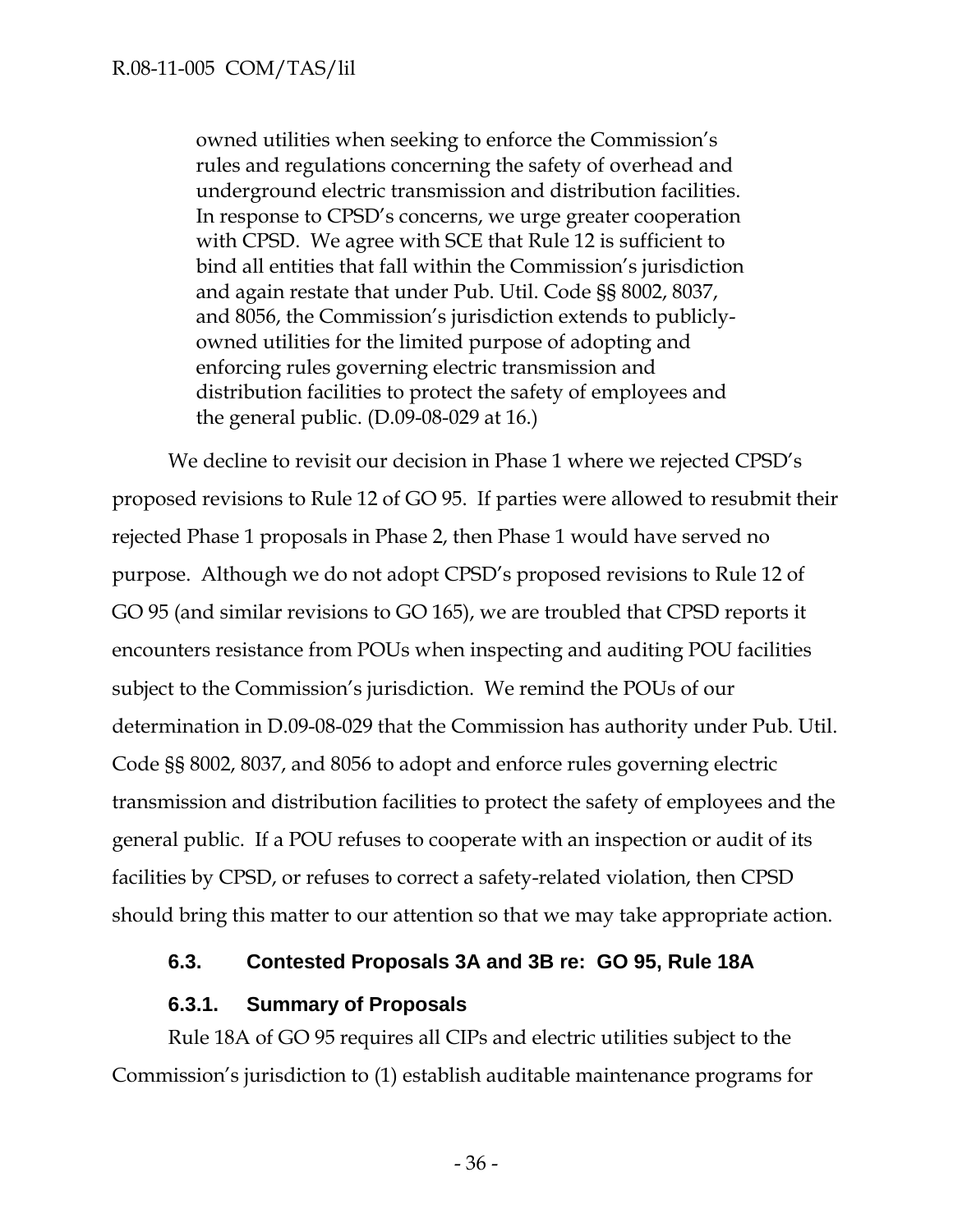-

their overhead facilities; (2) categorize nonconformances in accordance the three priority levels specified in Rule 18A; (3) correct nonconformances within the time frame specified for each priority level; and (4) maintain auditable records of their maintenance programs and corrective actions. Rule 18A also directs electric utilities that have auditable maintenance programs under GO 165 that are consistent with Rule 18A to continue to follow their GO 165 programs.

The CIP Coalition<sup>32</sup> and SDG&E present similar proposals to revise Rule 18A.<sup>33</sup> Both proposals remove what the CIP Coalition and SDG&E see as conflicting, unnecessary, and redundant provisions. For example, both proposals delete Item 4 of Rule 18A, which requires companies to correct within 30 days the following: (1) certain nonconformances located in Extreme and Very High Fire Threat Zones in Southern California, and (2) a significant safety risk to utility employees. The CIP Coalition and SDG&E agree that Item 4 is redundant with the three priority levels established by Rule 18A for correcting nonconformances.

The only substantive difference between the two proposals is the time period for correcting certain types of priority Level 2 nonconformances. The CIP Coalition's proposal (Contested Proposal 3A) retains the existing requirement to correct Level 2 nonconformances within 59 months. SDG&E's proposal (Contested Proposal 3B) also retains a general requirement to correct Level 2 nonconformances within 59 months. However, if the nonconformance

 $32$  Cox, a member of the CIP Coalition, abstains from taking a position on Contested Proposals 3A and 3B.

 $33$  The CIP Coalition's and SDG&E's proposals to revise Rule 18A include the consensus revisions to Rule 18 adopted previously in today's decision.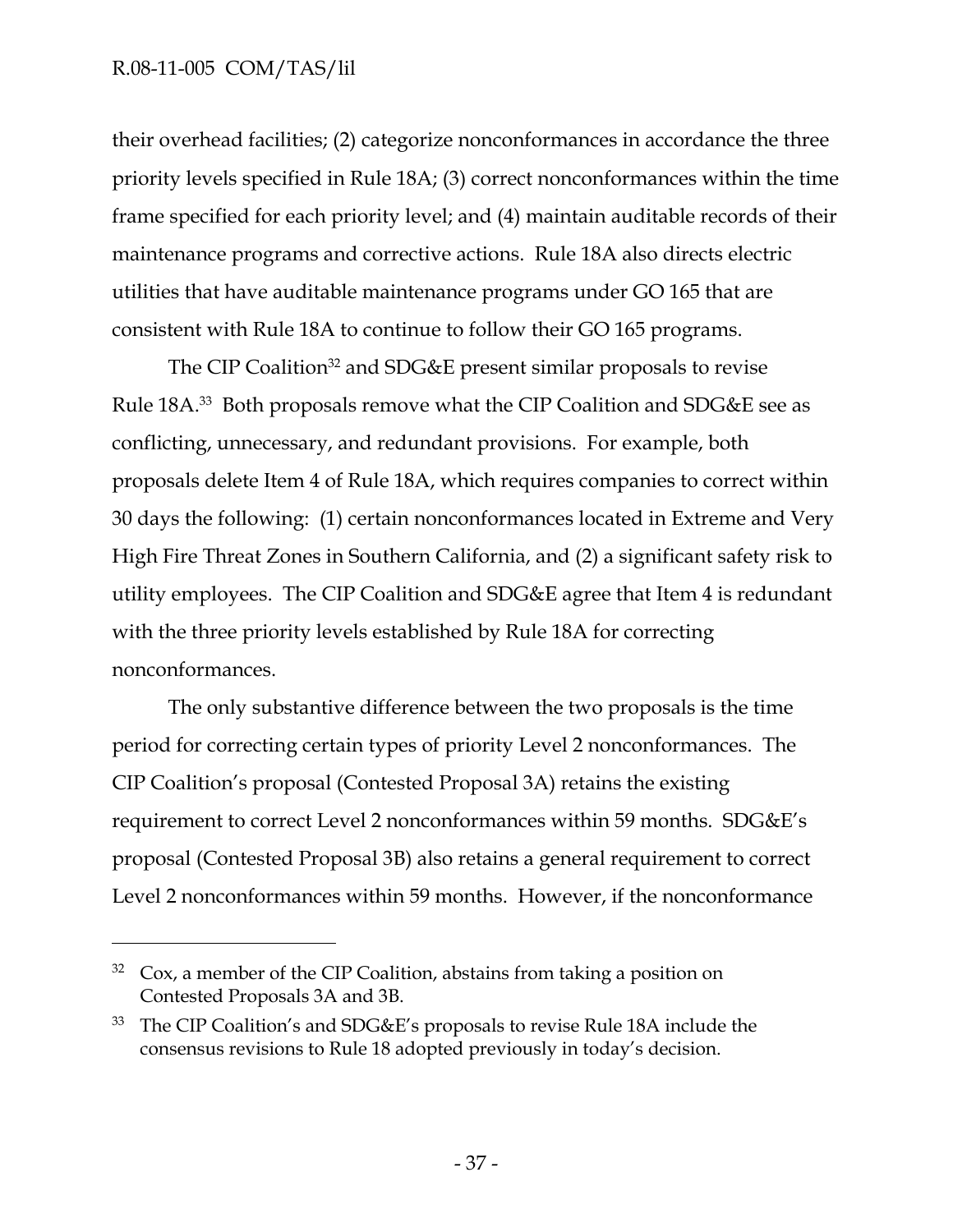either compromises worker safety or creates a fire risk in an Extreme or Very High Fire Threat Zone in Southern California, SDG&E's proposal would require the safety hazard to be corrected within 12 months. For ease of reference, the proposed revisions with respect to the time period for correcting Level 2 nonconformances are set forth below:

### **CIP Coalition Contested Proposal 3A**

Time period for correction to be determined at the time of identification by a qualified company representative, but not to exceed 59 months.

## **SDG&E Contested Proposal 3B**

Time period for correction to be determined at the time of identification by a qualified company representative, but not to exceed: (1) 12 months for nonconformances that compromise worker safety, (2) 12 months for nonconformances that create a fire risk and are located in an Extreme or Very High Fire Threat Zone in Southern California, and (3) 59 months for all other Level 2 nonconformances.

The compete text of the proposed revisions to Rule 18A under Contested Proposals 3A and 3B is contained in Appendix A of today's decision.

The CIP Coalition and SDG&E believe their proposals will reduce costs by streamlining Rule 18A requirements. However, SDG&E's proposal could accelerate costs compared to the CIP Coalition's proposal for those companies that would take longer than SDG&E's proposed 12 months to correct Level 2 nonconformances that create a worker-safety risk or fire risk.

## **6.3.2. Position of the Parties**

The CIP Coalition asserts that its proposal (Contested Proposal 3A) will eliminate duplicative, vague, and/or unnecessary obligations in Rule 18A. For example, Rule 18A currently requires that prior to work being performed, companies must document the current status of the nonconformance, including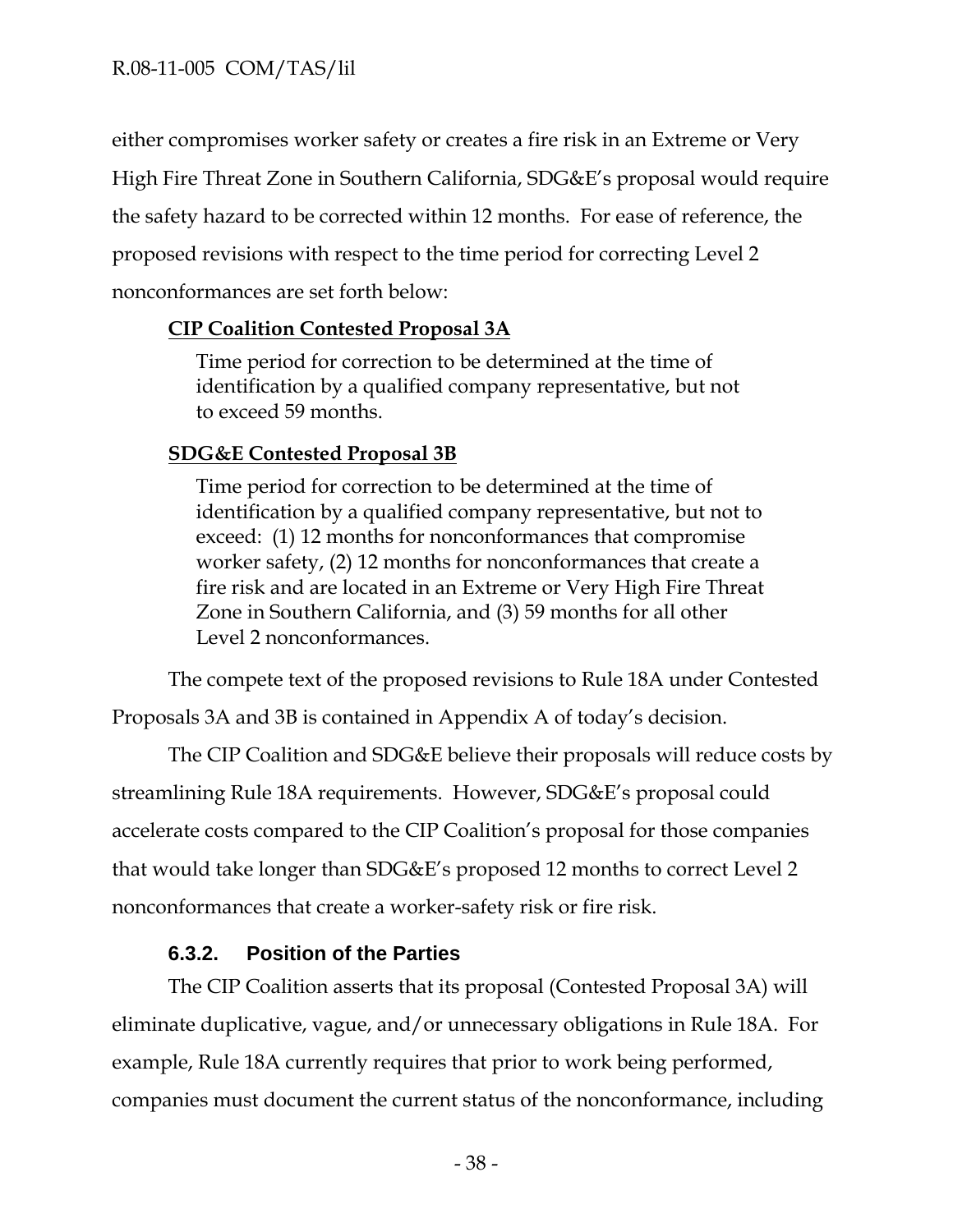whether it is in a specified Fire Zone. The CIP Coalition posits that the required documentation provides no safety benefits, delays work, and increases costs.

The CIP Coalition opposes SDG&E's proposal to reduce the deadline from 59 months to 12 months for correcting nonconformances that compromise worker safety or create a fire risk in an Extreme or Very High Fire Threat Zone in Southern California. The CIP Coalition states that SDG&E's proposed 12-month requirement hinges on two vague terms (i.e., "compromise" and "fire risk") which could be interpreted to mean that any nonconformance would require corrective action within 12 months, thus eliminating the entire rationale for having a 59-month range in the first place.

The CIP Coalition submits that SDG&E's proposed 12-month deadline is unnecessary because, under the CIP Coalition's proposal, any nonconformance categorized as a Level 2 priority would have to be corrected within a timeframe commensurate with the risk, not to exceed 59 months. Thus, the fact that the Level 2 priority has a range of 0-59 months does not mean that a company can wait 59 months to repair every Level 2 nonconformance.

The CIP Coalition also argues that SDG&E's proposal unfairly imposes obligations on CIPs but not electric utilities. This is because Rule 18A exempts electric utilities that have maintenance programs that comply with GO 165, such as PG&E, SCE, and SDG&E.

Turning to a separate matter, the CIP Coalition notes that SCE proposes significant edits to GO 95, summarized below, that would move the content of Rule 18A to other parts of GO 95. The CIP Coalition cannot endorse SCE's changes that were submitted for the first time in SCE's opening brief.

The CIP Coalition's proposal is supported by CPSD, LADWP, PacifiCorp, PG&E, SCE, and Sierra Pacific. In general, the supporters of the CIP Coalition's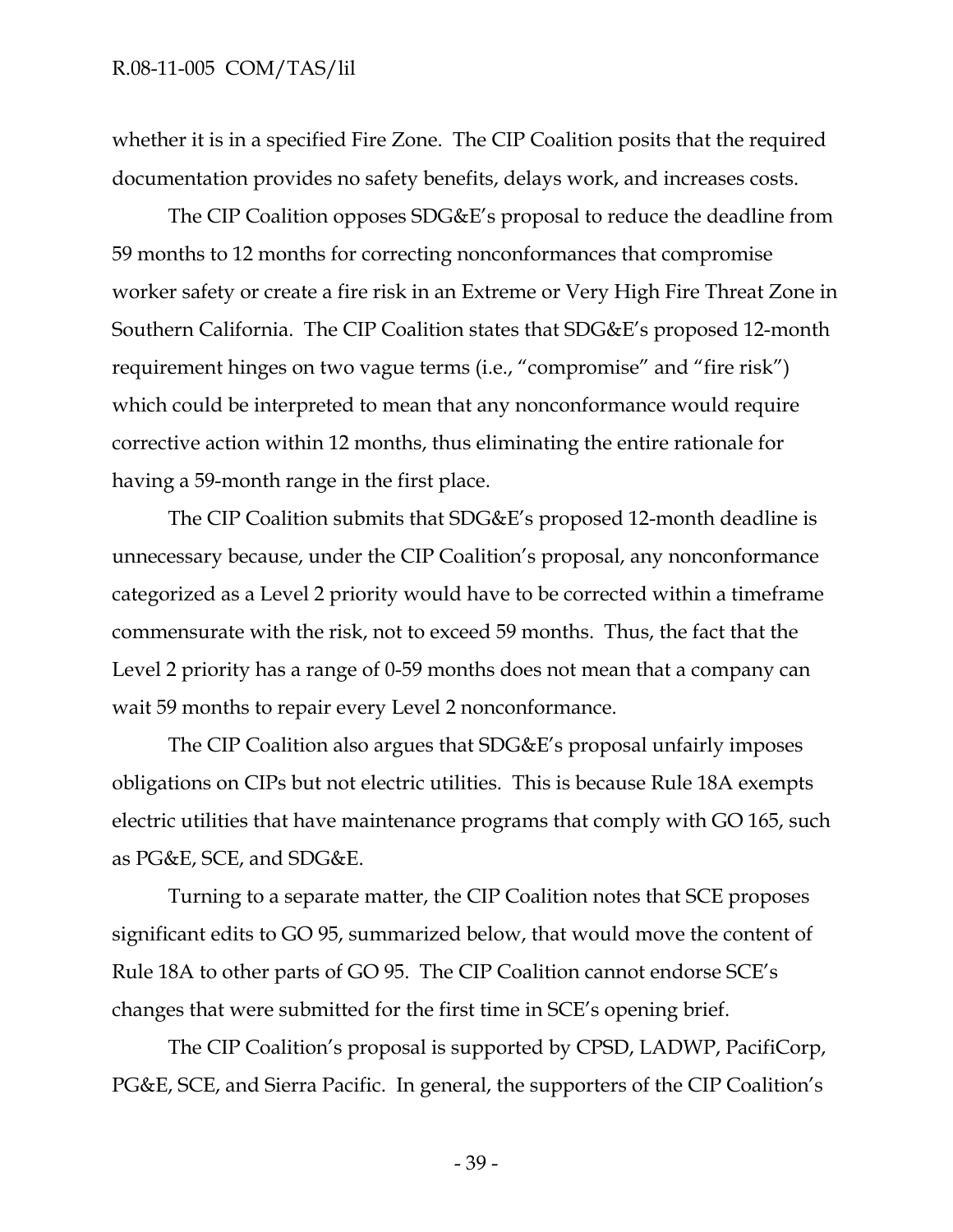$\overline{a}$ 

proposal believe it will streamline Rule 18A, clarify its requirements, and enable companies to prioritize maintenance work based on local conditions and available resources. This should help companies to manage their maintenance programs more efficiently.

PG&E and SCE oppose SDG&E's proposed 12-month timeframe for correcting certain Level 2 safety hazards for the following reasons: (1) Rigid timeframes hinder the ability to prioritize maintenance activities based on local conditions and available resources; (2) timeframes for corrective actions should not be included in a General Order, since maintenance timeframes are based on judgments made in the field and can change depending on local conditions, technological advancements, and process improvements; and (3) if future changes to corrective maintenance timeframes are desirable, parties would have to seek a modification to GO 95, a process that could take years.

Although SCE supports the CIP Coalition's proposal, SCE recommends moving the contents of Rule 18A, as modified by the CIP Coalition's proposal, to Rules 12.2 and 23.3 and a new Appendix J. SCE's proposed edits were presented for the first time in its opening brief.

SDG&E generally supports the CIP Coalition's proposed revisions to Rule 18A. However, SDG&E opposes the retention of the current deadline of 59 months for correcting all Level 2 nonconformances. By definition, Level 2 nonconformances can have high safety risks.<sup>34</sup> SDG&E believes that a nonconformance which either compromises worker safety or creates a fire risk in

<sup>&</sup>lt;sup>34</sup> Under the existing Rule 18A and both 18A proposals, Level 2 priorities are "[v]ariable (non-immediate high to low) safety and/or reliability risk."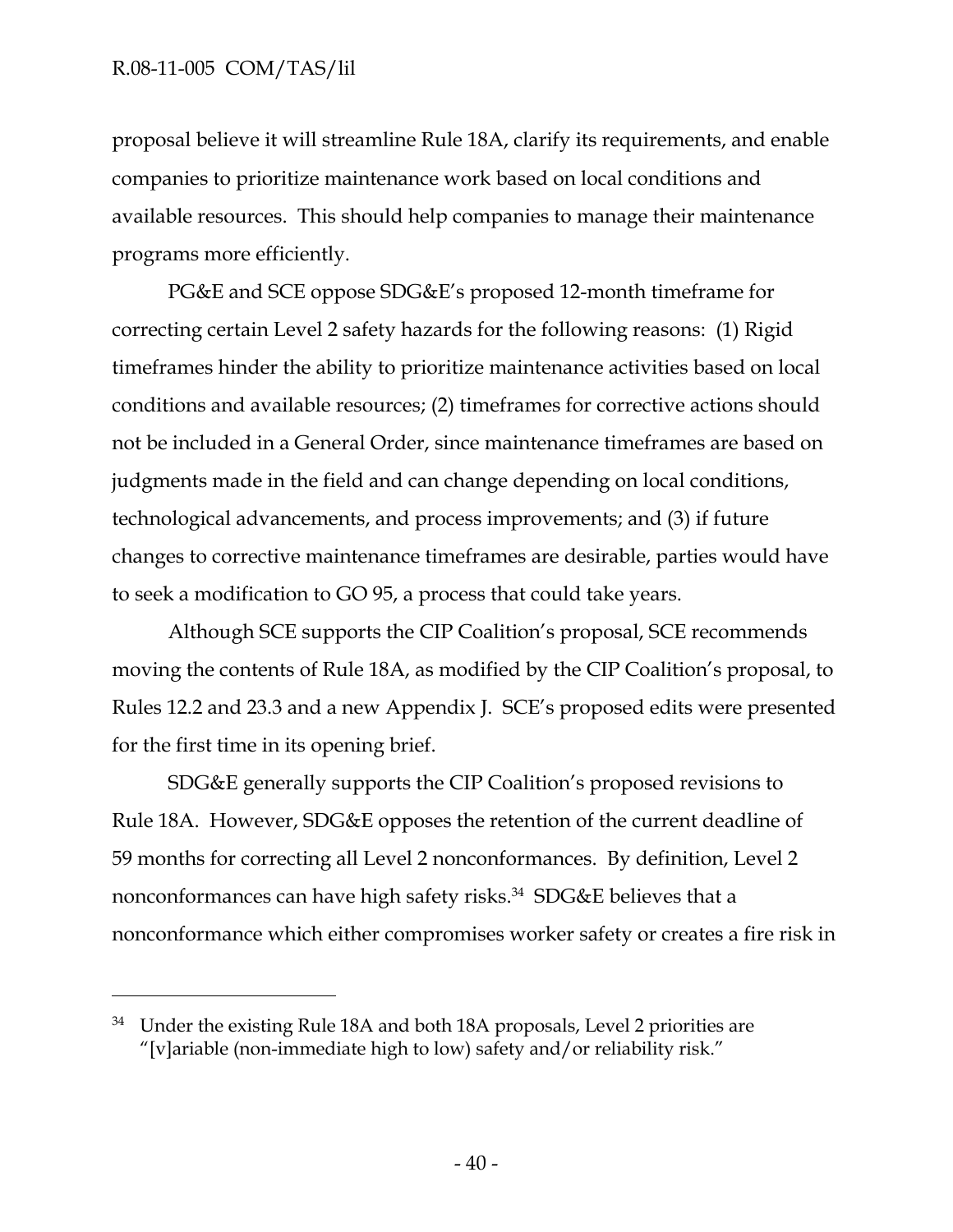an Extreme or Very High Fire Threat Zone in Southern California should be corrected within 12 months as required by SDG&E's proposal, not 59 months as allowed by the CIP Coalition's proposal. SDG&E states that 12 months is more than enough time to cure safety hazards.

SDG&E disagrees with the CIP Coalition's claim that SDG&E's proposal could be interpreted to mean any alleged nonconformance would require corrective action within 12 months, thus eliminating the rationale for having a 59 month range. SDG&E responds that for each Level 2 (high to low, but nonimmediate) nonconformance, the same two or three questions need to be asked. First, does it compromise worker safety? SDG&E believes that many types of GO 95 nonconformances would not. Second, does it create a fire risk? If so, is it located in an Extreme or Very High Fire Threat Zone in Southern California? SDG&E submits that these questions can be answered by trained personnel in the same way they are called upon to decide if particular safety hazards and GO 95 nonconformances are Level 1, Level 2, or Level 3.

SDG&E disputes the CIP Coalition's assertion that SDG&E seeks to impose a tougher requirement on CIPs than electric utilities. SDG&E states that its Commission-authorized GO 165 maintenance plan requires SDG&E to correct all nonconformances within 12 months. Thus, SDG&E is proposing a less stringent standard for CIPs than what currently applies to SDG&E.

LA County supports SDG&E's proposal to correct within 12 months nonconformances that compromise worker safety and/or create a fire risk in the high fire-threat areas of Southern California. Conversely, LA County opposes the CIP Coalition's proposal to allow up to 59 months to correct these safety hazards. There could be several high-wind events over 59 months, and the possibility that poles will fail is increased the longer that violations linger. Thus,

- 41 -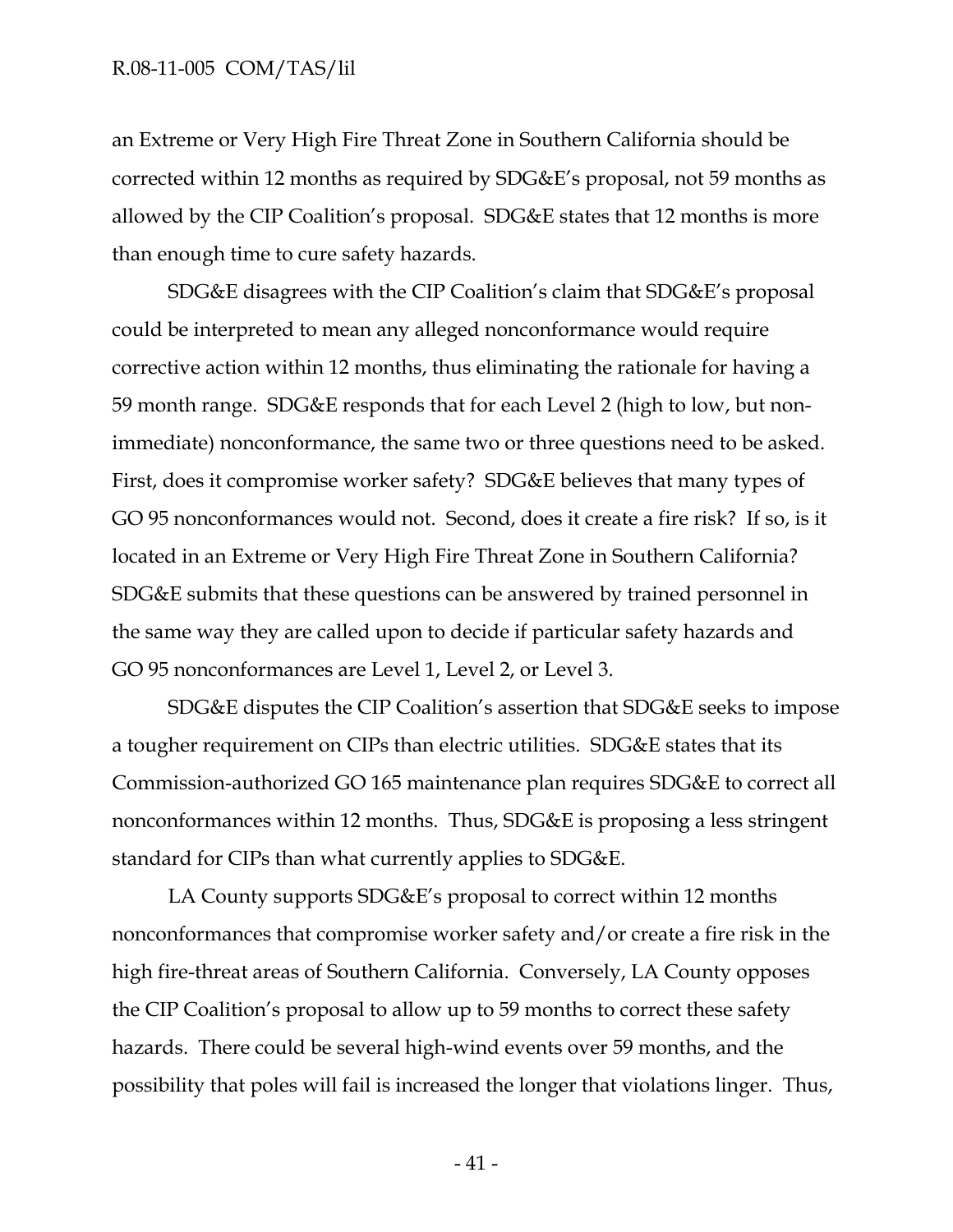the CIP Coalition's proposal, if adopted, would decrease safety and might cause additional wildfires.

IBEW 1245 supports both proposals. If the Commission agrees to a 59-month deadline, IBEW 1245 recommends that it be made clear that companies which fail to correct GO 95 violations after 59 months will face serious sanctions. IBEW 1245 further recommends that the Commission require expedited correction of any violation of climbing space.

CMUA supports the provision in both proposals that requires communication companies to have robust maintenance programs.

# **6.3.3. Discussion**

The CIP Coalition's and SDG&E's proposed revisions to Rule 18A are the same in all material respects with one exception discussed below. Both proposals retain the following core elements of Rule 18A adopted by the Phase 1 Decision:

- The obligation to maintain overhead facilities in good condition; to take corrective actions; and to keep auditable records of maintenance programs and corrective actions.
- Three priority levels for taking corrective actions, the factors on which priorities must be based, deadlines within each priority level for completing corrective actions, and situations when the deadlines for completing corrective actions may be extended.
- The obligation to correct Level 1 nonconformances immediately. Level 1 consists of "Immediate safety and/or reliability risk with high probability for significant impact."
- The ability of electric utilities with maintenance programs established under GO 165 to rely on these programs, provided these programs are consistent with Rule 18A.

The revisions to Rule 18A that are common to both proposals are intended to streamline record keeping requirements and to remove unnecessary and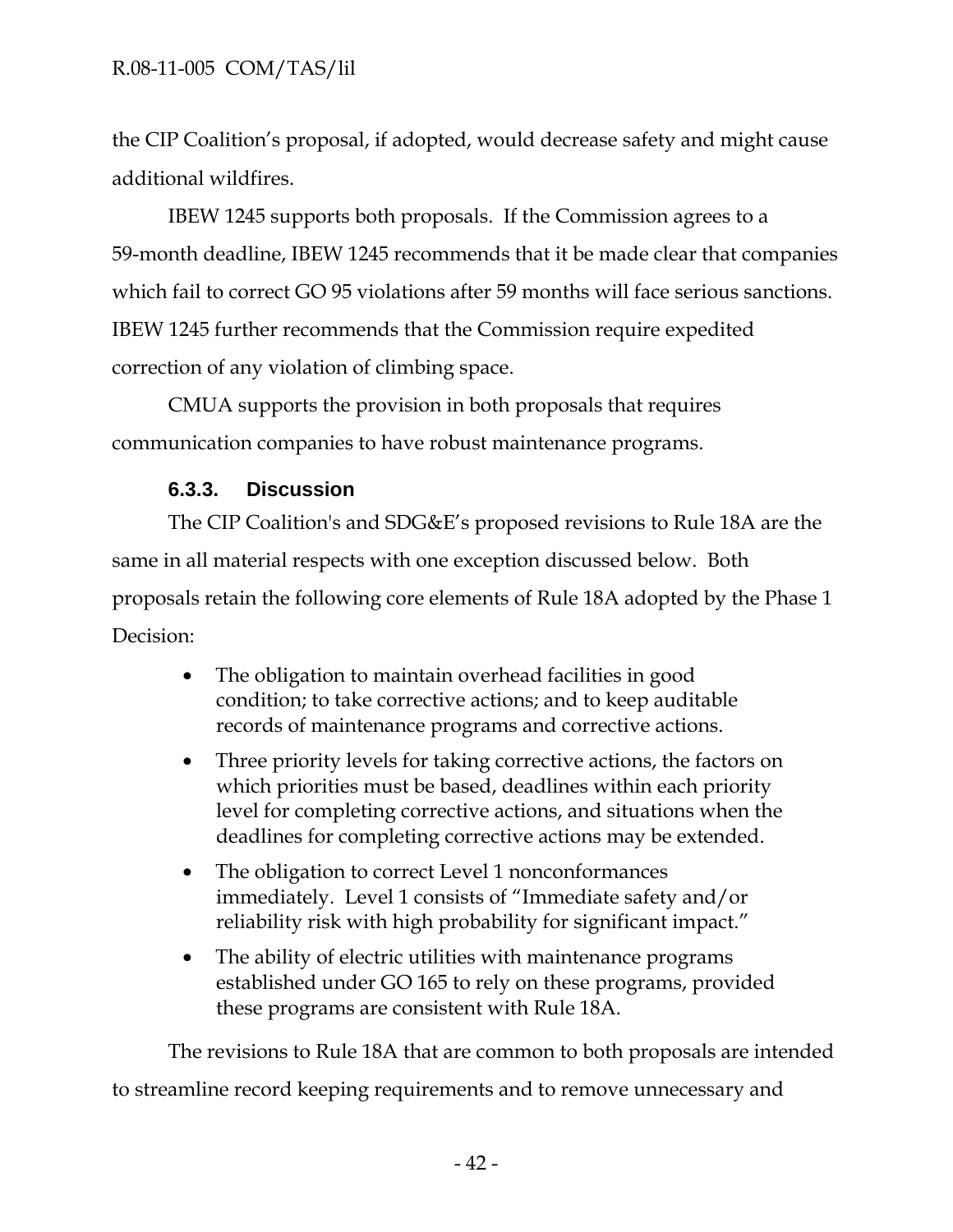-

redundant provisions. There is no opposition to these proposed revisions. We hereby adopt them. Among other things, the adopted revisions will clarify the requirements of Rule 18A, which should enhance the ability of companies to manage their maintenance programs efficiently and thereby reduce safety hazards and costs.

 The only substantive difference between the two proposals is the deadline for correcting Level 2 nonconformances. The CIP Coalition's proposal would retain the current requirement in Rule 18A to correct all Level 2 nonconformances within 59 months. SDG&E's proposal, on the other hand, would establish two deadlines for correcting Level 2 nonconformances:

- 12 months for nonconformances that either compromise worker safety or create a fire hazard in an Extreme or Very High Fire Threat Zone in Southern California.
- 59 months for all other Level 2 nonconformances.

We find that it is reasonable to adopt SDG&E's proposal because it provides a higher level of worker safety and fire safety. The adopted text of Rule 18A is contained in Appendix B of today's decision, and includes the consensus revisions to Rule 18A that were adopted previously in today's decision.35

We will incorporate into Rule 18A the fire-threat maps that we adopt later in today's decision to designate high fire-threat areas in Southern California for the purpose of implementing Rule 18A. We will also modify Rule 18A so that

 $35$  The adopted revisions to Rule 18A correct two typos in SDG&E's proposal. One correction replaces the semicolon with a period in the bullet in Section 2a that begins with "Direct or potential…." The second correction replaces a semicolon with a colon in the sentence in Section 2a that begins with "Time period for correction…."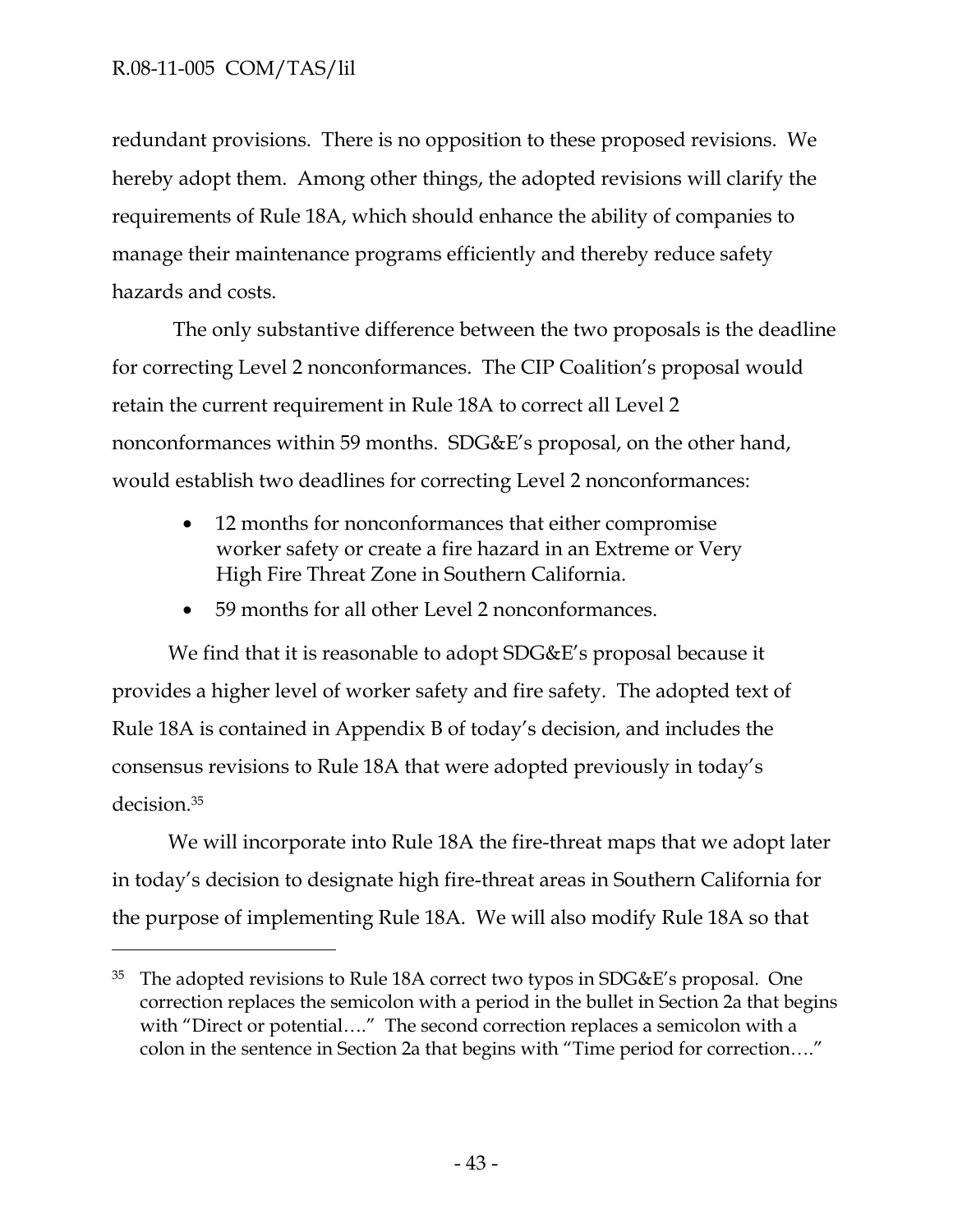the remedial action for correcting certain types of nonconformances specified in Rule  $18A(1)(c)$  applies to both electric utilities and communications companies.<sup>36</sup> We emphasize that the deadlines for correcting nonconformances adopted by today's decision do not relieve CIPs and electric utilities of their obligation to correct nonconformances sooner if doing so is necessary to protect public safety or maintain reliability.

Today's decision retains the current provision in Rule 18A that electric utilities which have established maintenance programs under GO 165 "that are consistent with the purpose of Rule 18" shall continue to follow their GO 165 programs.37 We interpret this provision to mean that the deadlines for corrective actions under GO 165 maintenance programs cannot exceed the deadlines for corrective actions in Rule 18, as revised by today's decision.

We are not persuaded by the argument made by several parties that it is unnecessary to set deadlines for correcting Level 2 nonconformances other than 59 months. Although we generally agree that companies should have flexibility to prioritize the repair of most Level 2 nonconformances within an overall window of 59 months, we also conclude that conditions which compromise worker safety or increase fire risk in the high fire-threat areas of Southern California should not be allowed to persist for up to 59 months. We concur with SDG&E's assessment that the best way to ensure that threats to worker safety

 $\overline{a}$ 

 $36$  The Rule  $18A(1)(c)$  adopted by today's decision states: "Where a communications company's or an electric utility' actions result in GO nonconformances for another entity, that entity's remedial action will be to transmit a single documented notice of identified nonconformances to the communications company or electric utility for compliance."

<sup>37</sup> D.09-08-029 at 20.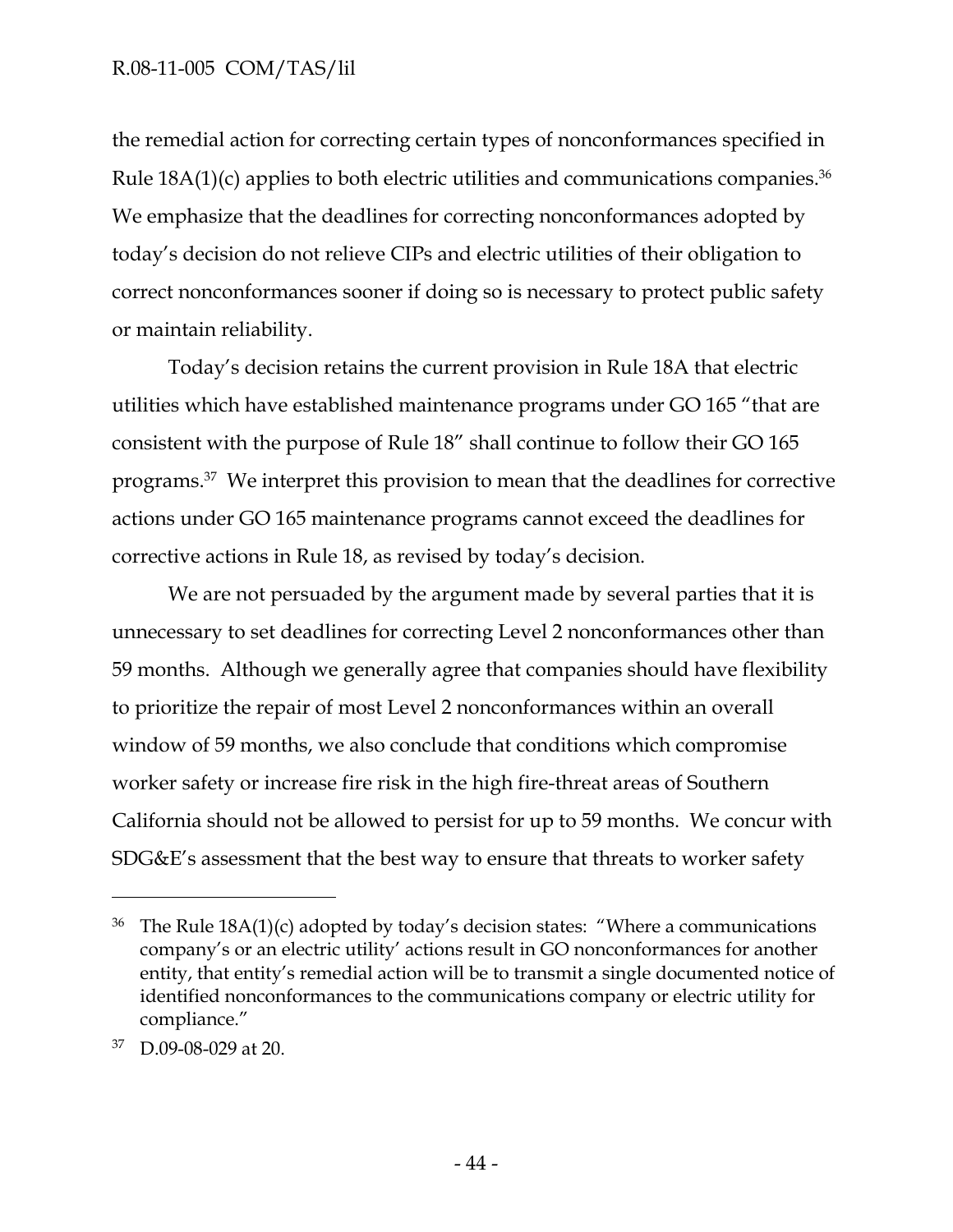and fire safety are corrected within a reasonable timeframe is to establish an explicit deadline for doing so in Rule 18A.

We decline to adopt SCE's proposal to move the contents of Rule 18A to other parts of GO 95 and a new Appendix J. SCE's proposal was not presented at the Phase 2 workshops and, therefore, falls outside the scope of today's decision.

#### **6.4. Contested Proposal 4 re: GO 95, Rule 18C**

#### **6.4.1. Summary of Proposal**

MGRA proposes to add a new Rule 18C to GO 95 that would require electric utilities to develop plans to prevent power-line fires when strong winds exceed the structural limits for overhead facilities in areas of high fire risk during periods of high fire danger. The text of the proposed Rule 18C is contained in Appendix A of today's decision. MGRA did not provide a cost estimate for its proposal, but MGRA believes the cost would be far outweighed by the benefits of avoided catastrophic wildfires.

#### **6.4.2. Position of the Parties**

MGRA states that the risk of power lines igniting catastrophic wildfires during windstorms can be greatly reduced by contingency planning that includes the following three elements: (1) defining reasonably foreseeable wind hazards, (2) identifying the occurrence of hazardous winds, and (3) planning a response. MGRA submits that statistical analysis of historical weather data can be used to estimate the maximum worst case wind load on power lines. Using this information, appropriate countermeasures can be planned.

MGRA suggests that fire-prevention plans consist of engineering countermeasures, operational countermeasures, or both. Engineering countermeasures could include hardening of power-line facilities in areas where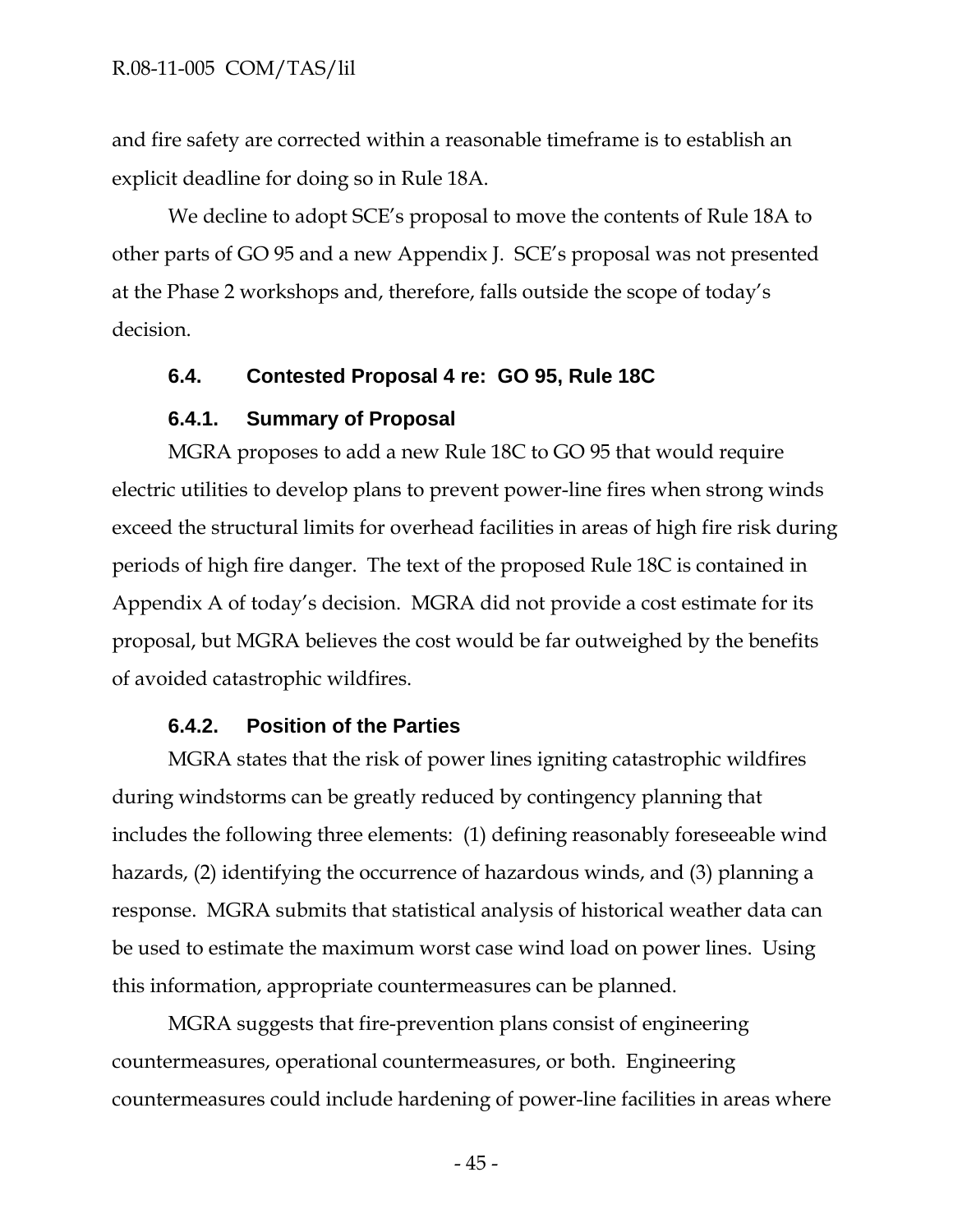it is foreseeable that strong winds may exceed the structural design standards for overhead facilities set forth in GO 95. Operational countermeasures could be employed when winds exceed the structural design limits, and might include revised settings for reclosers and shutting off power.

MGRA recognizes that operational countermeasures can cause physical and financial harm to residents. Therefore, such countermeasures should only be used when much greater harm from power-line fires is the likely consequence of inaction. Ideally, this should be determined by a cost-benefit analysis.

MGRA emphasizes that its proposed Rule 18C is focused on solving the potential in Southern California for high winds to cause multiple power-line fires, as observed in October 2007. MGRA is not aware of a similar wind hazard in Northern California, but MGRA recommends that the Commission obtain an expert opinion on this matter.

LA County supports MGRA's proposal. LA County asserts that the need for the proposed rule is demonstrated by the multiple large fires that ignited simultaneously throughout Southern California during Santa Ana wind events in 2003 and 2007. These fires taxed fire-fighting resources, resulted in large scale evacuations, and caused significant loss of life and property. LA County opines that shutting off power should only be used as a last resort, but that utilities need this option when faced with extreme circumstances.

MGRA's proposal is opposed by CMUA, the CIP Coalition, LADWP, PacifiCorp, PG&E, SCE, SDG&E, and Sierra Pacific for the following reasons. First, the opponents state that fire-prevention plans do not belong in GO 95, which is limited to construction and maintenance standards. Second, the proposed rule is unnecessary because electric utilities are already required by GO 166 to plan for major emergencies. Third, electric utilities cannot accurately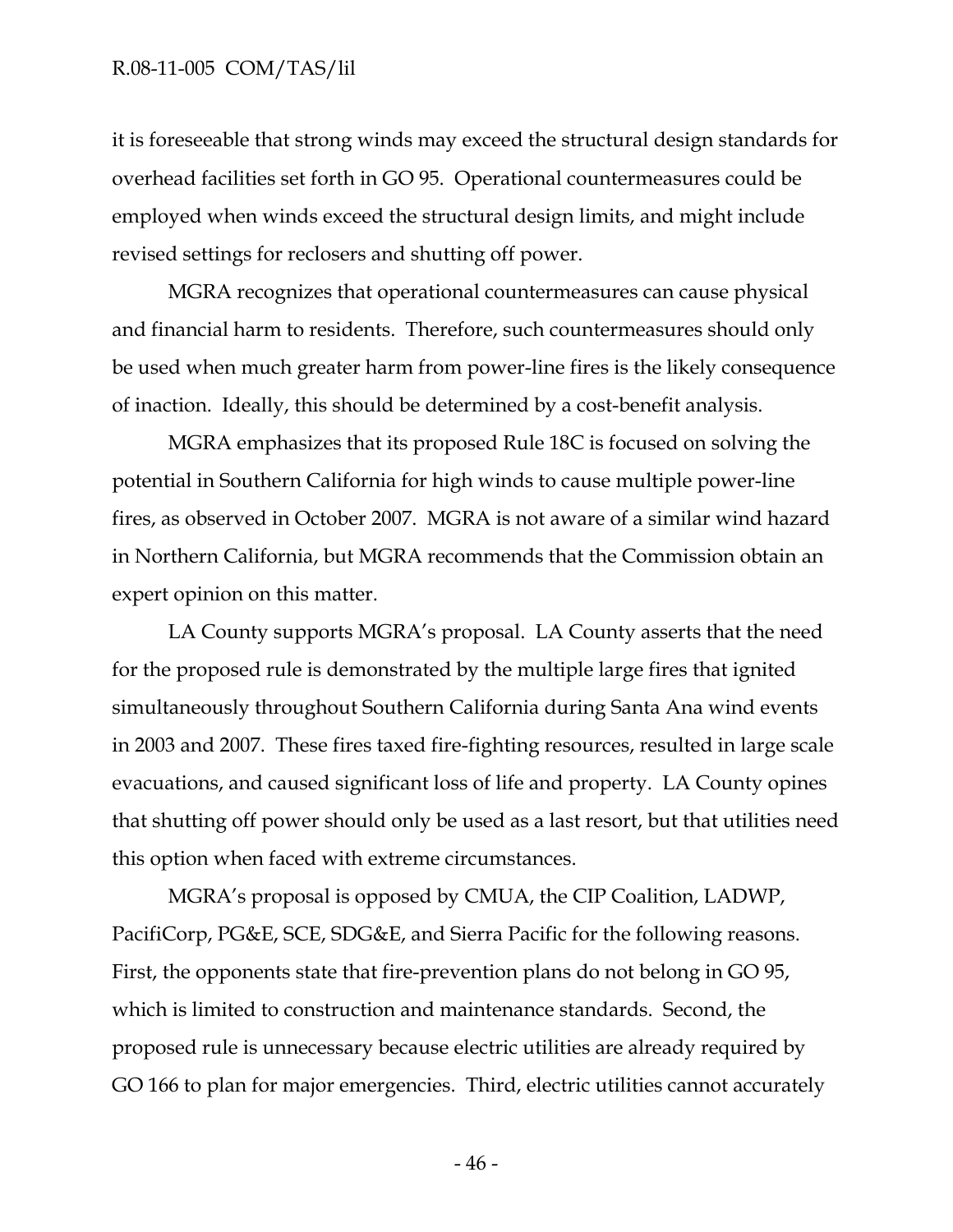predict hazardous wind conditions or power-line fires. Consequently, the proposed rule is impossible to implement. Fourth, the only sure way to prevent strong winds from igniting power-line fires is to shut off power, but this option was rejected by D.09-09-030. Finally, the proposed fire-prevention plans would be costly to develop with no commensurate benefits.

CMUA notes that the Phase 1 Scoping Memo determined that "[t]his rulemaking proceeding will not decide issues that will be resolved in the Commission's decision on SDG&E's Application (A.) 08-12-021 filed on December 22, 2008, in which SDG&E asked the Commission to review SDG&E's plan to shut off power to high fire risk areas during certain extreme weather conditions."38 Thus, MGRA's proposal is outside the scope of this proceeding to the extent it calls for electric utilities to develop plans to shut of power in response to high-wind conditions.

PacifiCorp and Sierra Pacific raise additional concerns. They represent that strong winds in their service territories typically occur during the winter as part of snowstorms and rainstorms. Consequently, MGRA's proposal is unlikely to reduce fire risks in their service territories.

SDG&E is concerned that MGRA's proposal would conflict with D.09-09-030, which ordered SDG&E to convene a collaborative stakeholder process to develop a fire-prevention plan. Thus, there is no need to require SDG&E to develop a contingency plan to deal with wind and fire dangers because SDG&E is already doing so pursuant to D.09-09-030.

 $\overline{a}$ 

<sup>38</sup> Phase 1 Scoping Memo dated January 6, 2009, at 5.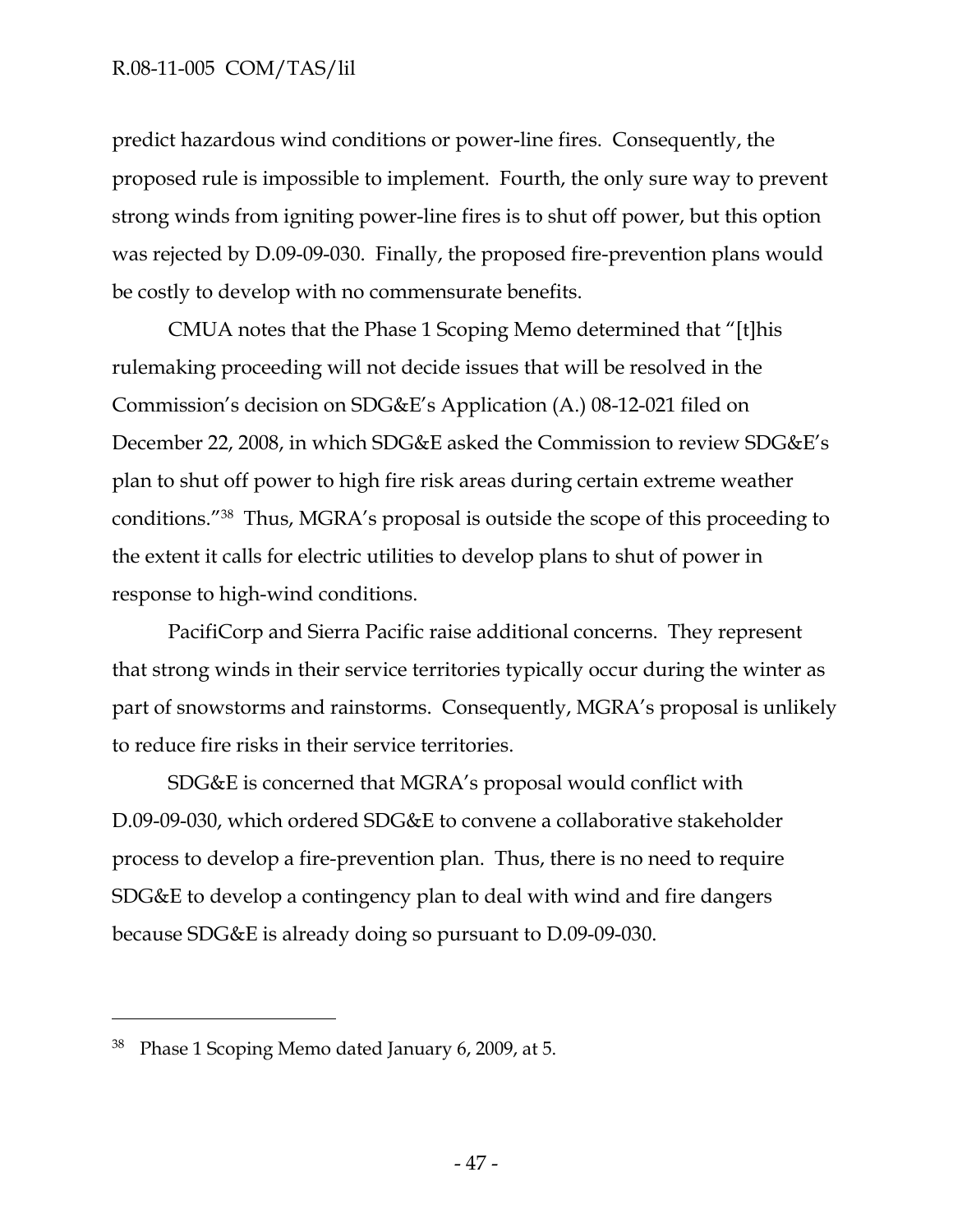$\overline{a}$ 

### **6.4.3. Discussion**

We agree with MGRA that electric utilities should develop and implement fire-prevention plans to address situations where it is reasonably foreseeable that strong winds may exceed the structural limits of overhead electric facilities during periods of high fire danger. The need for fire-prevention plans is demonstrated by the events of October 2007 when strong Santa Ana winds in Southern California caused power lines to ignite wildfires at multiple locations. Together, these power-line fires burned more than 334 square miles and caused immense devastation and disruption, including the largest evacuation in California's history.39 It is virtually certain that Southern California will continue to experience Santa Ana windstorms. Thus, there is a grave and ongoing risk that Santa Ana windstorms will again cause power lines to ignite catastrophic wildfires unless electric utilities plan and prepare for such events.

For the preceding reasons, we will require investor-owned electric utilities (electric IOUs) in Southern California to develop plans to reduce the risk of severe windstorms igniting power-line fires during periods of high fire danger. Consistent with the Phase 1 Decision, we define Southern California as consisting of Imperial, Santa Barbara, Ventura, Los Angeles, Orange, San Diego, Riverside, and San Bernardino Counties.40 Each electric IOU in Southern California shall complete its initial fire-prevention plan by December 31, 2012, and file and serve a copy of its plan via a Tier 1 compliance advice letter.

<sup>39</sup> *California Fire Siege 2007 – an Overview*, at 20, 27, 58, and Appendices II and III.

 $40$  D.09-08-029, Ordering Paragraph 1. Today's decision adds Imperial County to the list of counties that comprise Southern California.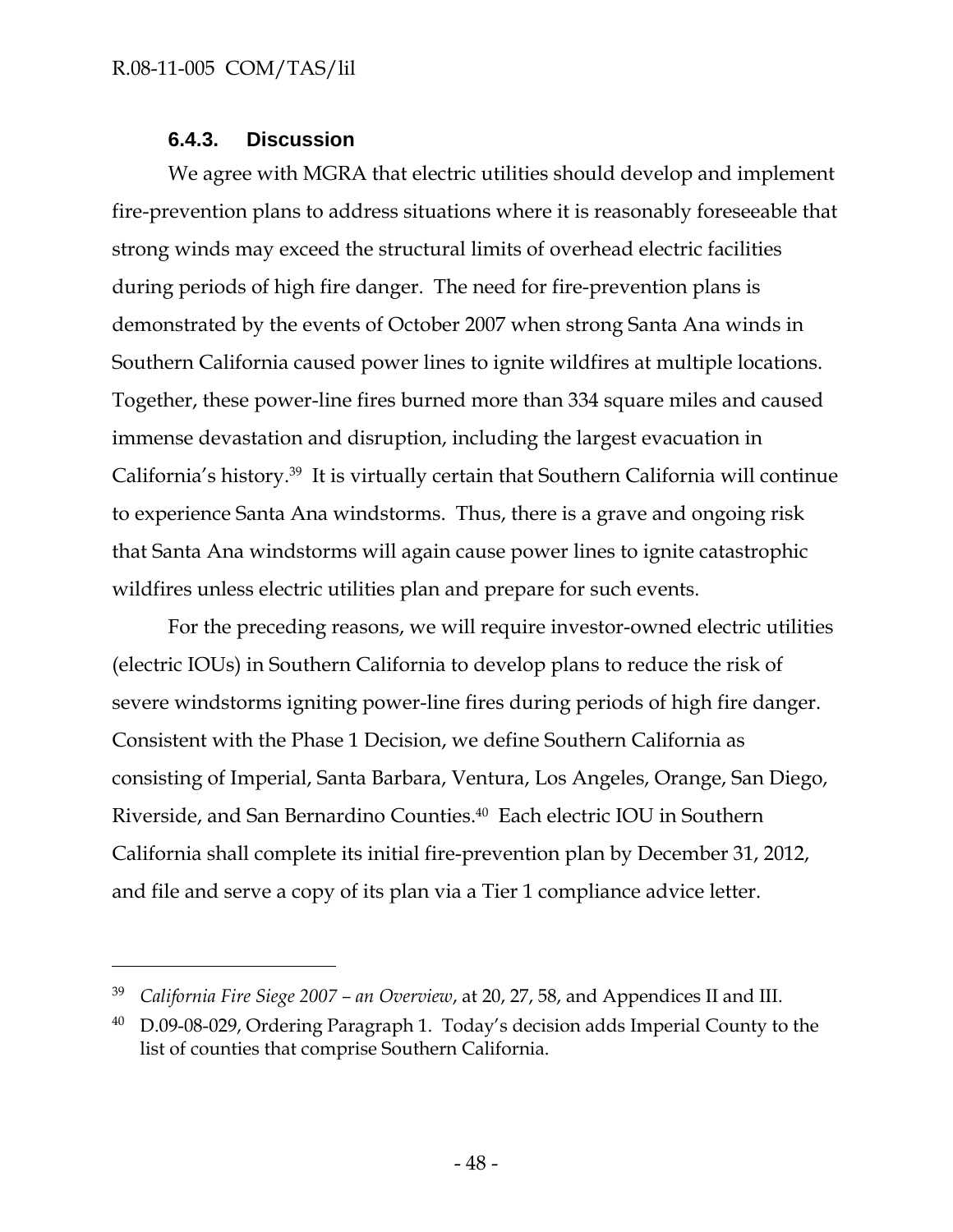Unlike Southern California, the need for electric utilities to develop fire-prevention plans in Northern California is not clear cut.<sup>41</sup> To our knowledge, there has never been an instance in Northern California where strong winds have caused power lines to ignite large-scale wildfires. This is consistent with PacifiCorp and Sierra Pacific's statement that strong winds in their service territories are confined to winter months when the risk of wildfires is low.42

Nevertheless, we remain concerned about the risk of wind-caused power-line fires in Northern California. Both the FRAP Map and the Reax Map discussed later in today's decision show millions of acres in Northern California where there is a high fire threat. In order to determine the magnitude of the risk, we will require electric IOUs in Northern California to do the following:

- Identify their overhead power-line facilities that are located in high fire-threat areas on the interim fire-threat maps adopted later in today's decision.
- Make a good-faith effort to obtain historical records of Red Flag Warnings issued by the National Weather Service that applied to areas occupied by facilities identified in the first bullet.
- Make a good-faith effort to obtain historical wind records of Remote Automatic Weather Stations located within 25 miles of the facilities identified in the first bullet.

-

 $41$  For the purpose of today's decision, we define Northern California as all counties in California except Imperial, Santa Barbara, Ventura, Los Angeles, Orange, San Diego, Riverside, and San Bernardino Counties.

<sup>&</sup>lt;sup>42</sup> Multi-Jurisdictional Electric Utilities' Opening Brief at  $9 - 10$ .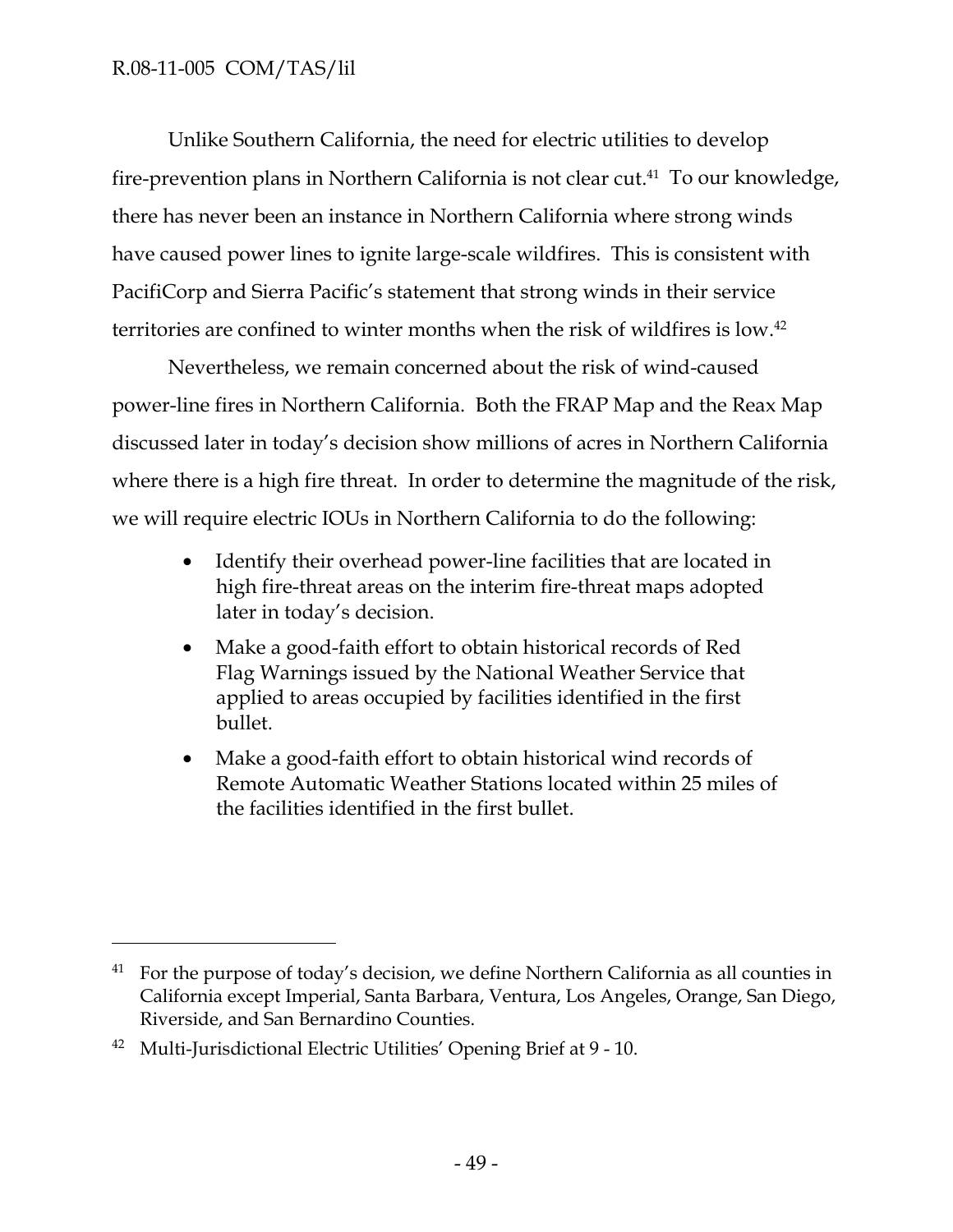• Use the information from the second and third bullets to estimate how often, if ever, 3-second wind gusts occur during a Red Flag Warning that exceed the maximum working stresses specified in GO 95, Section IV, for facilities identified in the first bullet.

Electric IOUs may pool their resources and hire consultants to carry out the above tasks. Electric IOUs may also seek to recover the reasonable costs they incur to carry out the above tasks in accordance with the procedures specified later in today's decision.

An electric IOU that serves Northern California shall develop a fire-prevention plan if the utility determines, after completing the previously identified tasks, that it has overhead power-line facilities in a high fire-threat area where it is reasonably foreseeable that the probability of 3-second wind gusts exceeding the maximum working stresses for such facilities during a Red Flag Warning is 3% or more during a 50-year period. Electric IOUs in Northern California shall complete the above tasks and prepare a fire-prevention plan, if necessary, no later than December 31, 2012. Electric IOUs in Northern California shall also file a Tier 1 compliance advice letter by December 31, 2012, that either (i) contains a copy of their fire-prevention plan, or (ii) provides notice that a fire-prevention plan is not required by today's decision.

Consistent with MGRA's proposal, the fire-prevention plans shall address situations where all three of the following conditions occur simultaneously: (1) 3-second wind gusts exceed the structural or mechanical design standards for the affected overhead power-line facilities, (2) these wind gusts occur during a period of high fire danger, and (3) the affected facilities are located in a high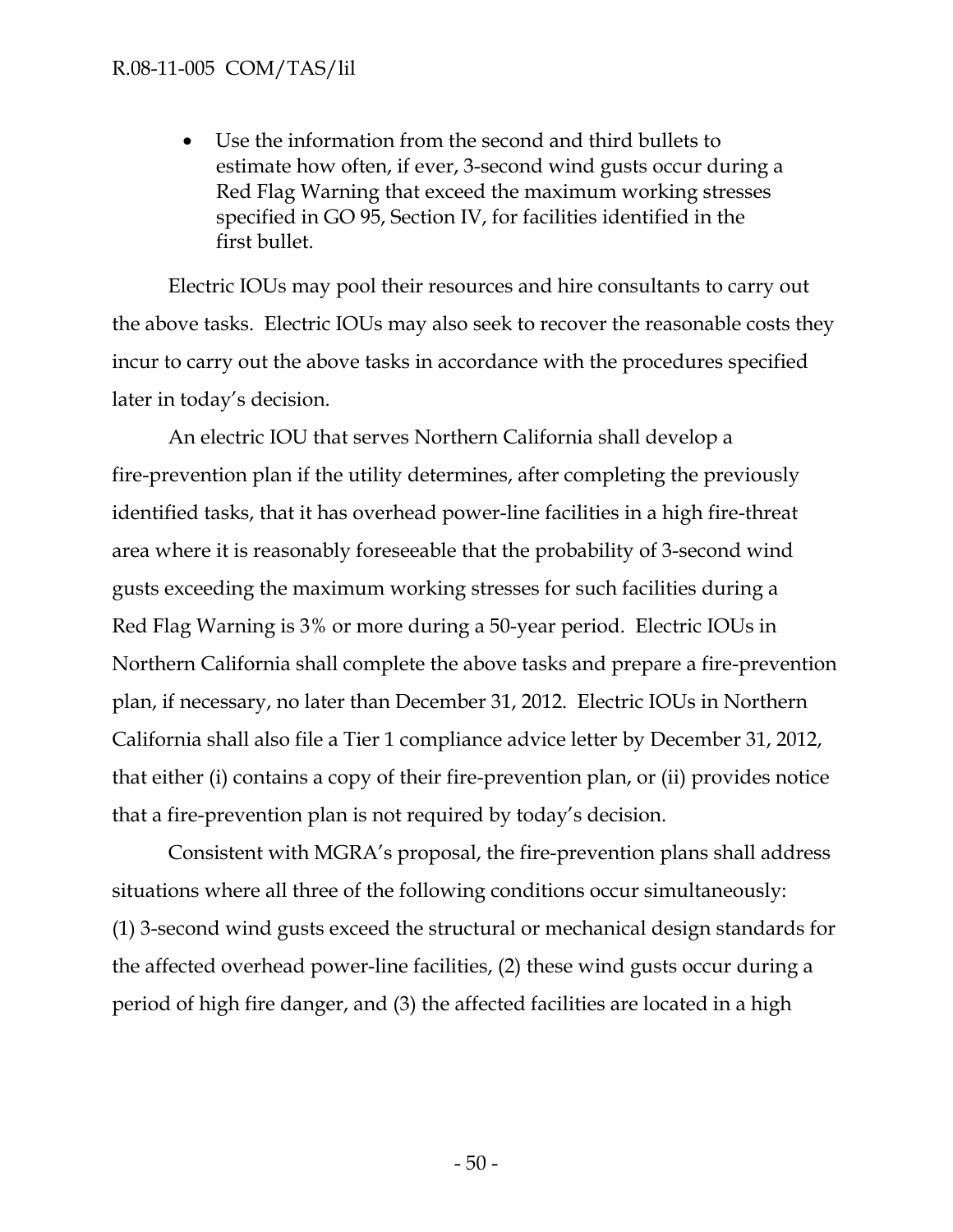-

fire-threat area.<sup>43</sup> We define "structural or mechanical design standards" as the maximum working stresses set forth in GO 95, Section IV. We define "period of high fire danger" as the period covered by a Red Flag Warning issued by the United States National Weather Service. We define high fire-threat areas as areas designated as such on the fire-threat maps adopted later in today's decision.

A utility's fire-prevention plan must specify (A) how the utility will identify the occurrence of 3-second gusts that exceed the structural or mechanical design standards for overhead power-line facilities; and (B) the countermeasures the utility will implement to mitigate the threat of power-line fire ignitions. Today's decision does not require any particular countermeasures. Each utility should implement the countermeasures it deems appropriate for its circumstances. We anticipate that countermeasures will include both operational responses to high winds (e.g., adjusting the settings on automatic re-closers) and physical changes to utility facilities (e.g., strengthening facilities). Some countermeasures can likely be implemented relatively quickly, such as operational countermeasures, while other countermeasures that involve physical alternations to overhead power-line facilities may take years or decades to implement completely.

Any electric IOU that intends to shut off power as part of its fire-prevention plan must file an application for authority to do so. The application shall demonstrate with a cost-benefit analysis developed in accordance with the guidance provided by D.09-09-030 that the benefits of

 $43$  Electric utilities may develop fire-prevention plans that address a broader array of situations than required by today's decision.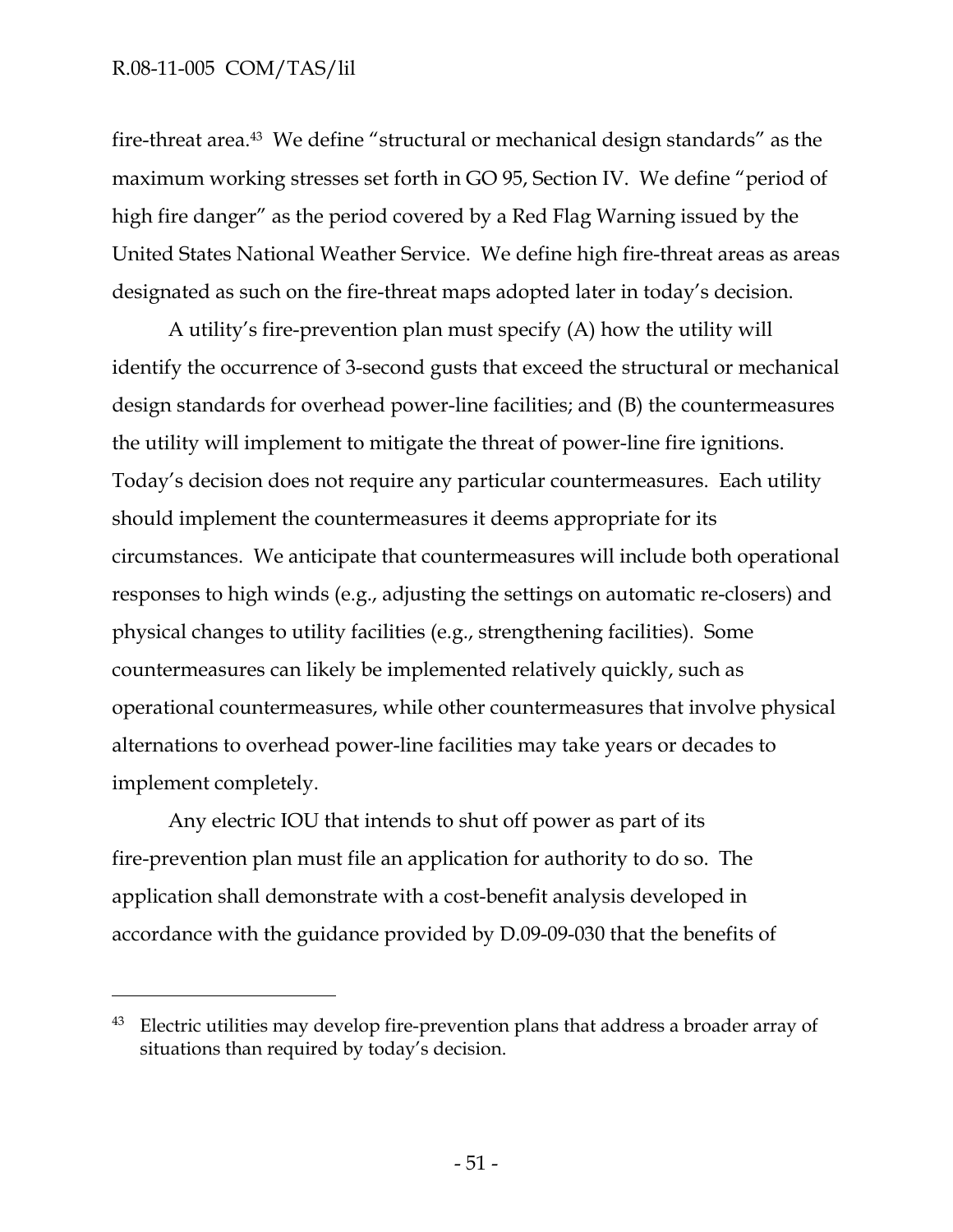shutting of power in terms of a net reduction in wildfire ignitions outweigh the substantial costs, burdens, and risks that shutting off power would impose on customers and communities affected by the shut off.<sup>44</sup> The application must also include mitigation measures to reduce or eliminate the inevitable adverse impacts caused by shutting off power. Special effort should be placed on mitigating the adverse impacts on people with disabilities, providers of essential services, and schools. An electric IOU may not shut off power as a part of its fire-prevention plan until the Commission has granted authority to do so.

We agree with the position advocated by several parties that the requirement to prepare fire-prevention plans does not belong in GO 95, which sets forth rules for the design, construction, and maintenance of overhead facilities. We conclude that the requirement to prepare fire-prevention plans is better suited to GO 166, which specifies standards for emergency planning and restoration of service following a disaster. Today's decision adds a new Standard 1.E (Fire Prevention) to GO 166, and the existing Standards 1.E (Safety Considerations) through 1.I (Plan Update) are renumbered 1.F through 1.J. The text for the new Standard 1.E is contained in Appendix B of today's decision.

All of the provisions of GO 166 shall apply to fire-prevention plans. For example, electric IOUs will have to review and update their fire-prevention plans annually, submit revised plans to the Commission, and conduct an annual exercise using the procedures set forth in the fire-prevention plans.<sup>45</sup>

<sup>44</sup> D.09-09-030 at 58 - 61.

GO 166, Standards 1.J (renumbered), 3, and 11.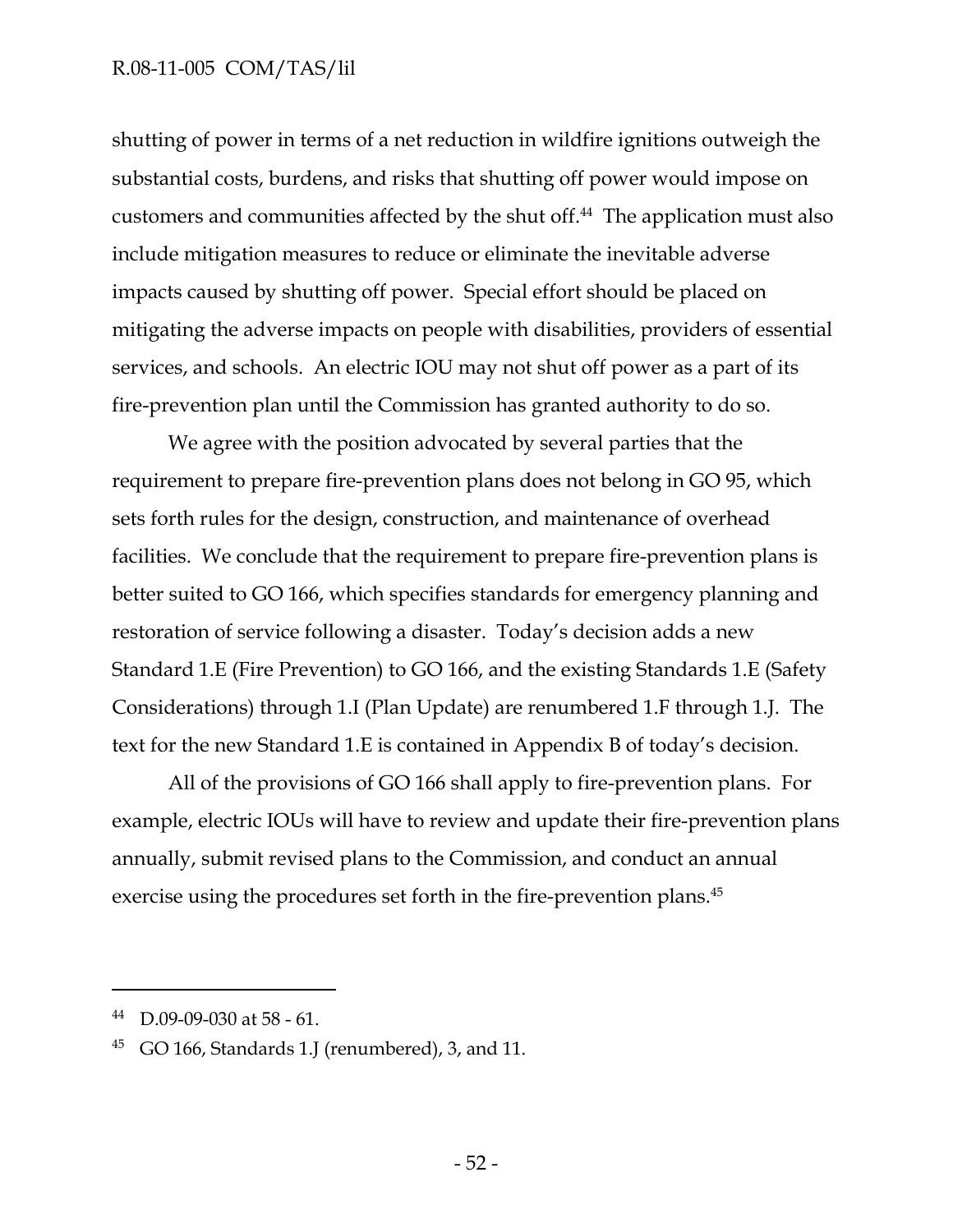Several parties argue that it is unnecessary to require electric utilities to prepare fire-prevention plans because electric utilities are already required by GO 166 to prepare for major emergencies. We disagree. GO 166 was adopted more than 20 years ago, yet only SDG&E appears to have a fire-prevention plan in effect or under development. Given the general lack of vigilance, we conclude that GO 166 needs to be revised to ensure that electric IOUs prepare for foreseeable extreme fire-weather events.

We also disagree with SDG&E's argument that there is no need to require SDG&E to prepare a fire-prevention plan because SDG&E is already doing so pursuant to D.09-09-030. In D.09-09-030, the Commission authorized, but did not require, SDG&E to submit a fire-prevention plan.<sup>46</sup> In contrast, today's decision requires SDG&E to prepare a fire-prevention plan.<sup>47</sup>

Several parties mistakenly claim that D.09-09-030 rejected the option of shutting off power to prevent fires. Today's decision directs electric IOUs that intend to shut off power during extreme fire-weather events to file applications for authority to do so. This is consistent with the Commission's determination in D.09-09-030 that SDG&E should be allowed to file another application for authority to shut-off power, provided SDG&E's power shut-off plan meets certain criteria specified in D.09-09-030.48

 $\overline{a}$ 

 $46$  D.09-09-030, Ordering Paragraphs 2 and 3.

 $47$  D.09-09-030 contains specific requirements regarding the development and content of SDG&E's fire-prevention plan. All of the requirements adopted by D.09-09-030 for SDG&E continue to apply.

 $48$  D.09-09-030 at 56 – 59 and Ordering Paragraph 3.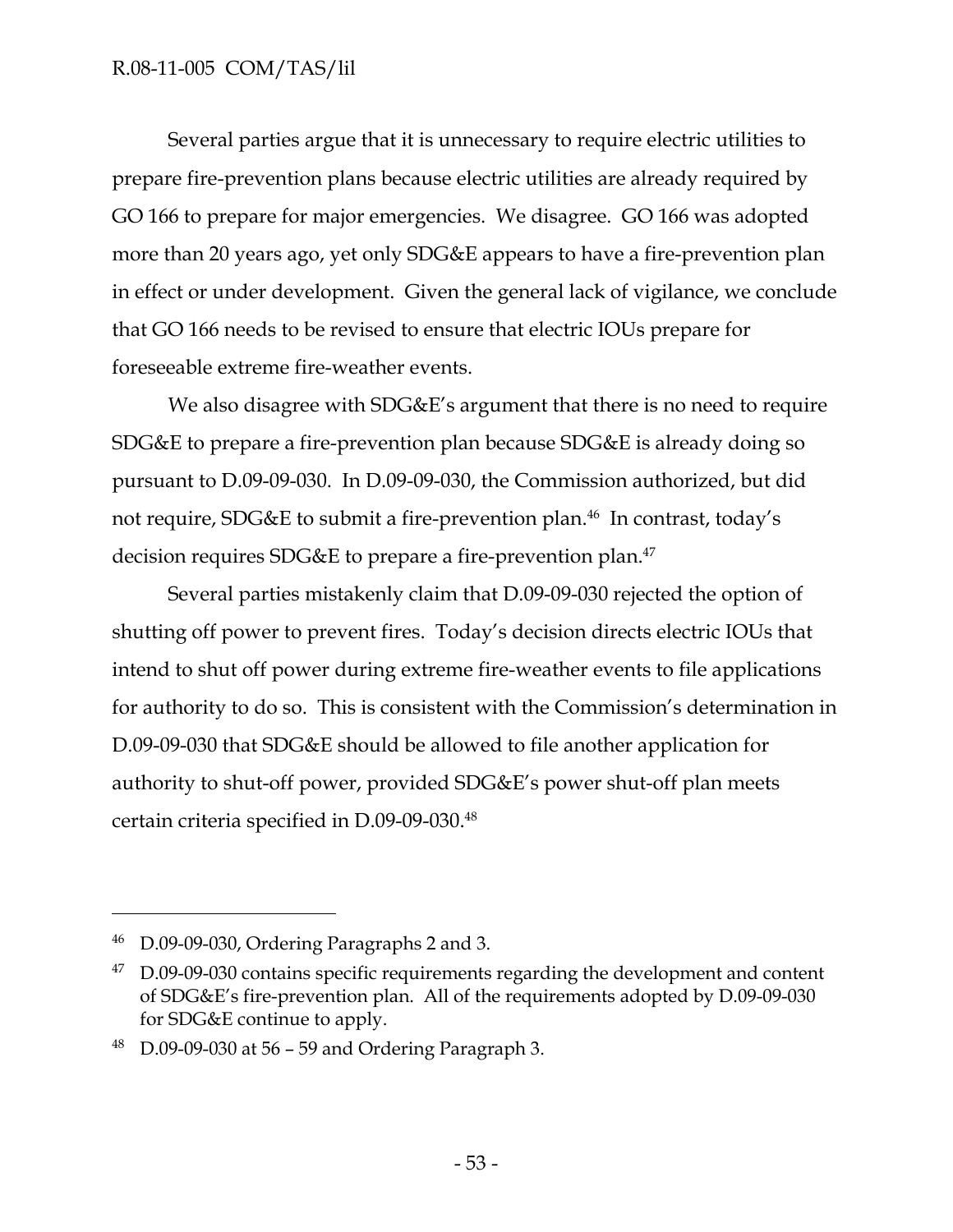CMUA mistakenly claims that MGRA's proposed fire-prevention plan is outside the scope of this proceeding pursuant to the Phase 1 Scoping Memo dated January 6, 2009. There, the Assigned Commissioner determined that "[t]his rulemaking proceeding will not decide issues that will be resolved in the Commission's decision on SDG&E's Application (A.) 08-12-021...in which SDG&E asks the Commission to review SDG&E's plan to shut off power to high risk fire areas during certain extreme weather conditions.49" Today's decision does not decide or re-visit any issues that were resolved in D.09-09-030, the Commission's decision regarding A.08-12-021. Rather, today's decision adopts several measures that are consistent with D.09-09-030.

We decline to exempt PacifiCorp and Sierra Pacific from the requirements in today's decision pertaining to fire-prevention plans because strong winds in their service territories purportedly occur only in winter months when the risk of wildfires is low. The events of October 2007 demonstrate that strong winds can cause power lines to ignite catastrophic wildfires. In order to protect public safety, we conclude that it is necessary for all electric IOUs, including PacifiCorp and Sierra Pacific, to assess the risk of wind-ignited power-line fires during extreme fire-weather events and to develop fire-prevention plans in areas where it is determined that there is a relatively high risk for such fires.

Several parties express concern that electric utilities cannot predict hazardous wind conditions or power-line fires. Today's decision does not require such predictions. Rather, today's decision requires electric IOUs to monitor weather stations to determine when wind conditions are likely to exceed

-

Phase 1 Scoping Memo dated January 6, 2010, at page 5.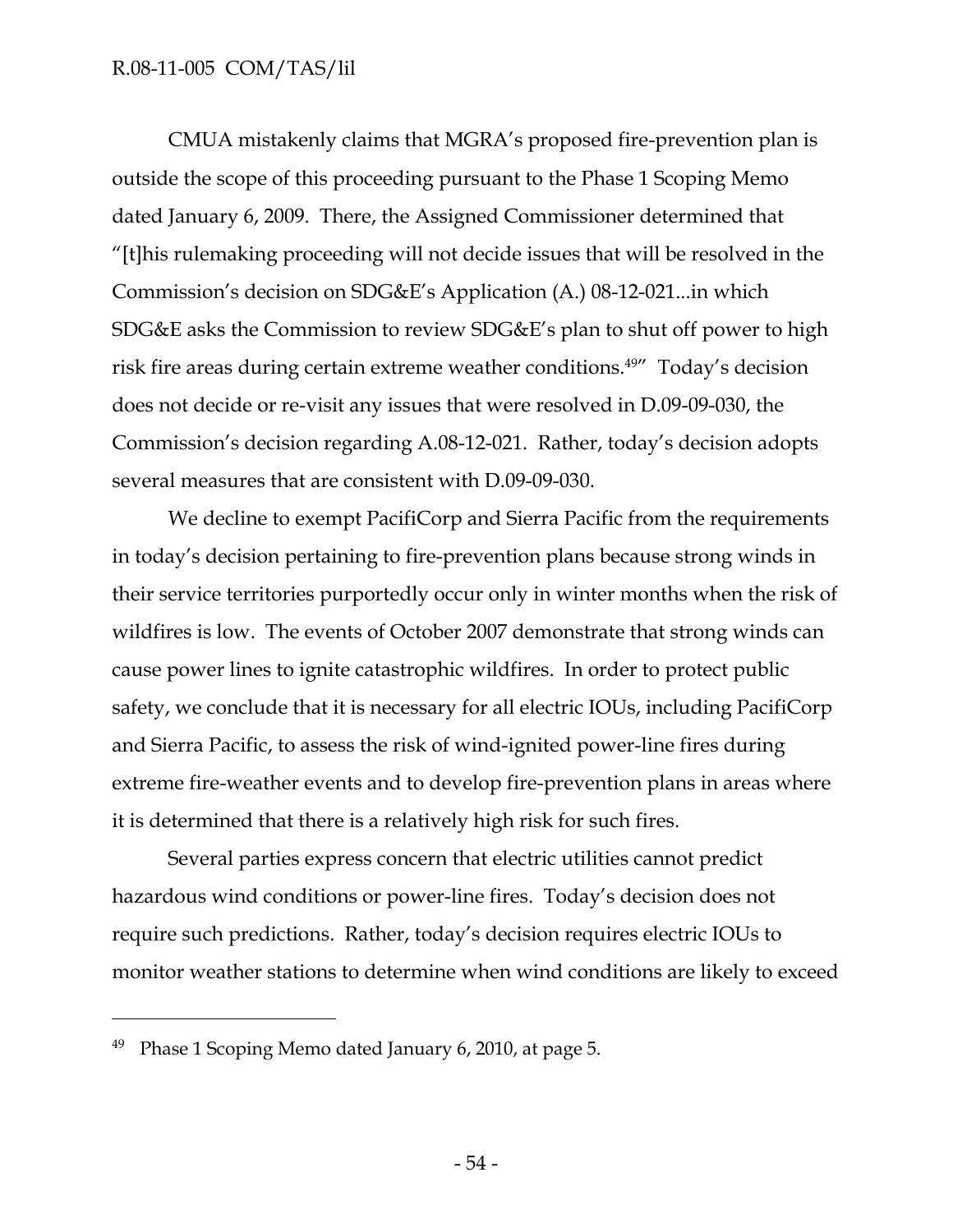GO 95 design standards during extreme fire-weather conditions and to implement countermeasures to reduce the likelihood of power-line fires during these conditions. SDG&E is already well on its way to achieving these objectives.

As a final matter, we emphasize that today's decision does not affect electric IOUs' authority under § 451 and § 399.2(a) to shut off power in emergency situations when necessary to protect public safety. This is consistent with the Commission's determination in D.09-09-030 "that SDG&E may need to shut off power in order to protect public safety if Santa Ana winds exceed the design limits for SDG&E's system and threaten to topple power lines onto tinder dry brush.50" Any decision by utilities to shut off power under their existing statutory authority may be reviewed by the Commission pursuant to its broad jurisdiction over matters regarding the safety of public utility operations and facilities. The Commission may decide at that time whether a utility's decision to shut off power was reasonable and qualifies for an exemption from liability under Tariff Rule 14.51

# **6.5. Contested Proposal 5 re: GO 95, Rule 31.1**

## **6.5.1. Summary of Proposal**

Rule 31.1 of GO 95 requires electric utilities and CIPs to design, construct, and maintain their systems in accordance with the intended use of the systems and the conditions under which the systems will be operated. Rule 31.1 further requires that for all particulars not specified in GO 95, electric utilities and CIPs

-

 $50$  D.09-09-030 at 60.

 $51$  Most electric utilities have a Tariff Rule 14 or similar tariff rule that states the electric utility will not be held liable for an interruption in service caused by inevitable accidents, act of God, fire, strikes, riots, war, or any other cause outside of its control.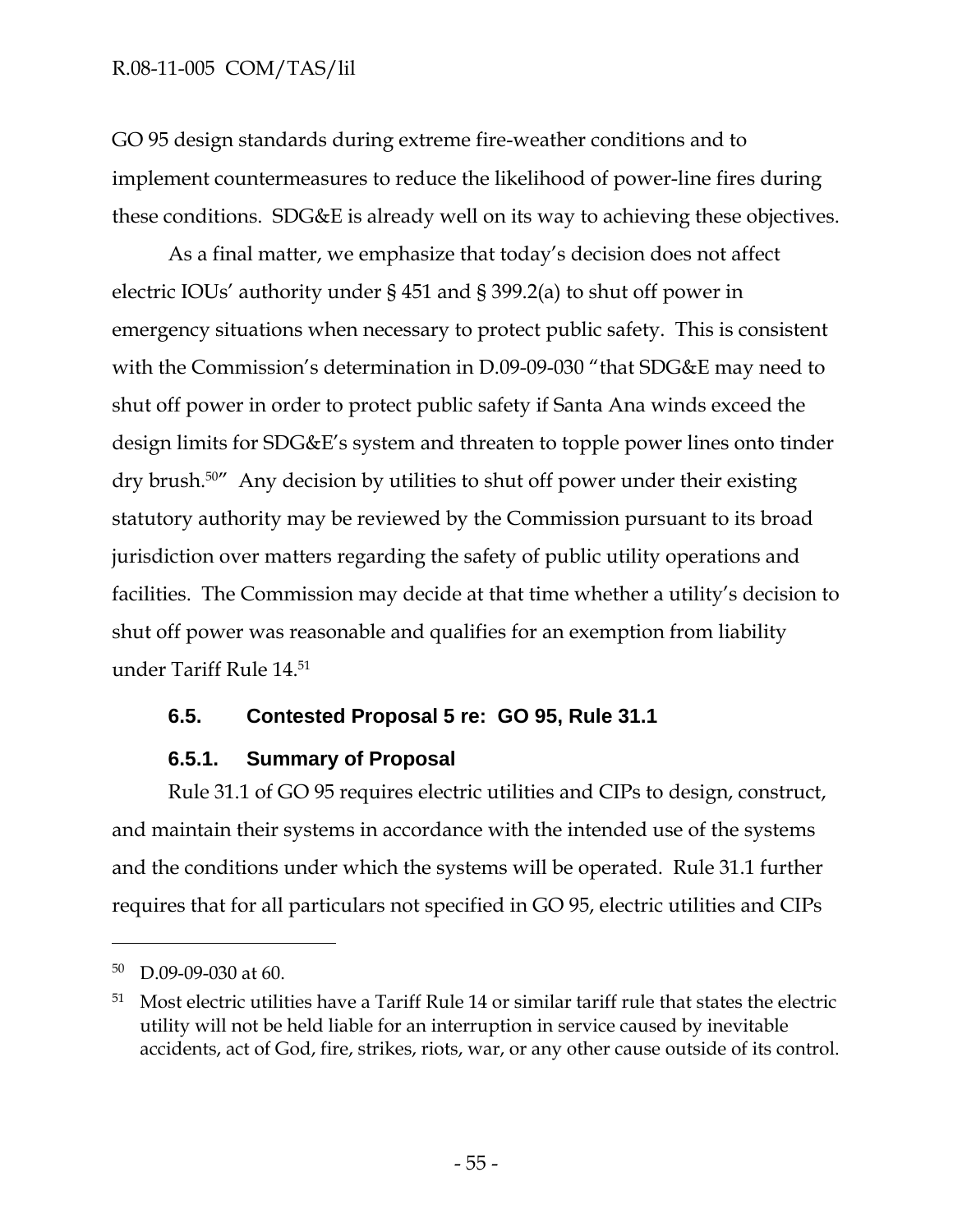must design, construct, and maintain their systems in accordance with accepted good practice for the given local conditions known at the time.

PG&E, SCE, and SDG&E (the "Joint Utilities") propose to revise Rule 31.1 to state that electric utilities and CIPs will be in compliance with Rule 31.1 if they design, construct, and maintain their facilities in accordance with all particulars specified in GO 95 or, if particulars are not specified, in accordance with accepted good practice. The also seek to revise Rule 31.1 to state that "accepted good practice" will be determined on a case-by-case basis "with reference to any of the practices, methods, and acts engaged in or approved by a significant portion of the relevant industry, or which may be expected to accomplish the desired result with regard to safety and reliability at a reasonable cost." The text of the proposed revisions to Rule 31.1 is contained in Appendix A of today's decision.

#### **6.5.2. Position of the Parties**

The Joint Utilities' proposal is intended to limit CPSD's ability to allege that utilities have violated Rule 31.1 without having to identify the specific design, construction, or maintenance standard that was violated.

The proposal is supported by the CIP Coalition, CMUA, PacifiCorp, and Sierra Pacific. These parties agree with the Joint Utilities that CPSD has used the existing Rule 31.1, with its vague directive to furnish "safe, adequate, and proper service," as a catch-all provision to allege violations without citing any particular General Order, specific industry practice, or engineering standard.

The proposed revisions to Rule 31.1 would clarify that CIPs and electric utilities must design, construct, and maintain their facilities in accordance with the standards specified GO 95 and, if no standards are specified, in accordance with accepted good practice. The "accepted good practice" standard is currently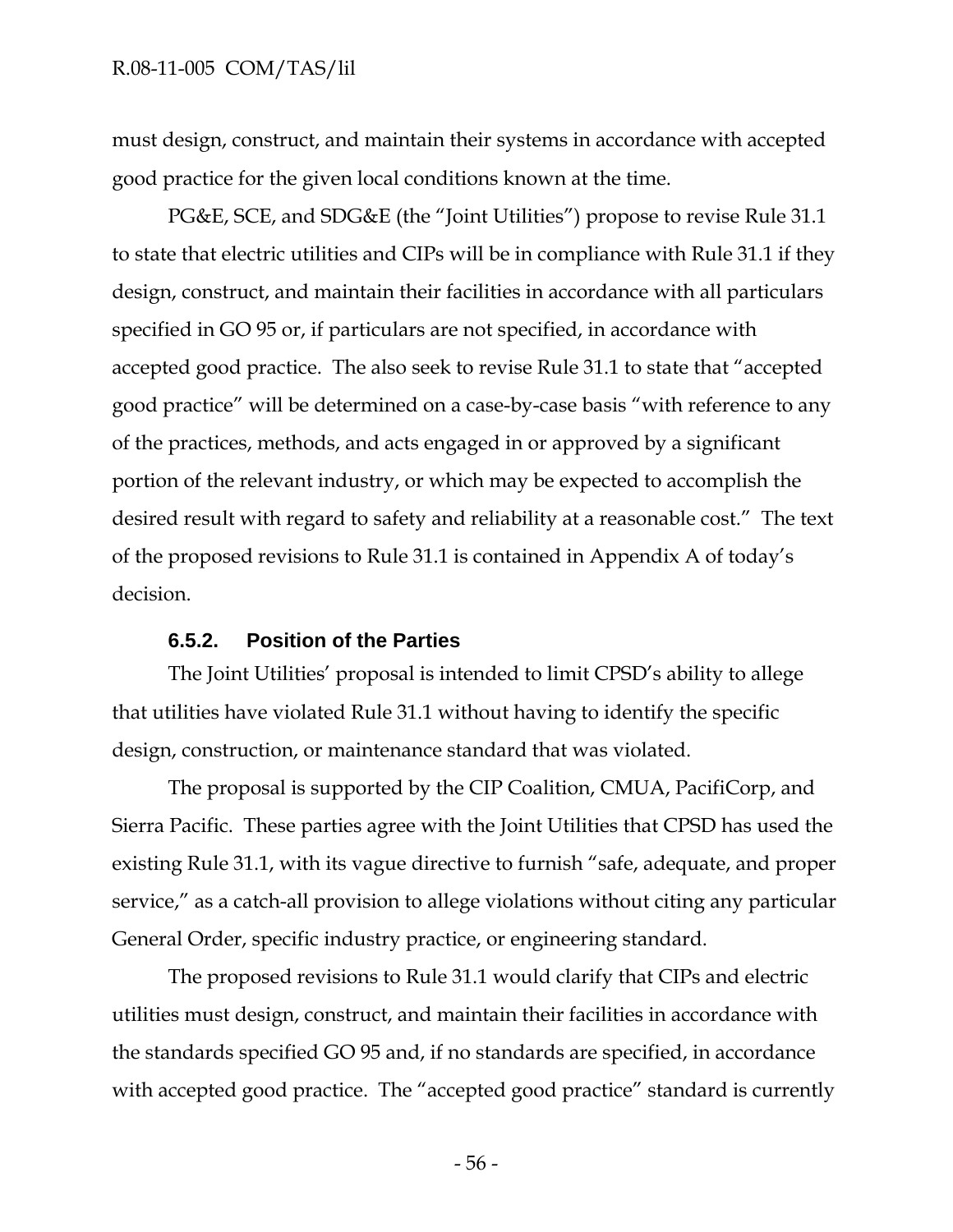$\overline{a}$ 

in Rule 31.1, but is not defined. The proposal defines "accepted good practice" so that CIPs and electric utilities will know what requirements they must meet to comply with GO 95. The proposal reduces the risk that CPSD will find a "violation" of a standard that is not described in GO 95. It will also help ensure that companies follow industry best practices for system reliability and safety.

CPSD is the only party opposed to the proposal. CPSD currently uses Rule 31.1 to cite utilities for unsafe conditions not covered by other rules. CPSD contends that the proposal will diminish public safety by preventing the Commission from citing companies for unsafe conditions. Although utilities have long complained that Rule 31.1 lacks sufficient specificity to provide proper notice as to what constitutes a violation, the Commission and the courts have rejected these arguments as often as the utilities have made them.<sup>52</sup>

CPSD submits that the Commission has always relied on general principles to ensure the safe operation of utility systems. For example, Rule 12.2 of GO 128 requires facilities to "be maintained in such condition as to secure safety to workmen and the public in general." Rule 17.1 of GO 128 requires facilities to be "maintained in a condition which will provide adequate service and secure safety to workmen, property and the general public." And Pub. Util. Code § 451 requires utilities to furnish "just and reasonable service, instrumentalities, equipment, and facilities as are necessary to promote the safety, health, comfort, and convenience of its patrons, employees, and the public."

<sup>52</sup> See, e.g., D.99-04-029, D.04-09-062, and *Cingular Wireless v. CPUC* (2006) 140 Cal.App.4th 718.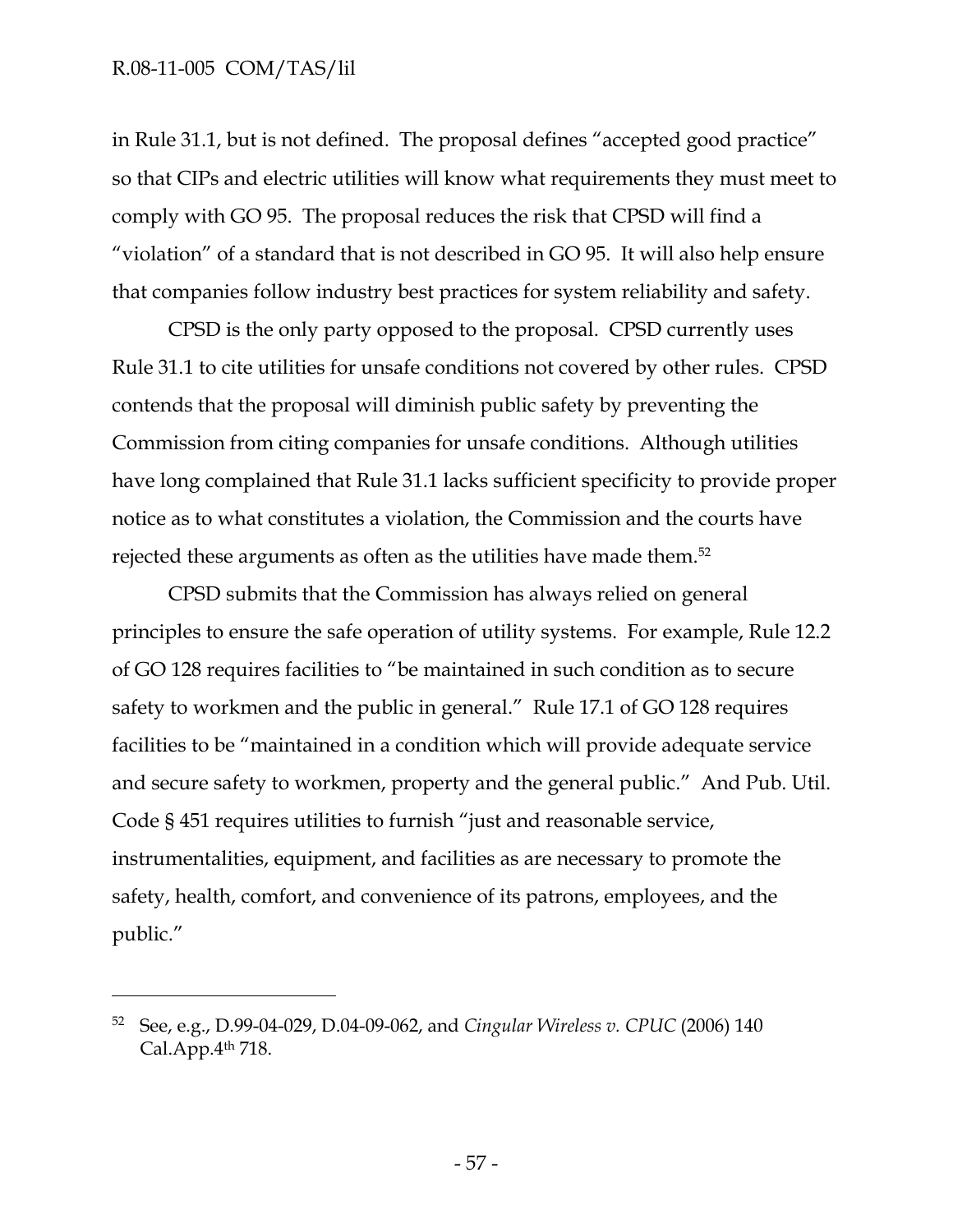CPSD maintains that defining "accepted good practice" as any practice approved by a significant portion of the relevant industry would allow utilities to collude to develop whatever design, construction, and maintenance practices they see fit. Then, if a utility follows these self-prescribed practices, the utility would be deemed in compliance with GO 95 and avoid any liability. Moreover, the proposed definition of "accepted good practice" is vague as to the meaning of a "significant portion of the relevant industry." For example, it is unclear whether this refers to California or the entire United States. The way it is written, "accepted good practice" would mean whatever utilities want it to mean.

Finally, CPSD believes the proposed revisions to Rule 31.1 fall outside the scope of this proceeding, as the proposal would reduce the utilities' liability, both at the Commission and in civil courts, by narrowing the circumstances in which Rule 31.1 may be used to cite utilities for unsafe conditions.

## **6.5.3. Discussion**

We agree with the Joint Utilities that Rule 31.1 does not provide clear guidance regarding what constitutes compliance with the design, construction, and maintenance standards in GO 95, which hinders the ability of electric utilities and CIPs to comply with the General Order. This is contrary to the Commission's intent that GO 95 should be "capable of definite interpretation sufficient to form the basis of working specifications for overhead electric line construction.53"

-

 $53$  GO 95, Preface, at page x.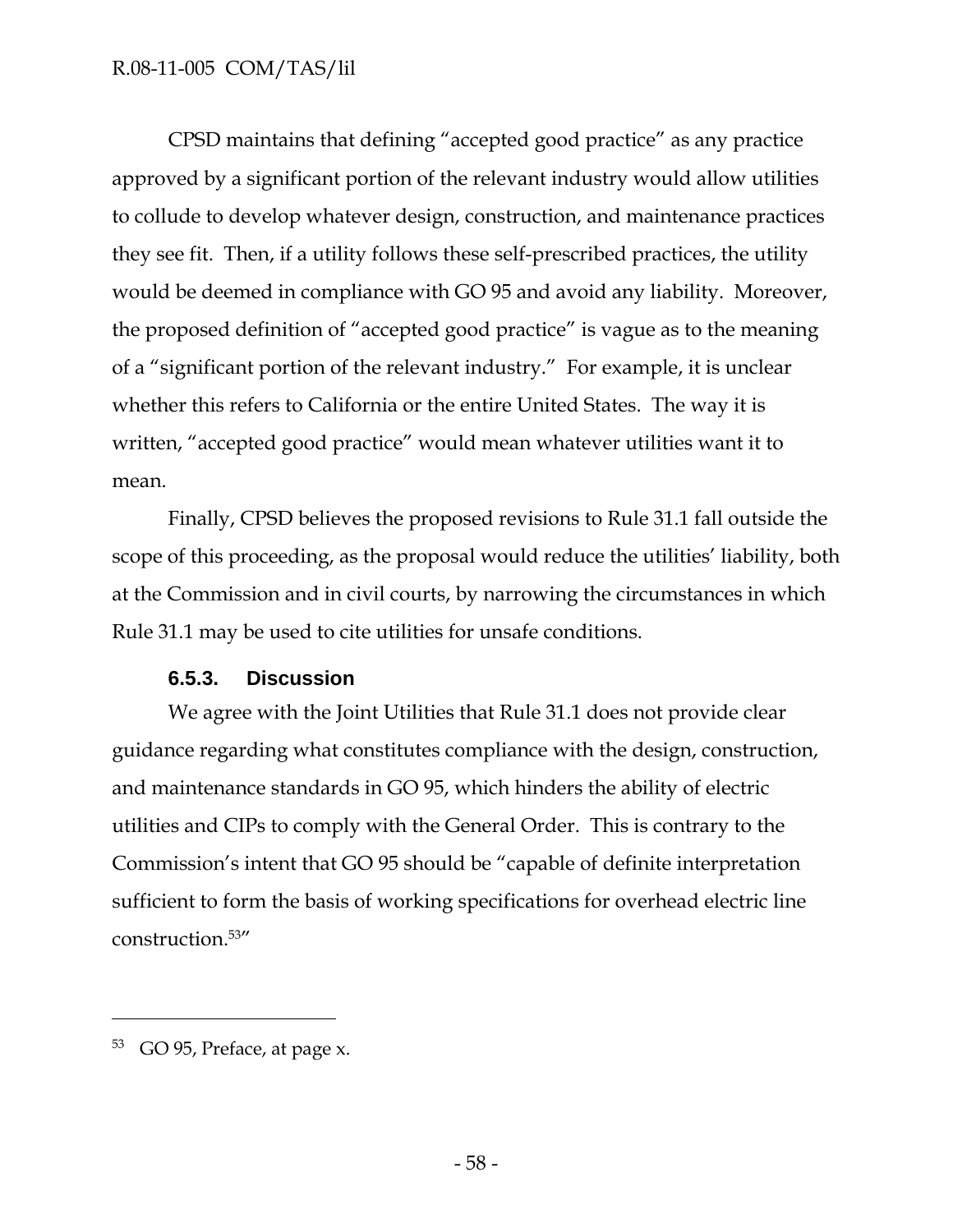$\overline{a}$ 

The Joint Utilities' proposed revisions to Rule 31.1 will clarify the Commission's expectations about what constitutes compliance with GO 95 by adding the following paragraph and note to the Rule 31.1 that state:

> For all particulars specified in this General Order, a supply or communications company is **in compliance** with this rule if it designs, constructs and maintains a facility in accordance with such particulars. For particulars not specified in this General Order, a supply or communications company is **in compliance** with this rule if it designs, construct and maintains a facility in accordance with accepted good practice. (Emphasis added.) $54$

> Note: The standard of accepted good practice should be applied on a case by case basis. For example, the application of "accepted good practice" may be aided by reference to any of the practices, methods, and acts engaged in or approved by a significant portion of the relevant industry, or which may be expected to accomplish the desired result with regard to safety and reliability at a reasonable cost.

We believe the above revisions to Rule 31.1 will improve public safety by clarifying the compliance obligations of electric utilities and CIPs under GO 95. It is beyond dispute that complying with these standards should minimize the safety hazards – including fire risks - associated with overhead power lines and aerial CIP facilities. For these reasons, we conclude that it is in the public interest to adopt the proposed revisions to Rule 31.1, but with one modification.

Our one modification is to clarify that the revised Rule 31.1 requires electric utilities and CIPs to design, construct, and maintain their facilities for their intended use and known local conditions. If the intended use or known

<sup>54</sup> Today's decision corrects a possible oversight in the Phase 2 Workshop Report by changing the word "Order" to the term "General Order."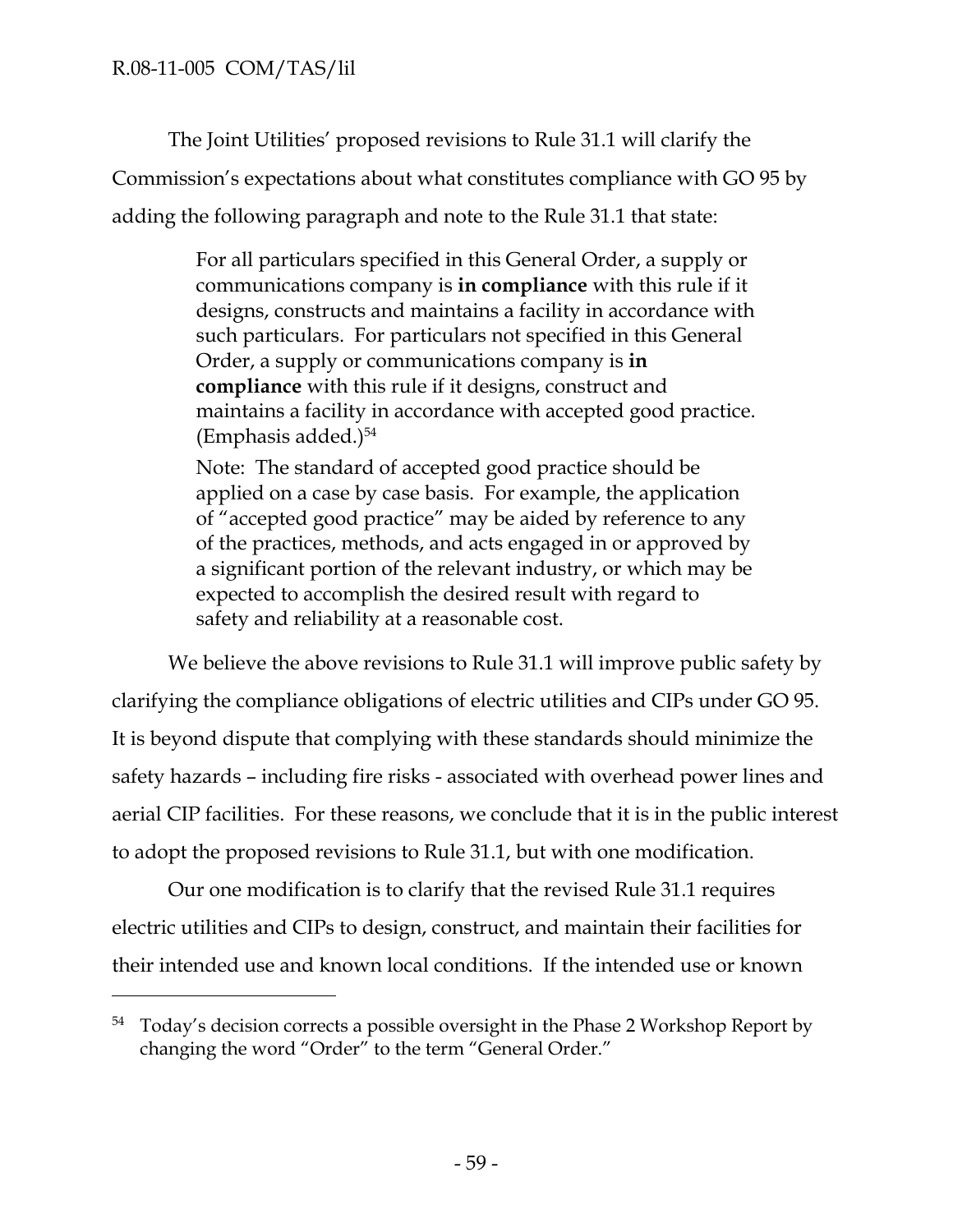local conditions require a higher standard than the particulars specified in GO 95 "to enable the furnishing of safe, proper, and adequate service,"55 then the company must follow the higher standard.56

We do not share CPSD's concern that the adopted revisions to Rule 31.1 will limit the Commission's ability to penalize companies for unsafe conditions. As stated previously, our intent in adopting the revisions to Rule 31.1 is to clarify the compliance obligations of electric utilities and CIPs under GO 95. By clarifying these obligations, we also facilitate enforcement of these obligations.

The revised Rule 31.1 will still be available to CPSD as an enforcement tool whenever a company has failed to comply with GO 95 or accepted good practice. There is no effect on the Commission's existing authority to determine what constitutes compliance with GO 95 on a case-by-case basis in light of specific facts and circumstances.

CPSD asserts that the adopted revisions will weaken safety requirements by allowing CIPs and electric utilities to collude to establish whatever "accepted good practices" they see fit. We disagree. As noted earlier, the Commission may determine what constitutes accepted good practice on a case-by-case basis. Regardless, we believe it is unlikely that CIPs and electric utilities would collude to deliberately weaken safety standards.

 $\overline{a}$ 

<sup>55</sup> Rule 31.1, first paragraph.

<sup>56</sup> In its comments on the proposed decision, CDSP notes that the proposed decision's revisions to the text of Rule 31.1 did not convey our intent that if an intended use or a known local condition requires a more rigorous standard than the particulars specified in GO 95 to enable the furnishing of safe, proper, and adequate service, the company must follow the higher standard. Today's decision corrects this oversight.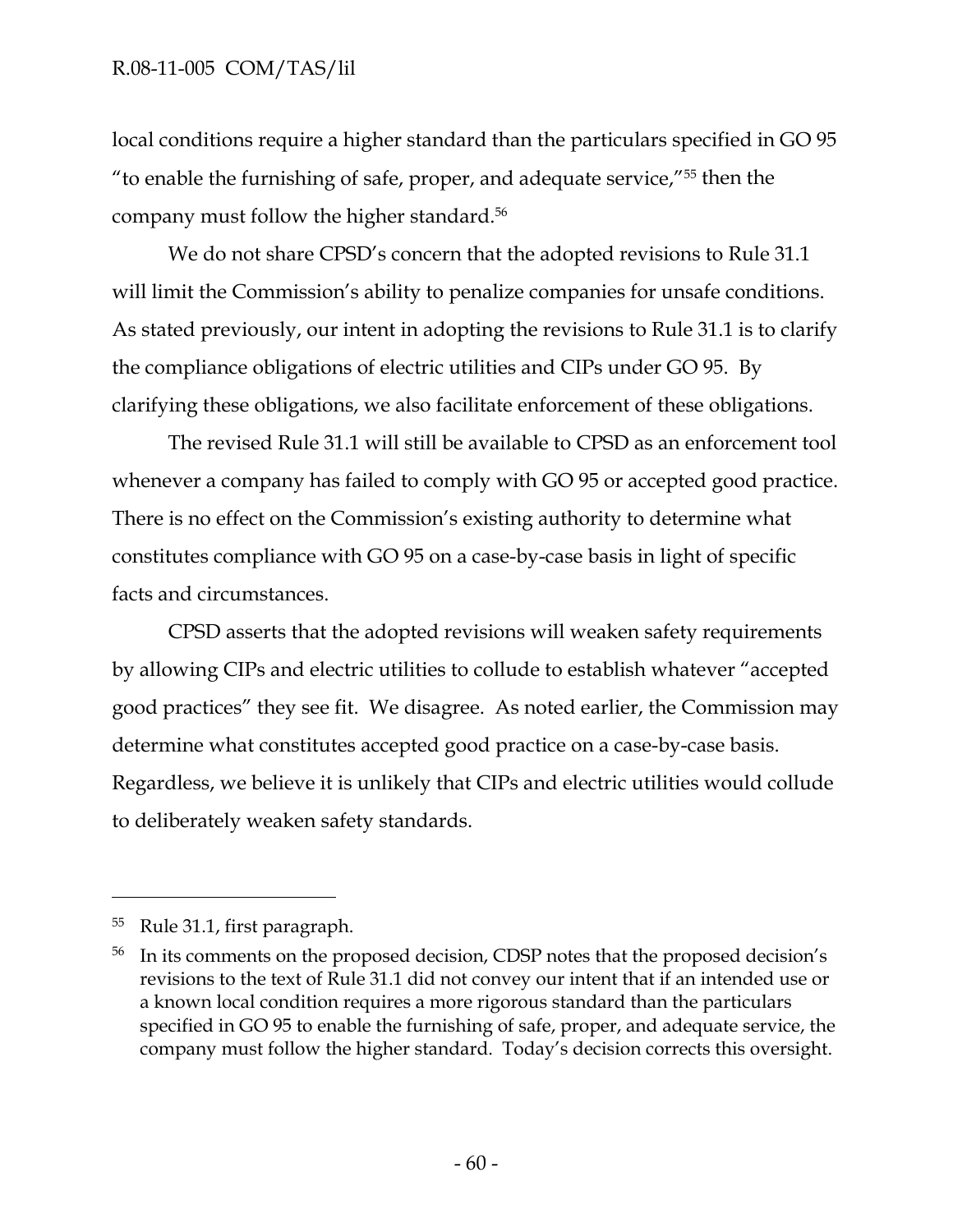Finally, CPSD mistakenly contends that the adopted revisions to Rule 31.1 fall outside the scope of this proceeding (fire safety mitigation). The Phase 2 Scoping Memo allows "matters with a direct nexus to this proceeding"<sup>57</sup> including proposals that "improve the meaning and clarity of those provisions in the General Orders that pertain to fire safety."58 The adopted revisions to Rule 31.1 meet these criteria.

# **6.6. Contested Proposals 6A – 6D re: GO 95, Rules 31.2 and 80.1A**

Rule 31.2 of GO 95 requires power lines and communication lines to be inspected frequently and thoroughly. Electric utilities fulfill their inspection obligation in accordance with the standards in GO 165. There are no similar standards in the General Orders for the inspection of CIP facilities.

The Phase 2 Workshop Report presents five contested proposals to revise Rule 31.2 and other parts of GO 95 to incorporate inspection requirements for CIP facilities. Four of these proposals (Contested Proposals 6A through 6D) are addressed immediately below. The fifth proposal (Contested Proposal 6E) is addressed later in today's decision.

# **6.6.1. Summary of Proposals 6A and 6B**

The members of the CIP Coalition submitted two proposals. Proposal 6A, also known as the CIP-1 proposal, was submitted by CCTA, Comcast, CTIA, NextG, Sprint, Sunesys, Time Warner, T-Mobile, tw telecom, and Verizon (together, "the CIP-1 Proponents"). The CIP-1 proposal would require (1) patrol

-

<sup>57</sup> Phase 2 Scoping Memo at 8.

<sup>58</sup> Phase 2 Scoping Memo at 12.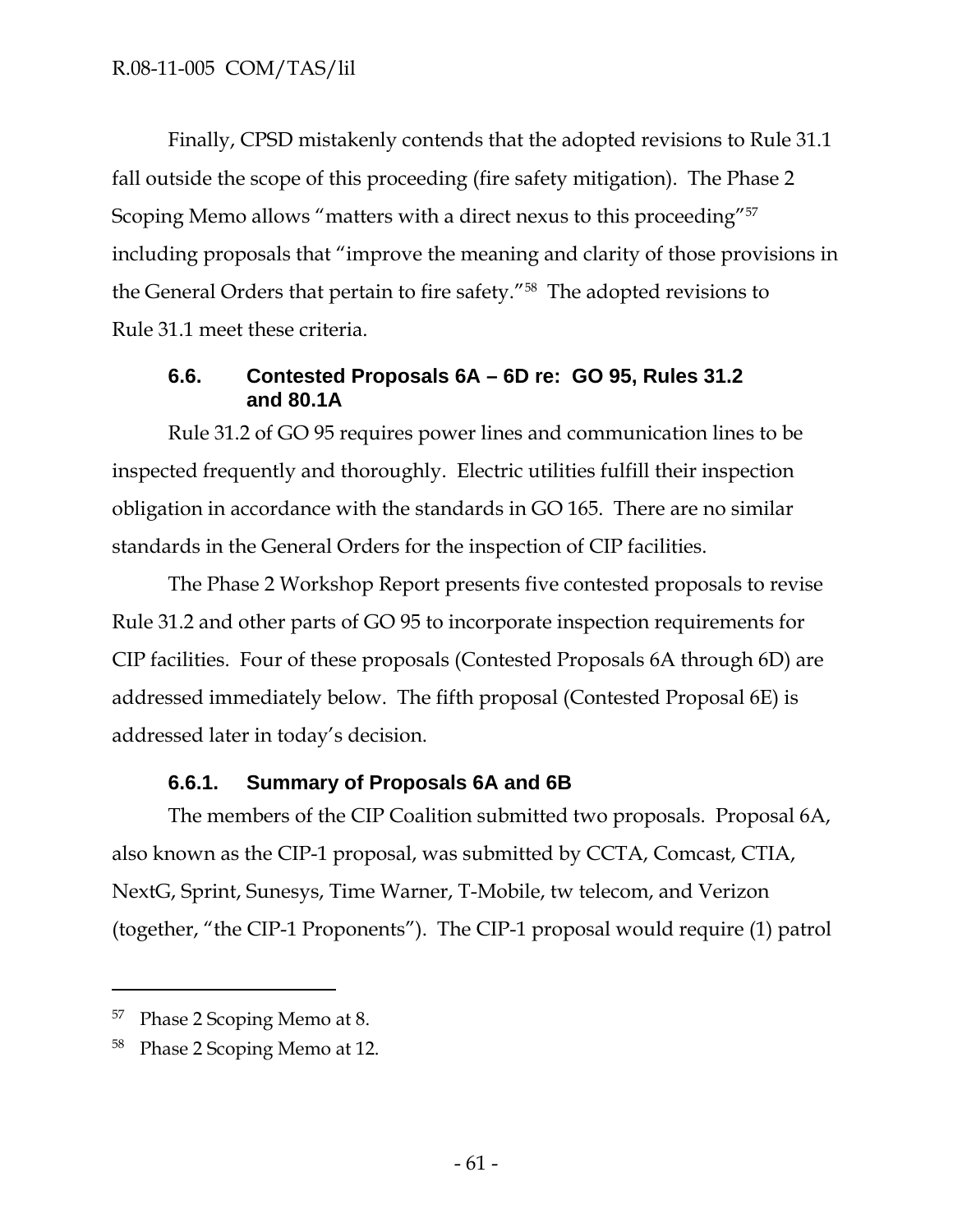$\overline{a}$ 

inspections<sup>59</sup> every three years for CIP facilities on joint-use poles<sup>60</sup> or one pole length away in high fire-threat areas<sup>61</sup> of the state; (2) detailed inspections<sup>62</sup> every nine years for these same facilities; and (3) records of all inspections.

Proposal 6B, also known as the CIP-2 proposal, was submitted by AT&T, Frontier Communications, and the Small LECs (together, "the CIP-2 Proponents"). The CIP-2 proposal would require (1) patrol inspections every five years for CIP facilities on joint-use poles or one pole length away in high fire-threat areas of the state; and (2) records of all inspections. The CIP-2 proposal does not require detailed inspections.

The proposed revisions to Rule 31.2 under the CIP-1 proposal and the CIP-2 proposal are shown in Appendix A of today's decision. There will be additional costs associated with the CIP-1 and CIP-2 proposals, but the amount is unknown. The CIP Coalition states that because their proposals are limited to areas where the potential fire risk is highest, their proposals strike a proper balance between the costs and benefits of inspections.

# **6.6.2. Summary of Proposals 6C and 6D**

Proposal 6C was submitted by CPSD. This proposal would establish the following statewide standards for the inspection of CIP facilities located on

<sup>&</sup>lt;sup>59</sup> Patrol inspections are simple visual inspections that are designed to identify obvious structural problems and hazards.

 $60$  Today's decision defines a joint-use pole as a utility pole that has both CIP facilities and power lines attached.

 $61$  The fire-threat maps that should be used to designate high fire-threat areas are addressed later in today's decision as part of Contested Proposal 14.

 $62$  Detailed inspections are careful visual inspections using binoculars and measuring devices, as appropriate.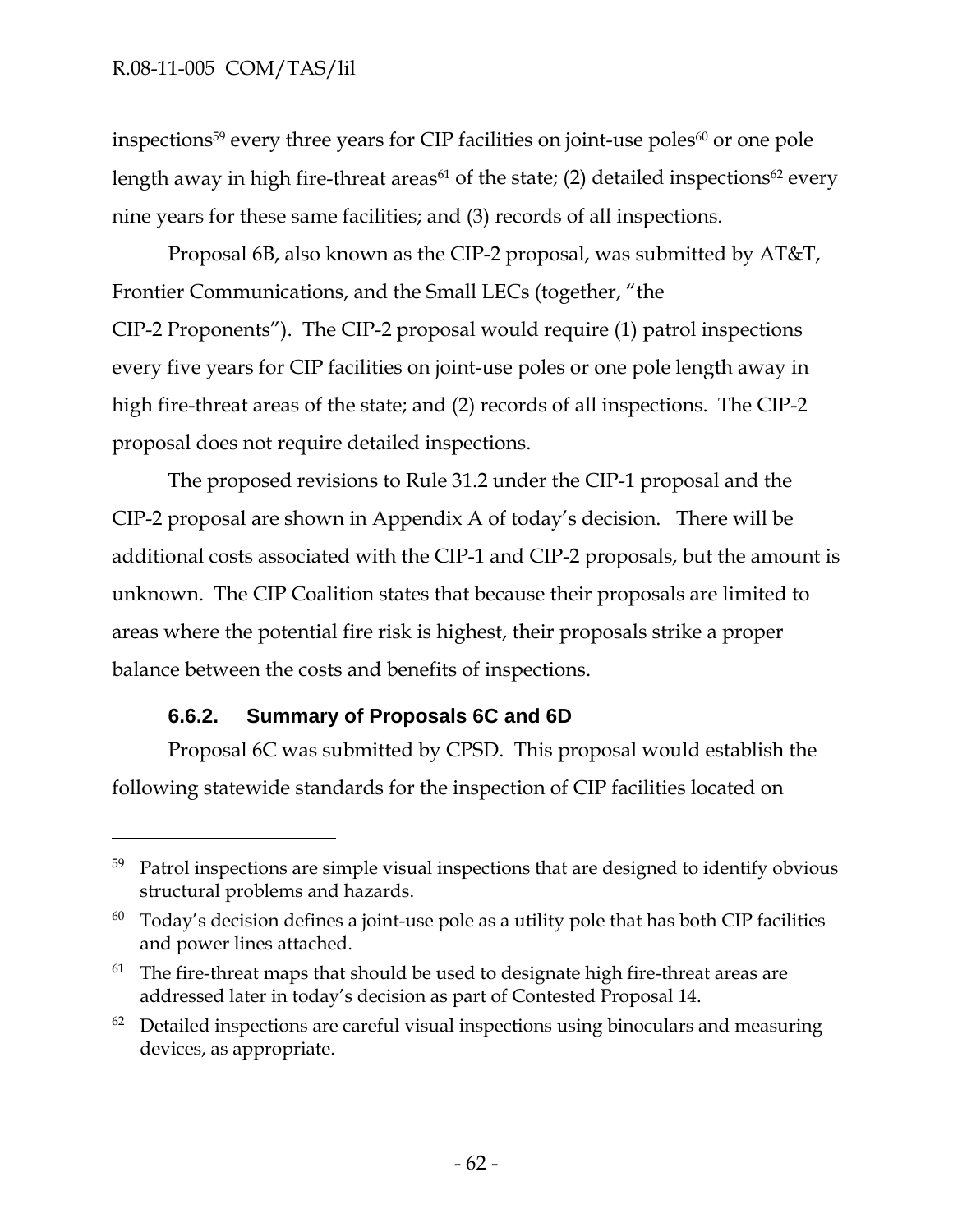joint-use poles and CIP-only poles within one span of joint-use poles: (1) oneyear patrol inspection cycle for urban areas; (2) two-year patrol inspection cycle for rural areas; (3) one-year patrol inspection cycle for rural areas in the high firethreat areas of Southern California; and (4) ten-year detailed inspection cycle for the CIP facilities identified in (1) through (3). The inspection cycle for all other CIP facilities would be determined by the CIPs based on the following factors: (a) Proximity to electric facilities, (b) terrain, (c) accessibility, and (d) location. CPSD's proposal would also require CIPs to keep records of their inspections.

Proposal 6D was submitted by SDG&E. SDG&E's proposal is the same as CPSD's proposal in all but two respects. First, CPSD's proposal would require inspections of CIP-only poles within one span of a joint-use pole. SDG&E's proposal would apply to CIP-only poles within three spans of a joint-use pole. Second, CPSD's proposal would require detailed inspections every ten years for specified CIP facilities. SDG&E's proposal would require detailed inspections every five years for CIP facilities located in high fire-threat areas of Southern California, and 10 years for other areas.

The text of CPSD's and SDG&E's proposals would be placed in a new Rule 80.1A, with a reference to the new rule added to Rule 31.2. The text of the proposed revisions to Rule 31.2 and the new Rule 80.1A under CPSD's and SDG&E's proposals are shown in Appendix A of today's decision.

CPSD and SDG&E do not believe their proposals will result in significant additional costs for CIPs, as the CIPs are already required by Rule 31.2 to inspect their communication lines frequently and thoroughly.

#### **6.6.3. Position of the Parties**

The CIP-1 Proponents support both the CIP-1 proposal and the CIP-2 proposal. In contrast, the CIP-2 Proponents oppose the CIP-1 proposal but

- 63 -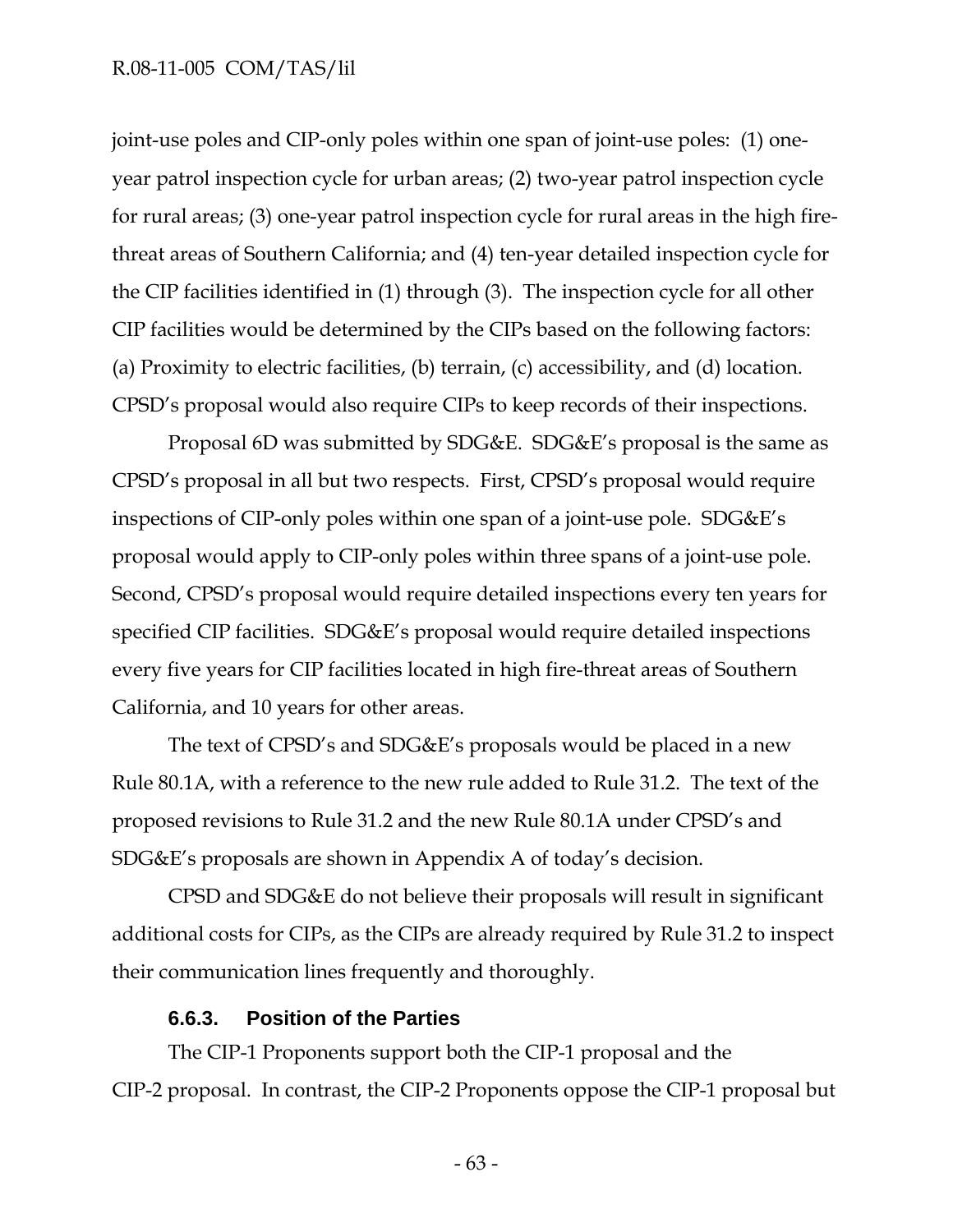-

support their own CIP-2 proposal. The CIP Coalition as a group is opposed to CPSD's and SDG&E's proposals.<sup>63</sup>

The CIP Coalition asserts that it was the only party that provided a scientific basis for its proposals. In particular, AT&T retained Exponent Failure Analysis Associates (Exponent) to evaluate the fire risks associated with CIP facilities. Exponent analyzed all publicly available databases regarding fires associated with utility facilities, including databases maintained by Cal Fire. $64$ Exponent also researched published technical literature and conducted an engineering review of failure modes that could cause fires. Exponent found that the fire risk associated with CIP facilities is negligible. The inspection cycles in the CIP-1 and CIP-2 proposals reflect the very low fire risk of CIP facilities.

The CIP Coalition dismisses CPSD's claim, summarized below, that it found several instances of CIP facilities that had not been properly maintained. The CIP Coalition rebutted CPSD allegation in Phase 1.<sup>65</sup> Moreover, CPSD has not demonstrated that the alleged maintenance issues led to fires.

The CIP Coalition urges the Commission to reject CPSD's and SDG&E's inspection proposals for the following reasons. First, both proposals require patrol inspections of specified CIP facilities throughout the state, regardless of the fire risk for a particular location. As a result, CPSD's and SDG&E's proposals

 $63$  Cox, a member of the CIP Coalition, does not take a position on Contested Proposals 6A through 6D.

<sup>&</sup>lt;sup>64</sup> The Exponent Report is attached in AT&T's Phase 1 Opening Comments filed on March 27, 2009.

<sup>65</sup> CIP Coalition Phase 1 Opening Comments filed on March 27, 2009, at 10.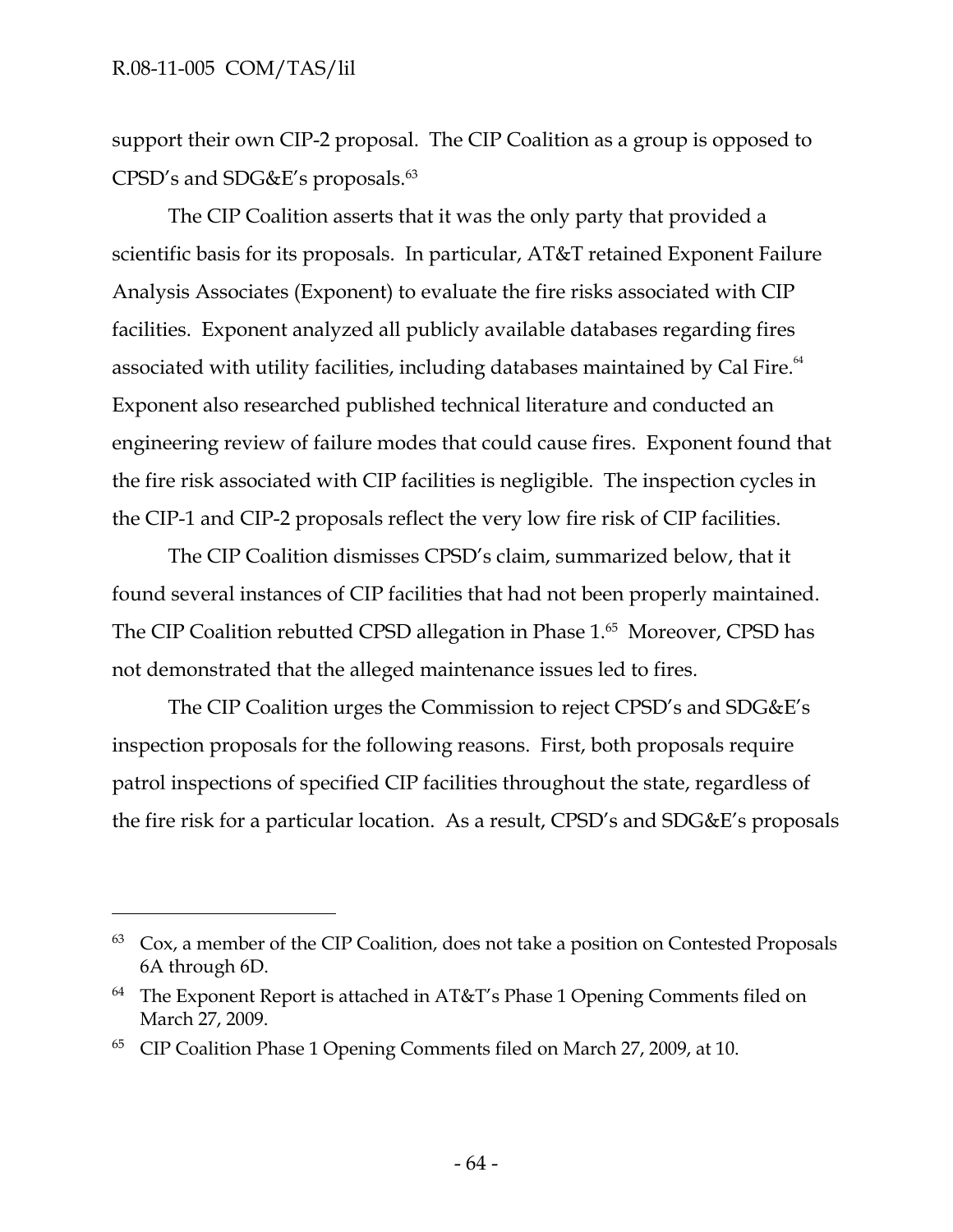would waste resources on inspecting CIP facilities in areas where the risk of wildfires is low to nonexistent.

Second, CPSD's and SDG&E's proposals would require patrol inspections every year in urban areas, and every two years in rural areas for most parts of the state. This defies common sense, according to the CIP Coalition. Rural areas are a greater fire risk than urban areas, yet CPSD's and SDG&E's proposals would require more frequent inspections in urban areas.

Third, CPSD's and SDG&E's proposals would require more frequent inspections in the high fire-threat areas of rural Southern California compared to Northern California. The CIP Coalition sees no reason to provide less protection for Northern California.

Fourth, CPSD's and SDG&E's proposals largely mirror the inspection requirements for electric utilities contained in GO 165. The CIP Coalition contends that it is unreasonable to subject CIP facilities to the same inspection requirements as power lines due to the vast difference in fire risks. Moreover, GO 165 is designed to address electric system reliability, not fire safety.

Finally, the CIP Coalition states that SDG&E's proposal is more onerous than CPSD's proposal. SDG&E's proposal would (a) double the number of detailed inspections in the high fire-threat areas of Southern California, and (b) triple the number of CIP-only poles subject to inspections. The CIP Coalition alleges that SDG&E failed to provide any support for its onerous requirements.

AT&T estimates its costs to implement CPSD's and SDG&E's proposals will be \$18 million and \$20 million per year, respectively. This estimate is exclusive of system development costs, equipment and tools to perform the inspections, and administrative costs. This cost estimate is only for AT&T and not other CIPs. The CIP Coalition declares that these costs are unreasonable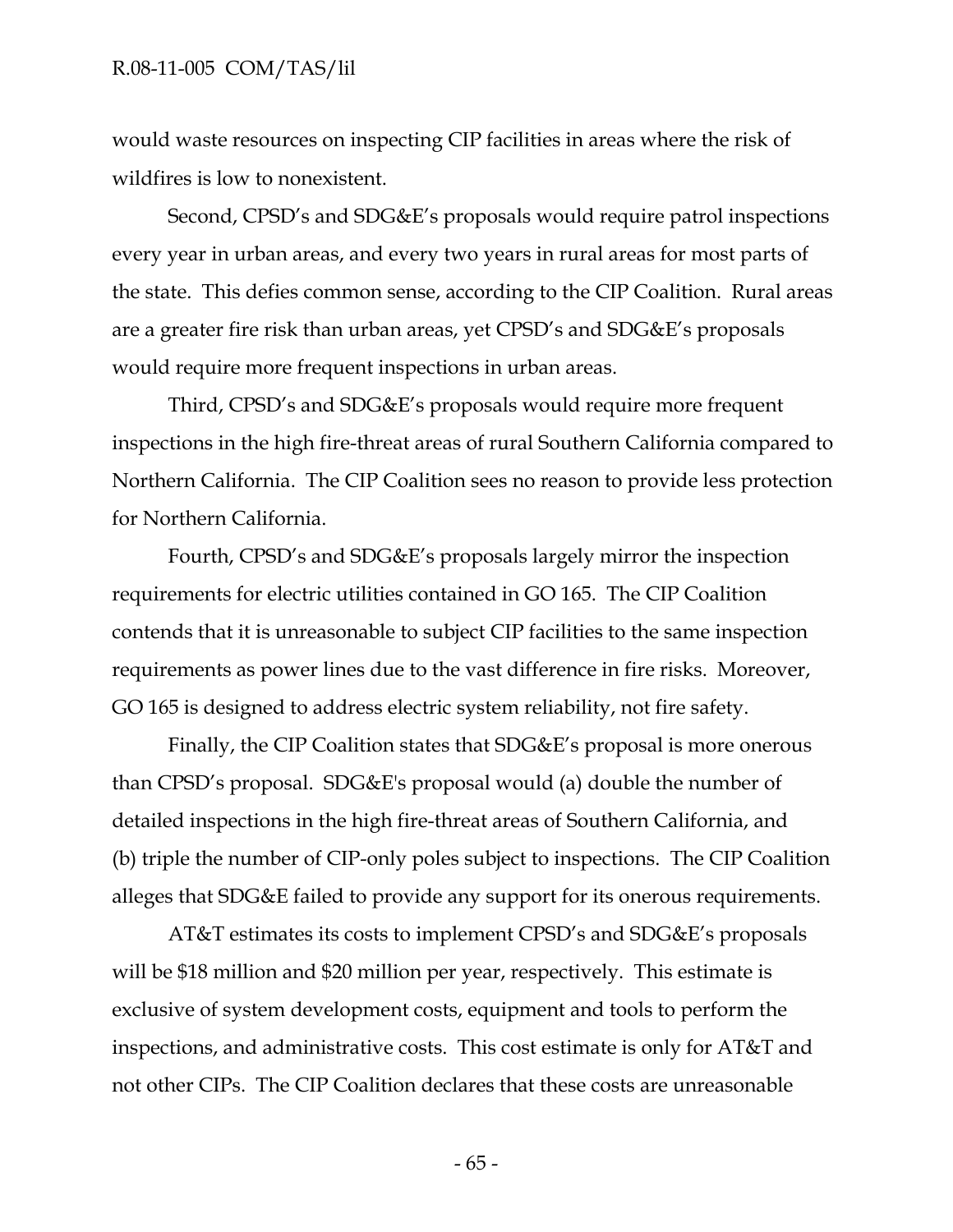given the lack of evidence that CPSD's and SDG&E's proposals will decrease the already negligible fire hazards associated with CIP facilities.

CMUA supports the CIP-1 proposal because it constitutes a significant improvement over the status quo and is a reasonable compromise of the various positions articulated by the parties.

CPSD states that the intent of its proposal (Contested Proposal 6C) is to provide clear guidance regarding how frequently and thoroughly the CIPs must inspect all of their aerial facilities, not just facilities in high fire-threat areas. CPSD supports both its own proposal and SDG&E's proposal, but prefers its own proposal over SDG&E's proposal. CPSD opposes both CIP proposals.

CPSD identified several ways that improperly maintained CIP facilities could cause nearby power lines to ignite fires. These are not hypothetical scenarios, according to CPSD, as its safety audits have discovered improperly maintained CIP facilities on many occasions. Moreover, CIP facilities in close proximity to power lines are dangerous regardless of location. Thus, in order to protect public safety, CIP inspection requirements must be statewide as in CPSD's proposal, and not limited to high fire-threat areas as in the CIP-1 and CIP-2 proposals.

CPSD raises two additional concerns with the CIP-2 proposal. First, it would require patrol inspections on a five-year cycle, which would allow violations to exist for several years before being inspected and corrected. Second, the CIP-2 proposal does not require detailed inspections. CPSD states that patrol inspections are intended to detect obvious safety hazards, while detailed inspections are intended to detect less obvious hazards. The lack of detailed inspections could result in safety hazards going undetected.

DRA states without elaboration that it supports CPSD's proposal.

- 66 -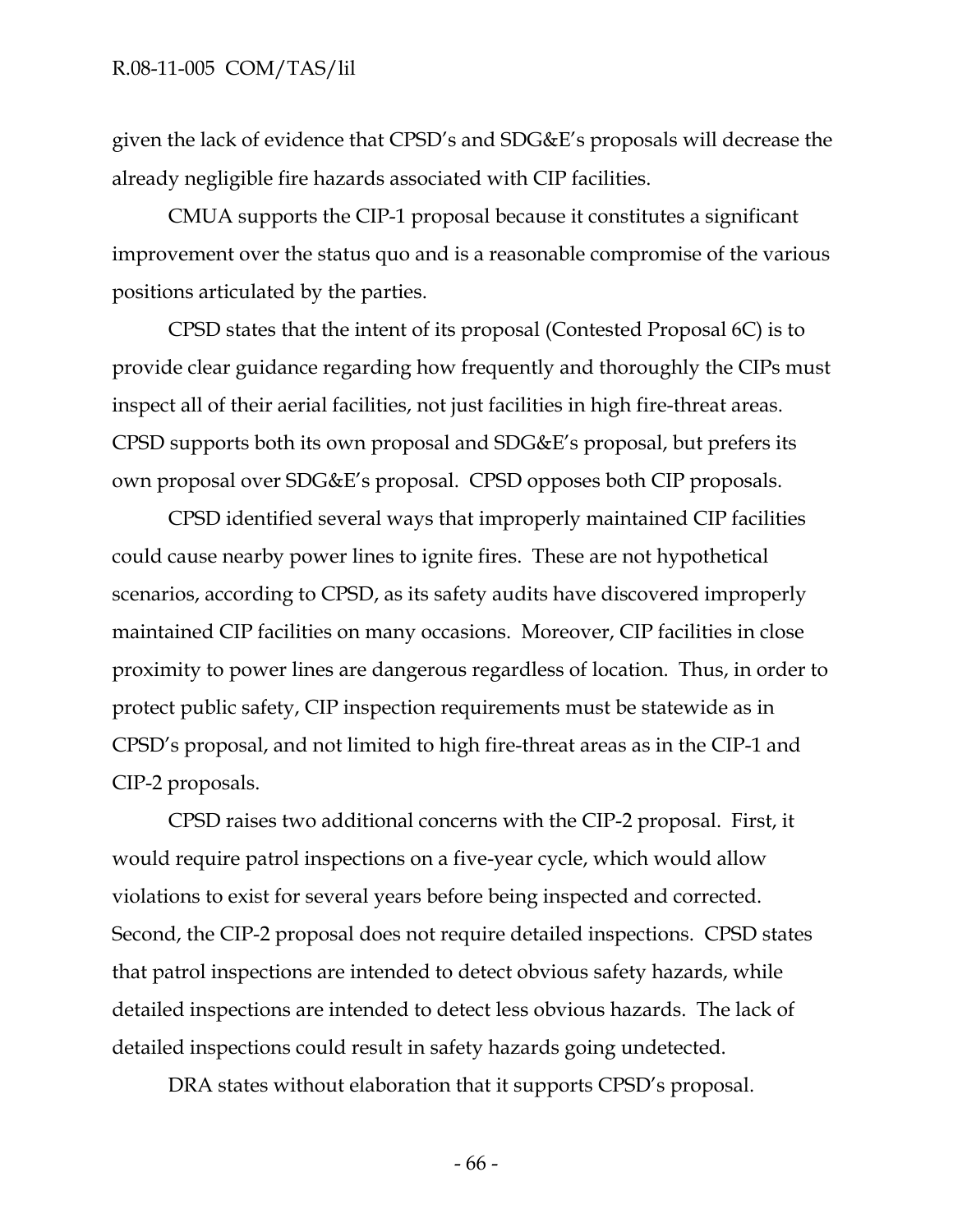IBEW 1245 supports CPSD's and SDG&E's proposals. IBEW 1245 believes that statewide inspections are needed due to the proliferation of CIP facilities on joint-use poles in recent years, from ground level to pole top.

IBEW 1245 states that keeping climbing space clear of obstructions is vital for fire protection. This is because obstructions can hinder the ability of electric utility personnel to quickly and safely operate high voltage air switches, fuse assemblies, reclosers, and other protective devices. IBEW 1245 adds that patrol inspections usually do not detect climbing space violations. The only sure way to detect climbing space violations is with detailed inspections.

IBEW 1245 disputes the CIP Coalition's assertion that CIP facilities do not pose a significant fire risk. IBEW 1245 responds that it is not unusual for CIP facilities on joint-use poles to be in violation of the climbing space provisions of GO 95. IBEW 1245 further notes that CIPs have only recently been allowed to install pole-top antennas above high-voltage power lines. It is too soon to know what impact these installations will have on joint-use poles during high winds. IBEW 1245 believes that the continuing installation of antennas and the associated hardware through and above the high-voltage area of joint-use poles justifies an aggressive inspection regimen for CIP facilities.

LA County states that CPSD's and SDG&E's proposals are necessary to mitigate the safety hazard posed by CIP facilities in close proximity to power lines. For example, CIP facilities can (1) add weight to existing poles, which increases the chance that a pole might break; (2) create additional conductor sag, which increases the risk of contact between power lines and communication lines; and (3) intrude into climbing space. In addition, many pole-top antennas have been installed in recent years, which has increased the potential for CIP facilities falling onto power lines.

- 67 -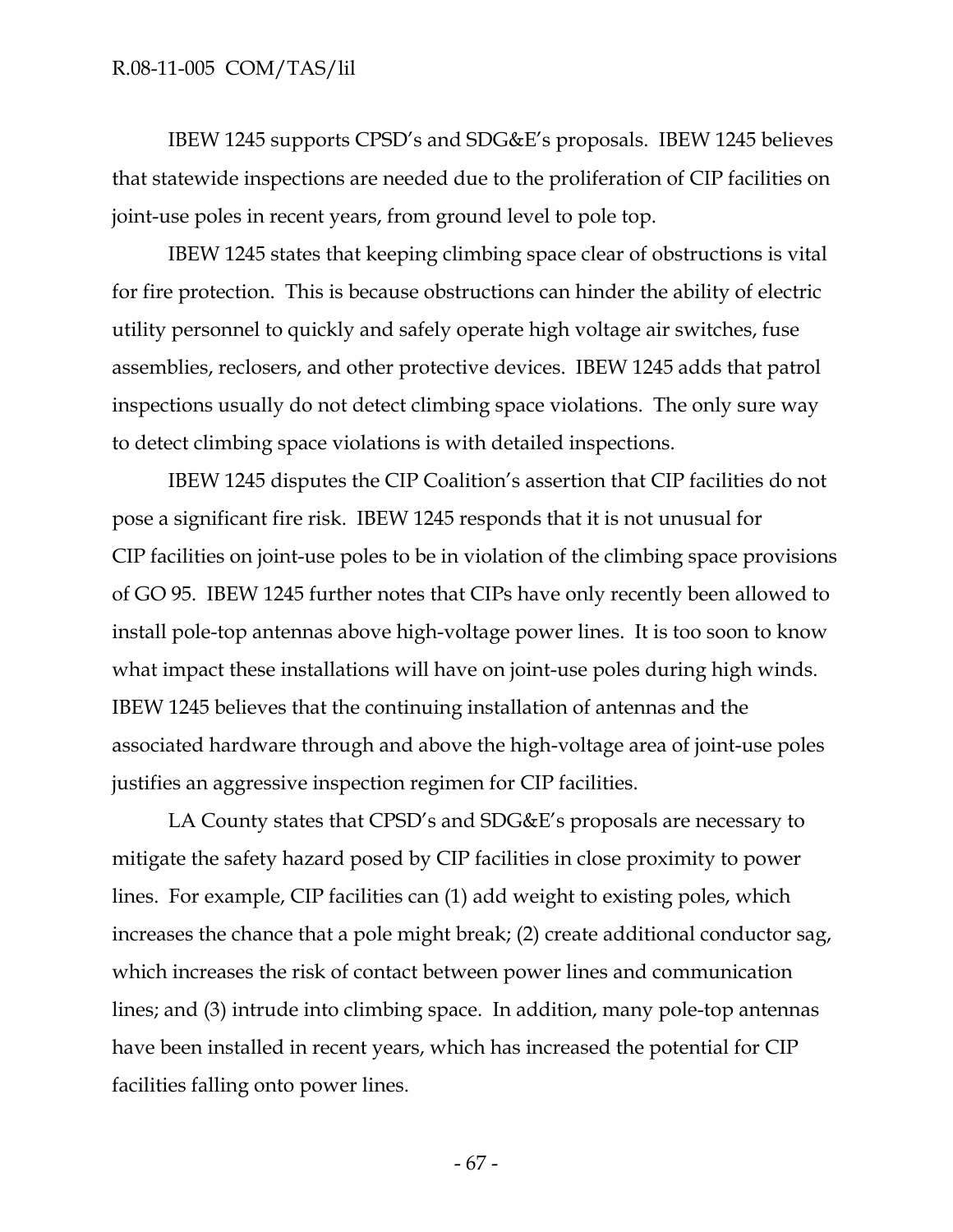LA County opposes the CIP-1 and CIP-2 proposals. LA County states that performing patrol inspections every three years under the CIP-1 proposal, or every five years under the CIP-2 proposal, is not frequent enough in areas where trees can grow rapidly in years with above average rainfall and strong Santa Ana winds blow each year. Another problem with the CIP-2 proposal is that it does not require detailed inspections. LA County notes that patrol inspections may be completed from a passing vehicle. Using this inspection regimen, many CIPs would only learn that a pole needs to be replaced when it fails.

PacifiCorp supports CPSD's and SDG&E's proposals because they include reasonable inspection cycles on a statewide basis. PacifiCorp agrees with SDG&E's position that inspection requirements should apply to CIP facilities within three spans of joint-use poles because of the possibility that damage to CIP facilities could cascade to nearby joint-use poles.

PacifiCorp opposes the CIP-1 and CIP-2 proposals for several reasons. First, the proposals are limited to high fire-threat areas, but CIP facilities pose a fire hazard regardless of location. Second, the CIP-2 proposal does not require detailed inspections, which are needed to ensure that CIP facilities do not become a fire hazard. Finally, the CIP-2 proposal calls for patrol inspections every five years, which is not sufficient to protect against potential fire risks.

PG&E supports the CIP-1 proposal, opposes the CIP-2 proposal, and is neutral with respect to CPSD's and SDG&E's proposals. PG&E sees the CIP-1 proposal as providing reasonable inspection requirements that are focused on fire mitigation. PG&E opposes the CIP-2 proposal because it would only require patrol inspections of CIP facilities every five years, with no requirement for detailed inspections. This will do little to reduce fire risks, according to PG&E.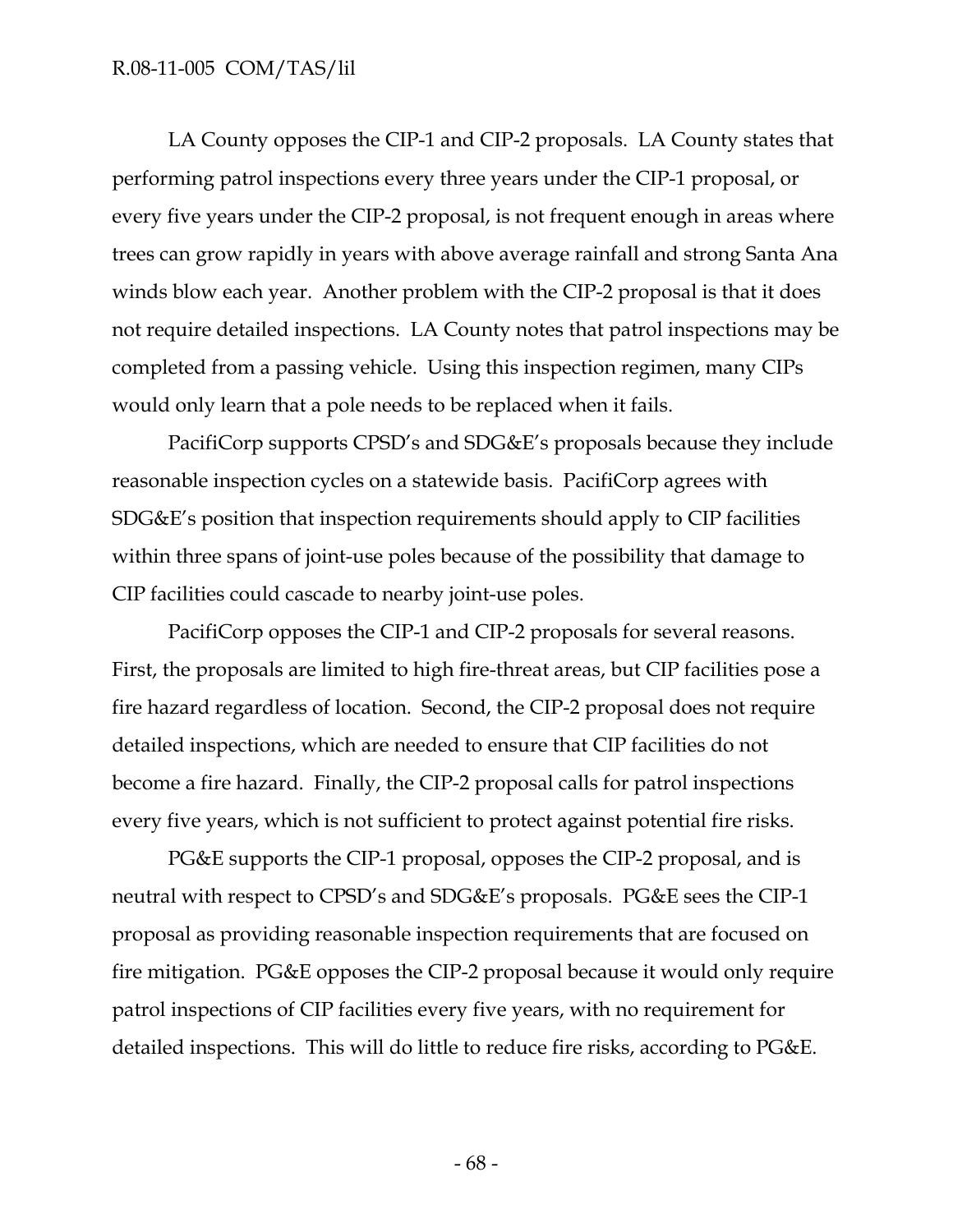PG&E urges the Commission to require CIP facilities to be inspected using both routine patrols and detailed inspections. PG&E has seen enough problems with CIP facilities to believe that such an inspection program is warranted. On the other hand, PG&E recognizes that CIP facilities are less risky than electric facilities. Consequently, the intervals for CIP inspections do not need to match the inspection intervals used for electric facilities.

PG&E disagrees with the Exponent Report that CIP facilities pose a negligible fire hazard. PG&E states that there have been more then 50 incidents during the past 3 years where PG&E found vegetation entangled with CIP facilities on joint-use poles. This entanglement affected adjacent power lines and caused both outages (which always have the potential for a fire) and three fires.

PG&E recommends that if either CPSD's proposal or SDG&E's proposal is adopted, it should be limited to Southern California. PG&E also recommends that CIP inspection requirements be placed in a new Rule 80.1A as proposed by CPSD and SDG&E.

SCE supports both CIP proposals and takes a neutral position on CPSD's and SDG&E's proposals. SCE believes it is important to require regular inspections of CIP facilities located near power lines in high fire-threat areas. SCE considers both CIP proposals to be aligned with this goal. In contrast, the CPSD and SDG&E proposals would expand the scope of inspections to locations outside of high fire-threat areas without adequate justification.

SDG&E supports both its own proposal (Contested Proposal 6D) and CPSD's proposal (Contested Proposal 6C), but SDG&E prefers its own proposal over CPSD's proposal. SDG&E opposes both CIP proposals.

SDG&E's proposal differs from CPSD's proposal in two respects. First, SDG&E's proposal would require inspection of CIP facilities within three spans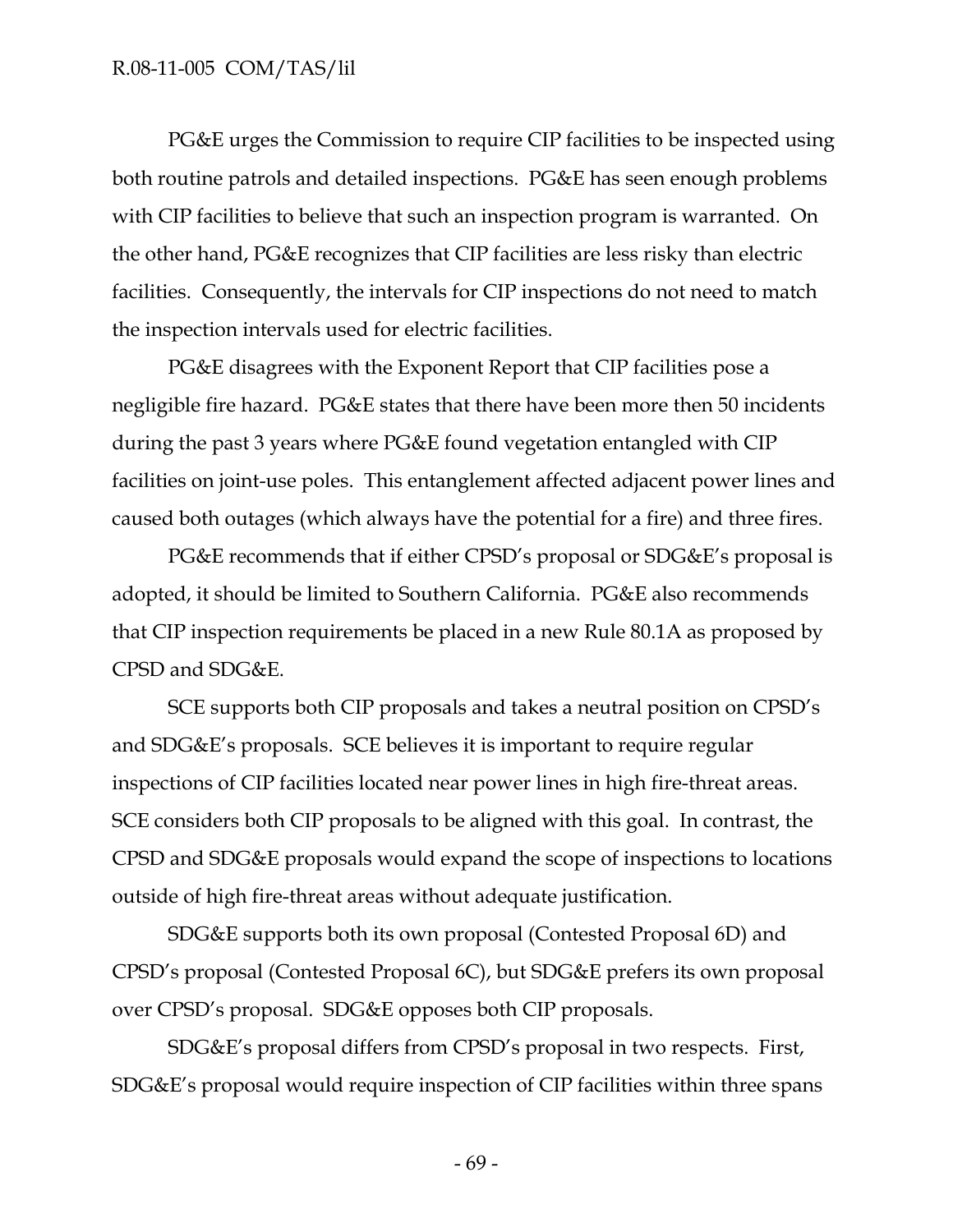of joint-use poles, versus one span under CPSD's proposal. SDG&E submits that a three-span requirement is necessary because of the possibility that damage to CIP facilities could cascade to joint-use poles several spans away. Second, SDG&E's proposal would require detailed inspections every five years in the high fire-threat areas of Southern California, versus every 10 years under CPSD's proposal. SDG&E argues that 10 years is too long of an interval for detailed inspections in high fire-threat areas. The Commission has already established a five-year cycle for detailed inspections of electric facilities. SDG&E submits that it is reasonable for CIPs to have the same inspection cycle as electric utilities in high fire-threat areas.

SDG&E disagrees with the CIP Coalition's claim that SDG&E has not provided support for its proposal. During the workshop process, SDG&E presented photographs of broken and damaged CIP lashing wires that SDG&E had found during inspections of its facilities in 2010.

SDG&E opposes the CIP-1 and CIP-2 proposals because their inspection cycles are too long. The CIP-1 proposal and CIP-2 proposal would require patrol inspections every three years and five years, respectively. SDG&E believes this is not frequent enough in high fire-threat areas where strong Santa Ana winds occur regularly. A five-year patrol inspection cycle is especially inappropriate, as it could allow hazards to exist for several years before being discovered. Detailed inspections should also occur more frequently than every nine years under the CIP-1 proposal, and not at all under the CIP-2 proposal. SDG&E conducts patrol inspections annually in high fire-threat areas and detailed inspections every five years. CIPs should do the same.

Another flaw with the CIP proposals, according to SDG&E, is their lack of required inspection cycles for CIP facilities located outside of high fire-threat

- 70 -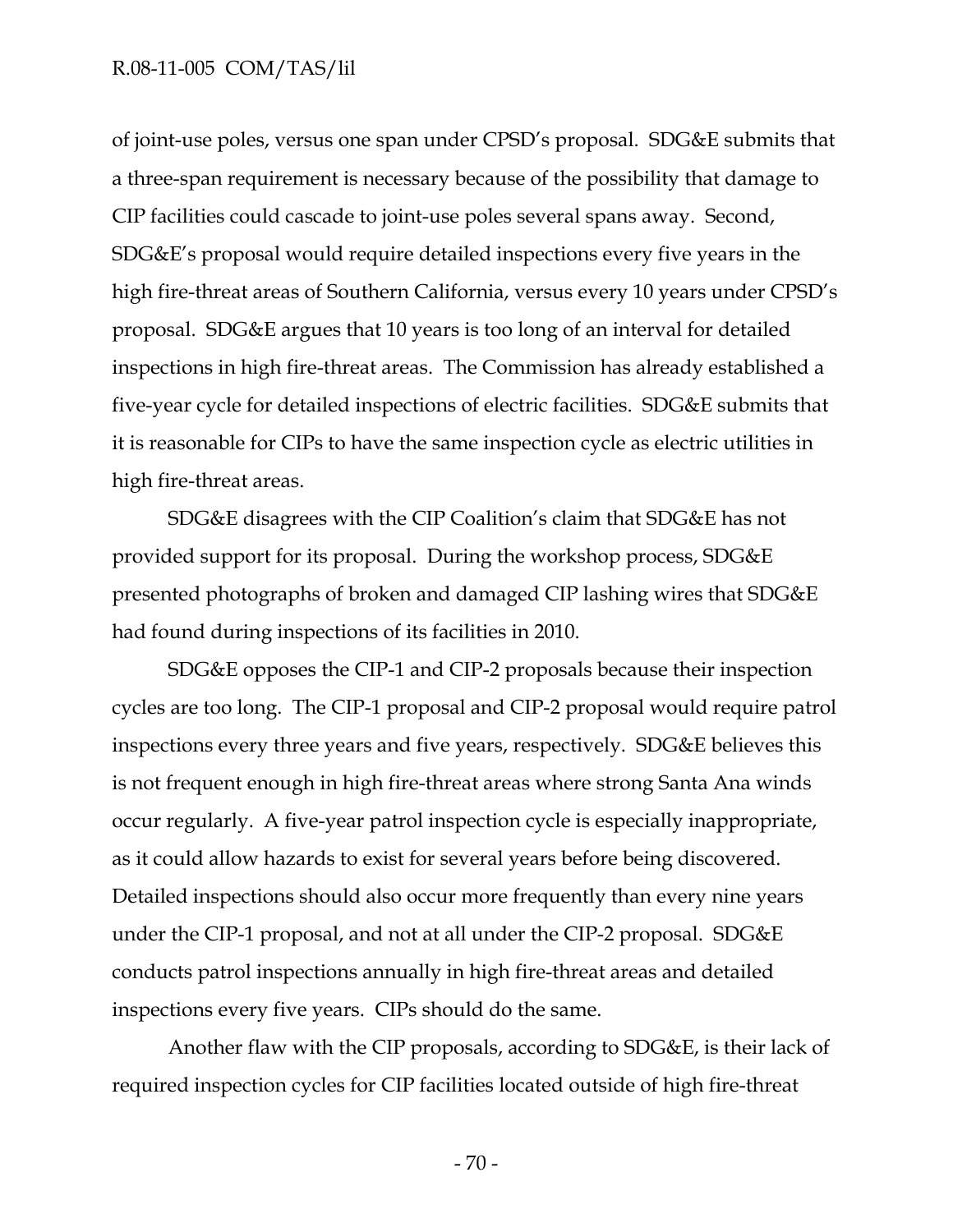areas. SDG&E states that because strong Santa Ana winds occur throughout its service territory, public safety requires regular inspections of CIP facilities that are located near power lines, regardless of location.

SDG&E questions the finding in the Exponent Report that the fire risk associated with CIP facilities is negligible. Exponent based its finding, in part, on a review of historical fires in databases maintained by the National Fire Incident Reporting System and Cal Fire. It is SDG&E's understanding that these databases do not track power-line fires that were caused, at least in part, by CIP facilities. For example, SDG&E does not believe the Cal Fire database shows that CIP facilities contributed to the ignition of the Guejito Fire in October 2007, even though Cal Fire determined that CIP facilities were involved.

### **6.6.4. Discussion**

The issue before us is the scope of the CIP inspection requirement and associated record keeping. In deciding this issue, our principle concern is the prevention of catastrophic wildfires caused by improperly installed or maintained CIP facilities in close proximity to overhead power lines. We are also mindful that any adopted inspection requirement should achieve our goal of fire prevention in a cost-effective manner.

The record of this proceeding establishes that CIP facilities located in close proximity to power lines are a latent fire hazard. CIP facilities include bare metal components such as messenger wires, lashing wires, and pole-top antennas. If not installed and maintained properly, CIP facilities could contact power lines and ignite a fire. CIP-only poles can also fail, causing a cascade that topples nearby joint-use poles with power lines attached, resulting in wildfires.

The record of this proceeding also indicates that the occurrence of improperly installed and maintained CIP facilities is not a rare phenomenon.

- 71 -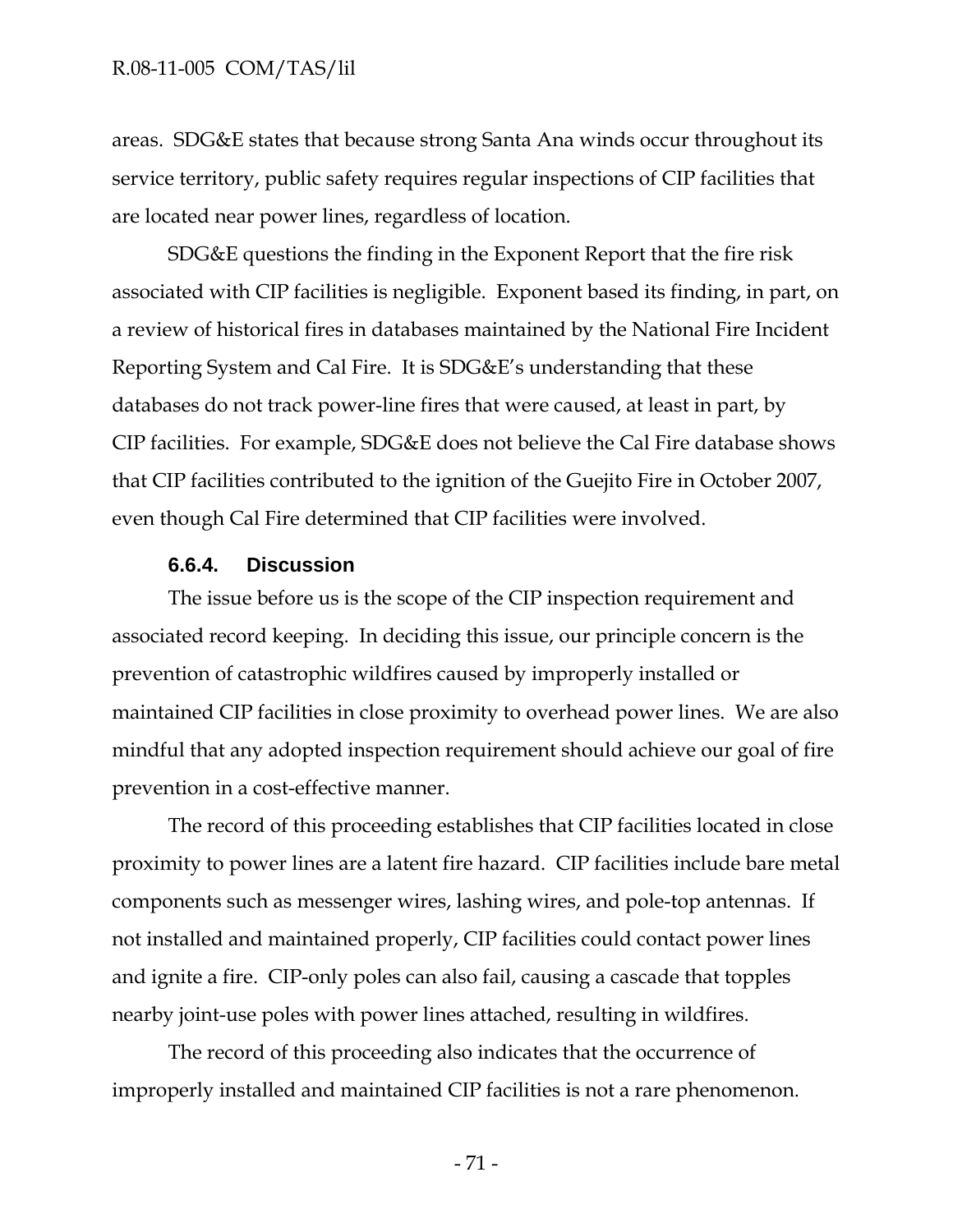Several parties who are in regular contact with CIP facilities – including CPSD, IBEW 1245, PacifiCorp, PG&E, and SDG&E – represent that they have found instances of improperly installed and/or maintained CIP facilities.<sup>66</sup>

The potential fire hazard posed by CIP facilities in close proximity to power lines is illustrated by the 2007 wildfires. Cal Fire determined that one of these fires - the Guejito Fire - started when an electric power line and a CIP lashing wire securing a fiber optic cable came into contact with each other due to strong winds.<sup>67</sup> Cal Fire did not attempt to determine the size of the Guejito Fire because it eventually merged with the larger Witch Fire that had started the day before. The Guejito Fire was unquestionable large, however. Within 30 minutes of being reported, the Guejito Fire reached I-15, closing the highway and

<sup>&</sup>lt;sup>66</sup> Phase 2 Workshop Report, Appendix B, at B-73; CPSD Phase 2 Opening Brief at 16; CPSD Reply Brief at 8, Footnote 1; IBEW 1245 Opening Brief at 9 – 10; IBEW 1245 Reply Brief at 2; PacifiCorp Reply Brief at 4; PG&E Reply Brief at 8; SDG&E Opening Brief at 16; and SDG&E Reply Brief at 14 – 15.

<sup>67</sup> Cal Fire Report, *Fire Cause Determination*, at 18. (http://www.fire.ca.gov/fire\_protection/downloads/redsheet/CA-MVU-010484\_Complete.pdf.) We take official notice of Cal Fire's report on our own motion pursuant to Pub. Util. Code §§ 701 and 1701, and Rule 13.9 of the Commission's Rules of Practice and Procedure. Cal Fire did not reach a conclusion about the root cause of the contact between a power line and a CIP lashing wire that gave rise to Guejito Fire. Today's decision cites Cal Fire's report for the limited purpose of noting that Cal Fire's initial investigation attributed the potential cause of the Guejito Fire to contact between a power line and a CIP lashing wire. Consistent with the Phase 2 Scoping Memo at 2, today's decision does not (i) decide any issues that were litigated in the Commission's investigation of the Guejito Fire, which is now closed (D.10-04-047, Ordering Paragraph 9); (ii) determine the root cause of the Guejito Fire; or (iii) find that the Guejito Fire was caused by improperly installed or maintained facilities.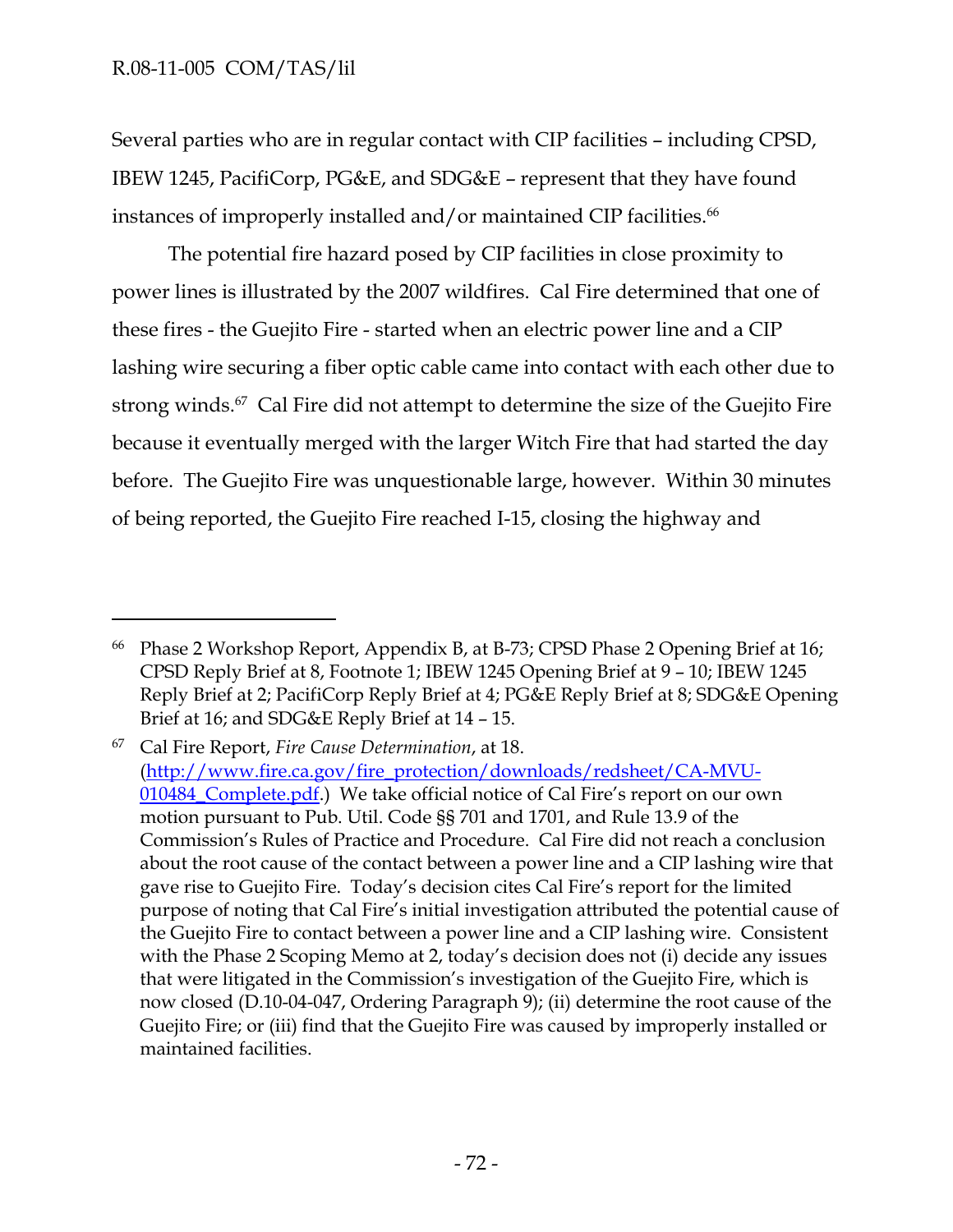disrupting the evacuation of communities threatened by the Witch Fire. The Guejito Fire then crossed I-15 and spread several miles to the west.<sup>68</sup>

In light of the inherent fire risk of CIP facilities located in close proximity to power lines, it is essential that CIP facilities be installed and maintained properly to protect public safety. To achieve this goal, we conclude that CIPs should be required to perform patrol and detailed inspections on the following cycles:

- Patrol inspections every year for CIP facilities located in high fire-threat areas of Southern California.
- Patrol inspections every two years for CIP facilities located in high fire-threat areas of Northern California.
- Detailed inspections every five years for CIP facilities located in high fire-threat areas of Southern California.
- Detailed inspections every 10 years for CIP facilities located in high fire-threat areas of Northern California.

These inspection requirements shall apply to CIP facilities attached to joint-use poles and to CIP-only poles within three spans of a joint-use pole. Today's decision defines Southern California as Imperial, Los Angeles, Orange, Riverside, Santa Barbara, San Bernardino, San Diego, and Ventura Counties. Northern California is defined as all other counties. High fire-threat areas are shown on the fire-threat maps adopted later in today's decision.

We conclude that the protection of public safety requires patrol inspections every year, and detailed inspections every five years, for CIP facilities located in the high fire-threat areas of Southern California. The catastrophic wildfires of

-

<sup>68</sup> *California Fire Siege 2007 – an Overview*, at 84.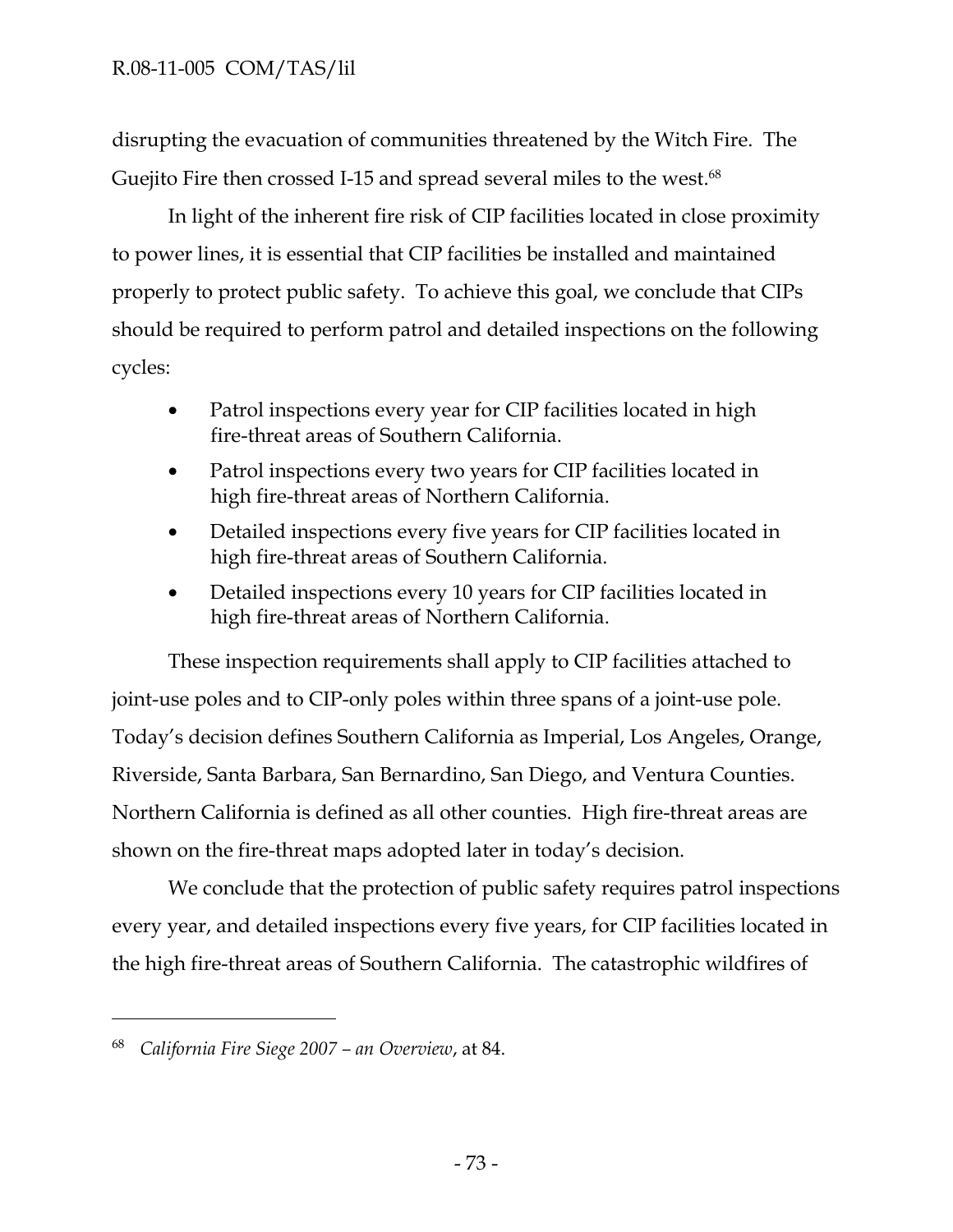### R.08-11-005 COM/TAS/lil

October 2007 convince us that extra precautions are warranted in these areas. In addition, the strong Santa Ana winds that occur regularly in these areas substantially increase the risk that improperly installed or maintained facilities will ignite a fire. Frequent inspections will help to mitigate this risk.

We also conclude that patrol inspections every two years, and detailed inspections every ten years, is sufficient for CIP facilities located in the high fire-threat areas of Northern California. There is no history of catastrophic power-line fires in Northern California, and Northern California does not experience Santa Ana winds that contribute significantly to the risk of catastrophic power-line fires in Southern California. Therefore, because the overall risk of power-line fires is lower in Northern California, we can safely reduce the frequency (and associated cost) of inspections.

We agree with SDG&E that the adopted inspection requirements in high fire-threat areas should apply to CIP-only poles located within three spans of a joint-use pole. It is widely recognized in the utility industry that the failure of one pole, or the facilities attached to a pole, can cascade to nearby poles. Limiting CIP inspections to one-span from joint-use poles would not provide an adequate buffer to protect against cascading failures.

To ensure consistent implementation of the adopted inspection intervals, and to provide flexibility, we define the term "year" as 12 consecutive calendar months starting the first full calendar month after an inspection is performed, plus or minus two calendar months, not to exceed the end of the calendar year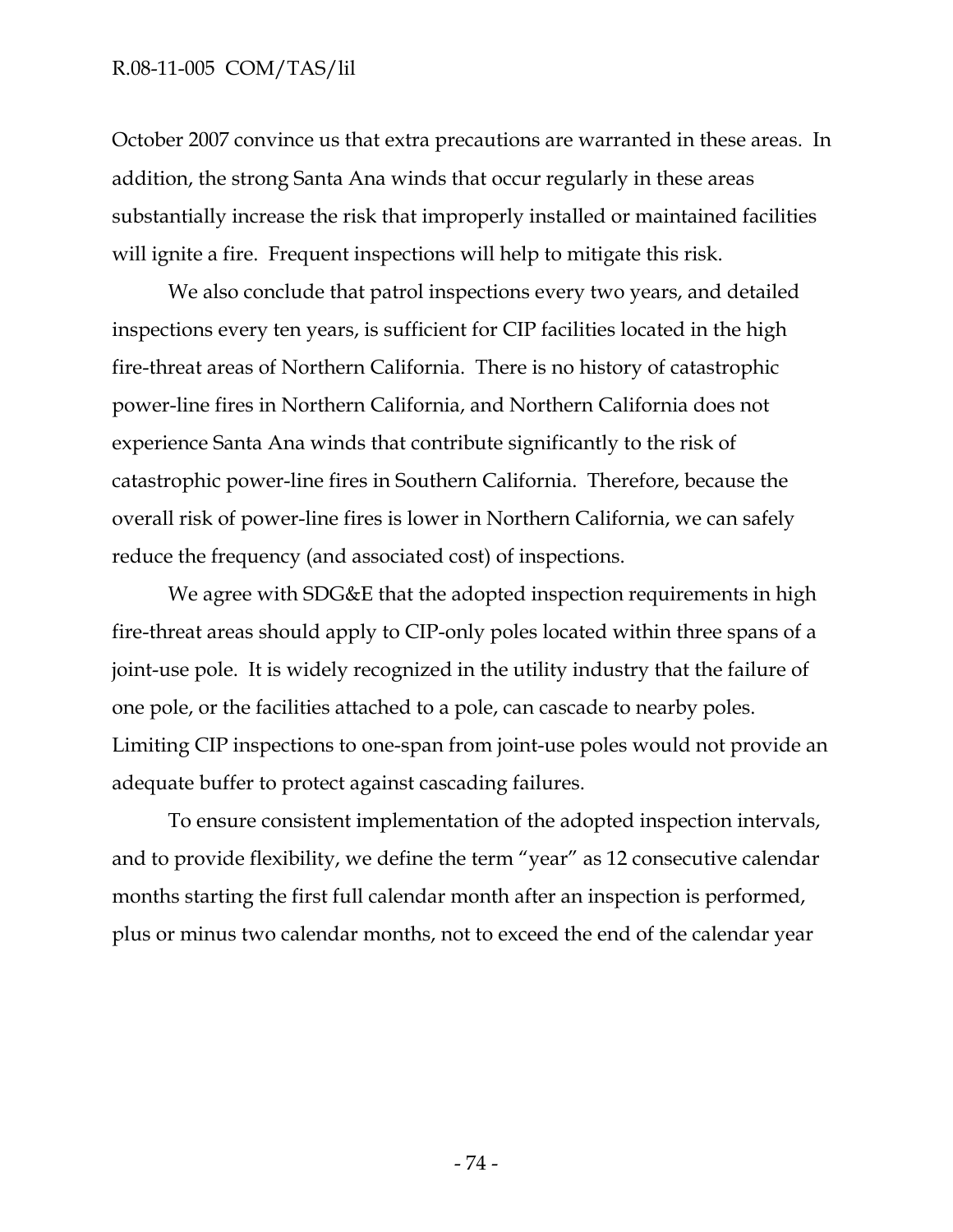$\overline{a}$ 

the next inspection is due. $69$  For example, if an inspection is performed in June 2012 and the required inspection interval is two years, the next inspection must be completed during the period of April 1 - August 31, 2014.<sup>70</sup> However, if the inspection is performed in December 2012, the next inspection must be completed during the period of October 1 – December 31, 2014. We will also add this definition of "year" to GO 165 to ensure consistent implementation of patrol and detailed inspection intervals for both CIPs and electric utilities.71

We decline to adopt the CIP-1 and CIP-2 proposals for patrol inspection cycles of three years and five years, respectively, in high fire-threat areas. As LA County points out, vegetation can grow rapidly in years when rainfall is above average. A three-year or five-year inspection cycle could allow vegetation-related fire hazards to exist for several years before being discovered and remedied.

We also decline to adopt the CIP-2 proposal to rely exclusively on patrol inspections, with no requirement for detailed inspections, in high fire-threat areas. While patrol inspections can detect obvious fire hazards, some hazards can only be detected by detailed inspections that require an inspector to examine each utility pole carefully. Consequently, relying exclusively on patrol

 $69$  The definition of "year" adopted by today's decision applies only to patrol and detailed inspection intervals, and not to intrusive inspection intervals.

 $70$  Likewise, if an inspection interval is five years, the next inspection must be completed within 60 calendar months, plus or minus two calendar months, not to exceed the end of the calendar year in which the next inspection is due.

 $71$  The definition of "year" adopted by today's decision for patrol and detailed inspection intervals is consistent with the definition of "year" in D.04-04-065 at 29 where the Commission indicated that a year should be defined in a way that provides companies a "limited degree of flexibility in scheduling" inspections.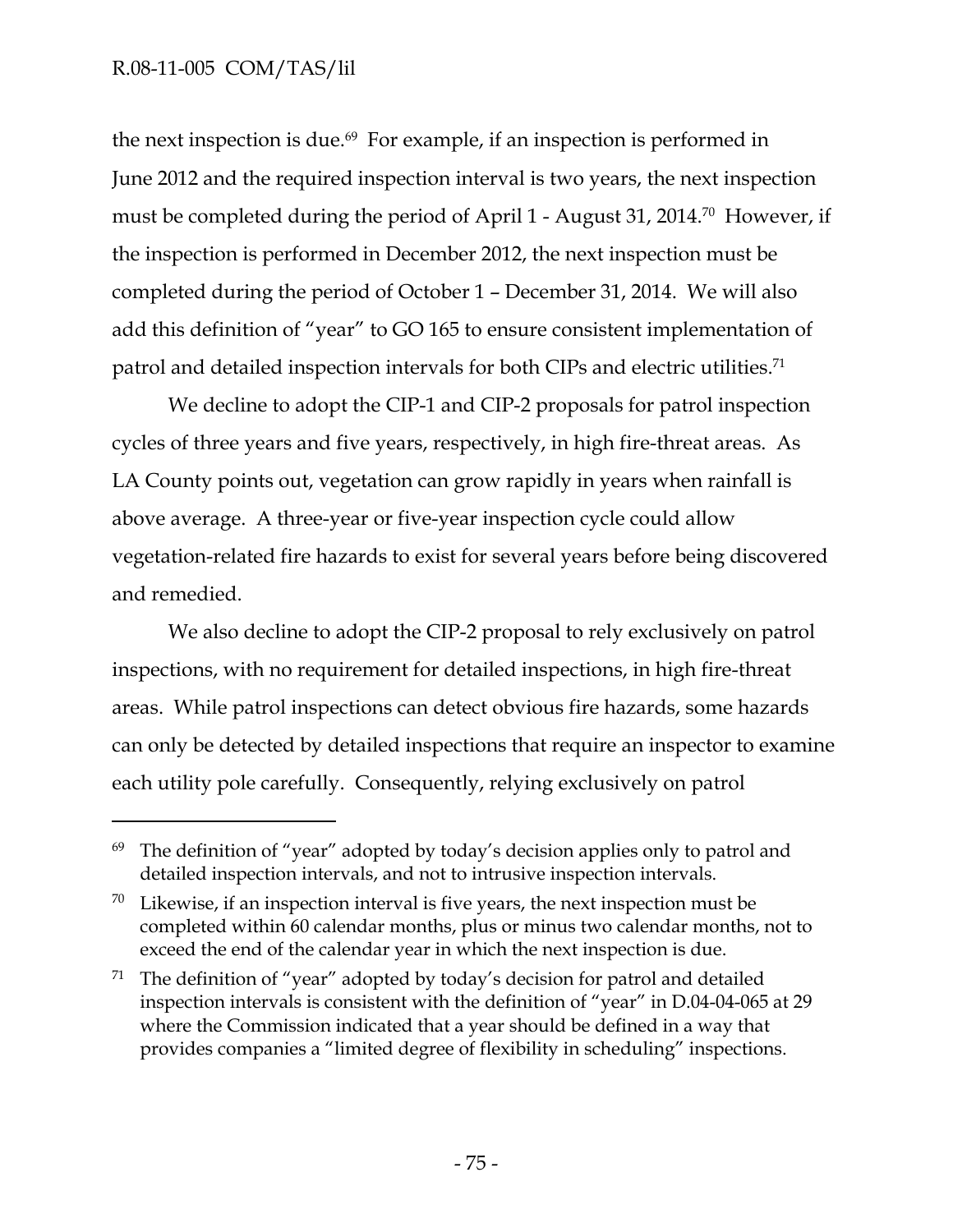inspections could allow dangerous fire hazards to go undetected until disaster strikes. This is an unacceptable risk in the wake of the catastrophic wildfires of October 2007.

The CIPs argue that the adopted inspection cycles for CIP facilities in high fire-threat areas are improperly modeled on the GO 165 inspection rules for electric utilities. The CIPs assert that GO 165 is intended to promote reliable service, not reduce fire risk. This description of GO 165 is incorrect. A primary purpose of GO 165 is to ensure safe electrical service.72 The prevention of fires is an integral part of this safety mandate.

We are not persuaded by the CIP Coalition that the Exponent Report demonstrates that CIP facilities pose so little fire risk that the inspection requirements adopted by today's decision are excessive. The Exponent Report relied, in part, on databases of historical fires that do not appear to track powerline fires that may have been caused, at least in part, by CIP facilities.<sup>73</sup>

The CIP Coalition argues that CPSD's and SDG&E's proposals would be unduly costly to implement. For example, AT&T estimates that it would cost \$18 million to implement CPSD's proposal and \$20 million to implement SDG&E's proposal. As a preliminary matter, the CIP inspection requirements adopted by today's decision should cost considerably less than estimated by AT&T because the geographic scope of the adopted requirements is significantly less than proposed by CPSD and SDG&E.74 Moreover, because CIPs are already

-

 $72$  GO 165, Sections I, II, III.F, and IV.

<sup>&</sup>lt;sup>73</sup> SDG&E Reply Brief at  $10 - 11$ .

<sup>&</sup>lt;sup>74</sup> CPSD's and SDG&E's proposed mandatory inspection cycles would apply to the entire state. The adopted inspection cycles apply only to high fire-threat areas.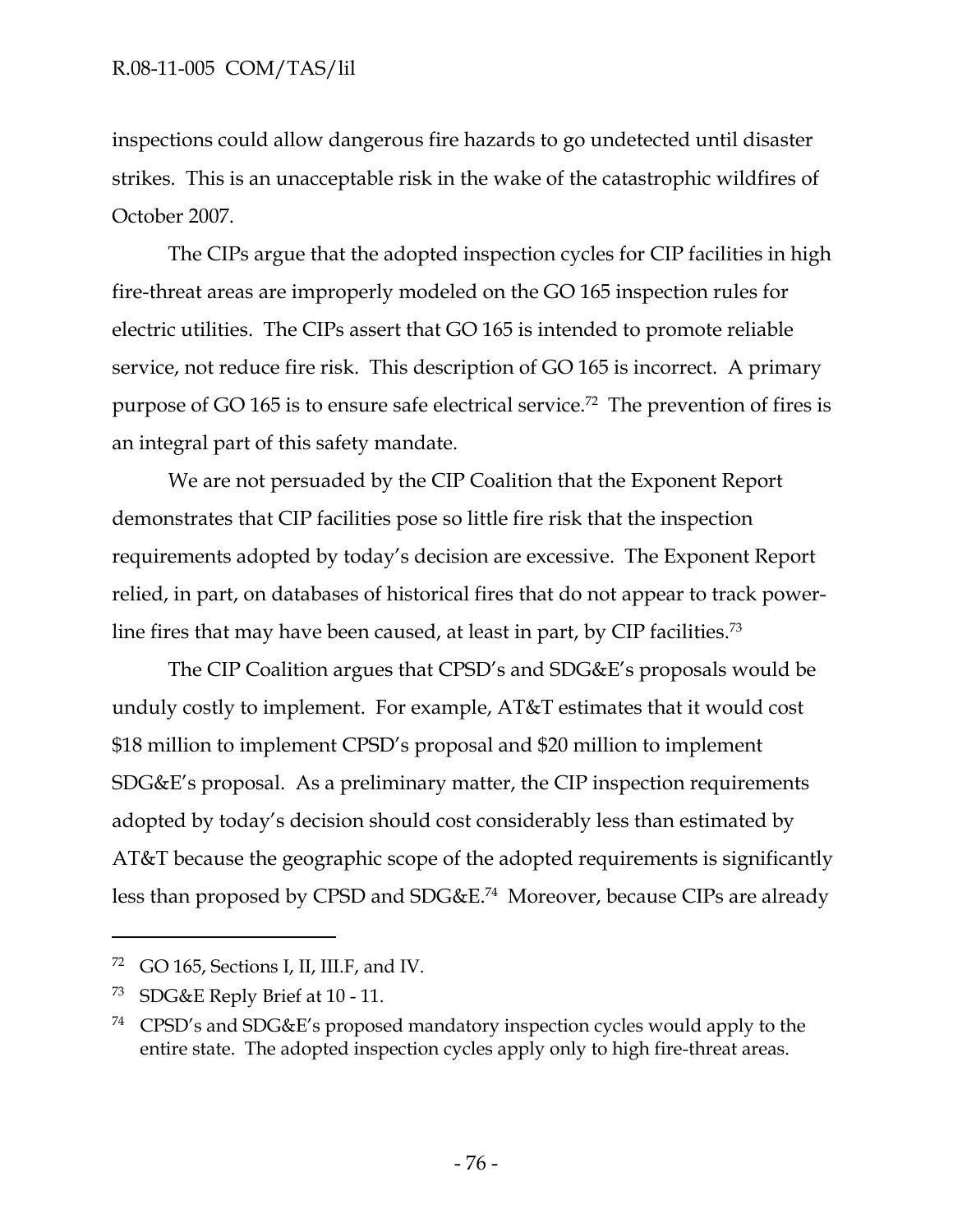$\overline{a}$ 

required by Rule 31.2 to inspect their facilities frequently and thoroughly, there should not be significant additional costs to implement the inspection requirements adopted by today's decision. In our judgment, the costs incurred by CIPs will be more than offset by the public-safety benefits from the reduced risk of catastrophic wildfires.

We agree with CPSD and SDG&E that the CIPs should inspect their aerial facilities throughout the state as a fire-prevention measure, but we decline to adopt CPSD's and SDG&E's proposals to require both patrol and detailed inspections for all lower-risk CIP facilities and to set mandatory inspection cycles for all lower-risk CIP facilities.75 The central focus of this proceeding is the reduction of fire hazards posed by overhead electric utility and CIP facilities. CPSD and SDG&E have not demonstrated that requiring both patrol and detailed inspections, and requiring inspections on a prescribed cycle, for all lower-risk CIP facilities will provide a meaningful or cost-effective reduction in the fire hazard posed by CIP facilities, particularly in light of the much lower fire risk associated with aerial CIP facilities compared to overhead power lines.76

 $75$  Today's decision defines a lower-risk CIP facility as an aerial CIP facility that is not attached to (i) a joint-use pole in a high fire-threat area, or (ii) a CIP-only pole within three spans of a joint-use pole in a high fire-threat area.

<sup>76</sup> The patrol inspection intervals for all aerial CIP facilities proposed by CPSD and SDG&E are identical to the mandatory patrol inspection intervals for power lines in GO 165. We agree with the observation by the CIP Coalition in its comments on the proposed decision at page 8 that "[w]hile electric power lines are uninsulated, electrified (14kV to 69kV), mounted near the top of wood poles, and capable of being a source of ignition, CIP facilities are insulated, have low voltage, and are mounted many (typically six) feet below electric power lines. As over 100 years of experience confirms, electric facilities are inherently more risky."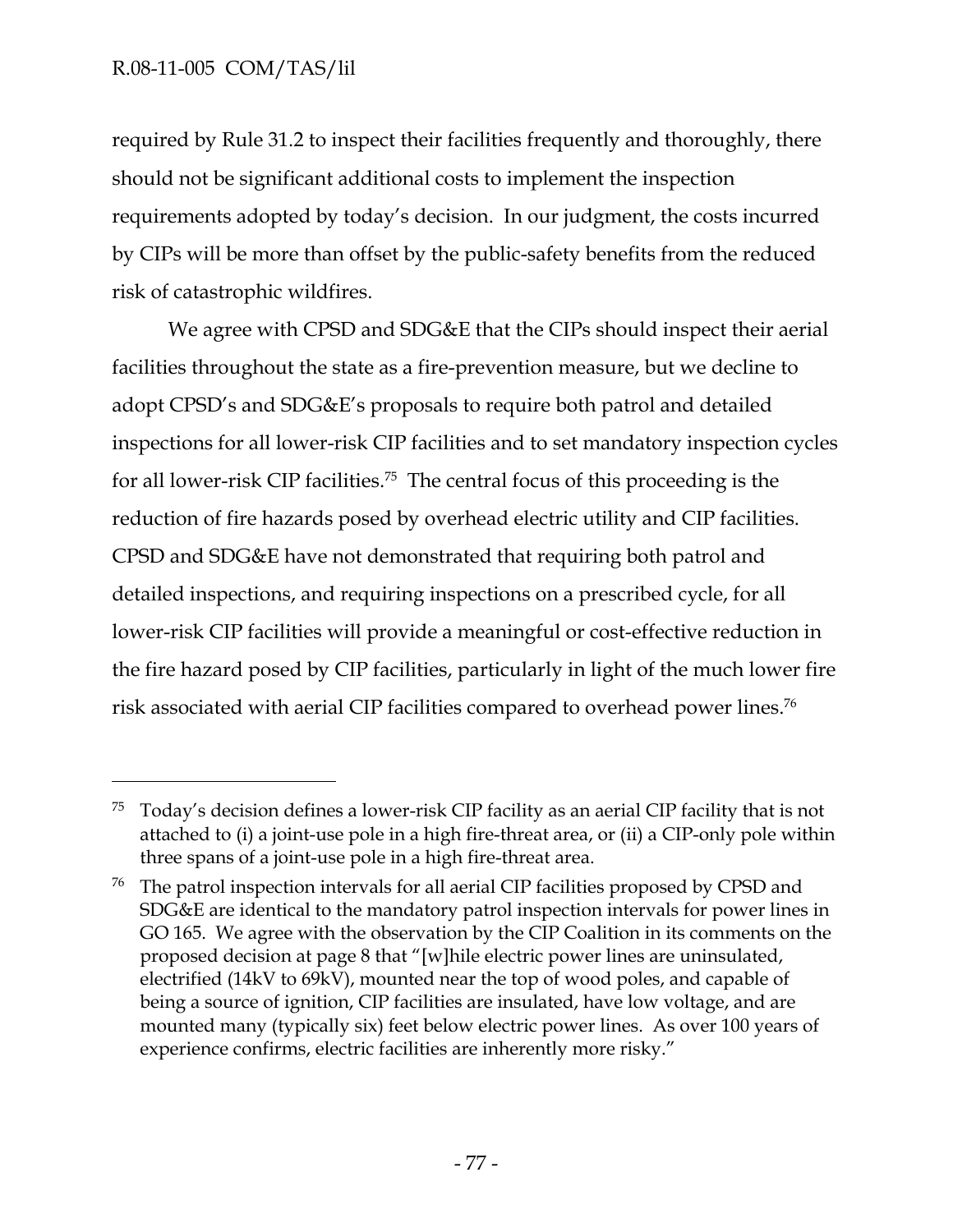We recognize that the fire hazard associated with aerial CIP facilities can vary widely depending on the location of the facilities and other factors. For example, CIP facilities attached to a joint-use pole in an area of dense vegetation are typically a greater potential fire hazard than CIP facilities attached to a joint-use pole in an area of coastal sand dunes. Therefore, in order to protect public safety while taking into account the much lower but widely varying levels of fire hazards, we will require CIPs to conduct patrol or detailed inspections in all areas of the state, with the type of inspection and the inspection intervals for lower-risk CIP facilities to be determined by the CIPs themselves based on factors that reflect the site-specific safety hazard for each location.<sup>77</sup>

The CIP inspection requirements adopted by today's decision are minimum requirements. CIPs should inspect their facilities in high fire-threat areas more often then required by today's decision if doing so is necessary to protect public safety. We emphasize that although today's decision does not adopt mandatory inspection cycles for CIP facilities in lower risk areas, this does not affect the CIPs' duty under Rule 31.2 to inspect their facilities in all areas of the state frequently and thoroughly. Nor does today's decision relieve CIPs of their obligation under Pub. Util. Code § 451 to maintain all of their facilities in a safe condition at all times.

We also note that the definition of "high fire-threat areas" adopted by today's decision includes areas that are designated as "Extreme" and "Very High" fire threat zones on the FRAP Map, but excludes areas that are designated

 $77$  Today's decision requires the type, frequency, and thoroughness of inspections of lower-risk aerial CIP facilities to be based on the following factors: (a) Proximity to electric facilities, (b) terrain, (c) accessibility, (d) location, and (e) fire risk.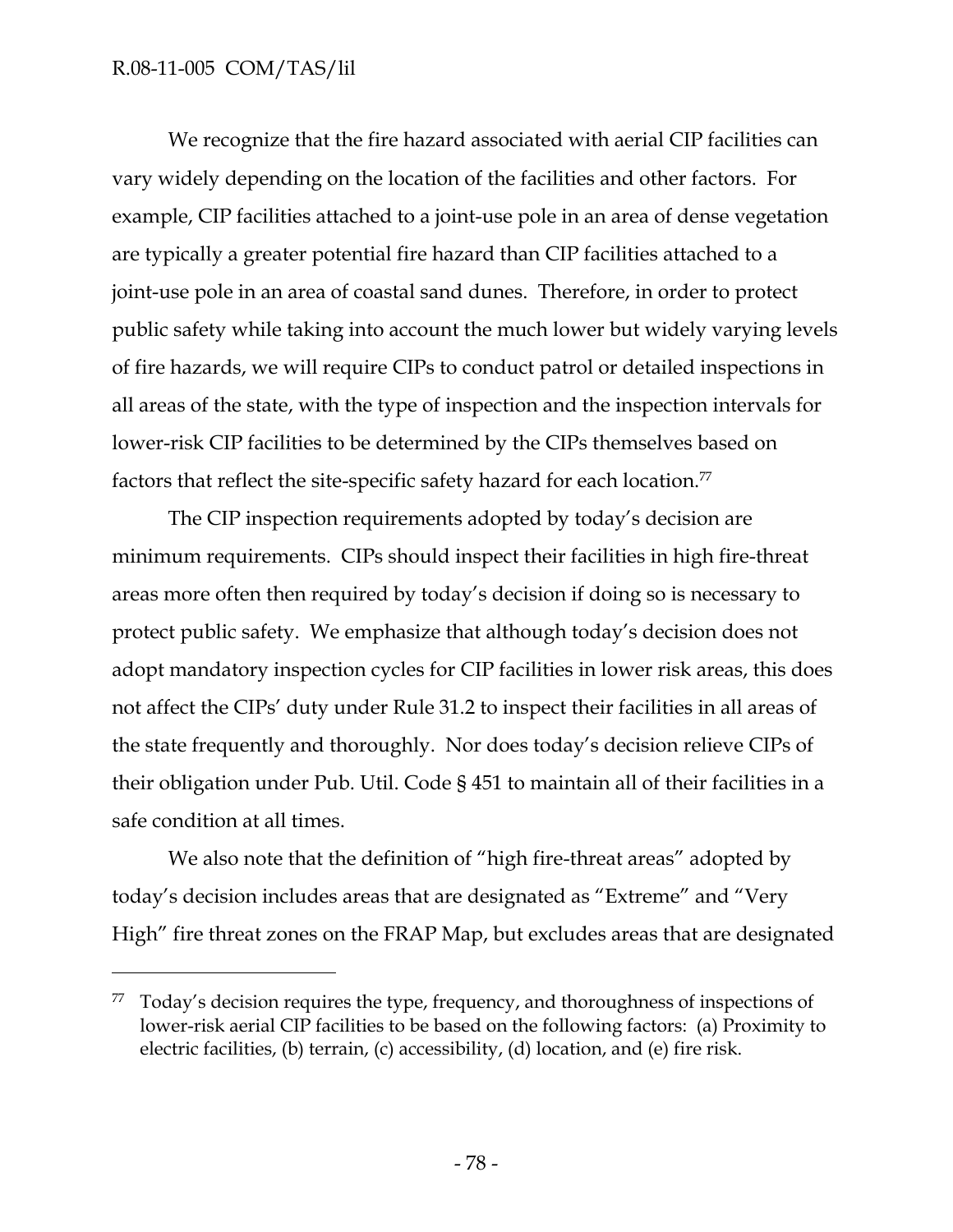as "High" fire-threat zones on the FRAP Map.78 We expect the CIPs to conduct more frequent and thorough inspections in the "High" fire-threat zones on the FRAP Map than in the lower risk fire-threat zones on the FRAP Map.<sup>79</sup>

CIPs shall keep records that provide the following information for each facility: The location of the facility, the date(s) the facility was inspected, the results of each inspection, the personnel who performed each inspection, the date and description of each corrective action, and the personnel who performed each corrective action.

Consistent with CPSD's and SDG&E's proposals, the adopted inspection and record-keeping requirements shall be placed in a new Rule 80.1(A) of GO 95, with a reference to the new rule added to Rule 31.2. The adopted text is contained in Appendix B of today's decision.

# **6.7. Contested Proposal 6E re: GO 95, Rule 80.1B**

# **6.7.1. Summary of Proposal**

-

GO 165 requires intrusive inspections of wood poles that support power lines. GO 165 defines intrusive inspections as "the movement of soil, taking samples for analysis, and/or using more sophisticated diagnostic tools beyond visual inspections or instrument reading." The first intrusive inspection of a pole must occur during years 15 through 24 of a pole's service life. Poles that have passed an intrusive inspection do not need to be inspected for another 20 years.

 $78$  We will address in Phase 3 the question of whether, and to what extent, those areas that are designated as "High" fire-threat zones on the FRAP Map should be included in the definition of "high fire-threat areas" adopted by today's decision.

<sup>&</sup>lt;sup>79</sup> The lower risk fire-threat zones are designated on the FRAP Map as "Moderate, Non-fuel, and Not Mapped."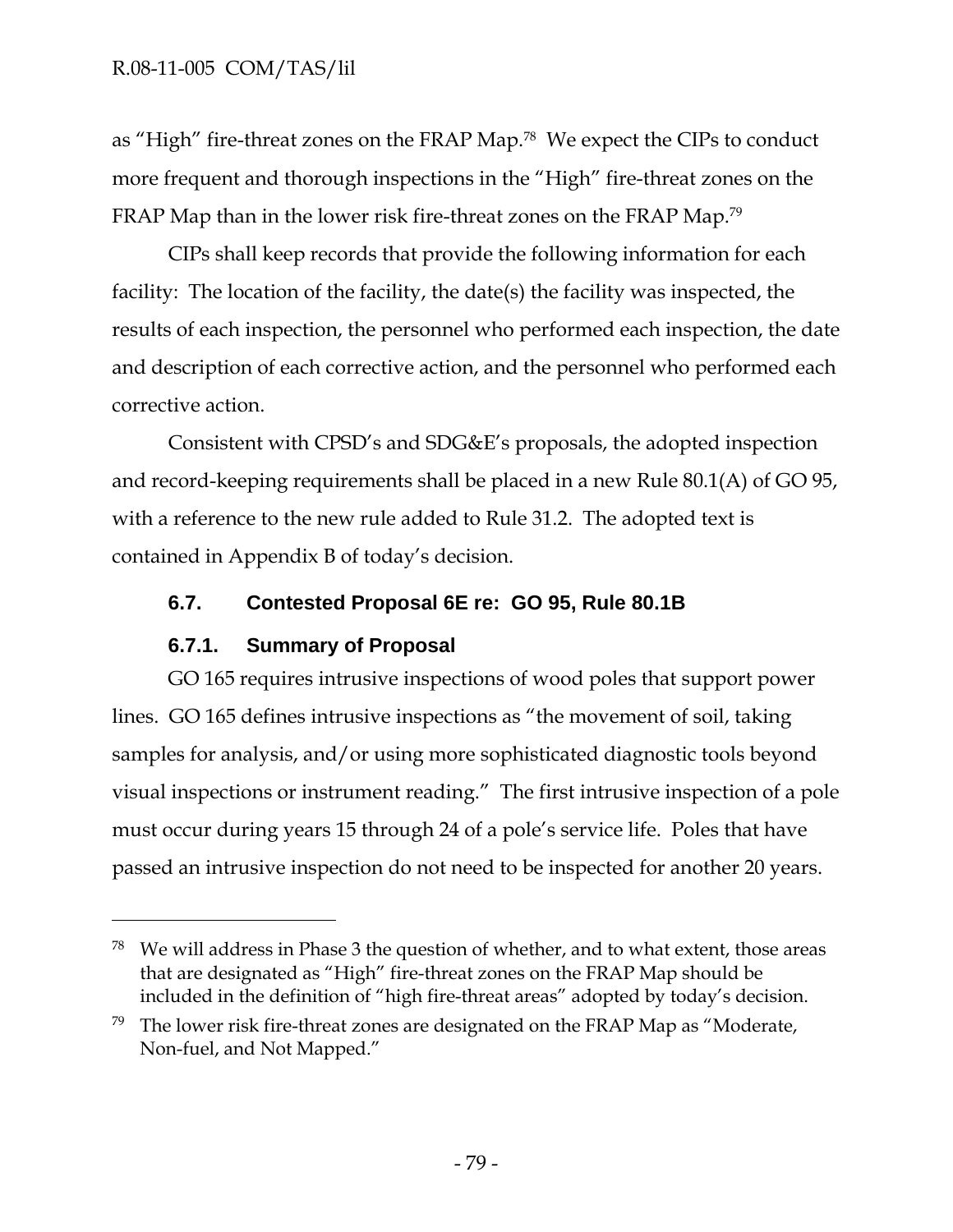There is currently no requirement for intrusive inspections of wood poles that support only CIP facilities ("CIP-only poles"). CPSD proposes to add a new Rule 80.1B to GO 95 that would apply the GO 165 intrusive inspection requirements to CIP-only poles that are physically connected to joint-use poles. CPSD's proposal would be limited to CIP-only poles that are (1) interset or within three spans of a joint-use pole in the high fire-threat areas of Southern California, and (2) within one span of a joint-use pole in all other areas. The text of CPSD's proposed Rule 80.1B is contained in Appendix A of today's decision.

CPSD estimates that the cost for intrusive inspections of CIP-only poles would be approximately \$30 - \$50 per pole. However, CPSD did not provide an estimate of the total cost of its proposal.

### **6.7.2. Position of the Parties**

CPSD states that the failure of a CIP-only pole that is physically connected to joint-use poles could damage power-line facilities and thereby ignite a fire. The failure of CIP-only poles could also cause other public-safety issues such as the loss of 911 service. CPSD's proposal to require intrusive inspections is intended to ensure that CIP-only poles are repaired or replaced prior to failure.

CPSD believes that intrusive inspections are warranted by the fact that GO 95 allows CIP-only poles to have a lower safety factor than poles that support power lines, and thus can break more easily in high winds. The fact that CIP-only poles are not as sturdy also means that it is easier for the failure of one CIP-only pole to cascade down a line of CIP-only poles during high winds.

CPSD observes that high-wind conditions which can cause CIP-only poles to break are the same conditions that can lead to catastrophic fires. Because the risk of wind-related fires is much higher in Southern California, CPSD's proposal would require intrusive inspections of CIP-only poles within three spans of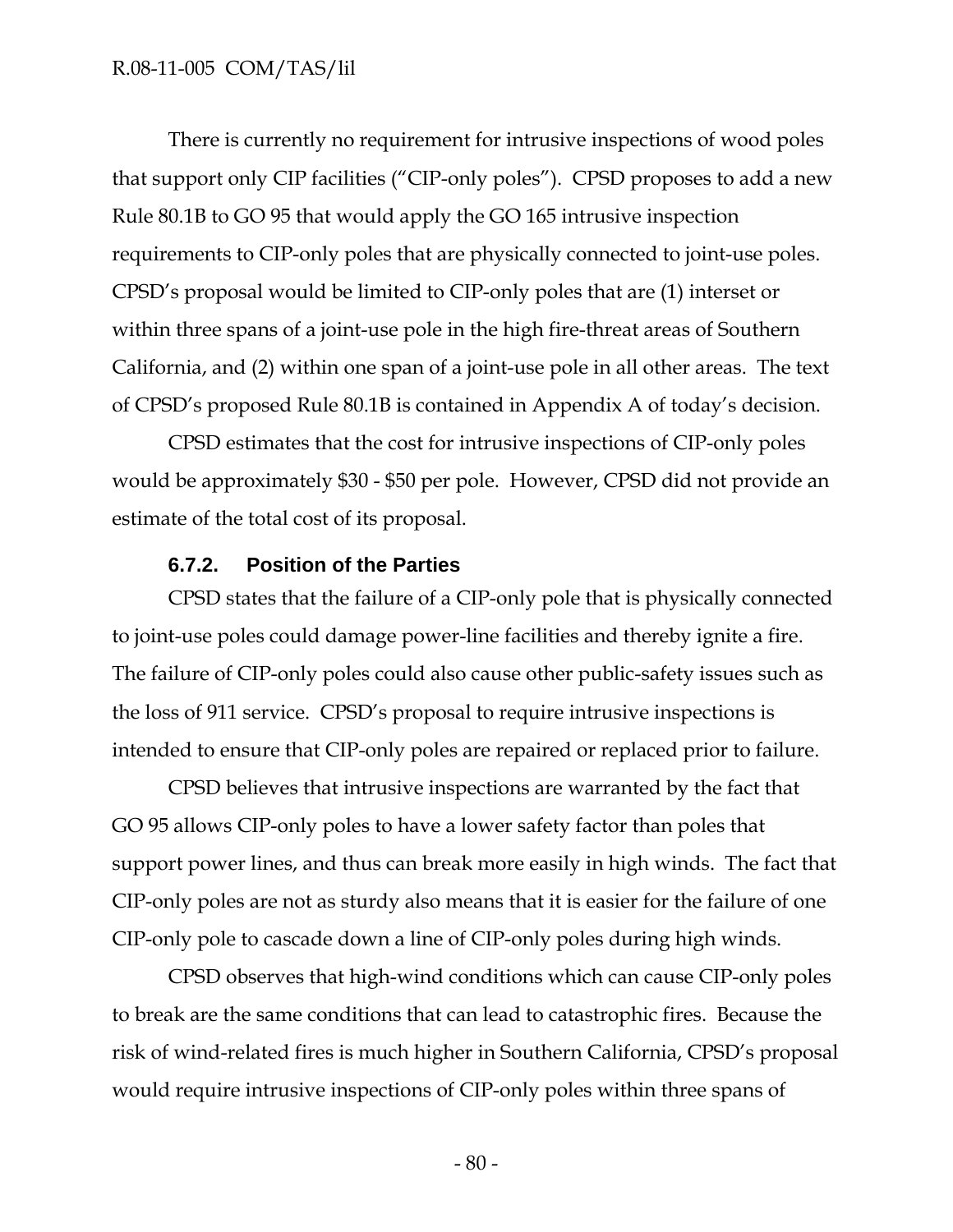joint-use poles in the high fire-threat areas of Southern California, versus one span in all other areas of California.

CPSD's estimated cost of intrusive inspections of \$30 - \$50 per pole is based on information provided at the workshops from several parties. Osmose Utility (which performs intrusive inspections) stated that the cost for intrusive inspections, including full excavation and pole treatment, is \$30 to \$50 per pole. PG&E estimated its costs at \$45 per pole. PacifiCorp estimated its costs at \$39 per pole. CPSD also believes that its proposal could save money over the long run. According to Osmose Utility, wood poles will last approximately 45 years with no inspection or treatment, but will last 80 years with 2 to 3 treatments.

CPSD's proposal is supported by DRA, IBEW 1245, LA County, PacifiCorp, PG&E, SCE, SDG&E, Sierra Pacific, and TURN. They agree that the failure of a CIP-only pole could damage nearby joint-use poles and ignite a fire. Therefore, as a matter of public safety, CIP-only poles need to be inspected. LA County adds that CIP-only poles that fail during high-wind events can not only ignite fires, but also block egress and ingress of both evacuees and first responders, turning a hazardous situation into a life-threatening one.

While PG&E supports intrusive inspections for CIP-only poles, PG&E states that CIP-only poles are less of a fire risk than joint-use poles. Consequently, the intervals for a CIP inspection program do not need to match the inspection intervals for electric facilities.

SCE does not take a position on whether every element of CPSD's proposal is necessary or cost effective. In general, SCE would prefer to limit intrusive inspections for CIP-only wood poles to high fire-threat areas.

SDG&E asserts there is a clear need for intrusive inspections of CIP-only poles. SDG&E has encountered problems with the failure of CIP-only poles,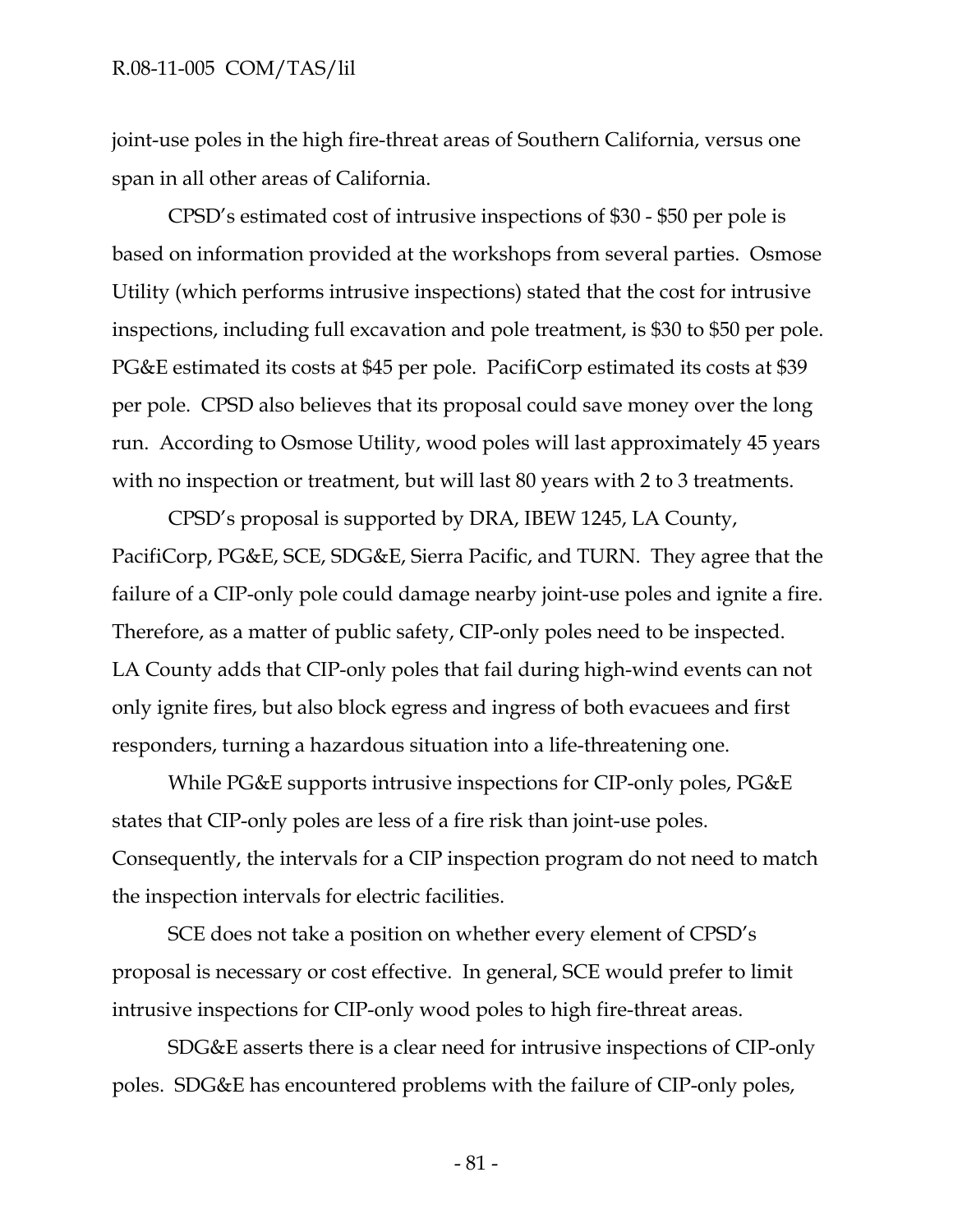-

including a March 2010 failure of a CIP-only pole that cascaded into SDG&E's power-line facilities and ignited a small fire.

CPSD's proposal is opposed by the CIP Coalition.<sup>80</sup> The CIP Coalition argues that CPSD's proposal is outside the scope of this proceeding as set forth in the Phase 2 Scoping Ruling:

> The purpose of this rulemaking proceeding is to consider measures to reduce fire hazards associated with: (1) electric transmission and distribution facilities and (2) communication infrastructure provider (CIP) facilities in close proximity to overhead electric power lines. (Phase 2 Scoping Ruling at 1.)

The CIP Coalition contends that CPSD's proposal does not focus on fire hazards associated with CIP facilities in close proximity to power lines because (1) the proposal is not limited to high fire-threat areas, and (2) there are no power lines attached to CIP-only poles, and hence no power lines in close proximity.

The CIP Coalition asserts there is no evidence that CIP-only poles have caused fires or that intrusive testing of CIP-only poles will reduce fires. While several parities speculate that intrusive testing could identify poles that are likely to fail and cause a fire, speculation should not be the basis for a new regulation.

The CIP Coalition dismisses LA County's concern that CIP-only poles can fall and block egress and ingress during emergencies, since LA County failed to cite one incident where a CIP pole has blocked access. The CIP Coalition also dismisses SDG&E allegation that a CIP-only pole broke in March 2010 and fell onto SDG&E's power-lines, causing a small fire. SDG&E did not provide evidence that the incident actually occurred or that intrusive inspections could

 $80\degree$  Cox, a member of the CIP Coalition, does not take a position on CPSD's proposal.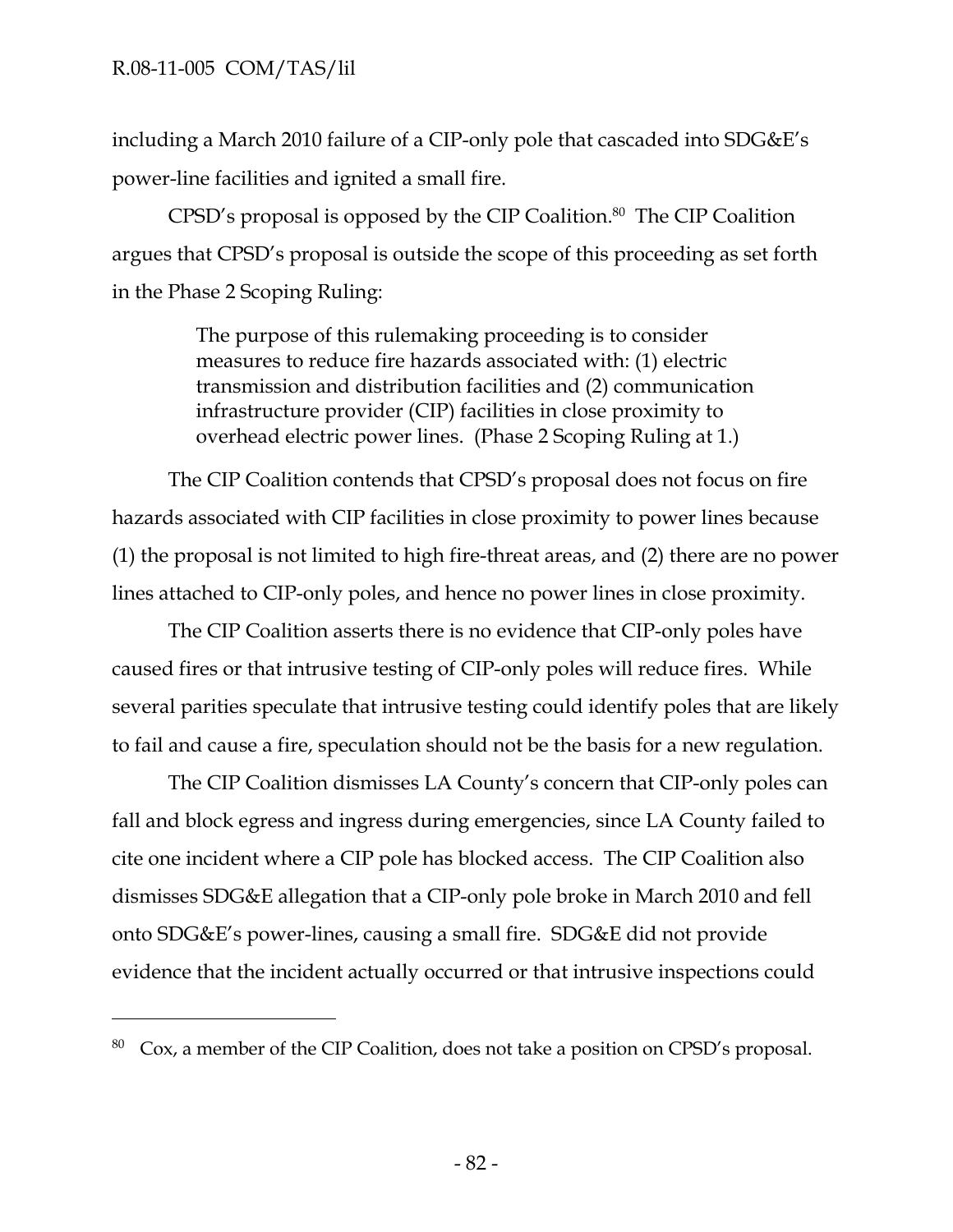have prevented the incident. Regardless, one incident is not a sufficient basis for adopting a new statewide regulation.

The CIP Coalition asserts that the costs of intrusive inspections will be significant. For AT&T alone, the estimated costs to test all of its CIP-only poles would be approximately \$11 million.<sup>81</sup> Given that there would be no reduction in fire risks, these costs should not be imposed on the CIPs and their customers.

If the Commission adopts an intrusive inspection requirement for CIPonly poles, the CIP Coalition submits that the inspection cycles in GO 165 for electric facilities are excessive for CIP facilities given the difference in fire risks.

# **6.7.3. Discussion**

The issue before us is the whether to adopt CPSD's proposal to require intrusive inspections of CIP-only poles. In deciding this issue, our main concern is the prevention of wildfires caused by poorly maintained CIP-only poles in close proximity to power lines. Any adopted inspection requirement should achieve our goal of fire prevention in a cost-effective manner.

All wood poles will fail at some point. If not maintained properly and replaced when necessary, CIP-only poles can break and damage nearby joint-use poles and the attached power lines, resulting in a fire. Intrusive inspections can determine the remaining strength of wood poles so that poles can be treated or replaced before they fail.

In order to protect public safety, we conclude that it is reasonable to set intrusive inspection cycles for CIP-only poles connected to nearby power lines.

 $81$  AT&T's estimate is for all of its CIP-only poles, not just those poles that would be affected by CPSD's proposal. AT&T does not know at this time how many of its CIP-only poles would be subject to CPSD's proposal.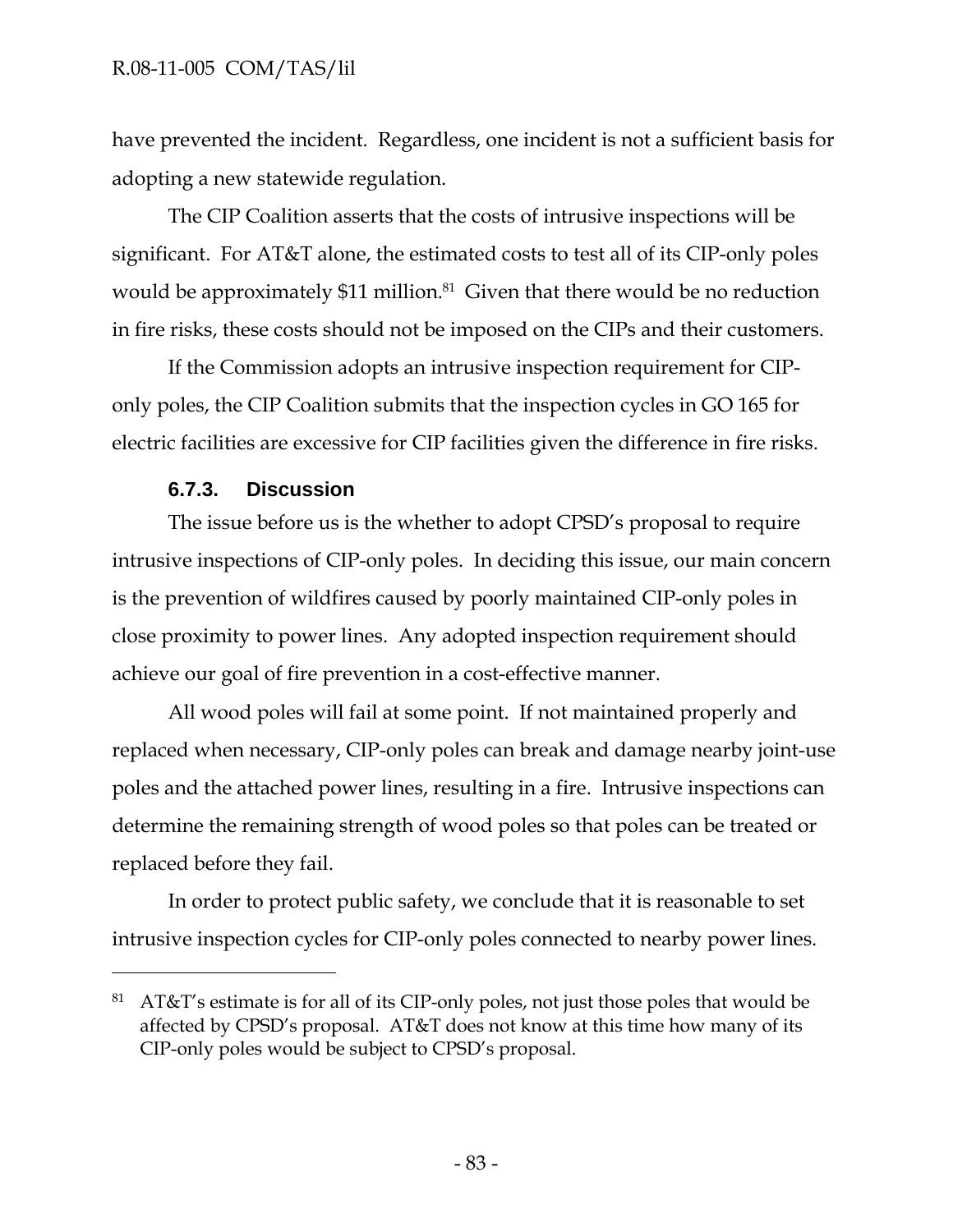-

Accordingly, we will adopt CPSD's proposal with one significant modification. While CPSD's proposal would apply statewide, we agree with the CIP Coalition and SCE that mandatory intrusive inspection cycles for CIP-only poles should be limited to high fire-threat areas. Consistent with CPSD's proposal, we will require intrusive inspections of CIP-only poles located within one span of joint-use poles in the high fire-threat areas of Northern California, and within three spans of joint-use poles in the high fire-threat areas of Southern California. The adopted intrusive inspection cycles shall be placed in a new Rule 80.1B of GO 95 as proposed by CPSD. The text of the new Rule 80.1B is contained in Appendix B of today's decision.82

The intrusive inspection requirements adopted by today's decision are minimum requirements. CIPs should inspect all of their poles as often as necessary to protect public safety.

CPSD did not propose a record keeping requirement for intrusive inspections. We believe that such a requirement is necessary to monitor compliance. Therefore, we will require CIPs to keep records that provide the following information for each CIP-only pole: The location of the pole, the date(s) the pole was inspected, the results of each intrusive inspection, the personnel who performed each inspection, the date and description of any corrective actions, and the personnel who performed the correction actions.

We find no merit to the CIP Coalition's argument that the issue of intrusive inspections for CIP-only poles is outside the scope of this proceeding

 $82$  The adopted text for Rule 80.1B includes references to the fire-threat maps that are adopted later in today's decision.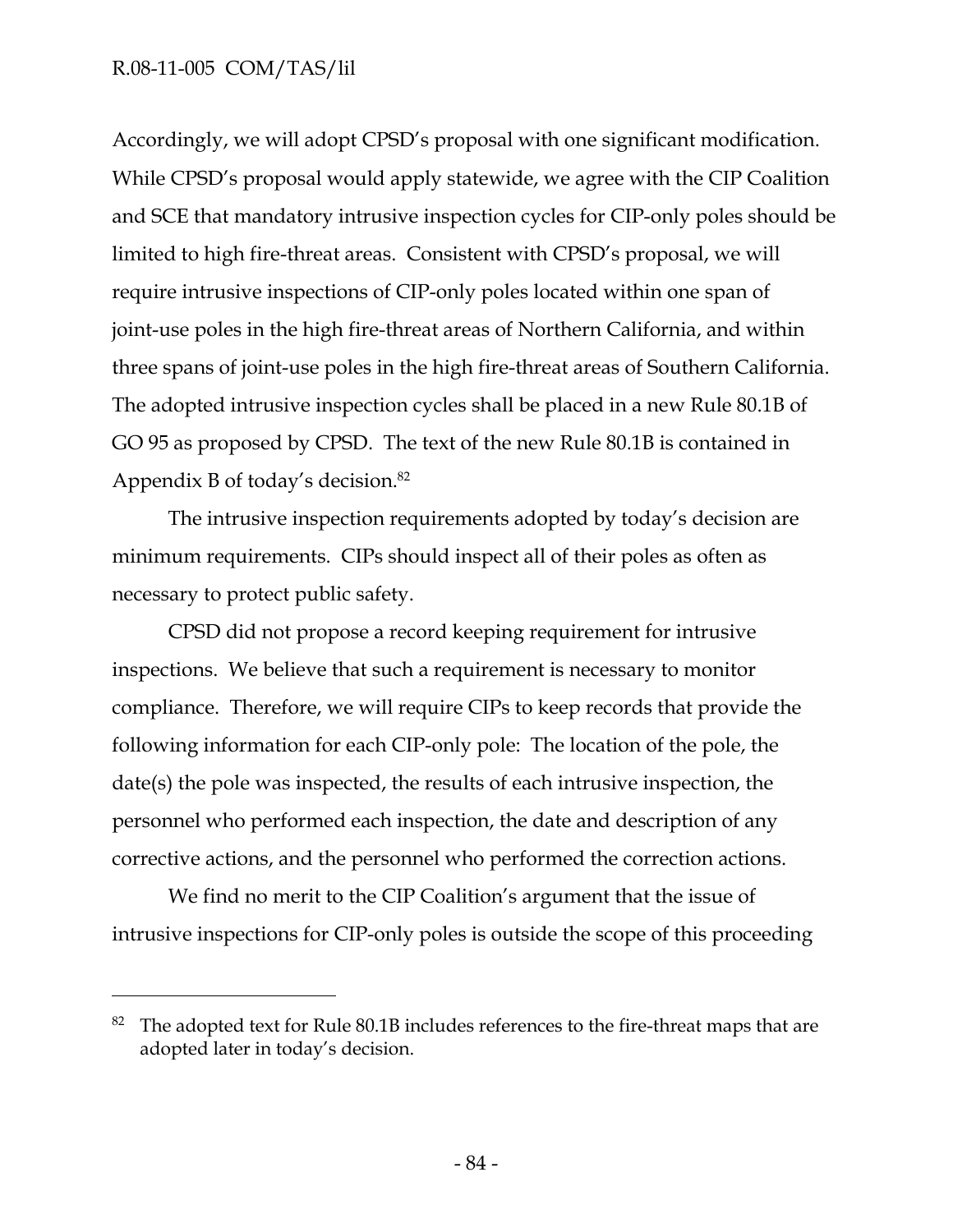#### R.08-11-005 COM/TAS/lil

because these poles do not pose any fire risk. GO 95 allows wood poles that support CIP facilities to have a lower safety factor than poles that support power lines. Therefore, CIP-only poles can break more easily when subjected to high winds, falling vegetation, or other stresses. The failure of a CIP-only pole that is physically connected to a nearby joint-use pole by a messenger wire, guy wire, or other means can pull down the connected joint-use pole and attached power lines, resulting in a fire. High wind conditions that can cause CIP-only poles to break are the same conditions that can lead to a catastrophic wildfire, especially in Southern California which experiences Santa Ana winds regularly.

We are not persuaded by the CIP Coalition that there is no evidence that CIP-only poles pose a fire hazard. It is indisputable that wood poles can fail if they are not maintained properly and replaced when necessary. By requiring intrusive inspections of CIP-only poles, today's decision will help ensure that poles in need of repair or replacement are detected so they do not damage nearby electric facilities and thereby cause a fire.

Finally, we disagree with the CIP Coalition that the cost of intrusive inspections exceeds the benefits. The cost of intrusive inspections should be far less that AT&T's estimate of \$11 million to test all of its CIP-only poles. Today's decision sets intrusive inspection cycles for only a fraction of AT&T's poles and allows CIPs to spread the cost of intrusive inspections over many years. Once a wood pole has passed an intrusive inspection, it would only be required to be intrusively inspected on a 20-year cycle thereafter. As result, the annual costs incurred by CIPs to implement the intrusive inspection requirements adopted by today's decision should be relatively small, and in the case of AT&T, significantly less than \$11 million. We believe the costs will be more than offset by the public-safety benefits from the reduced risk of catastrophic wildfires.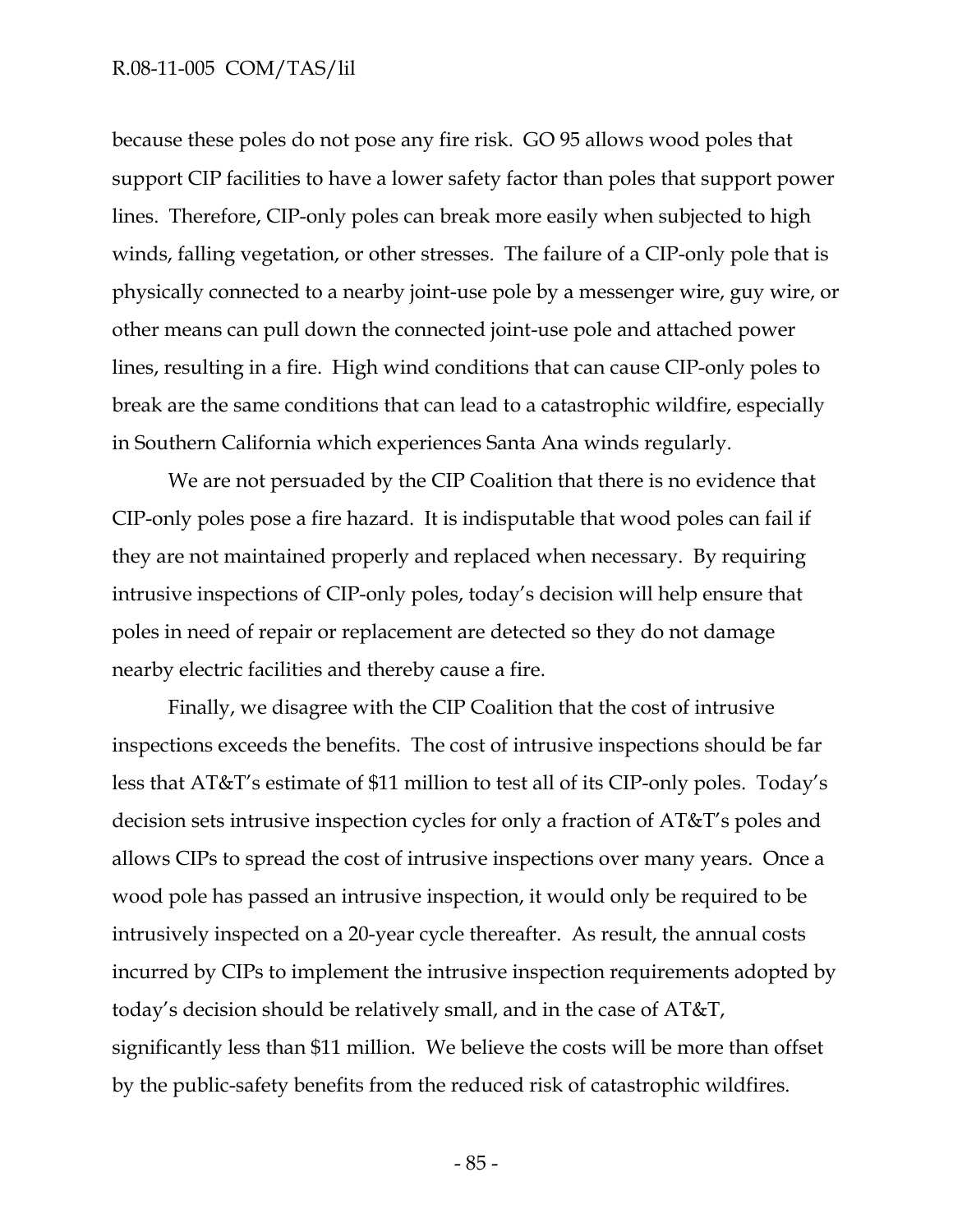## **6.8. Contested Proposal 7A re: GO 95, Rule 35, Paragraph 4**

## **6.8.1. Summary of Proposal**

In the Phase 1 Decision, the Commission indicted that it would consider proposals in Phase 2 for dealing with landowners who obstruct vegetation management.83 In response, PG&E, SCE, and SDG&E (together, "the Joint Utilities") propose to add a new Paragraph 4 to Rule 35 of GO 95 that would allow electric utilities to shut off power to customers who obstruct vegetation management on their property. The proposal would apply to all of a customer's service locations, not just the location where the customer obstructs vegetation management. For example, if a farmer refuses to allow access to a transmission line in a cultivated field, the electric utility could shut off power to the farmer's residence, vacation home, and any other properties owned by the farmer in the utility's service territory. Electric utilities would provide written notice at least five days before shutting off service, unless the vegetation condition poses an imminent safety hazard. Importantly, this proposal does not contemplate shutting off service to state or city customers. The text of the proposed addition to Rule 35 is contained in Appendix A of today's decision.

The Joint Utilities will incur little or no net costs to implement the proposal. The cost to reconnect service will be at the customer's expense.

### **6.8.2. Position of the Parties**

The Joint Utilities' proposal is supported by CMUA, IBEW 1245, PacifiCorp, Sierra Pacific, and TURN. The proponents state the proposal is aimed at the small number of property owners who refuse to allow electric

-

<sup>83</sup> D.09-08-029 at 29-30.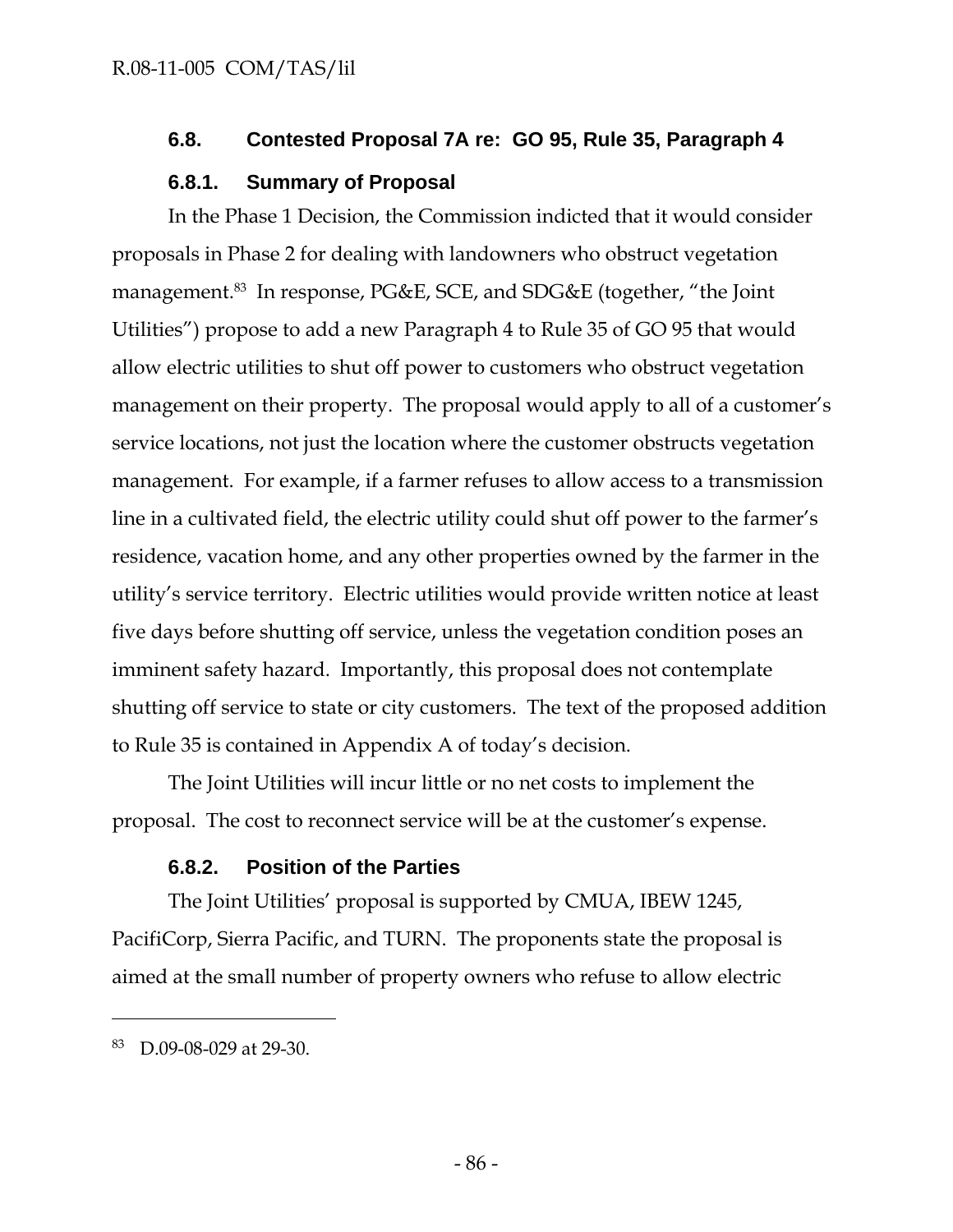utilities to access their property to keep power lines clear of vegetation. These property owners place their communities in jeopardy of potential fires, power outages, and injury to power-line workers and the public.

The Joint Utilities, together with PacifiCorp and Sierra Pacific (collectively, "the electric investor-owned utilities" or "electric IOUs") already have authority under their tariffs to terminate service if a customer does not permit vegetation management activities. They see the proposed rule as a logical extension of their existing authority. The electric IOUs also represent that they will (1) shut off power only as a last resort, and (2) attempt to contact the customer multiple times to resolve a vegetation-management dispute before shutting off power. The electric IOUs expect the threat of shutting off power will convince customers to allow vegetation management.

Although TURN supports the Joint Utilities' proposal, TURN also recommends that the electric IOUs make the following modifications to their tariffs. First, electric Tariff Rule 11 (Discontinuance of Service) should be revised to state that the utility may terminate service at any location where the customer receives service whenever a customer obstructs access to overhead facilities, such that the electric utility cannot inspect its facilities or there is an imminent threat that required vegetation clearances will not be maintained.

Second, the tariffs should describe the notice requirements for vegetation-related shut-offs. TURN recommends that the Commission direct utilities to provide written notice 30 days prior to a vegetation-related disconnection. TURN states that 30 days' notice will give the customer an opportunity to work with the utility to have trees cut in a manner agreeable to both parties, but still give electric utilities the leverage they assert is needed to complete vegetation management activities.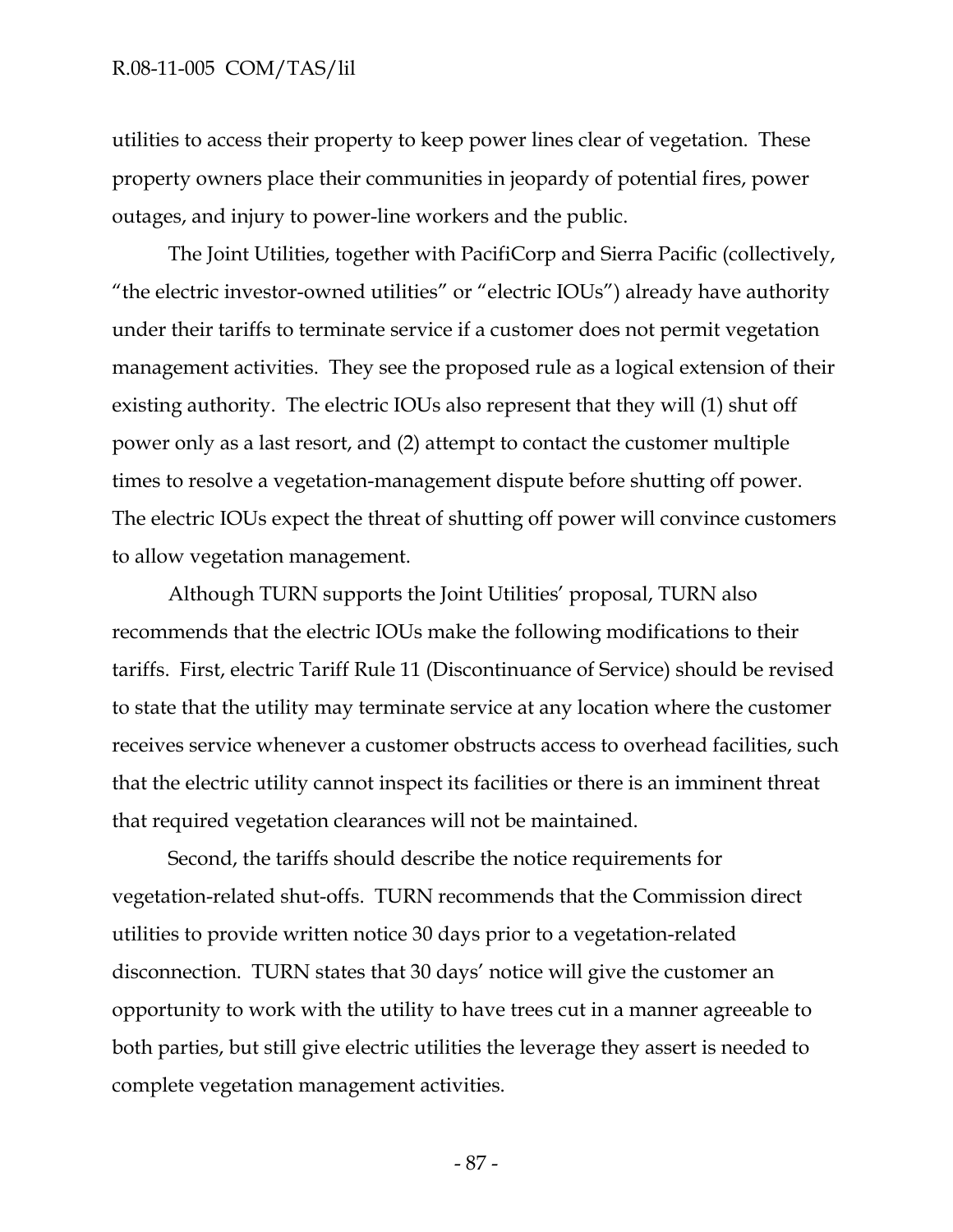Third, TURN recommends that electric utilities attempt to contact, by telephone or in person, an adult person residing at the property where service will be terminated and at the billing address of the customer of record. TURN also recommends that the utilities attempt such contact at least 25 days prior to the termination of service; a second attempt at least five days prior to termination of service if no prior contact has been achieved with an adult person; and a final attempt at least 24 hours prior to termination of service.

Fourth, because the Joint Utilities' proposal may impact persons living in multi-residential buildings, TURN recommends that the electric IOUs be required to post a notice on each tenant's door and in common areas that informs the tenants that service will be discontinued for obstruction of vegetation management activities at least 30 days prior to discontinuance of service.

Fifth, TURN recommends that utility tariffs be modified to clarify that disconnections for vegetation management noncompliance will be subject to the same heightened notice requirements for sensitive customers as utilities apply to disconnections for non-payment. TURN also recommends that the Commission require the final attempt to contact a sensitive customer be an in-person visit.

Finally, TURN recommends that any requirements regarding disconnection-related communications with customers who are not English-proficient, or who have vision or hearing impairments, also apply to vegetation management disconnections.

The electric IOUs take different positions with respect to TURN's tariff recommendations. PacifiCorp and Sierra Pacific support TURN's recommendations. PG&E, SCE, and SDG&E do not object to modifying their tariffs to reflect their proposed revisions to Rule 35. However, they oppose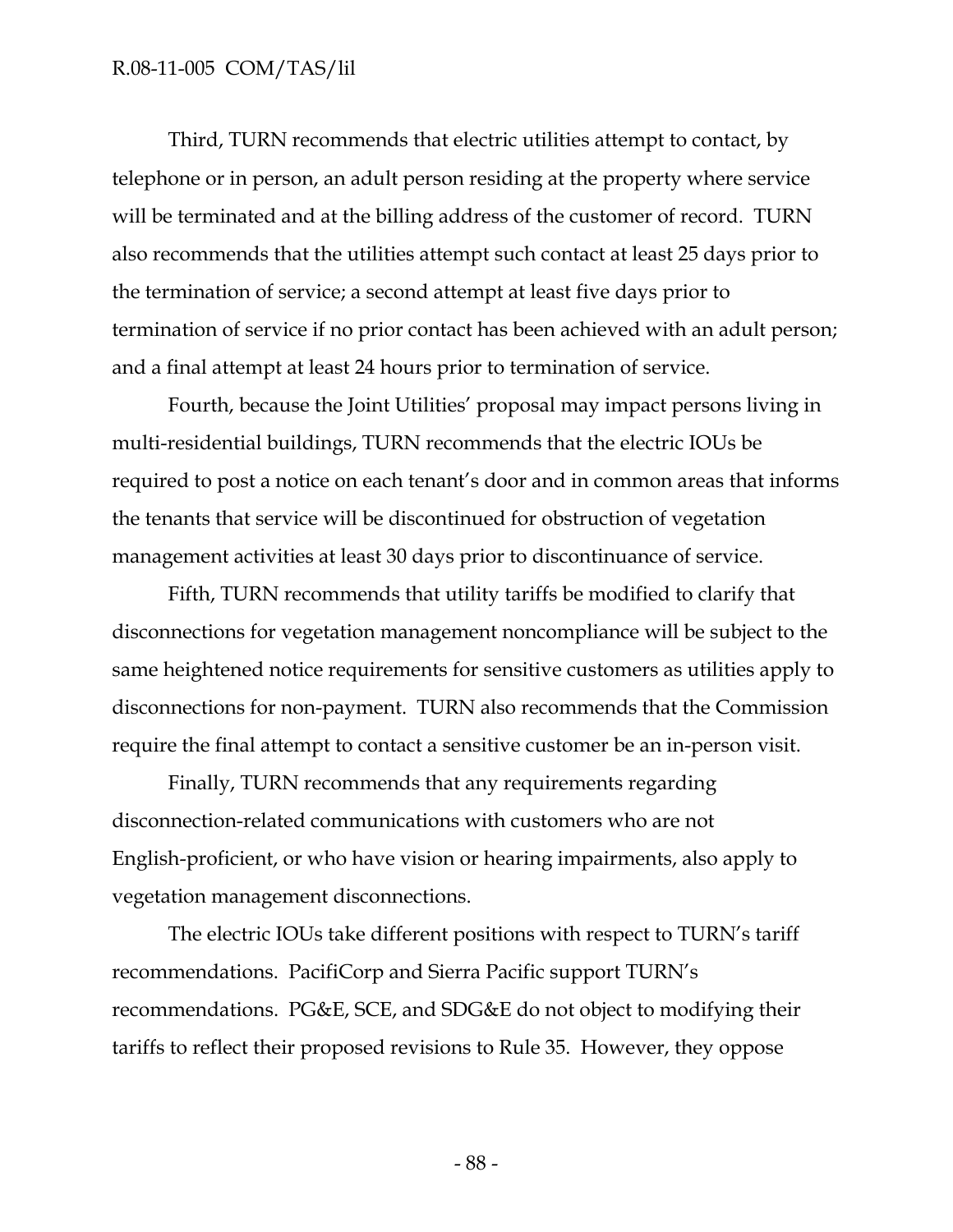TURN's other tariff recommendations because they would undermine the disconnection process by making it too unwieldy.

The Joint Utilities' proposal is opposed by CFBF, CPSD, LA County, and MGRA. In general, the opponents acknowledge that electric IOUs have authority under their tariffs to shut off power where there is an imminent safety hazard. The Joint Utilities' proposal would go much further by allowing electric IOUs to shut off power at locations where no safety hazard exists. It would also create collateral harm by shutting off power to persons other than the customer who is obstructing vegetation management (e.g., residents of sub-metered apartments).

CFBF argues that the Joint Utilities' proposal is outside the scope of this proceeding because it is not focused on reducing fire hazards. Rather, the proposal would allow electric IOUs to shut off power anywhere, not just in high fire-threat areas.

CFBF states there may be valid reasons for customers to balk at the timing or extent of vegetation management activities. The proposed rule unfairly provides the utility with carte blanche to shut off power when there is a legitimate dispute. Agricultural customers would be hardest hit by this proposal, as their properties are crossed by thousands of miles of power lines.

CFBF further argues that the Commission has no authority to authorize utilities to shut off power as a device to force property owners to provide access to their properties. CFBF states that the terms and conditions of access are governed by easement agreements between property owners and utilities. The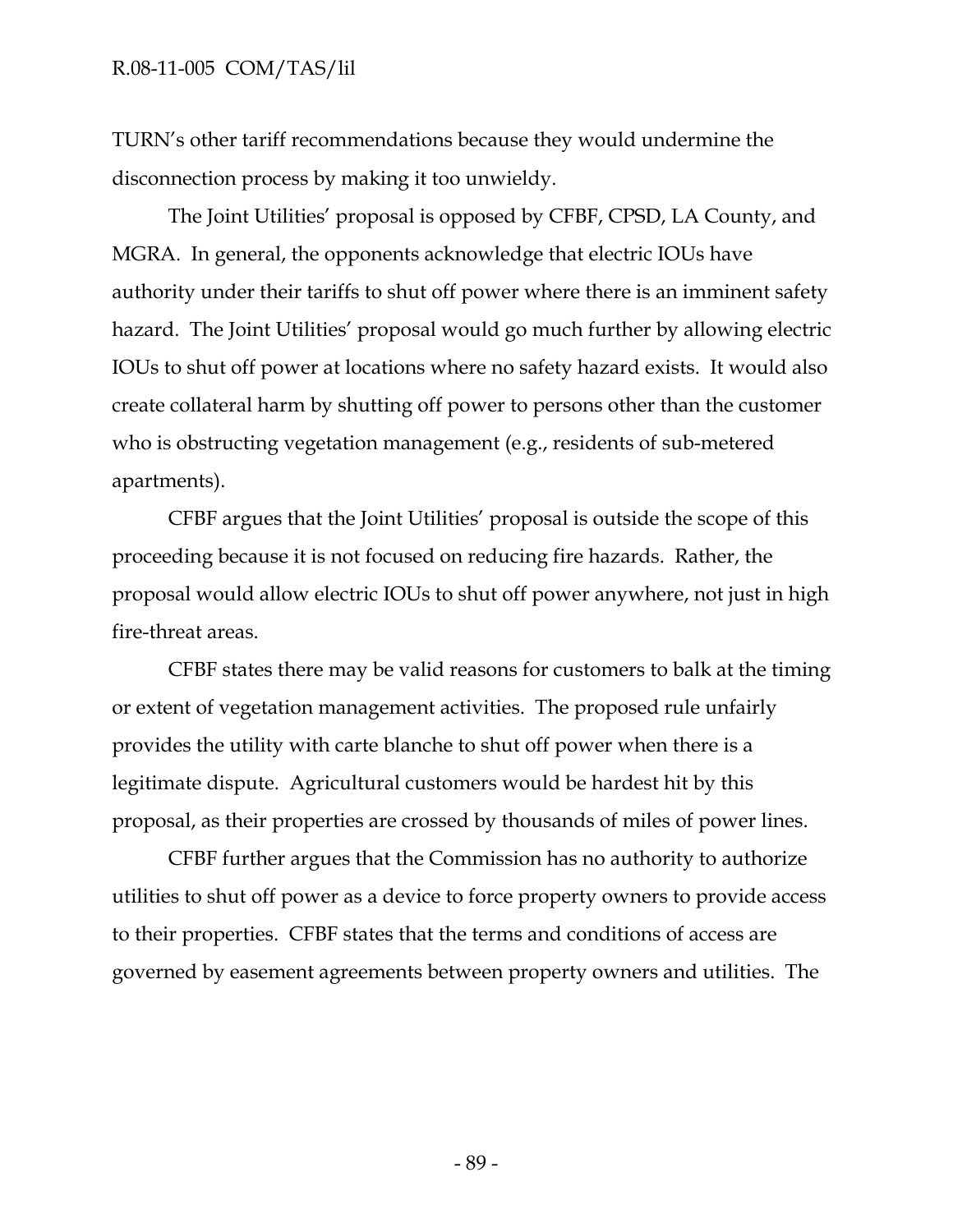Commission has acknowledged it does not have jurisdiction to adjudicate easement disputes and must defer to the courts.<sup>84</sup>

MGRA asserts the electric IOUs are seeking police powers to force entry onto property. MGRA believes the Commission's efforts would be better focused on finding ways to enhance law enforcement cooperation with utilities rather than placing the right of enforcement in the hands of utilities.

If the Commission adopts the Joint Utilities' proposal, CPSD recommends that the authority to shut off power should not be added to GO 95, which governs design, maintenance, and construction standards for overhead lines. Instead, it should be addressed in utilities' tariffs as a "condition of service."

### **6.8.3. Discussion**

The issue before us is whether to adopt the Joint Utilities' proposal to authorize electric utilities to shut off power to customers who obstruct vegetation management on their property. The proposal would allow electric utilities to terminate service at any location where a customer receives service, not just the location where the customer obstructs vegetation management. In deciding this issue, our main concern is the prevention of wildfires and outages caused by property owners who refuse to allow access to power-line facilities for vegetation management activities. We must also weigh the negative impacts of shutting off power to all service locations of a non-cooperative customer.

The failure to keep power lines clear of vegetation is a serious threat to public safety and service reliability. It is well known that vegetation contact with high-voltage power lines can ignite fires and/or cause power outages that

 $\overline{a}$ 

<sup>84</sup> See, for example, D.98-04-070, 80 CPUC 2d 199, 200.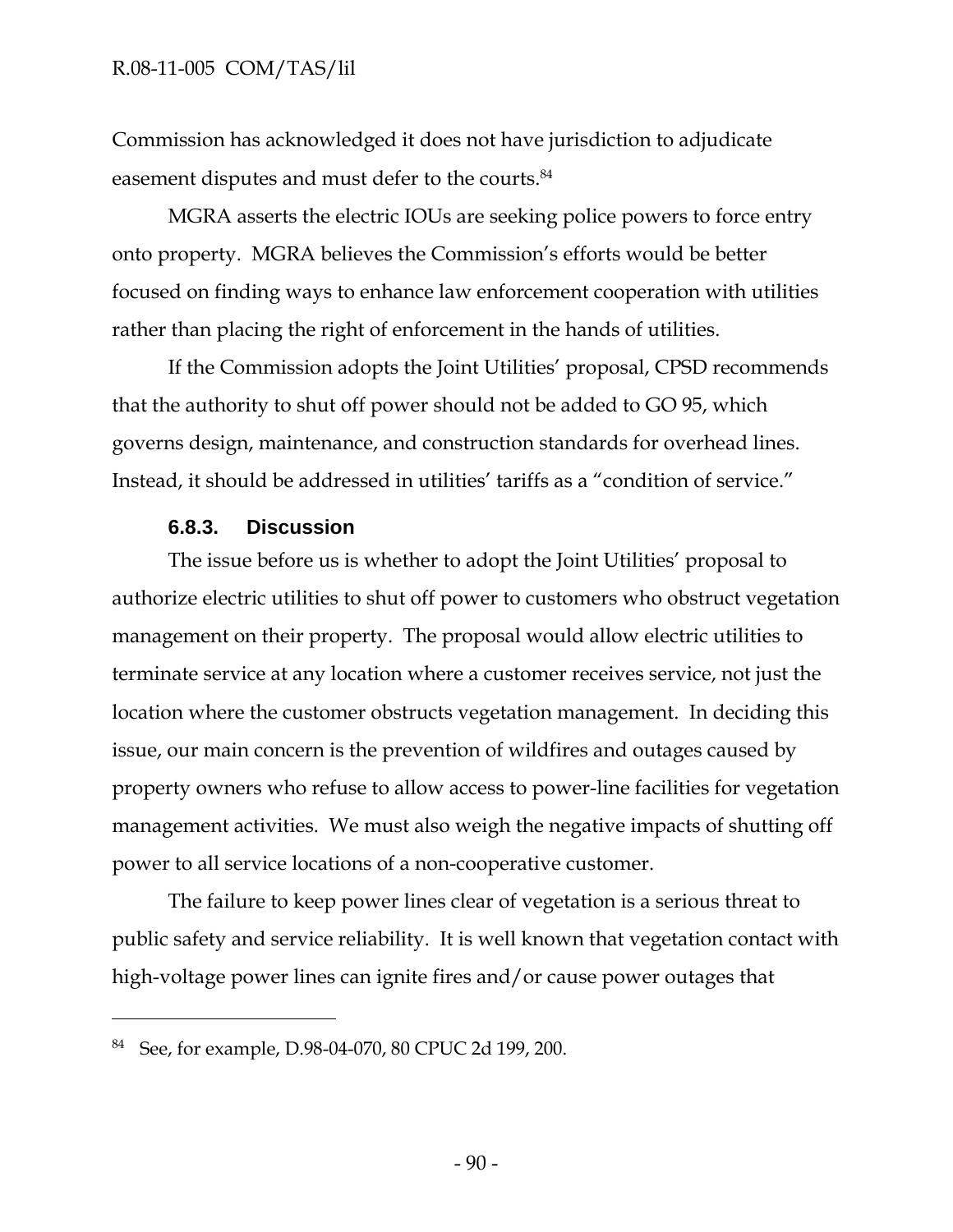deprive communities of vital electric service. In addition, the task of maintaining clearances is much more dangerous when vegetation is allowed to grow close to power lines.

We agree with the Joint Utilities that in order to protect public safety and maintain service reliability, electric utilities need appropriate tools to deal with customers who obstruct access to their property for vegetation-management activities. We find that the Joint Utilities' proposal is a reasonable solution to address a known threat to public safety and welfare, and we adopt the proposal with the following conditions. First, consistent with the Joint Utilities' proposal, an electric utility may shut off power to a property owner who obstructs access to the utility's overhead power-line facilities located on the owner's property, resulting in a breach of the minimum vegetation clearances required by GO 95, Rule 35, Table 1, Cases 13 and 14.<sup>85</sup> We recognize that shutting off power to a customer is a harsh remedy, but public safety and welfare is placed at grave risk when there is a breach of the required minimum clearances. In our judgment, the remedy is commensurate with the circumstances.

Second, as proposed by the Joint Utilities, the authority to shut off power to customers who obstruct vegetation management does not extend to state and local government customers.

Third, we decline to adopt the Joint Utilities' request for broad authority to terminate service at all locations where a customer receives service. This could cause harmful disruption to third parties who have no responsibility whatsoever

<sup>&</sup>lt;sup>85</sup> The required minimum vegetation clearance varies with voltage. For a 300 kV transmission line, the required minimum radial clearance is 120 inches in the high fire-threat areas of Southern California and 75 inches in all other areas of the state.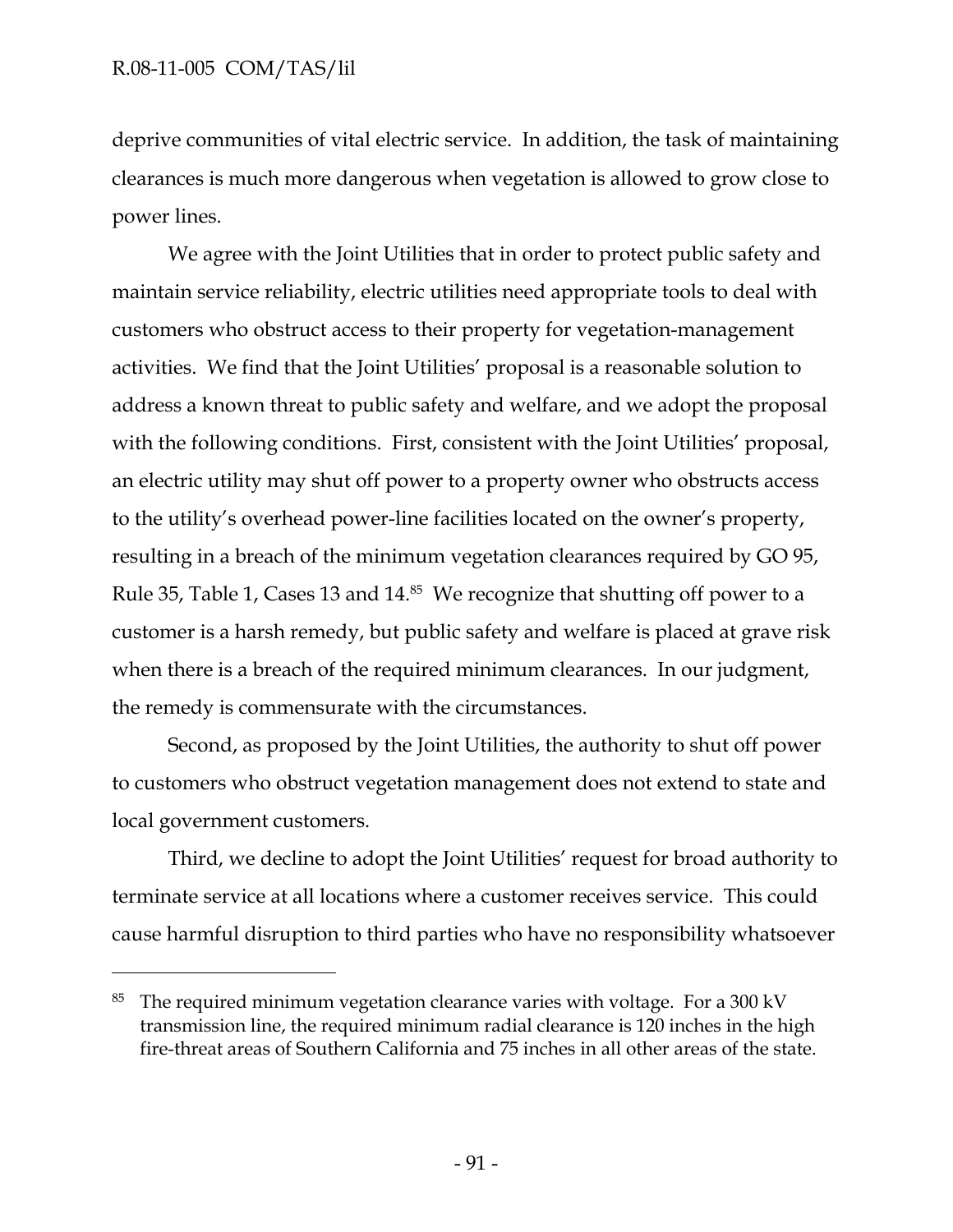## R.08-11-005 COM/TAS/lil

-

for a customer's obstruction of vegetation management. In order to keep the remedy of shutting off power focused on the customer responsible for obstructing vegetation management, we will limit the electric utilities' authority to shut off power to one meter serving the property owner's primary residence, or if the property owner is a business entity, the entity's primary place of business. This one meter is in addition to shutting off power, if necessary for public safety, at the location of the vegetation hazard.<sup>86</sup>

Fourth, prior to shutting of power, electric utilities shall follow the thencurrent procedures and notice requirements applicable to discontinuance of service for non-payment, including requirements applicable to medical baseline and life support customers, customers who are not proficient in English, and multifamily accommodations. To the extent practical, the required procedures and notice requirements should be completed prior to a breach of the minimum required vegetation clearances in Rule 35, Table 1, Cases 13 and 14, so that power may be shut off promptly if a breach occurs.

Finally, for vegetation hazards that are an immediate threat to public safety (such as vegetation contacting a power line during windy conditions), electric utilities may shut off power to the obstructing property owner's residence or primary place of business at any time without prior notice, unless the obstructing property owner is a medical baseline customer. If power is shut off without prior notice, the electric utility shall thereafter attempt to contact the property owner for five consecutive business days by daily visits to the property

<sup>86</sup> If the vegetation hazard involves a major distribution line or a transmission line, it might not be possible to shut off power at the location of the vegetation hazard without affecting many other customers.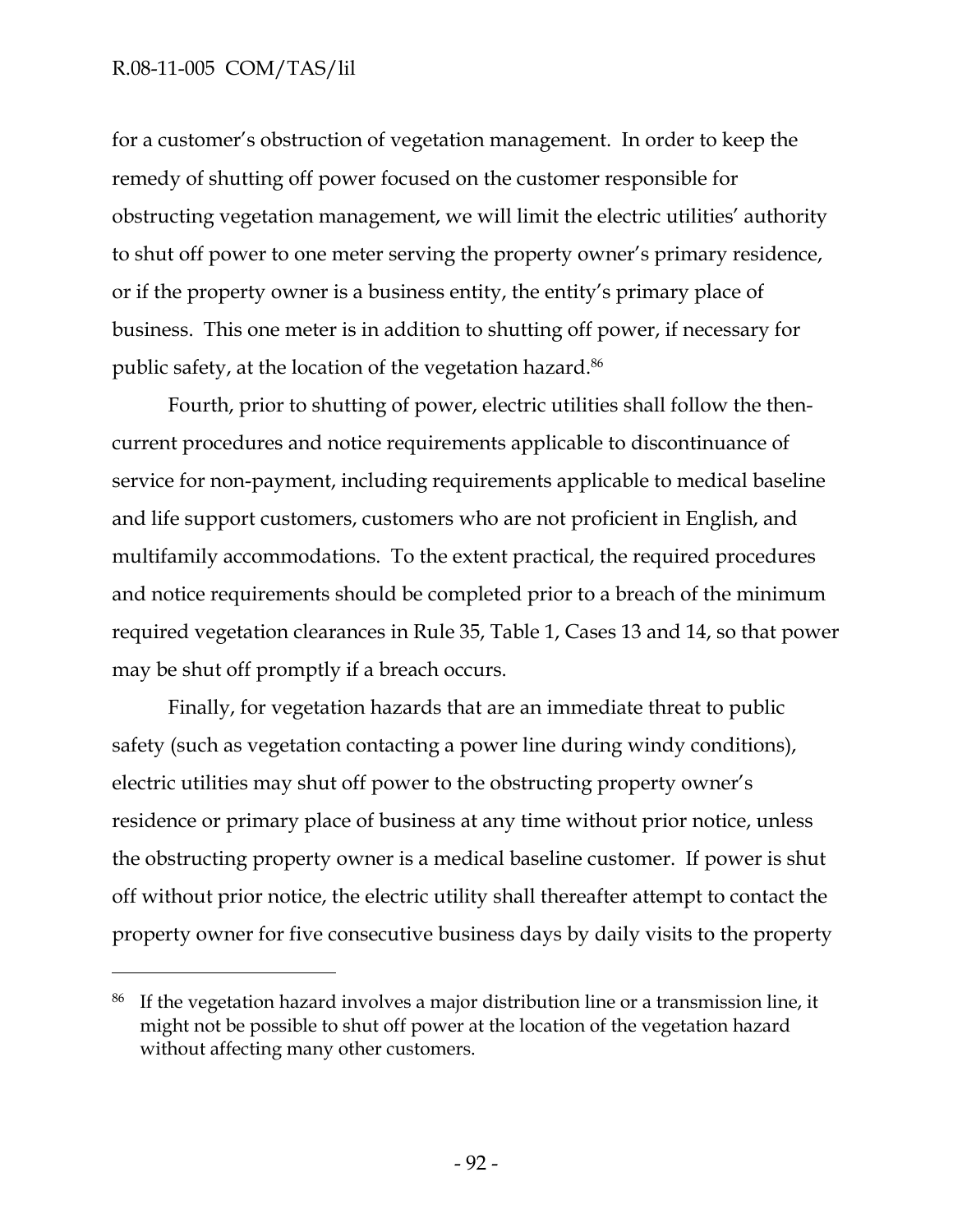owner's residence or primary place of business, in addition to sending a written notice, to inform the property owner why power has been shut off and what steps need to be taken to restore service. If a utility determines that it is necessary to shut off power to a medical baseline customer, the utility shall attempt to notify the customer by telephone prior to the shut off.

We agree with CPSD and TURN that the authority to shut off power to a customer who obstructs vegetation management should be added to the utilities' tariffs as a "condition of service." To this end, each electric IOU shall file and serve a Tier 3 advice letter to make the necessary revisions to its tariffs no later than 60 days from the issuance date of today's decision.

We further agree with CPSD that the electric utilities' authority to shut off power should not be added to GO 95, which governs design, maintenance, and construction standards for overhead lines. This is consistent with the treatment of electric utilities' existing authority contained in their tariffs, but not in GO 95, to shut off power at locations where there is a safety hazard.<sup>87</sup>

CFBF argues that the Commission lacks jurisdiction to determine the rights of parties in real property disputes. Today's decision does not attempt to resolve property disputes. Rather, today's decision addresses the terms and conditions under which electric utilities may terminate service to a defined group of customers, which is matter that is clearly within the Commission's jurisdiction. If an electric utility conducts vegetation management activities in a way that violates its easement agreement with a property owner, the property owner may pursue legal remedies through the courts.

-

<sup>87</sup> See, for example, PG&E Tariff Rules 11.H and 14.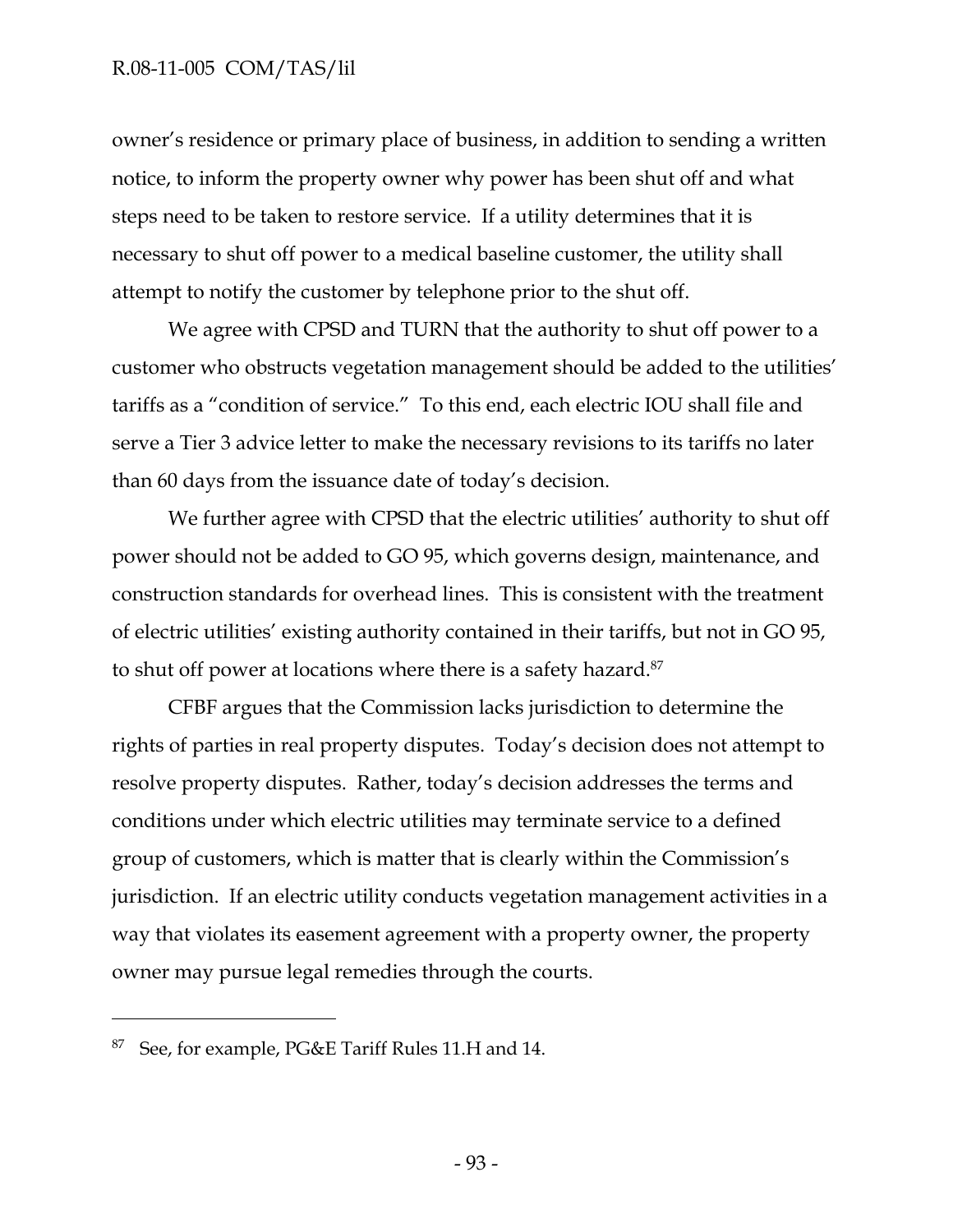In its comments on the proposed decision, CFBF argues that it is unreasonable for an electric utility to shut off service to a customer who obstructs vegetation management, since an electric utility's service to its retail customers is unrelated to the utility's vegetation management activities. We disagree. Electric utilities cannot serve their customers without transmission lines. Electric utilities are already authorized to discontinue service to a customer who refuses to allow a utility to access its service connection facilities on the customer's property (e.g., a service drop and meter).<sup>88</sup> By the same token, electric utilities should be authorized to discontinue service to a customer who prevents the utility from accessing the utility's other facilities on the customer's property that are used to provide service to the customer, either directly or indirectly.

It is also important to keep in mind that electric utilities have a duty under GO 95 and Pub. Util. Code § 451 to keep their transmission lines clear of vegetation in order to provide reliable service and to protect public safety.89 We believe it is unreasonable to compel an electric utility to serve a customer who actively hinders the utility's efforts to comply with the law, provide reliable service, and protect public safety.

We agree with CFBF that farmers are heavily impacted by vegetation management activities, as farmlands are crisscrossed by thousands of miles of power lines. Although electric utilities have a duty to keep power lines clear of

<sup>88</sup> See, for example, PG&E's and SDG&E's Electric Tariff Rule 16.F.3.

<sup>89 § 451</sup> requires every public utility "to furnish and maintain such adequate, efficient, just, and reasonable service, instrumentalities, equipment, and facilities... as are necessary to promote the safety, health, comfort, and convenience of its patrons, employees, and the public."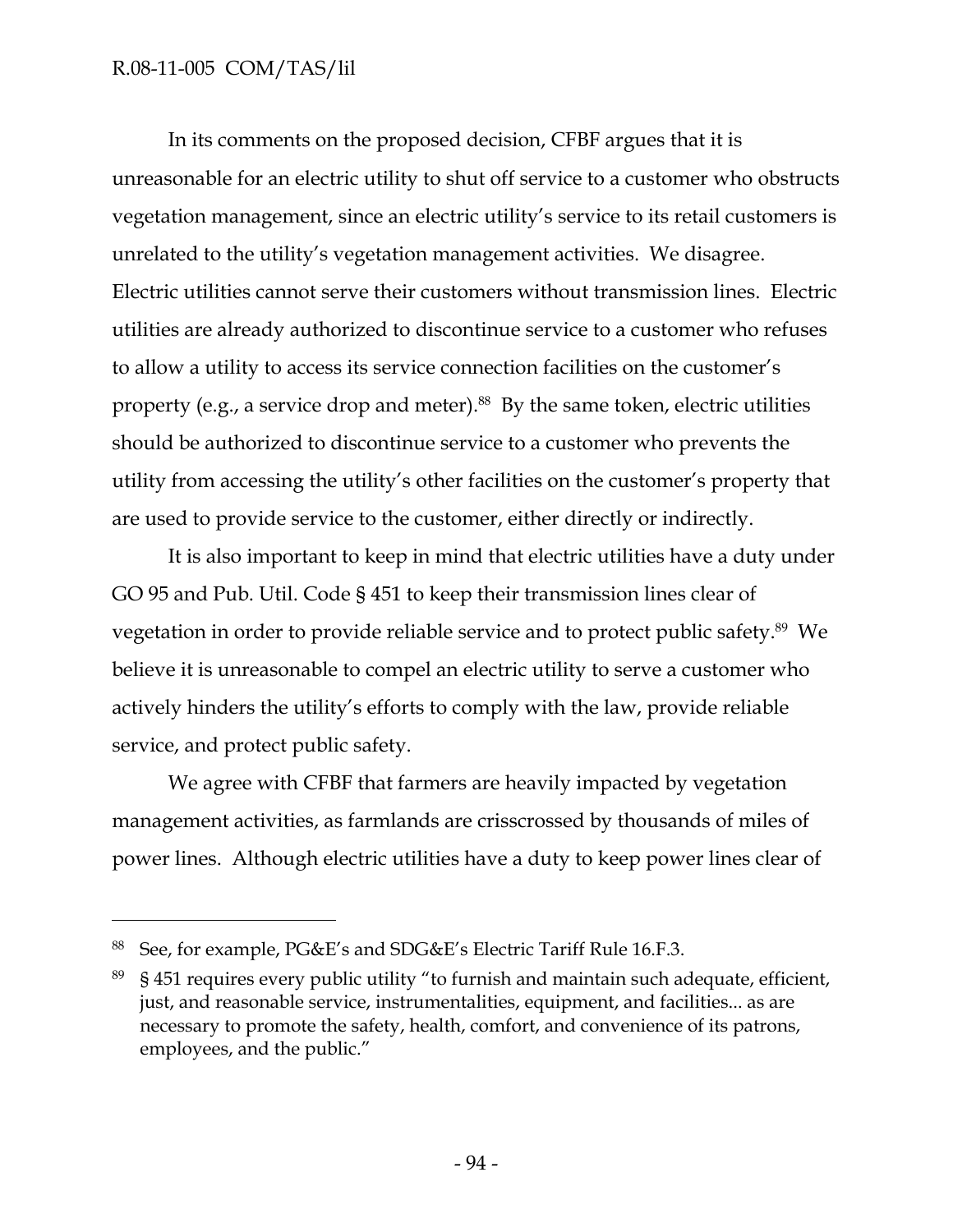# R.08-11-005 COM/TAS/lil

vegetation in order to maintain reliability and protect public safety, they should do so in a way that minimizes disruption to farming operations and damage to cultivated fields. When possible, electric utilities should schedule vegetation management at times mutually convenient to the utility and the farmer. In general, electric utilities should avoid scheduling vegetation management activities immediately after planting, during harvest, and after pesticide applications and when an intrusion onto cropland can be costly for the farmer and/or dangerous for the vegetation management crew.

We recognize there may be instances where electric utilities conduct vegetation management activities in an inappropriate manner. Any landowner who believes an electric utility is conducting vegetation management activities in a way that violates today's decision or another Commission decision, order, or rule may file a complaint pursuant to Rule 4.1 of the Commission's Rules of Practice of Procedure. Upon a showing of good cause, the Commission may grant temporary injunctive relief that prohibits the alleged violation from continuing until the complaint is decided by the Commission. $90$ 

# **6.9. Contested Proposal 7B re: GO 95, Rule 35, Third Exception**

# **6.9.1. Summary of Proposal**

-

Rule 35 of GO 95 requires electric utilities and CIPs to maintain prescribed vegetation clearances around their overhead facilities. Rule 35 also lists four

 $90$  The Commission uses the same standard as California courts to decide if a temporary restraining order (TRO) should be issued. Under this standard, the moving party must show all of the following: (1) Irreparable injury to the moving party without the TRO; (2) no harm to the public interest; (3) no substantial harm to other interested parties; and (4) a likelihood of prevailing on the merits.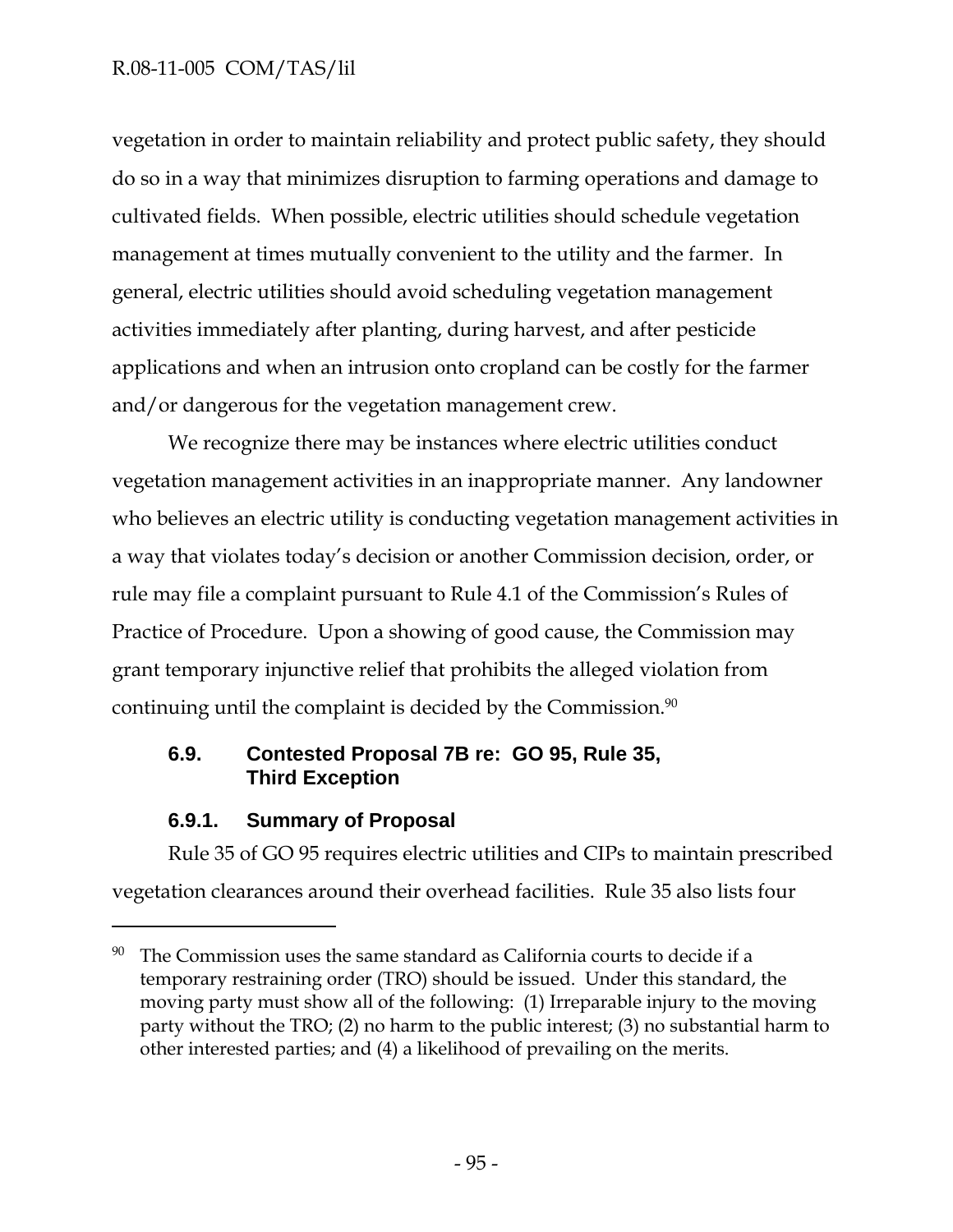exceptions to the prescribed clearances. PG&E, SCE, and SDG&E (together, "the Joint Utilities") propose to amend the Second Exception to replace the word "utilities" with "supply or communication company." This technical revision is consistent with the same revision in certain consensus proposals adopted previously by today's decision.

The Joint Utilities also propose a new Third Exception, with the current Third and Fourth Exceptions renumbered. Under the new Third Exception, electric utilities and CIPs would not be held responsible for the consequences of failing to trim or remove vegetation when a property owner obstructs vegetation-management activities and the company can document (1) at least one attempt at personal contact with the owner, (2) at least one written communication to the owner, and (3) notification to Commission Staff.

The proposed revisions to Rule 35 are contained in Appendix A of today's decision. The Joint Utilities do not anticipate that their proposal would create any additional costs for electric utilities, CIPs, or their customers.

# **6.9.2. Position of the Parties**

 $\overline{a}$ 

The main purpose of the Joint Utilities' proposal is to shift responsibility for the failure to perform vegetation management from the electric utilities and CIPs to the property owners who obstruct vegetation management. The proposal is supported by many CIPs,<sup>91</sup> PacifiCorp, and Sierra Pacific. The proponents of the proposal agree that shifting responsibility to the obstructing property owners is not only fair, it will also reduce obstructions when property

<sup>&</sup>lt;sup>91</sup> The CIPs that support this proposal are AT&T, CTIA, the Small LECS, Sprint, Sunesys, SureWest Telephone, T-Mobile, and Verizon.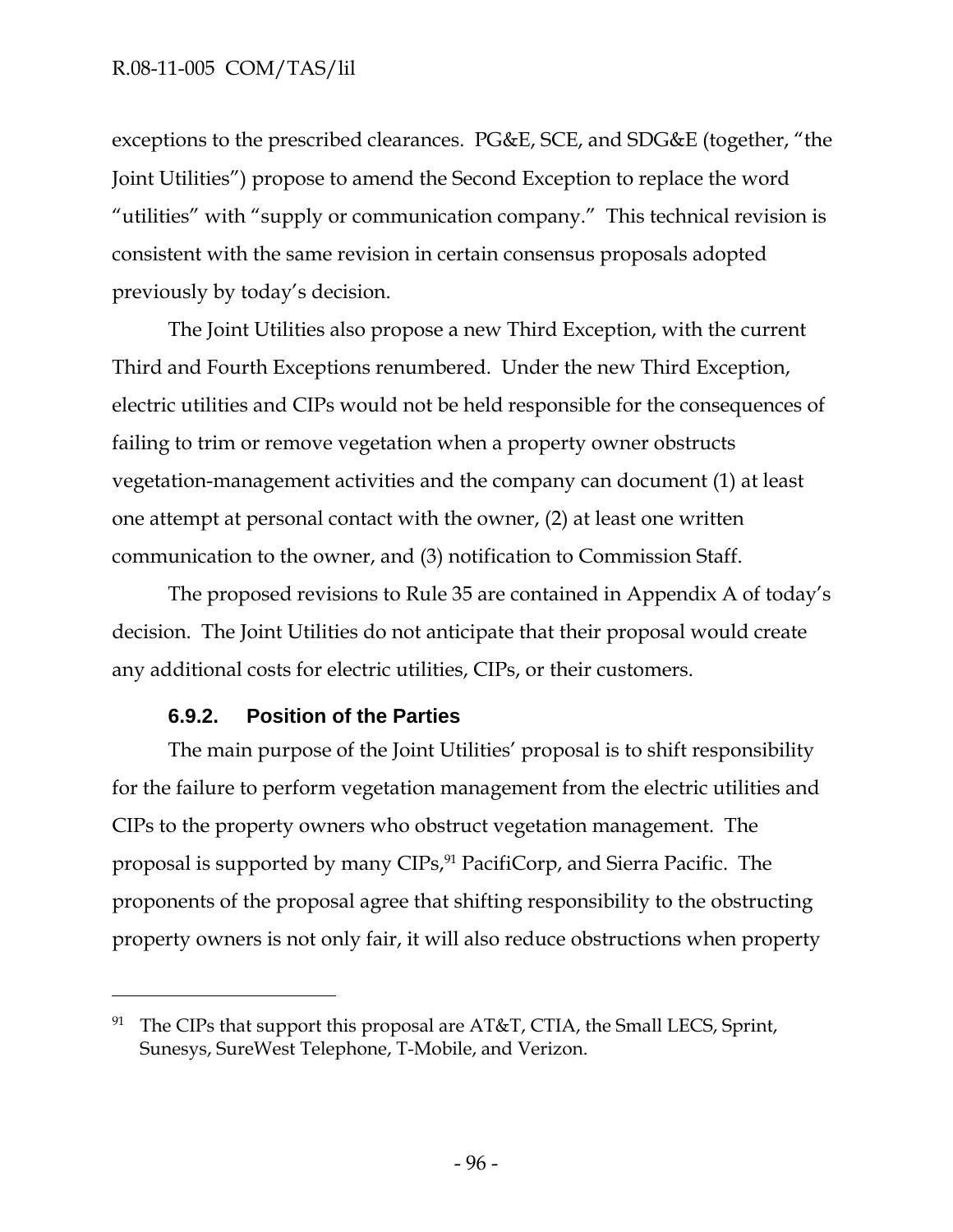owners realize they will be responsible for the consequences. The end result should be improved compliance with vegetation-management requirements and a parallel reduction in fire hazards.

There is no opposition to the Joint Utilities' proposed technical revisions to the Second Exception to Rule 35. The Joint Utilities' proposal to add a new Third Exception is opposed by CPSD, CFBF, MGRA, and TURN.

The opponents note that the Phase 2 Scoping Memo determined that the scope of this proceeding excludes proposals to limit the liability of electric utilities and CIPs.92 The opponents assert that the Joint Utilities' proposal is clearly an attempt to limit the electric utilities' liability.

The opponents submit there is no guarantee that vegetation management will occur if electric utilities and CIPs are allowed to shift responsibility for performing vegetation management to the property owners who obstruct vegetation management. The only sure outcome, according to the opponents, is that electric utilities and CIPs will have no incentive to aggressively conduct vegetation management if they can shift liability to the obstructing property owners. The end result is likely to be an exacerbation of fire risks.

CFBF is concerned that the proposal requires only minimal attempts to contact property owners, with no requriement that contact actually occur. CFBF states that it is unfair to shift legal liabilities to property owners without any assurance the affected party has been contacted.

 $\overline{a}$ 

<sup>&</sup>lt;sup>92</sup> Phase 2 Scoping Memo at 8.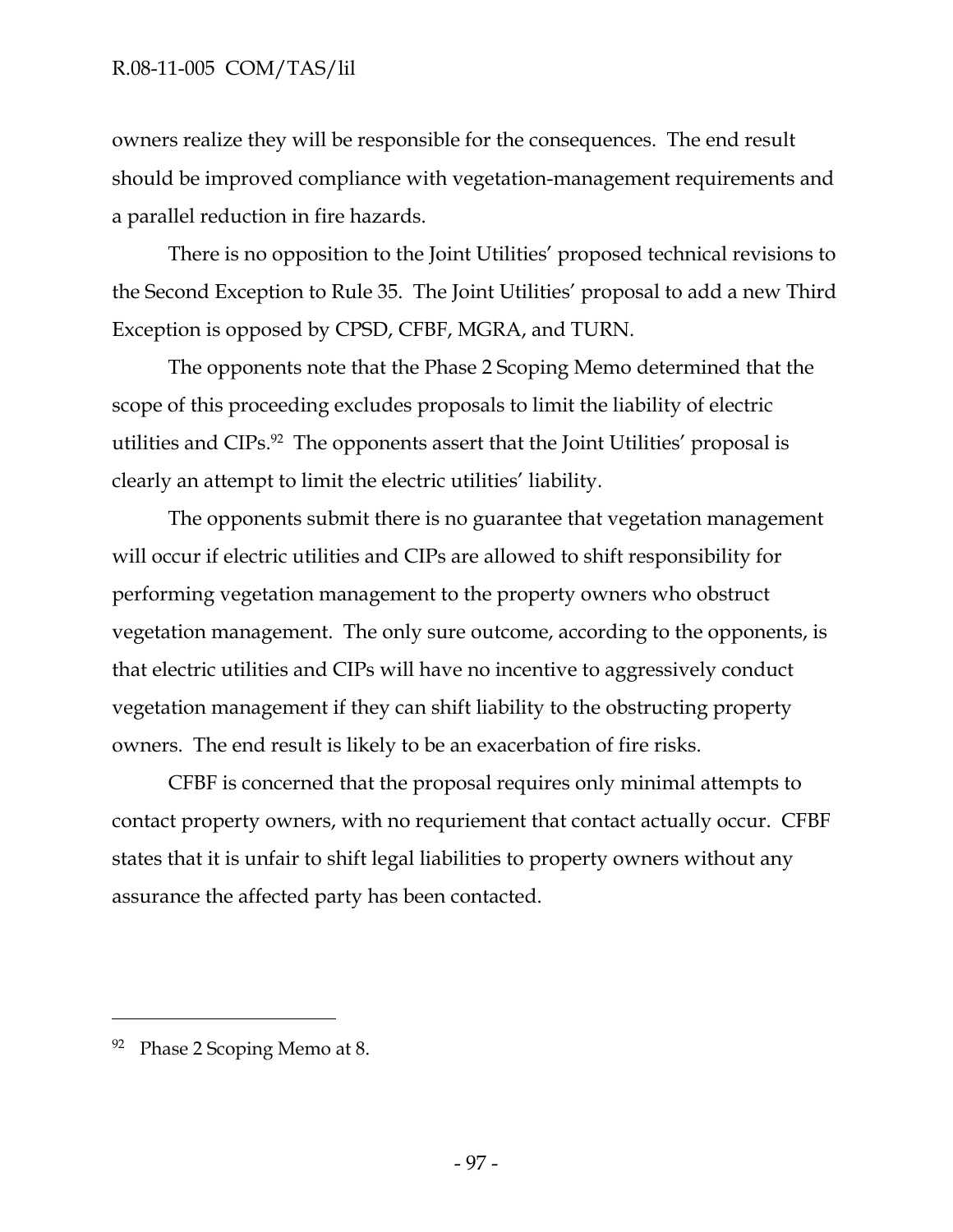## **6.9.3. Discussion**

The primary issue before us is whether to adopt the Joint Utilities' proposal to relieve electric utilities and CIPs of responsibility for the consequences of failing to perform vegetation management when a property owner obstructs access to overhead facilities. We decline to adopt the proposal because it is outside the scope of this proceeding as set forth in the Phase 2 Scoping Memo:

> [The] scope of Phase 2 excludes matters that are focused on reducing utilities' legal liability. The overarching objective of Phase 2 is to consider measures to reduce the fire hazards associated with utility facilities. Considering ways to reduce liability would divert attention from the main focus of Phase 2. (Phase 2 Scoping Memo at 8.)

Even if the proposal were within the scope of this proceeding, we would still reject it. In our opinion, the proposal would likely exacerbate fire hazards by removing the incentive for electric utilities and CIPs to aggressively pursue vegetation management on the properties of recalcitrant landowners.

We recognize that property owners who obstruct vegetation management activities can create a fire hazard that threatens public safety. We believe it is reasonable for electric utilities and CIPs to hold the obstructing property owners responsible. Therefore, if a property owner obstructs vegetation management, and there is a vegetation-related fire or other harm, we encourage the electric utilities and CIPs to seek compensation for any costs and liabilities they incur from the property owner. The written notices sent to property owners under the current Second Exception may include a statement that the electric utility or CIP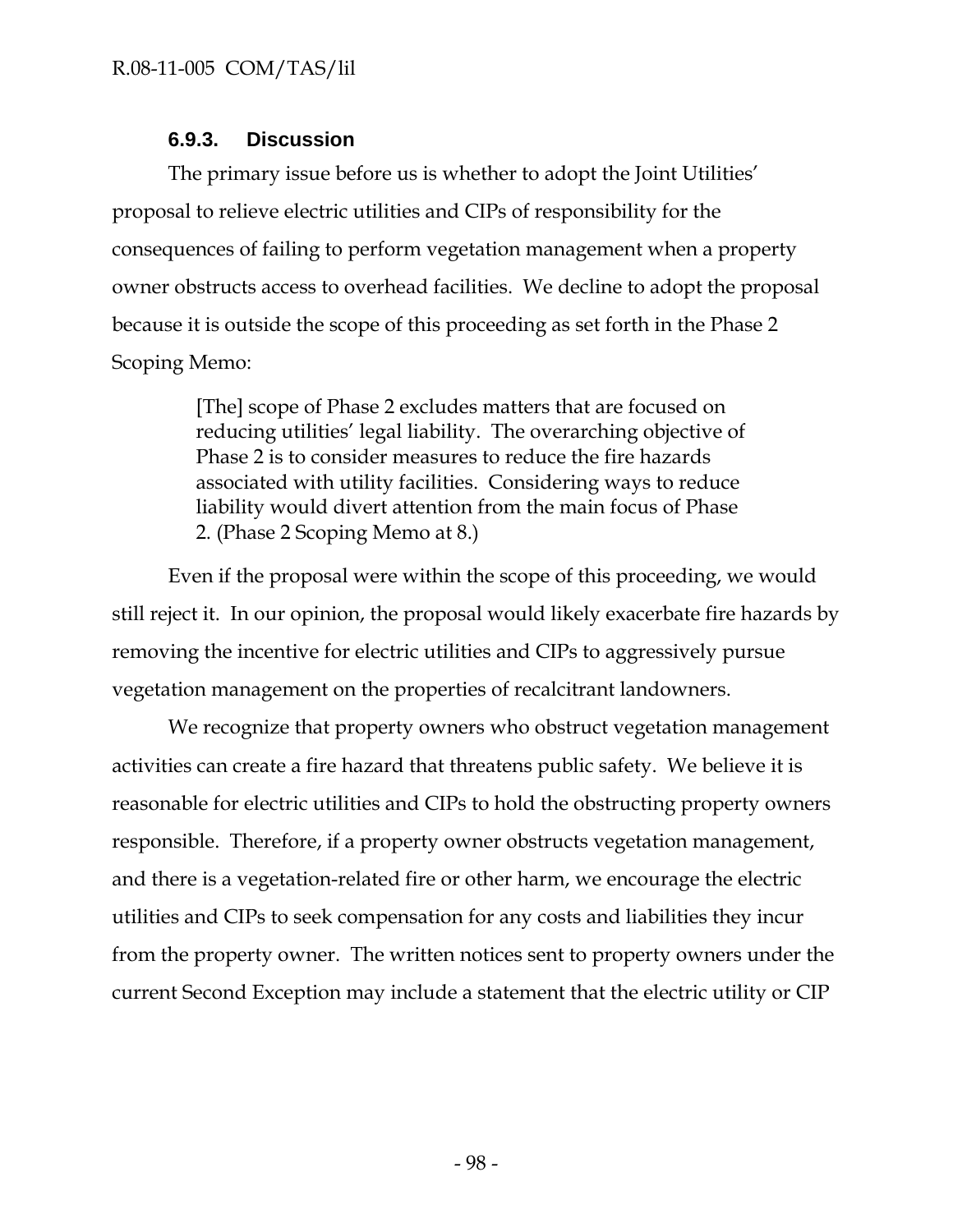may seek to recover fire-related costs and liabilities from the property owner.<sup>93</sup> We believe that such notices will provide a strong incentive for property owners to allow access to their properties, thus achieving the stated goal of this proceeding. Likewise, the electrical utilities and CIPs would continue to have a strong motivation to aggressively address safety issues.<sup>94</sup>

We adopt the Joint Utilities' unopposed proposal to revise the Second Exception to Rule 35 to replace the generic term "utilities" with the more descriptive "supply or communication company." The adopted revisions to Rule 35 are contained in Appendix B of today's decision.

# **6.10. Contested Proposal 8A re: GO 95, Appendix E**

# **6.10.1. Summary of Proposal**

-

Electric utilities and CIPs are required by Rule 35 of GO 95 to maintain minimum radial clearances between energized bare-line conductors and vegetation. The minimum radial clearances are set forth in Table 1 of GO 95. In general, the higher the voltage, the greater the required clearance.

Electric utilities and CIPs periodically trim vegetation around their bare-line conductors to maintain the required minimum clearances. By necessity, the clearances achieved at the time-of-trim are greater than the

 $93$  The Second Exception states, in relevant part, that "Rule 35 requirements do not apply where the utility has made a 'good faith' effort to obtain permission to trim...but permission was refused or unobtainable. A 'good faith' effort shall consist of...a written communication, including documentation of mailing or delivery."

Today's decision does not reduce electric utilities and CIPs' legal liability. Rather, it facilitates the ability of electric utilities and CIPs to recover their monetary losses from the property owners who bear at least some responsibility for such losses. The fact that utilities have no guarantee that all fire-related costs will be recovered from property owners provides a significant incentive for utilities to reduce fire risks.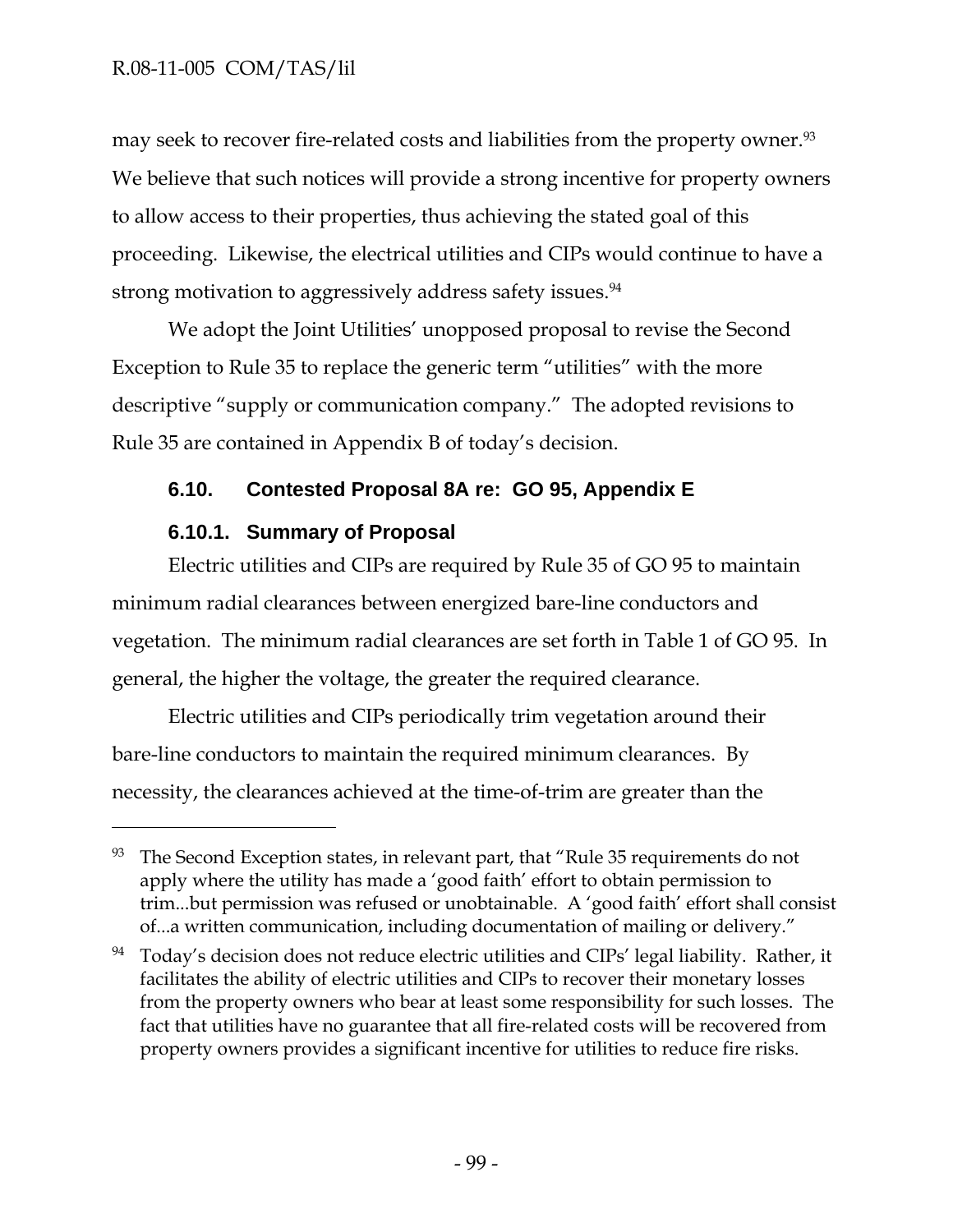required minimum clearances so that vegetation growth between trims does not intrude on the required minimum clearances.

Appendix E of GO 95 contains guidelines for the minimum radial clearances that should be achieved at time-of-trim, where practical. In the Phase 1 Decision, the Commission revised Appendix E to increase the guidelines for time-of-trim clearances in the high fire-threat areas of Southern California. The Commission also stated that it would consider proposals in Phase 2 to further increase the guidelines for minimum time-of-trim clearances.<sup>95</sup>

PG&E, SCE, and SDG&E ("the Joint Utilities") propose to revise Appendix E to increase the guidelines for minimum time-of-trim clearances in the high fire-threat areas of Southern California from 6.5 feet to 10 feet for conductors operating in the range of 2,400 volts to 69,999 volts, and from 10 feet to 15 feet for conductors operating in the range of 72,000 volts to 109,999 volts. The proposal would also replace the word "volts" in Appendix E with the commonly used abbreviation "V". The proposed revisions to Appendix E are shown in Appendix A of today's decision.

This proposal would affect both electric utilities and CIPs. The Joint Utilities anticipate that their proposal could create a one-time cost for companies that do not currently trim to the proposed minimum guidelines.

## **6.10.2. Position of the Parties**

The Joint Utilities' proposal is supported by PacifiCorp and Sierra Pacific. The electric IOUs agree that the proposal is a limited and reasonable approach to enhancing fire safety in areas of the state where the fire threat is the highest.

-

 $95$  D.09-08-029 at 29 – 30.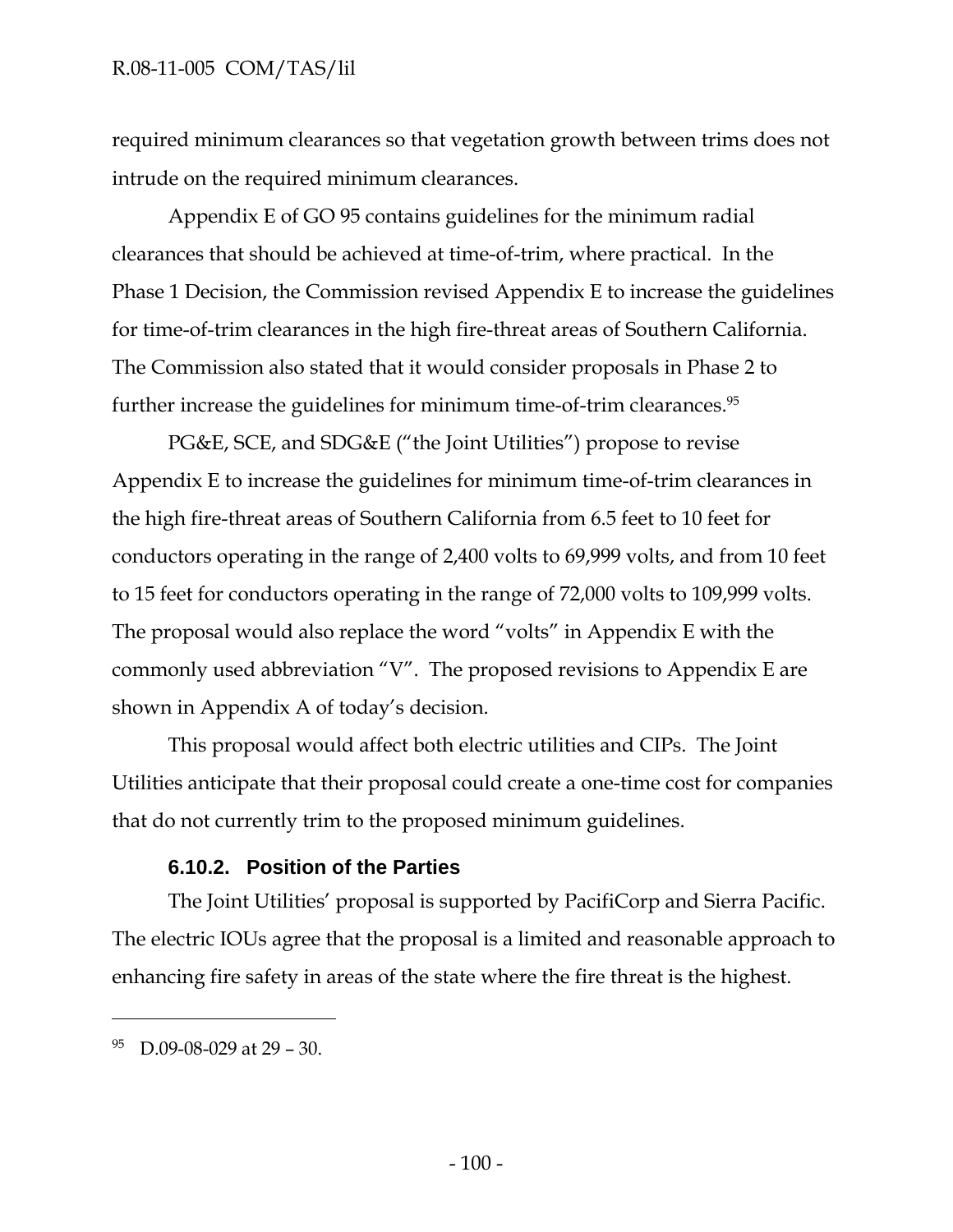The Joint Utilities' proposal is opposed by LA County, LADWP, and MGRA. They contend that because the minimum time-of-trim clearances were increased recently by the Phase 1 Decision, there is no need for an additional increase. They further contend that because companies have authority under Appendix E to exceed the minimum time-of-trim clearances, increasing the minimum clearances will not enhance fire safety.

The opponents of the proposal are concerned that another increase in the minimum time-of-term clearances will negatively affect aesthetics, vegetation, and efforts to combat global warming. For example, to combat global warming, LADWP has distributed more than 100,000 trees. LADWP is concerned that these efforts would be adversely affected by the Joint Utilities' proposal to increase the minimum time-of-trim clearances.

MGRA represents that SDG&E already trims 10 to 15 feet around its power lines in the Mussey Grade Road area, which exceeds to the current minimum time-of-trim clearances of 6.5 to 10 feet that were adopted by the Phase 1 Decision. MGRA is concerned that if greater time-of-trim clearances are adopted in Phase 2, SDG&E would feel free to regularly trim beyond the 10 to 15 feet (depending on voltage) in the Joint Utilities' proposal, just as SDG&E presently feels free to trim beyond the current time-of-trim clearances of 6.5 to 10 feet (depending on voltage) adopted by the Phase 1 Decision.

#### **6.10.3. Discussion**

The issue before us is whether to adopt the Joint Utilities' proposal to increase the guidelines for minimum time-of-trim clearances between energized bare-line conductors and vegetation in the high fire-threat areas of Southern California. In deciding this issue, we note that no party attempted to show that the current guidelines for minimum time-of-trim clearances are unsafe.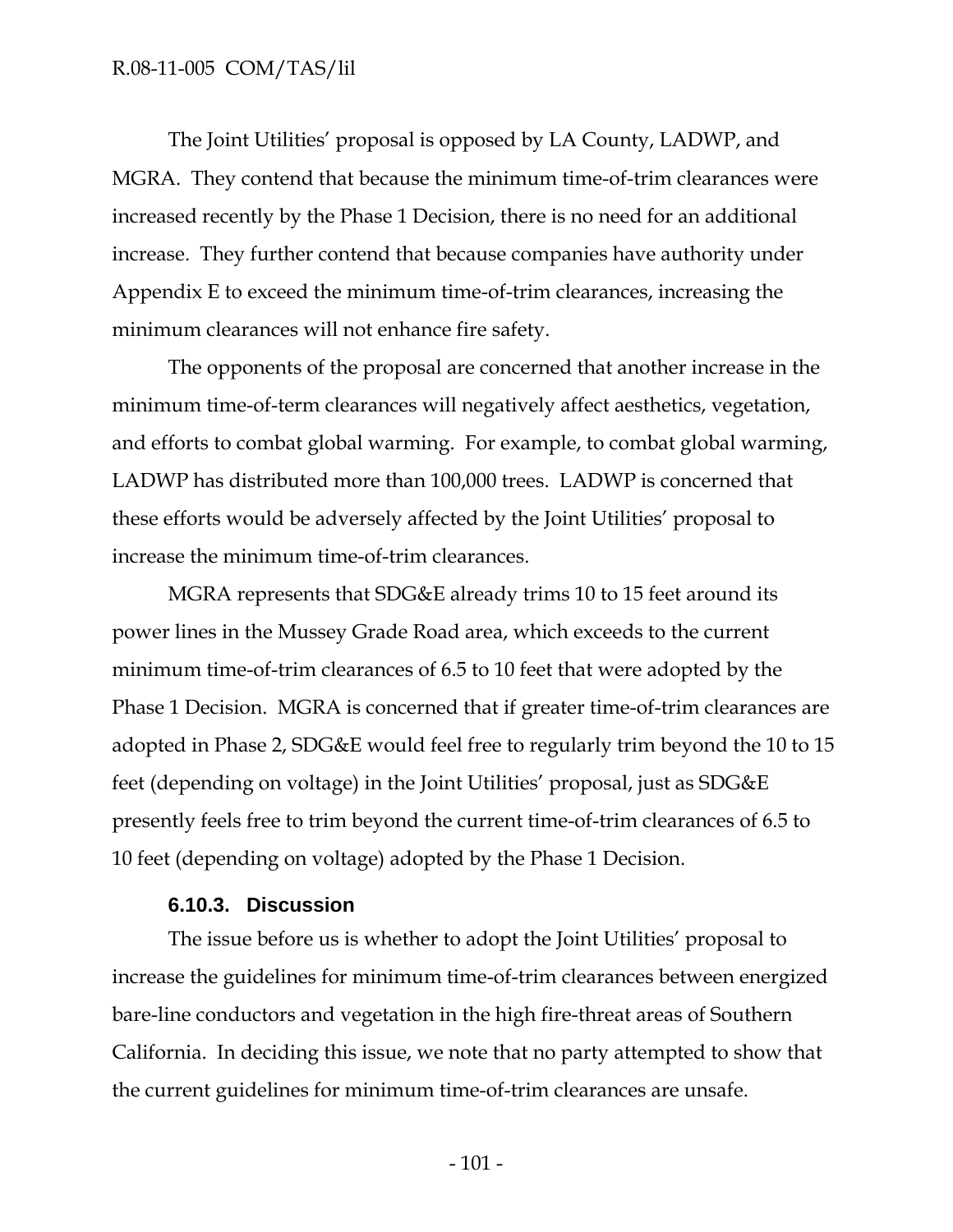Moreover, Appendix E of GO 95 establishes only minimum time-of-trim clearances. Electric utilities have wide latitude under Appendix E to exceed the minimum time-of-trim clearances whenever "[r]easonable vegetation management practices may make it advantageous to obtain greater clearances." We interpret "reasonable vegetation management practices" as including fire safety. Therefore, we decline to adopt the Joint Utilities' proposal.

There is no opposition to the Joint Utilities' proposal to replace the word "volts" in Appendix E with the abbreviation "V". We find the proposed technical revision to be reasonable, and we adopt it. The adopted revisions to Appendix E of GO 95 are contained in Appendix B of today's decision.

# **6.11. Contested Proposals 8B and 8C re: GO 95, Rule 35, Appendix E, Guidelines Only**

# **6.11.1. Summary of Proposals**

Appendix E of GO 95 provides guidelines for minimum time-of-trim clearances between energized bare-line conductors and surrounding vegetation. Appendix E also states that "[r]easonable vegetation management practices may make it advantageous to obtain greater clearances" than in the guidelines for minimum time-of-trim clearances.

The Phase 2 Workshop Report presents two competing proposals to revise Appendix E to provide additional guidance about when it is reasonable to obtain greater time-of-trim clearances. One proposal (Contested Proposal 8B) was offered by PG&E, SCE, and SDG&E ("the Joint Utilities"). The second proposal (Contested Proposal 8C) was offered by CFBF and MGRA. The proposed revisions to Appendix E are shown below with strikeout and underline:

# **Joint Utilities Proposal**

The radial clearances shown below are recommended minimum clearances that should be established, at time of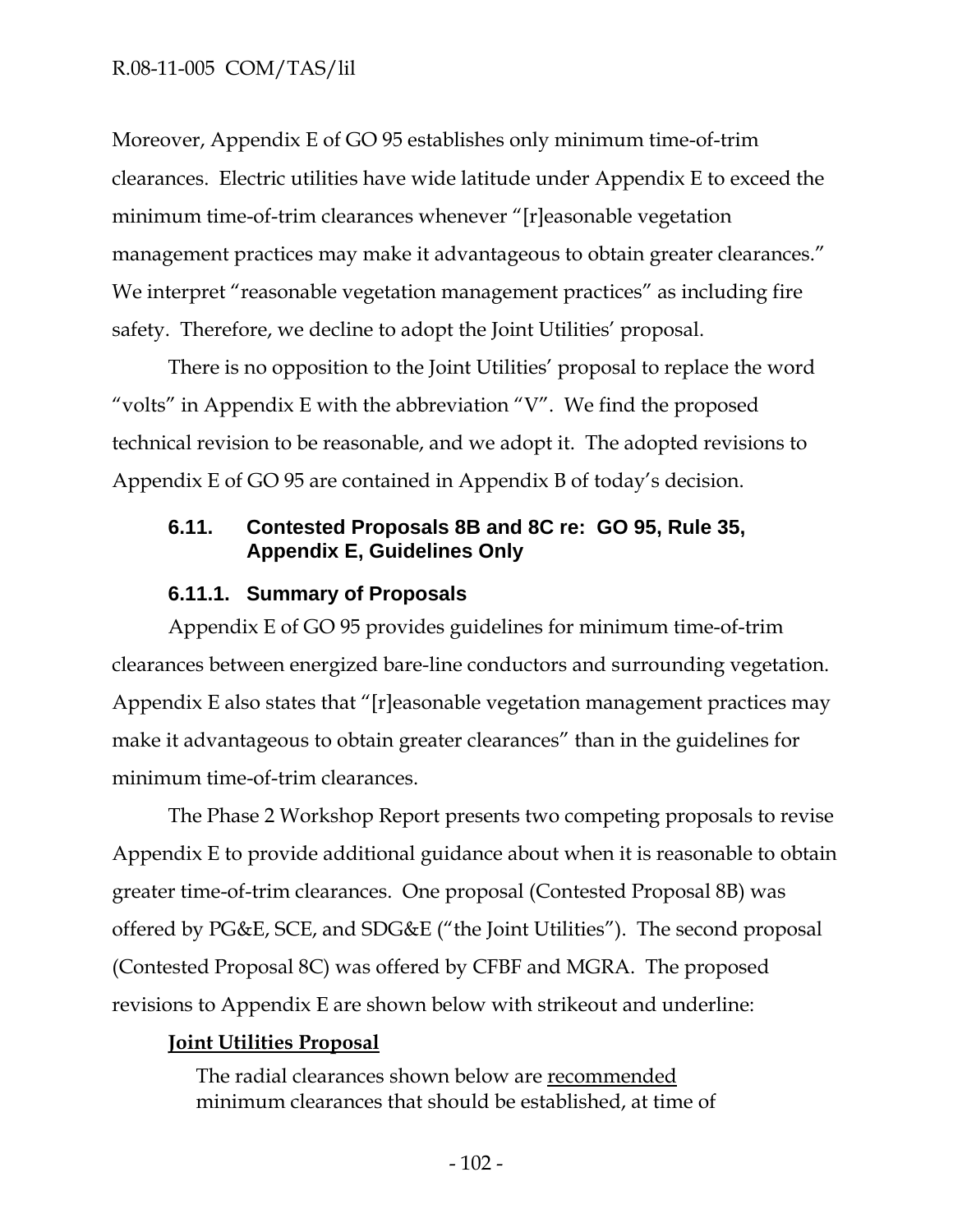trimming, between the vegetation and the energized conductors and associated live parts where practicable. Reasonable vegetation management practices may make it advantageous to obtain greater clearances than those listed below: to ensure compliance until the next scheduled maintenance. Each utility may determine and apply additional appropriate clearances beyond clearances listed below, which take into consideration various factors, including: line operating voltage, length of span, line sag, planned maintenance cycles, location of vegetation within the span, species type, experience with particular species, vegetation growth rate and characteristics, vegetation management standards and best practices, local climate, elevation, and fire risk.

# **CFBF/MGRA Proposal**

The radial clearances shown below are recommended minimum clearances that should be established, at time of trimming, between the vegetation and the energized conductors and associated live parts where practicable. Reasonable vegetation management practices may make it advantageous **for the purposes of public safety, reliability or tree health** to obtain greater clearances than those listed below: to ensure compliance until the next scheduled maintenance. Each utility may determine and apply additional appropriate clearances beyond clearances listed below, which take into consideration various factors, including: line operating voltage, length of span, line sag, planned maintenance cycles, location of vegetation within the span, species type, experience with particular species, vegetation growth rate and characteristics, vegetation management standards and best practices **(including when feasible appropriate tree crop production manuals)**, local climate, elevation, and fire risk. (Bold font added for emphasis.)

CFBF/MGRA's proposal is identical to the Joint Utilities' proposal except for the additional text that is shown in the CFBF/MGRA's proposal in bold font above. Both proposals would affect electric utilities and CIPs. Neither proposal is expected to create additional costs for electric utilities, CIPs, or other parties.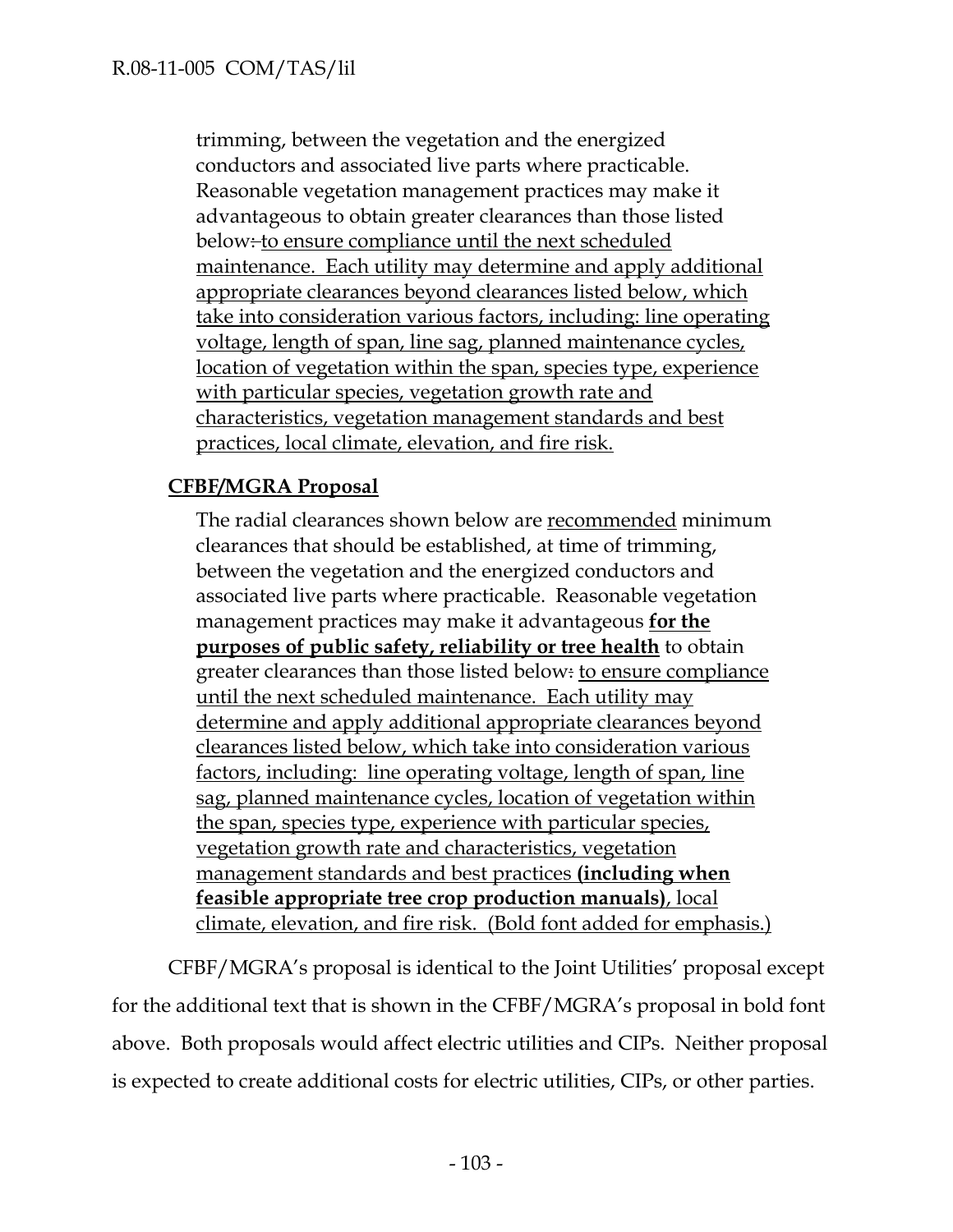### **6.11.2. Position of the Parties**

The Joint Utilities' proposal (Contested Proposal 8B) is supported by CMUA, PacifiCorp, Sierra Pacific, and TURN.<sup>96</sup> The Joint Utilities state that their proposal will not change utility trimming practices. Utilities already consider all of the factors listed in the proposal to determine appropriate additional clearances at time-of-trim. Rather, the purpose of the Joint Utilities' proposal is to help electric utilities and CIPs deal with property owners who want to limit trimming to the minimums set forth in Appendix E. By clarifying that utilities may obtain greater clearances, and by identifying the factors that will be considered when determining the appropriate additional clearances, the Joint Utilities' proposal will encourage property owners to allow the necessary vegetation management work to proceed.

The CFBF/MGRA proposal (Contested Proposal 8C) is supported by LA County, PacifiCorp, Sierra Pacific, and TURN.<sup>97</sup> The CFBF/MGRA proposal adds two phrases to the Joint Utilities' proposal. The first phrase – "for the purposes of public safety, reliability, or tree health" – explains why trimming beyond the specified minimum clearances may be necessary. The seconded phrase – "(including when feasible appropriate tree crop production manuals)" captures the importance of using best practices with respect to orchard trees that sustain the livelihoods of thousands of farmers.

The proponents of the CFBF/MGRA proposal contend that because any revisions to the time-of-trim guidelines will affect the entire state, not just high

-

<sup>&</sup>lt;sup>96</sup> PacifiCorp, Sierra Pacific, and TURN support both the Joint Utilities' proposal and CFBF/MGRA's proposal.

<sup>97</sup> Ditto.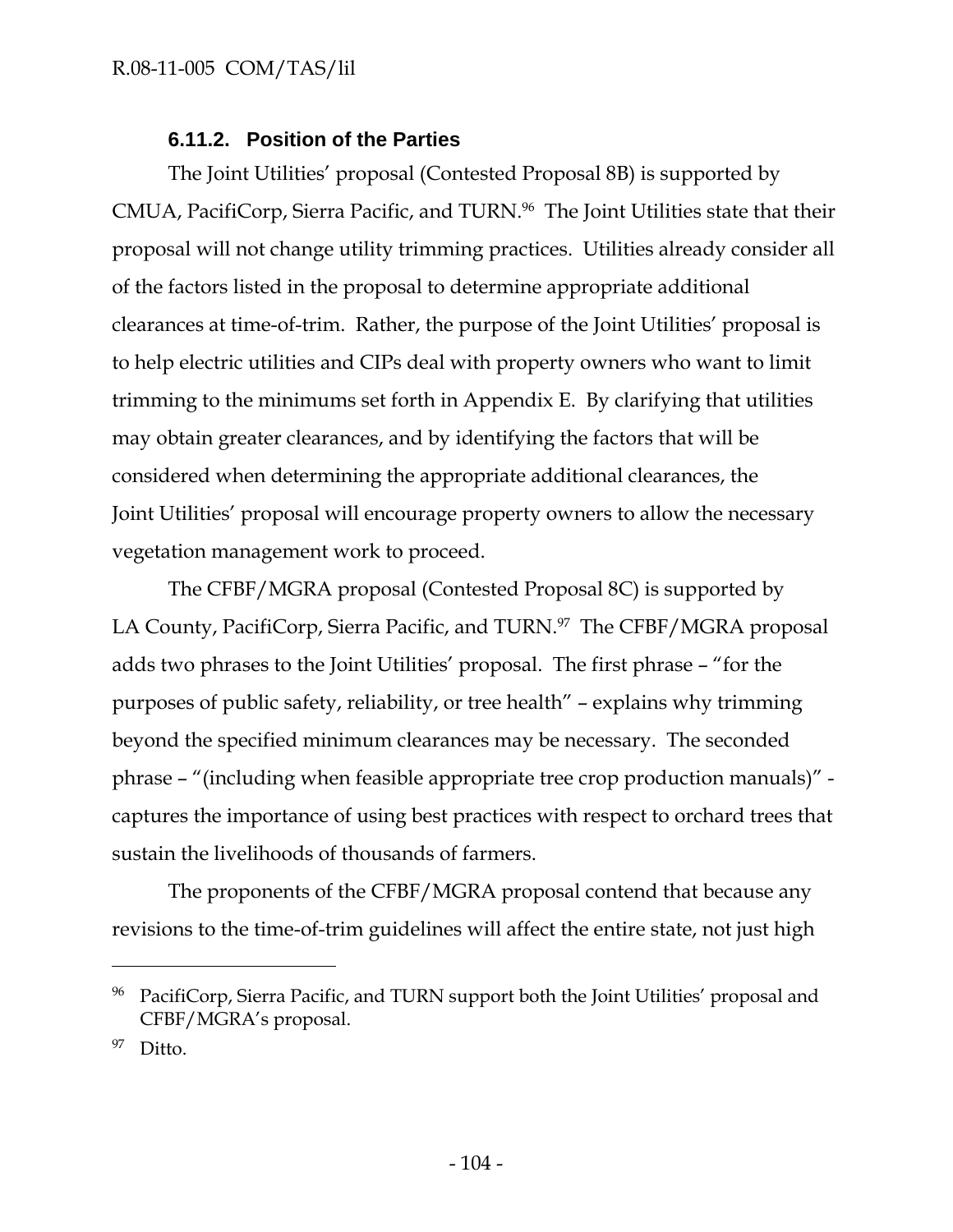fire-threat areas, a broad range of factors should be considered when determining minimum time-of-trim clearances. The Joint Utilities' proposal is limited to factors that are important to utilities. In contrast, the CFBF/MGRA proposal ensures that the concerns of both utilities and property owners will be considered when determining time-of-trim clearances.

The CFBF/MGRA proposal is opposed by CMUA, LADWP, PG&E, SCE, and SDG&E. In general, the opponents are concerned that the CFBF/MGRA proposal will provide problem landowners with more reasons to obstruct prudent tree-trimming practices.

### **6.11.3. Discussion**

The issue before us is whether to adopt either of the two competing proposals to revise Appendix E of GO 95 to explain when it is reasonable to exceed the minimum time-of-trim clearances around bare-line conductors set forth in Appendix E. In deciding this matter, our principle concern is the prevention of wildfires and other safety hazards caused by contact between vegetation and bare-line conductors operating at high voltages.

The Joint Utilities' proposal would revise Appendix E to (1) state that the minimum time-of-trim clearances specified in Appendix E are "recommended"; (2) state that electric utilities and CIPs may exceed the recommended time-oftrim clearances; and (3) provide a list of factors that electric utilities and CIPs should consider when determining whether, and to what extent, it is appropriate to exceed the recommended time-of-trim clearances. The proposed factors include line sag, vegetation trimming cycles, vegetation growth rates, and fire risk. All of the factors are directly related to our public-safety goal of keeping high-voltage conductors clear of vegetation. Therefore, we find the Joint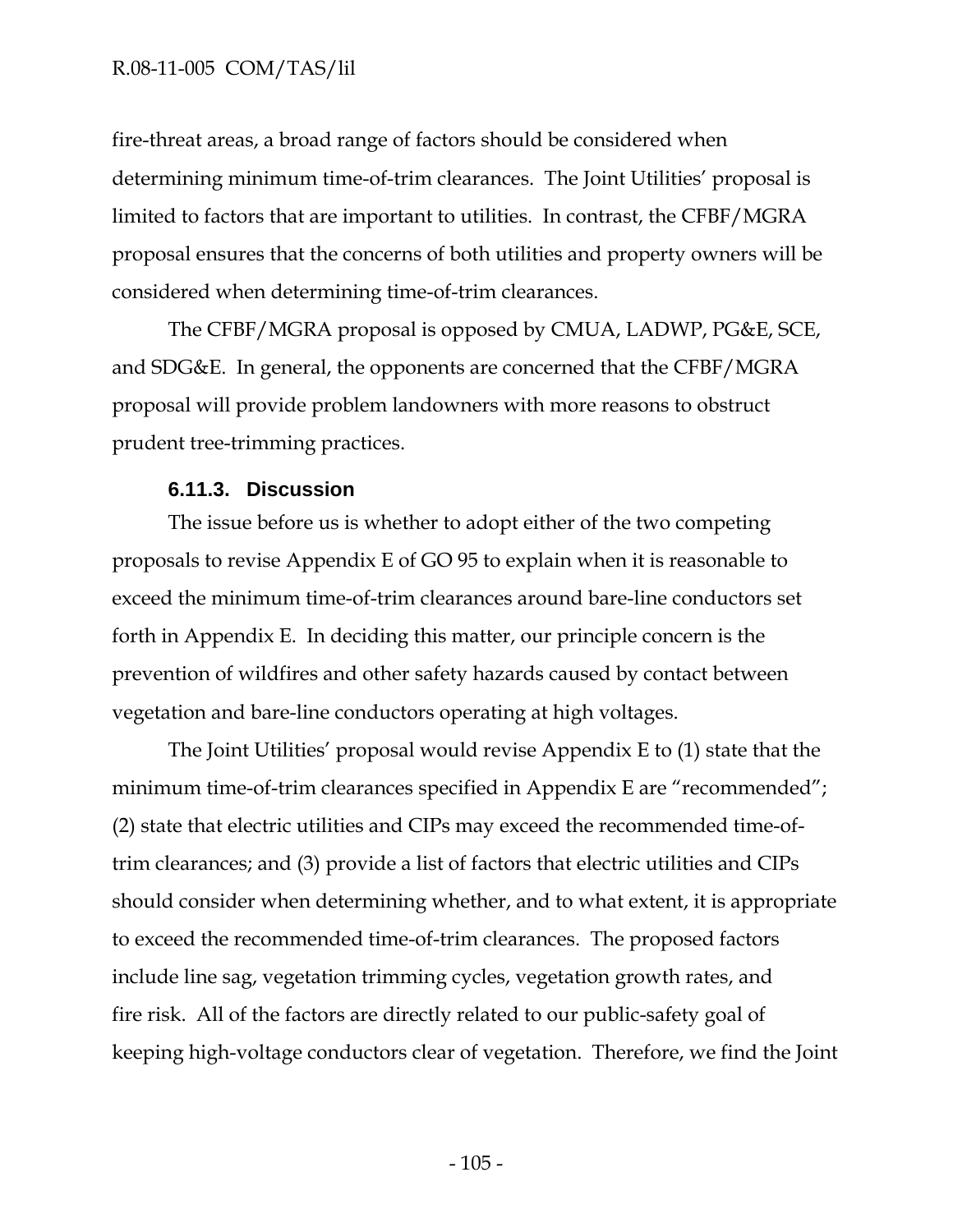-

Utilities' proposal is reasonable, and we hereby adopt it. The text of the adopted revisions to Appendix E of GO 95 is contained in Appendix B of today's decision.

We adopt in part and reject in part the CFBF/MGRA proposal to add to Appendix E the phrase "for the purposes of public safety, reliability or tree health." The purpose of the phrase is to summarize when it is appropriate to exceed the minimum time-of-trim guidelines. We agree that Appendix E should be revised to state that companies may exceed the minimum time-of-trim guidelines when necessary for "public safety" and "reliability," as these reasons are directly related to the safety and reliability purposes of GO 95.<sup>98</sup> Adding these reasons to Appendix E should help electric utilities and CIPs explain to property owners why vegetation needs to be trimmed.

We decline to add "tree health" as a reason for exceeding the minimum time-of-trim guidelines, as tree health is not directly related to the overarching safety and reliability purposes of GO 95. This does not mean that tree health is irrelevant in determining time-of-trim clearances. In fact, the adopted revisions to the Appendix E state that electric utilities and CIPs should consider "vegetation management standards and best practices" when determining timeof-trim clearances. We interpret this provision as incorporating tree health.

We decline to adopt CFBF/MGRA's proposal to add the parenthetical "(including when feasible appropriate tree crop production manuals)" as one of the factors that may be considered when determining whether to exceed the minimum time-of-trim guidelines. The parenthetical is vague and will likely

To ensure that the revised text of Appendix E is clear, we have added the modifier "service" before the word "reliability," so that the revised text states "service reliability."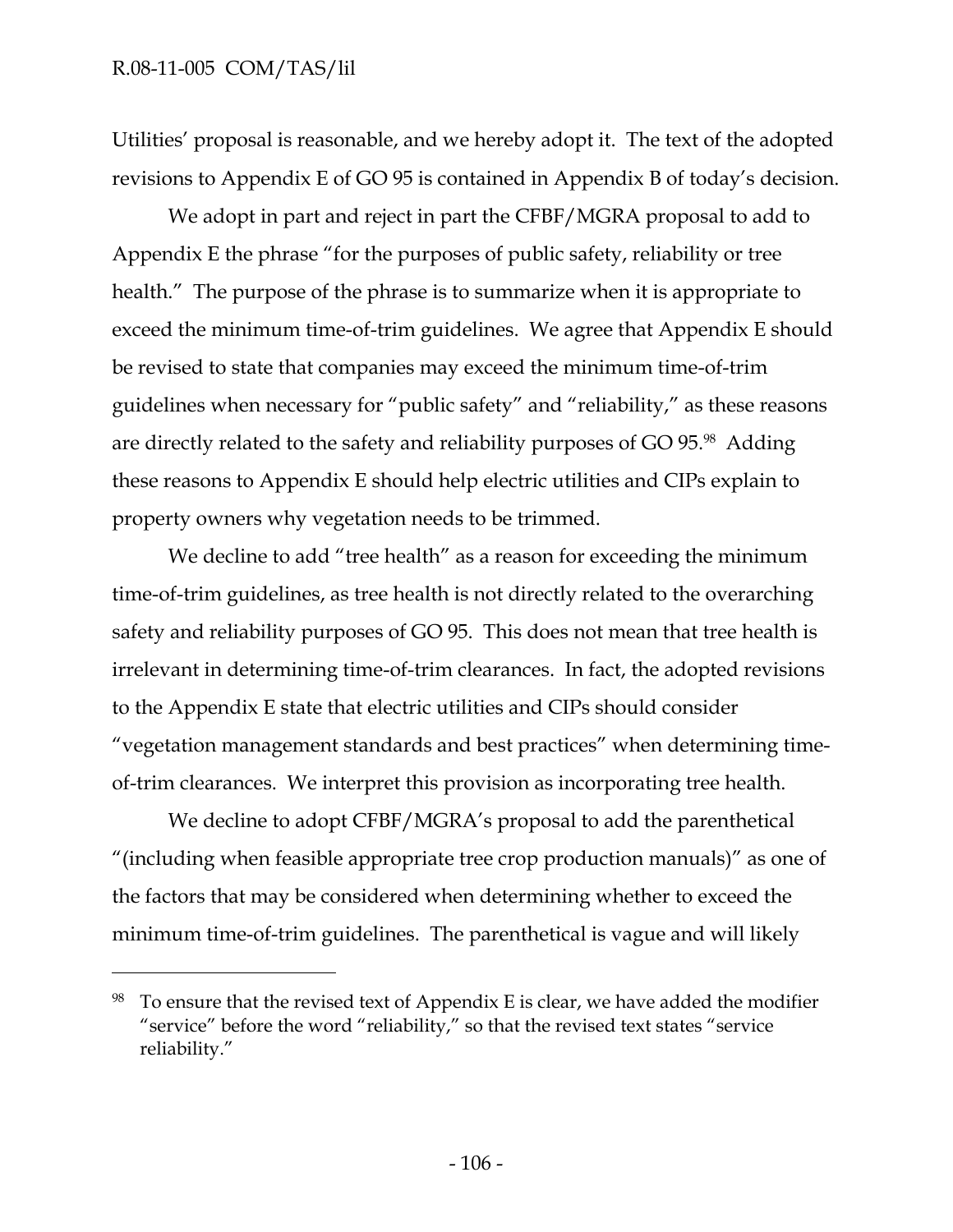cause disagreements between utilities and orchard owners about what constitutes an "appropriate" manual.

Finally, we adopt the recommendation in Cal Fire's reply comments on the proposed decision to revise Appendix E to state that the minimum time-of-trim guidelines may be exceeded when necessary to comply with the minimum clearance requirements applicable to state responsibility areas (SRAs) pursuant to Public Resource Code (PRC) §§ 4102 and 4293.<sup>99</sup>

# **6.12. Contested Proposal 9 re: GO 95, Rule 38, Table 2, Footnote (aaa)**

# **6.12.1. Summary of Proposal**

-

Rule 38 of GO 95 specifies minimum clearances between power lines and cables, wires, communication lines, and other conductors. The required minimum clearances are set forth in Table 2 of Rule 38. Once installed, the required minimum clearances between power lines and other conductors can be reduced by 10% during the course of a day due to thermal loading.

PG&E, SCE, and SDG&E ("the Joint Utilities") propose to add to Table 2 a new Footnote (aaa) that states as follows:

> (aaa) The vertical separation requirement between conductors in the adjoining mid-span may or may not require increased

 $99$  PRC § 4102 defines SRAs as areas for which the state has primary financial responsibility for preventing and suppressing fires. PRC § 4293, which applies to SRAs, states that "any person that owns, controls, operates, or maintains any electrical transmission or distribution line upon any mountainous land, or in forestcovered land, brush-covered land, or grass-covered land shall...maintain a clearance of the respective distances which are specified in this section in all directions between all vegetation and all conductors which are carrying electric current...."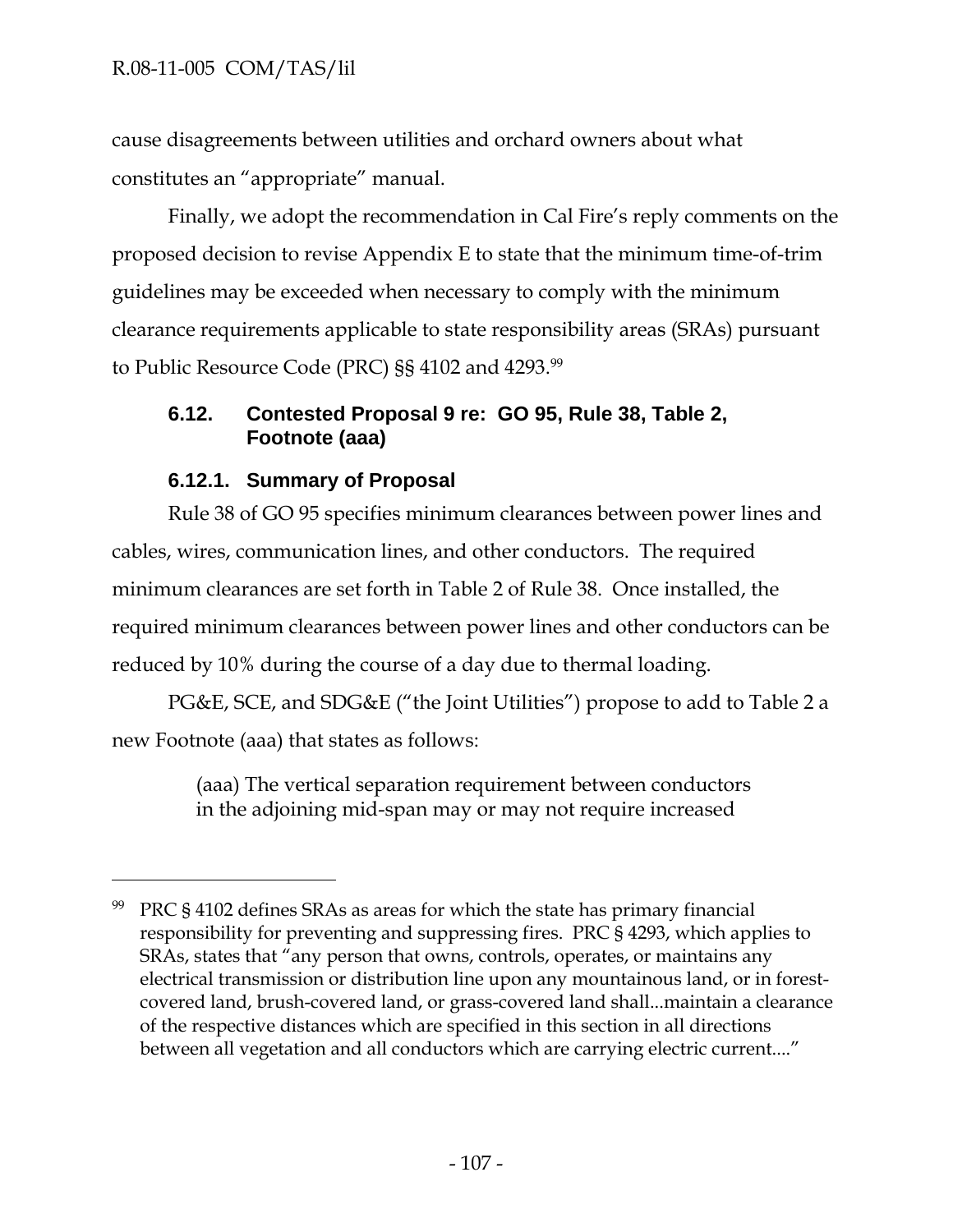vertical separation at the pole based on the sag characteristics of the conductors.

The proposed footnote would apply to the minimum required clearances set forth in Table 2, Cases 1 through 13. It would not apply to the minimum clearance requirements in Cases 14 through 20.

The proposed Footnote (aaa) would affect electric utilities and CIPs. The Joint Utilities do not anticipate their proposal will create additional costs for electric utilities, CIPs, or their customers.

## **6.12.2. Position of the Parties**

The Joint Utilities state that maintaining the required minimum clearances between power lines and other conductors is vital in areas with combustible vegetation, strong winds, and hot weather. Sag can increase significantly with high thermal loads. It is important for entities with facilities affixed to the same pole and/or crossing under power lines to account for the sag of power lines in order to maintain required clearances. The proposed footnote will promote safety by reminding responsible personnel that the minimum clearances specified in Table 2 of Rule 38 must be met under all expected sag scenarios.

The Joint Utilities' proposal is supported by IBEW 1245, LA County, and PacifiCorp. IBEW 1245 supports the proposal because it will help to ensure the safety of linemen working midspan between power lines and other conductors. PacifiCorp supports the proposal because it is consistent with the National Electric Safety Code that has been adopted by many of the other states where PacifiCorp operates. This will help to reduce the burden on PacifiCorp of complying with different requirements in different jurisdictions.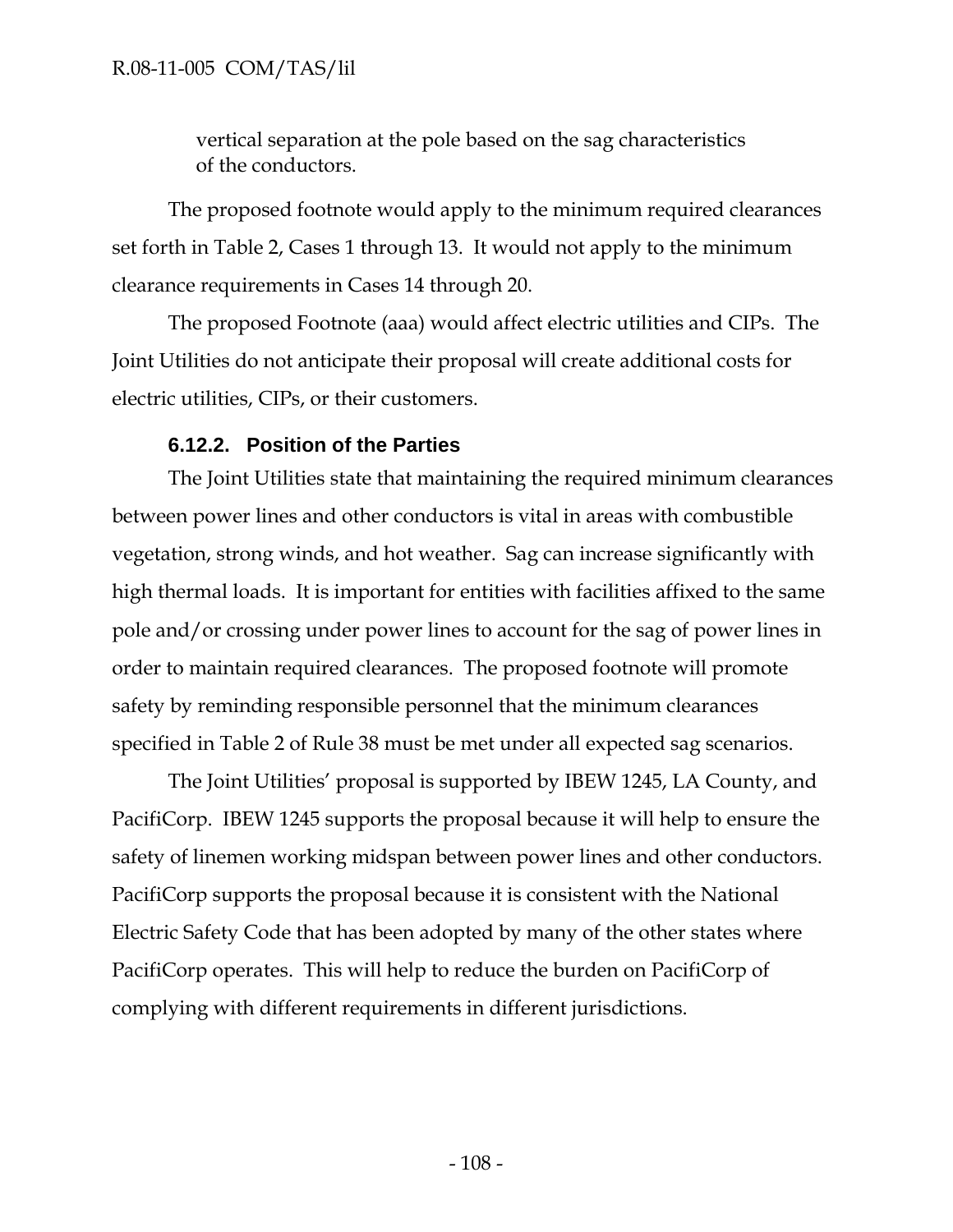The Joint Utilities' proposed footnote is opposed by CPSD and the CIP Coalition. CPSD states that the proposed footnote is unnecessary because the required clearances between conductors must be met at all times.

The CIP Coalition asserts that the proposed footnote is redundant with the following provisions in GO 95 regarding conductor clearances and sags:

- Table 2 of Rule 38 prescribes minimum vertical, horizontal, and radial clearances between conductors.
- Rule 43 prescribes temperature and loading conditions that must be considered in determining conductor clearances, including certain conditions pertaining to conductor sags.
- Rule 43.1 requires facilities installed at elevations above 3,000 feet to be designed for wind pressure of 6 pounds per square foot on conductors and  $\frac{1}{2}$  inch of ice.
- Rule 43.2 requires facilities installed at elevations below 3,000 feet to be designed for wind pressure of 8 pounds per square foot on conductors and no ice.
- Rule 43.1 and Rule 43.2 require that conductor sag be considered at the "normal temperature" of 60ºF and at a "maximum temperature" of 130ºF.
- Additional sag requirements are set forth in Rule 49.4 C(5), Rule 84.5, and Appendix C. Appendix C contains sag curves and formulas for determining the sag for different conductor types, span lengths, and temperatures.
- Appendix C specifically states that the sag values contained in Appendix C, Table 25 are greater than required to meet minimum requirements, but are "considered to be in accordance with good practice."
- Appendix F contains examples of "typical problems" in line construction and explains how conductor sag and tension should be determined in hypothetical conditions.
- Rule 31.1 requires that for all particulars not specified in GO 95, "design, construction and maintenance should be done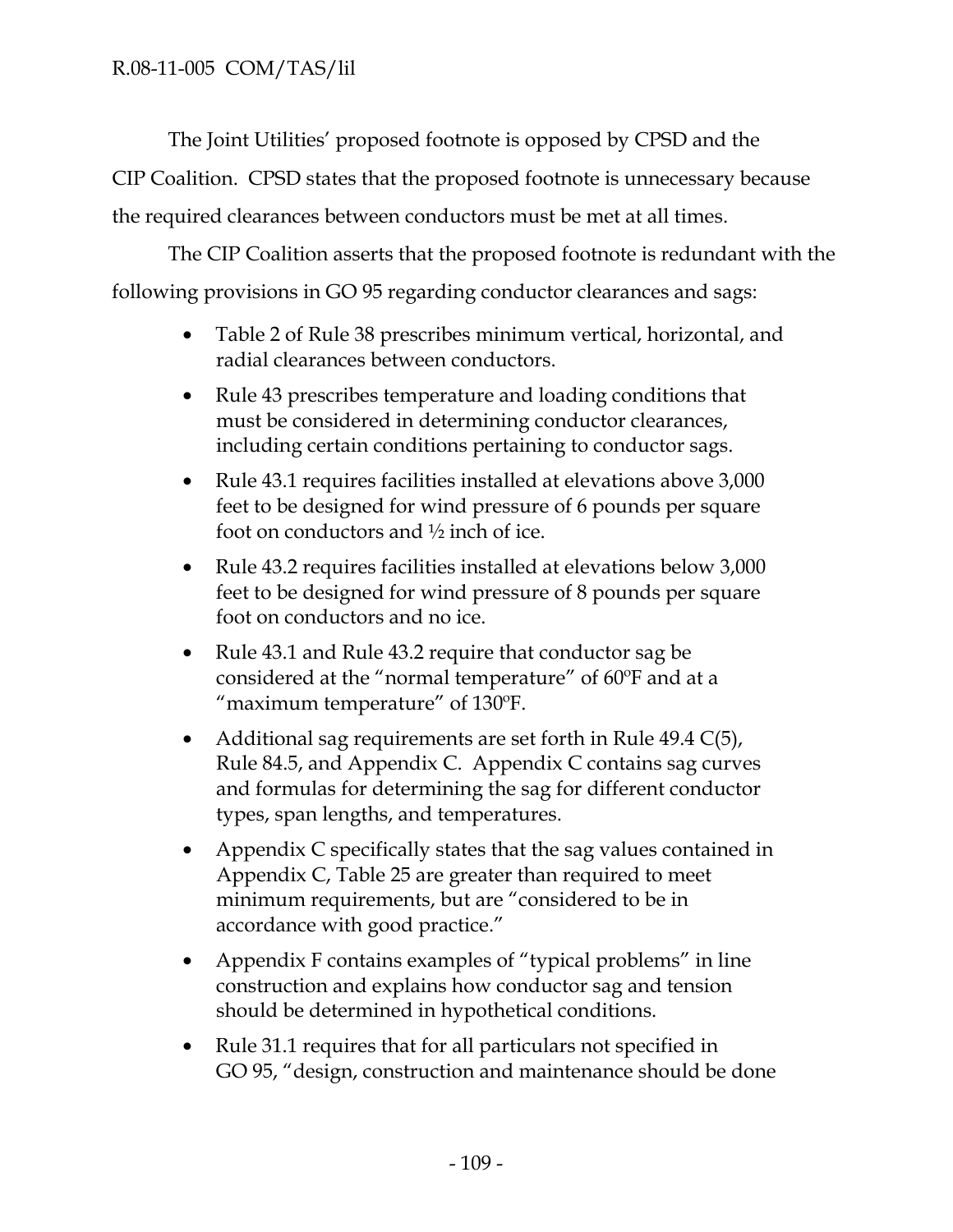in accordance with accepted good practice for the given local conditions known at the time."

The CIP Coalition contends that the Joint Utilities did not show that the Commission's existing conductor clearances and sag requirements are unsafe. To the contrary, the Commission's existing requirements are conservative and in certain respects exceed the minimum conductor clearance requirements in the National Electric Safety Code applicable in most other states.

#### **6.12.3. Discussion**

The issue before us is whether to adopt the Joint Utilities' proposal to add a new Footnote (aaa) to Table 2 of Rule 38. The purpose of the footnote is to remind electric utilities and CIPs to take sag characteristics into account when installing new conductors so that required clearances between conductors are maintained at all times.

We agree with CPSD that the proposed footnote is unnecessary, and we decline to adopt it. The electric utilities and CIPs are well aware of the sag characteristics of conductors and the required minimum clearances between conductors. The proposed footnote is purely advisory and adds nothing new. It provides no substantive information regarding what types of conductors may require extra separation, under what conditions extra separation may be required, or how much additional separation may be required. Instead, the proposed footnote offers only the vague advice that conductors "may or may not require increased vertical separation at the pole based on sag characteristics of the conductors."

Although we decline to adopt the Joint Utilities' proposed footnote, we remind the electric utilities and CIPs that they are required by GO 95 to take sag characteristics into account when installing new conductors to ensure that the

- 110 -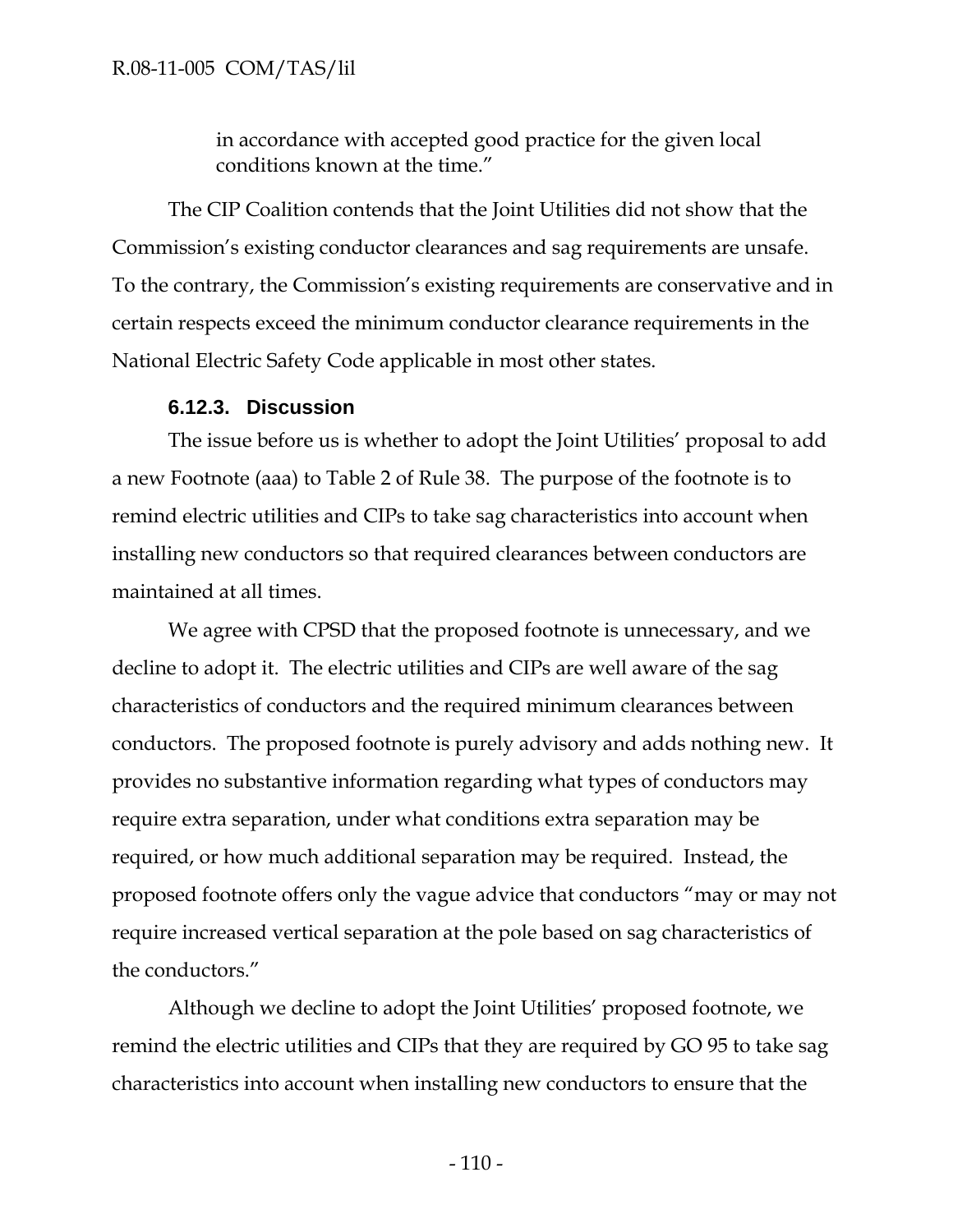## R.08-11-005 COM/TAS/lil

minimum clearance requirements between conductors in Table 2 of Rule 38 are maintained at all times. We view any failure to maintain minimum conductorto-conductor clearances as a serious fire hazard. Any failure to maintain the required minimum clearances shall be deemed either a Level 1 of Level 2 nonconformance, depending on circumstances, and must be corrected within the timeframes specified in Rule 18 (as revised by today's decision).

## **6.13. Contested Proposals 10A and 10B re: GO 95, Rule 44.2, Rule 44.4, and Appendix I**

### **6.13.1. Summary of Proposals**

The Phase 1 Decision added Rule 44.2 to GO 95. This rule requires an entity that seeks to attach facilities to a structure (e.g., a utility pole) that materially increase the load on the structure to perform a loading calculation. The purpose of this requirement is to ensure that the attachment of new facilities does not reduce the safety factors for the structure below those required by Section IV of GO 95. Rule 44.2 also requires entities that own the structure and/or have facilities already attached to the structure to provide information needed by the entity performing the loading calculations.100

The Commission stated in the Phase 1 Decision that it would revisit in Phase 2 the issues of (1) the time period for exchanging data needed for pole-loading calculations, and (2) the definition of what constitutes a "material increase" in the load on a structure.<sup>101</sup>

-

 $100$  D.09-08-029 at 37-40 and Ordering Paragraphs 3 and 4.

<sup>101</sup> D.09-08-029 at 39-40.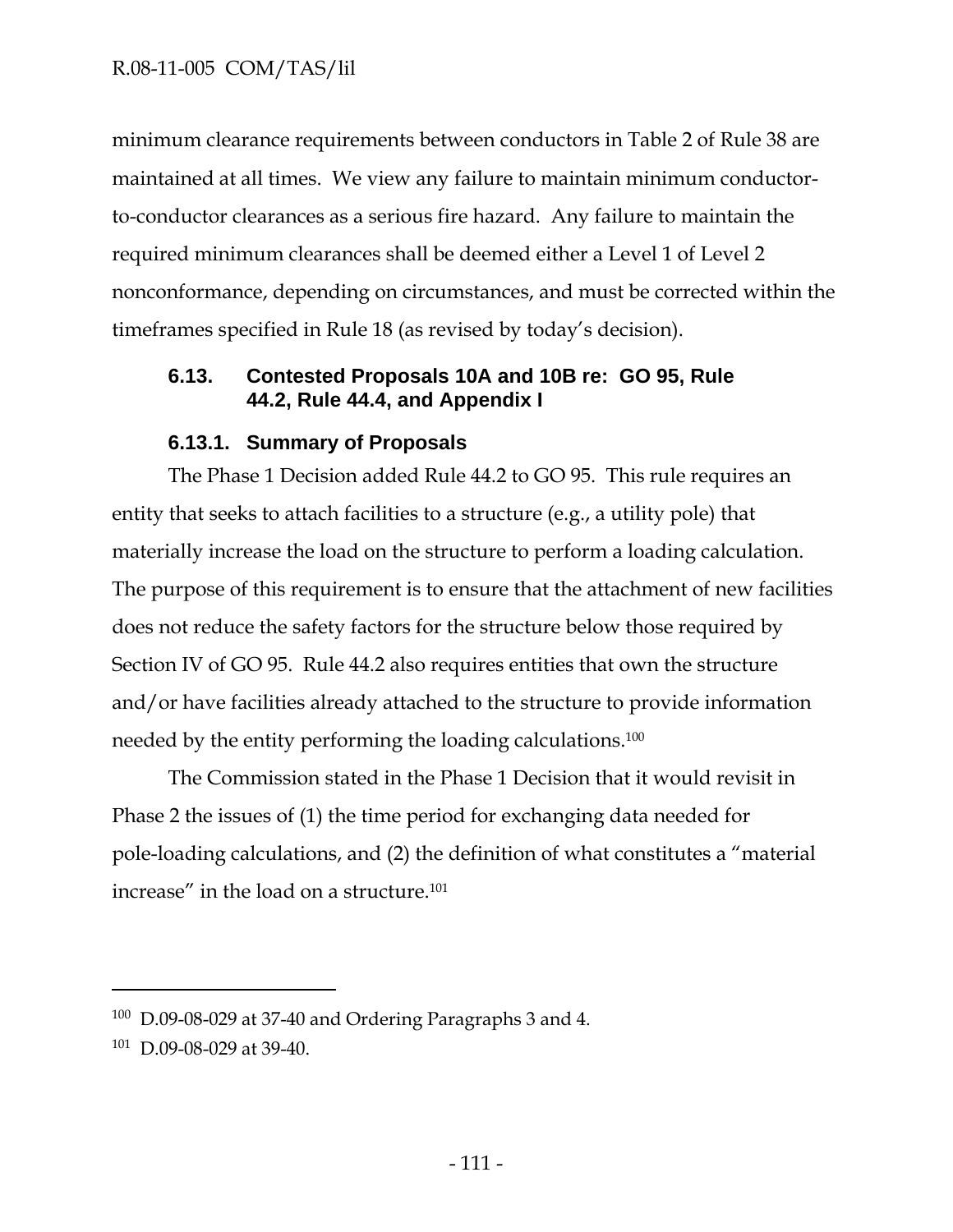The Phase 2 Workshop Report contains two competing proposals to revise GO 95 to incorporate timelines and procedures for sharing information needed for pole-loading calculations. One proposal was offered by the CIP Coalition (Contested Proposal 10A), and the other was offered by the Joint Utilities (Contested Proposal 10B). The text of both proposals is contained in Appendix A of today's decision.

Both proposals would require all entities that own or occupy a joint-use pole to provide, upon request, information needed for pole-loading calculations to an entity that seeks to attach facilities to the joint-use pole. Both proposals would also require the information to be provided as soon as practical, but, absent exigent circumstances or mutual agreement, no more than 15 business days from the date of request.

The text of each proposal is nearly identical. The most visible difference between the two proposals is that the CIP Coalition's proposal would place the text in a new Rule 44.4. of GO 95, while the Joint Utilities' proposal would place the bulk of the text, including specific requirements, in a new Appendix I of GO 95, with a reference to the new Appendix I in a new Rule 44.4.

There are several other differences between the two proposals. First, the Joint Utilities' proposal would make two technical revisions to the first paragraph of Rule 44.2 and delete the second paragraph of Rule 44.2. The CIP Coalition agrees with both these proposed revisions, even though these revisions are not part of the CIP Coalition's proposal.

Second, the CIP Coalition's proposal directs entities to cooperate by "promptly providing or making reasonably available" the information needed for pole-loading calculations. The Joint Utilities' proposal does not include the "making reasonably available" provision.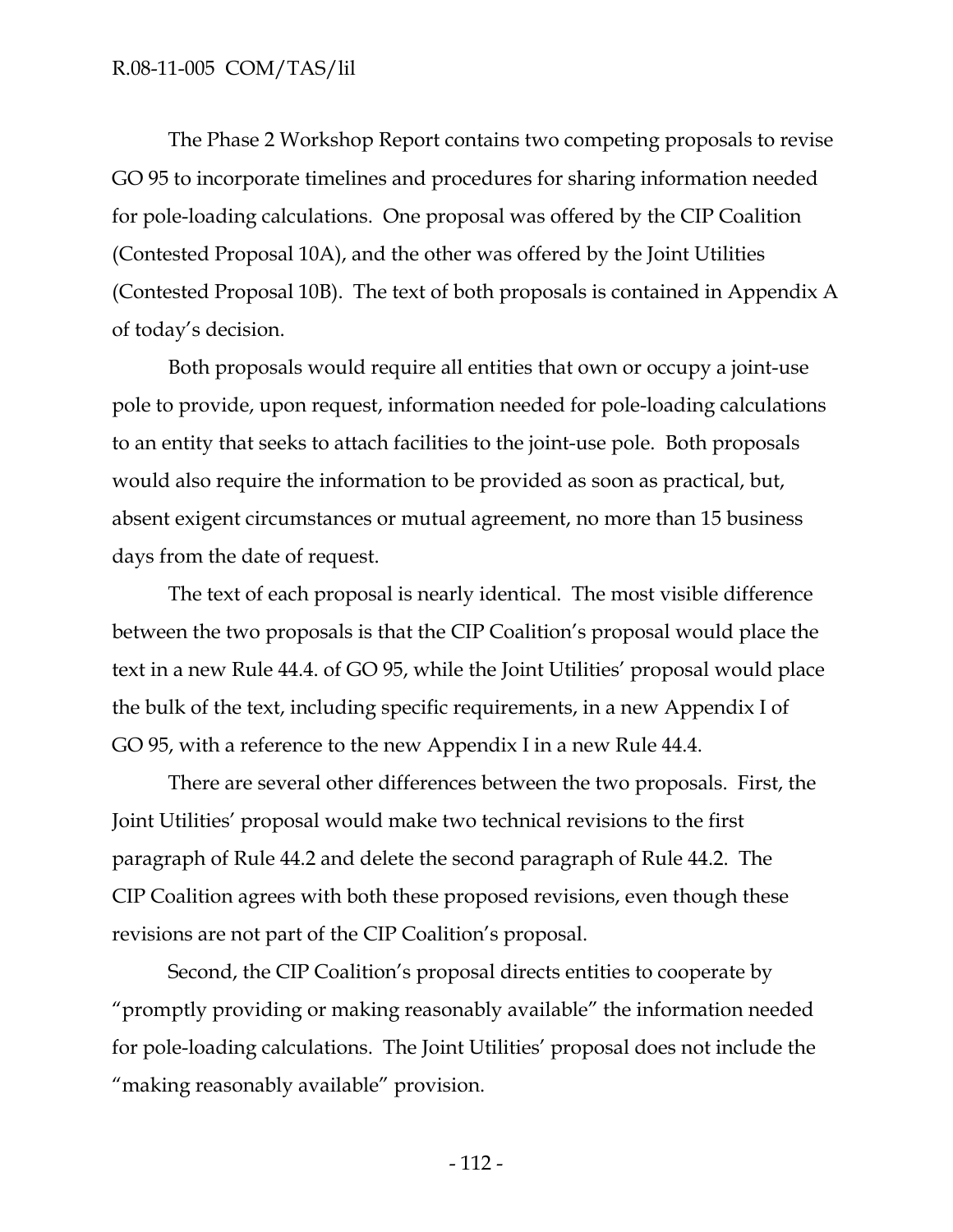$\overline{a}$ 

Finally, if the entity responsible for a joint-use pole rejects an application to attach new facilities to the pole, the CIP Coalition's proposal would require the rejecting entity to explain in the returned application the reasons for the rejection. The Joint Utilities' proposal does not include this requirement.

Both proposals would apply to all entities that own joint-use poles and/or attach facilities to joint-use poles. Neither proposal is expected to result in significant costs for electric utilities, CIPs, or their customers.

## **6.13.2. Position of the Parties**

The CIP Coalition's proposal (Contested Proposal 10A) is supported by LA County. These same parties oppose the Joint Utilities' proposal.<sup>102</sup>

The CIP Coalition states that the most significant difference between the two proposals is that the CIPs believe that cooperation is a fundamental necessity that needs to be codified in a new Rule 44.4 of GO 95, whereas the Joint Utilities' proposal would relegate cooperation to the status of "guidelines" in an appendix to GO 95. The CIP Coalition is concerned that entities could interpret the guidelines as mere recommendations that can be disregarded at will. The CIP Coalition asserts that codified requirements are necessary because the exchange of information has been problematic in the past.

The CIP Coalition disagrees with the Joint Utilities' position, summarized below, that the details for sharing information are best left to contracts. The problem, according to the CIP Coalition, is that there are no contracts to share

<sup>102</sup> Sunesys, a member of the CIP Coalition, takes no position on Contested Proposals 10A and 10B.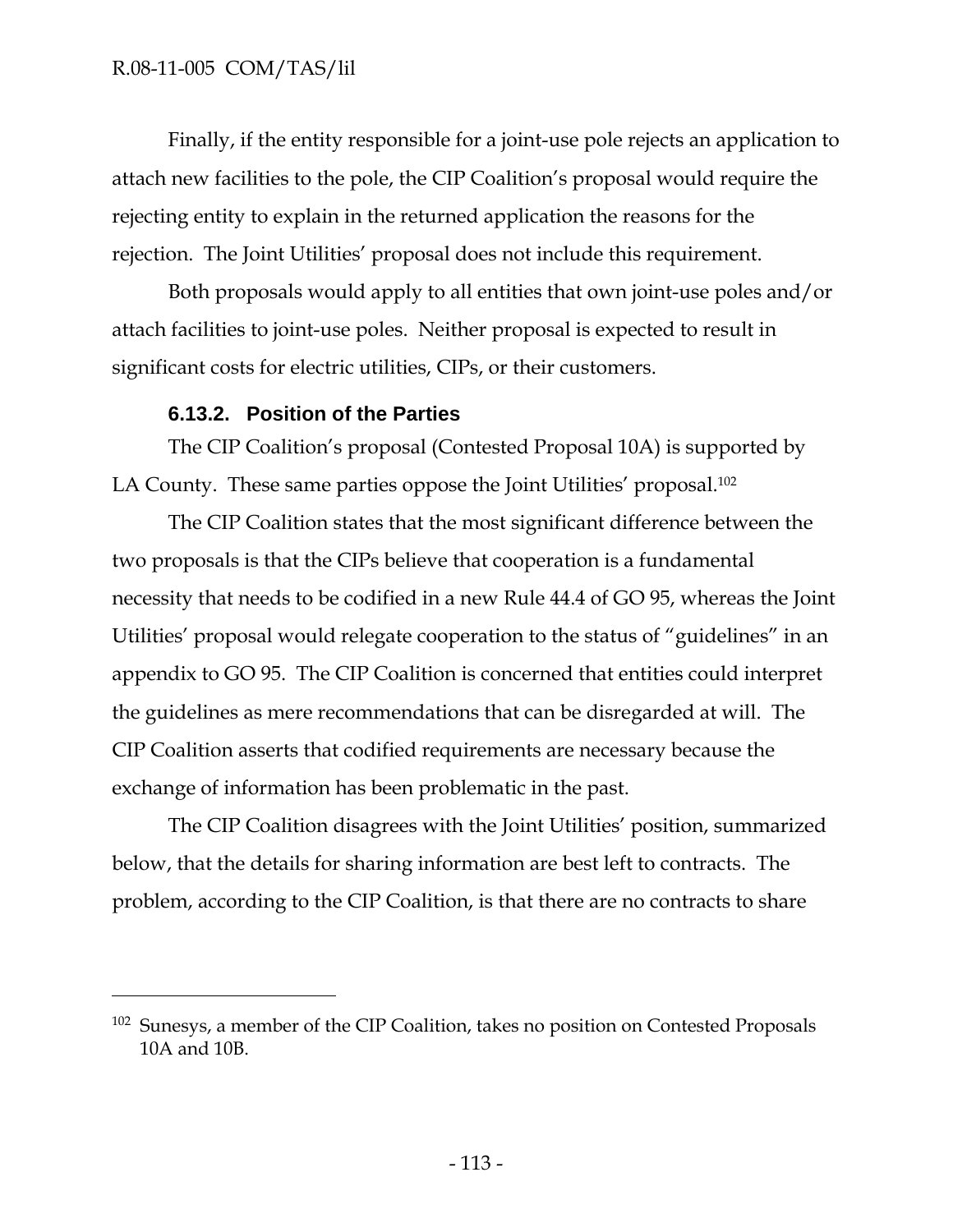information. This only highlights the need for a Commission requirement to share information.

The Joint Utilities' proposal (Contested Proposal 10B) is supported by LADWP, PacifiCorp, and Sierra Pacific. These same parties oppose the CIP Coalition's proposal.

The proponents of the Joint Utilities' proposal contend that GO 95 should not be rewritten to mandate preordained requirements for sharing information. It should be up to the parties to work out the operational details in contracts. The Joint Utilities' proposal to incorporate "guidelines" into GO 95 for sharing information strikes the appropriate balance between articulating a requirement for cooperation among pole occupants, and allowing flexibility to adapt to varied and changing circumstances.

SCE is convinced that the true purpose of the CIP Coalition's proposal is to undermine the current contractual agreements between SCE and its joint-pole partners by inserting into GO 95 the new and unrelated requirement to provide reasons for rejecting pole-attachment applications. SCE states that operational details among joint-pole users are currently negotiated and memorialized in pole-attachment agreements. Putting such details into GO 95 would short-circuit the contractual process and throw the current agreements into disarray.

CPSD supports both proposals, but prefers the CIP Coalition's proposal over the Joint Utilities' proposal because the CIP Coalition's proposal codifies the provisions for cooperation in GO 95 itself, rather than in guidelines.

#### **6.13.3. Discussion**

Cooperation among the electric utilities and CIPs is necessary to ensure that attachments to joint-use poles comply with the safety factors set forth in Rule 44. Such cooperation reduces the chance of pole failures and the associated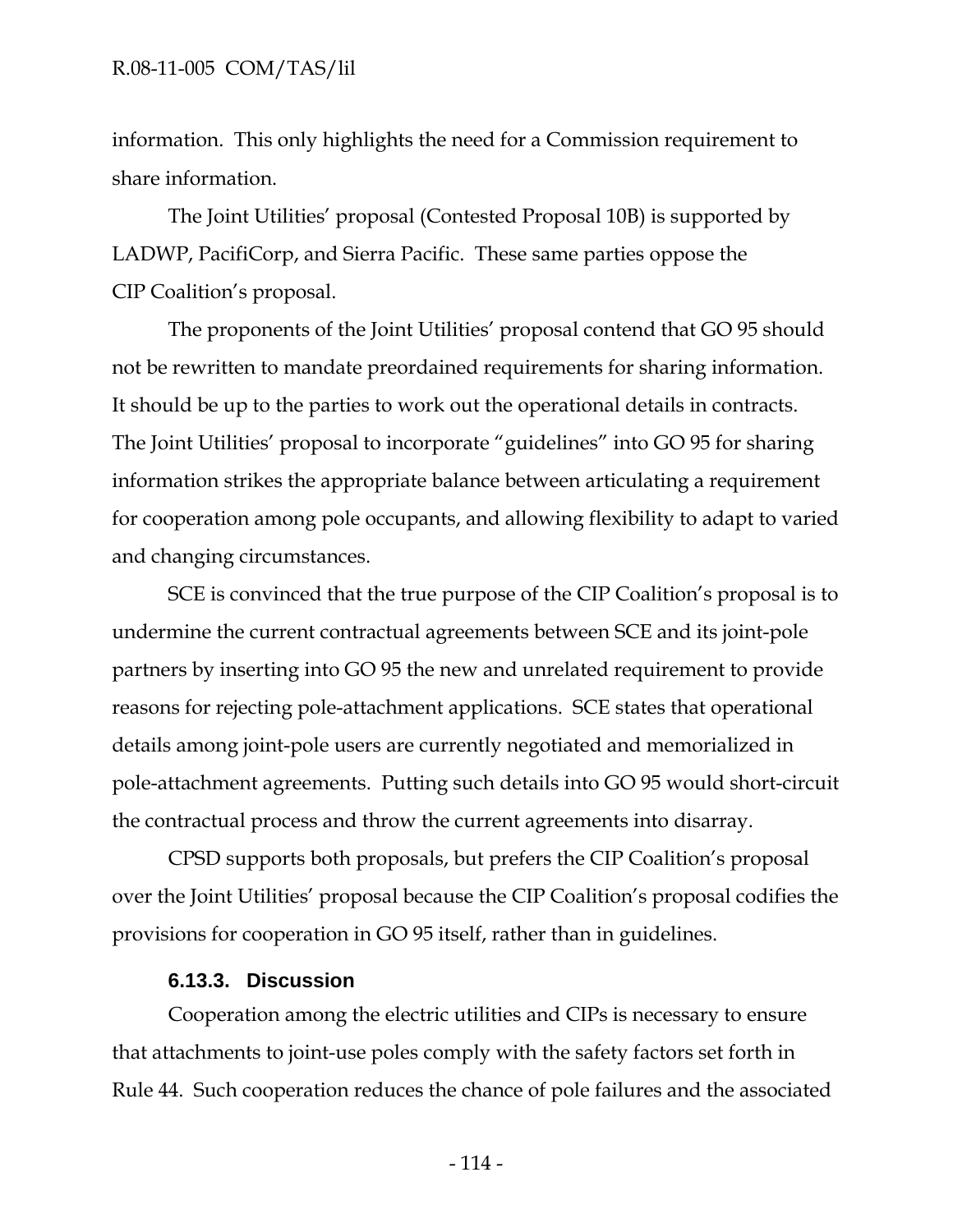fire risks. Specific cooperation rules will help ensure that all entities have sufficient information to timely evaluate the safety implications of potential additions to poles and to timely replace poles when necessary.

There is no dispute about the need for pole owners and pole occupants to cooperate with an entity that seeks to add additional load to a pole. Nor is there any dispute about what information needs to be shared for pole-loading calculations or how long it should take to provide the information. The only dispute is whether the requirement to share information should take the form of a new Rule 44.4 in GO 95 (the CIP Coalition's proposal) or the form of guidelines in an appendix to GO 95 (the Joint Utilities' proposal).

We conclude that the CIP Coalition's proposal is superior, and we hereby adopt it with certain modifications described below. In our judgment, the public interest is better served by a formal rule that requires entities to share information needed for pole-loading calculations. As mentioned previously, it is important to share information needed for pole-loading calculations to ensure that joint-use poles do not become overloaded and fail, which could ignite a fire, injure and kill people, and destroy property. The adopted rule is not unduly prescriptive, as it reflects the parties' agreement regarding the timeframe for sharing information and the specific information that needs to be shared. The adopted rule has the added benefit of ensuring that an entity which submits a pole-attachment application is notified why the application has been rejected so that appropriate adjustments to the application can be made.

There is no opposition to the Joint Utilities' proposal to the extent the proposal seeks minor technical revisions to the first paragraph of Rule 44.2 (i.e., replacing the word "utility" with the word "entity" in two places) and to delete the second paragraph of Rule 44.2 because it duplicates the new Rule 44.4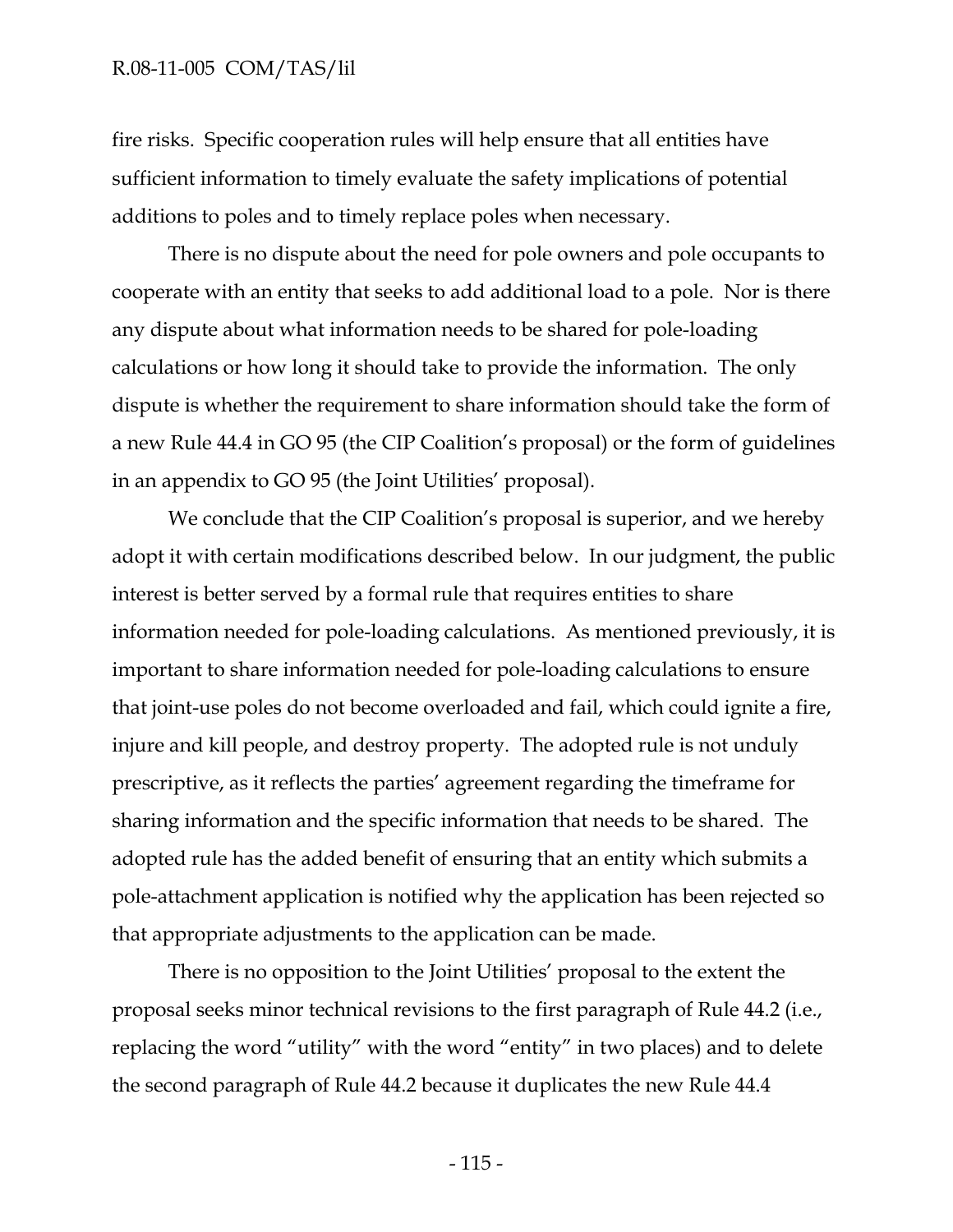-

adopted by today's decision. We find these proposed revisions to be reasonable, and we hereby adopt them. The adopted revisions to Rule 44.2 and the text of the new Rule 44.4 are contained in Appendix B of today's decision.103

We find no merit to SCE's unsupported assertion that the CIPs will use the newly adopted Rule 44.4 to undermine existing pole-attachment agreements. Today's decision requires entities to share information that is needed for poleloading calculations. Both SCE and the CIP Coalition agree that such information needs to be shared. We fail to see how a formal requirement to share such information could undermine existing pole-attachment agreements.

As a final matter, we note that the Phase 1 Decision indicated the Commission would revisit in Phase 2 the following provision in Ordering Paragraph 4 of D.09-08-029 regarding what constitutes a "material increase" in load on a structure:

> Ordering Paragraph 4: For purposes of pole loading and Rule 44.2 of General Order 95, additional facilities that "**materially increase the load on a structure**" **refers to an addition which increases the load on a pole by more than five percent per installation, or 10 percent over a 12 month span of the utility's or Communication Infrastructure Provider's current load**. (D.09-08-029 at 38. Emphasis added)

Surprisingly, neither the CIP Coalition's proposal nor the Joint Utilities' proposal addresses the issue of what constitutes a material increase in the load on a structure, which triggers the need for a pole-loading calculation. Several parties state in their comments on the proposed decision that this issue was

<sup>&</sup>lt;sup>103</sup> One minor grammatical error is corrected in new Rule 44.4. The words "All entities" in the first sentence of Rule 44.4 are changed to "Each entity" to match the pronoun "its" in Item b.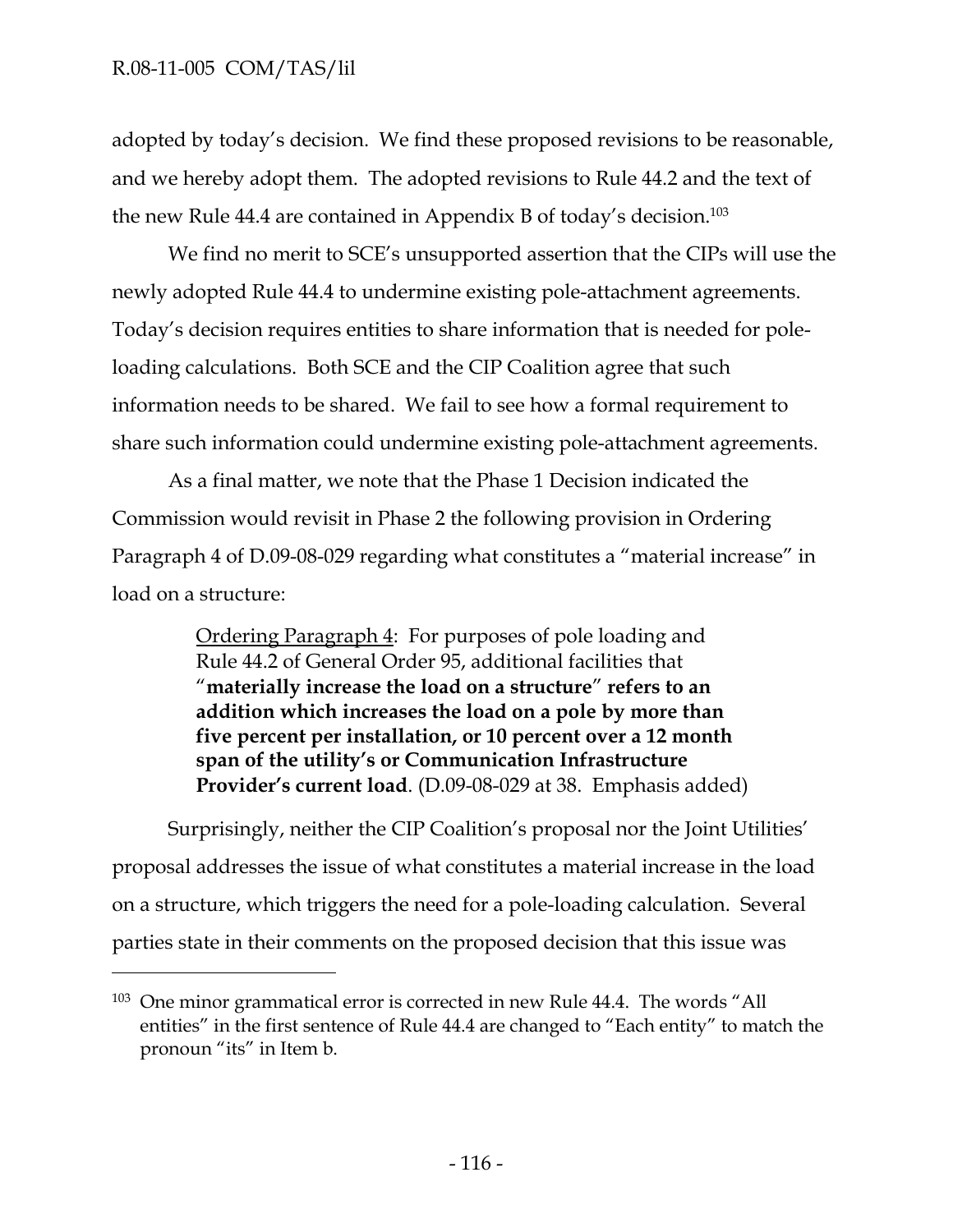-

discussed at length during the Phase 2 workshops, but the workshop participants were unable to reach an agreement.<sup>104</sup>

No party suggests that the current definition of "material increase in load" contained in Ordering Paragraph 4 of D.09-08-029 is unreasonable. Therefore, we will codify Ordering Paragraph 4 by placing its requirements into Rule 44.2. The adopted text of Rule 44.2 is contained in Appendix B of today's decision.

# **6.14. Contested Proposals 11A and 11B re: GO 95, Rule 48**

# **6.14.1. Summary of Proposals**

Rule 48 of GO 95 specifies the strength of materials and structures for overhead facilities. The first two paragraphs of Rule 48 state as follows:

> Structural members and their connection shall be designed and constructed so that the structures and parts thereof **will not fail or be seriously distorted** at any load less than their maximum working loads (developed under the current construction arrangements with loadings as specified in Rule 43) multiplied by the safety factor specified in Rule 44.

Values used for the ultimate strength of material shall comply with the safety factors specified in Rule 44. (Emphasis added.)

The Phase 2 Workshop Report presents two competing proposals related to Rule 48. One proposal was offered by the Joint Utilities (Contested Proposal 11A). The second was offered by CPSD (Contested Proposal 11B). The text of both proposals is contained in Appendix A of today's decision.

The Joint Utilities propose to revise Rule 48 to remove the "will not fail" provision that is highlighted above. CPSD does not propose any changes to

<sup>104</sup> See, for example, SDG&E's comments on the proposed decision at 10 and SCE's comments on the proposed decision at 11.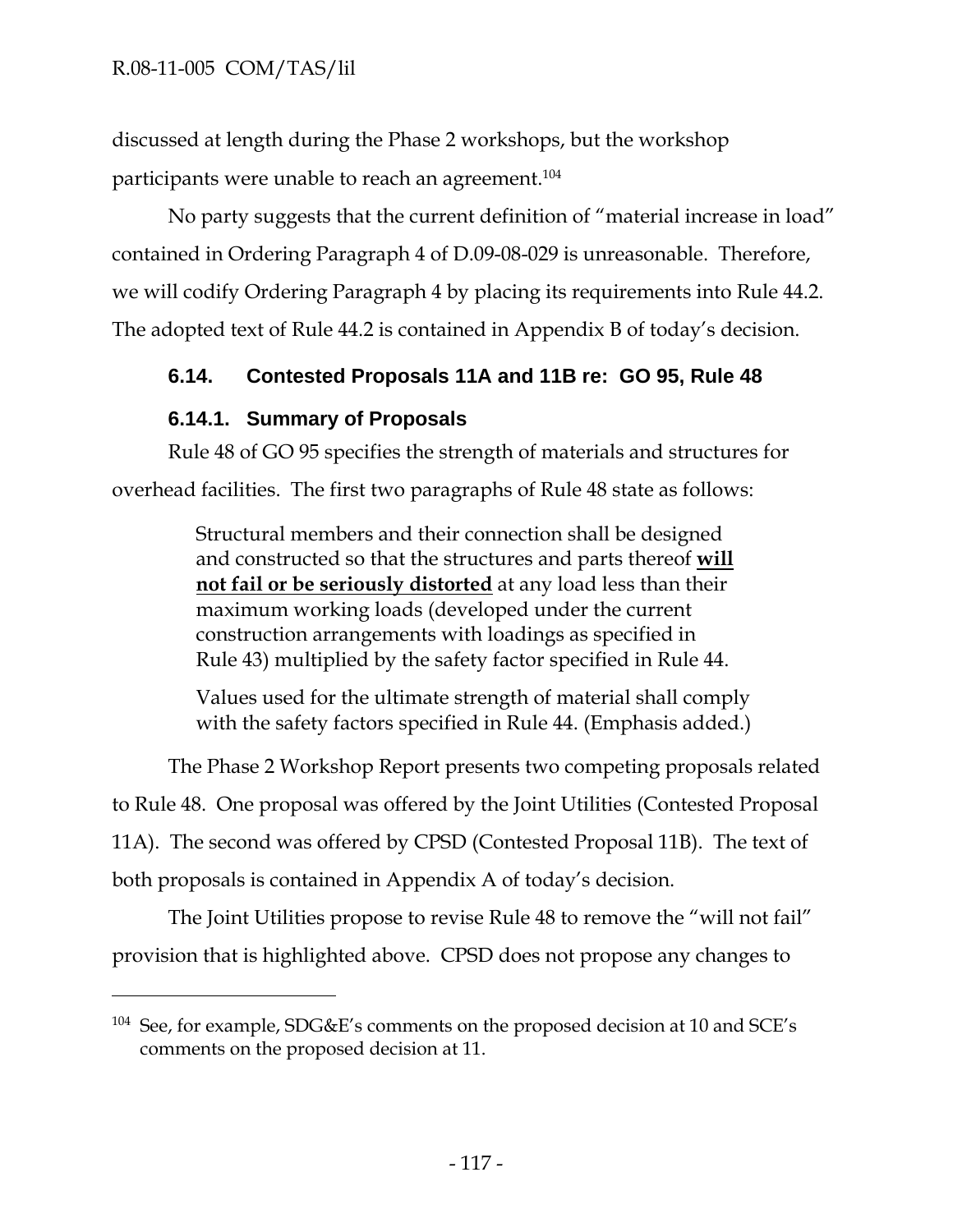Rule 48 at this time. Instead, CPSD proposes an ordering paragraph that directs CPSD to form a technical working group to identify and recommend potential changes to Section IV of GO 95 (which consists of Rules 40 through 49) to remove antiquated requirements and incorporate modern technologies and practices.

The Joint Utilities' proposal is not expected to result in any additional costs for electric utilities and CIPs. CPSD's proposal could result in cost savings and/or cost increases, depending on the revisions to Section IV of GO 95 that are ultimately adopted.

#### **6.14.2. Position of the Parties**

The Joint Utilities' proposal (Contested Proposal 11A) is supported by the CIP Coalition, PacifiCorp, and Sierra Pacific. These parties assert that the "will not fail" provision in Rule 48 sets an impossible standard because it is not feasible to build overhead facilities that will never fail. They also note that a similar view was expressed in a letter dated December 14, 2009, from the Deputy Director of the Energy Division (Ken Lewis) to the GO 95 Rules Committee that asked the Rules Committee to delete the first two paragraphs of Rule 48, stating: "These paragraphs impose a design standard that we believe violates standard practice and, if literally interpreted, would result in unnecessarily expensive transmission and distribution lines."

The proponents of the Joint Utilities' proposal represent that it will not affect safety because the proposal does not alter the existing requirement to design and construct facilities in accordance with the loading requirements, safety factors, and material strengths specified in Rules 43, 44, and 48, respectively. Rather, the Joint Utilities' proposal is a response to CPSD's interpreting the "will not fail" provision in Rule 48 as a mandatory performance standard. If a structure fails, CPSD may find that a company has violated the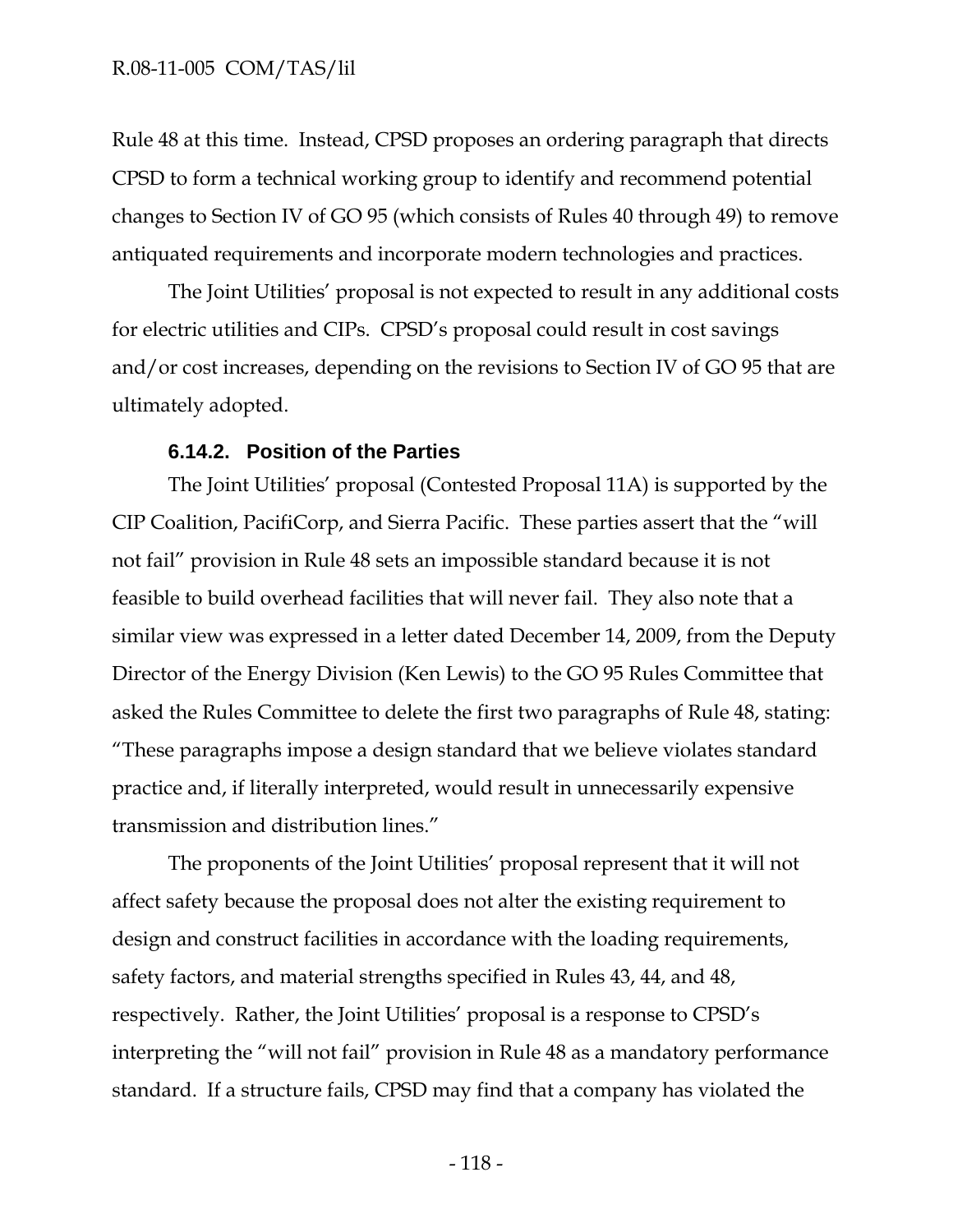"will not fail" provision in Rule 48 and seek to impose fines, even though the structure was designed and constructed in accordance with Rules 43, 44, and 48.

The Joint Utilities' proposal is opposed by CPSD, IBEW 1245, and LA County. They contend that the Joint Utilities' proposal will do nothing to enhance fire safety. CPSD and LA County believe the real motive for the Joint Utilities' proposal is to remove the legal liability that electric utilities and CIPs incur when a structure fails. Under the Joint Utilities proposal, as long as companies design and construct their facilities in accordance with the revised Rule 48, there would be no legal consequences when facilities fail. For example, CPSD asserts that the proposal would allow a utility pole to fail when no wind is present without violating GO 95 if the pole had been designed and constructed in accordance with Rules 43, 44, and 48.

CPSD argues that the Joint Utilities' proposal is an ill-advised approach to revising Section IV of GO 95. The various rules in Section IV work synergistically to provide appropriate strength requirements. Change to one rule necessitates considering change to other rules. This is one reason why CPSD urges the Commission to reject the Joint Utilities' proposal and adopt CPSD's recommendation to conduct a comprehensive review of Section IV.

IBEW 1245 is concerned that the Joint Utilities' proposal would hinder the ability of journeymen to build safe facilities. IBEW 1245 represents that it is not unusual for experienced journeymen building structures to demand modifications to make the structures stronger and safer. IBEW 1245 believes the proposed rule would militate against in-the-field modifications.

CPSD recommends that its proposal (Contested Proposal 11B) be adopted in lieu of the Joint Utilities' proposed revisions to Rule 48. CPSD's proposal consists of an ordering paragraph that directs CPSD to form a technical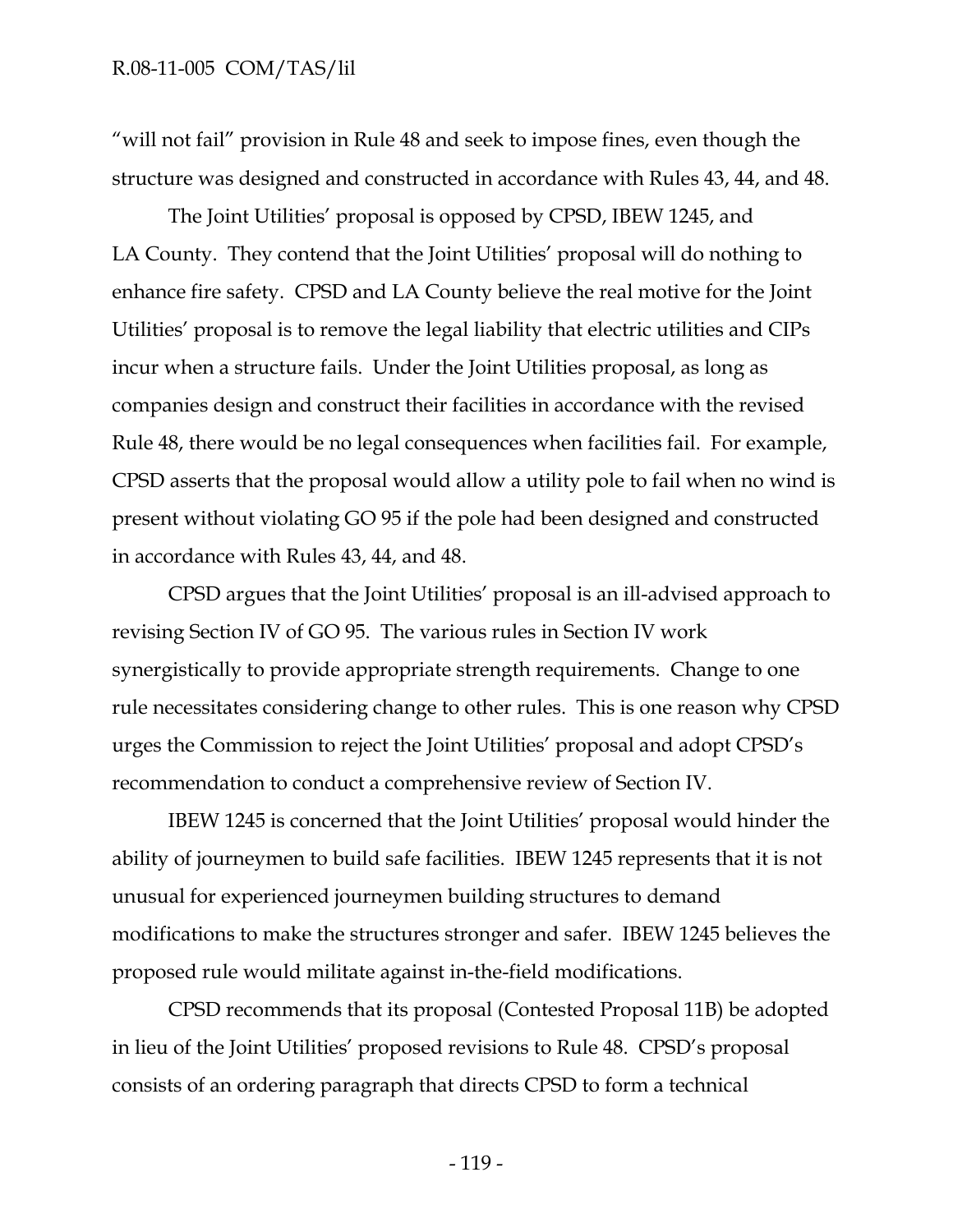workgroup for the purpose of revising Section IV to remove antiquated requirements and incorporate modern technologies and practices, with the overall goal of enhancing safety and reliability. CPSD observes that Section IV of GO 95 has remained largely unchanged since it was adopted in 1941.

With certain caveats summarized below, CPSD's proposal is supported by CIPs (CCTA and the CIP Coalition), the electric IOUs (PacifiCorp, PG&E, SCE, SDG&E, and Sierra Pacific), DRA, IBEW 1245, and LA County. The CIPs and electric IOUs support CPSD's proposal as an addition to, but not a substitute for, the Joint Utilities' proposed revisions to Rule 48. They recommend that the Commission adopt both proposals.

### **6.14.3. Discussion**

The issue before us is whether to adopt the Joint Utilities' proposal and/or CPSD's proposal. We first consider the Joint Utilities' proposal, followed by CPSD's proposal.

The Joint Utilities seek to delete the provision in Rule 48 that states utility structures must be designed and constructed so they "will not fail" at any load less than their maximum working loads specified in Rule 43 multiplied by the safety factors specified in Rule 44. The primary reason the Joint Utilities seek to delete the "will not fail" provision from Rule 48 is that it purportedly establishes an impossible performance standard for the design and construction of facilities. This exposes the Joint Utilities to liability if a structure fails, even though the structure was designed and constructed to meet the maximum working stresses, safety factors, and material strengths specified in Rules 43, 44, and 48.

We find that the Joint Utilities have not presented a reasonable justification for revising Rule 48. The primary purpose of this proceeding is to consider and adopt measures to reduce the fire hazards associated with overhead facilities.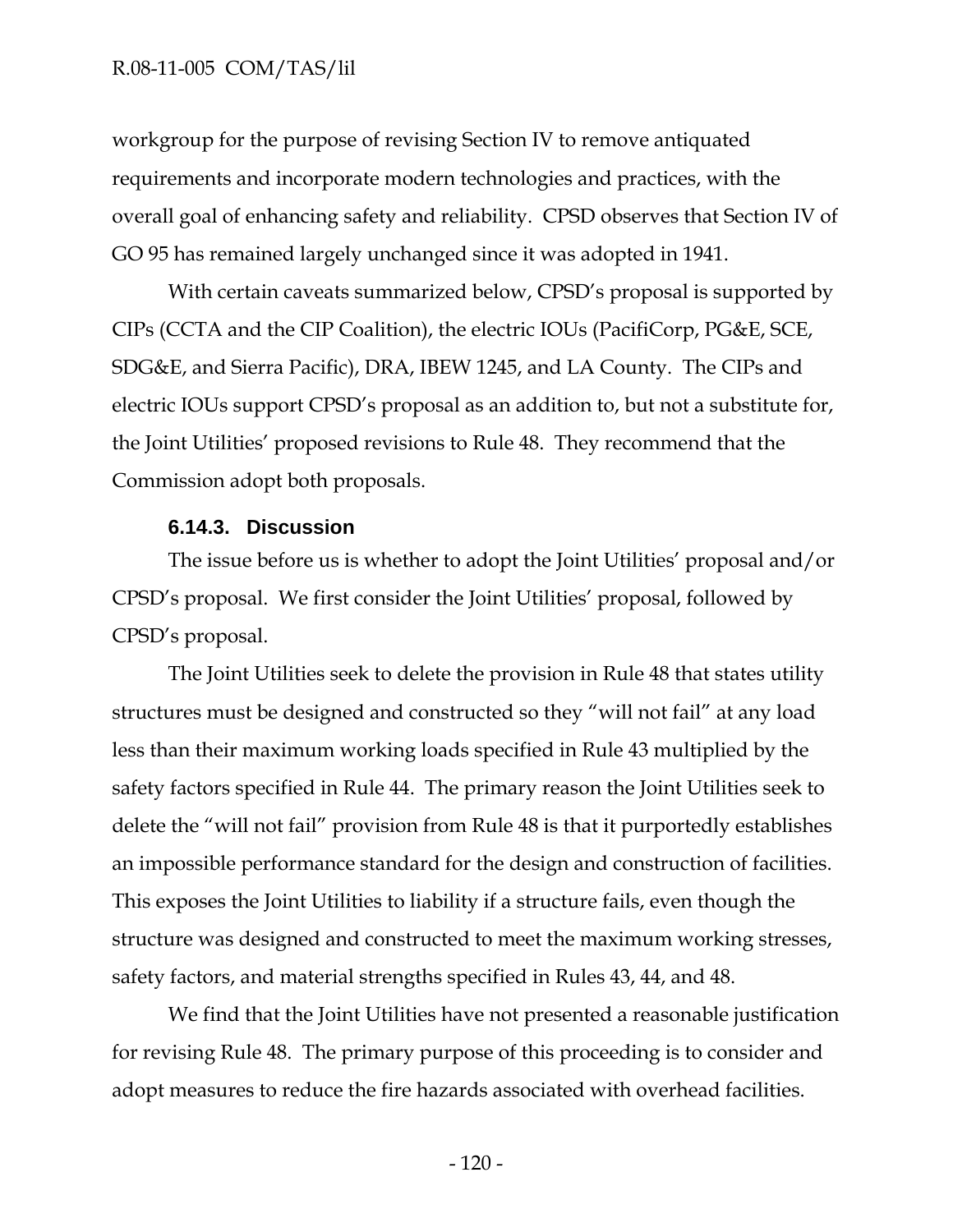The Joint Utilities' proposal is unrelated to this purpose. Furthermore, the scope of this proceeding specifically excludes matters that are focused on reducing utilities' legal liability,105 which is apparently what the Joint Utilities' proposal seeks to do. Therefore, we decline to adopt the Joint Utilities' proposal.<sup>106</sup>

We next consider CPSD's proposal for an ordering paragraph that directs CPSD to form a technical working group to update Section IV of GO 95 to reflect modern materials and practices, with the goal of improving safety and reliability. We strongly support the goals of CPSD's proposal. However, instead of convening a technical working group, we will establish a new Phase 3 of this proceeding where CPSD and interested parties may present and evaluate proposals to modernize Section IV of GO 95 in a facilitated workshop process that is modeled on the successful workshops in Phase 2.

The scope of the Phase 3 workshops shall include revisions to those parts of Section IV of GO 95 that pertain to wood materials, structures, and structural elements. There is considerable variability in the strength of wood products such as utility poles.107 Ideally, the Phase 3 workshops should develop new standards that (1) provide electric utilities and CIPs with clear guidance for reliably obtaining the prescribed minimum safety factors when using wood products that are inherently variable, and (2) can be enforced by CPSD and the Commission.

 $\overline{a}$ 

 $105$  Phase 2 Scoping Ruling at 8.

<sup>&</sup>lt;sup>106</sup> Today's decision does not prejudge any issues that are being litigated in Investigation 09-01-018 (re: the Malibu Fire Investigation) or that are before the Commission in A.08-12-021 (re: SDG&E's Power Shutoff Plan).

 $107$  The considerable variability in wood products is due to the fact that trees are living organisms subject to many changing influences such as soil conditions, disease, weather, and growing space.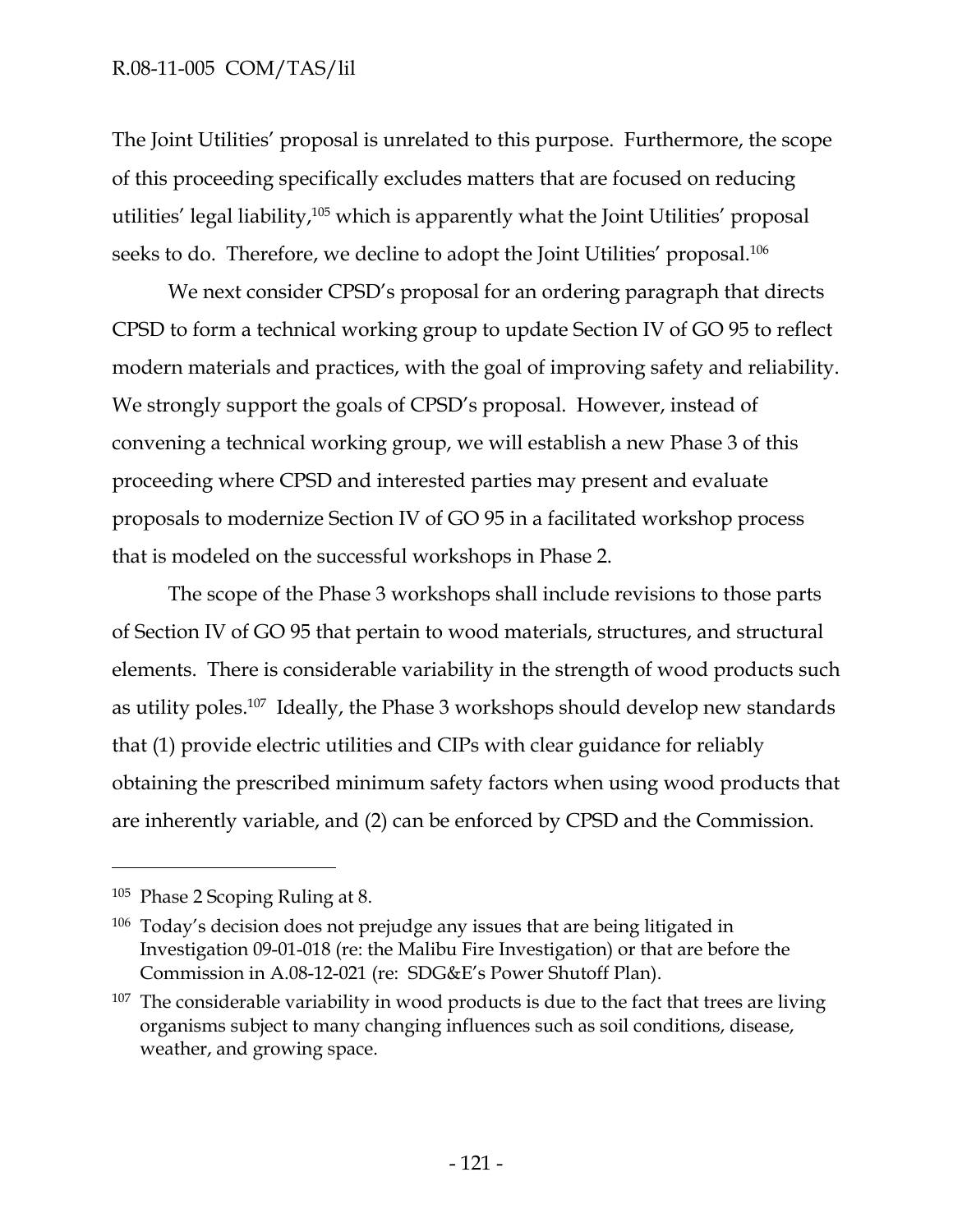#### R.08-11-005 COM/TAS/lil

The Phase 3 workshops will also include the topic of revising Section IV to include a new district where there is an elevated risk of power-line fires occurring and spreading rapidly. Currently, Rule 43 of GO 95 divides California into two districts – a Heavy Loading District and a Light Loading District. The Heavy Loading District is all parts of California where the elevation exceeds 3,000 feet above sea level. The Light Loading District is all parts of California where the elevation is 3,000 feet or less. Rule 43 prescribes the minimum wind, ice, and temperature loads that must be used to design and construct facilities in each district. For example, Rule 43 requires structures in the Heavy Loading District and the Light Loading District to be designed and built to withstand a horizontal wind load on a cylindrical surface of six pounds per square foot (psf) and eight psf, respectively (excluding safety factors).

The current Heavy and Light Loading Districts were instituted decades ago and are intended to provide general standards for the design and construction of electric utility and CIP structures throughout California. In contrast, the purpose of the new High Fire-Threat District is to designate discrete areas where there is an elevated risk of power line fires occurring and spreading rapidly, and to specify standards for the design and construction of electric utility and CIP facilities in such areas to reduce the risk of power-line fires.

In the Phase 3 workshops, the parties should define the parameters of the new High Fire-Threat District and develop one or more maps that show the boundaries of the new District. If possible, these maps should be integrated with the fire-threat maps that are discussed later in today's decision. The workshop participants should also develop standards for the design and construction of electric utility and CIP facilities in the High Fire-Threat District. These standards might include, for example, a wind-load standard in the range of 15 to 20 psf, a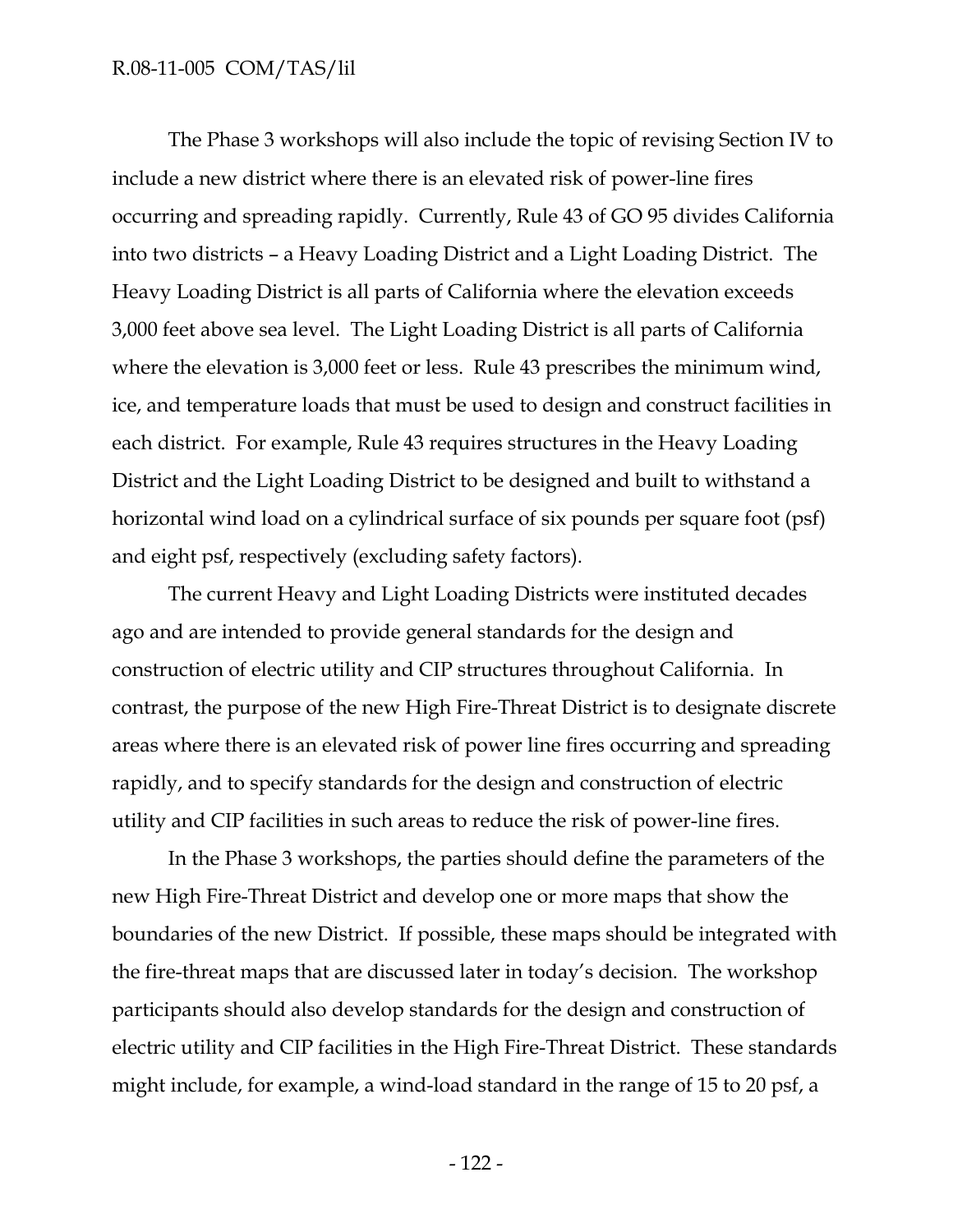#### R.08-11-005 COM/TAS/lil

requirement to use steel poles instead of wood poles, and increased spacing between conductors. Once adopted, the new standards would apply to all new construction and reconstruction of electric utility and CIP facilities in the High Fire-Threat District. Finally, the workshop participants should assess if any of the new standards should apply to existing facilities in the High Fire-Threat District in light of Rule 12 and cost-benefit considerations and, if so, develop a plan, timeline, and cost estimate for upgrading existing facilities.

We will appoint a neutral facilitator for the Phase 3 workshops, most likely one of the Commission's Alternative Dispute Resolution ALJs. To determine the precise scope of Phase 3, the assigned Commissioner will convene a prehearing conference (PHC) and set a schedule for the parties to file written comments prior to the PHC regarding the scope and schedule for Phase 3. These comments may include proposals to add and/or delete issues from Phase 3.

The final scope and schedule for Phase 3, including the process and procedures for conducting the Phase 3 workshops, will be set forth in the assigned Commissioner's scoping memo for Phase 3. Today's decision constitutes a preliminary scoping memo for Phase 3 and, as such, sets a preliminary deadline of 18 months from the issuance date of today's decision for resolving Phase 3 issues pursuant to Pub. Util. Code § 1701.5(b). The final deadline will be set by the scoping memo for Phase 3.

### **6.15. Contested Proposal 12 re: GO 95, Rule 91.5**

#### **6.15.1. Summary of Proposal**

SDG&E proposes to add a new Rule 91.5 to GO 95 that would require CIPs to mark their cables and conductors attached to joint-use poles with information that identifies the owner of CIP facilities. The text of the proposed Rule 91.5 is contained in Appendix A of today's decision.

- 123 -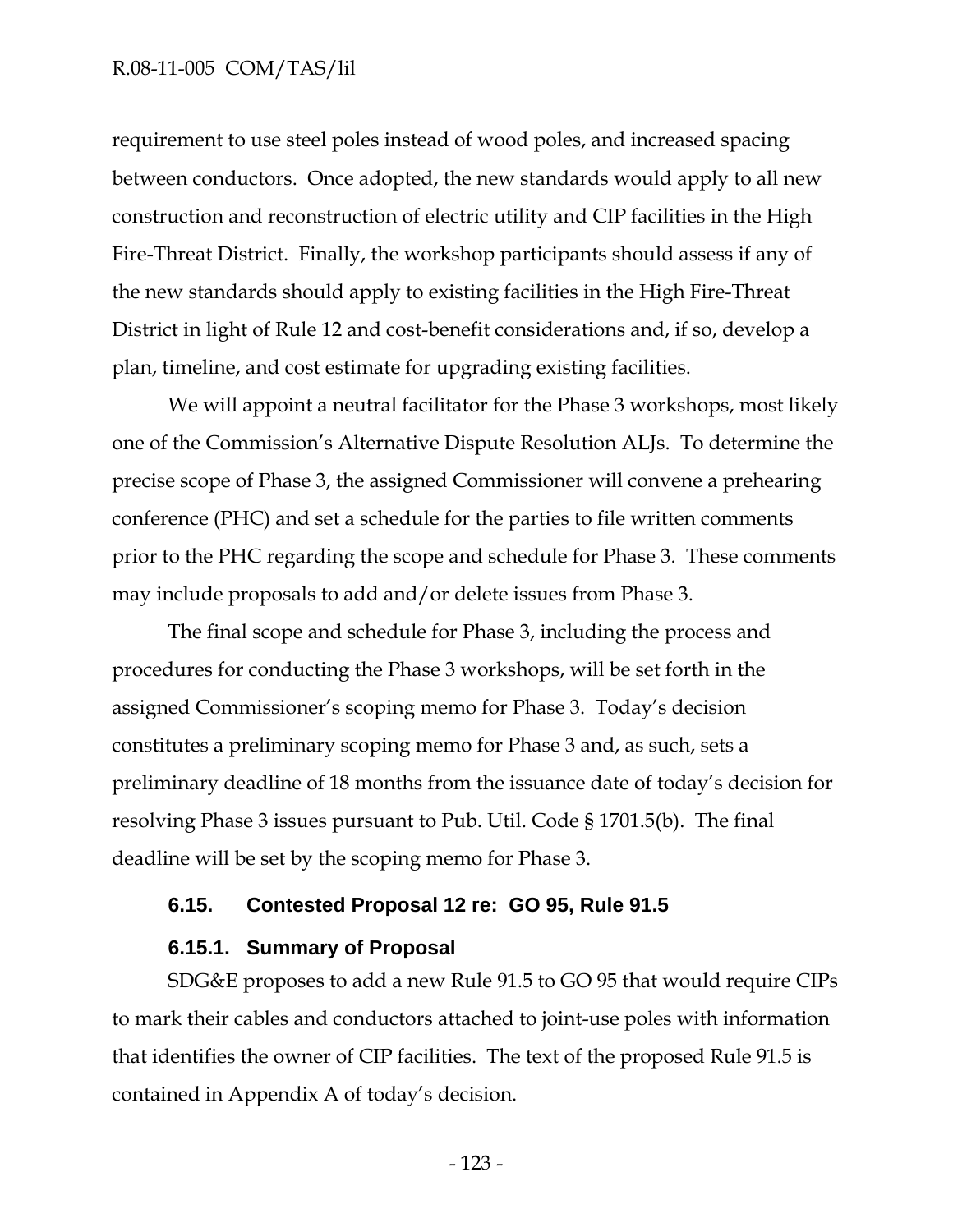SDG&E's proposed rule would affect all CIPs subject to the Commission's jurisdiction. The proposed rule would create additional costs for CIPs, but SDG&E believes the costs are likely to be minimal.

### **6.15.2. Position of the Parties**

SDG&E's proposal is supported by IBEW 1245, LA County, and PacifiCorp. The proponents of the proposal believe that marking CIP facilities with ownership information will help to quickly identify the owners of CIP facilities so that timely notification and correction of safety hazards can occur.

The proponents state that it is often difficult to identify which CIP is responsible for safety hazards on joint-use poles. As a result, repairs are delayed, and utility workers and the general public are placed at risk. This identification problem is even greater in emergency situations when field crews need to reach the owners of particular CIP facilities immediately. Moreover, the problem of identifying the owners of CIP facilities is becoming worse due to the tremendous growth of the telecommunications industry in recent years. It is now common to have four or more CIPs with facilities attached to a single joint-use pole. Simple marking of CIP facilities will solve the identification problem.

PacifiCorp and SDG&E note that the proposed requirement to mark CIP facilities attached to joint-use poles is consistent with marking requirements in both the Northern and Southern Joint Pole Agreements, and with Rule 94.5 of GO 95, which requires wireless CIPs to mark their facilities on joint-use poles.

SDG&E submits that physically marking CIP facilities should not be expensive. A simple plastic tag is all that is needed. The proposed rule would only apply to new construction and reconstruction, so no additional labor or site visits would be needed. The only additional cost would be plastic tags.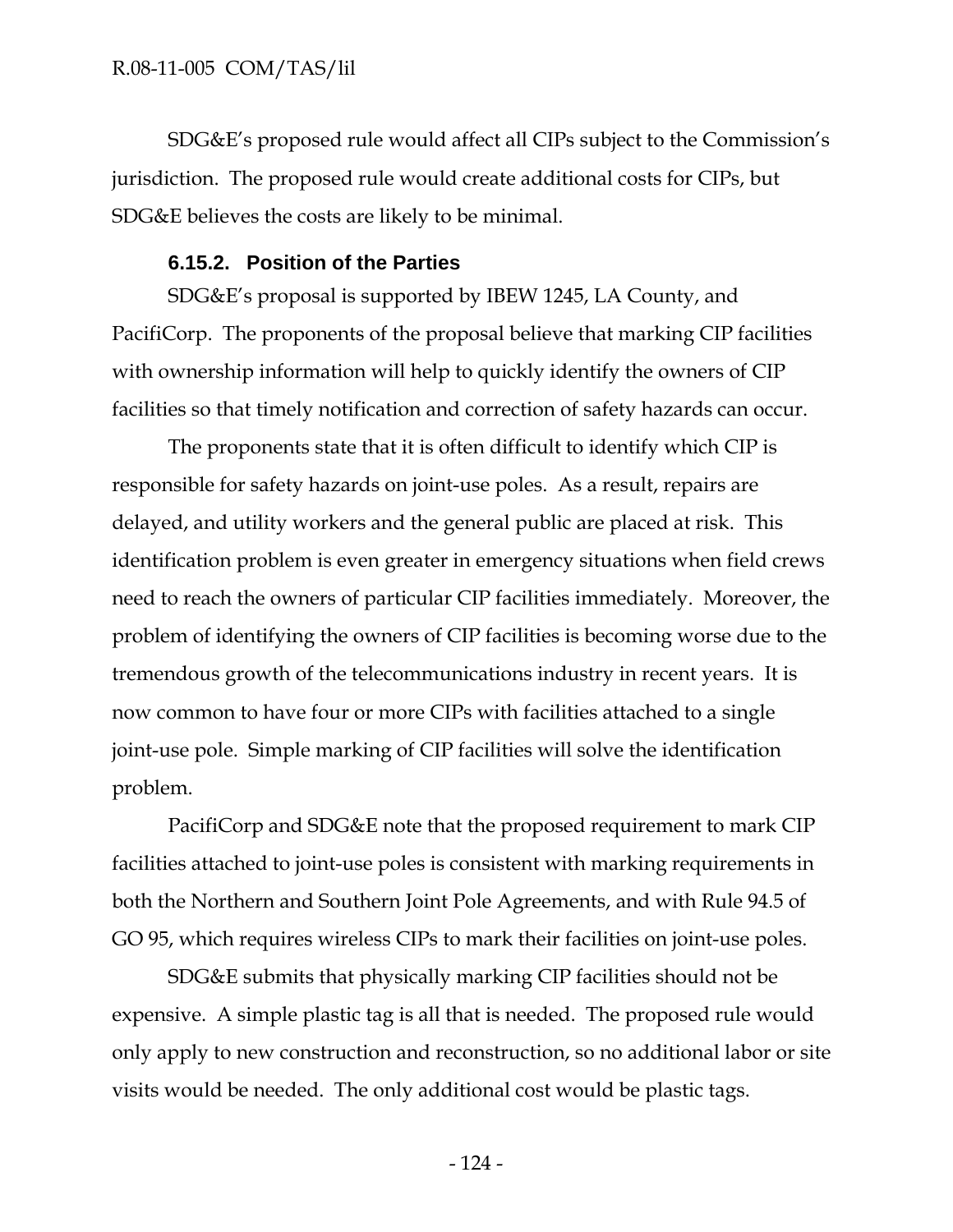SDG&E's proposal is deliberately non-specific so that CIPs can mark their facilities in a way that makes sense for them. The method of marking does not matter so long as the end result is achieved -- pole owners and pole tenants being able to readily identify the owner of particular communication facilities.

SDG&E disputes the CIP Coalition's claim, summarized below, that there is no evidence that the marking of CIP facilities is needed. During the Phase 2 workshops, SDG&E informed the participants that it is often difficult for SDG&E personnel to identify the CIPs that are responsible for safety hazards on joint-use poles. SDG&E sends out notices of hazards as required by Rule 18A, only to hear "not us" from the CIPs. As a result, repairs are delayed and SDG&E workers and the general public are placed at risk. Physical marking of facilities would help to put an end to this sort of run around.

PacifiCorp and SDG&E dispute the CIP Coalition's argument, summarized below, that electric utilities have all the information they need to track the ownership of CIP facilities. While it is true that electric utilities keep records of pole occupants for billing and other purposes, these records are not available to field personnel and are not designed for the rapid identification of the owner of each CIP facility on each pole.

SDG&E's proposal is opposed by the CIP Coalition, CMUA, PG&E, and SCE. The CIP Coalition declares there is no evidence that marking CIP facilities would speed hazard notifications or restoration times. The CIPs do not rely on electric utilities to tell them if CIP facilities are disabled – they already know.

The CIP Coalition asserts that SDG&E already has all the information it needs to identify the owners of CIP facilities. SDG&E is the sole owner of its poles, and CIPs must lease space from SDG&E pursuant to written agreements. As a result, SDG&E has records of exactly what facilities are attached to its poles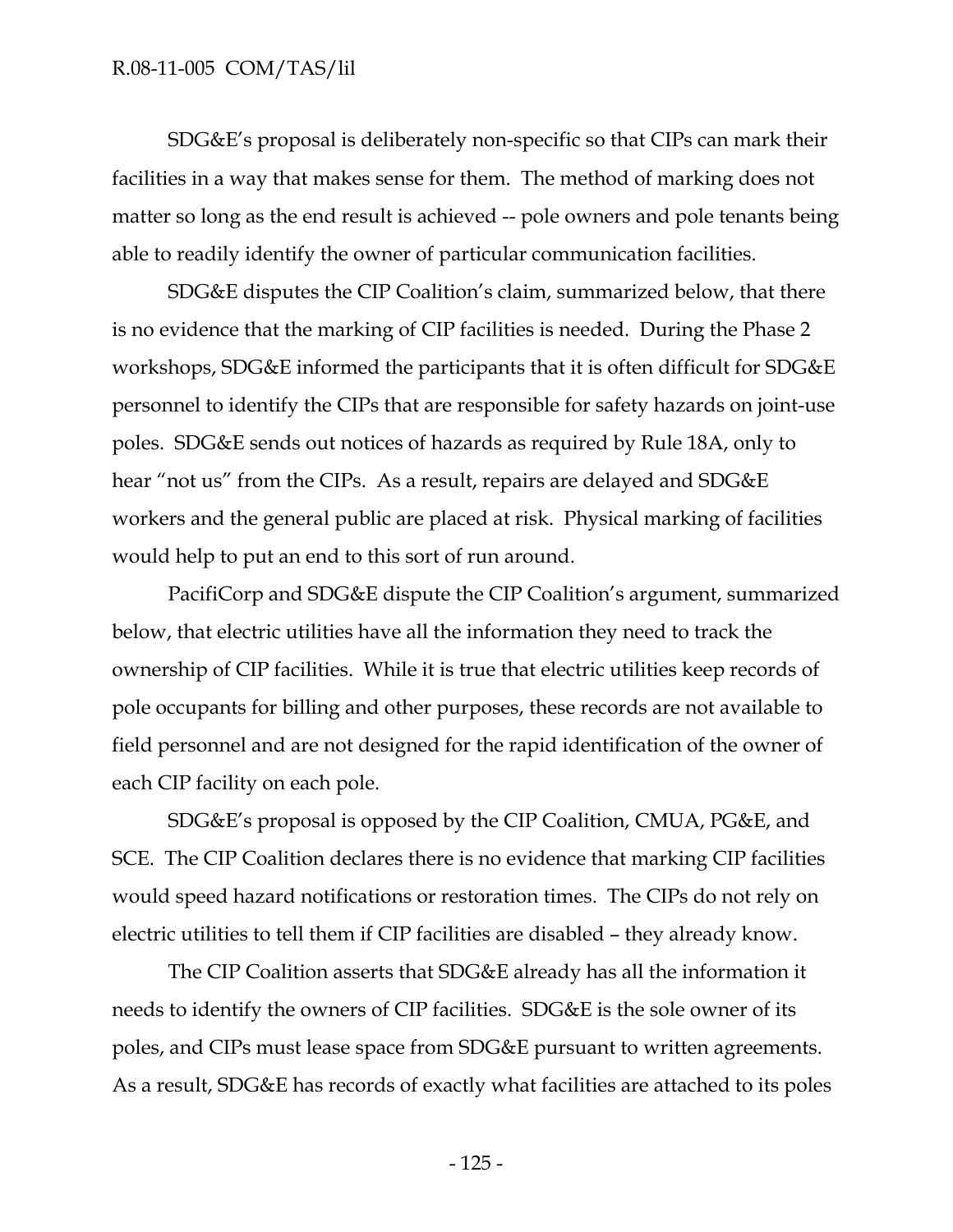and who owns those facilities. If SDG&E cannot quickly identify the owners of CIP facilities attached to its poles, SDG&E should improve its internal record keeping rather than impose a new rule and associated costs on the CIPs.

The opponents of SDG&E's proposal agree that it would be costly to implement. Not only would CIPs have to install identification tags, they would incur ongoing costs to replace tags that fall off, fade over time, or incur other damage that renders them useless. In addition, the ownership of CIP facilities changes relatively often, so keeping ownership labels current would be expensive. The changing ownership also means that those working around CIP facilities might not be able to rely on the accuracy of labels.

Finally, PG&E and SCE state that SDG&E's proposal lacks specificity. The proposal does not indicate how, where, or when CIP facilities will be marked. In contrast, Rule 51.6 of GO 95 provides detailed rules for marking conductors over 750 volts. Among other things, Rule 51.6 specifies the minimum size of markers, the color, and the location on the pole. SDG&E's proposal has none of this detail.

### **6.15.3. Discussion**

The issue before us is whether to adopt SDG&E's proposal to require CIPs to mark their cables and conductors on joint-use poles with ownership information. Our primary standard for deciding this issue is whether SDG&E's proposal will enhance fire safety. Any adopted marking requirement should achieve our goal of fire safety in a cost-effective manner.

SDG&E's proposal is consistent with existing requirements. Rule 94.5 of GO 95 requires CIPs to mark their wireless facilities on joint-use poles with ownership information. Similarly, Rule 44.1(d) of GO 128 requires that:

> All communications equipment in a manhole, or other underground splicing chamber with supply cables or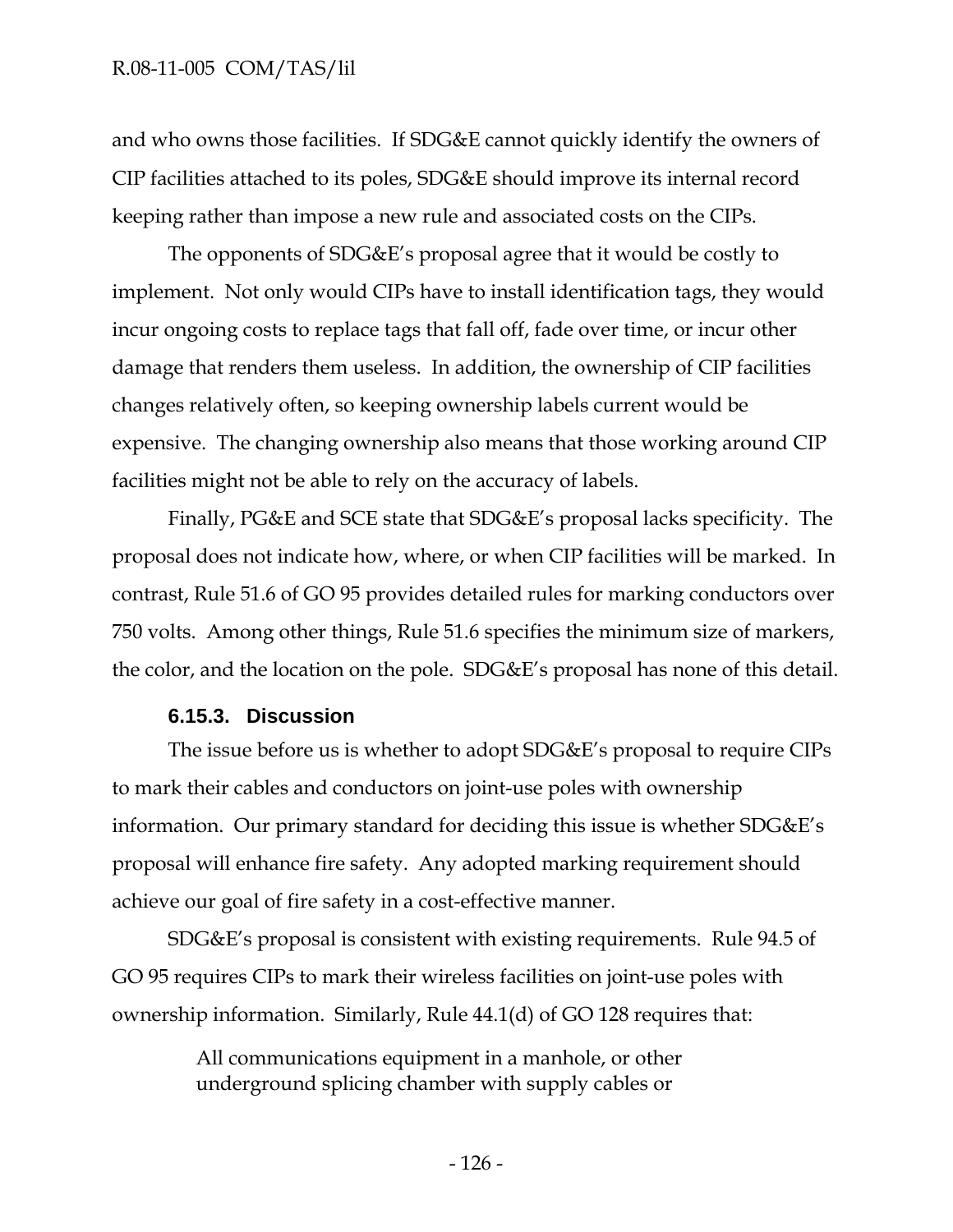conductors, shall be marked if different ownership than the supply cables or conductors.

The Commission has already determined that CIP facilities located in underground chambers next to power lines should be physically marked. There is no reason to limit this requirement to underground CIP facilities. Indeed, a marking requirement for aerial CIP facilities is arguably even more crucial given that aerial facilities are more prone to damage from environmental conditions (e.g., strong winds and encroaching vegetation) than underground facilities, and damaged aerial facilities typically pose a much greater threat to public safety than damaged underground facilities. The ability to quickly identify the owner of damaged of aerial CIP facilities will likely speed the repair of safety hazards.

We conclude for the previous reasons that SDG&E's proposal is reasonable, and we adopt it with certain modifications described below. We recognize that CIPs will incur costs to mark their facilities and maintain the markers. We believe the costs will be relatively modest, as the CIPs can use inexpensive and durable plastic tags. The adopted rule may be implemented over time as CIPs install new facilities, reconstruct existing facilities, and ascend utility poles to perform regular maintenance. Therefore, the rule will not entail significant additional costs for labor or site visits. We believe the benefits that will accrue from the rapid identification of CIP facilities in terms of worker safety, fire safety, and general public safety outweigh the additional costs associated with marking CIP facilities.

We are not persuaded by the CIP Coalition that the new rule is unnecessary because SDG&E already knows the owners of the CIP facilities attached to its poles. Electric utilities do not maintain information for all CIP facilities attached to joint-use poles, particularly for CIP facilities that occupy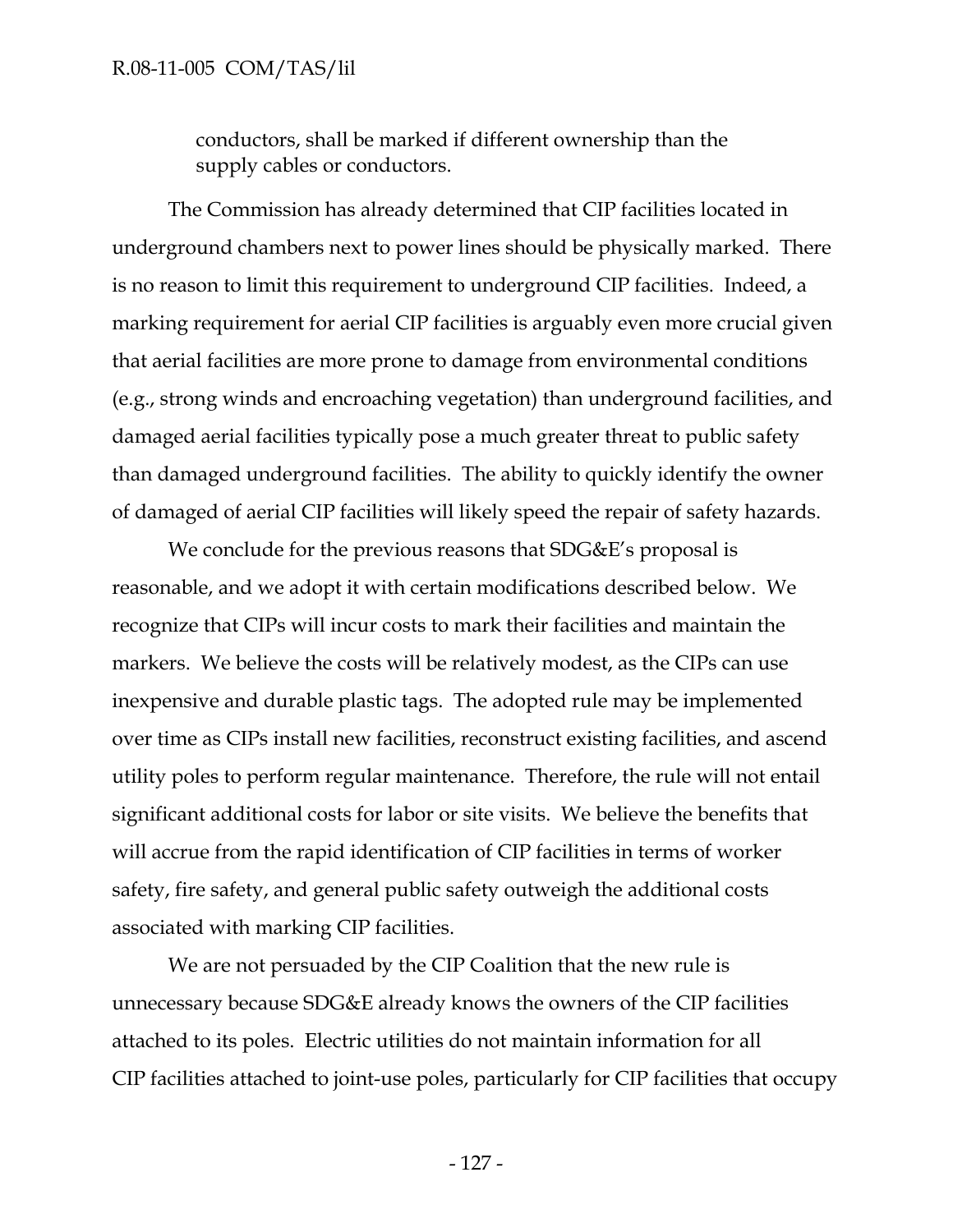space that is subleased from another CIP.108 Moreover, field workers need to rapidly identify the owners of damaged facilities in emergency situations; they should not have to contact office staff to comb through pole-attachment agreements to determine the owner of damaged CIP facilities. In addition, SDG&E will not always be the first responder to an urgent situation; the first responder might be another CIP or other entities. In such instances, facility markings would provide the information necessary for the first responder to contact the appropriate party to remedy the situation.

The only shortcoming in SDG&E's proposal is that it does not specify what particular information should be on the markers or where the markers should be placed. Consistent with Rule 94.5, each marker shall (1) identify the facility owner or operator; (2) provide a 24 hour contact telephone number for emergencies or information; (3) be made of weather and corrosion resistant material; and (4) be clearly visible to workers who climb the pole or ascend by mechanical means.

# **6.16. Contested Proposals 13A and 13B re: GO 165, Section V and Proposed Ordering Paragraph**

# **6.16.1. Summary of Proposals**

The Phase 2 Workshop Report presents two competing proposals regarding the reporting of fire-related data by electric IOUs. One proposal was offered jointly by CPSD and MGRA (Contested Proposal 13A). The second proposal was submitted by PG&E. The text of both proposals is contained in Appendix A of today's decision.

-

<sup>&</sup>lt;sup>108</sup> PG&E reply comments on the proposed decision, at 4.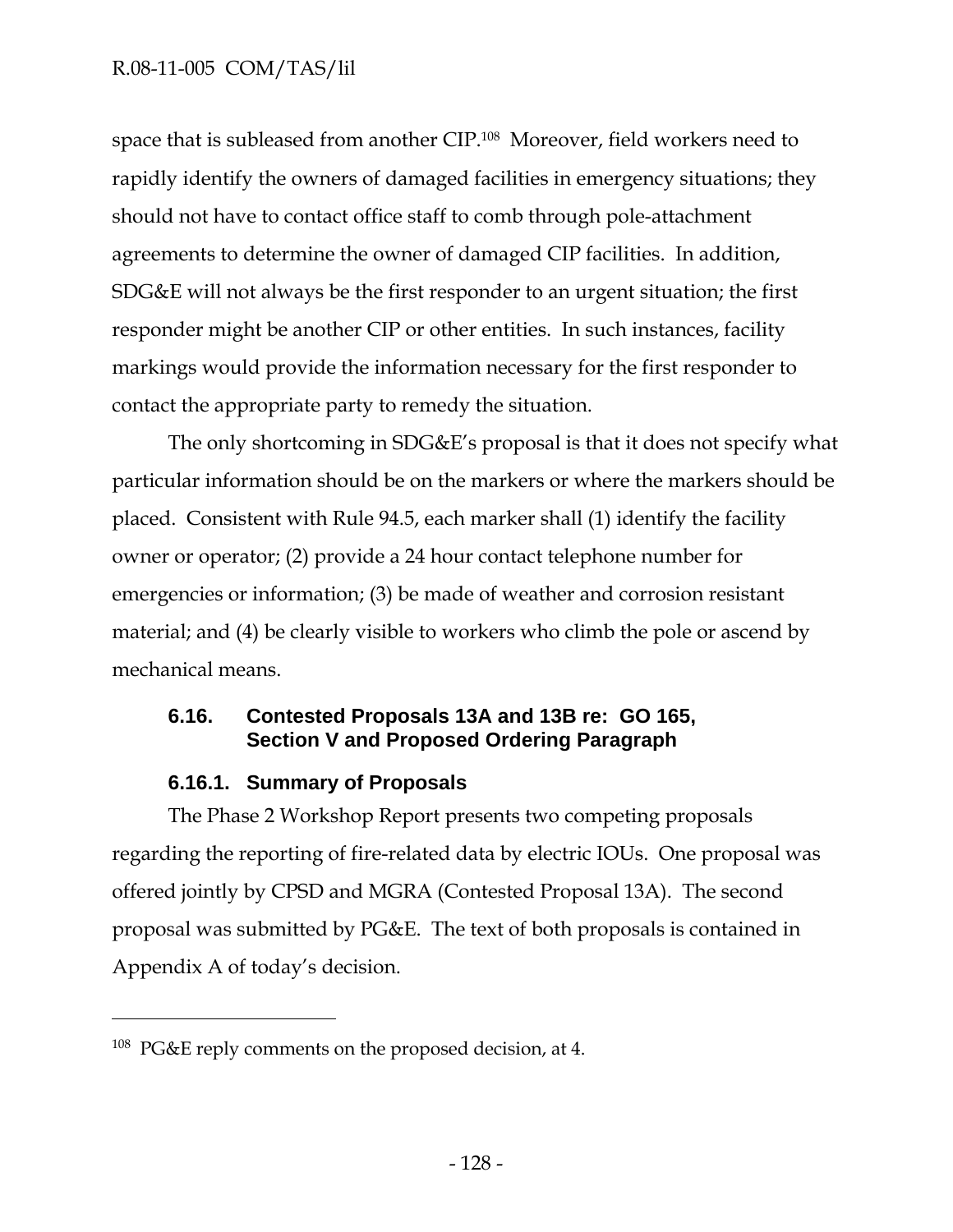CPSD and MGRA propose to add a new Section V to GO 165 that would require each electric IOU to collect information on all fire incidents which are attributable to its overhead power lines. The data collected for each incident would include the date, time, location, equipment, voltage, fire agencies involved, weather conditions, vegetation conditions, and apparent cause. The data would be reported annually to CPSD and could be submitted confidentially under GO 66-C and Pub. Util. Code § 583. CPSD and MGRA acknowledge that their proposal would impose costs on IOUs to collect and report fire-related data, but they believe the costs will be insignificant.

PG&E proposes an ordering paragraph that would require electric utilities and CPSD to meet and discus whether CPSD is receiving the fire-related data it needs from the electric utilities, whether electric utilities should collect different and/or additional data, and whether the data should be provided to CPSD and fire agencies such as Cal Fire. State fire agencies would be invited to participate in the discussions, but not the CIPs. The electric utilities and CPSD would be required to submit a report to the Commission's Executive Director within nine months regarding the results of the discussions. PG&E anticipates that the costs of its proposal would be negligible.

### **6.16.2. Position of the Parties**

The purpose of the CPSD/MGRA proposal (Contested Proposal 13A) is to help prevent catastrophic power-line fires by providing information about the causes of power-line fires so that strategies for preventing fires can be devised. The proposal would also provide data to evaluate the effectiveness of fire-prevention measures adopted in this proceeding and in the future.

The CPSD/MGRA proposal is supported by DRA and LA County. The proponents of the CPSD/MGRA proposal represent that there are no publically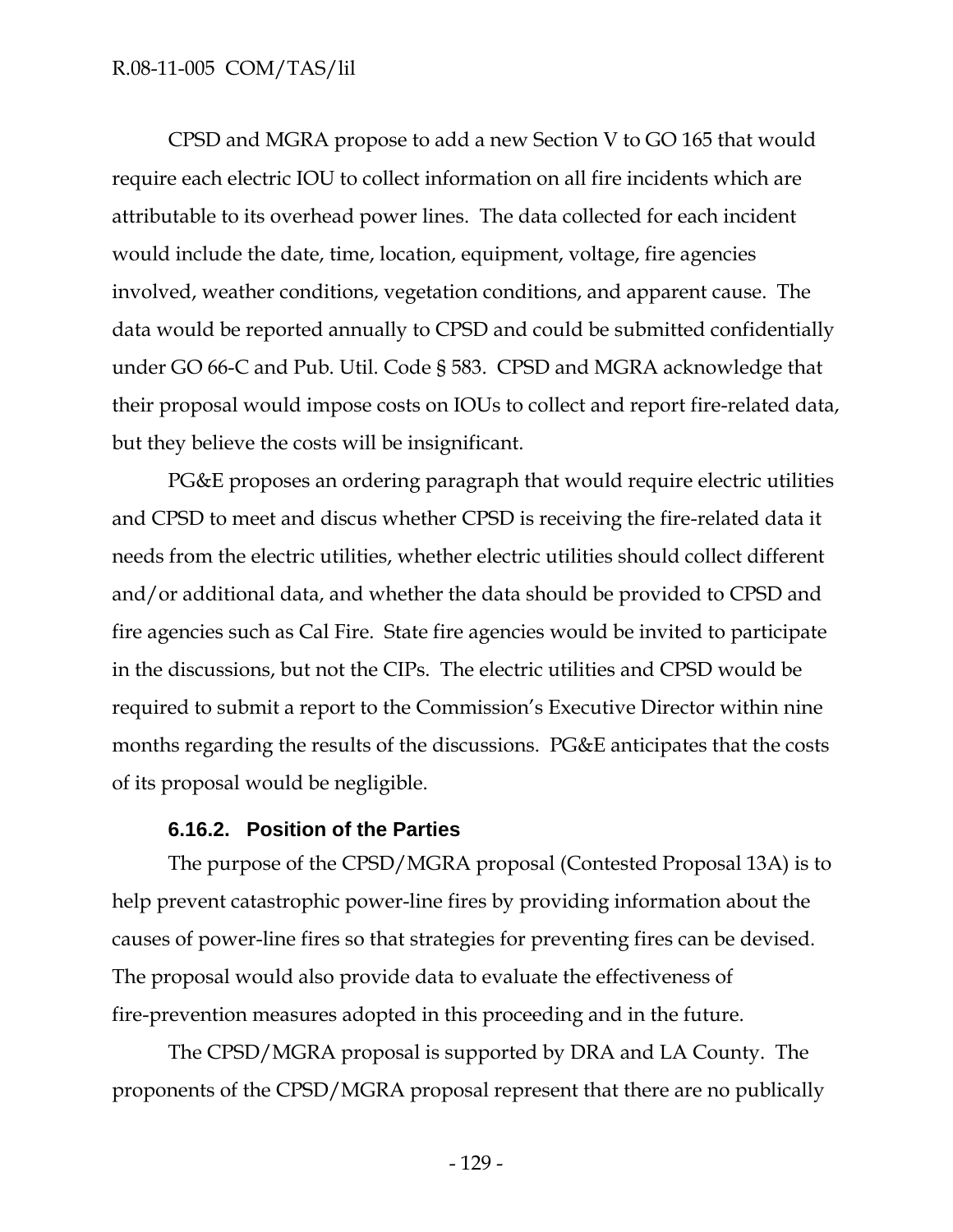### R.08-11-005 COM/TAS/lil

available databases maintained by federal, state, or local fire agencies that provide the detailed information sought by CPSD and MGRA for all IOU power-line fires. Although Cal Fire plans to upgrade its database to include more information about fires in California, CPSD and MGRA cite information from Cal Fire which indicates that Cal Fire does not intend to collect data that can be used to formulate fire-prevention strategies for power-line facilities.

CPSD, LA County, and MGRA oppose PG&E's proposed ordering paragraph. They see no need to discuss what data CPSD is currently receiving and what additional data is needed. CPSD says that it is currently receiving no data, and the CPSD/MGRA proposal spells out what data should be provided and how it will be used. PG&E's proposed ordering paragraph would simply delay, or prevent altogether, the collection of this important data.

PG&E's proposal (Contested Proposal 13B) is supported by the CIP Coalition, CMUA, PacifiCorp, SCE, SDG&E, Sierra Pacific, and TURN. In general, the proponents of PG&E's proposal believe it is premature to require electric IOUs to report data to CPSD about the causes of power-line fires. PG&E's proposal for CPSD to meet with the electric IOUs and Cal Fire to discuss what data is available to satisfy CPSD's needs would put the Commission in a better position to determine what fire-incident data should be reported. If it is determined that electric IOUs should report additional fire-incident data, then the Commission may adopt a reporting requirement through the resolution process as was done with emergency incident reporting in Resolution E-4184.

The proponents of the PG&E proposal note that electric IOUs were required for several years to report all power-line fires that involved vegetation. However, in D.06-04-055 the Commission found that the burden of the reporting requirement outweighed whatever use was made of the reported information,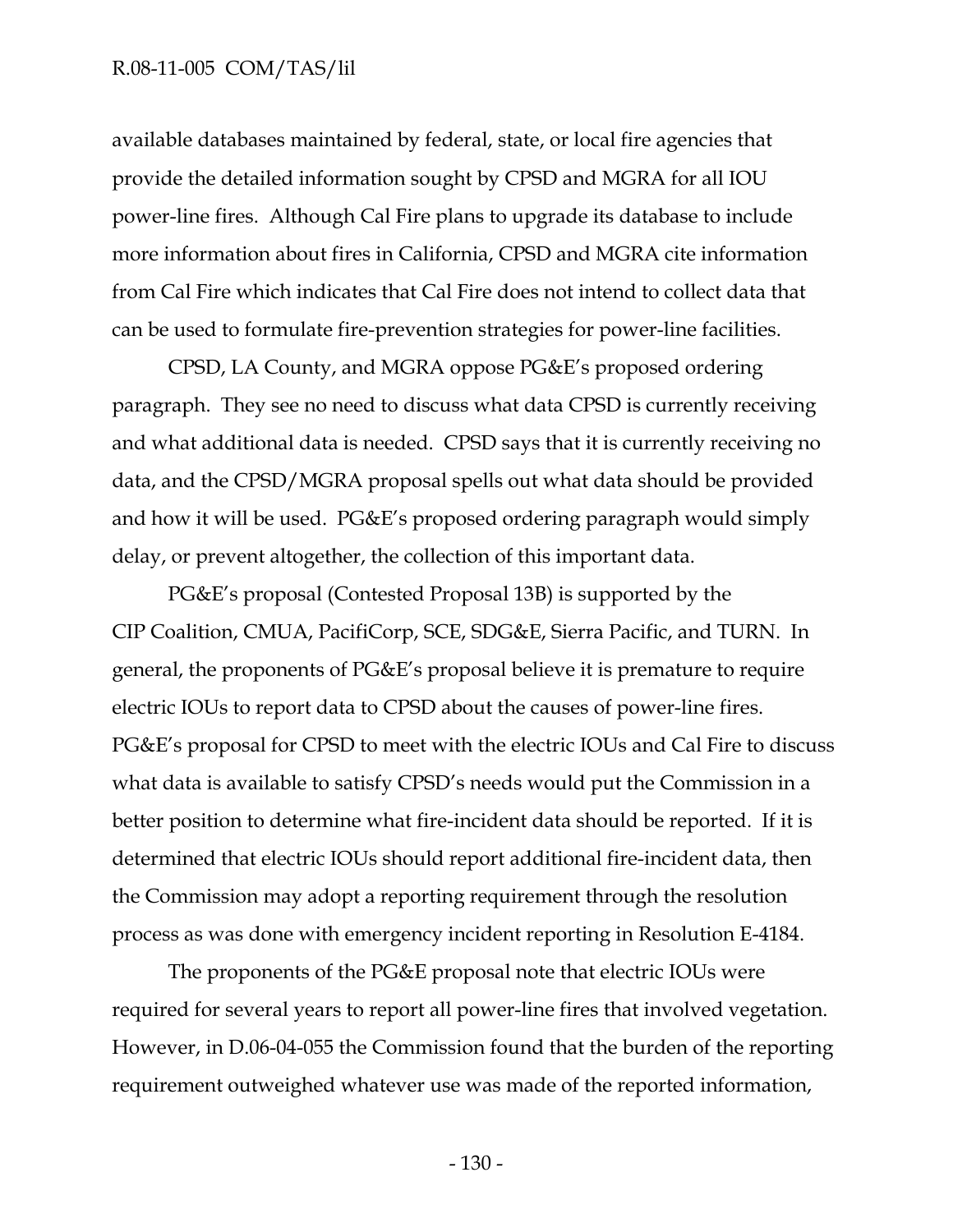and the Commission curtailed the requirement. The proponents of the PG&E proposal state that there have been no developments since D.06-04-055 that justify an expanded fire-reporting requirement.

The proponents of the PG&E's proposal identify several publicly available collections of fire data that can be mined by CPSD. For instance, Cal Fire maintains two databases. One contains information about wildfires, and the second contains information about all ignitions in California. Additional information is available from the Federal Emergency Management Agency's National Fire Incident Reporting System. PG&E adds that Cal Fire is planning to upgrade its databases to provide detailed information regarding the root causes for all fires, including power-line fires. PG&E states that if Cal Fire is working on a new database capability, there is no need for CPSD to start from scratch.

Most of the proponents of PG&E's proposal are opposed to the CPSD/MGRA proposal. One major concern is that the CPSD/MGRA proposal will impose significant costs on electric IOUs. For example, PG&E estimates that it will incur \$2 million to implement the CPSD/MGRA proposal. Another concern is that information about the causes of power-line fires reported to CPSD may be used by plaintiffs' attorneys to troll for clients, resulting in frivolous litigation. The proponents of the PG&E proposal further assert that the Commission cannot compel electric IOUs to disclose privileged attorney work-product information on the "apparent cause" of a power-line fire, yet that is exactly what the CPSD/MGRA proposal requires.

Sierra Pacific and TURN suggest that experts at state and local fire agencies should collect information on fire incidents rather than electric IOUs, and that these same fire experts should analyze the data instead of CPSD.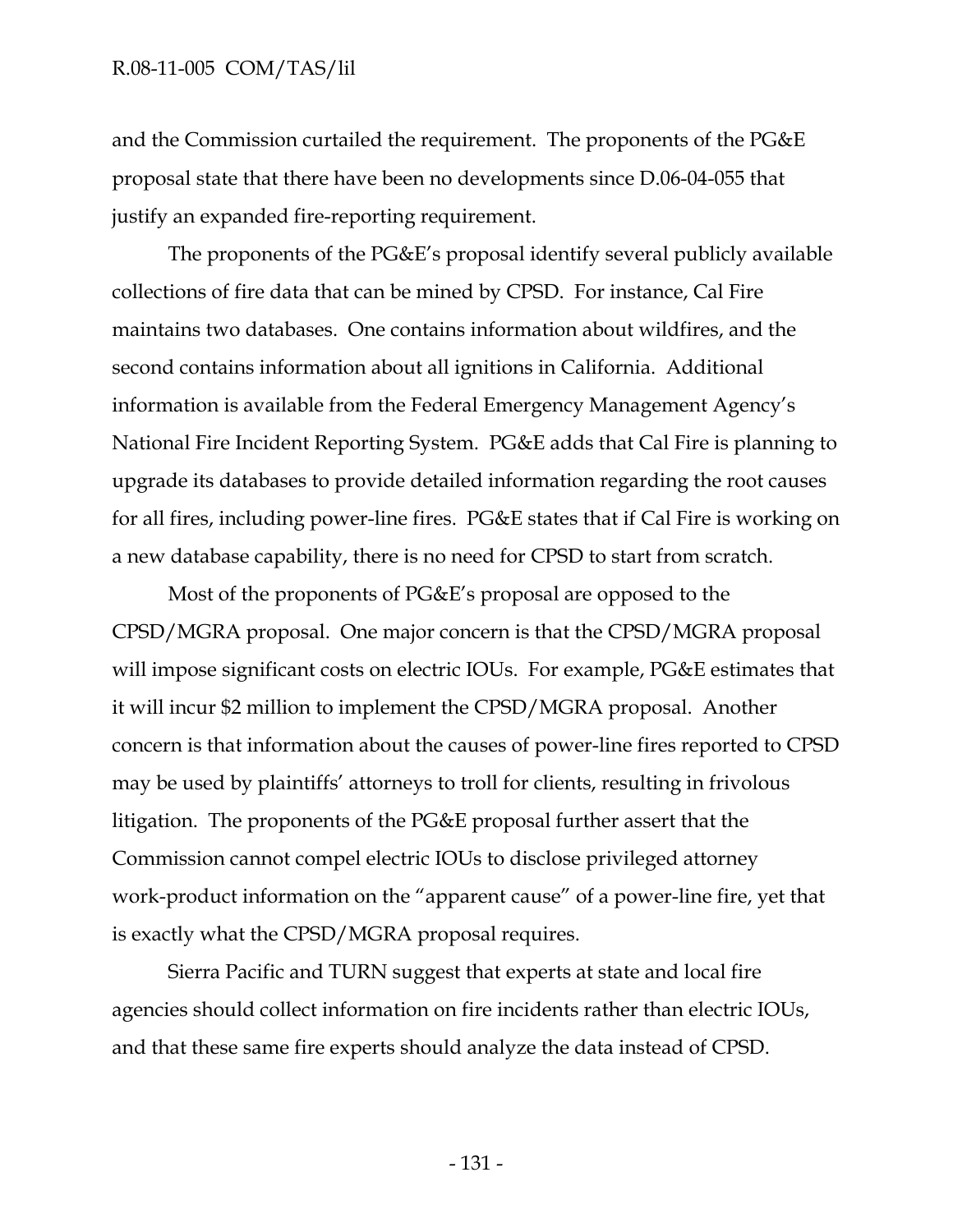#### **6.16.3. Discussion**

The issue before us is whether to adopt either of the two competing proposals regarding the reporting of data on power-line fires by electric IOUs. In deciding this matter, our principle concern is the reduction in the number of power-line fires over time. We must also consider if the benefits of reporting data on power-line fires outweigh the attendant costs.

We agree with CPSD and MGRA that requiring electric IOUs to report information on power-line fires would be very useful in formulating fireprevention measures and gauging the effectiveness of the adopted measures. The collection and reporting of data is a prerequisite for any serious program of sustained and cost-effective fire-safety improvement.

The problem with the CPSD/MGRA proposal is that it only requires electric IOUs to report data on power-line fires. CPSD does not have a firm plan for using the data. The proposal does not require CPSD to analyze the data it receives or formulate strategies to reduce the number of power-line fires. Nor does the proposal identify a procedure for CPSD to submit fire-safety recommendations to the Commission, for the interested parties and the Commission to evaluate the proposals, and for the Commission to approve or reject the proposals.

We are mindful of the Commission's previous experience with reporting of data on power-line fires. In D.98-07-097, the Commission required electric utilities to report all power-line fires involving vegetation, no matter how small. Subsequently, in D.06-04-055 the Commission narrowed the scope of reportable power-line fires to those that (1) result in a fatality or injury requiring hospitalization; (2) receive significant public attention or media coverage; or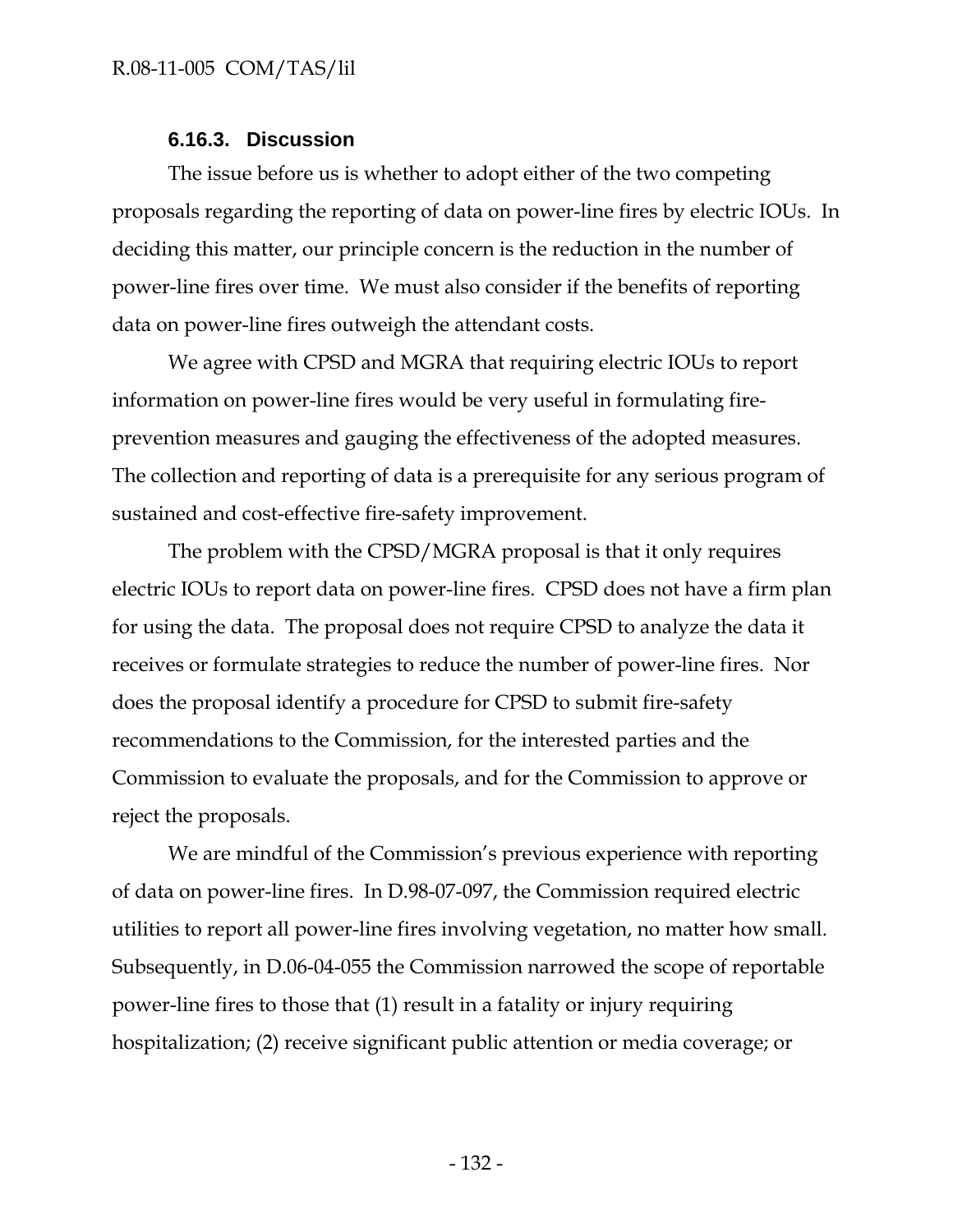(3) cause property damage of \$20,000 or more. One of the reasons cited for curtailing the scope of reported power-line fires was "limited staff resources.<sup>109"</sup>

We are not convinced that the CPSD/MGRA proposal to require IOUs to report detailed data on all power-line fires will be any more successful than our previous effort in this regard, particularly given the lack of a concrete plan to use the reported information. Therefore, we decline to adopt the CPSD/MGRA proposal at this time.

Although we decline to adopt the proposal, we agree with the intent of the proposal. There are many power-line fires every year. PG&E alone experiences approximately 75 vegetation-related fires each year.<sup>110</sup> The threat to public safety posed by a power-line fire depends largely on the wind, humidity, and vegetation conditions at the time and place of the fire. The fact that there are scores of power-line fires annually for a single IOU indicates there is a credible risk that power-line fires will eventually occur under hazardous conditions.

For the preceding reasons, we conclude that it is in the public interest to hold facilitated workshops in Phase 3 where the parties<sup>111</sup> can jointly develop a plan for CPSD to collect data on power-line fires from the electric IOUs, analyze the data, and use this information to formulate measures to reduce the number of fires ignited by power lines. The plan may include a proposed requirement for electric IOUs to provide other data to CPSD that would useful in identifying, assessing, and abating systemic fire-safety risks of overhead power lines and

-

<sup>109</sup> D.06-04-055 at 7.

<sup>110</sup> PG&E Reply Brief at 14, fn. 32.

<sup>&</sup>lt;sup>111</sup> We encourage the participation of electric IOUs, CIPs, MGRA, Cal Fire, and other state and local fire-safety agencies in the Phase 3 workshops.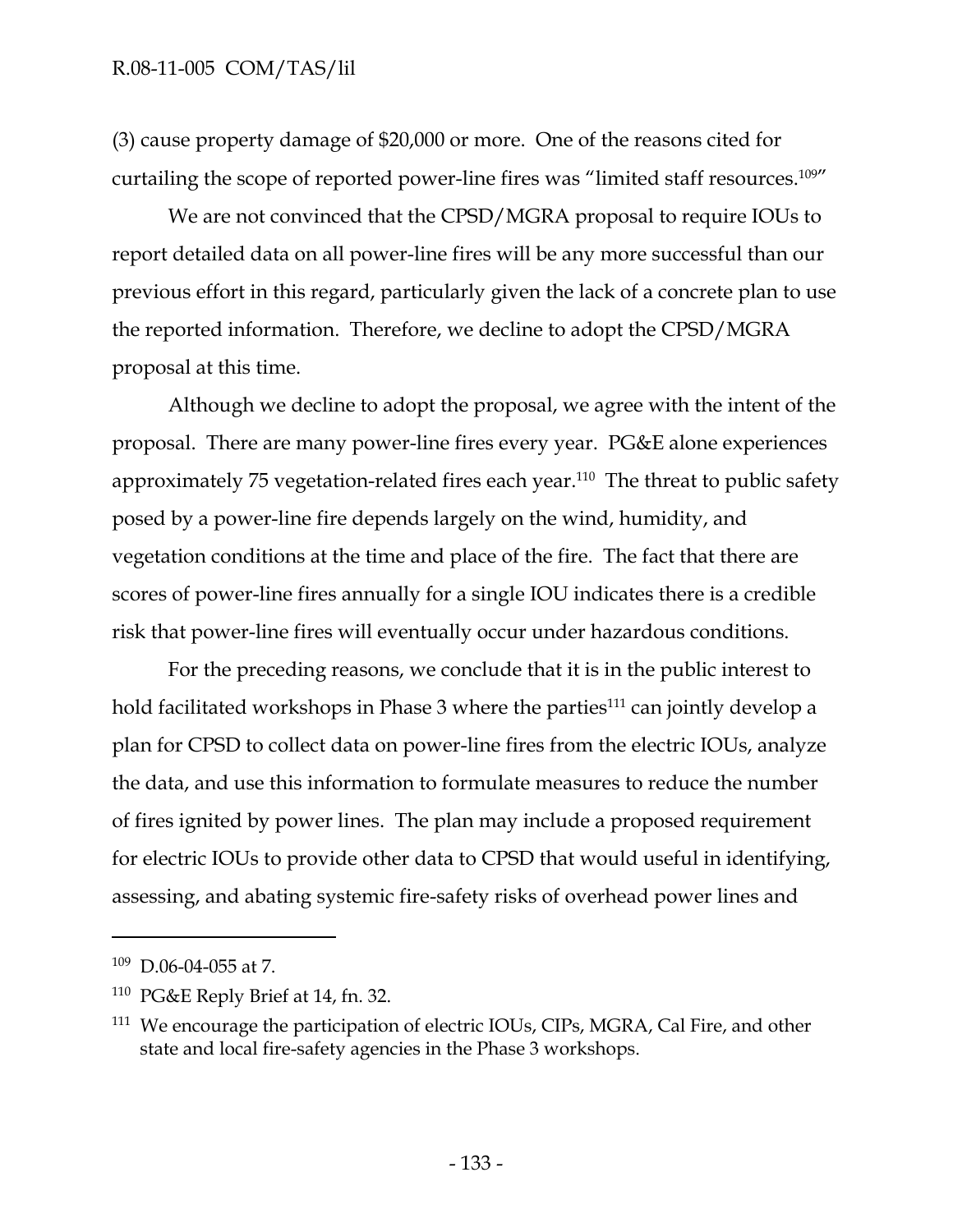$\overline{a}$ 

aerial communication facilities in close proximity to power lines. Such data may include, for example, data on the IOUs' maintenance programs, inspection activities, corrective actions, and intercompany notices of safety hazards.<sup>112</sup>

The plan developed by the workshop participants should provide clear guidance regarding the specific information that electric IOUs should report about the causes of power-line fires.<sup>113</sup> CPSD needs to receive enough detail about the causes of fires so that effective prevention measures can be developed. On the other hand, there is no apparent need for CPSD to receive data on powerline fires from the IOUs that is either privileged or readily available from publicly accessible databases.<sup>114</sup>

The exact scope and schedule for Phase 3, including the process and procedures for conducting the Phase 3 workshops, will be set forth in the assigned Commissioner's scoping memo for Phase 3.

We decline to adopt PG&E's proposed ordering paragraph to require CPSD to meet and confer with electric IOUs to discuss what data, if any, should be provided to CPSD. PG&E's proposal does not go far enough. Today's decision finds that electric IOUs should provide data on power-line fires to CPSD

 $112$  Electric utilities are required by Rule 18A of GO 95 to create and retain auditable records on their maintenance programs, inspection activities, and corrective actions. Rule 18B requires that if one company discovers a safety hazard with respect to another company's facilities during routine inspections, the first company must notify the second company of the hazard within a prescribed timeframe.

<sup>&</sup>lt;sup>113</sup> The CPSD/MGRA proposal requires IOUs to report the "apparent cause" of a power line fire, but provides no guidance about the level of detail that should be reported on the apparent cause.

<sup>114</sup> Today's decision does not prevent or prejudge any requests by CPSD to compel the disclosure of information that an electric IOU has labeled as privileged.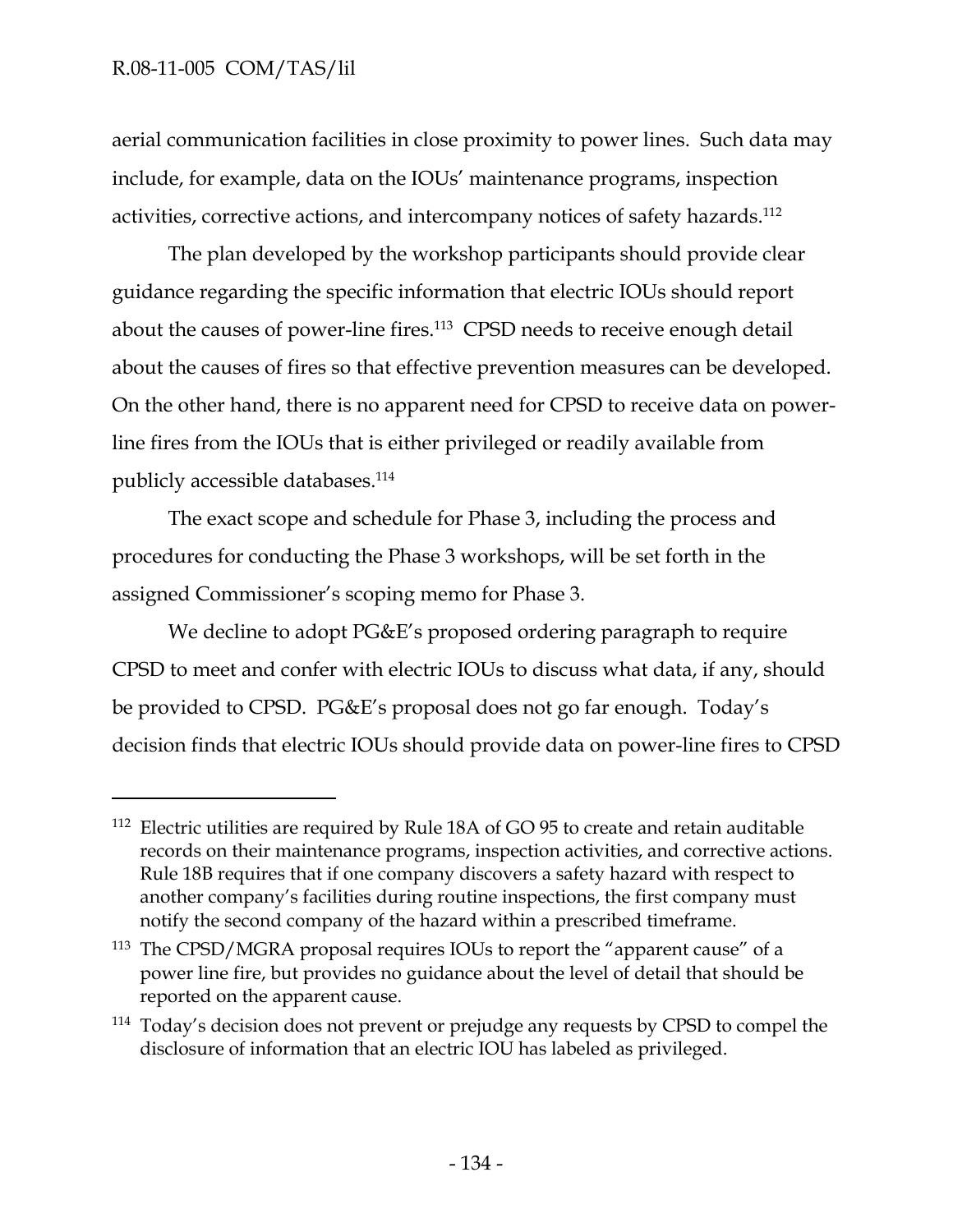once the workshop participants have developed, and we have approved, a concrete plan for using such data.

It is premature to address the other issues raised by the opponents of the CPSD/MGRA proposal, such as the cost of the proposal, duplication with databases maintained by fire-safety agencies, the ability of plaintiffs' attorneys to access the data reported to CPSD, and other issues. Hopefully, these issues will be resolved during the Phase 3 workshops. Any unresolved issues are better addressed after the Phase 3 workshop participants submit a plan for the collection and use of fire-incident data.115 We may reject the forthcoming plan if we find that the public-safety benefits of the plan are outweighed by its costs and other disadvantages.

## **6.17. Contested Proposals 14A, 14B, and 14C re: Fire-Threat Maps**

## **6.17.1. Summary of Proposals**

The Phase 1 Decision ordered the CIPs to conduct patrol inspections of specified overhead facilities in those areas of Southern California that are designated as Extreme and Very High Fire Zones on Cal Fire's Fire and Resource Assessment Program Fire Threat Map (FRAP Map). The Phase 1 Decision also determined that the Commission would consider in Phase 2 whether the FRAP Map should be used to designate areas for CIP inspections in Northern California.116 The Phase 2 Scoping Memo established the scope of Phase 2 as including (1) whether the FRAP Map or other fire-threat maps should be used to

 $\overline{a}$ 

<sup>&</sup>lt;sup>115</sup> The workshop participants may present alternative plans and recommendations if a consensus cannot be reached.

<sup>116</sup> D.09-08-029 at 23 and Ordering Paragraph 1.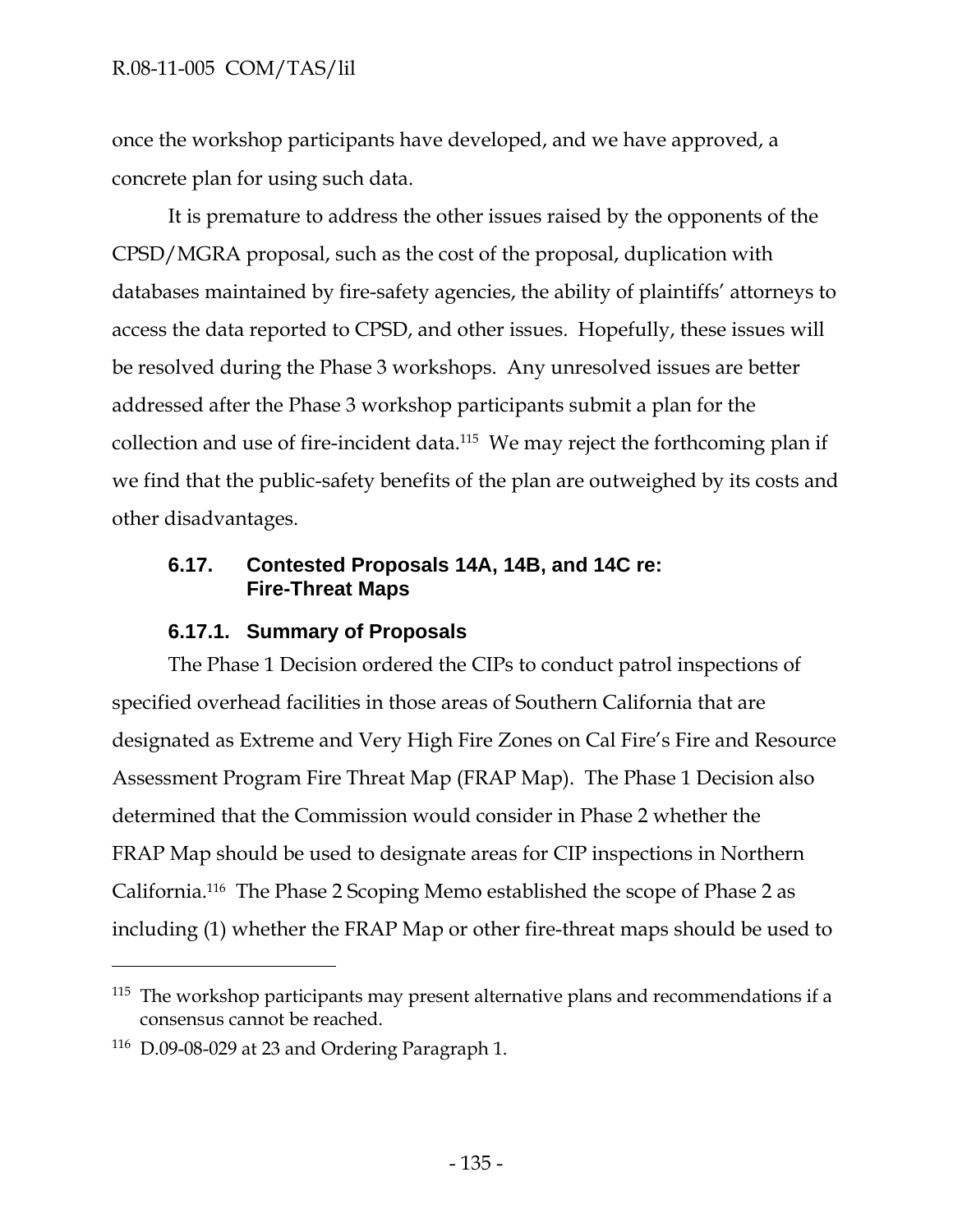designate areas for CIP inspections in Northern California, and (2) whether better maps could be developed.117

The Phase 2 Workshop Report presents two competing proposals regarding fire-threat maps. The first proposal was submitted jointly by CPSD and MGRA (Contested Proposal 14A). The second proposal was submitted by the CIP Coalition (Contested Proposals 14B and 14C). The difference between Contested Proposals 14B and 14C is not meaningful for the purpose of today's decision, and the two proposals will be treated as a single proposal. The text of the competing proposals is contained in Appendix A of today's decision.

## **6.17.1.1 Summary of Contested Proposal 14A**

The CPSD/MGRA proposal consists of an ordering paragraph that would require electric IOUs and CIPs to prepare a work plan, in consultation with CPSD and Cal Fire, for the development of statewide, high-resolution maps that combine wind and vegetation data to identify areas where there is a high risk of catastrophic power-line fires occurring. The fire-threat maps would be used to determine inspection and maintenance cycles in all cases where geographic locations and maps are mentioned in GO 95 and GO 165.

The proposed work plan would include (1) a process for developing fire-threat maps; (2) an estimate of the time and costs to develop and maintain fire-threat maps; (3) a process for updating fire-threat maps to incorporate changes to the underlying data and new analytical techniques; and (4) a list of actions the Commission would need to take to enable the creation, adoption, and implementation of utility-specific maps. The electric IOUs and CIPs would be

-

<sup>&</sup>lt;sup>117</sup> Phase 2 Scoping Memo at  $5 - 6$ , Items 11, 12, and 15.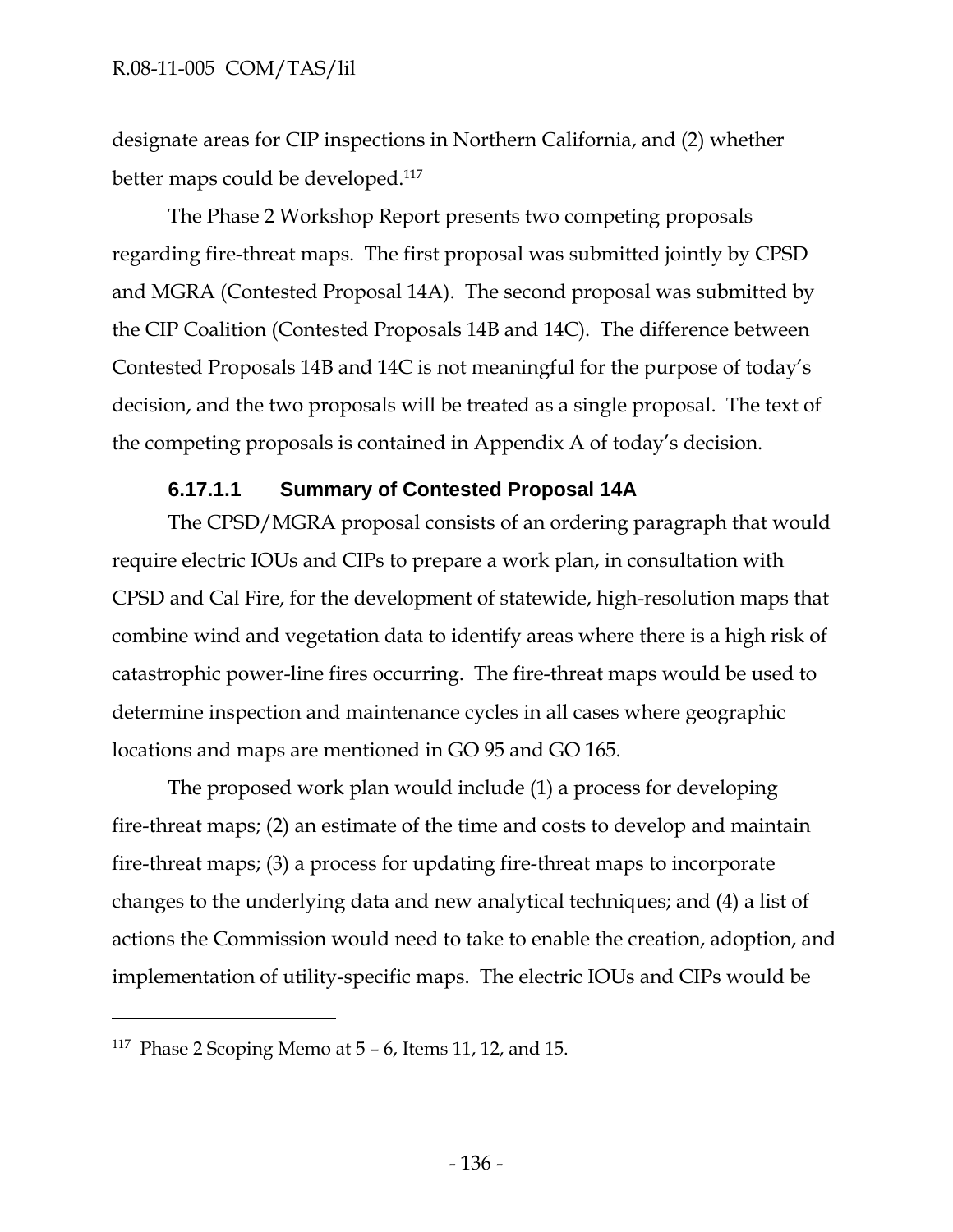required to submit a report to the Commission on the status of the work plan within six months. Upon completion of the work plan, the Commission would decide whether to order the electric IOUs and CIPs to fund the development and maintenance of fire-threat maps. The fire-threat maps adopted in Phase 1 and/or Phase 2 would remain in effect until further order by the Commission.

The electric IOUs and CIPs would be required to fund the creation of the work plan. CPSD and MGRA believe the costs to create the work plan would be small. CPSD and MGRA did not provide an estimate of the costs to develop, implement, and maintain fire-threat maps.

## **6.17.1.2 Summary of Contested Proposals 14B and 14C**

The CIP Coalition's proposal would add a new provision to Rule 31.2 of GO 95 that specifies the areas in Northern California where aerial CIP facilities would be subject to the inspection cycles set forth in Rule 31.2. The centerpiece of the CIP Coalition's proposal is a fire-threat map that was developed jointly by the University of California at Berkeley and Reax Engineering Inc., a consulting company (the "Reax Map").

The CIP Coalition's proposal would apply only to aerial CIP facilities in the areas of Northern California that are designated as Threat Class 3 and Class 4 on the Reax Map, the two highest fire-threat categories. The FRAP Map would continue to be used to designate the high fire-threat areas in Southern California where overhead CIP facilities would be subject the inspection cycles set forth in Rule 31.2. The CIP Coalition's proposal would not apply to electric utilities.

The costs to develop the Reax Map have already been incurred and will not be recovered directly from customers. Future costs to implement the map may be recovered, to the extent possible, in market-based prices for CIP services.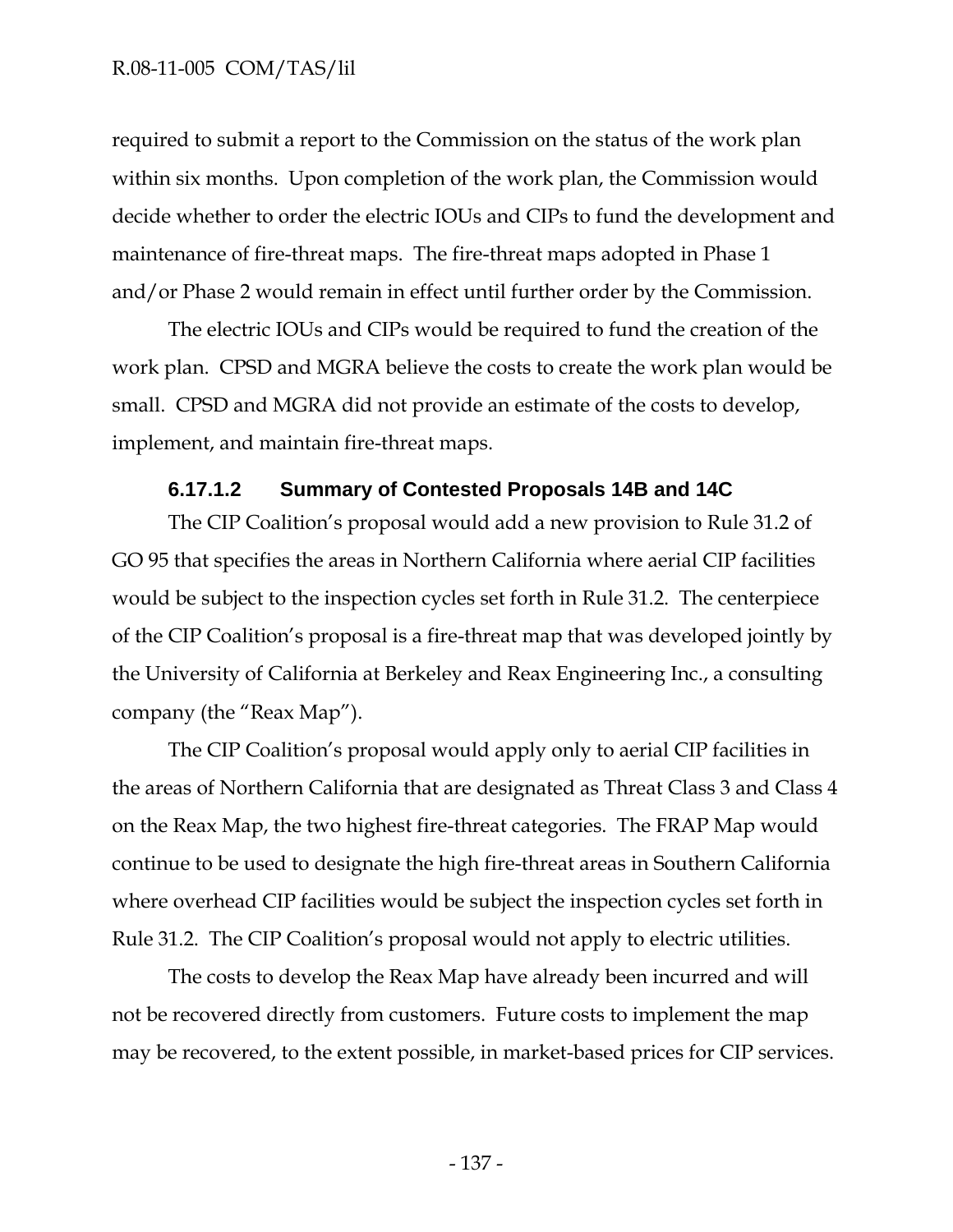## **6.17.2. Position of the Parties**

The intent of the CPSD/MGRA proposal (Contested Proposal 14A) is to establish a scientifically sound process for the development of high-resolution maps to identify areas where catastrophic power-line fires are most likely to occur. The maps would be developed in consultation with Cal Fire and peer reviewed by fire-safety experts. Once developed, the maps would be used by electric IOUs and CIPs to implement the augmented inspection, maintenance, and vegetation management requirements of GO 95 and GO 165 for high fire-threat areas. The maps could also be used for the following purposes:

- Identify areas where it would be beneficial to employ additional fire-prevention measures such as burying power lines, strengthening facilities to withstand stronger winds, adding insulation to conductors, or rerouting.
- Plan new power-line facilities and routes in a manner that minimizes fire risk.
- Maximize fire-prevention benefits from limited funds.

The CPSD/MGRA proposal is supported by DRA and LA County. The proponents of the proposal believe it is vital to replace the FRAP Map that was adopted by the Phase 1 Decision for CIP inspection purposes in Southern California, as Cal Fire has warned that the FRAP Map is not suited for this purpose.

The CPSD/MGRA proposal is opposed by the CIP Coalition, LADWP, PacifiCorp, PG&E, SCE, SDG&E, Sierra Pacific, and TURN. Most of the opponents see no need to develop new fire-threat maps because adequate maps are either in place or waiting for Commission approval. These include (1) the FRAP Map that was adopted by the Phase 1 Decision, (2) the Reax Map that is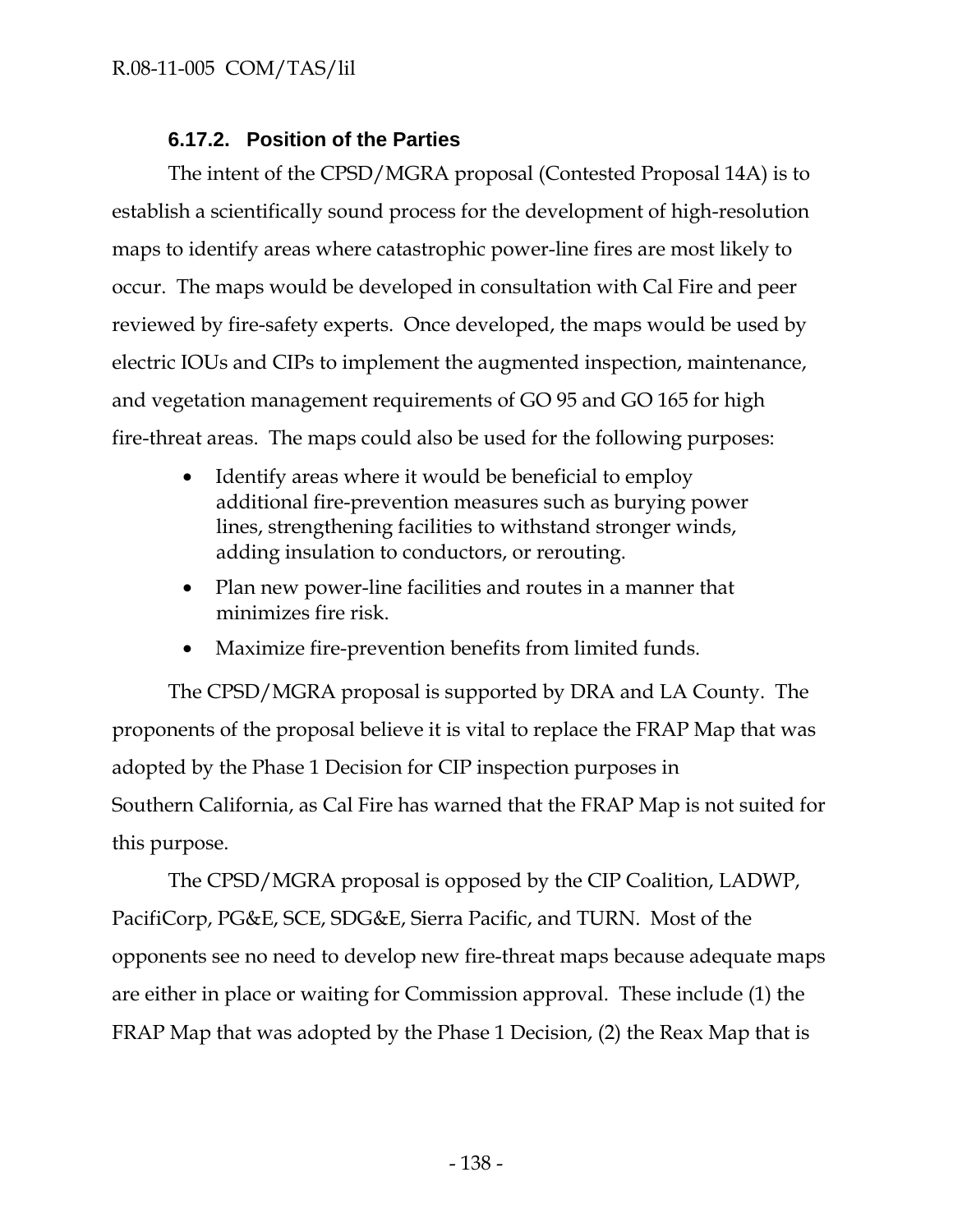before the Commission in Phase 2, and (3) a fire-threat map that SDG&E has developed and implemented for its own use.

Several of the opponents are concerned that the CPSD/MGRA proposal will be costly to implement. For example, the CIP Coalition recently implemented the FRAP Map in Southern California. Switching to the new fire-threat maps contemplated by the CPSD/MGRA proposal would require the CIPs to reconfigure their inspection efforts around the new maps.

PacifiCorp and Sierra Pacific argue that they should not have to bear any costs for the fire-threat maps proposed by CPSD and MGRA because the proposed maps would not reduce fire risks in their service territories. This is because the fire-threat maps envisioned by CPSD and MGRA would rely primarily on wind data to designate high fire-threat areas. The strongest winds in PacifiCorp's and Sierra Pacific's service territories occur during the winter months when the fire danger is low.

TURN is concerned that the high-resolution maps envisioned by CPSD and MGRA would reduce fire safety. Presumably, the high-resolution maps would pinpoint the areas where fire risk-mitigation activities should take place. Absent high-resolution maps, fire-prevention measures would need to be deployed over a larger area, which has the salutary effect of providing a better margin of safety.

SDG&E represents that it has already developed and implemented a fire-threat map for its service territory. Consequently, SDG&E has no need for the new fire-threat maps proposed by CPSD and MGRA. SDG&E also believes that its fire-threat map is better than the one contemplated by the CPSD/MGRA proposal. Compared to the CPSD/MGRA proposal, SDG&E used a more comprehensive risk assessment that included wind, vegetation, topography,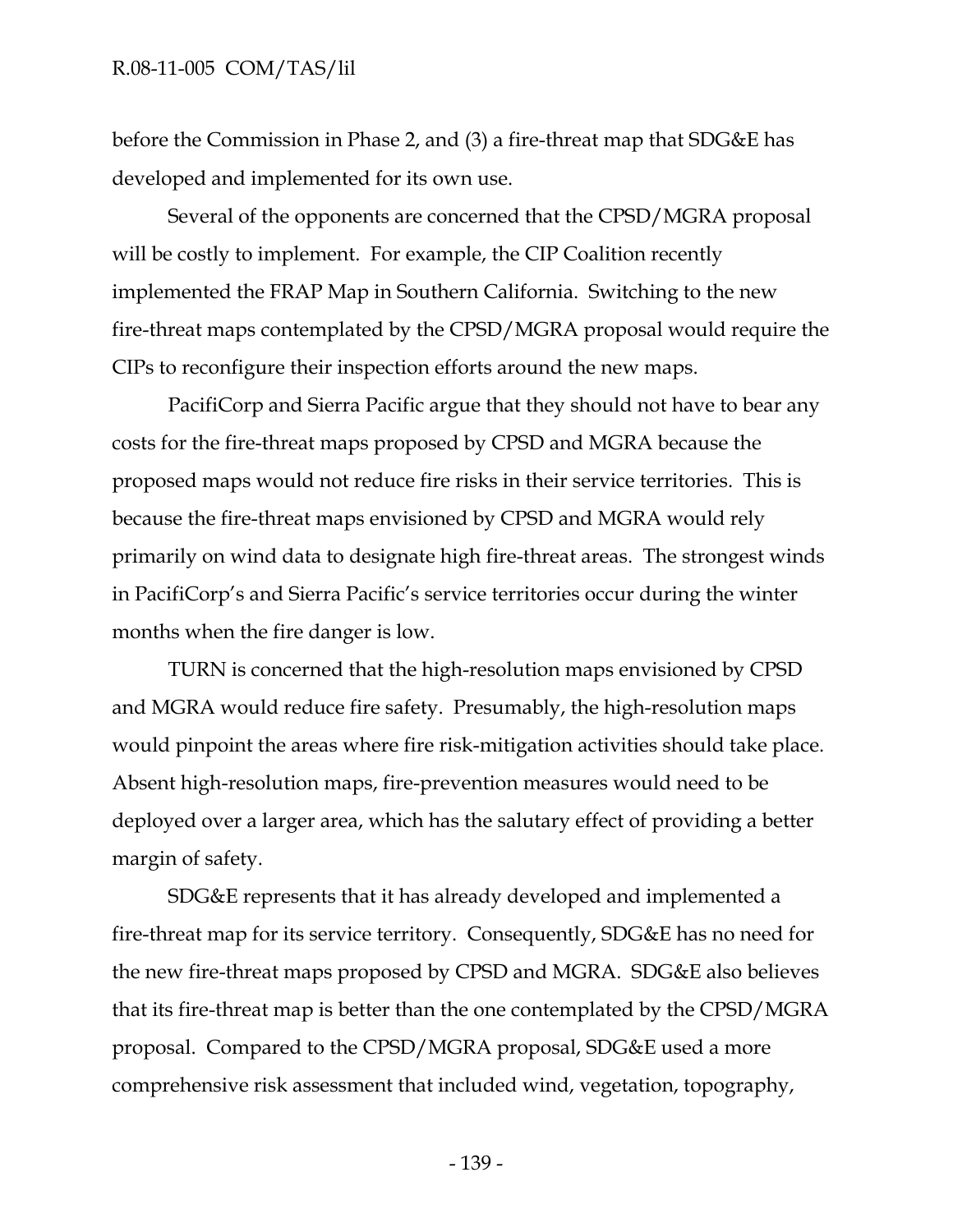### R.08-11-005 COM/TAS/lil

-

historical fires, downwind impacts, and practical considerations for operations and maintenance of facilities.

If the Commission decides to develop a new fire-threat map, PacifiCorp and PG&E submit that it is reasonable to allow CPSD to review the Reax Map and then have the Commission consider the adoption of the Reax Map for use by the CIPs. This effort may be appropriate for a Phase 3 of this proceeding.

The CIP Coalition urges the Commission to adopt the Reax Map, which provides a scientifically-based geographic delineation of high fire-threat areas in Northern California.118 The methodology used to create the Reax Map, while based on the FRAP Map, applied several enhancements to assess the factors leading to fires associated with joint-use poles, such as local terrain and weather, wind-induced pole/line failure, ignition sources, and fire-spread behavior. The end result is a fire-threat map that incorporates more extensive and more recent data than the FRAP Map, and more accurately delineates the geographic areas in Northern California where there is a high fire threat.119

The CIP Coalition asserts that the Commission does not require peer review of expert reports submitted to the Commission. To the contrary, it is the Commission's practice to conduct its own review of expert reports and to issue decisions addressing the merits of such reports. That is not to say that the

<sup>118</sup> Cox, a member of the CIP Coalition, abstains from taking a position on Contested Proposals 14A, 14B, and 14C.

<sup>&</sup>lt;sup>119</sup> The Reax Map and a report describing the methodology that was used to develop the Reax Map are attached to the Phase 2 Workshop Report as Appendix E. On September 15, 2010, David Rich, principal engineer at Reax Engineering Inc., filed a verification of the contents of the Reax Map and report in accordance with Rule 1.11 of the Commission's Rules of Practice and Procedure.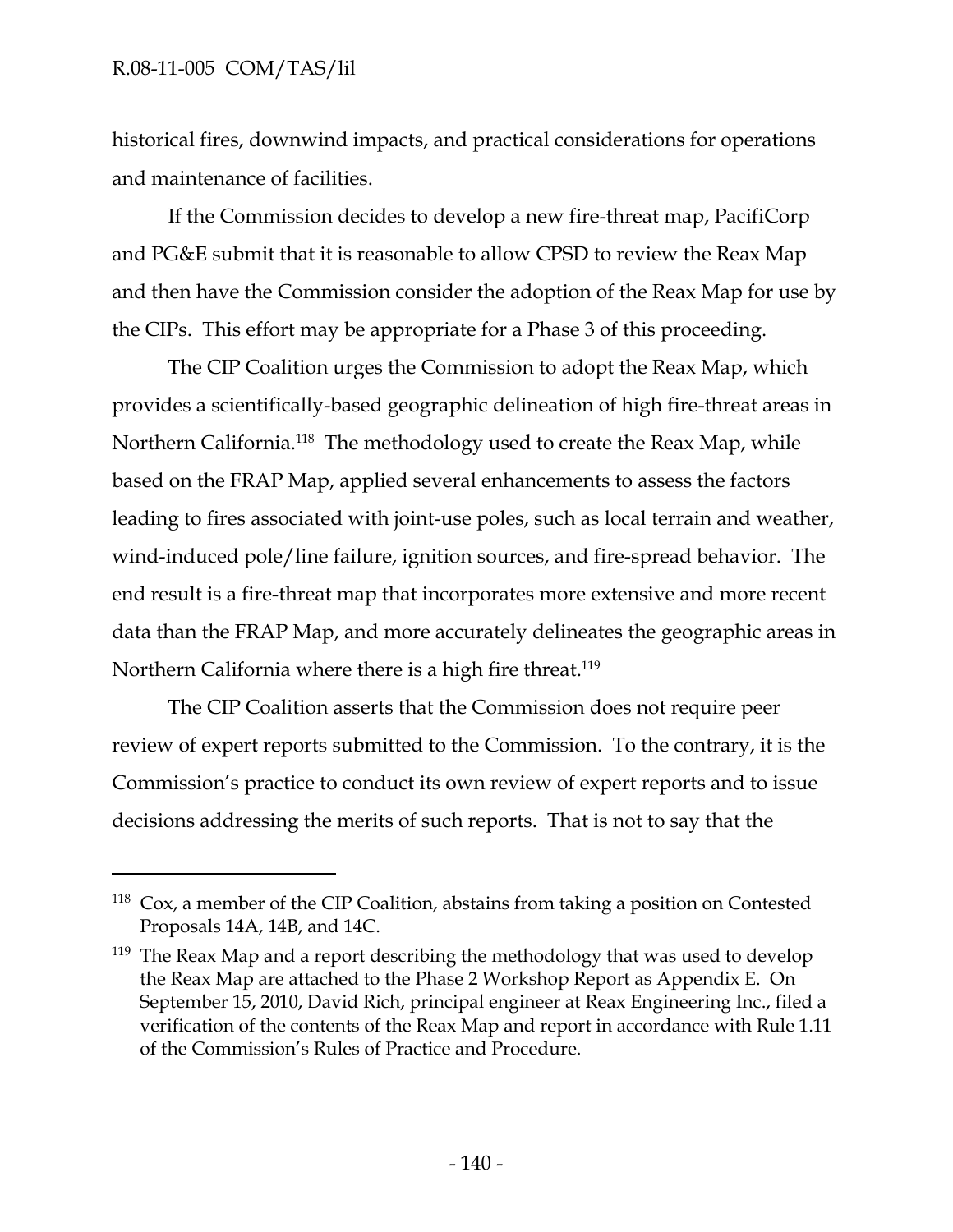### R.08-11-005 COM/TAS/lil

Commission's adoption of the Reax Map should forestall additional evaluation of the map. Interested parties such as CPSD, MGRA, and Cal Fire can continue to assess the Reax Map. If they find something that might warrant a change to the Reax Map, they can bring such changes to the Commission attention with a petition to modify the Phase 2 decision.

The CIP Coalition's proposal (Contested Proposals 14A and 14B) is supported by PacifiCorp. No other parties expressed support for the CIP Coalition's proposal in their briefs.

CPSD and MGRA do not oppose the Reax Map at this time, but they are concerned that the map has not been reviewed by experts. TURN agrees with CPSD and MGRA that any fire-threat map should be evaluated by experts prior to adoption by the Commission.120 Nonetheless, CPSD and MGRA are optimistic that the Reax Map could be the foundation for a statewide fire-threat map. They note that the Reax Engineering Inc., has the capability of extending the Reax Map for Northern California to Southern California.

MGRA recommends using the Reax Map on an interim basis in Northern California for CIP inspections purposes until a formal peer review of the Reax Map is complete. MGRA also supports using the SDG&E Map on an interim basis for SDG&E's service territory pending a review of the SDG&E Map.

#### **6.17.3. Position of Cal Fire**

 $\overline{a}$ 

Cal Fire opposed the Commission's decision in Phase 1 to use Cal Fire's FRAP Map to identify areas where the threat of power-line fires is most acute in Southern California. The issues raised by Cal Fire related to the deficiencies of

<sup>120</sup> TURN opposes both the CPSD/MGRA proposal and the CIP Coalition proposal.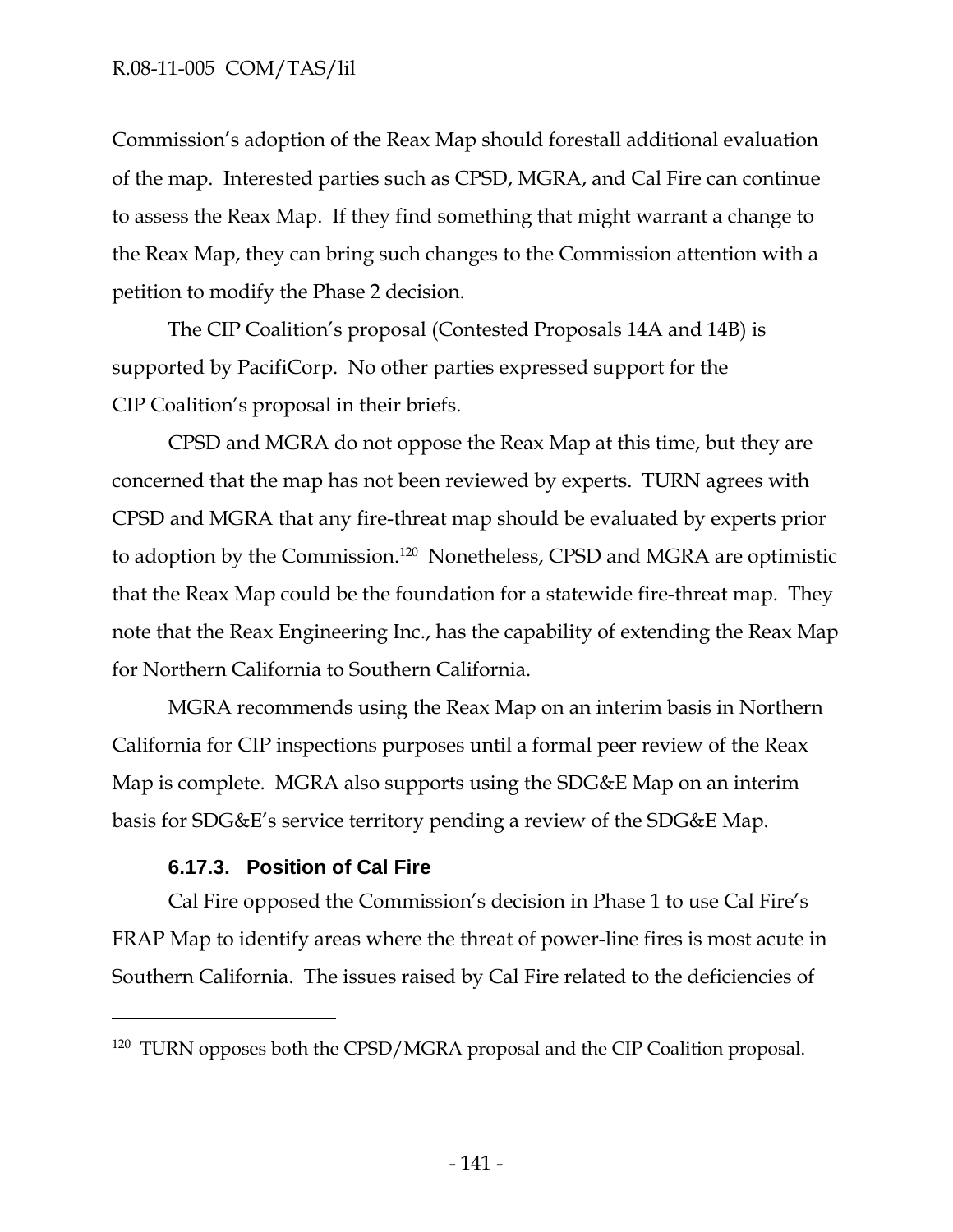map resolution and accuracy, model formulation, underlying data, and the overall inappropriate application of the FRAP Map. Cal Fire warns that the FRAP Map remains ill-suited for the uses adopted by the Phase 1 Decision and the uses contemplated by various parties in Phase 2.

Cal Fire supports the CPSD/MGRA proposal to develop fire-threat maps that meet the needs of the Commission, utilities, and other stakeholders. Subject to staff availability and the recovery of significant costs, Cal Fire is willing to:

- Participate with Commission staff, utilities, and other stakeholders in preparing a work plan for the development and maintenance of appropriate fire-threat maps.
- Participate in a review of any fire-threat maps that may be developed as a result of the work plan.

Cal Fire states that the Reax Map could be an appropriate starting point for developing a work plan, but Cal Fire has not reviewed the Reax Map and has no opinion on the map. Cal Fire is willing to participate in a peer review of the Reax Map to the extent that staff and other resources are available.

Cal Fire notes that it has inspection and law enforcement responsibilities regarding utilities, power lines, and fires. Given these mandated responsibilities, Cal Fire states that it cannot approve any utility-related fire-threat maps. Rather, the Commission should have the responsibility to approve maps that are developed as part of its regulatory jurisdiction.

### **6.17.4. Discussion**

The issue before us is whether to adopt the CPSD/MGRA proposal or the CIP Coalition proposal regarding fire-threat maps. CPSD and MGRA seek to establish a process for the development and adoption of fire-threat maps for various uses by the CIPs and electric IOUs. The CIP Coalition seeks the immediate adoption of the Reax Map for the narrow purpose of delineating the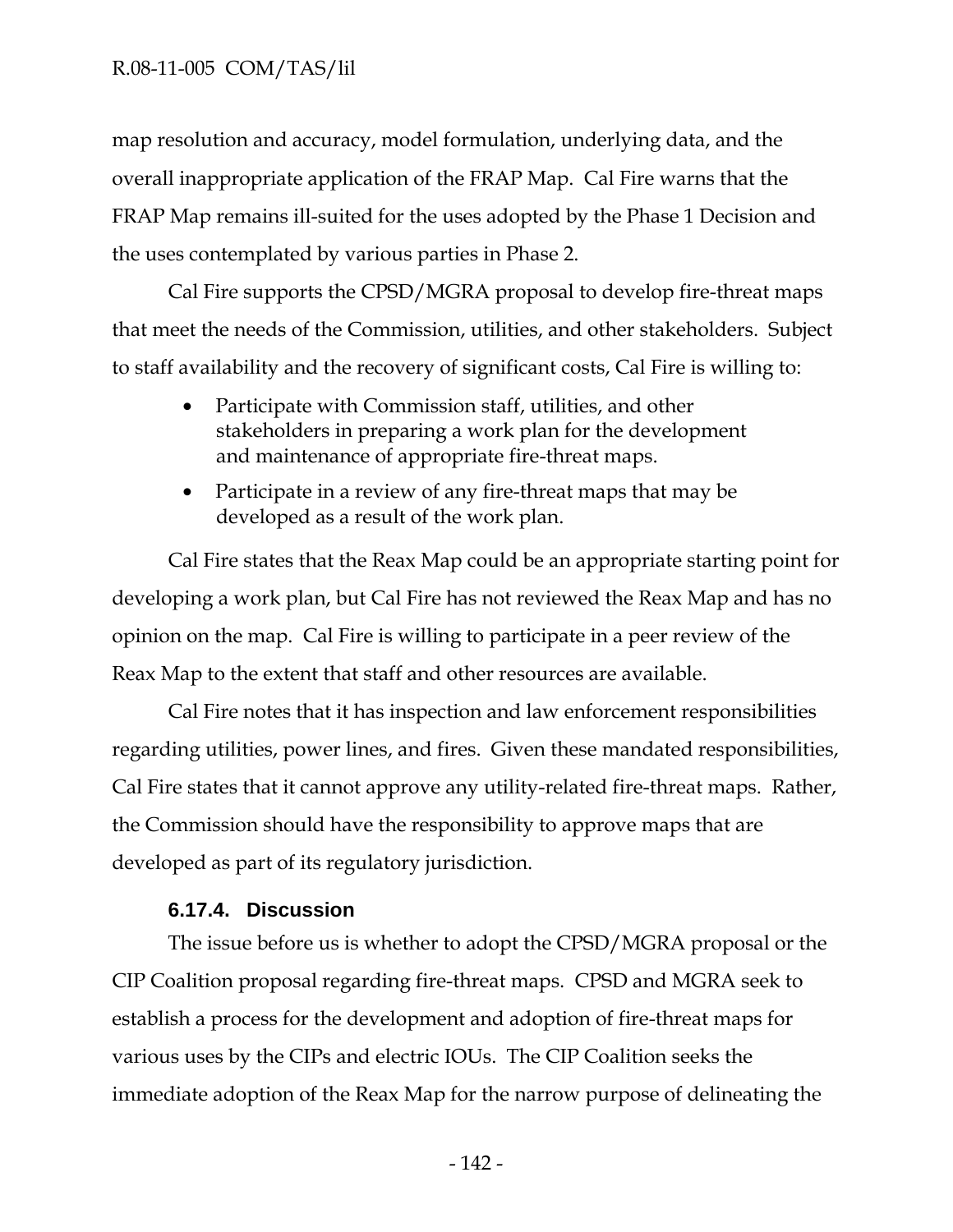-

geographic area of CIP inspections in Northern California under Rule 31.2 of GO 95. In deciding this issue, it is helpful to review the intended use of fire-threat maps.

The function of fire-threat maps is to accurately designate geographic areas where power-line fires are more likely to be ignited and spread rapidly, thereby posing an increased risk of catastrophic wildfires. To reduce the risk of power-line fires occurring in high fire-threat areas, the Phase 1 Decision and today's decision together adopt the following measures that rely on fire-threat maps:

- GO 95, Rule 18A, requires electric utilities and CIPs to place a high priority on the correction of significant fire-safety hazards in areas of Southern California that are designated as Extreme and Very High Fire Threat Zones on the FRAP Map.121
- GO 95, Rules 31.2, 80.1A, and 90.1B establish the minimum frequency for patrol inspections, detailed inspections, and intrusive inspections of aerial communication facilities located in close proximity to power lines in any area of the state that is designated as a high fire-threat on the relevant fire-threat map adopted by the Commission.
- GO 95, Rule 35 and Appendix E, specifies increased time-oftrim clearances between vegetation and energized conductors in areas of Southern California that are designated as Extreme and Very High Fire Threat Zones on the FRAP Map.
- GO 95, Rule 35, Table 1, Case 14, requires increased radial clearances between bare-line conductors and vegetation in areas of Southern California that are designated as Extreme and Very High Fire Threat Zones on the FRAP Map.

<sup>121</sup> Today's decision defines Southern California as Imperial, Los Angeles, Orange, Riverside, Santa Barbara, San Bernardino, San Diego, and Ventura Counties. Northern California is defined as all other counties in California.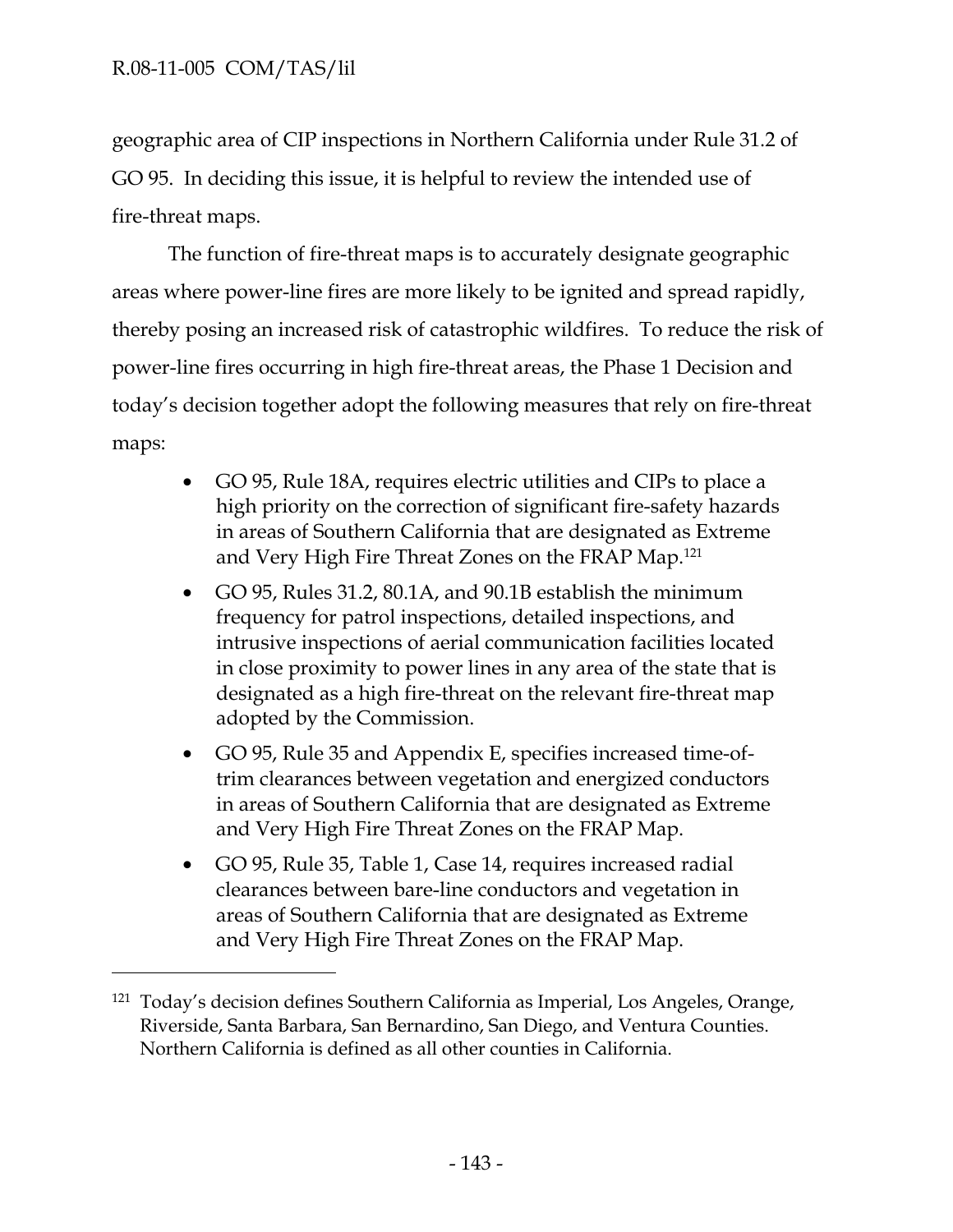- GO 165, Appendix A, Table 1, requires more frequent patrol inspections of overhead power-line facilities in rural areas of Southern California that are designated as Extreme and Very High Fire Threat Zones on the FRAP Map.
- GO 166, Standard 1.E., requires electric utilities in Southern California to develop and submit a plan to reduce the risk of fire ignitions by overhead power-line facilities located in high fire-threat areas during extreme fire-weather events. Electric utilities in Northern California must also develop and submit a plan if the utility has overhead power-line facilities that are located in an area that is (1) designated as a high fire-threat area on a fire-threat map adopted by the Commission, and (2) subject to extreme fire-weather events.

The success of the previously identified measures at reducing the risk of catastrophic power-line fires depends on maps that accurately identify areas where power line fires are most likely to occur and spread rapidly. Stated differently, we cannot effectively mitigate the risk of power-line fires unless we know where the risks are located.

The Phase 1 Decision adopted the FRAP Map to establish inspection cycles, prioritize repairs, and determine vegetation clearances in the high firethreat areas of Southern California.122 However, the FRAP Map was adopted against Cal Fire's advice that the map is ill-suited for identifying high-risk areas for power-line fires.123 The Phase 1 Decision nevertheless adopted the FRAP Map because there was no better fire-threat map available at the time.

We note that the definition of "high fire-threat areas" used by the Phase 1 Decision and today's decision includes those areas that are designated as

<sup>122</sup> D.09-08-029 at pp. 15, 21, and 34.

<sup>123</sup> Cal Fire Phase 1 Comments filed on March 27, 2009, at pp. 2 - 5.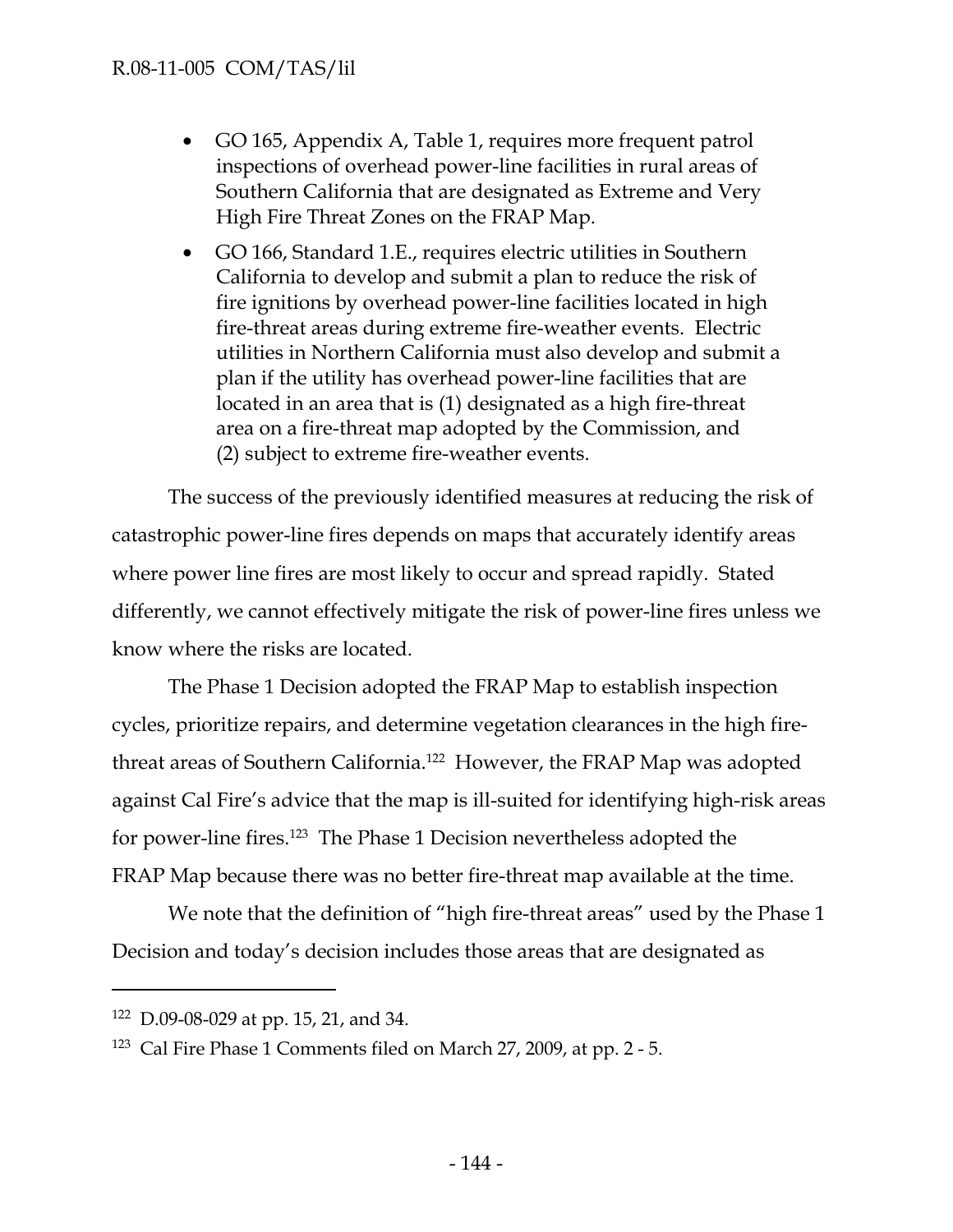#### R.08-11-005 COM/TAS/lil

"Extreme" and "Very High" fire threat zones on the FRAP Map, but inexplicably excludes those areas that are designated as "High" fire threat zones on the FRAP Map. This incongruous definition of "high fire-threat areas" is used by several measures adopted by today's decision, including GO 95, Rules 31.2, 80.1A, and 90.1B. This incongruity must be resolved in the map(s) adopted in Phase 3 of this proceeding to ensure that all truly "high" threat-fire zones are included in the "high fire-threat areas" shown on the map(s).

Unlike the FRAP Map, the Reax Map and the SDG&E Map are specifically designed to identify areas where there is a heightened risk of power-line fires. Both maps take into account the major factors that contribute to the ignition and spread of power-line fires, including wind, vegetation, and topography. However, while both the Reax Map and SDG&E Map show promise, neither has been reviewed by the parties to this proceeding or by neutral fire-safety experts such as Cal Fire. Given the vital public safety issues involved, we conclude that the Reax Map and the SDG&E Map must be reviewed by neutral experts before these maps are adopted on a permanent basis.

The Reax Map and the SDG&E Map are also limited in the geographic areas they cover. The Reax Map covers only Northern California, and the SDG&E Map is confined to SDG&E's service territory. It is imperative that accurate fire-threat maps be developed for all of Southern California, as this is the area of the state with the greatest risk of catastrophic power-line fires.

For the preceding reasons, we conclude that it is reasonable to adopt the major elements of the CPSD/MGRA proposal. We will order the CIPs and electric IOUs to participate in a workshop with CPSD and Cal Fire for the purpose of preparing a detailed work plan to develop and adopt statewide, high-resolution maps that accurately designate areas where there is a high threat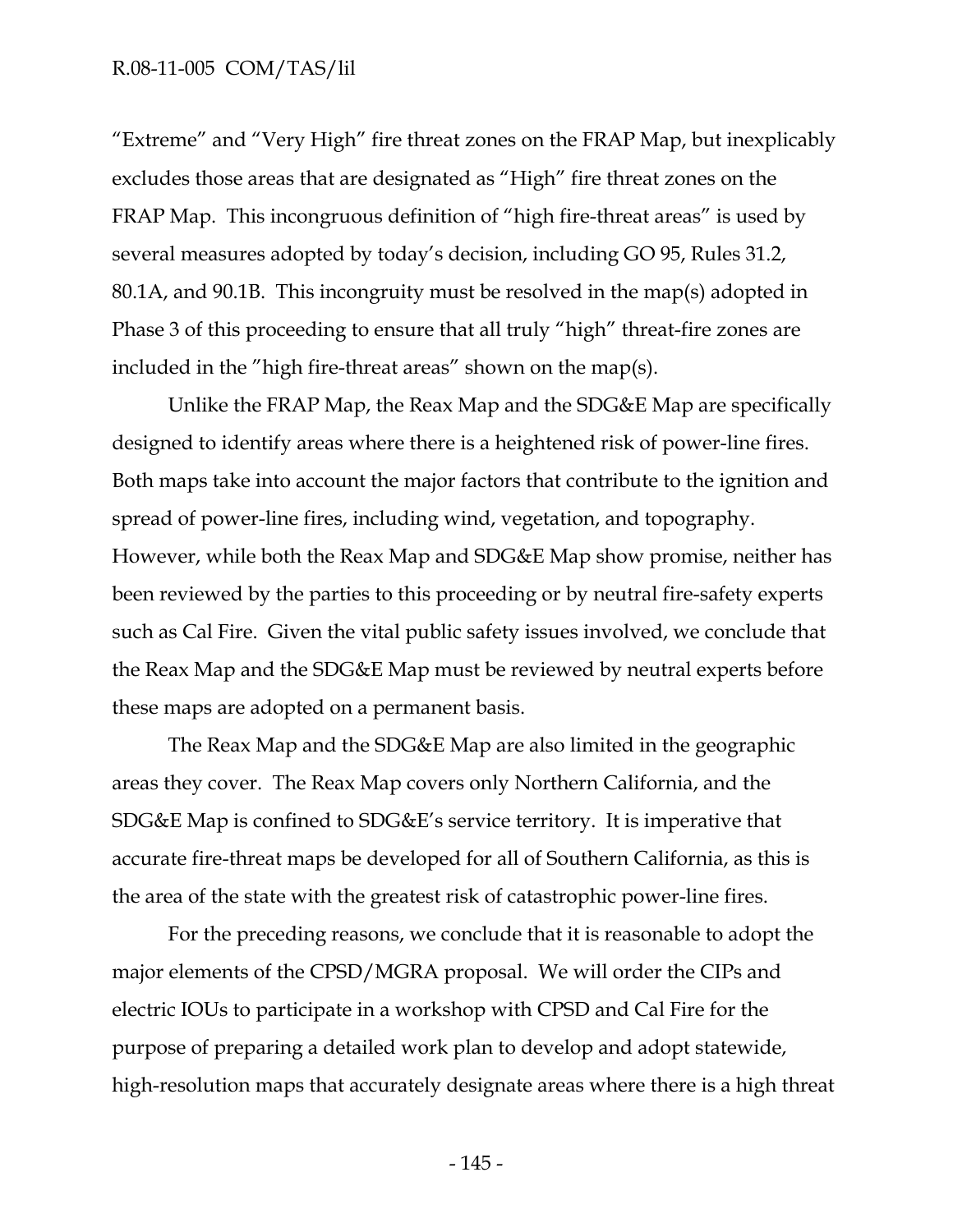-

of power-line fires occurring and spreading rapidly. We also invite the other parties in this proceeding and the Lawrence Livermore National Laboratory to participate in the workshops.124 The fire-threat maps must be specifically designed for use in conjunction with the previously identified fire-prevention measures adopted by the Phase 1 Decision and today's decision. Although we would prefer a single statewide fire-threat map, this is not necessary. The workshop should not exclude any fire-threat maps from consideration. However, our expectation is that if multiple fire-threat maps are adopted, these maps should utilize consistent terminology and criteria in identifying fire-threat areas. Such consistency will avoid disparate application of the measures adopted by today's decision in different regions of the state.

As the first step towards the adoption of permanent fire-threat maps, we will establish facilitated workshops in Phase 3 of this proceeding where the parties shall jointly prepare a report that contains the following:

- A proposed work plan for the development of accurate, high resolution fire-threat maps that cover the entire state. The purpose of the fire-threat maps is to identify the specific geographic areas where power-line fires are more likely to occur and spread rapidly. The detailed proposal shall address the option of reviewing and adopting the Reax Map and/or the SDG&E Map for regional or statewide use.
- Recommendations for obtaining assistance from Cal Fire, Lawrence Livermore National Laboratory, and other neutral

<sup>124</sup> On June 14, 2011, Dr. S. Julio Friedmann, Director, Carbon Management Program for the Lawrence Livermore National Laboratory (LLNL), sent an email to the service list for this proceeding in which Dr. Friedmann stated that LLNL has "unique capabilities and knowledge that could help in [fire-threat] map assessment or map creation."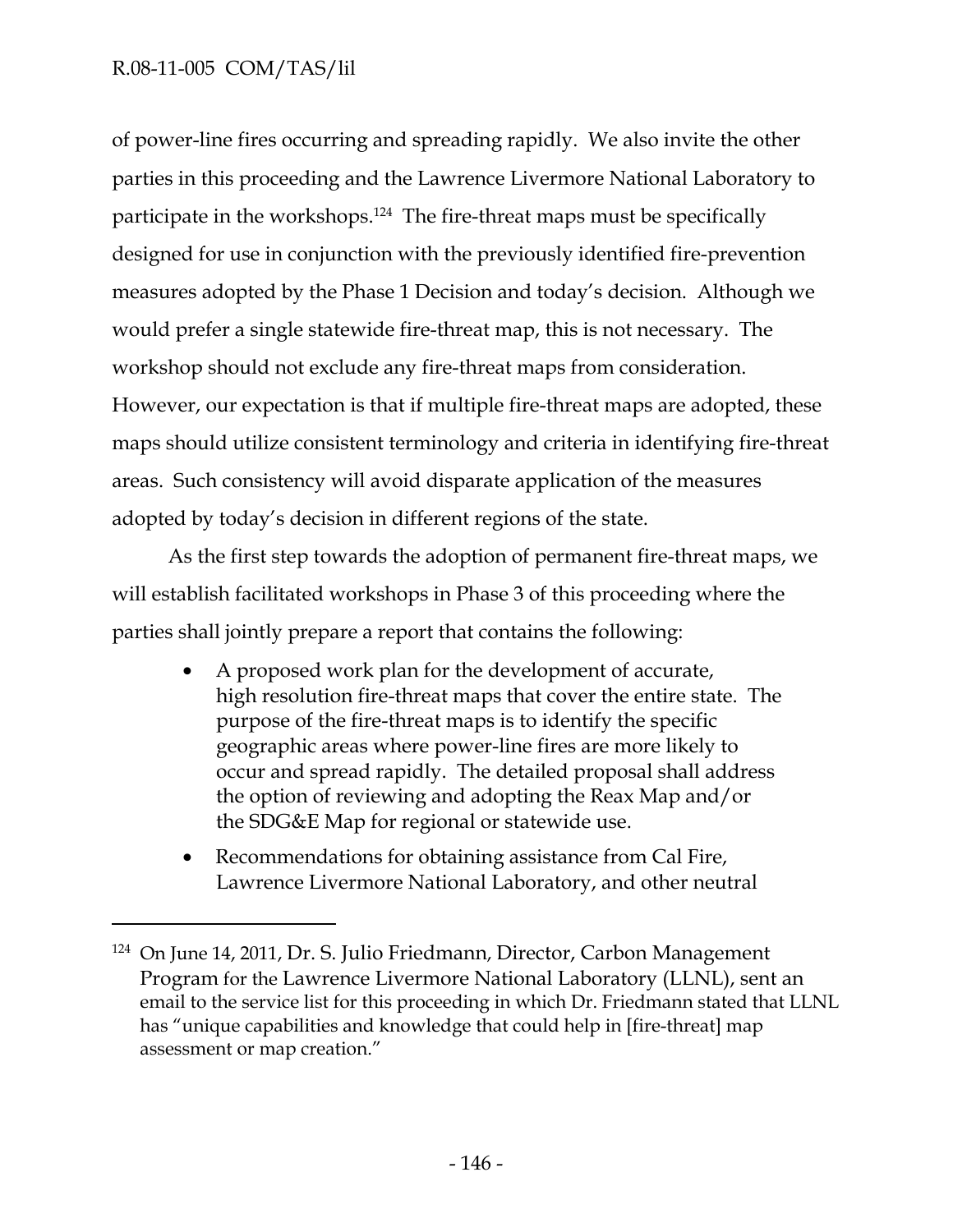$\overline{a}$ 

experts in the development and review of fire-threat maps, including the Reax Map and the SDG&E Map.

- Estimated costs and proposed funding sources for the development, expert review, implementation, and maintenance of fire-threat maps.
- A proposed schedule and a list of milestones for the development, review, adoption, implementation, and periodic updates of fire-threat maps.

The report may include alternative work plans and recommendations if the workshop participants cannot reach a consensus.

The exact scope and schedule for Phase 3, including the process and procedures for conducting the Phase 3 workshops, will be set forth in the assigned Commissioner's scoping memo for Phase 3.

Until permanent fire-threat maps are adopted in Phase 3, the CIPs and electric utilities shall use the FRAP Map, Reax Map, and SDG&E Map on an interim basis to implement the fire-prevention measures adopted by the Phase 1 Decision and today's decision. The CIPs shall use Reax Map in Northern California and the FRAP Map in Southern California. The electric utilities other than SDG&E shall use the Reax Map in Northern California and the FRAP Map in Southern California. SDG&E may use its own fire-threat map. Copies of the FRAP Map and Reax Map are contained in Appendix C of today's decision. The CIPs shall make the high-definition Reax Map available to other parties for the purposes specified in today's decision.125 SDG&E shall provide a copy of its fire-threat map to any party that requests it.

<sup>&</sup>lt;sup>125</sup> Electric utilities in Northern California may record in their Fire Hazard Prevention Memorandum Accounts (FHPMAs) any licensing fees and similar costs they incur to *Footnote continued on next page*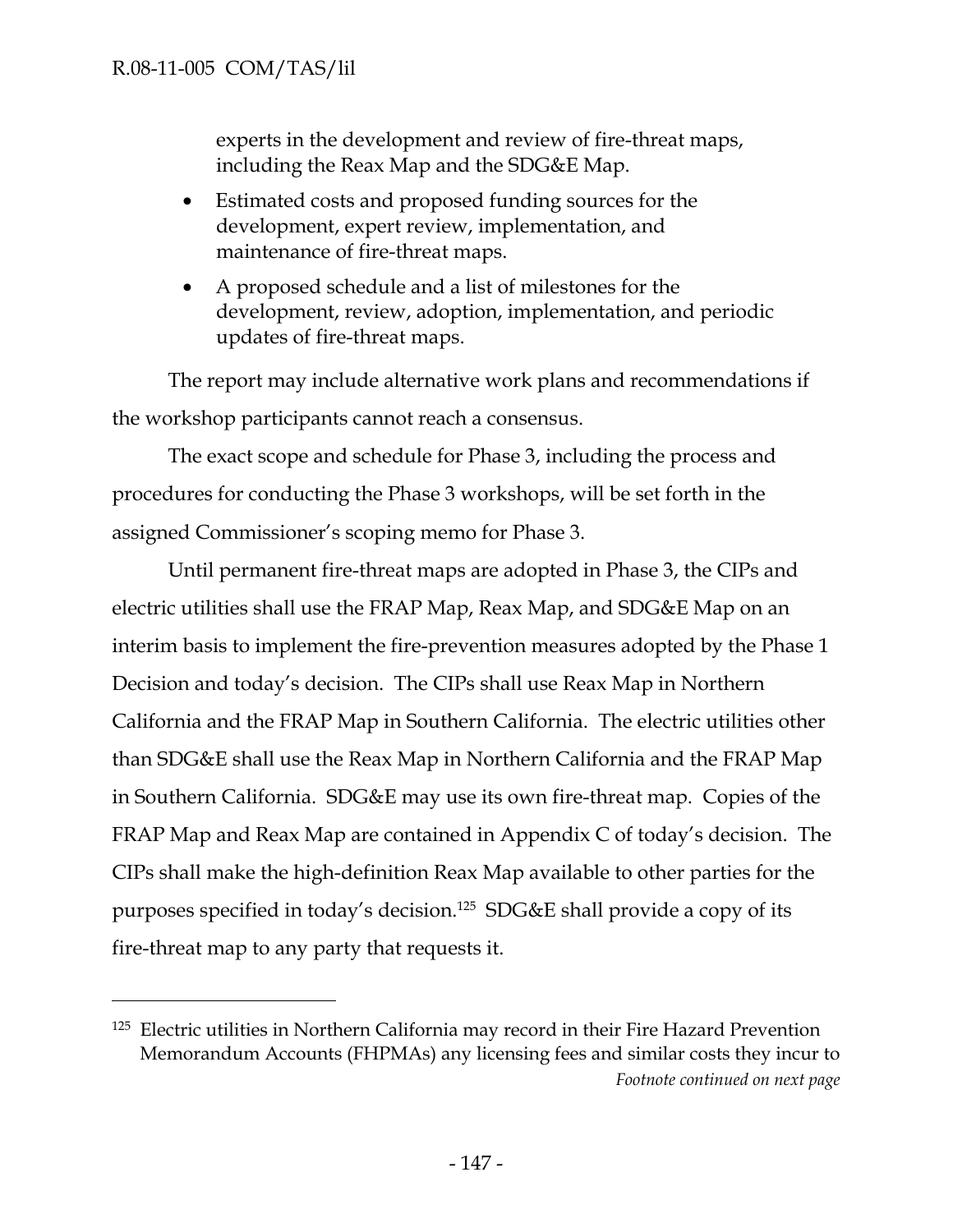-

The adopted fire-prevention measures shall be implemented on an interim basis in areas that are designated as Extreme and Very High Fire Threat Zones on the FRAP Map and SDG&E Map, and in areas that are designated as Threat Class 3 and Threat Class 4 on the Reax Map. The boundaries should be broadly construed. The CIPs and electric utilities should use their own expertise and judgment to determine if local conditions require them to adjust the boundaries of the relevant map.

We recognize that the interim maps may be flawed. However, we conclude that the threat of catastrophic power-line fires is so great that the public interest is better served by requiring the CIPs and electric utilities to implement the adopted fire-prevention measures using the available maps rather than waiting for the development and adoption of permanent maps in Phase 3. While there is some risk in using the un-reviewed Reax Map and SDG&E Map on an interim basis, we believe the risk is low, as both maps are designed to identify areas where there is a high risk of catastrophic power-line fires.

We are not persuaded by the assertion from several parties that the FRAP Map is sufficient for the purposes intended by the Phase 1 Decision and today's decision. We believe it would be imprudent to adopt the FRAP Map on a permanent basis for the purpose of designating areas where the adopted fireprevention measures should be deployed when the state agency that created the FRAP Map warns against its use for this very purpose.

access the Reax Map and seek to recover such costs in the same manner as other costs recorded in their FHPMAs.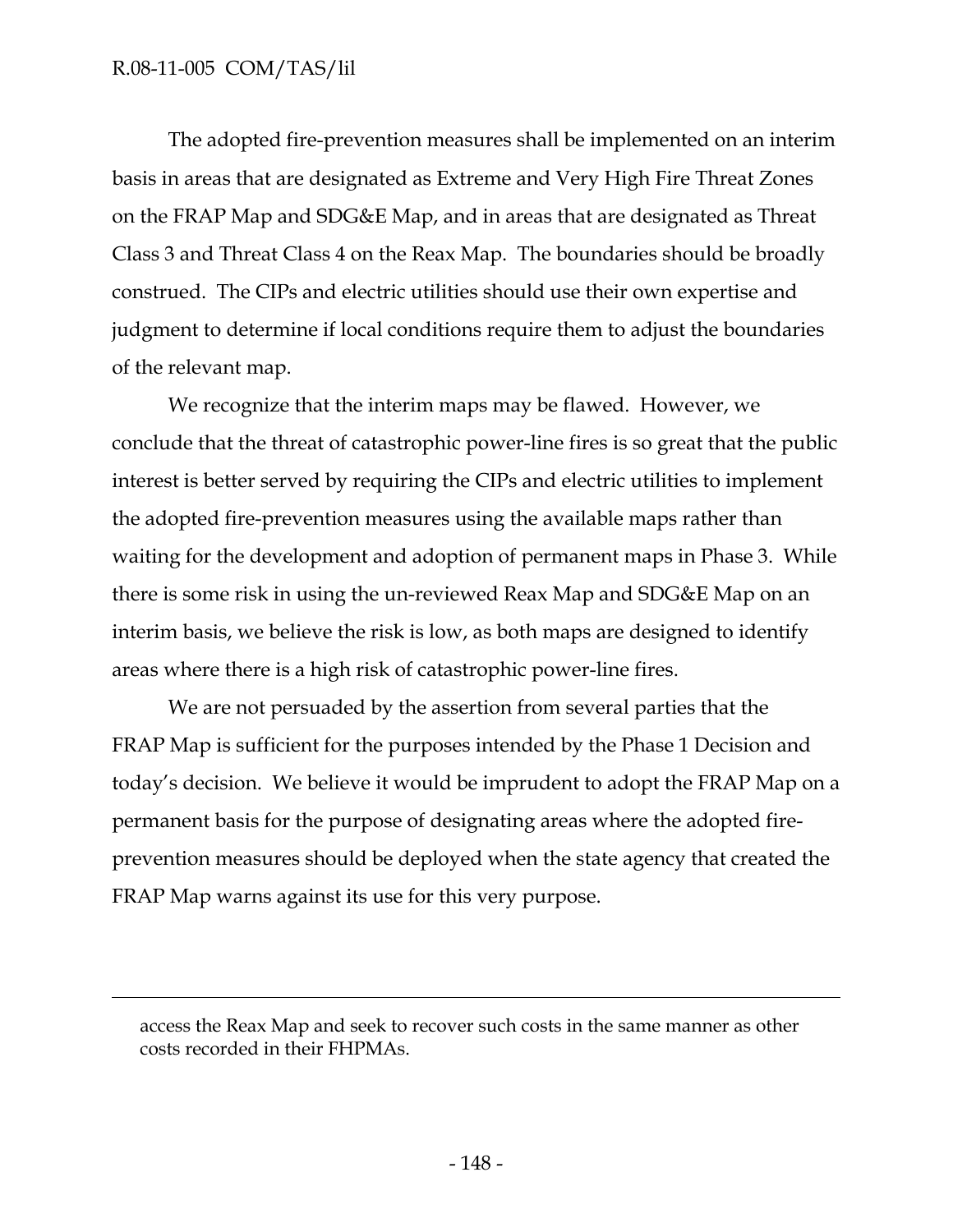### R.08-11-005 COM/TAS/lil

-

PacifiCorp and Sierra Pacific argue unpersuasively that they should not have to pay any costs for the development of new fire-threat maps because there is no threat of catastrophic power-line fires in their service territories. A comparison of maps showing PacifiCorp's and Sierra Pacific's service territories<sup>126</sup> with the Reax Map in Appendix C of today's decision reveals that there are large swaths of their service territories that are designated as Fire Threat Class 3 on the Reax Map, and several pockets of their service territories that are designated as Fire Threat Class 4.

We are not persuaded by TURN that the adoption of high-resolution maps which accurately pinpoint the areas of elevated fire risk will reduce safety by decreasing the size of the areas where CIPs and electric utilities are required to implement fire-prevention measures. The high-resolution maps required by today's decision are essential for the effective deployment of many of the fire-prevention measures adopted in this proceeding. The FRAP Map is illsuited for this purpose, as Cal Fire readily acknowledges. In our judgment, the ability to accurately target high fire-threat areas will enhance public safety by reducing the number of power-line fires.

Finally, several parties contend that it will be too costly to develop and implement new fire-threat maps. As stated previously, the fire-threat maps required by today's decision are an essential tool for the successful deployment of the fire-prevention measures adopted in this proceeding. We find that the

<sup>&</sup>lt;sup>126</sup> A map that shows PacifiCorp's and Sierra Pacific's service territories is available at http://www.energy.ca.gov/2007\_energypolicy/documents/2007-05- 15\_workshop/presentations/Electric%20Utility%20Service%20Areas%205-10- 07.pdf. We take official notice of this document pursuant to Rule 13.9 of the Commission's Rules of Practice and Procedure.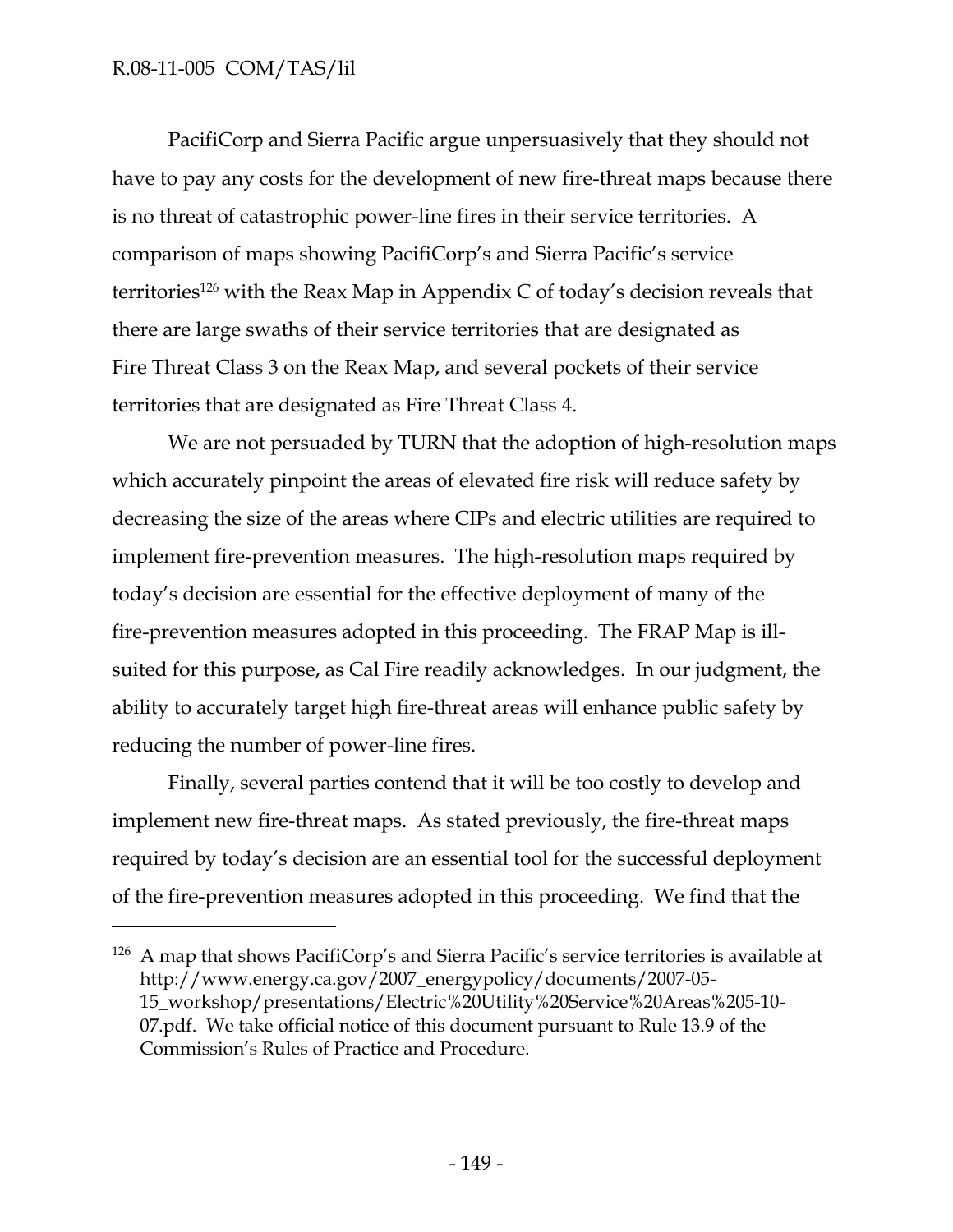public-safety benefits from the reduced risk of catastrophic power-line fires more than offset the cost of developing and implementing high-resolution maps that accurately designate the areas where there is an elevated threat of catastrophic power-line fires occurring.

### **6.18. Record Retention**

All of the inspection and repair rules proposed by the parties retain the existing record retention requirements. In general, the existing rules require CIPs and electric utilities to retain records of their inspections and repairs for a five-year period. We believe that a longer record-retention period is needed in order to ensure there is sufficient information to conduct a thorough forensic analysis in the event there is a serious safety-related incident with overhead power lines and/or CIP facilities. Therefore, we will adopt a general requirement to create and maintain for ten (10) years records of all inspections and repairs of overhead facilities. In the case of intrusive inspections of wood poles, we will require records of such inspections, and any repairs that result from such inspections, to be maintained for the life of the pole. This new record-retention requirement applies to records currently in an entity's possession and records created on or after the date of today's decision.

### **6.19. Commission Jurisdiction and Publicly Owned Utilities**

CMUA and LADWP ask the Commission to clarify the extent of its enforcement powers under Pub. Util. Code §§ 8037 and 8056 over publicly owned utilities (POUs) with respect to several of the rules and regulations adopted by the Phase 1 Decision and today's decision. We interpret CMUA and LADWP's request as seeking an advisory opinion. Like the courts, we have a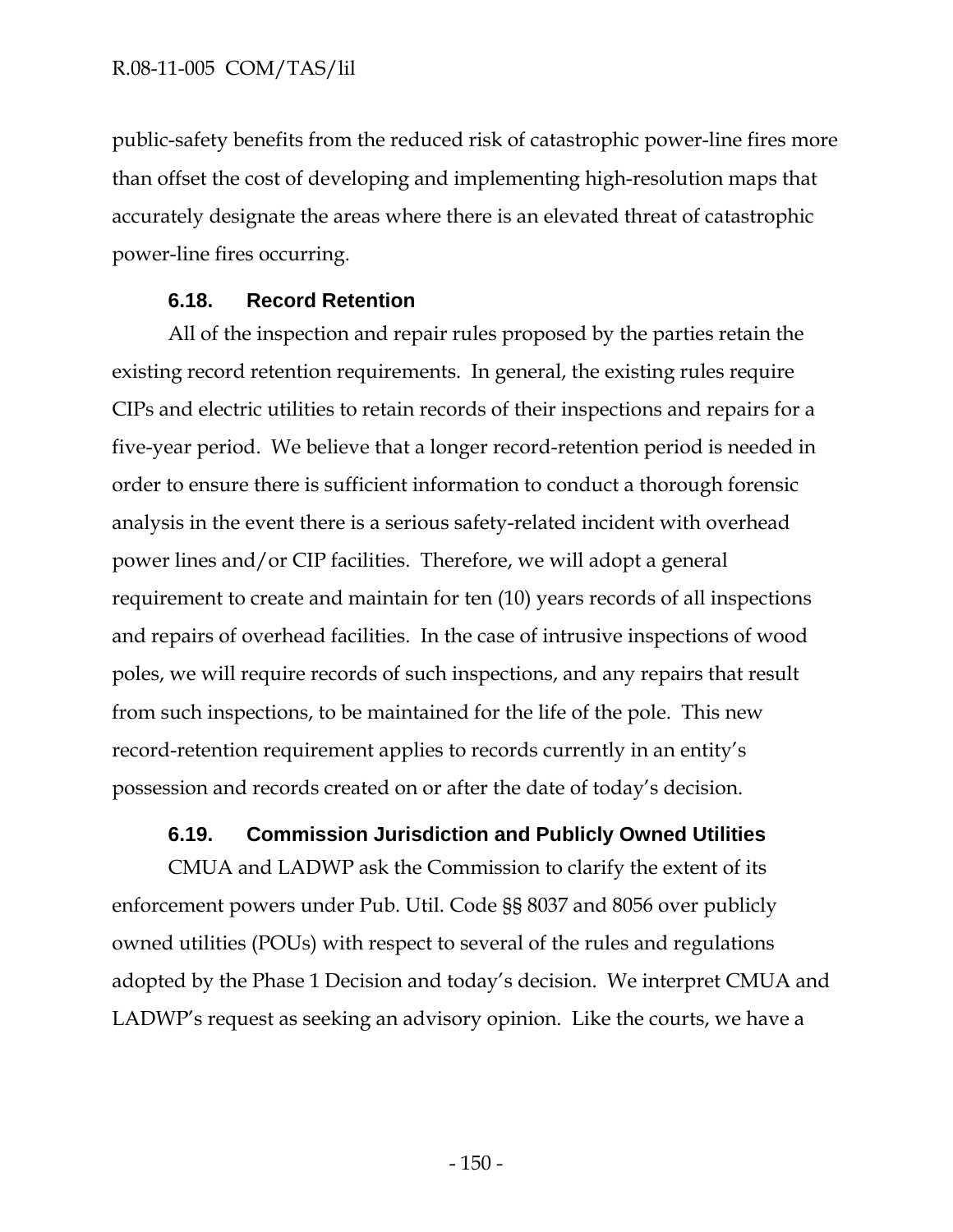long-standing policy against issuing advisory opinions,<sup>127</sup> and we decline to do so here.128

# **6.20. Cost Recovery**

The Phase 1 Decision provided the following guidance regarding the recovery of costs incurred electric utilities, CIPs, and other entities to implement the regulations adopted in this proceeding:

> We find that **each cost-of-service regulated utility is entitled to recover reasonable costs prudently incurred to comply with the changes to the Commission's rules adopted today**. To be clear, we do not find today that all costs incurred to comply with the revised rules will be automatically assumed to be reasonable but that, **after the Commission verifies the reasonableness of costs, recovery will be permitted**. We direct each cost-of-service regulated utility to record its costs in a memorandum account to avoid retroactive ratemaking.

We will address costs more fully in [Phase 2] and expect cost-of-service regulated utilities to provide cost data. We will decide the appropriate forum for seeking recovery of these costs in [Phase 2]. **In [Phase 2], we will also develop an appropriate tracking mechanism for these additional costs and decide how to incorporate these costs into each utility's general rate case**.

**\* \* \* \*** 

Regarding those utilities with deregulated rates, including incumbent local exchange carriers (ILECs), we decline to adopt any mechanisms for recovery of costs associated with today's rule changes, as telecommunications companies with rate flexibility may charge different rates to recover costs without

-

<sup>127</sup> D.00-01-052, 4 CPUC 3d 160, 166 – 168.

<sup>&</sup>lt;sup>128</sup> The Commission's general position on its jurisdiction with respect to POUs is summarized in Section 3 of today's decision.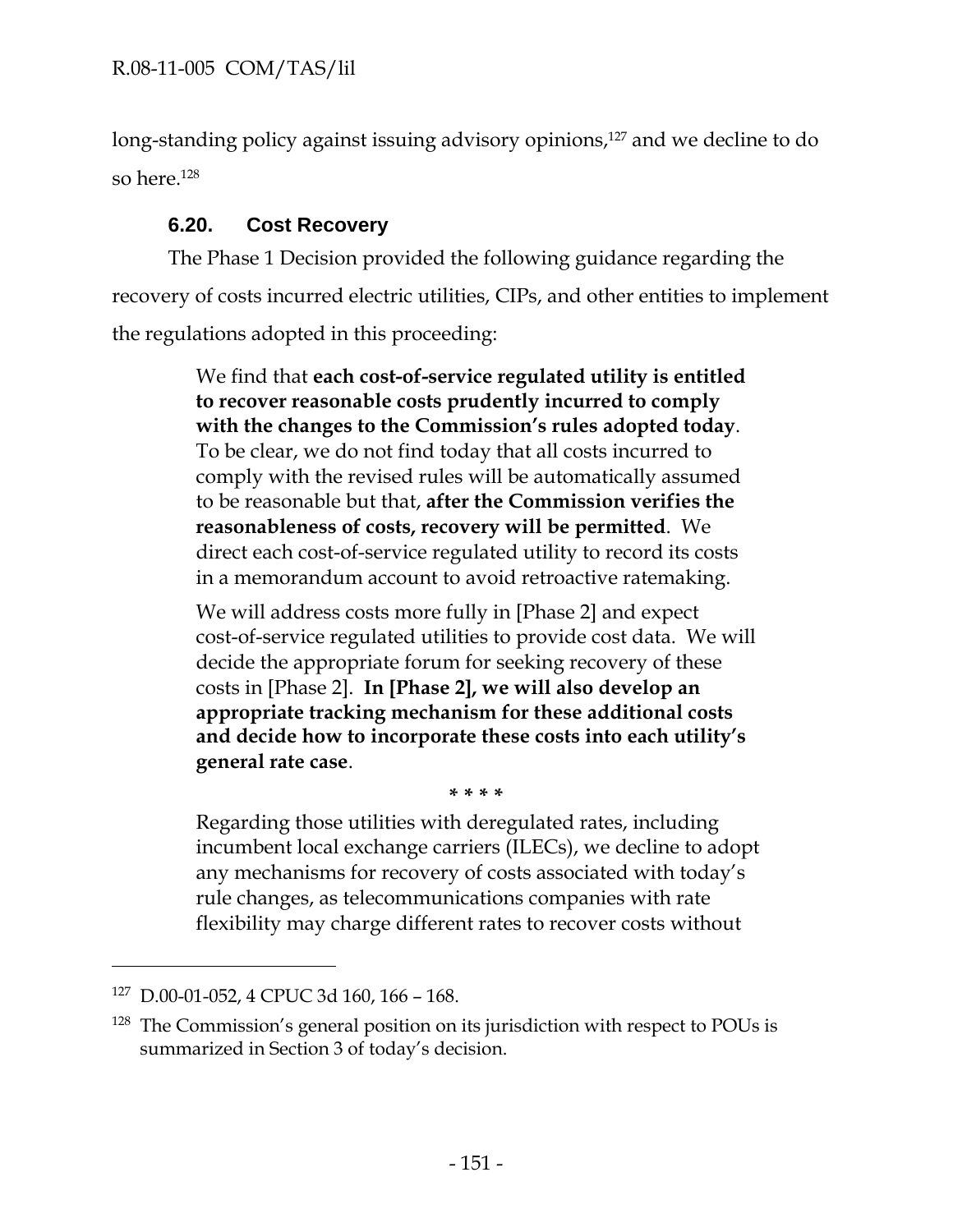our approval. To the extent that a telecommunications company with rate flexibility seeks to place a line-item on its bill to recover such costs, however, it must not falsely imply that such charge is CPUC-mandated or approved.

**\* \* \* \*** 

Small local exchange carriers which are on cost-of-service regulation will operate under the same framework set forth above as electric companies. (D.09-08-029 at pp. 43 – 44. Emphasis added.)

We affirm our determination in the Phase 1 Decision that cost-of-service utilities are entitled to recover the reasonable costs they incur to comply with the regulations that are adopted in this proceeding after the reasonableness of such costs has been verified by the Commission. We also affirm that such costs should be verified and recovered in general rate case (GRC) proceedings.

As contemplated by the Phase 1 Decision, we establish interim mechanisms, described below, for cost-of-service utilities to recover their reasonably incurred and verified costs until such costs can be incorporated into each company's GRC. The interim cost-recovery mechanisms will ensure that funding is available in a timely manner to implement the fire-prevention measures adopted in this proceeding.

Consistent with the Phase 1 Decision, we find there is no need to establish a cost-recovery mechanism for utilities with deregulated rates. Any utility with deregulated rates or rate flexibility that places a line-item charge on its customer bills to recover costs that are incurred as a result of this proceeding must not state or imply that such charge is mandated or approved by the Commission.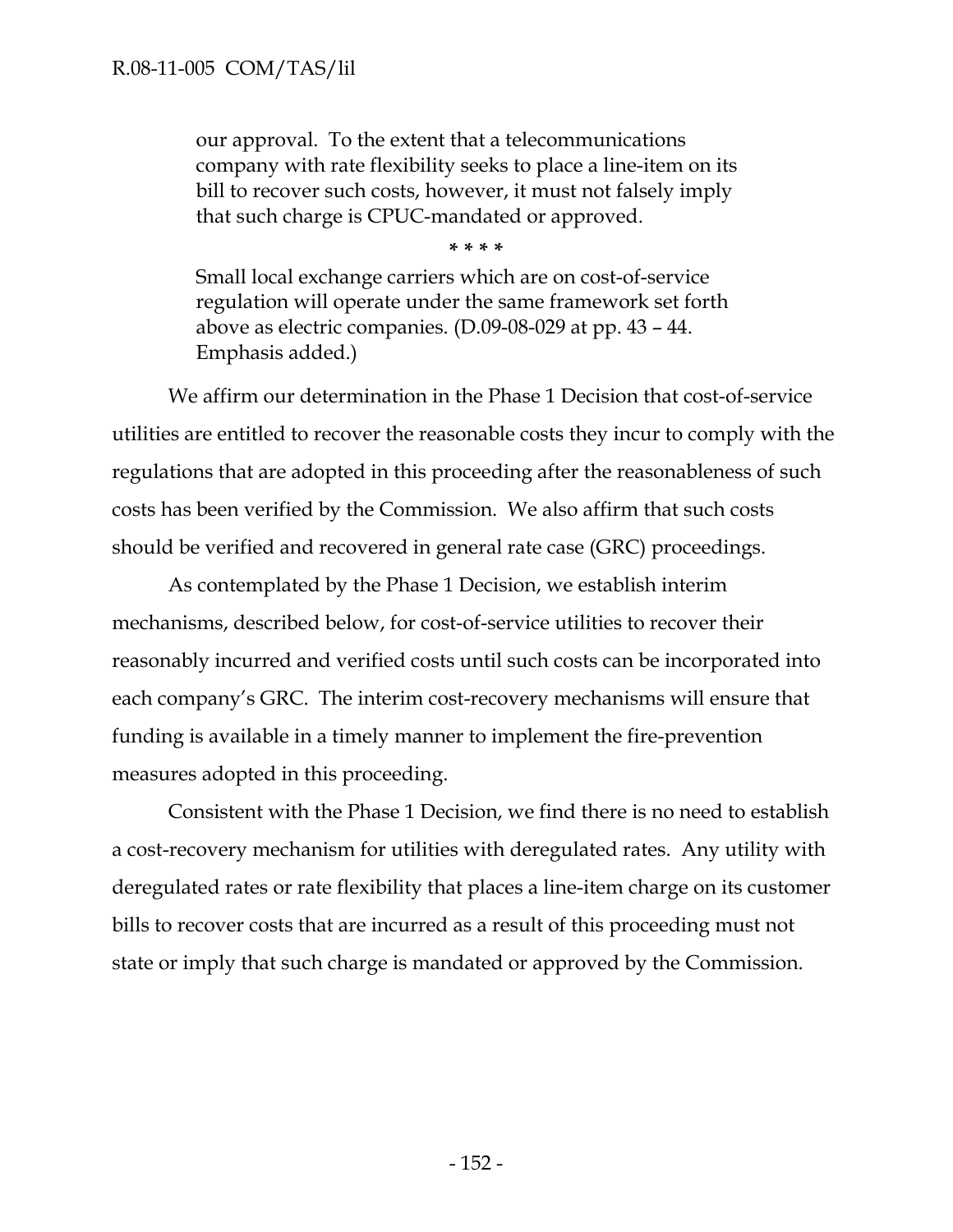$\overline{a}$ 

### **6.20.1. Cost Recovery for Electric IOUs**

With certain exceptions described below, the electric IOUs<sup>129</sup> shall track and record their costs to implement the regulations adopted in this proceeding in the Fire Hazard Prevention Memorandum Accounts (FHPMAs) they have established pursuant to the Phase 1 Decision. Each electric IOU may file one or more applications to recover the costs recorded in its FHPMA. The number and timing of applications will be at the discretion of each electric IOU.<sup>130</sup> We will verify and assess the reasonableness of recorded costs in application proceedings.

The electric IOUs shall record in their FHPMAs only those costs that are not being recovered elsewhere. For example, PacifiCorp and Sierra Pacific already recover their costs to implement the Phase 1 Decision in their respective GRCs.131 Consequently, PacifiCorp and Sierra Pacific may not record any Phase 1 costs in their FHPMAs. Similarly, SCE, SDG&E, and SoCalGas have included forecasted costs from the Phase 1 Decision in their 2012 GRCs.<sup>132</sup> Thus, the only Phase 1 costs these companies may record in their FHPMAs are their actual costs to implement the Phase 1 Decision that are incurred prior to 2012.

Each electric IOU may continue to record authorized costs in its FHPMA until the first GRC that occurs after the close of this proceeding, at which time

<sup>129</sup> For the purpose of today's decision, the term "electric IOUs" includes Southern California Gas Company to the extent it operates overhead power-line facilities that are subject to the Commission's jurisdiction.

<sup>&</sup>lt;sup>130</sup> An electric IOU may seek to recover the costs recorded in its FHPMA in its next scheduled GRC application.

<sup>&</sup>lt;sup>131</sup> PacifiCorp and Sierra Pacific Joint Phase 2 Opening Brief at 28.

<sup>132</sup> Phase 2 Workshop Report, Appendix B, at B-256, Fn. 66.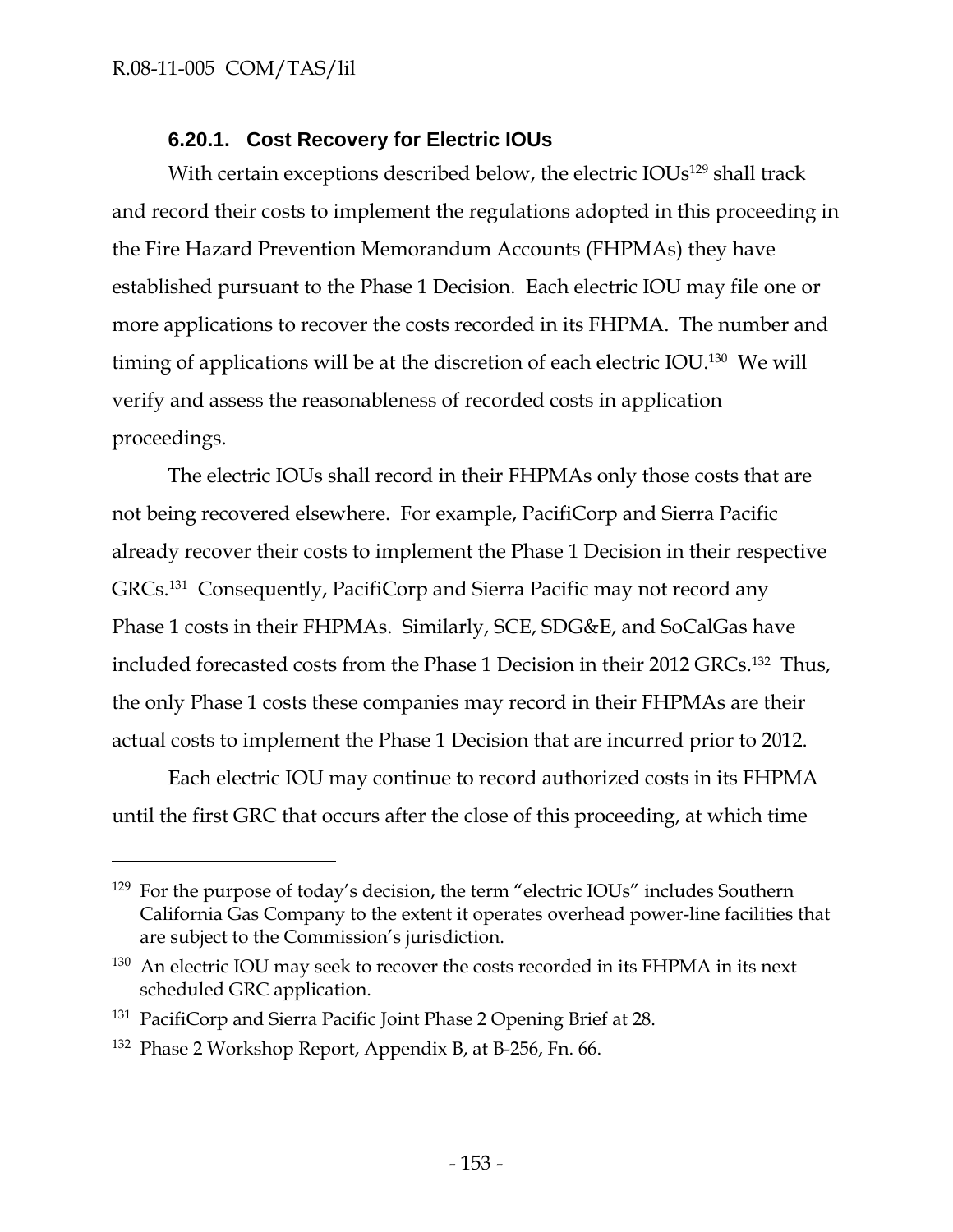the FHPMA shall be closed. The electric IOU may then use the GRC mechanism to request recovery of the costs it incurs from that point forward to comply with the regulations adopted in this rulemaking proceeding. The electric IOU may seek to recover the ending balance in its FHPMA, if any, by filing an application.

## **6.20.2. Cost Recovery for the Small LECs**

The Small LECs may use their annual California High Cost Fund-A (CHCF-A) Tier 3 advice letters<sup>133</sup> to request recovery of the costs recorded in their FHPMAs. This procedure is consistent with D.91-09-042, which allows Small LECs to obtain financial support from CHCF-A based on recorded financial data.134 We will verify and assess the reasonableness of the costs recorded in each Small LEC's FHPMA as part of our review the Small LEC's annual CHCF-A advice letters.

The Small LECs may only seek to recover costs via their CHCF-A advice letters that are (1) recorded in their FHPMAs, (2) directly related to the implementation of the regulations adopted in this proceeding, and (3) not recovered elsewhere. The Small LECs shall provide Commission staff with work papers, documents, and/or other information requested by staff to analyze and verify the claimed costs. The fact that Small LECs may request recovery of said costs does not ensure recovery. The Small LECs may only recover those costs that are verified and found reasonable by Commission staff and approved by the Commission.

 $\overline{a}$ 

<sup>&</sup>lt;sup>133</sup> The Tier 3 advice letter process allows for protest periods and Commission review of the advice letter prior to a final decision or resolution.

<sup>134</sup> D.91-09-042, 41 CPUC 2d 326, 330 – 331.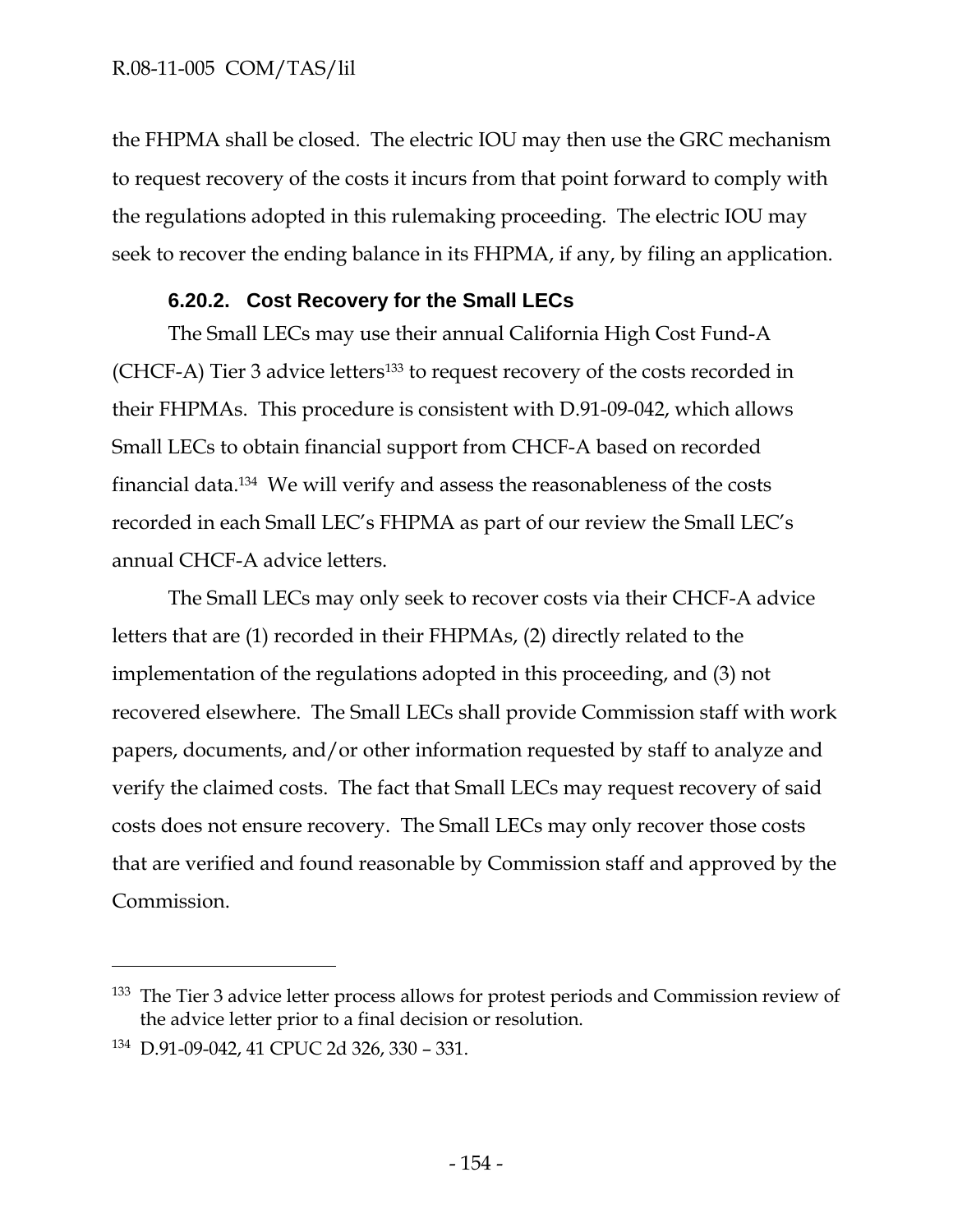Each Small LEC may continue to use the CHCF-A advice letter process until the first GRC that occurs after the close of this proceeding. At that time, the Small LEC shall close its FHPMA and thereafter use the GRC mechanism to request recovery of the costs it incurs to comply with the regulations adopted in this rulemaking proceeding. The Small LEC may seek to recover the ending balance it its FHPMA, if any, in its annual CHCF-A advice letter filing.

We note that there is no requirement for Small LECs to file GRCs. However, if a Small LEC does not file a GRC, it will eventually lose all of its financial support from the CHCF-A through the so-called waterfall process.135 Under the waterfall process, a Small LEC will receive 100% of its authorized financial support from the CHCF-A for three years following the GRC. Financial support then falls to 80% of the authorized amount in the fourth year after the GRC,  $60\%$  in the fifth year, and zero percent in the sixth year.<sup>136</sup> Thus, the ability of a Small LEC to recover the costs recorded in its FHPMA through annual CHCF-A advice letters will decline and eventually end if it does not file a GRC.

We will require each Small LEC to close its FHPMA when its authority to seek financial support from the CHCF-A reaches zero percent. The company's authority to seek recovery of the costs recorded in its FHPMA shall expire upon the closure of its FHPMA.

<sup>135</sup> D.91-09-042, 41 CPUC 2d 326, 332. 136 Ibid.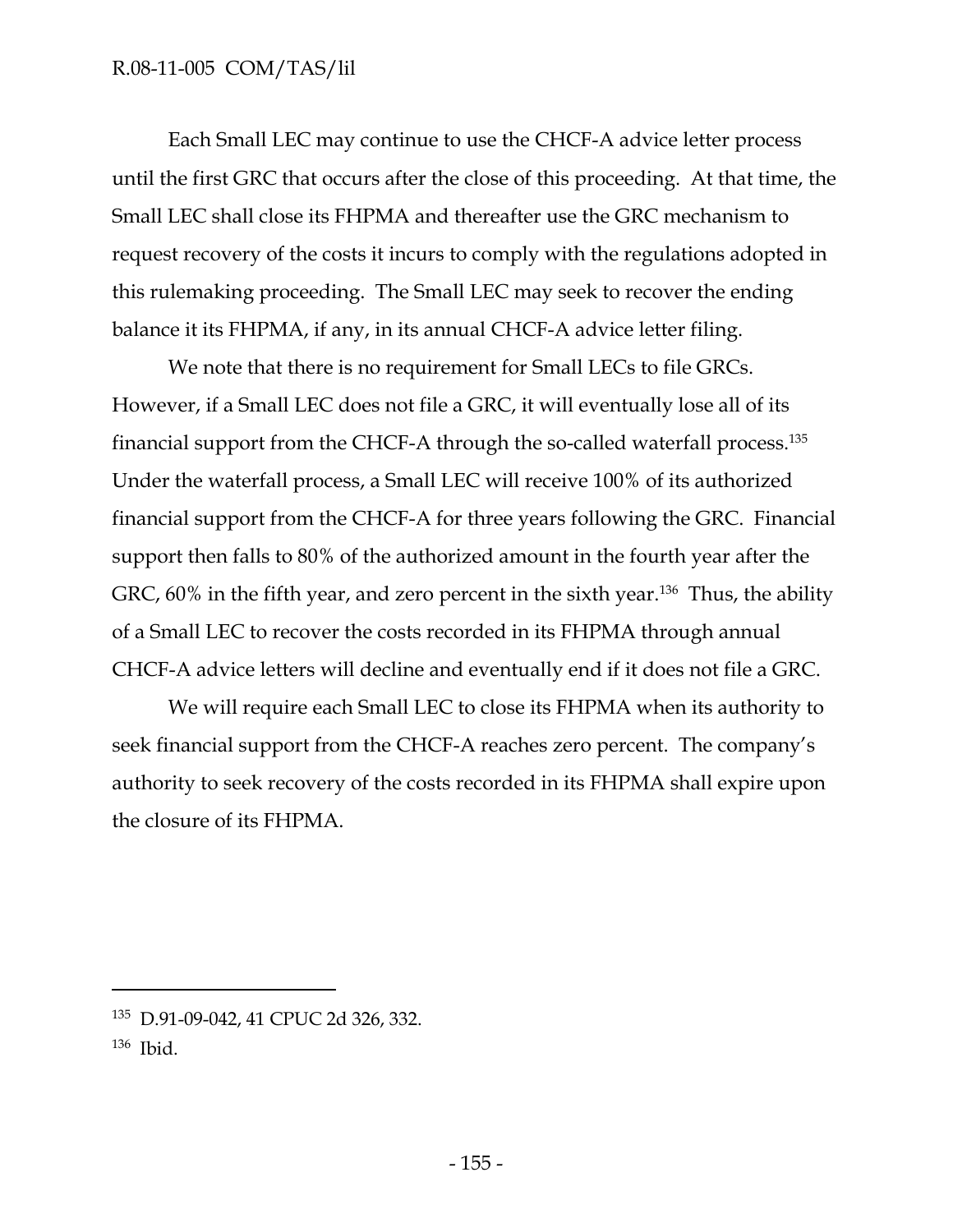We note that several Small LECs have opted out of the CHCF-A, and there is no requirement for these companies to file a GRC.<sup>137</sup> These companies may seek to recover the costs recorded in their FHPMA as part of their next GRC filing, if any. Their authority to seek recovery of such costs will end on January 1, 2015, at which time their FHPMAs shall be closed.

## **6.21. Implementation**

All entities subject to the rules, regulations, and ordering paragraphs adopted by today's decision shall implement these directives as soon as possible. We do not adopt any deadlines except those specifically established in the rules, regulations, or ordering paragraphs themselves.

CPSD shall revise GOs 95, 165, and 166 to incorporate the revisions adopted by today's decision and publish the amended GOs on the Commission's website within 60 days from the issuance date of today's decision. The adopted revisions include replacing the placeholder "Decision 11-XX-YYY" in several locations with the decision number for today's decision.

# **7. California Environmental Quality Act**

The California Environmental Quality Act (CEQA)<sup>138</sup> applies to any project that has a potential for resulting in a direct physical change in the environment or a reasonably foreseeable indirect physical change in the environment unless the project is exempt from CEQA by statute or regulation.<sup>139</sup> The Phase 2

-

<sup>&</sup>lt;sup>137</sup> These companies are Happy Valley Telephone Company, Hornitos Telephone Company, Winterhaven Telephone Company, and Verizon West Coast (which is now owned by Frontier).

<sup>&</sup>lt;sup>138</sup> CEQA is contained in Cal. Pub. Res. Code § 21000 et seq.

<sup>139 14</sup> Cal. Code Regs., Section 15378.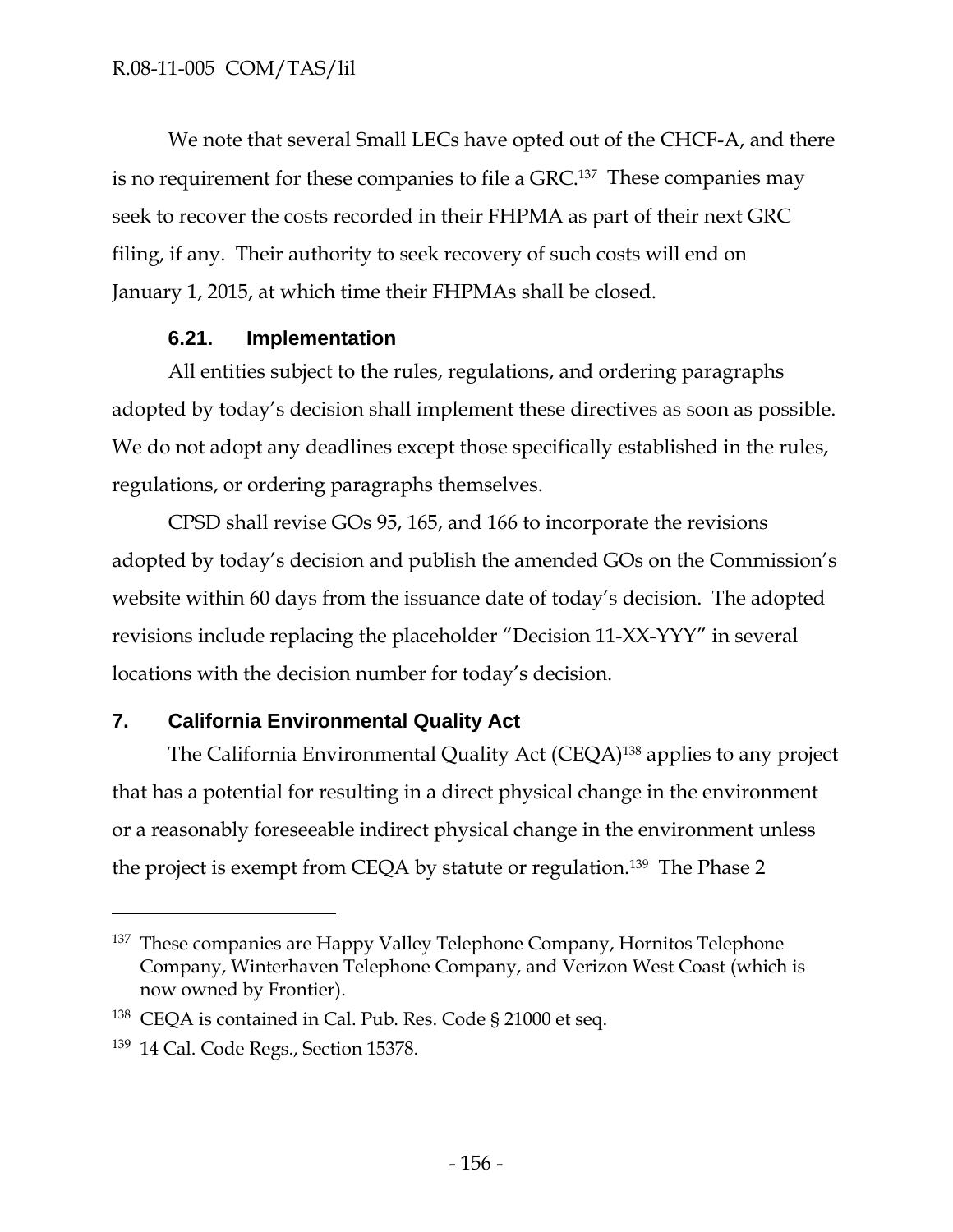-

Workshop Report states that each proposal addressed by today's decision is exempt from CEQA pursuant to Section 15378 of the CEQA Guidelines<sup>140</sup> because it is not a "project" under CEQA and will not have any significant impacts on the environment. No party disagrees with this assessment.

The Commission is the lead agency under CEQA with respect to the regulations adopted by today's decision. We find that all of the adopted regulations are exempt from CEQA pursuant to one or more the following statutory exemptions or categorical exemptions in the CEQA guidelines:

- The adopted regulation allows for the operation, repair, or maintenance of existing electric utility and CIP facilities, and involves negligible or no expansion of an existing authorized use. (14 Cal. Code Regs., Section 15301(b).)
- The adopted regulation allows for the restoration or rehabilitation of deteriorated or damaged structures, facilities, or mechanical equipment to meet current standards of public health and safety, and involves negligible or no expansion of an existing authorized use. (14 Cal. Code Regs., Section 15301(d).)
- The adopted regulation allows for the maintenance of existing landscaping and native growth, and involves negligible or no expansion of an existing authorized use. (14 Cal. Code Regs., Section 15301(h).)
- The adopted regulation allows for minor alterations of land that provide for fuel management activities within 30 feet of structures to reduce the volume of flammable vegetation, and will not result in the taking of endangered, rare, or threatened plant or animal species or significant erosion and sedimentation of surface waters. (14 Cal. Code Regs., Section 15304(i).)
- The adopted regulation involves the creation of government funding mechanisms or other government fiscal activities,

<sup>&</sup>lt;sup>140</sup> The CEQA guidelines are set forth in 14 Cal. Code Regs., Section 15000 et seq.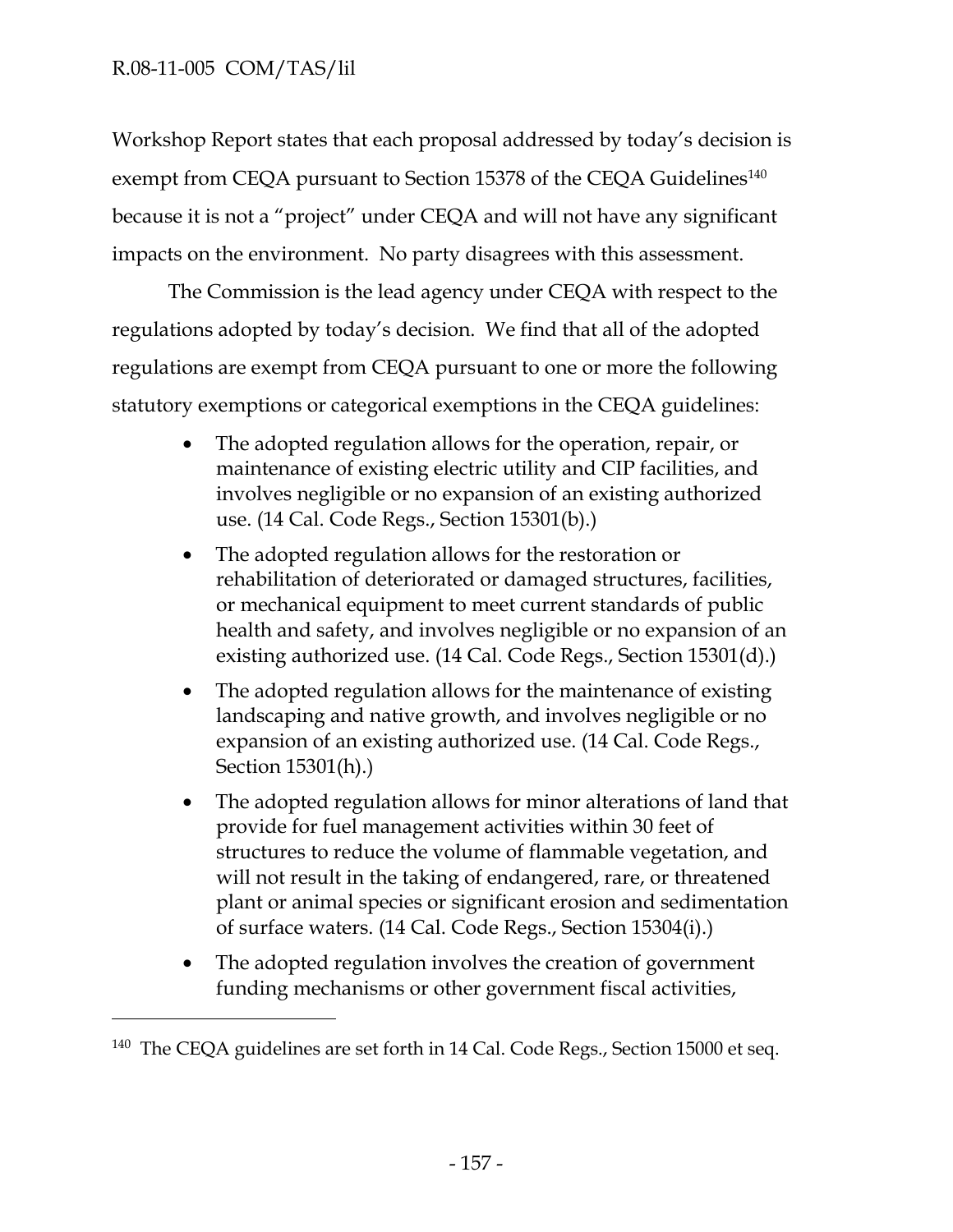which do not involve any commitment to a specific project which may result in a potentially significant physical impact on the environment. (14 Cal. Code Regs., Section 15378(b)(4).)

- The adopted regulation involves the establishment, modification, structuring, restructuring, or approval of rates or other charges for the purpose of (A) meeting operating expenses, including employee wage rates and fringe benefits, (B) purchasing or leasing supplies, equipment, or materials, (C) meeting financial reserve needs and requirements, (D) obtaining funds for capital projects necessary to maintain service within existing service areas. (Pub. Res. Code  $$21080(b)(8).$
- The adopted regulation will not have a potentially significant impact on the environment and is therefore not a "project" as defined by CEQA in Pub. Res. Code § 21065 and 14 Cal. Code Regs., Section 15378(a).
- The regulation continues provisions which were adopted in D.09-08-029, or which are very similar to those adopted in D.09-08-029, wherein it was determined that CEQA did not apply to the adopted measures. (D.09-08-029 at 7.)

# **8. Proposed Rulemaking Proceeding re: Electric Tariff Rule 20**

### **8.1. Background**

-

Electric Tariff Rule 20 provides a process for placing overhead power-line facilities underground for aesthetic reasons. The Commission authorizes funding and cost recovery for Tariff Rule 20 projects in GRC proceedings.141

Tariff Rule 20 contains a formula for allocating the available funds for undergrounding projects among cities and counties. Each jurisdiction saves its

<sup>&</sup>lt;sup>141</sup> D.01-12-009 at 5, Fn. 5. Individual customers may be required to pay a portion of the cost to underground electric facilities from the street to the customer's meter.  $(D.01-12-009$  at  $5 - 6$ .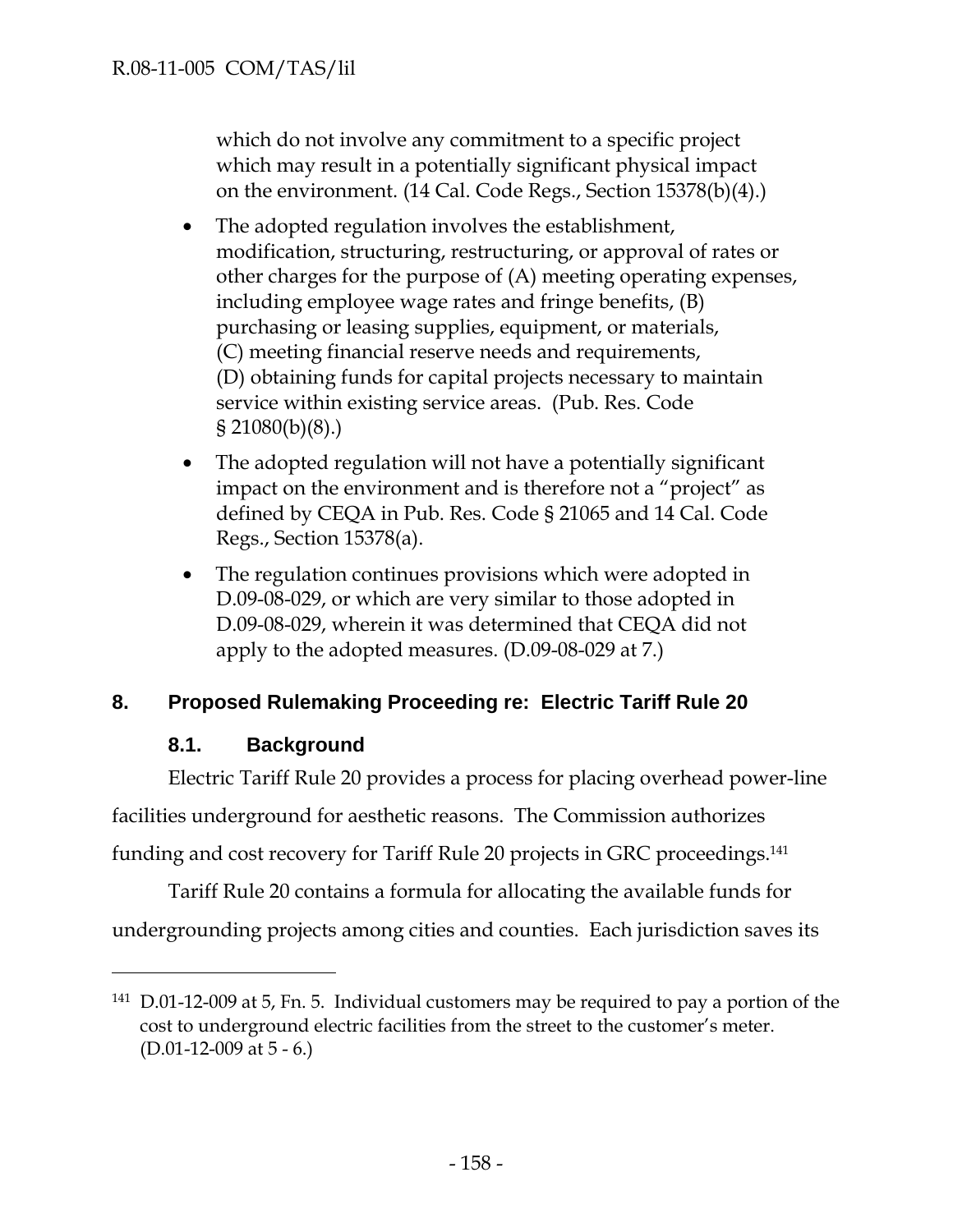allocation, and can "borrow" ahead for 5 years' worth of allocations in order to fund a project. Because projects are expensive, it may take many years for a smaller jurisdiction to afford even a small project.

Tariff Rule 20 prescribes a multi-stage process for local jurisdictions to obtain and use the available funds for undergrounding projects. The governing body of the city or county must consult with the electric utility, hold public hearings, makes a determination that undergrounding is in the public interest, and create an undergrounding district. The project is then designed, scheduled, and executed by the IOUs. Projects usually take several years at a minimum.

The CIPs must place their aerial communication lines underground at the same time as the electric utilities. However, unlike the electric IOUs, the CIPs do not have a regulatory mechanism to fund their share of undergrounding projects. The CIPs must pay for undergrounding projects from general revenues.

The Phase 2 Scoping Memo determined that Phase 2 "may consider adding fire risk to the list of reasons to permit undergrounding under Tariff Rule 20.142" On February 9, 2010, the CIP Coalition filed a motion to exclude from this proceeding any proposed changes to the existing tariff rules governing the conversion of aerial facilities to underground facilities. The CIP Coalition argued that the proposed changes were subject to Pub. Util. Code § 1708, which requires notice before a Commission decision is changed. The CIP Coalition observed that no notice had been provided to the parties in prior proceedings where the Commission had rejected proposals to revise Tariff Rule 20 to allow aerial electric facilities to be placed underground for the purpose of reducing fire risk.

 $\overline{a}$ 

<sup>142</sup> Phase 2 Scoping Memo at 8.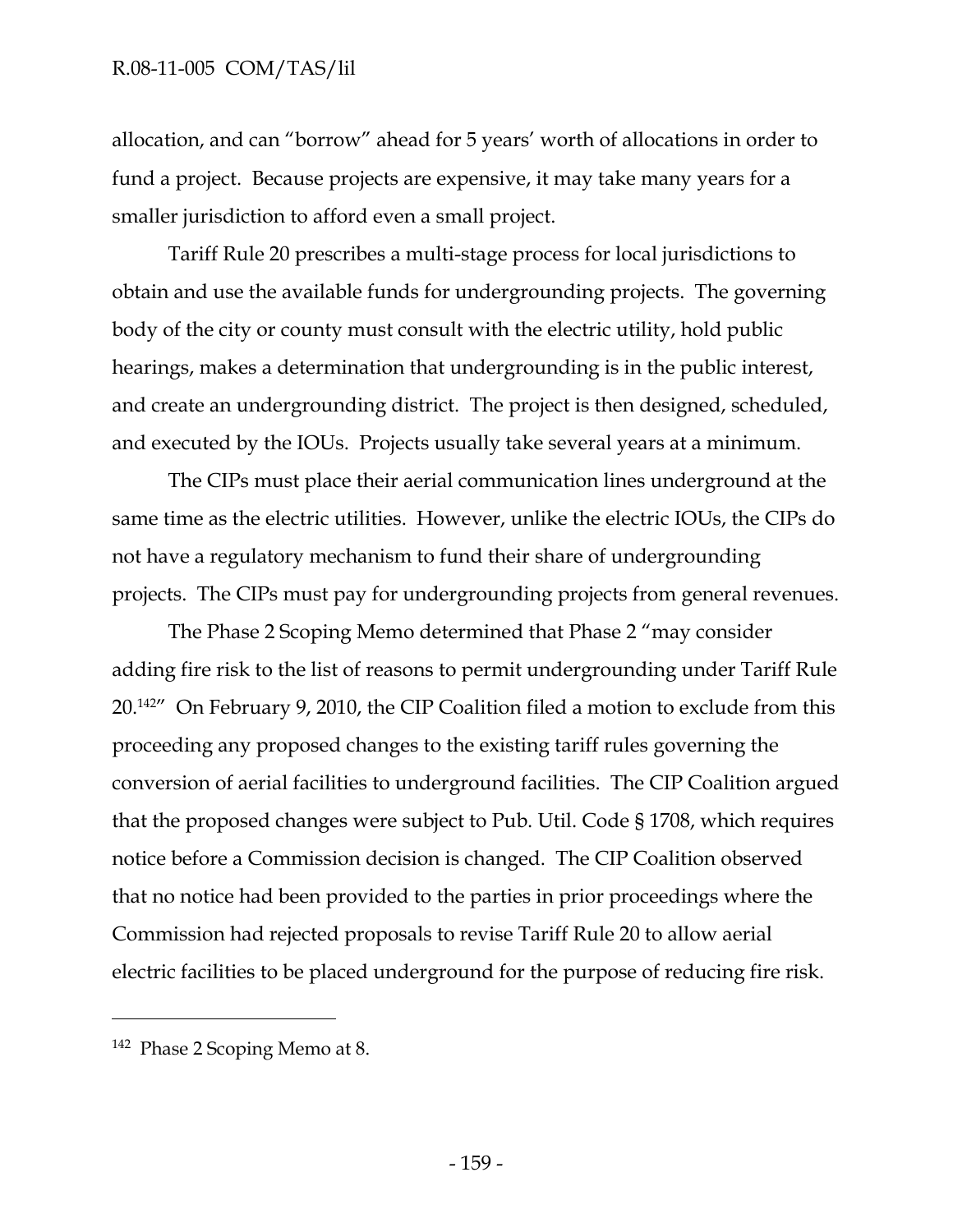On April 6, 2010, the assigned ALJ, in consultation with the assigned Commissioner, issued a ruling that granted the CIP Coalition's motion to exclude Tariff Rule 20 issues from this proceeding. However, the ruling also authorized parties to file comments on whether the Commission should open a new rulemaking proceeding to consider if fire risk should be added to the list of reasons to permit undergrounding under Tariff Rule 20 and how to provide notice of this new proceeding in conformance with Pub. Util. Code § 1708.

Opening comments were filed on May 7, 2010, by Facilities Management Specialists LLC (FMS), SDG&E, TURN, and collectively by the CCTA, Comcast, Time Warner, tw telecom, and the Verizon companies.<sup>143</sup> Reply comments were filed on May 21, 2010, by CPSD, FMS, LADWP, PG&E, SDG&E, and collectively by AT&T, CCTA, Comcast, CoxCom, Inc., Cox, Time Warner, tw telecom, and the Verizon companies (collectively, "the Commenting CIPs").

# **8.2. Position of the Parties**

-

CPSD, FMS, LADWP, and SDG&E support a new rulemaking proceeding to consider if fire risk should be added to the list of reasons to permit undergrounding under Tariff Rule 20. They believe the Commission should consider all options for preventing power-line fires.

SDG&E states that regardless of whether the Commission decides to open a new rulemaking proceeding, SDG&E intends to file an application that would

<sup>&</sup>lt;sup>143</sup> The Verizon companies include MCI Communications Services, Inc.,  $d/b/a$  Verizon Business Services (U-5378-C), MCI Metro Access Transmission Services, d/b/a Verizon Access Transmission Services (U-5253-C), TTI National, Inc., d/b/a Verizon Business Services (U-5403- C), Verizon California Inc. (U-1002-C), and Verizon West Coast (U-1020-C).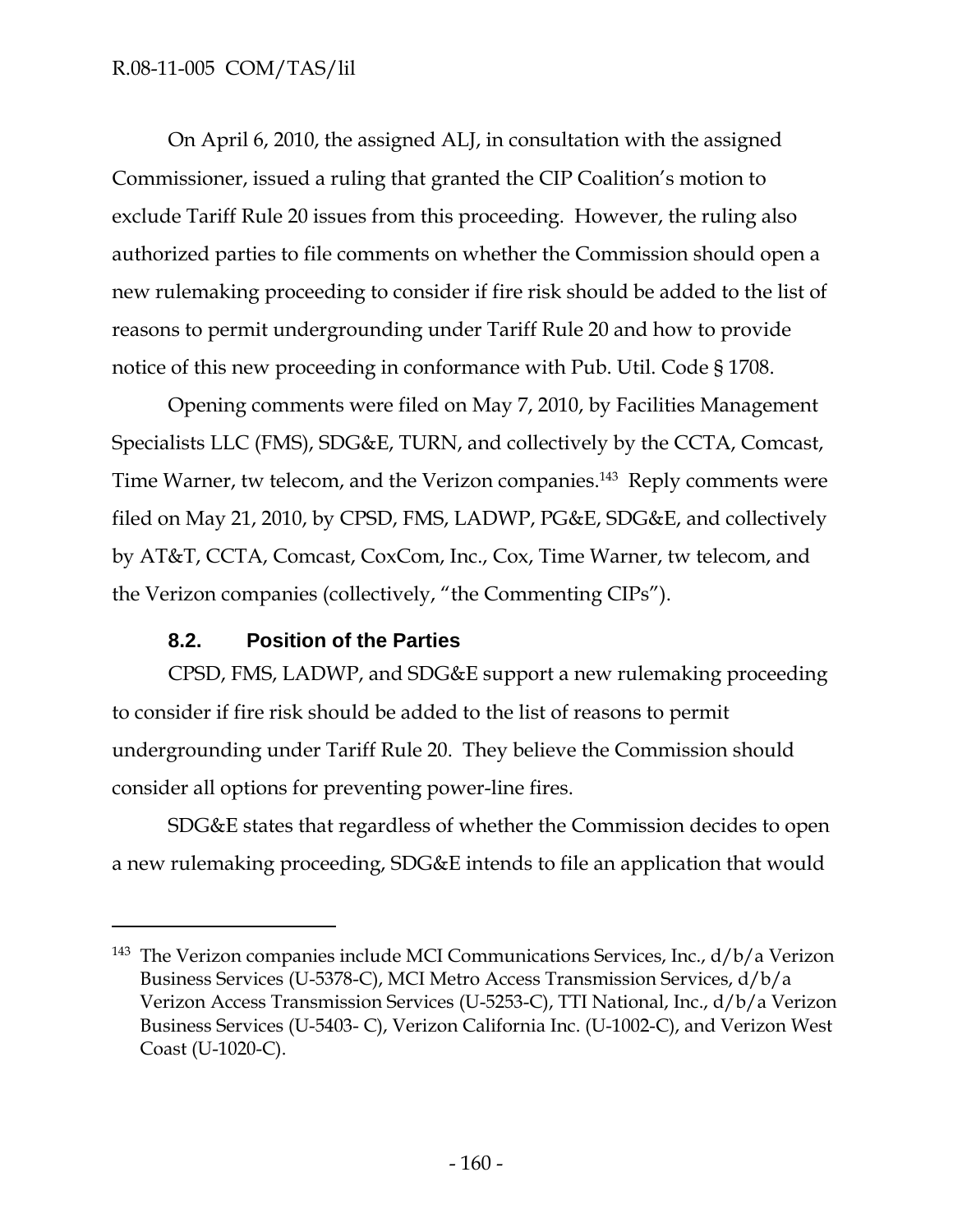establish a new Tariff Rule 20D for allocating funds among cities and counties to place overhead power-line facilities underground for fire-prevention purposes. The proposed Tariff Rule 20D would apply only to SDG&E, and not to other electric IOUs or CIPs.

The proposed rulemaking proceeding is opposed by the Commenting CIPs and TURN. The Commenting CIPs assert that the Commission must first address the issue of CIP cost recovery for undergrounding projects. The Commenting CIPs are concerned that a new rulemaking proceeding would result in the expansion of undergrounding projects under Tariff Rule 20, resulting in greater costs for the CIPs. Unlike the electric IOUs, the CIPs do not have captive ratepayers to pay for undergrounding projects. The Commenting CIPs argue that the failure to address the issue of CIP cost recovery would raise an equal protection challenge, as there is allegedly no rational basis for making the electric IOUs whole but not the CIPs.

TURN states there are several reasons why Tariff Rule 20 is a poor vehicle for addressing fire risks. First, Tariff Rule 20 is not designed to address fire risks in an urgent manner, as projects usually take several years from conception to completion. While this leisurely pace is suitable for beautification projects, it may be too slow to address known fire risks.

Second, the fire risk associated with overhead power-line facilities is generally much lower in Northern California. Thus, there is not a statewide need to amend Tariff Rule 20 to address fire risk.

Third, the allocation of funds under Tariff Rule 20 is not appropriate for fire-prevention purposes. The majority of funding currently goes to cities. This is the opposite of the allocation that would be needed to address fire risk.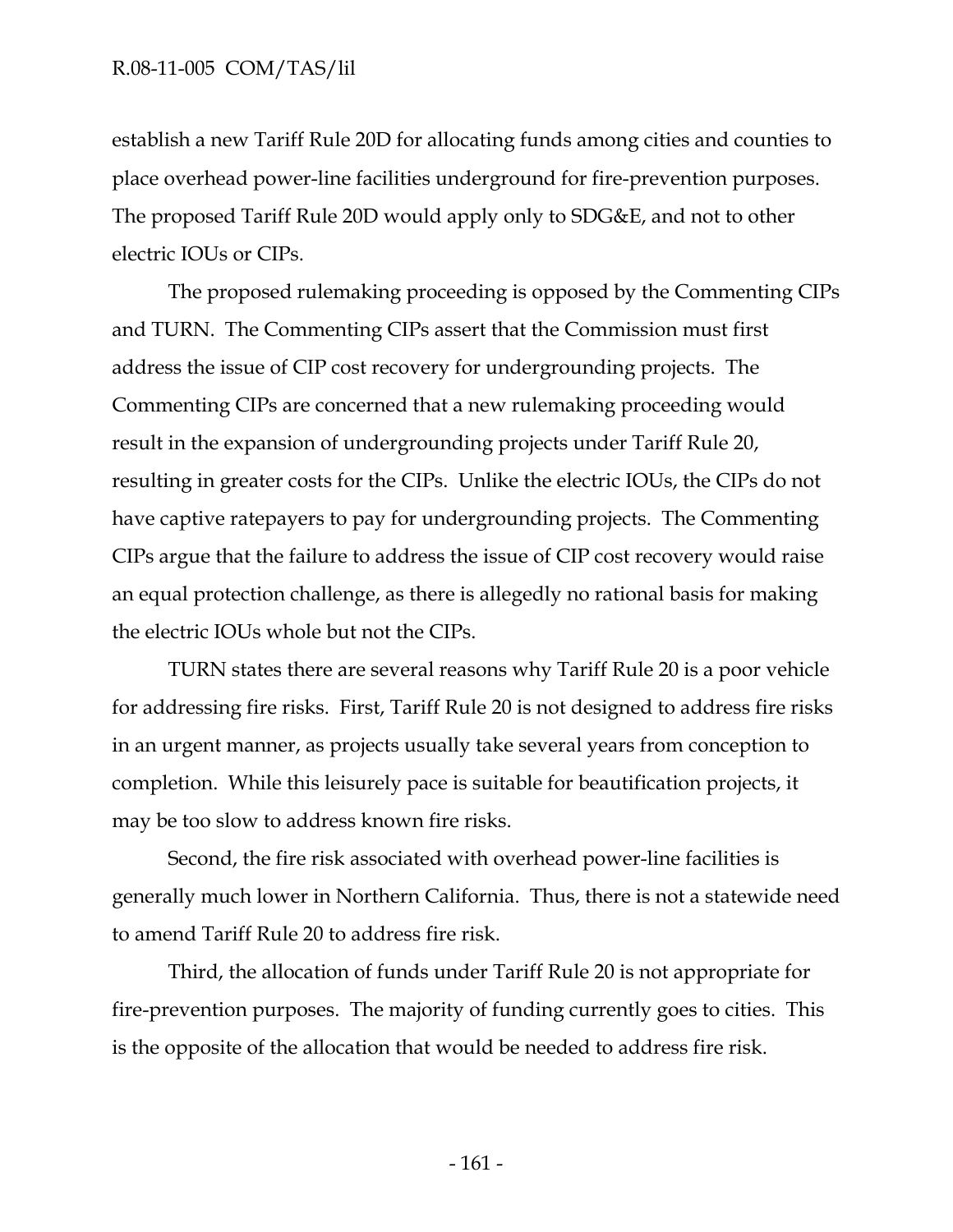Finally, the Commission currently requires that aerial communication lines be placed underground at the same time that power lines are placed underground pursuant to Tariff Rule 20. TURN states there is usually no need to place communication lines underground to mitigate fire risks.

TURN opines that GRCs are a better venue for considering the merits of undergrounding projects for fire-prevention purposes. There, the Commission can consider the costs and benefits of different measures for mitigating fire risk and allocate limited ratepayer funds to the most cost-effective fire-prevention measures and the highest priority fire-prevention projects.

SDG&E agrees with TURN that funding for fire-prevention measures, including undergrounding projects, should be decided in GRC proceedings. But SDG&E also believes that a new Tariff Rule 20D for fire-safety undergrounding could help SDG&E implement Commission-authorized fire safety undergrounding activities by making the affected cities and counties an integral part of the undergrounding process. This is because the new Tariff Rule 20D would (1) provide for greater municipal and public input on selection, prioritization, schedules, and cost; (2) allow for better coordination with municipalities on issues such as land rights acquisition and public improvements; (3) provide an equitable distribution of projects among municipalities; and (4) establish rules that do not need to be litigated each GRC.

PG&E neither supports nor opposes a new rulemaking proceeding to consider if fire risk should be added to the list of reasons to permit undergrounding under Tariff Rule 20. If the Commission decides to open a new proceeding, PG&E urges the Commission to ensure that the entire panoply of costs, risks and benefits is fully explored and that all stakeholders are invited.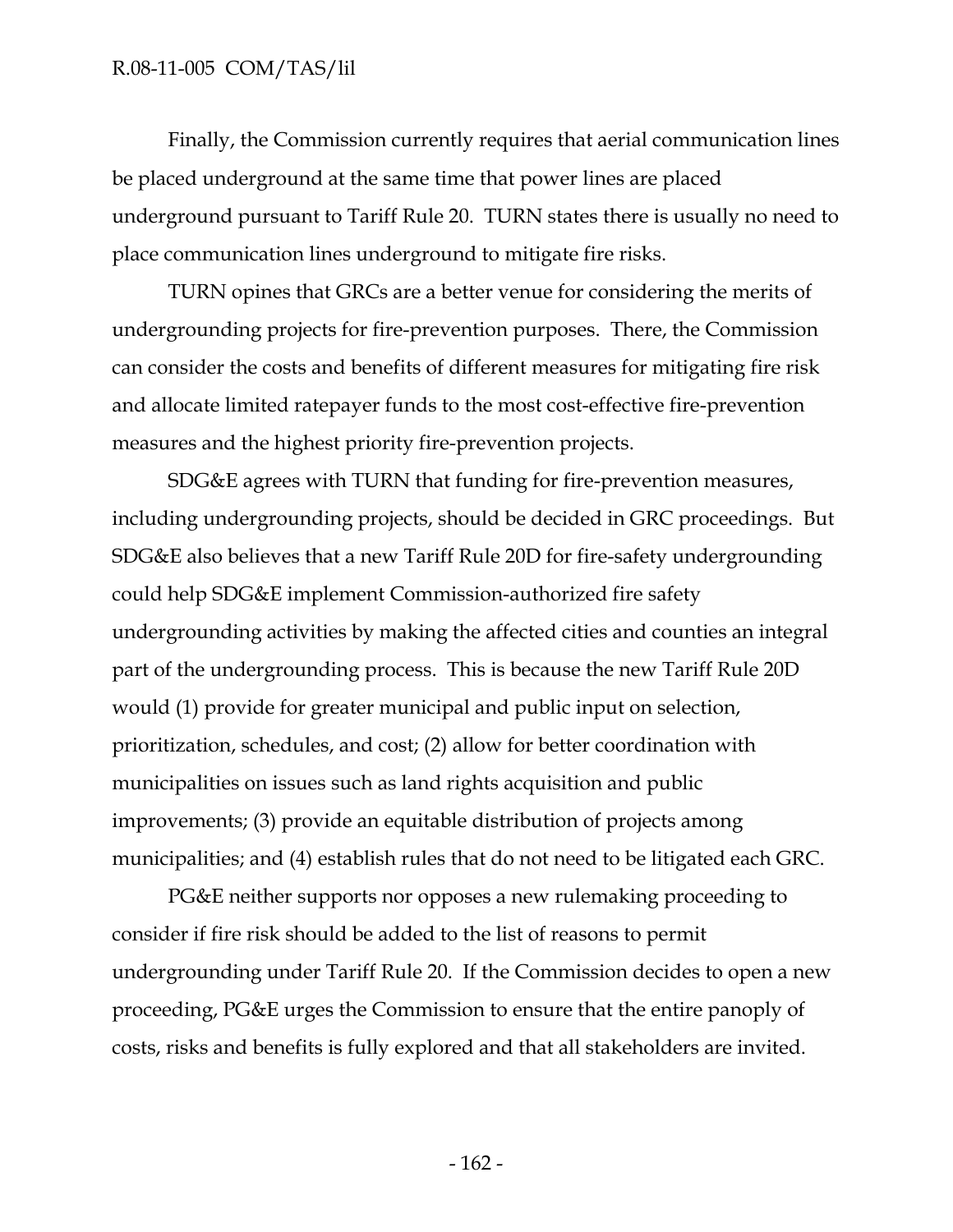#### **8.3. Discussion**

The overarching purpose of Tariff Rule 20 is to place overhead power lines underground for aesthetic reasons. To this end, the tariff rule contains a formula for allocating the available funds among cities and counties, and prescribes a process that cities and counties must use to obtain funds.

The purpose of Tariff Rule 20 is unrelated to fire prevention. We see no reason to clutter the rule with new and unrelated provisions regarding fire prevention. We agree with TURN that GRCs, and not Tariff Rule 20, should be used to allocate ratepayer funds for fire-prevention projects.

The GRC process has several advantages over Tariff Rule 20 in terms of allocating funds for fire-prevention purposes. First, a GRC enables the utility, the Commission, and interested parties to identify the highest priority fire-prevention projects and to allocate ratepayer funds to those projects. In contrast, Tariff Rule 20 contains no procedures for identifying high priority fire-prevention projects and no mechanism for ensuring that such projects are funded. Each city and county would have discretion to use its allotted funds for lower priority fire-prevention projects in its own jurisdiction ahead of higher priority projects in other jurisdictions.

Second, the only fire-prevention measure available under Tariff Rule 20 is placing overhead power-line facilities underground. This is perhaps the most expensive fire-prevention tool available. There are many other fire-prevention options, such as line spacers, wire insulation, and vegetation management. A GRC proceeding would allow the Commission to consider a range of fireprevention options and select the most cost-effective solutions.

Finally, fire risk should be assessed from the standpoint of the utility's entire service territory, and not from the piecemeal and narrow geographical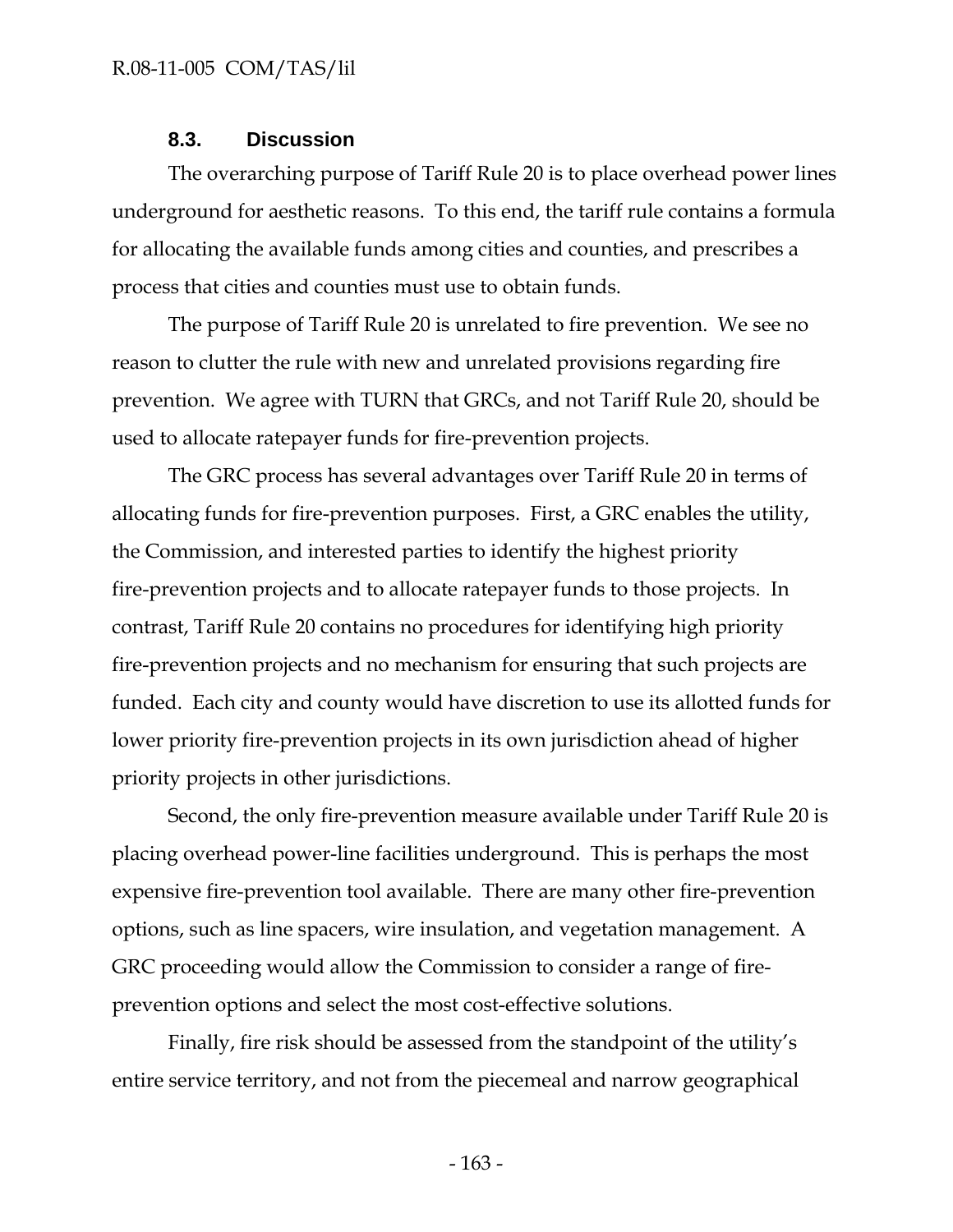perspectives of individual jurisdictions. The utility can assess wind conditions, vegetation type, population density, and other factors to identify the portions of its service territory where the risk of power-line fires is greatest. While this can be done in a GRC proceeding, it is not possible with Tariff Rule 20.

We conclude for the preceding reasons that there is no need to open a new rulemaking proceeding to consider adding fire risk to the list of reasons to permit undergrounding under Tariff Rule 20. Our decision to forego a new rulemaking proceeding does not signal any reduction in our concern about fire prevention. To the contrary, we believe that GRCs are a superior regulatory mechanism for selecting and funding fire-prevention measures compared to the ad hoc allocation of ratepayer funds for fire-prevention projects under Tariff Rule 20.144

## **9. Need for Hearing**

 $\overline{a}$ 

In OIR 08-11-005, the Commission preliminarily determined that hearings are not needed in this proceeding. Parties were provided an opportunity by the Phase 1 Scoping Memo and the Phase 2 Scoping Memo to request evidentiary hearings, but no such requests were submitted. Today's decision affirms that there is no need for evidentiary hearings in Phase 2 of this proceeding.

# **10. Comments on the Proposed Decision**

The proposed decision for Phase 2 of this proceeding was mailed to the parties in accordance with Pub. Util. Code § 311, and comments were allowed in

<sup>144</sup> Today's decision does not prejudge any application that SDG&E may file for authority to establish a new Tariff Rule 20D to allocate funds for undergrounding power lines for fire-prevention purposes, much like Tariff Rule 20 allocates funds for beautification projects.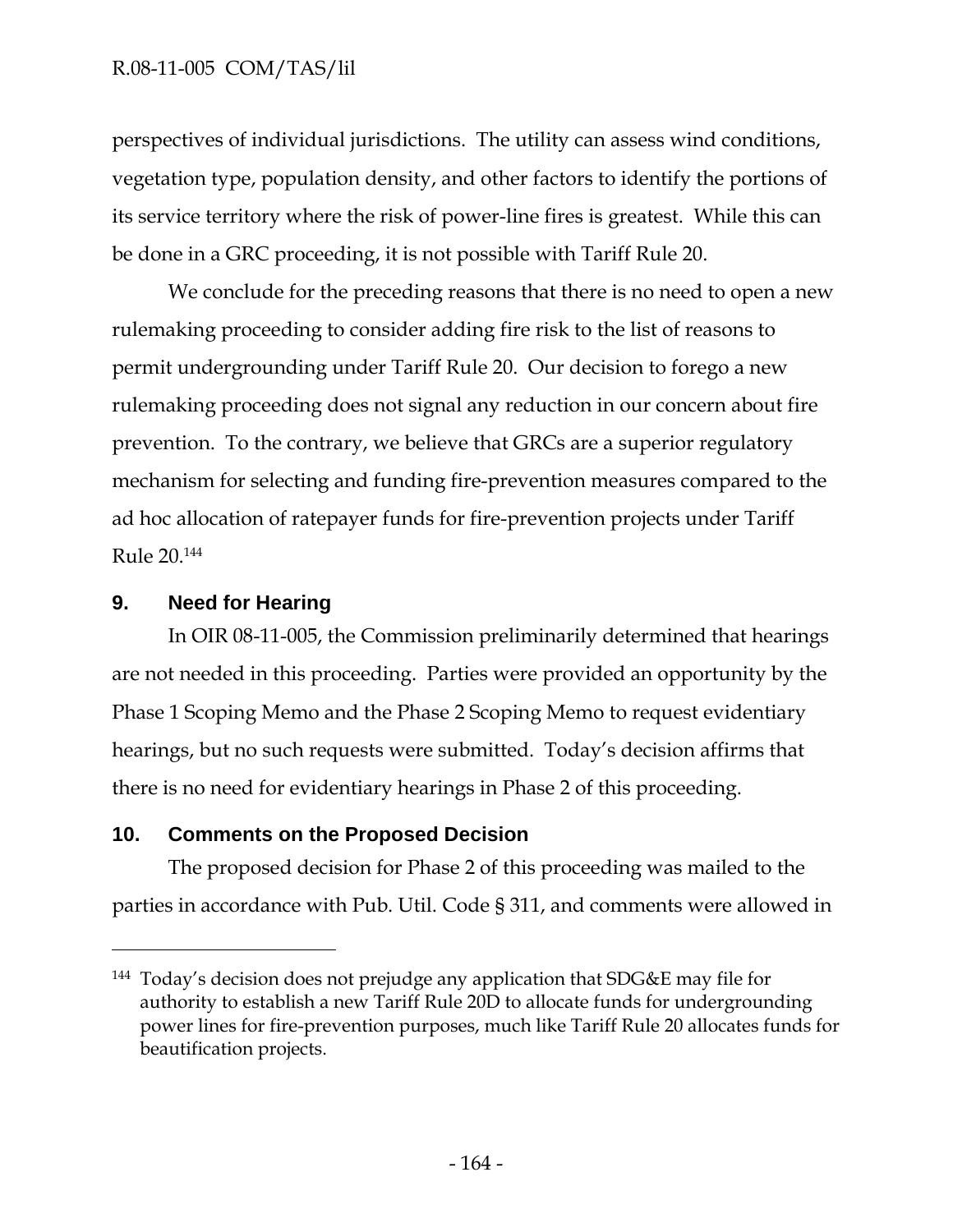accordance with Rule 14.3 of the Commission's Rules of Practice and Procedure. Comments were filed on June 30, 2011 by CFBF; CAISO; jointly by CCTA, Comcast, and Time Warner; the CIP Coalition; CMUA; Cox; CPSD; DRA; FMS; LA County; LADWP; MGRA; PacifiCorp; PG&E; SDG&E, SCE; the Small LECs; and TURN. Reply comments were filed on July 8, 2011, by AT&T; Cal Fire; CFBF; jointly by CCTA, Comcast, Cox, and Time Warner; the CIP Coalition; CMUA; CPSD; LA County; MGRA; PG&E; SDG&E; SCE; and TURN. The comments and reply comments have been reflected, as appropriate, in the final decision adopted by the Commission.

## **11. Assignment of the Proceeding**

Timothy A. Simon is the assigned Commissioner and Timothy Kenney is the assigned Administrative Law Judge in this proceeding.

## **Findings of Fact**

1. The regulatory requirements adopted by today's decision will improve the fire safety of overhead electric utility facilities and aerial CIP facilities in close proximity to overhead power lines. Any additional costs that the new regulatory requirements impose on electric utilities, CIPs, and other entities are more than offset by the public-safety benefits.

2. In addition to enhancing fire safety, many of the revisions to GO 95 and GO 165 that are adopted by today's decision will (i) improve the clarity of these General Orders, (ii) streamline existing requirements, and/or (iii) remove obsolete, unnecessary, or redundant provisions in these General Orders. These revisions will improve the ability of CIPs and electric utilities to manage their operations efficiently and thereby reduce safety hazards and costs.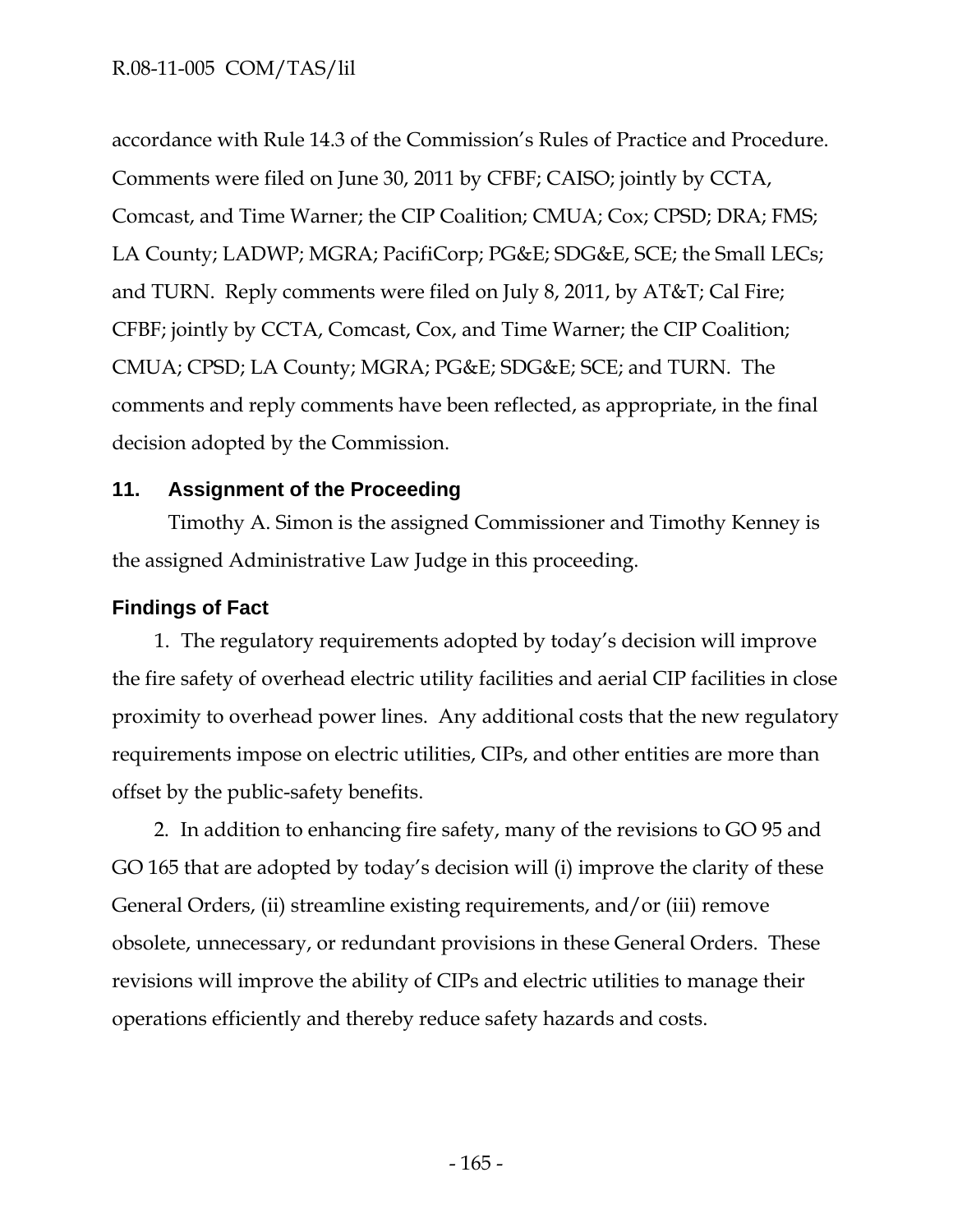3. There is a grave and ongoing risk that Santa Ana windstorms will cause catastrophic power-line fires unless electric utilities in Southern California plan and prepare for such events.

4. The FRAP Map and Reax Map show there are millions of acres in Northern California where there is a high fire threat. However, the magnitude of the risk of catastrophic wind-caused power-line fires occurring in Northern California is unknown at this time.

5. Today's decision makes no findings or conclusions regarding the root cause of the Guejito Fire in October 2007.

6. If not installed and maintained properly, aerial CIP facilities located in close proximity to power lines could contact power lines and ignite a fire. CIP-only poles can also fail if not installed and maintained properly, causing a cascade that topples nearby joint-use poles, resulting in a wildfire.

7. The protection of public safety requires that CIPs carry out patrol inspections, detailed inspections, and intrusive inspections of their aerial facilities and poles located in close proximity to overhead power-line facilities in the high fire-threat areas of the state.

8. There is no history of catastrophic power-line fires in Northern California, and Northern California does not experience Santa Ana windstorms that contribute significantly to the risk of catastrophic power-line fires in Southern California. Because the risk of power-line fires is lower in Northern California compared to Southern California, it is reasonable to have a lower frequency of patrol inspections, detailed inspections, and intrusive inspections of CIP facilities in Northern California compared to Southern California.

9. The failure to keep power lines clear of vegetation poses a serious threat to service reliability and public safety. In order to maintain service reliability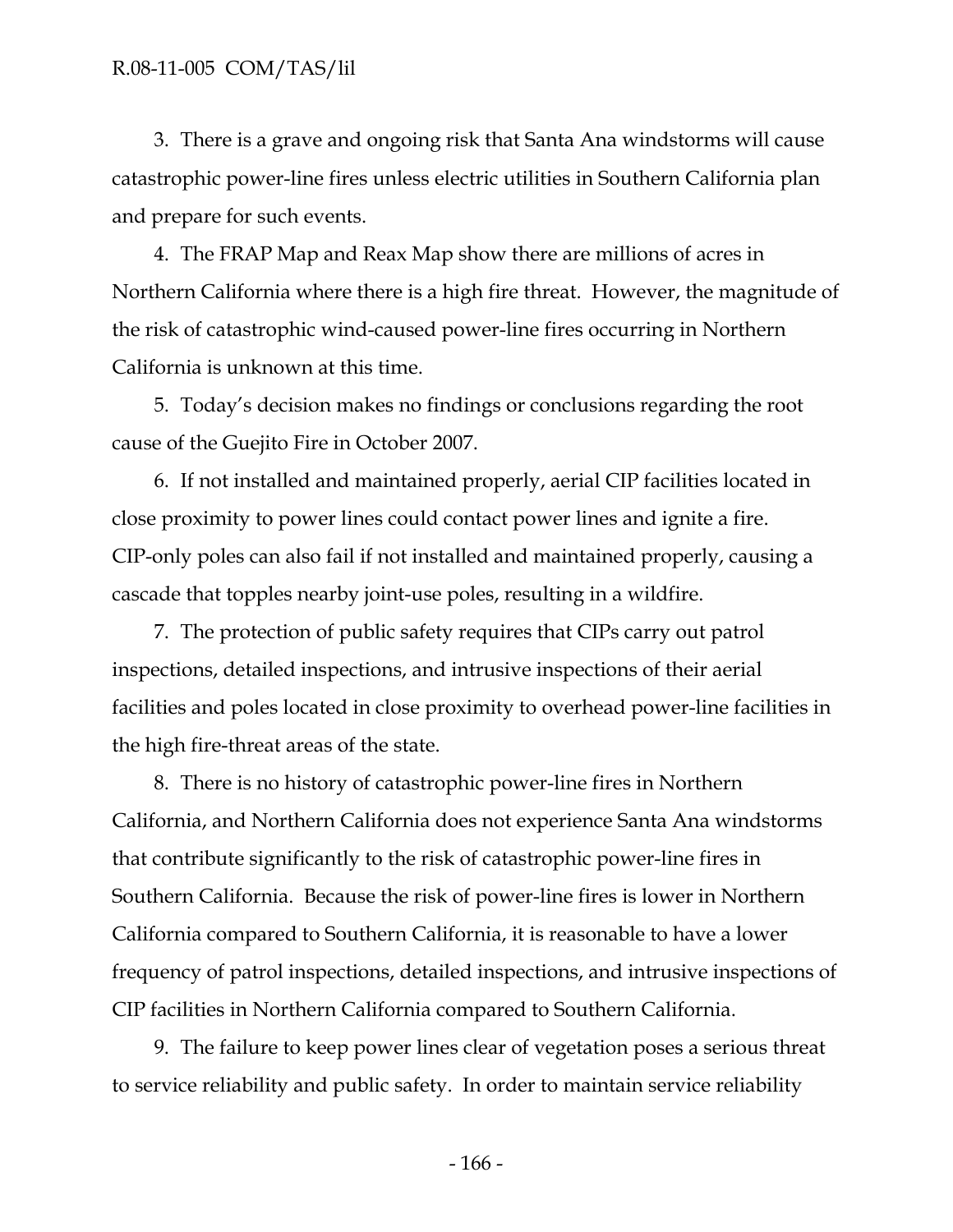and to protect public safety, electric utilities need appropriate tools to deal with customers who prevent access to their property for vegetation management.

10. The minimum time-of-trim guidelines in Appendix E of GO 95 provide an adequate margin for fire safety in most circumstances. Electric utilities and CIPs are authorized by Appendix E to exceed the minimum time-of-trim guidelines when it is advantageous to do so for fire-safety and service reliability purposes.

11. Appendix E of GO 95 does not provide guidance about what factors should be considered by electric utilities and CIPs for determining whether, and to what extent, they should exceed the minimum time-of-trim guidelines specified in Appendix E.

12. It is of utmost importance to perform pole-loading calculations and to share information needed for pole-loading calculations in order to ensure that utility poles do not become overloaded and fail, which could ignite a fire, injure and kill people, and destroy property.

13. Wood products have considerable natural variability. As a result, the actual strength of wood products used by electric utilities and CIPs to build structures will likely deviate to some degree from the presumed strength of materials listed in Rules 48.1 though 48.7 of GO 95.

14. The current Heavy Loading District and Light Loading District in Rule 43, and the associated loading standards for electric utility and CIP facilities in each district, are not specifically intended to mitigate the elevated risk of power-line fires occurring and spreading rapidly in high fire-threat areas.

15. Marking CIP cables and conductors attached to joint-use poles with ownership information will enhance fire safety by enabling electric utilities, CIPs,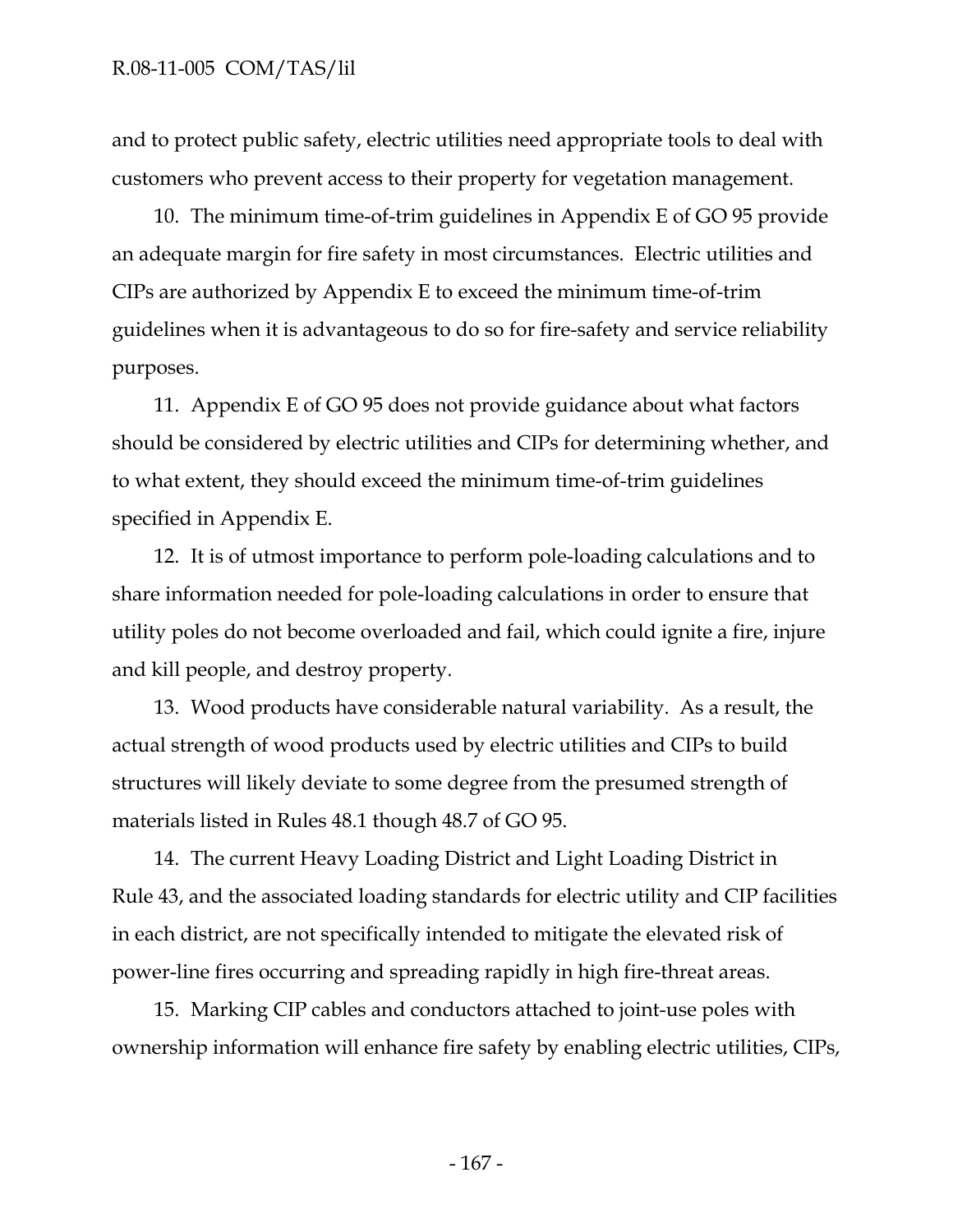and others to identify the owner of CIP facilities that pose a fire hazard so that the owner can be notified and repairs made.

16. There are many power-line fires every year. Requiring electric IOUs to report information on power-line fires would be useful in formulating fire-prevention measures and gauging the effectiveness of the adopted measures.

17. The availability of high-resolution maps that can accurately identify areas where power-line fires are more likely to occur and spread rapidly is essential to the successful and cost-effective deployment of many of the fire-prevention measures adopted in this proceeding.

18. The FRAP Map is not suited for use on a permanent basis to designate areas where the fire-preventions measures adopted in this proceeding should be deployed.

19. The Reax Map and the SDG&E Map are designed to identify areas where fire-prevention measures should be deployed, but neither map has been reviewed by neutral experts.

20. With the possible exception of SDG&E's service territory, there are currently no maps that accurately identify areas of Southern California where power-line fires are more likely to occur and spread rapidly.

21. There were no requests for evidentiary hearings in Phase 1 or Phase 2 of this proceeding.

#### **Conclusions of Law**

1. This is a quasi-legislative rulemaking proceeding in which no party requested evidentiary hearings and none were held. Accordingly, today's decision may rely on legislative facts obtained from written submissions in this proceeding, such as the Phase 2 Workshop Report and briefs. Today's decision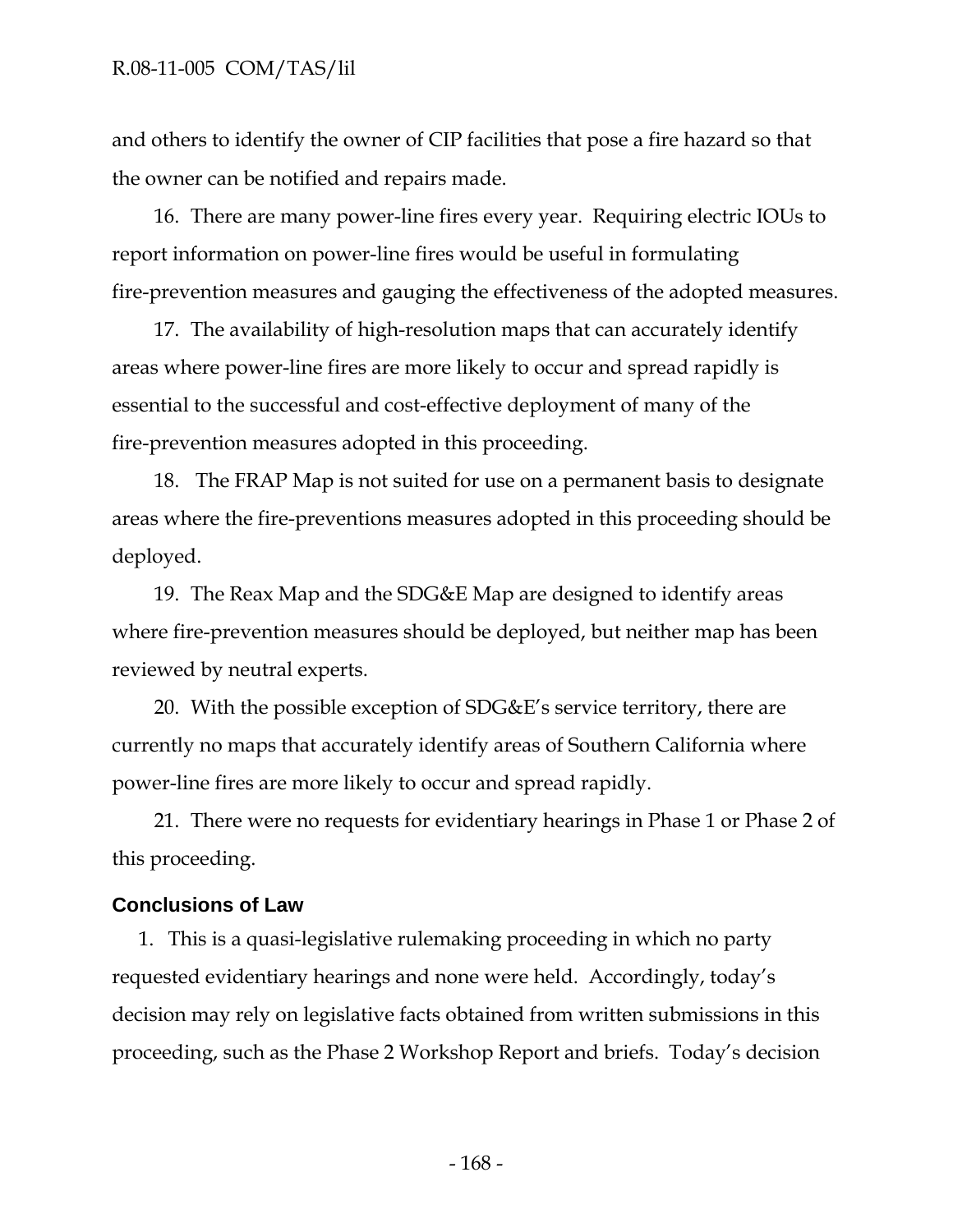#### R.08-11-005 COM/TAS/lil

may also draw on evidence from past proceedings, the Commission's experience and expertise in regulating utilities, Commission policies, and common sense.

2. Without determining the root cause of any of the October 2007 wildfires, several potential issues involving the overhead facilities of electric utilities and CIPs have been identified that, in an abundance of caution, warrant adoption of new regulations to reduce the risk of wildfires.

3. It is in the public interest to adopt the revisions to GOs 95, 165, and 166 that are contained in Appendix B of today's decision for the reasons set forth in the body of today's decision and the Findings of Fact.

4. CPSD should amend GOs 95, 165, and 166 to incorporate the revisions to these GOs adopted by today's decision and publish the amended GOs on the Commission's website within 60 days from today's decision. The adopted revisions include replacing the placeholder "Decision 11-XX-YYY" in several locations with the decision number for today's decision.

5. The deadlines for completing corrective actions under the inspection and maintenance programs established by electric utilities pursuant to GO 165 may not exceed the deadlines for completing corrective actions specified in Rule 18A of GO 95, as modified by today's decision.

6. Each electric IOU in Southern California should prepare and submit a fire-prevention plan by December 31, 2012.

7. Each electric IOU in Northern California should determine if there is a credible risk of catastrophic power-line fires in its service territory and, if so, prepare and submit a fire-prevention plan by December 31, 2012.

8. Each electric IOU's fire-prevention plan should address situations where all three of the following conditions occur simultaneously: (i) 3-second wind gusts exceed the structural and mechanical design standards for overhead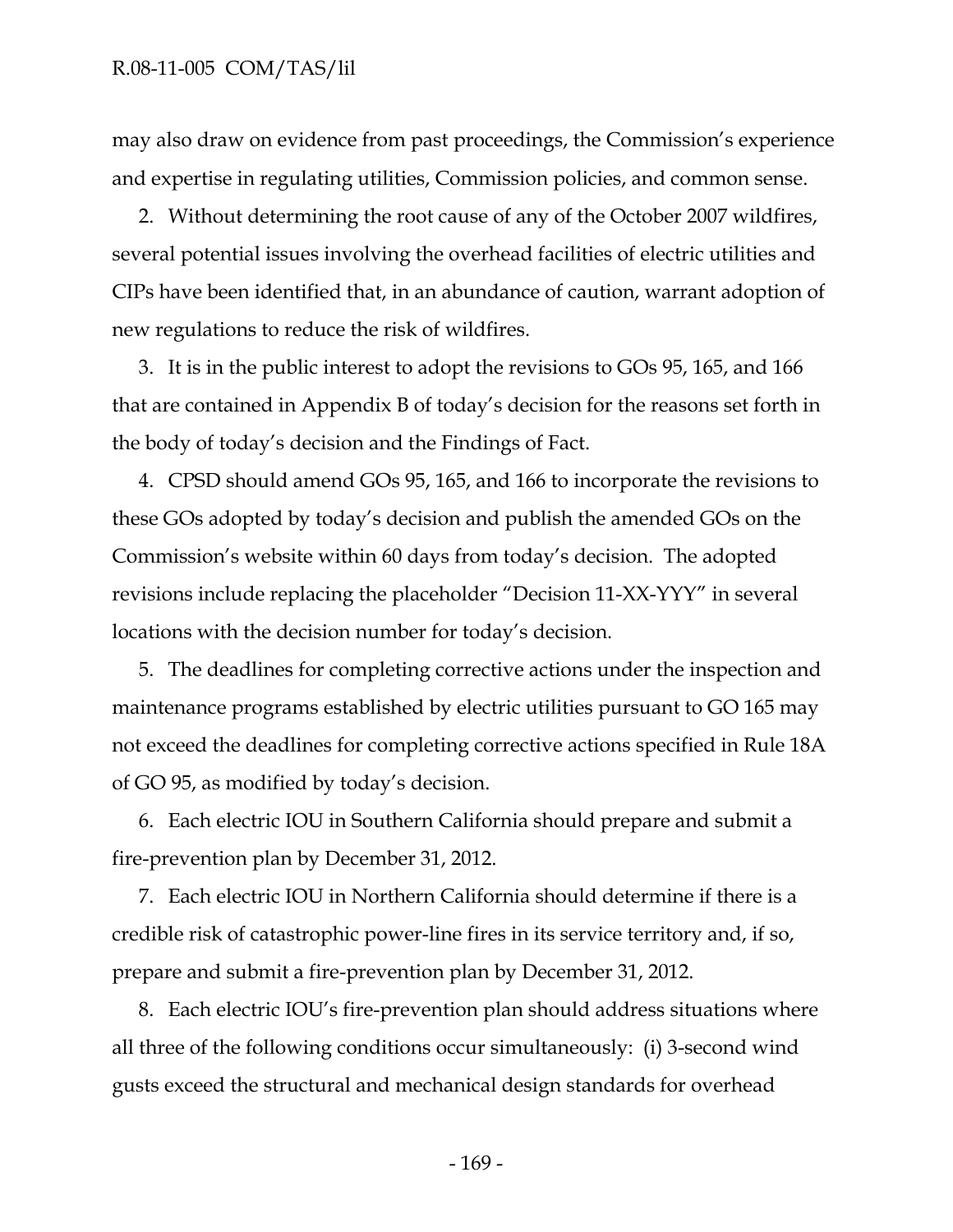#### R.08-11-005 COM/TAS/lil

power-line facilities; (ii) these 3-second gusts occur during a period of high fire danger; and (iii) the affected facilities are located in high fire-threat areas. The fire-prevention plans should also specify (a) how the utility will identify the occurrence of 3-second gusts that exceed the design standards for overhead power-line facilities; and (b) the countermeasures the utility will implement to mitigate the threat of power-line fire ignitions.

9. Any electric IOU that intends to shut off power as part of its fireprevention plan should file an application for authority to do so. The application should demonstrate with a cost-benefit analysis developed in accordance with the guidance provided by D.09-09-030 that the benefits of shutting off power in terms of a net reduction in fires outweigh the substantial costs, burdens, and risks that shutting off power would impose on customers and communities affected by the shut off.

10. The new Standard 1.E of GO 166 that is adopted by today's decision is subject to the other provisions in GO 166, including the requirement to update a fire-prevention plan annually and to conduct an annual exercise of the fire-prevention plan.

11. The Commission has authority to determine what constitutes compliance with GO 95 on a case-by-case basis in light of specific facts and circumstances.

12. For the purpose of implementing the patrol and detailed inspection intervals for CIP facilities in GO 95, Rule 80.1, and for electric utility facilities in GO 165, the term "year" should be defined as 12 consecutive calendar months starting the first full calendar month after an inspection is performed, plus or minus two calendar months, not to exceed the end of the calendar year in which the next inspection is due.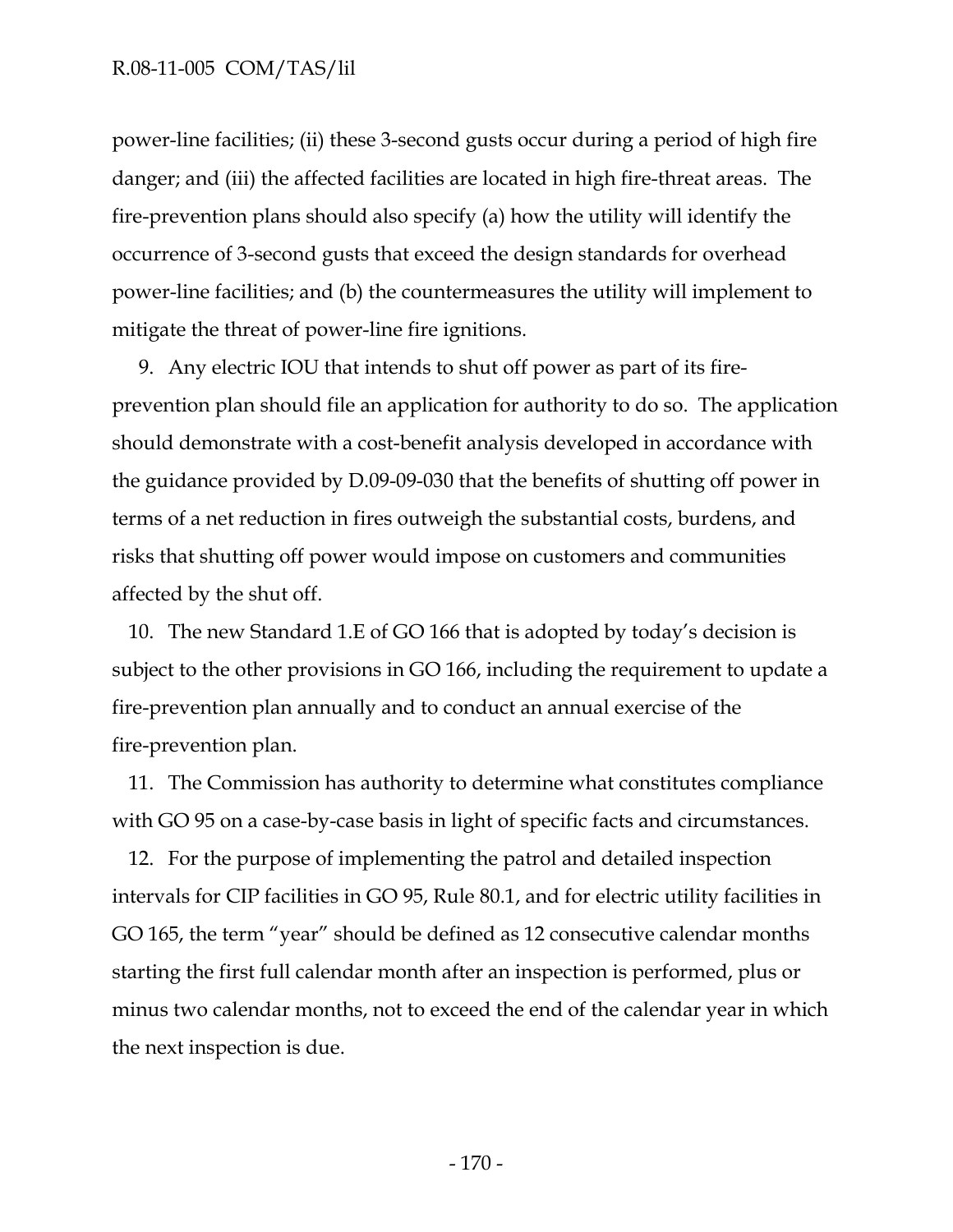13. Electric IOUs should revise their tariffs to state that the electric utility may shut off power to customers who do not allow access to their property for vegetation-management activities. The authority to shut off power should be limited to situations where there is a breach of the minimum vegetation clearances required by GO 95, Rule 35, Table 1, Cases 13 and 14.

14. Electric utilities have wide latitude under Appendix E of GO 95 to exceed the minimum time-of-trim guidelines for fire-safety and service reliability purposes.

15. The failure to maintain the required minimum clearance between an energized conductor and another conductor is either a Level 1 or Level 2 nonconformance, depending on circumstances, and must be corrected within the timeframes specified in Rule 18 of GO 95.

16. The definition of what constitutes a material increase in load on a utility structure that is contained in Ordering Paragraph 4 of D.09-08-029 is reasonable and should be incorporated into Rule 44.2 of GO 95.

17. A new Phase 3 of this proceeding with facilitated workshops should be instituted to consider, develop, and adopt regulations regarding the matters identified in the body of today's decision.

18. The threat of catastrophic power-line fires is so great that the public interest is better served by requiring CIPs and electric utilities to implement the fire-prevention measures adopted in this proceeding using the available fire-threat maps rather than waiting for the development and adoption of permanent fire-threat maps in Phase 3.

19. Until permanent fire-threat maps are adopted in Phase 3, the CIPs and electric utilities should use the FRAP Map, Reax Map, and SDG&E Map on an interim basis to implement the fire-prevention measures adopted in this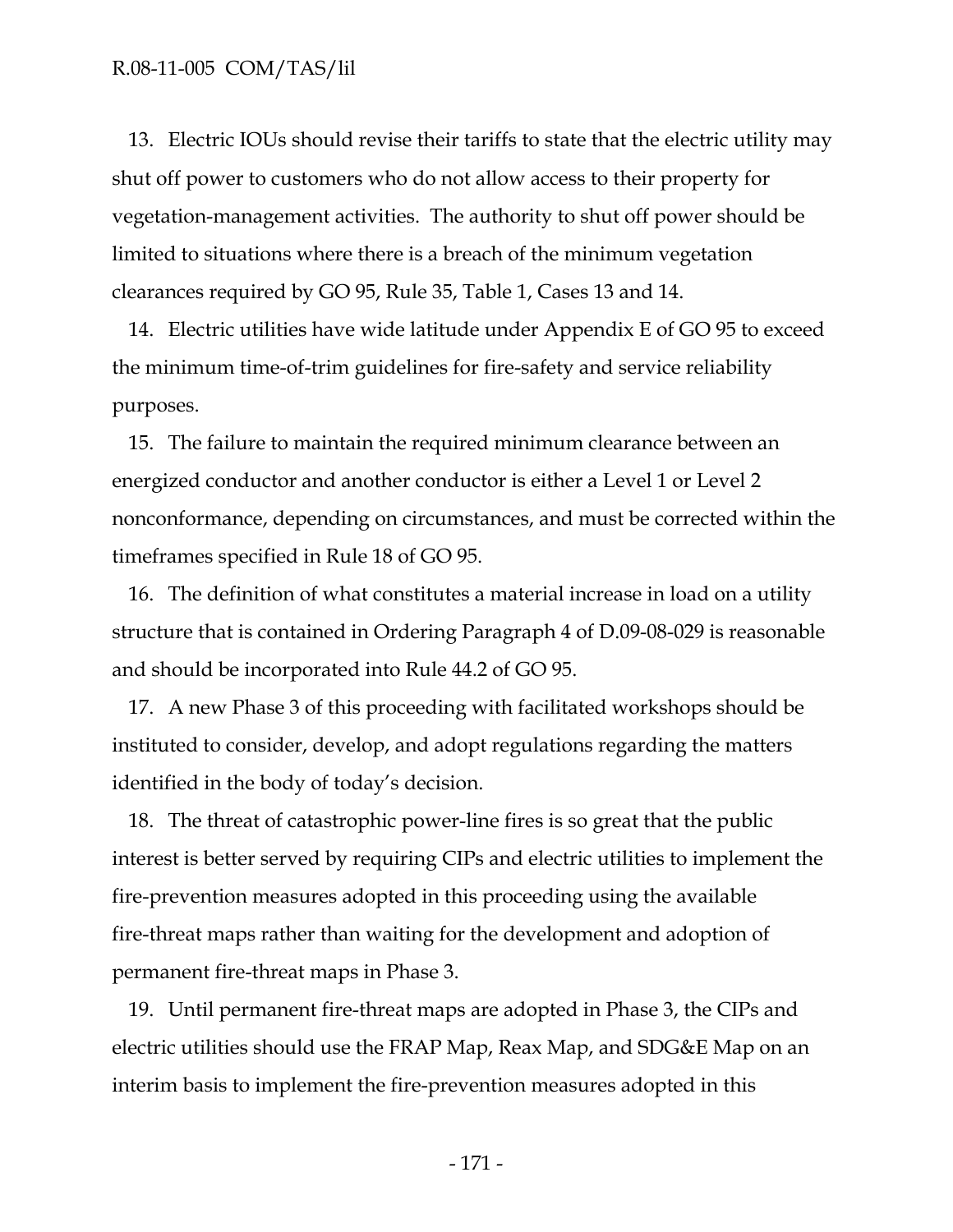proceeding. The CIPs should use Reax Map in Northern California and the FRAP Map in Southern California. The electric utilities other than SDG&E should use the Reax Map in Northern California and the FRAP Map in Southern California. SDG&E should use its own fire-threat map or the FRAP Map.

20. Electric utilities and CIPs should create and retain records of all pole-loading calculations, patrol inspections, detailed inspections, and repairs for at least ten years in order to provide information needed for forensic analysis in the event there is a major safety-related incident associated with overhead facilities. For the same reason, electric utilities and CIPs should create and retain records of all intrusive inspections of a wood utility pole, and any associated repairs that result from such inspections, for the life of the pole. This new record-retention requirement should apply to records currently in a company's possession and records created on or after the date of today's decision.

21. Cost-of-service utilities are entitled to recover the reasonable costs they incur to implement the regulations that are adopted in this proceeding after the reasonableness of such costs has been verified by the Commission. The cost-ofservice utilities should be authorized to seek recovery of such costs on an interim basis until such costs can be incorporated into each utility's GRC.

22. There is no need to establish a cost-recovery mechanism for utilities and CIPs whose rates are not regulated by the Commission.

23. All entities subject to the rules, regulations, and ordering paragraphs adopted by today's decision should implement these directives as soon as possible. There should be no implementation deadlines except for those specifically established in the rules, regulations, or ordering paragraphs themselves.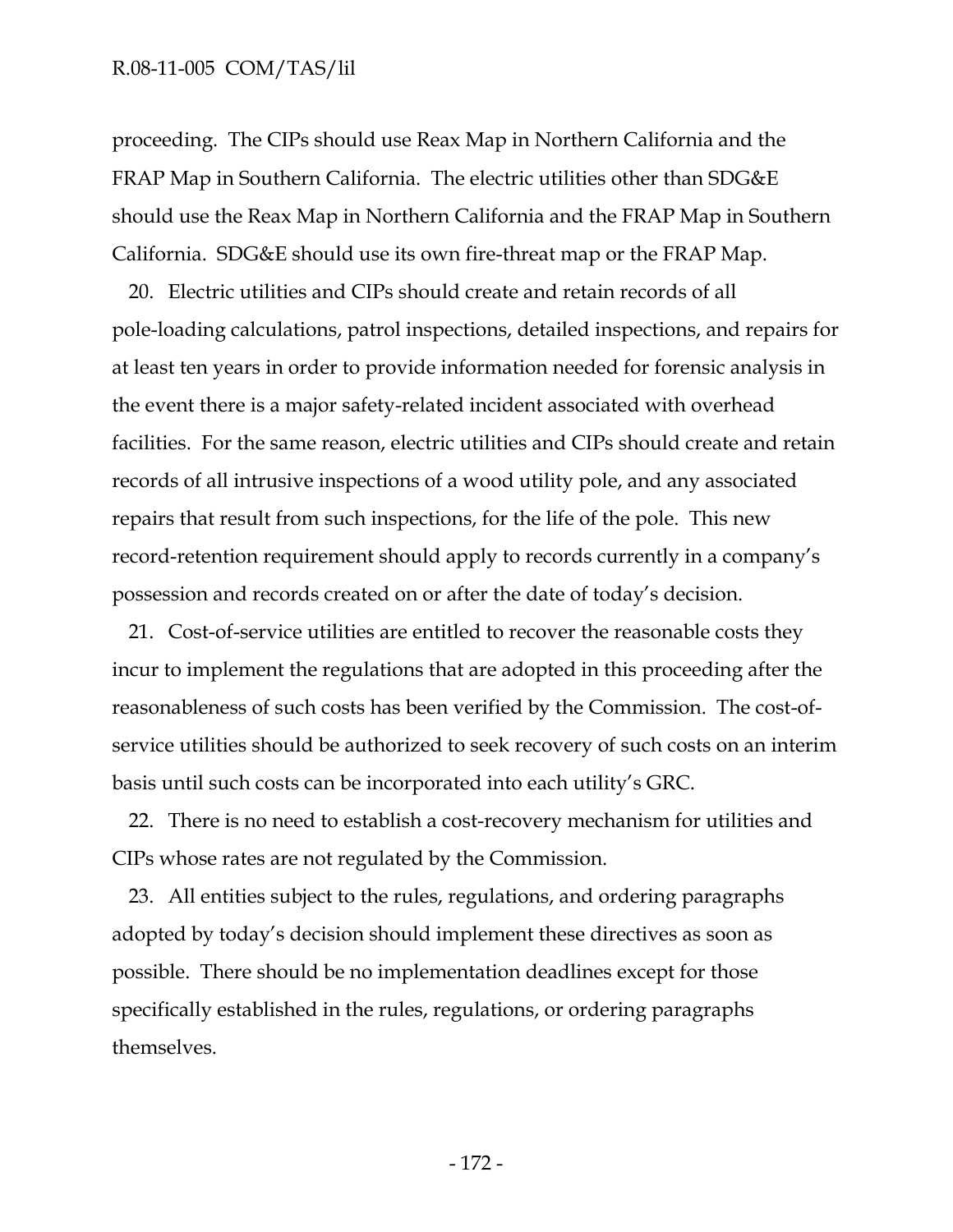24. CEQA applies to any project that has a potential for resulting in either a direct physical change in the environment or a reasonably foreseeable indirect physical change in the environment unless the project is exempt from CEQA by statute or regulation.

25. The Commission is the lead agency under CEQA with respect to the regulations adopted by today's decision.

26. All of the regulations adopted by today's decision are exempt from CEQA pursuant to one or more the statutory exemptions or categorical exemptions identified in the body of today's decision.

27. GRCs are a superior regulatory mechanism for selecting and funding fire-prevention measures compared to the ad hoc allocation of ratepayer funds for fire-prevention projects under Electric Tariff Rule 20.

28. There is no need for evidentiary hearings in Phase 2 of this proceeding.

29. The following order should be effective immediately.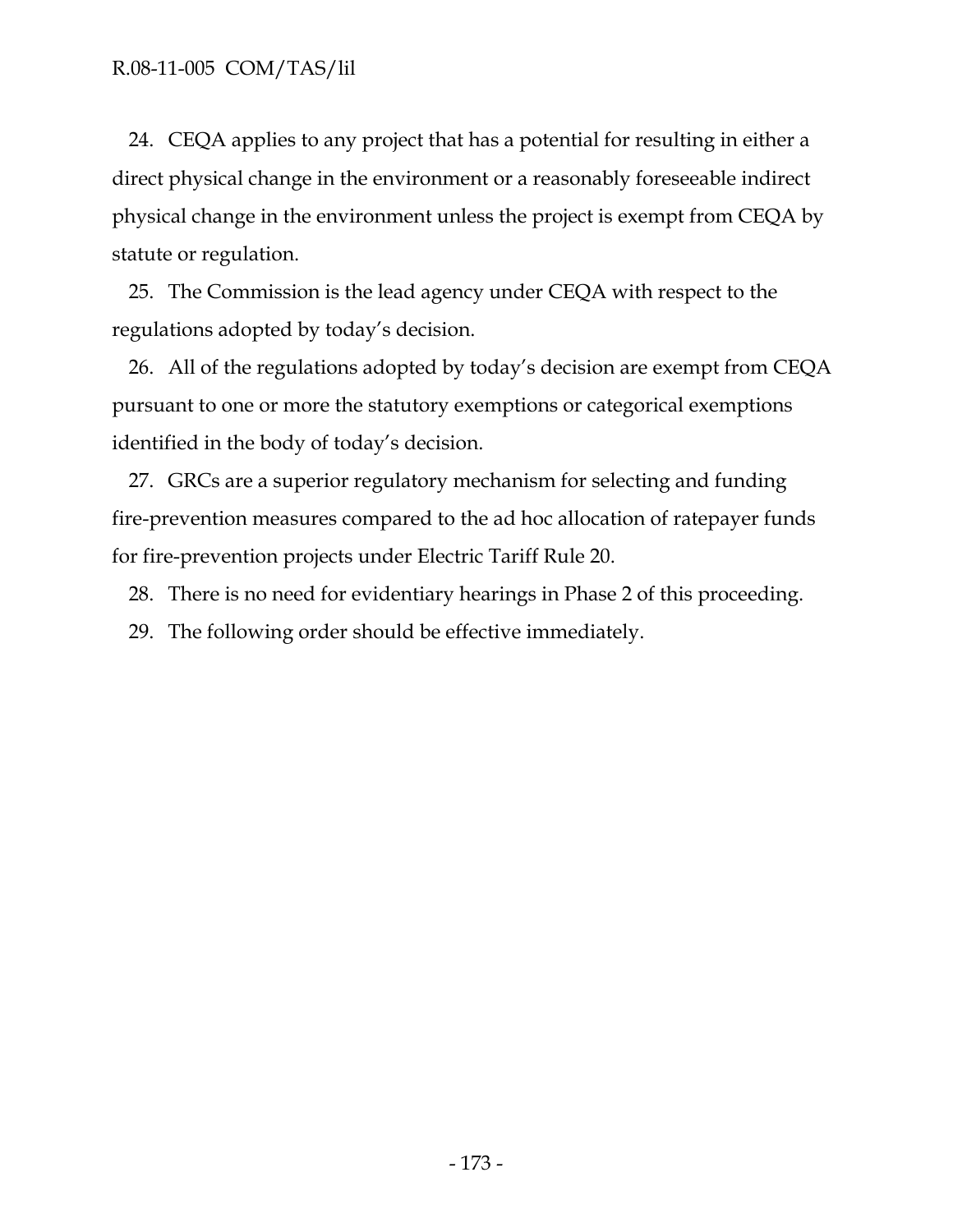## **ORDER**

### **IT IS ORDERED** that:

1. General Orders (GOs) 95, 165, and 166 are revised to include the new and amended rules set forth in Appendix B of today's decision. The Commission's Consumer Protection and Safety Division shall revise GOs 95, 165, and 166 to incorporate the new and amended rules and publish the revised GOs on the Commission's website within 60 days from the issuance date of today's decision.

2. Each investor-owned electric utility in Southern California shall (i) prepare a fire-prevention plan, and (ii) file and serve a copy of its fire-prevention plan by December 31, 2012, via a Tier 1 compliance advice letter.

3. Each investor-owned electric utility in Northern California shall take the following steps to determine the risk of catastrophic power-line fires in its service territory and prepare a fire-prevention plan, if necessary:

- i. Identify its overhead power-line facilities that are located in high fire-threat areas on the fire-threat maps adopted by today's decision.
- ii. Make a good-faith effort to obtain historical records of Red Flag Warnings issued by the National Weather Service that applied to areas occupied by facilities identified in the previous Item (i).
- iii. Make a good-faith effort to obtain historical wind records of Remote Automatic Weather Stations located within 25 miles of the facilities identified in Item (i).
- iv. Use the information from Items (ii) and (iii) to estimate how often, if ever, 3-second wind gusts occur during a Red Flag Warning that exceed the maximum working stress specified in General Order 95, Section IV, for facilities identified in Item (i).
- v. Develop a fire-prevention plan if the utility determines, after completing the previously identified tasks, that it has overhead power-line facilities in a high fire-threat area where it is reasonably foreseeable that the probability of 3-second wind gusts exceeding the maximum working stresses for such facilities during a Red Flag Warning is 3% or more during a 50-year period.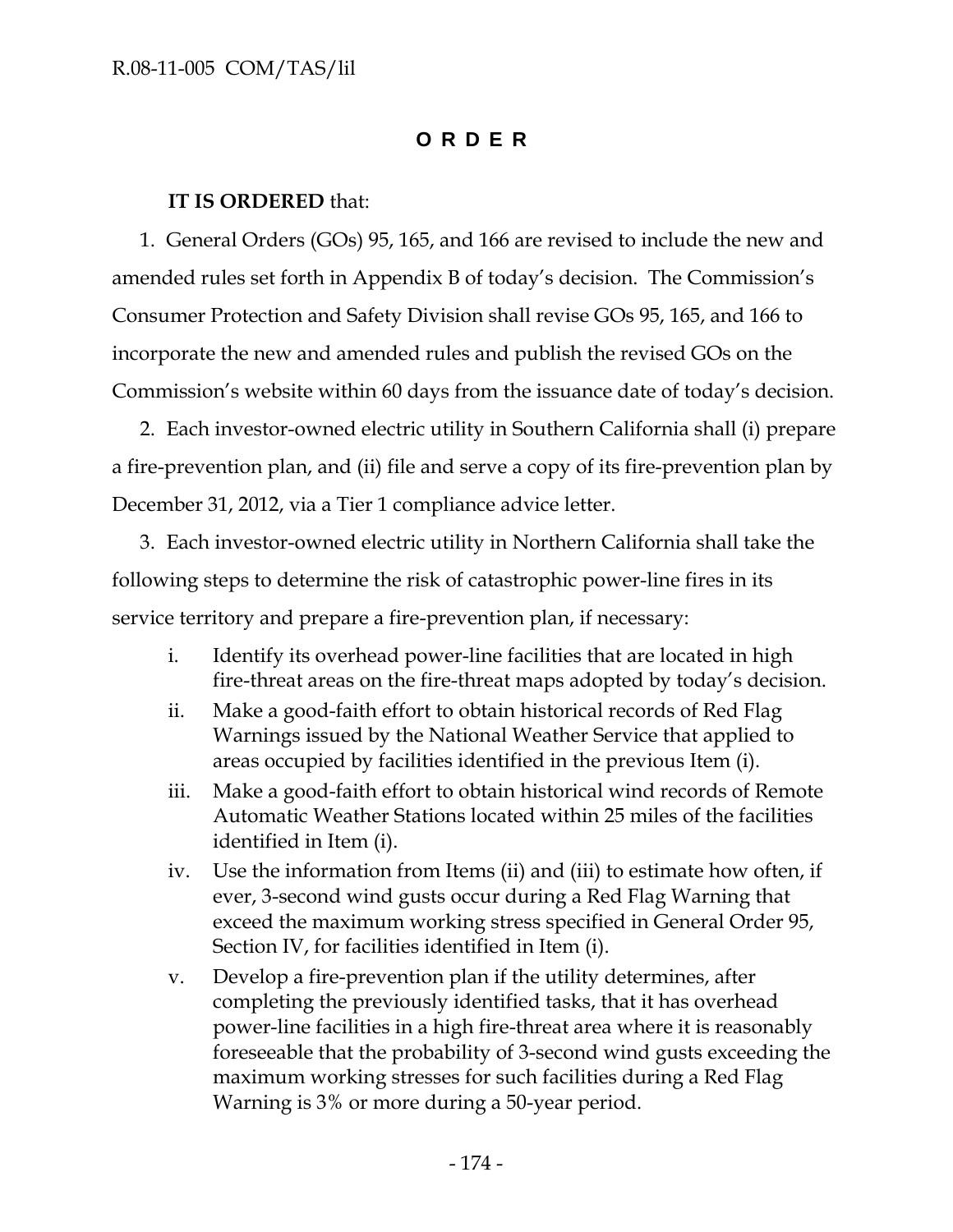vi. File a Tier 1 compliance advice letter by December 31, 2012 that either (a) contains a copy of the fire-prevention plan, or (b) provides notice that a fire-prevention plan is not required by today's decision.

4. The fire-prevention plans required by today's decision shall address situations where all three of the following conditions occur simultaneously: (i) 3-second wind gusts exceed the structural or mechanical design standards for the affected overhead power-line facilities, (ii) these 3-second gusts occur during a period of high fire danger, and (iii) the affected facilities are located in a high fire-threat area. For the purpose of this Ordering Paragraph, the following definitions apply: (a) structural and mechanical design standards are the maximum working stresses set forth in Section IV of General Order 95; (b) period of high fire danger is the period covered by a Red Flag Warning issued by the United States National Weather Service; and (c) high fire-threat areas are areas designated as such on the fire-threat maps adopted by today's decision.

5. The fire-prevention plans required by today's decision shall specify (i) how the investor-owned electric utility will identify the occurrence of 3-second wind gusts that exceed the structural or mechanical design standards for overhead power-line facilities; and (ii) the countermeasures the utility will implement to mitigate the threat of power-line fire ignitions.

6. Any investor-owned electric utility that intends to shut off power as part of its fire-prevention plan must file an application for authority to do so. The application shall demonstrate with a cost-benefit analysis developed in accordance with the guidance provided by Decision 09-09-030 that the benefits of shutting off power in terms of a net reduction in fires outweigh the substantial costs, burdens, and risks that shutting off power would impose on customers and communities affected by the shut off. The application must also identify proposed mitigation measures to reduce or eliminate the inevitable adverse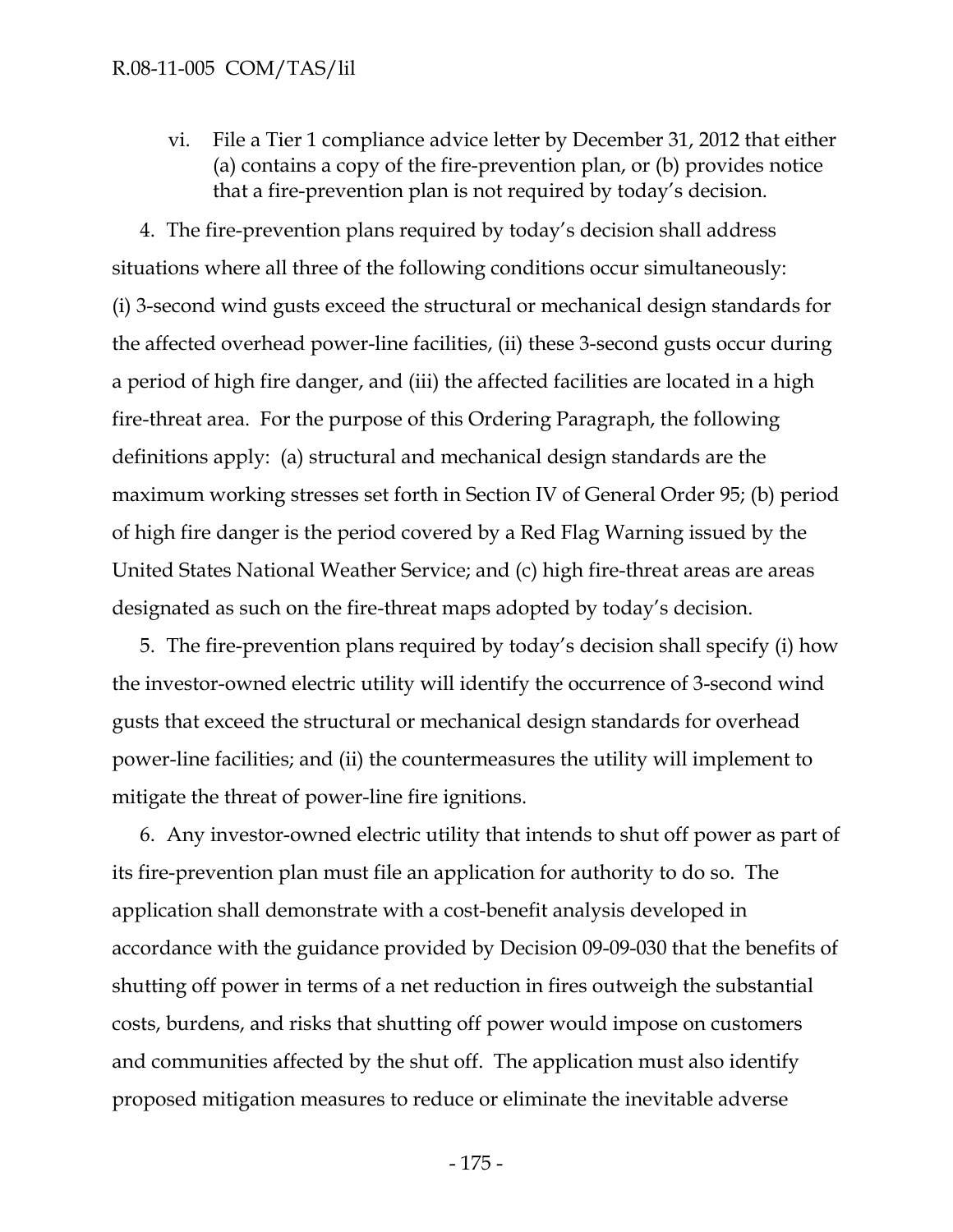impacts caused by shutting off power, particularly the adverse impacts on people with disabilities, providers of essential services, and schools.

7. Investor-owned electric utilities shall file and serve a Tier 3 advice letter to revise their tariffs to state that the electric utility may shut off power to customers who do not allow access to their property for vegetation management activities, subject to the following conditions:

- i. The authority to shut off power is limited to situations where there is a breach of the minimum vegetation clearances for power lines required by General Order (GO) 95, Rule 35, Table 1, Cases 13 and 14.
- ii. The authority to shut off power to customers who obstruct vegetation management activities does not extend to customers that are state and local governments and agencies.
- iii. The authority to shut off power is limited to one meter serving the property owner's primary residence, or if the property owner is a business entity, the entity's primary place of business. This one meter is in addition to shutting off power, if necessary for public safety, at the location of the vegetation-related fire hazard.
- iv. Prior to shutting off power, the electric utility shall follow the thencurrent procedures and notice requirements applicable to discontinuance of service for non-payment, including the requirements applicable for sensitive customers, customers who are not proficient in English, multifamily accommodations, and other customer groups, except as set forth in Item v below. To the extent practical, the applicable procedures and notice requirements shall be completed prior to a breach of the minimum vegetation clearances required by GO 95, Rule 35, Table 1, Cases 13 and 14.
- v. For vegetation hazards that pose an immediate threat to public safety, the electric utility may shut off power to the obstructing property owner's residence or primary place of business at any time without prior notice, except when the customer receives service under a medical baseline allowance. If power is shut off without prior notice, the electric utility shall attempt to contact the property owner for five consecutive business days by daily visits to the property owner's residence or primary place of business, in addition to sending a written notice, to inform the property owner why power has been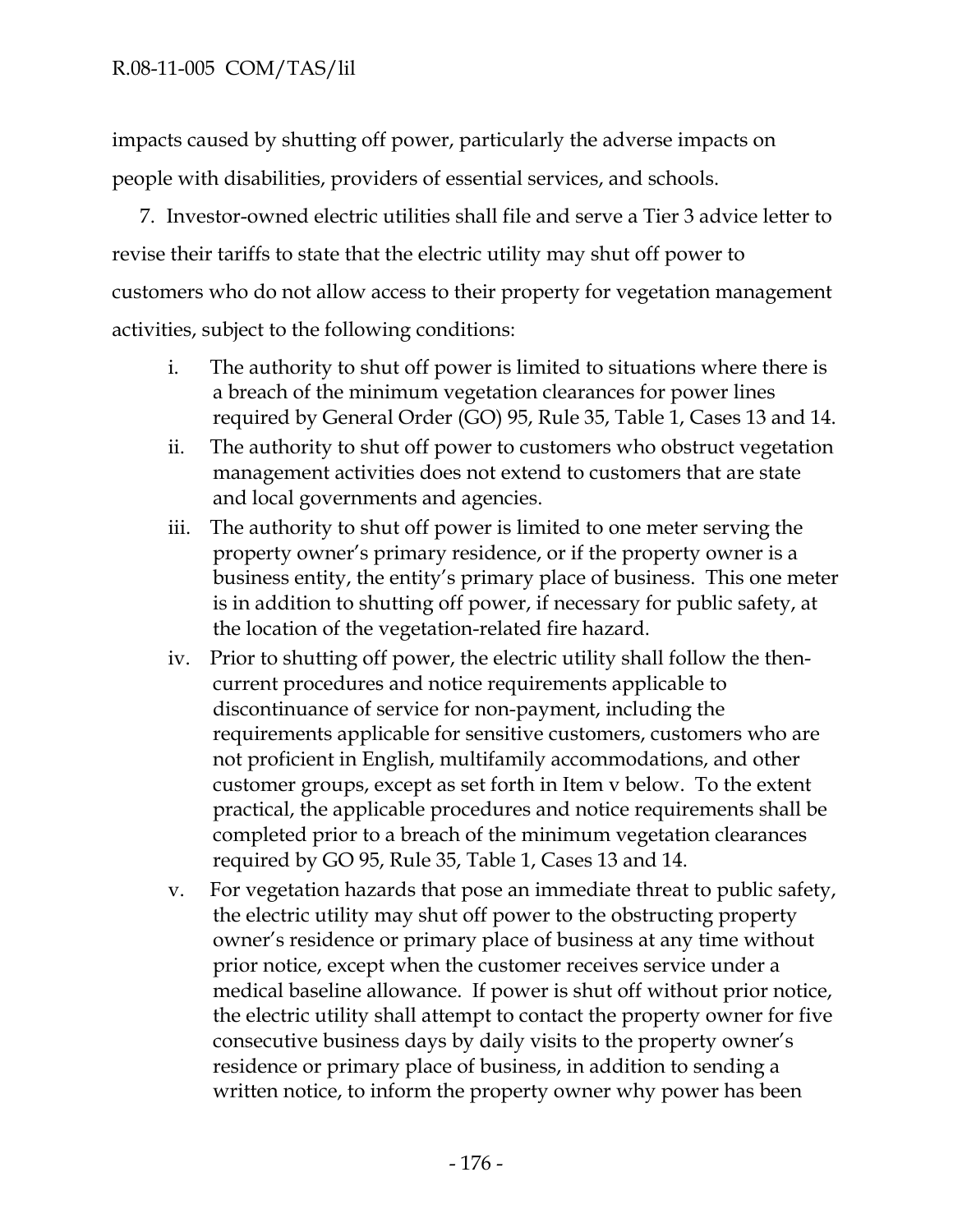shut off and how to restore service. If a utility determines that it is necessary to shut off power to a medical baseline customer, the utility shall attempt to notify the customer by telephone prior to the shut off.

8. Phase 3 of this proceeding is instituted to consider, develop, and adopt regulations regarding the following matters:

- i. Revising Section IV of General Order (GO) 95 to reflect modern materials and practices, with the goal of improving fire safety.
- ii. Revising Section IV of GO 95 to incorporate standards regarding wood structures and materials that (a) provide electric utilities and communications infrastructure providers (CIPs) with clear guidance for reliably obtaining prescribed safety factors when using wood products with inherent variability, and (b) can be enforced by the Commission and the Commission's Consumer Protection and Safety Division (CPSD).
- iii. Revising Section IV of GO 95 to incorporate (a) a new High Fire-Threat District, (b) one or more maps of the High Fire-Threat District, and (c) fire-safety standards for the design and construction electric utility and CIP structures in the High Fire-Threat District.
- iv. Assessing whether any of the new fire-safety standards developed pursuant to the previous Item iii(c) should apply to existing facilities in the High Fire-Threat District in light of cost-benefit considerations and Rule 12 of GO 95 and, if so, developing a plan, timeline, and cost estimate for upgrading existing facilities in the High Fire-Threat District to meet the new standards.
- v. Requiring investor-owned electric utilities (IOUs) to report data to CPSD regarding power-line fires and requiring CPSD to use such data to (a) identify and assess systemic fire-safety risks associated with overhead power-line facilities and aerial communications facilities in close proximity to power lines, and (b) formulate cost-effective measures to reduce systemic fire risks. The requirement shall be developed in consultation with the IOUs, CIPs, the Mussey Grade Road Alliance, California Department of Forestry and Fire Protection (Cal Fire), and other interested parties in this proceeding.
- vi. Preparing a detailed work plan for the development, adoption, implementation, and funding of fire-threat maps that accurately identify areas where there is an elevated risk of catastrophic power-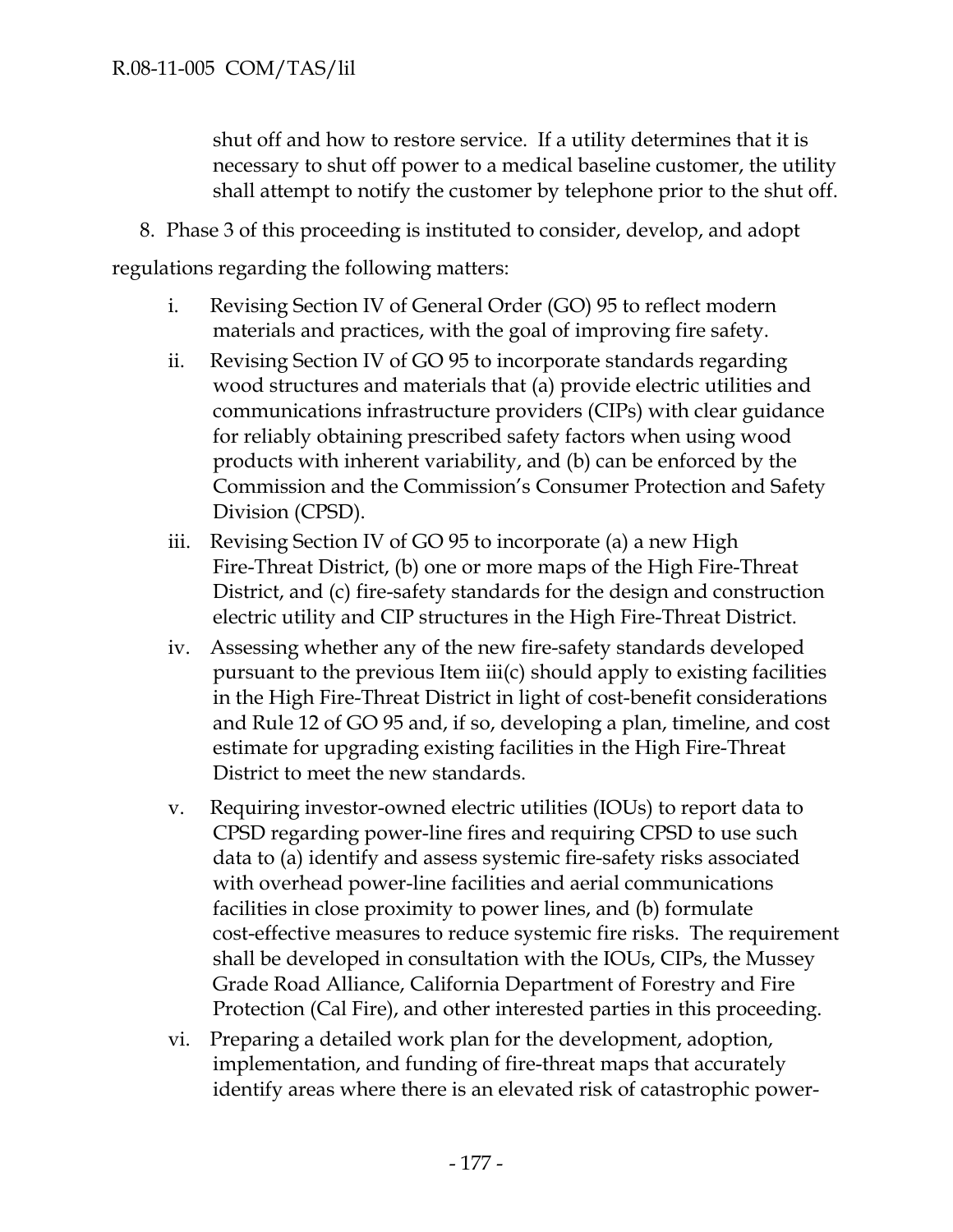line fires occurring. Once adopted, these maps shall be used in conjunction with the fire-prevention measures adopted by Decision 09-08-029 and today's decision that rely on fire-threat maps for their implementation. The IOUs and CIPs shall cooperate with CPSD and Cal Fire in the preparation of the work plan. The other parties in this proceeding and the Lawrence Livermore National Laboratory (LLNL) are invited to participate. The work plan shall contain the following:

- a. A detailed proposal for the development of high resolution fire-threat maps that cover the entire state. The detailed proposal shall address the option of reviewing and adopting for regional or statewide use the Reax Map and/or the fire-threat map developed by San Diego Gas & Electric Company (SDG&E).
- b. Recommendations for obtaining assistance from Cal Fire, LLNL, and other neutral experts in the development and review of fire-threat maps, including the Reax Map and the SDG&E Map.
- c. Estimated costs for the development, expert review, implementation, and maintenance of fire-threat maps.
- d. Recommendations for funding the development, expert review, implementation, and maintenance of fire-threat maps.
- e. A proposed schedule and milestones for the development, adoption, and implementation of fire-threat maps.
- f. The work plan may include alternative proposals and recommendations if the workshop participants cannot reach a consensus.

9. Facilitated workshops shall be held in Phase 3 regarding the matters identified in the previous Ordering Paragraph. The Assigned Commissioner and/or the assigned Administrative Law Judge may appoint a neutral facilitator for the Phase 3 workshops.

10. The assigned Commissioner shall convene a prehearing conference (PHC) for Phase 3 and set a schedule for parties to file written comments prior to the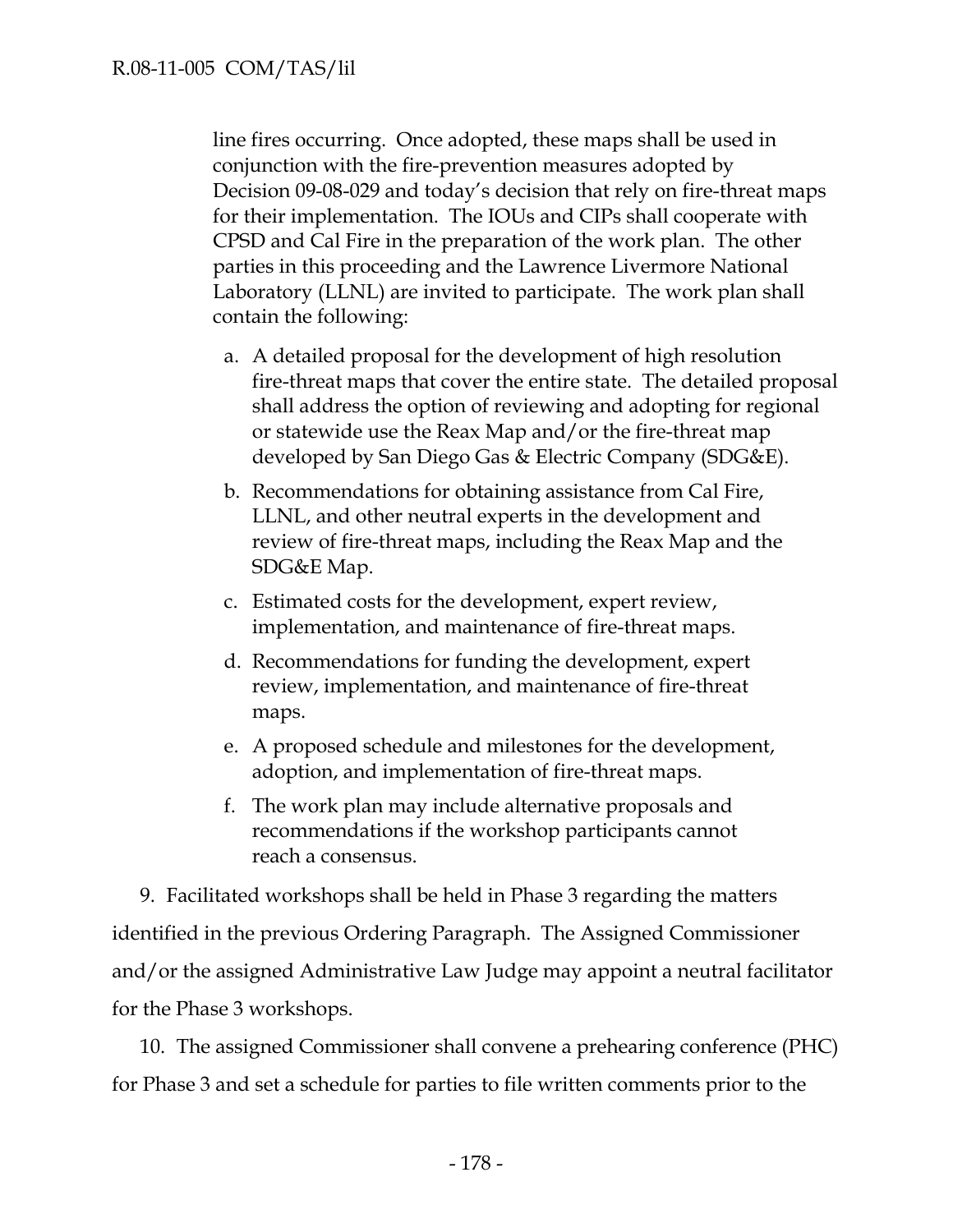PHC regarding the scope of Phase 3. These comments may include proposals to add and/or delete issues from Phase 3.

11. Today's decision constitutes a preliminary scoping memo for Phase 3 and, as such, sets a preliminary deadline of 18 months from the issuance date of today's decision for resolving Phase 3 issues pursuant to Pub. Util. Code § 1701.5(b). The final deadline will be set forth in the Assigned Commissioner's scoping memo for Phase 3. The exact scope and schedule for Phase 3, and the process and procedures for conducting Phase 3, shall be set forth in the assigned Commissioner's scoping memo for Phase 3.

12. Until permanent fire-threat maps are adopted in Phase 3, the electric utilities and communication infrastructure providers (CIPs) shall use the following fire-threat maps to implement the fire-prevention measures adopted by Decision (D.) 09-08-029 and today's decision that rely on a fire-threat map for their implementation:

- i. The CIPs and electric utilities other than San Diego Gas & Electric Company (SDG&E) shall use the Reax Map for Northern California and Cal Fire's Fire Resource Assessment Program Fire Threat Map (FRAP Map) in Southern California. SDG&E may use its own fire-threat map. Copies of the Reax Map and FRAP Map are contained in Appendix C of today's decision.
- ii. The fire-prevention measures adopted by D.09-08-029 and today's decision shall be implemented on an interim basis in areas that are designated as Extreme and Very High Fire Threat Zones on the FRAP Map and the SDG&E Map, and in areas that are designated as Threat Class 3 and Threat Class 4 on the Reax Map. The FRAP Map, SDG&E Map, and Reax Map shall be used to establish the approximate boundaries for the implementation of the fireprevention measures adopted by D.09-08-029 and today's decision. The boundaries are to be broadly construed. The CIPs and electric utilities shall use their own expertise and judgment to determine if local conditions require them to adjust the boundaries of the relevant map.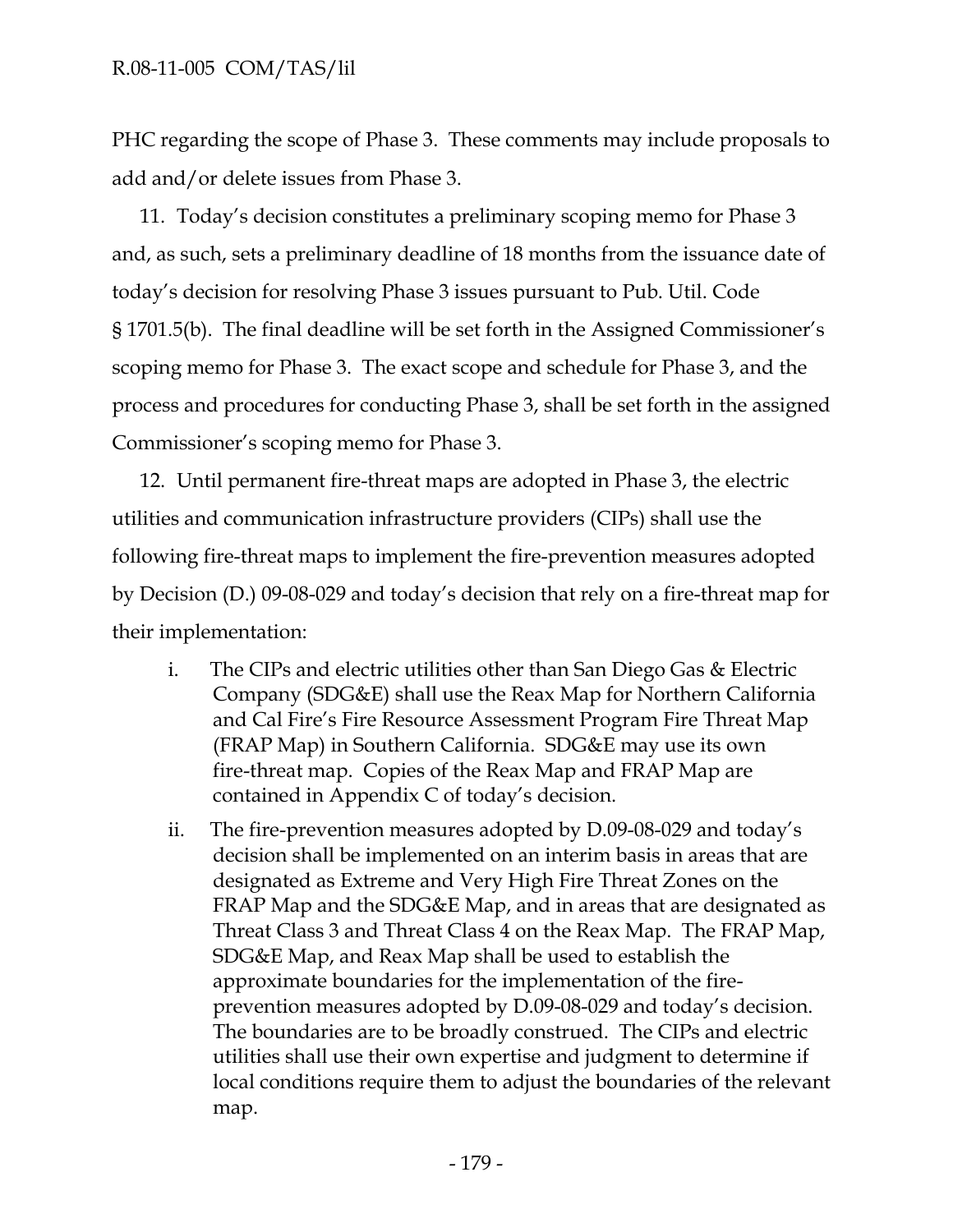iii. SDG&E shall make its fire-threat map available to any party that requests it. The CIPs shall make the Reax Map available to other parties for the purposes set forth in today's decision.

13. Any utility with deregulated rates or rate flexibility that seeks to place a line-item charge on its customer bills to recover costs that are incurred as a result of this proceeding must not state or imply that the line-item charge is mandated or approved by the Commission.

14. The electric investor-owned utilities (IOUs) and Small Local Exchange Carriers (LECs) shall use the following procedures to request the recovery of the costs they incur to implement the regulations adopted in this proceeding:

- i. The electric IOUs and Small LECs may only seek to recover costs that are recorded in the Fire Hazard Prevention Memorandum Accounts (FHPMAs) they have established pursuant to Decision 09-08-029. Companies shall record in their FHPMAs only those costs that are not being recovered elsewhere. For the purpose of today's decision, the term "electric IOUs" includes Southern California Gas Company to the extent it operates overhead power-line facilities that are subject to the Commission's jurisdiction.
- ii. Each electric IOU may file one or more applications to request the recovery of the costs recorded in its FHPMA. The number and timing of applications will be at the discretion of the electric IOU. Each electric IOU may continue to use this procedure until the first general rate case (GRC) that occurs after the close of this proceeding. At that time, the electric IOU shall close its FHPMA and thereafter use the GRC mechanism to request recovery of the costs it incurs to comply with the regulations adopted in this proceeding. The electric IOU may seek to recover the ending balance in its FHPMA, if any, by filing an application.
- iii. Each Small LEC may use its annual California High Cost Fund-A (CHCF-A) Tier 3 advice letter to request the recovery of costs recorded in its FHPMA. Each Small LEC may continue to use this procedure until the first GRC that occurs after the close of this proceeding. At that time, the Small LEC shall close its FHPMA and thereafter use the GRC mechanism to request recovery of the costs it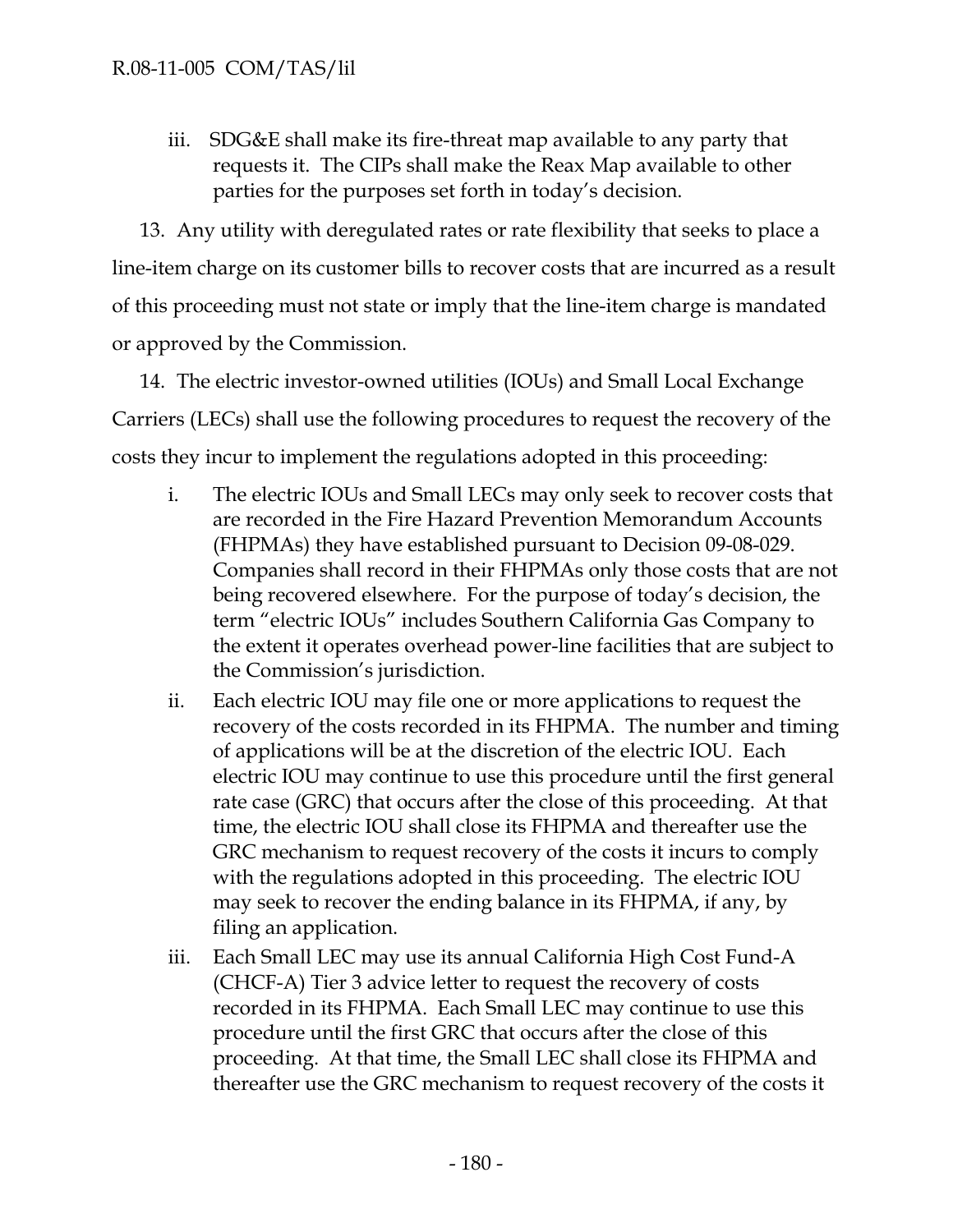incurs to comply with the regulations adopted in this proceeding. The Small LEC may seek to recover the ending balance in its FHPMA, if any, in its annual CHCF-A advice letter filing.

- iv. A Small LEC shall close its FHPMA when its authority to seek financial support from the CHCF-A reaches 0%. The company's authority to seek recovery of any costs remaining in its FHPMA will expire upon the closure of its FHPMA.
- v. The Small LECs that have opted out of the CHCF-A may seek to recover the costs recorded in their FHPMAs as part of their next GRC filing, if any. Their authority to seek recovery of such costs will end on January 1, 2015, at which time their FHPMAs shall be closed.

15. All entities subject to the rules, regulations, and ordering paragraphs adopted by today's decision shall implement these directives as soon as possible. Today's decision does not adopt any deadlines except those specifically established in the rules, regulations, or ordering paragraphs themselves.

16. For the purpose of the previous ordering paragraphs, Southern California is defined as Imperial, Los Angeles, Orange, Riverside, Santa Barbara, San Bernardino, San Diego, and Ventura Counties. Northern California is defined as all other counties in California.

17. This proceeding remains open for Phase 3.

This order is effective today.

Dated January 12, 2012, at San Francisco, California.

MICHAEL R. PEEVEY President TIMOTHY ALAN SIMON MICHEL PETER FLORIO CATHERINE J.K. SANDOVAL MARK J. FERRON Commissioners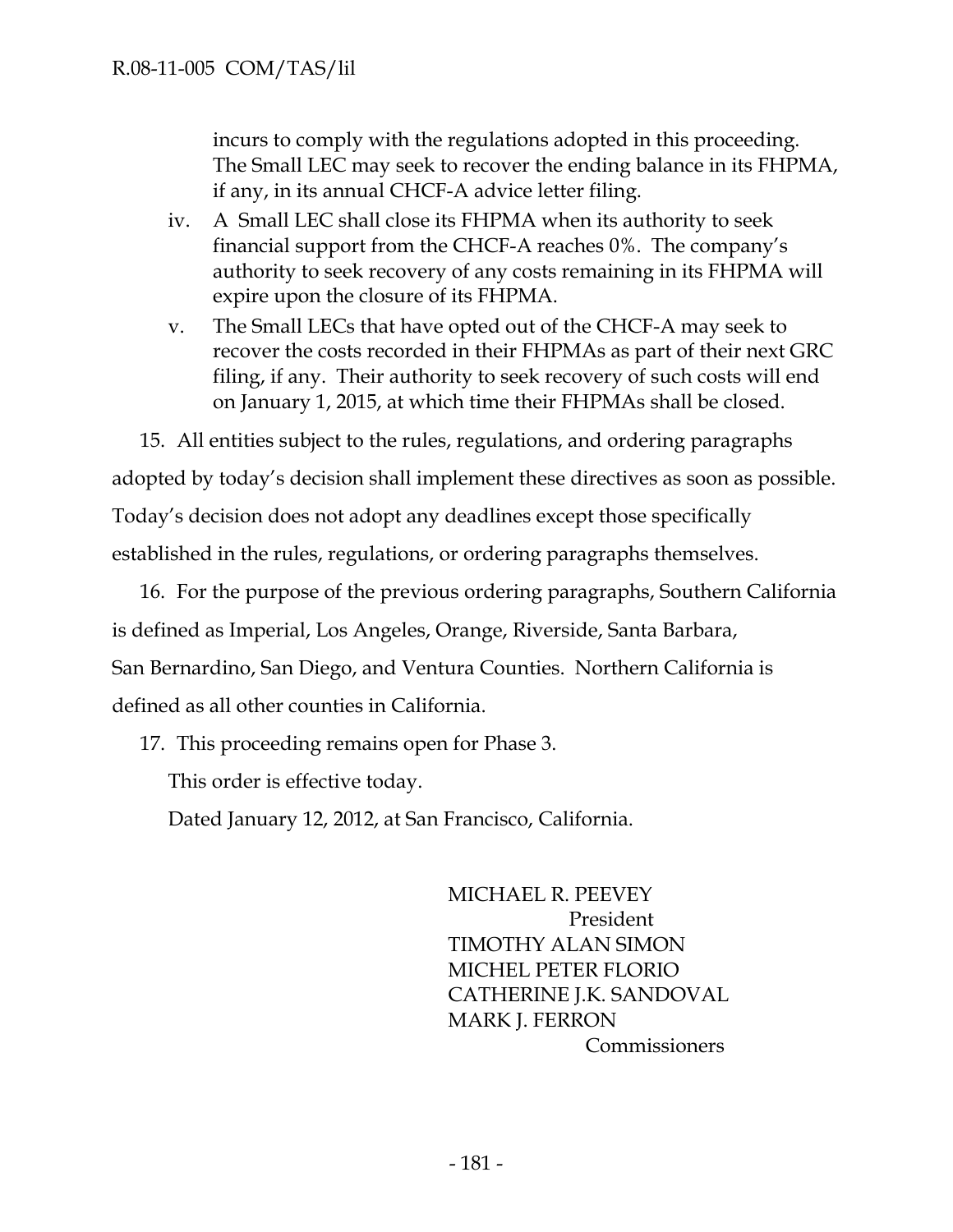# **Appendix A: Proposed Regulations**

Appendix A shows the proposed revisions and additions to General Orders 95 and 165 with strikeout and underline.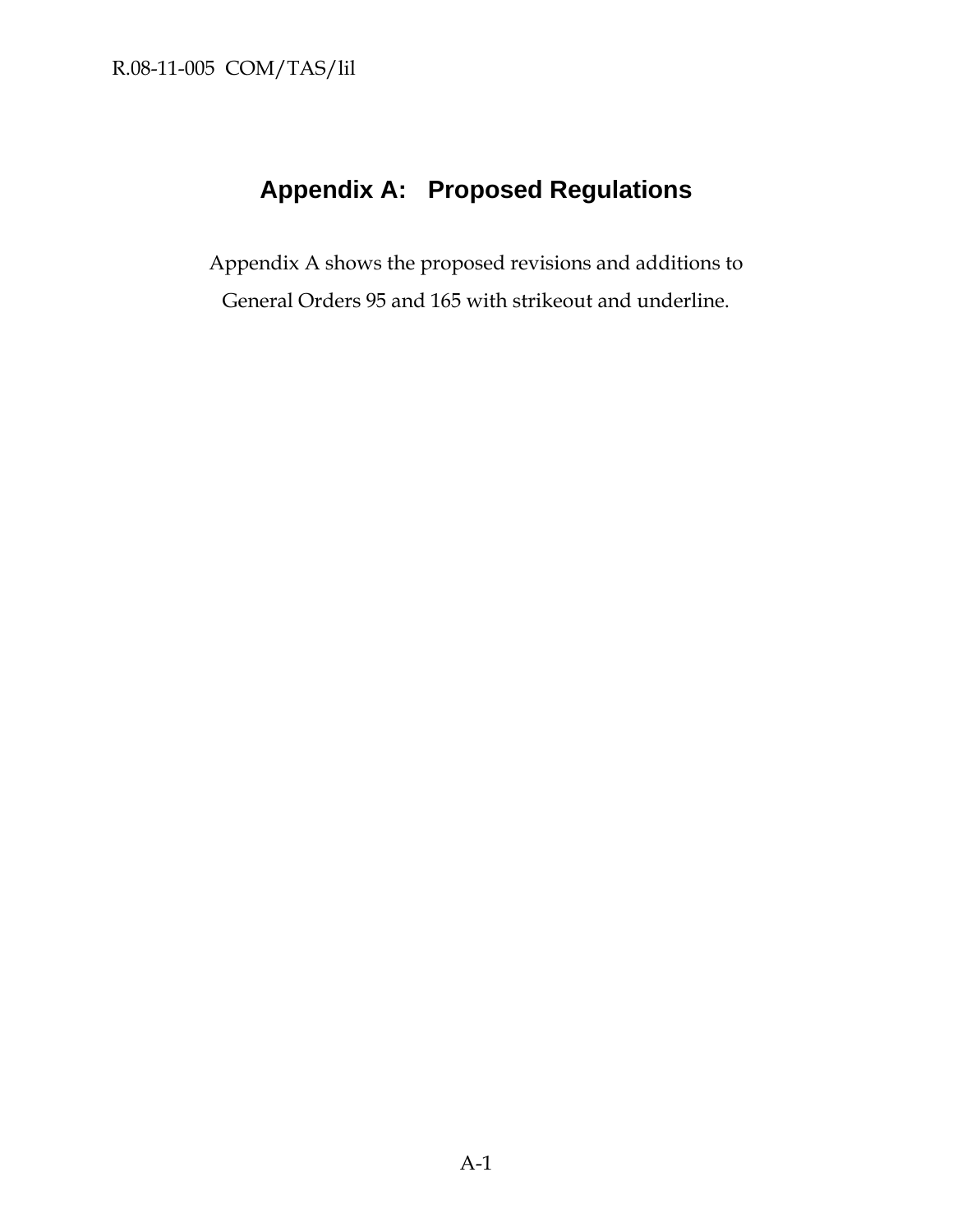### **Consensus Proposal 1 re: GO 95, Rule 18A**

### **Proposed Revisions to Current Rule 18A Shown with Strikeout and Underline**

#### **18 Reporting and Resolution of Safety Hazards Discovered by Utilities**

#### **A. Resolution of Safety Hazards And General Order 95 Nonconformances Violations**

Each company (including utilities and CIPs) is responsible for taking appropriate corrective action to remedy safety hazards and GO 95 nonconformances **violations** posed by their facility. Upon completion of the corrective action, the company records shall show the nature of the work, the date and identity of persons performing the work. Prior to the work being completed, the company shall document the current status of the safety hazard, including whether the safety hazard is located in an Extreme and Very High Fire Threat Zone in Southern California, and shall include a scheduled date of corrective action. These records shall be preserved by the company for at least five years, and shall be of sufficient detail to allow Commission staff during an audit, if any, to determine that the safety hazard has been remedied. The records shall be made available to Commission staff immediately upon request. Additionally, for any work completed after the initial scheduled date of corrective action, the company shall document the reason or reasons that the work was not completed by the original scheduled date of corrective action.

For purposes of this rule, "safety hazard" means a condition that poses a significant threat to life or property, including, but not limited to, the ignition of a wildland or structure fire. "Extreme and Very High Fire Threat Zones" are defined in the Commission decision issued in Phase I of R.08-11-005. "Southern California" is defined as the following: Santa Barbara, Ventura, San Bernardino, Riverside, Los Angeles, Orange, and San Diego Counties.

Companies that have existing General Order 165 auditable inspection and maintenance programs that are consistent with the purpose of Rule 18 shall continue to follow their General Order 165 programs. All companies shall establish an auditable maintenance program for their facilities and lines. Further, all companies must include a timeline for corrective actions to be taken following the identification of a safety hazard or **nonconformance** violation of General Orders 95 or 128 on the companies' facilities.

The auditable maintenance program should be developed and implemented based on the following principles.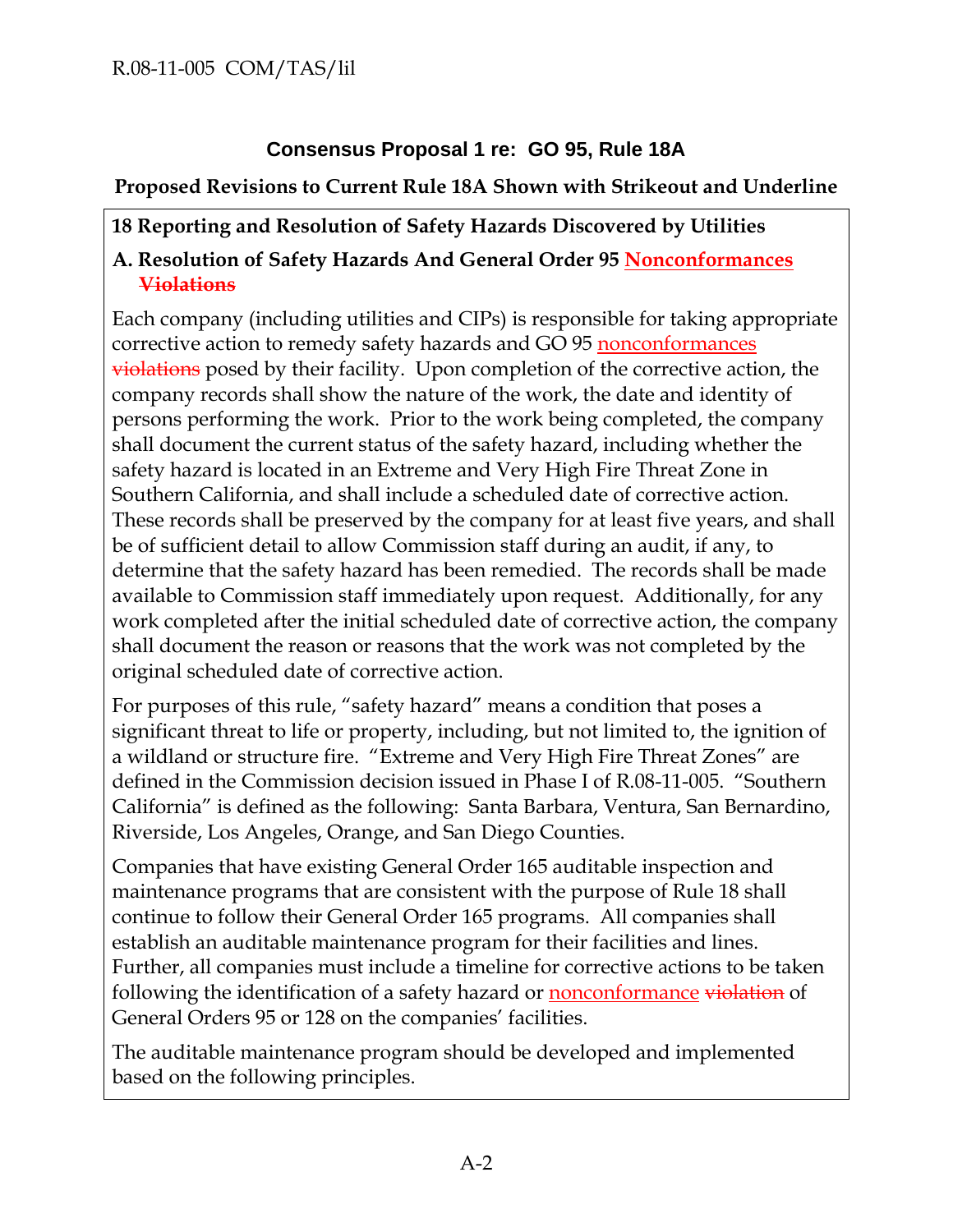**(1)** Priorities shall be assigned based on the specifics of the safety hazard or nonconformance violation as related to direct impact and the probability for impact on safety or reliability using the following factors:

- Type of facility or equipment;
- Location;
- Accessibility;
- Climate;
- Direct or potential impact on operations, customers, electrical company workers, communications workers, and the general public;
- Whether the safety hazard or **nonconformance** violation is located in an Extreme or Very High Fire Threat zone.

**(2)** There will be three priority levels, as follows:

**(a)** Level 1:

- o Immediate safety and/or reliability risk with high probability for significant impact.
- o Take action immediately, either by fully repairing the condition, or by temporarily repairing and reclassifying the condition to a lower priority.

 **(b)** Level 2:

- o Variable (non-immediate high to low) safety and/or reliability risk.
- o Take action to correct within specified time period (fully repair, or by temporarily repairing and reclassifying the condition to a lower priority).
- o Time period for correction to be determined at the point of identification by a qualified company representative:

Overhead: 0-59 months

o Where communications company actions result in electric utility GO nonconformances violations, the electric utility's remedial action will be to transmit a single documented notice of identified **nonconformances** violations to the communications company for compliance.

**(c)** Level 3:

- o Acceptable safety and/or reliability risk.
- o Take action (re-inspect, re-evaluate, or repair) at or before the next detailed inspection.
- **(d)** Exceptions (Levels 2 and 3 only) Correction times may be extended under reasonable circumstances, such as: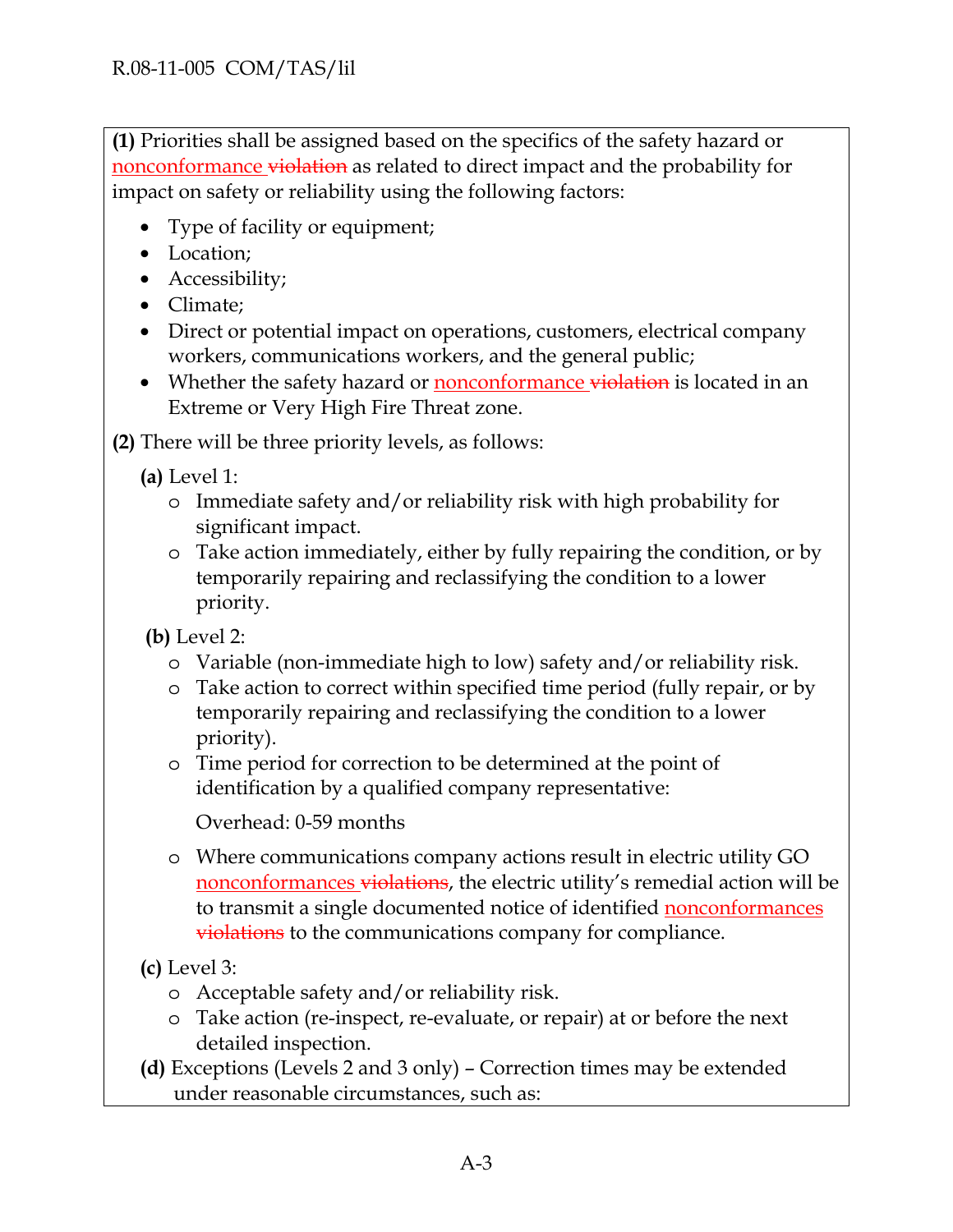- o Third party refusal
- o Customer issue
- o No access
- o Permits required
- o System emergencies (e.g. fires, severe weather conditions)

**(3)** Upon completion of the corrective action, the company's records shall show the nature of the work, the date, and the identity of persons performing the work. These records should be preserved by the company for at least five years.

**(4)** The company shall prioritize implementing this maintenance plan within the Extreme and Very High Fire Threat Zones of Southern California. With the exception of a safety hazard or **nonconformance** violation requiring immediate correction, a company must correct a nonconformance violation or safety hazard within 30 days of discovering or being notified of a **nonconformance** violation or safety hazard, if the nonconformance violation or safety hazard fails to fully comply with violates a clearance requirement listed in columns E, F, or G of Table 1 in this General Order, or violates a pole overloading requirement in Rule 44.3 of this General Order, and is located in an Extreme and Very High Fire Threat Zone in Southern California. The company must correct a nonconformance violation or safety hazard within 30 days if the utility is notified that the **nonconformance violation** must be corrected to alleviate a significant safety risk to any utility's employees.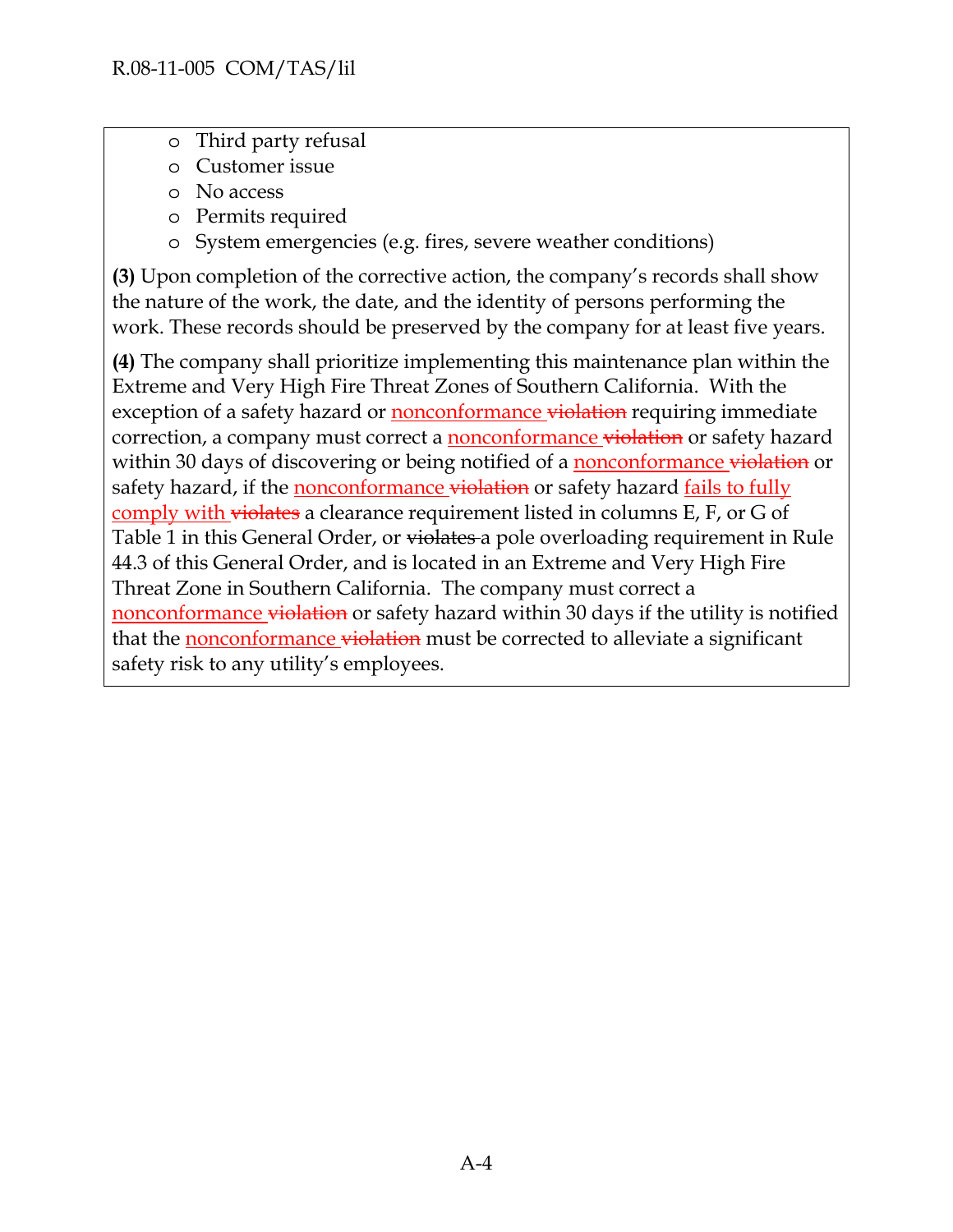#### **Consensus Proposal 2 re: GO 95, Rule 18B**

#### **Proposed Revisions to Current Rule 18B Shown with Strikeout and Underline**

#### **B. Notification of Safety Hazards**

If a company, while **performing inspections of inspecting** its facilities, discovers a safety hazard(s) on or near a communications facility, or transmission or distribution electric facility involving another company, the inspecting company shall notify the other company and/or facility owner of such safety hazard(s) no later than 10 business days after the discovery. The inspecting company shall also provide a copy of the notice to the pole owner(s). The inspecting company shall include in such notice whether the safety hazard which requires corrective action is located in a designated Extreme and Very High Fire Threat Zone in Southern California. To the extent the inspecting company cannot determine the facility owner/operator of other company, it shall contact the pole owner(s), who shall be responsible for promptly notifying the company owning/operating the facility with the safety hazard $(s)$ , normally not to exceed five business days after being notified of the safety hazard. The notification shall be in writing documented and such documentation must be preserved by all parties for at least five years. It is the responsibility of each pole owner to know the identity of each entity using or maintaining equipment on its pole.

Note: Each pole owner must be able to determine all other pole owners on poles it owns. Each pole owner must be able to determine all authorized entities that attach equipment on its portion of a pole.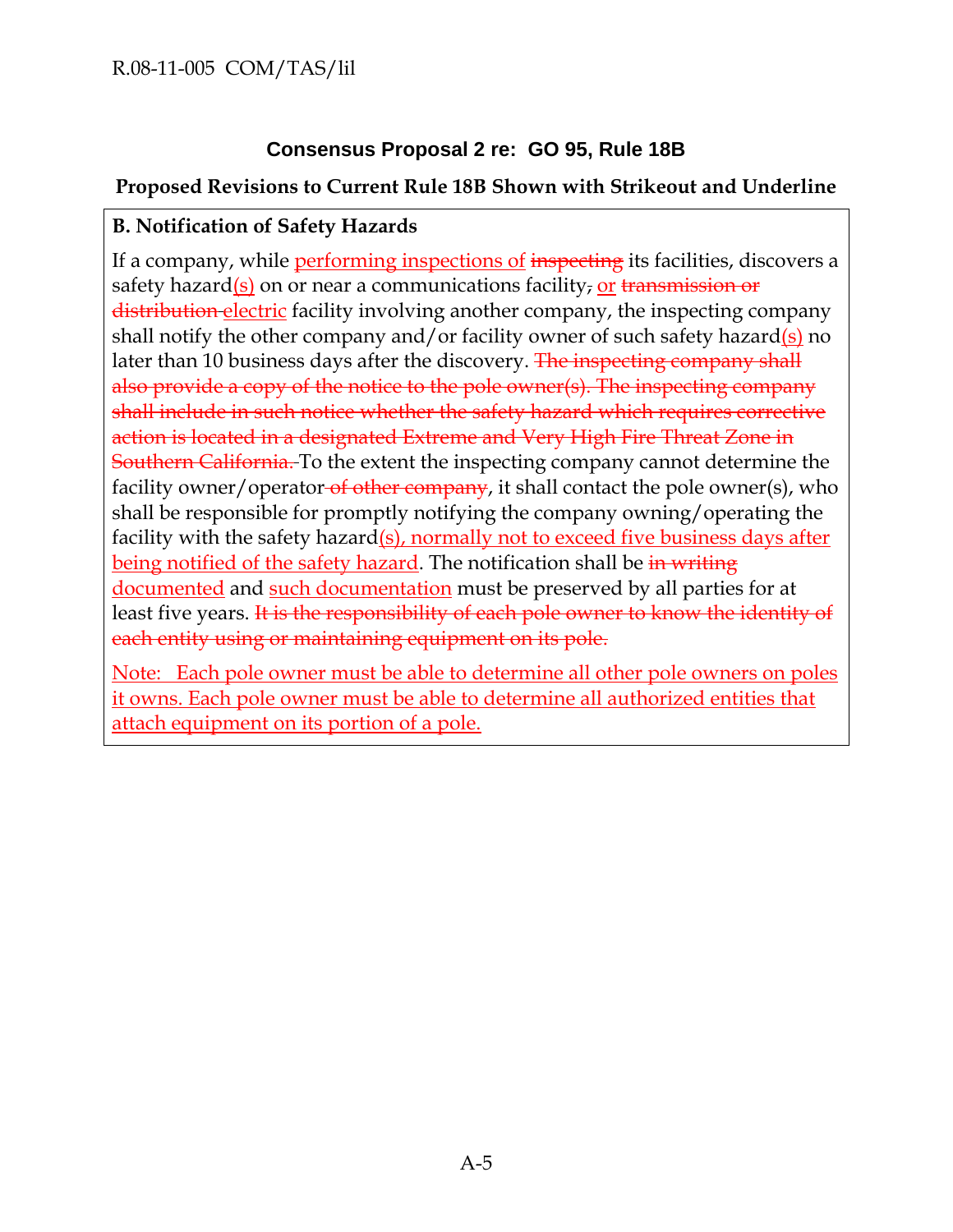## **Consensus Proposal 3 re: GO 95, Rule 35**

#### **Proposed Revisions to Current Rule 35 Shown with Strikeout and Underline**

Where overhead conductors traverse trees and vegetation, safety and reliability of service demand that certain vegetation management activities be performed in order to establish necessary and reasonable clearances. The minimum clearances set forth in Table 1, Cases 13 and 14, measured between line conductors and vegetation under normal conditions shall be maintained. (Also see Appendix E for tree trimming guidelines.) These requirements apply to all overhead electrical supply and communication facilities that are covered by this Order, including facilities on lands owned and maintained by California state and local agencies.

When a *utility-supply or communication company* has actual knowledge, obtained either through normal operating practices or notification to the utility company, of that dead, rotten or and diseased trees or dead, rotten or and diseased portions there of otherwise healthy trees that overhang or lean toward and may fall into a span of nearby supply or communication lines, said trees or portions thereof should be removed.

Communication and electric supply circuits, energized at 750 volts or less, including their service drops, should be kept clear of vegetation in new construction and when circuits are reconstructed or repaired, whenever practicable. When a *utility supply or communication company* has actual knowledge, obtained either through normal operating practices or notification to the *utility company*, that any *its* circuit energized at 750 volts or less shows strain or evidences abrasion from vegetation contact, the condition shall be corrected by reducing conductor tension, rearranging or replacing the conductor, pruning the vegetation, or placing mechanical protection on the conductor(s). For the purpose of this rule, abrasion is defined as damage to the insulation resulting from the friction between the vegetation and conductor. Scuffing or polishing of the insulation <u>or</u> covering is not considered abrasion. Strain is present when deflection causes additional tension beyond the allowable tension of the span vegetation contact significantly compromises the structural integrity of supply or communication facilities. Contact between vegetation and conductors, in and of itself, does not constitute a violation of the rule.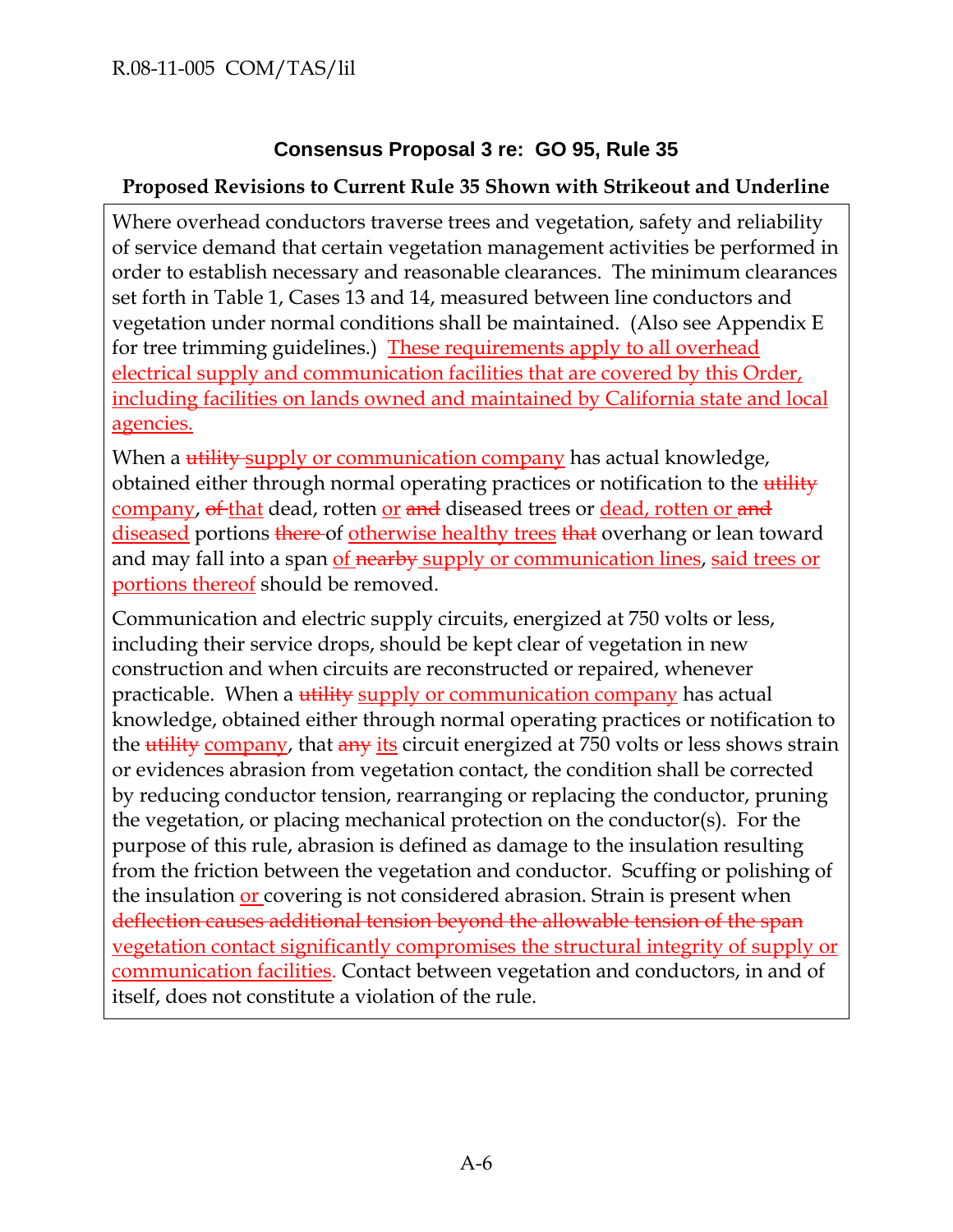#### **Consensus Proposal 4 re: GO 95, Rule 37, Table 1, Case 14 and Footnotes (fff) – (jjj)**

#### **Proposed Revisions to Current Rule Shown with Strikeout and Underline**

**Table 1**: Basic Minimum Allowable Vertical Clearance of Wires above Railroads, Thoroughfares, Ground or Water Surfaces; Also Clearances from Poles, Buildings, Structures or Other Objects (nn) (Letter References Denote Modifications of Minimum Clearances as Referred to in Notes Following This Table)

|      |                                                                                                                                                                                           | <b>Wire of Conductor Concerned</b>                                                          |                                                                                                                                            |                                                                               |                                                                                           |                                                                      |                                                                 |                                                                       |  |
|------|-------------------------------------------------------------------------------------------------------------------------------------------------------------------------------------------|---------------------------------------------------------------------------------------------|--------------------------------------------------------------------------------------------------------------------------------------------|-------------------------------------------------------------------------------|-------------------------------------------------------------------------------------------|----------------------------------------------------------------------|-----------------------------------------------------------------|-----------------------------------------------------------------------|--|
|      |                                                                                                                                                                                           | $\mathbf A$                                                                                 | $\bf{B}$                                                                                                                                   | $\mathsf{C}$                                                                  | D                                                                                         | E                                                                    | ${\bf F}$                                                       | G                                                                     |  |
| Case | Nature of                                                                                                                                                                                 | Span Wires<br>(Other than<br>Trolley<br>Span<br>Wires)<br>Overhead<br>Guys and<br>Messenger | Communication<br>s Conductors<br>(including Open<br>Wire, Cables and<br>Service Drops)<br><b>Supply Service</b><br>Drops of 0-750<br>Volts | Trolley<br>Contact<br>Feeder<br>and<br>Span<br>Wires,<br>$0 - 5,000$<br>Volts | Supply<br>Conductors<br>of 0-750<br>Volts and<br>Supply<br>Cable<br>Treated as<br>in Rule | Supply<br>Conductors<br>and Supply<br>Cables,<br>750-22,500<br>Volts | Supply<br>Conductors<br>And<br>Supply<br>Cables,<br>22.5-300 kV | Supply<br>Conductors<br>and Supply<br>Cables,<br>300-550<br>$kV$ (mm) |  |
| No.  | Clearance                                                                                                                                                                                 | s                                                                                           |                                                                                                                                            |                                                                               | 57.8                                                                                      |                                                                      |                                                                 |                                                                       |  |
| 14   | Radial<br>clearance of<br>bare line<br>conductors<br>from<br>vegetation in<br>Extreme and<br>Very High<br>Fire Threat<br>Zones in<br>Southern<br>California<br>(aaa) (ddd)<br>(hhh)(jjjj) |                                                                                             |                                                                                                                                            | 18<br>inches<br>(bbb)                                                         |                                                                                           | 48 inches<br>$(bbb)$ (iii)                                           | 48 inches<br>$(f\hat{f}f)$                                      | 120 inches<br>(ggg)                                                   |  |

(fff) Clearances in this case shall be increased for conductors operating above  $\frac{8872}{2}$  kV, to the following:

1. Conductors operating between 88 72 kV and a 110 kV shall maintain a 60 72 inch clearance.

2. Conductors operating above 110 kV shall maintain a 120 inch clearance.

(ggg) Shall be increased by 0.40 inch per kV in excess of 500 kV.

(hhh) Extreme and Very High Fire Threat Zones are defined by California Department of Forestry and Fire Protection's Fire and Resource Assessment Program (FRAP) Fire Threat Map. The FRAP Fire Threat Map is to be used to establish approximate boundaries for purposes of this rule. The boundaries of the map are to be broadly construed, and utilities should use their own expertise and judgment to determine if local conditions require them to adjust the boundaries of the map. Southern California shall be defined as the following: Santa Barbara, Ventura, San Bernardino, Riverside, Los Angeles, Orange, and San Diego Counties.

(iii) May be reduced to 18 inches for conductors operating less than 2.4 kV.

(jjj) Clearances in this case shall not apply to orchards of fruit, nut or citrus trees that are plowed or cultivated. In those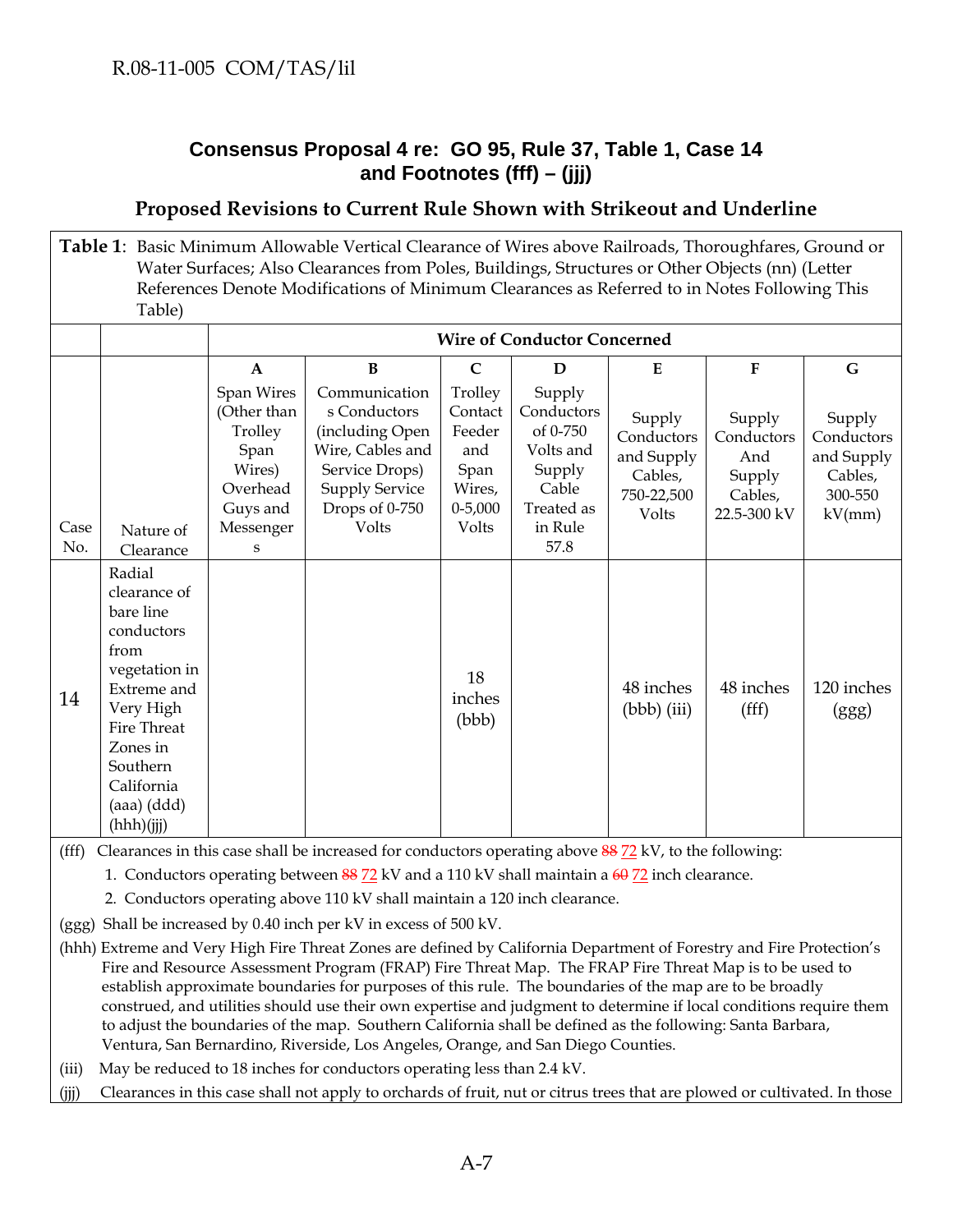## R.08-11-005 COM/TAS/lil

areas Case 13 clearances shall apply.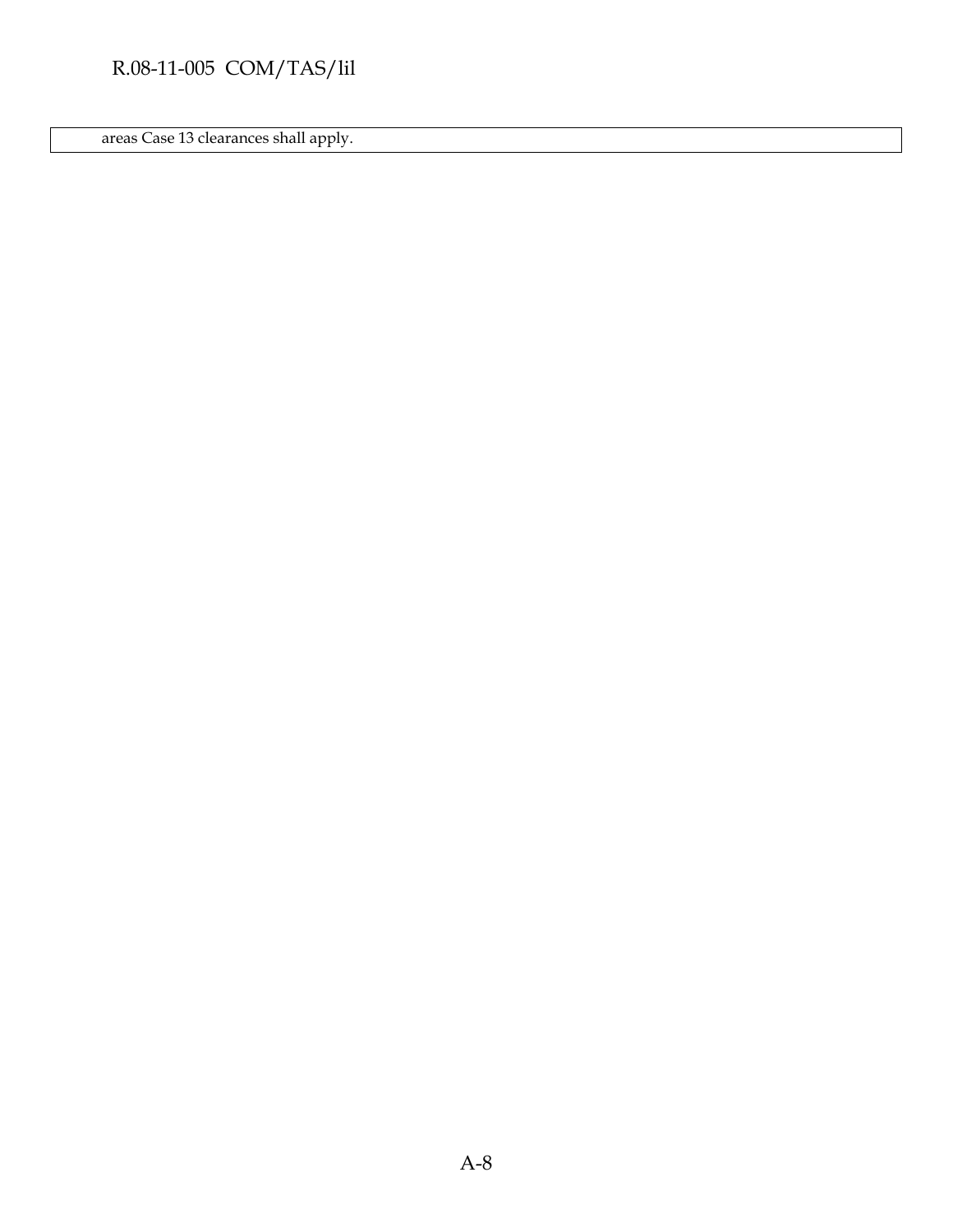## **Consensus Proposal 5 re: GO 95, Rules 23, 44.1, 44.2, and 44.3**

## **Proposed Revisions to Current Rules Shown with Strikeout and Underline**

## **Rule 23.0**

Reconstruction means that work which in any way changes the identity of the pole, tower or structure on which it is performed. A change in grade of construction or class of circuit is considered reconstruction. For exceptions see Rule 12.1.

## **44.1 Installation and Reconstruction**

Lines and elements of lines upon installation or reconstruction, shall provide as a minimum the safety factors specified in Table 4 for vertical loads and loads transverse to lines and for loads longitudinal to lines except where longitudinal loads are balanced or where there are changes in grade of construction (see Rules 47.3, 47.4 and 47.5). The design shall consider the structural loading and mechanical strength requirements of all supply and communication facilities planned to occupy the structure. For purposes of this rule, the term "planned" applies to the facilities intended to occupy the structure that are actually known to the constructing *utility* company at the time of design.

## **44.2 Additional Construction**

Any utility supply or communication company planning the addition of facilities that materially increase the vertical, transverse or longitudinal loading on a structure shall perform a loading calculation to ensure that the addition of the facilities will not reduce the safety factors below the values specified by Rule 44.3 Section IV. Such utility company shall maintain these pole loading calculations for five years and shall provide such information to authorized joint use pole occupants and the Commission upon request.

All other utilities or companies on the subject pole shall cooperate with the utility company performing the load calculations described above including, but not limited to, providing intrusive pole loading test data results and other data necessary to perform those such calculations.

Note: Nothing contained in this rule shall be construed as allowing the safety factor of a facility

to be reduced below the required values specified in Rules 44.1 and 44.3.

## **44.3 - Replacement**

Lines or parts thereof shall be replaced or reinforced before safety factors have been reduced (due to deterioration <u>and/or installation of additional facilities</u>) in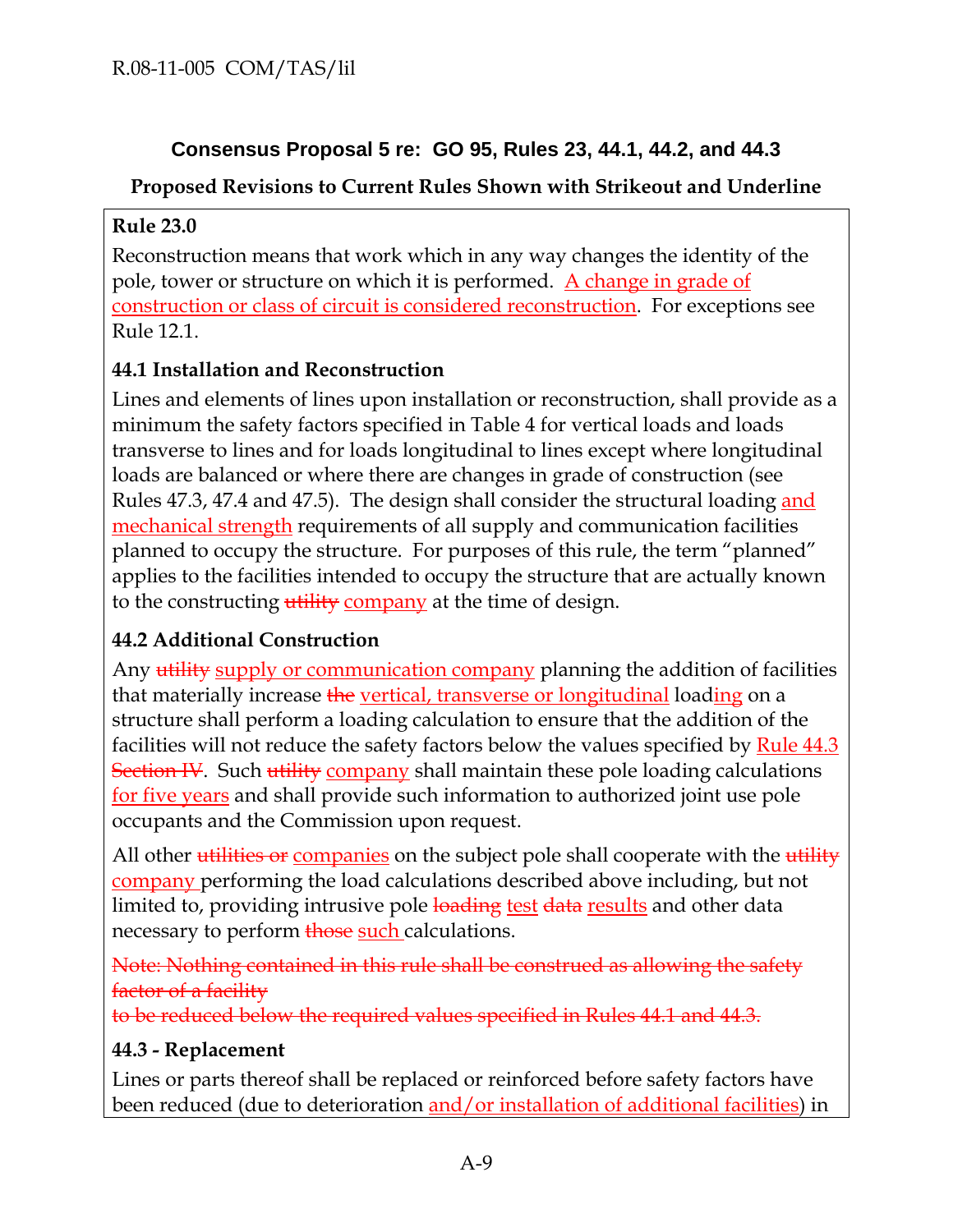Grades "A" and "B" construction to less than two-thirds of the construction safety factors specified in Rule 44.1 and in Grades "C" and "F" construction to less than one-half of the construction safety factors specified in Rule 44.1. Poles in Grade "F" construction shall also conform to the requirements of Rule 81.3-A. In no case shall the application of this be held to permit the use of structures or any member of any structure with a safety factor less than one.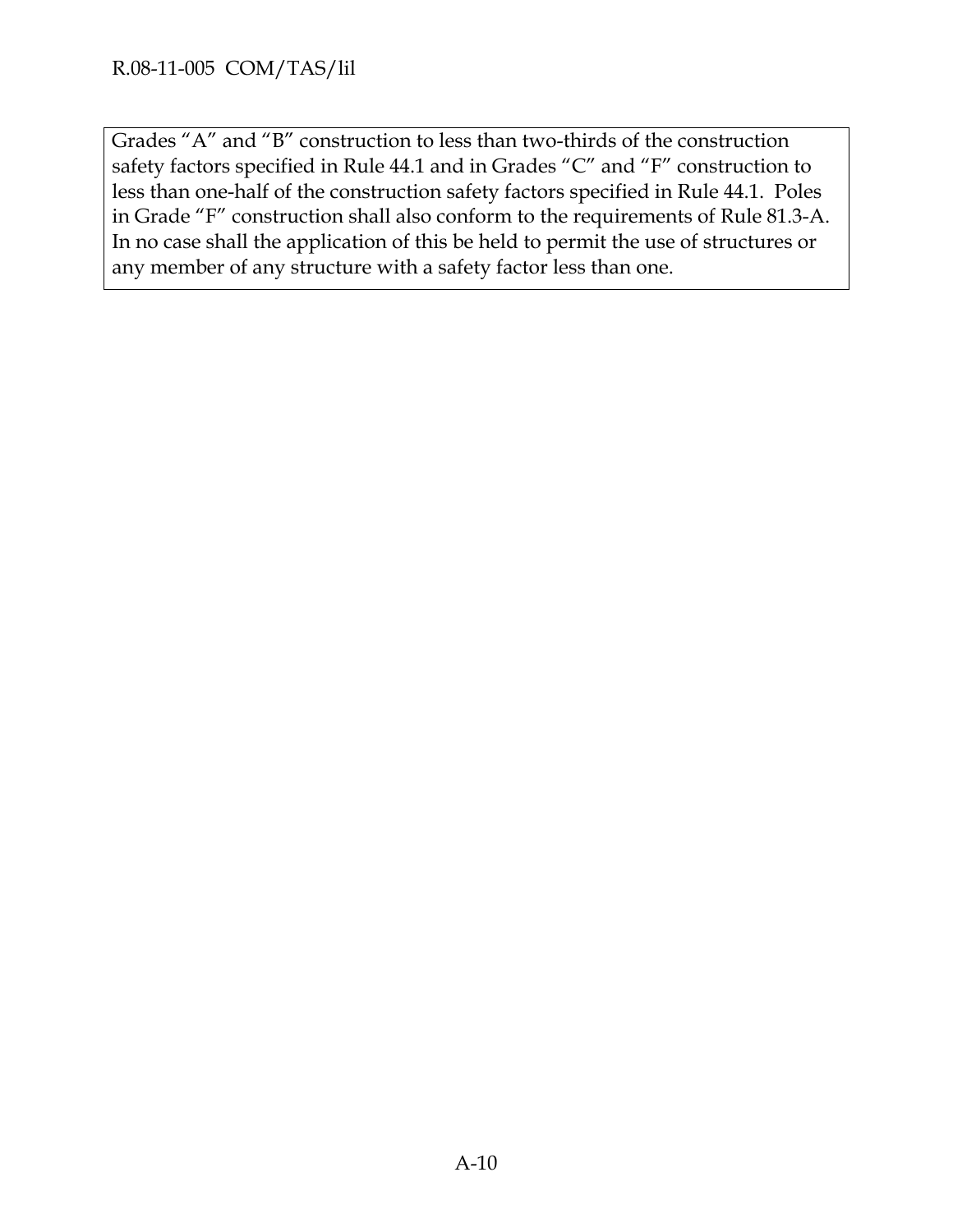#### **Consensus Proposal 6 re: GO 165, Sections I – IV**

**Proposed Revisions to GO 165 Shown with Strikeout and Underline** 

**Appendix A Public Utilities Commission of the State of California Inspection Cycles Requirements for Electric Distribution and Transmission Facilities \_\_\_\_\_\_\_\_\_\_\_\_\_\_\_\_\_\_\_\_\_\_\_\_\_\_\_\_\_\_\_\_\_\_\_\_\_\_\_\_\_\_\_\_\_\_\_\_\_\_\_\_\_\_\_\_\_\_\_\_\_\_\_\_\_\_\_\_\_\_\_\_\_\_\_** 

**Adopted March 31, 1997 Effective March 1, 1997** 

## **(D.97-03-070 in I.95-02-015 and R.96-11-004) Amended August 20, 2009 (D.09-08-029 in R.08-11-005)**

**\_\_\_\_\_\_\_\_\_\_\_\_\_\_\_\_\_\_\_\_\_\_\_\_\_\_\_\_\_\_\_\_\_\_\_\_\_\_\_\_\_\_\_\_\_\_\_\_\_\_\_\_\_\_\_\_\_\_\_\_\_\_\_\_\_\_\_\_\_\_\_\_\_\_\_\_\_\_\_\_\_\_\_\_\_\_\_\_\_\_\_\_\_\_\_\_\_\_\_\_\_\_\_\_\_\_\_\_\_\_\_\_\_\_\_** 

#### **I. Purpose**

The purpose of this General Order is to establish minimum requirements for electric distribution and transmission facilities (excluding those facilities contained in a substation) regarding inspections (including maximum allowable inspection cycle lengths), condition rating, scheduling and performance of corrective action, record-keeping, and reporting, in order to ensure safe and high-quality electrical service, and to implement the provisions of Section 364 of Assembly Bill 1890, Chapter 854, Statutes of 1996.

#### **II. Applicability**

As of March 31, 1997, tThis General Order applies to Pacific Gas and Electric Company, Pacificorp, San Diego Gas and Electric Company, Sierra Pacific Power Company, and Southern California Edison Company all electric distribution and transmission facilities (excluding those facilities contained in a substation) that come within the jurisdiction of this Commission, located outside of buildings, including electric distribution and transmission facilities that belong to non-electric utilities.

The requirements of this order are in addition to the requirements imposed upon utilities under General Orders 95 and 128 to maintain a safe and reliable electric system. Nothing in this General Order relieves any utility from any requirements or obligations that it has under General Orders 95 and 128.

This General Order does not apply to facilities of communication infrastructure providers.

**III. Definitions Distribution Facilities A Definitions** 

For the purpose of this General Order,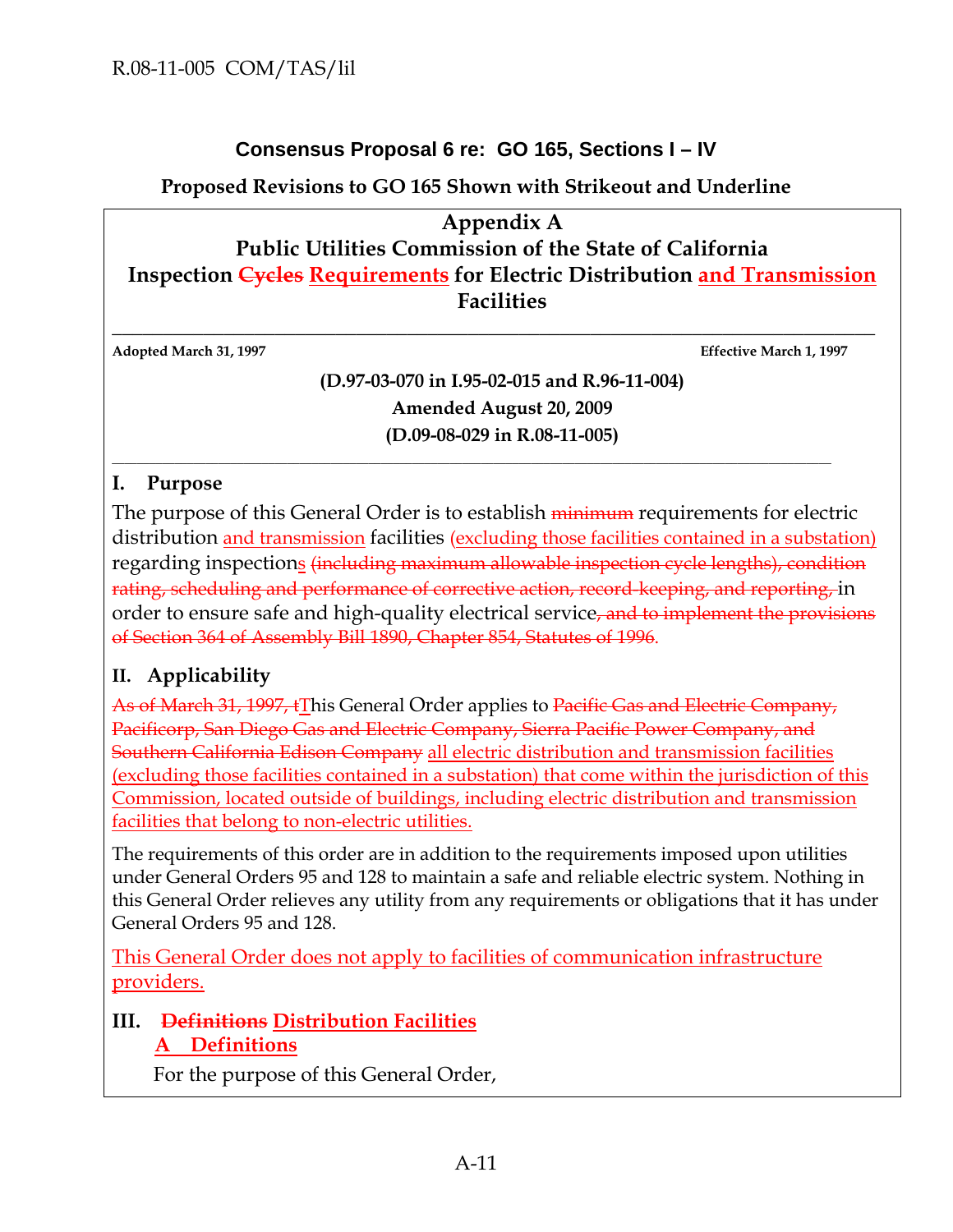**A1** "Urban" shall be defined as those areas with a population of more than 1,000 persons per square mile as determined by the United States Bureau of the Census.

**B2** "Rural" shall be defined as those areas with a population of less than 1,000 persons per square mile as determined by the United States Bureau of the Census.

**C3** "Patrol" shall be defined as a simple visual inspection, of applicable utility equipment and structures, that is designed to identify obvious structural problems and hazards. Patrols may be carried out in the course of other company business.

**D4** "Detailed" inspection shall be defined as one where individual pieces of equipment and structures are carefully examined, visually and through use of routine diagnostic test, as appropriate, and (if practical and if useful information can be so gathered) opened, and the condition of each rated and recorded.

**E5** "Intrusive" inspection is defined as one involving movement of soil, taking samples for analysis, and/or using more sophisticated diagnostic tools beyond visual inspections or instrument reading.

**F6** "Corrective Action" shall be defined as maintenance, repair, or replacement of utility equipment and structures so that they function properly and safely.

## **IV. B Standards for Inspection, Record-keeping, and Reporting**

Each utility subject to this General Order shall conduct inspections of its distribution facilities, as necessary, to assure reliable, high-quality, and safe operation, but in no case may the period between inspections (measured in years) exceed the time specified in the attached  $tT$ able 1.

Each utility subject to this General Order shall submit to the Commission by no later than July 1, 1997, compliance plans for the inspections and record-keeping required by this order. These compliance plans will include the proposed forms and formats for annual reports and source records, as well as the utility's plans for the types of inspections and equipment to be inspected during the coming year. For detailed and intrusive inspections, schedules should be detailed enough (in terms of the months of inspection and the circuit, area, or equipment to be inspected) to allow staff to confirm that schedule inspections are proceeding as planned. For patrol inspections, companies should explain how all required facilities will be covered during the year. Energy Division or any successor staff divisions may prescribe changes relating to data, definitions, reporting and record-keeping formats and forms when and as necessary.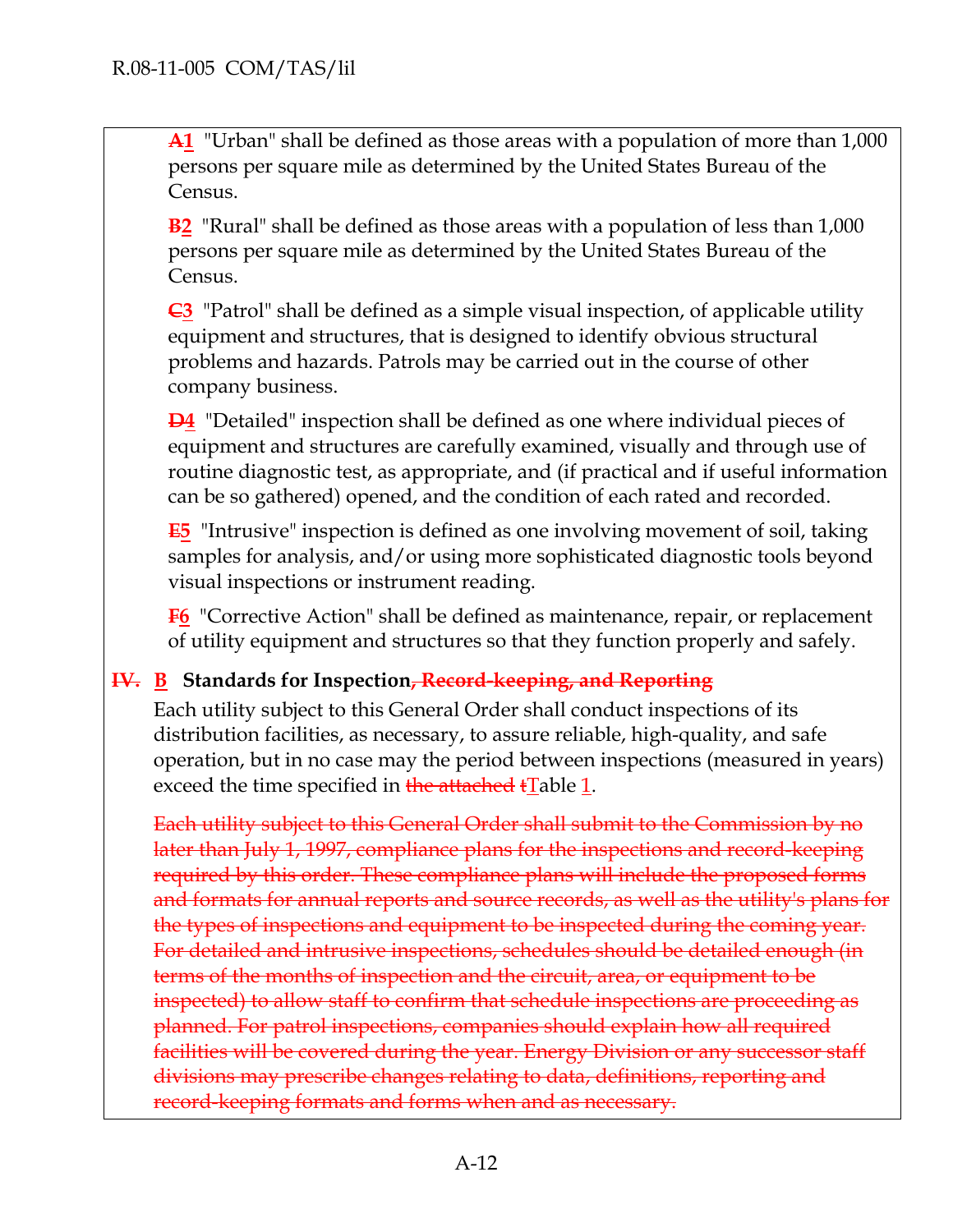Each utility subject to this General Order shall submit an annual report detailing its compliance with this General Order under penalty of perjury. The first report required under this section shall be filed with the Commission by no later than July 1, 1998. Each utility shall file subsequent annual reports for every following year by no later than July 1. The report shall identify the number of facilities, by type which have been inspected during the previous period. It shall identify those facilities which were scheduled for inspection but which were not inspected according to schedule and shall explain why the inspections were not conducted, and a date certain by which the required inspection will occur. The report shall also present the total and percentage breakdown of equipment rated at each condition rating level, including that equipment determined to be in need of corrective action. Where corrective action was scheduled during the reporting period, the report will present the total and percentage of equipment which was and was not corrected during the reporting period. For the latter, an explanation will be provided, including a date certain by which required corrective action will occur. The report will also present totals and the percentage of equipment in need of corrective action, but with a scheduled date beyond the reporting period, classified by the amount of time remaining before the scheduled action. All of the above information shall be presented for each type of facility identified in the attached table and shall be aggregated by district.

## **C Record Keeping**

The companyutility shall maintain records of inspection activities which shall be made available to parties or pursuant to Commission rules upon 30 days notice. Commission staff shall be permitted to inspect such records consistent with Public Utilities Code Section 314 (a).

For all inspections, within a reasonable period, company records shall specify the circuit, area, facility or equipment inspected, the name of the inspector, the date of the inspection, and any problems (or items requiring corrective action) identified during each inspection, as well as the scheduled date of corrective action. For detailed and intrusive inspections, companies shall also rate the condition of inspected equipment. Upon completion of corrective action, company records will show the nature of the work, the date, and the identity of persons performing the work.

## **D Reporting**

By July 1<sup>st</sup> each utility subject to this General Order shall submit an annual report for the previous year under penalty of perjury.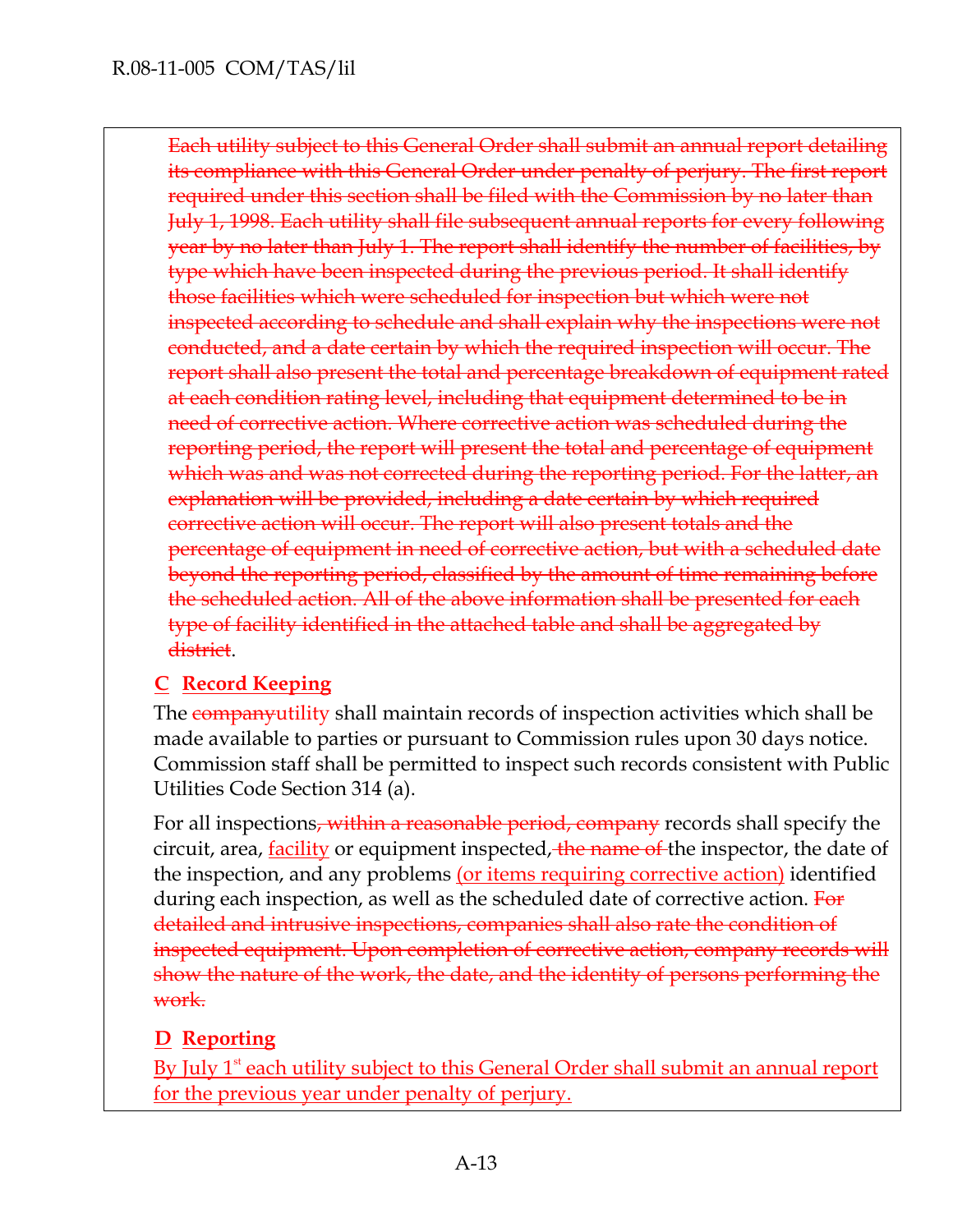The report shall list four categorical types of inspections: Patrols, Overhead Detailed, Underground Detailed and Wood Pole Intrusive. The report shall denote the total units of work by inspection type for the reporting period and the number of outstanding (not completed) inspections within the same reporting period for each of the four categories.

| <b>Type of Inspections</b> |                      |                 |
|----------------------------|----------------------|-----------------|
|                            | Due (2)              | Outstanding (3) |
| Patrols                    | <b>XXX</b>           | <b>XXX</b>      |
| <b>OH</b> Detailed         | <b>XXX</b>           | <b>XXX</b>      |
| <b>UG Detailed</b>         | $\chi$ $\chi$ $\chi$ | <u>XXX</u>      |
| <b>Wood Pole Intrusive</b> | XXX                  | xxx             |

### **Sample Report Template:**

Notes:

1) Each utility will define their reporting unit basis (e.g., circuit, grid, facility / equipment).

- 2) Total inspections due in the reporting period. (Does not include outstanding inspections from prior years.)
- 3) Total inspections required that were not completed in the reporting period. (Does not include outstanding inspections from prior years.)

## **E Changes to Requirements Herein**

If, in a particular case, exemption from or modification of any of the requirements herein is desired, the Commission will consider a request for such exemption or modification when accompanied by a full statement of conditions existing and the reasons why such exemption or modification is asked and is believed to be justifiable. It is to be understood that, unless otherwise ordered, any exemption or modification so granted shall be limited to the particular case covered by the request.

#### **IV. Transmission Facilities**

Each utility shall prepare and follow procedures for conducting inspections and maintenance activities for transmission lines.

Each utility shall maintain records of inspection and maintenance activities. Commission staff shall be permitted to inspect records and procedures consistent with Public Utilities Code Section 314 (a).

/s/ Wesley M. Franklin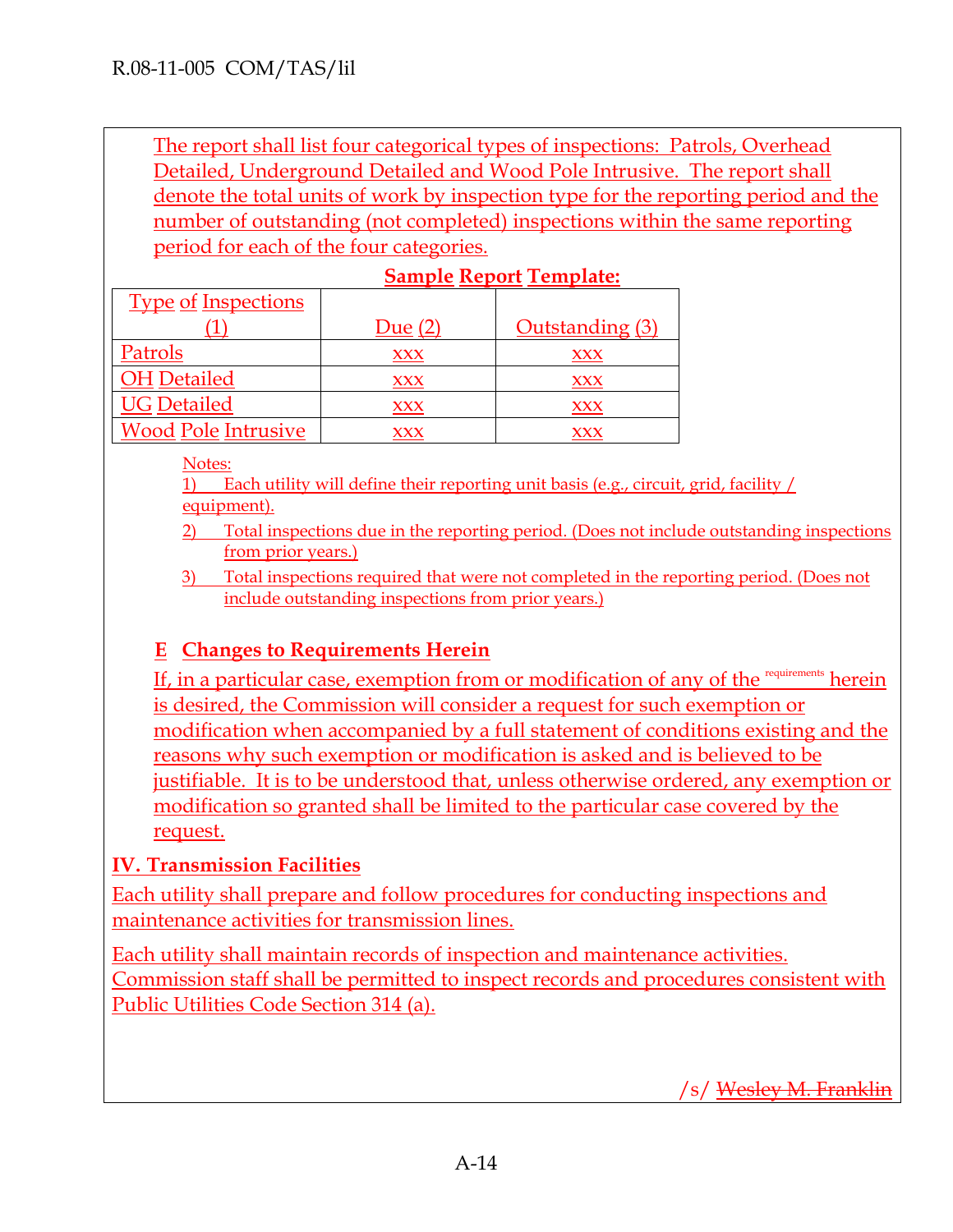Paul Clanon

Wesley M. Franklin Paul Clanon Executive Director

**Appendix A** 

## **Table 1**

**Electric Company System Distribution Inspection Cycles (Maximum Intervals in Years)**

|                                     | Patrol       |                | <b>Detailed</b> |   | <b>Intrusive</b>                    |  |  |
|-------------------------------------|--------------|----------------|-----------------|---|-------------------------------------|--|--|
|                                     |              |                |                 |   | Urban Rural Urban Rural Urban Rural |  |  |
| <b>Transformers</b>                 |              |                |                 |   |                                     |  |  |
| Overhead                            | $\mathbf{1}$ | $2^1$          | 5               | 5 |                                     |  |  |
| Underground                         | $\mathbf{1}$ | $\overline{2}$ | 3               | 3 |                                     |  |  |
| Padmounted                          | $\mathbf{1}$ | $\overline{2}$ | 5               | 5 |                                     |  |  |
| <b>Switching/Protective Devices</b> |              |                |                 |   |                                     |  |  |
| Overhead                            | $\mathbf{1}$ | $2^1$          | 5               | 5 |                                     |  |  |
| Underground                         | $\mathbf{1}$ | $\overline{2}$ | 3               | 3 |                                     |  |  |
| Padmounted                          | $\mathbf{1}$ | $\overline{2}$ | 5               | 5 |                                     |  |  |
| Regulators/Capacitors               |              |                |                 |   |                                     |  |  |
| Overhead                            | $\mathbf{1}$ | $2^1$          | 5               | 5 |                                     |  |  |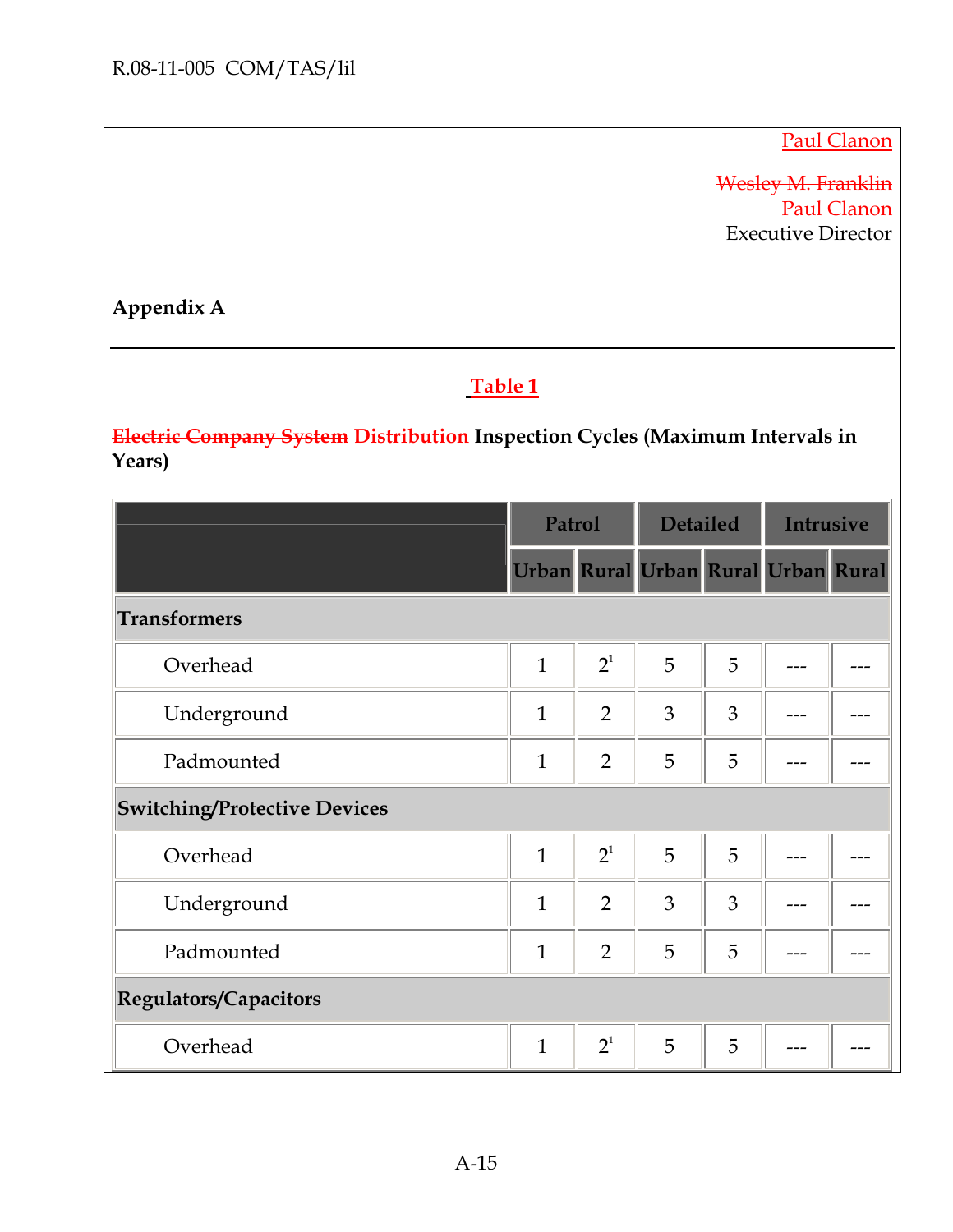| Underground                                                                     | $\mathbf{1}$ | $\overline{2}$ | 3                   | 3                   |    |    |
|---------------------------------------------------------------------------------|--------------|----------------|---------------------|---------------------|----|----|
| Padmounted                                                                      | $\mathbf{1}$ | $\overline{2}$ | 5                   | 5                   |    |    |
|                                                                                 |              |                |                     |                     |    |    |
| Overhead Conductor and Cables                                                   | $\mathbf{1}$ | $2^1$          | 5                   | 5                   |    |    |
| Streetlighting                                                                  | 1            | $\overline{2}$ | $\boldsymbol{\chi}$ | $\boldsymbol{\chi}$ |    |    |
| Wood Poles under 15 years                                                       | $\mathbf 1$  | $\overline{2}$ | $\boldsymbol{\chi}$ | $\boldsymbol{\chi}$ |    |    |
| Wood Poles over 15 years which have not<br>been subject to intrusive inspection | $\mathbf{1}$ | $\overline{2}$ | $\boldsymbol{\chi}$ | $\boldsymbol{\chi}$ | 10 | 10 |
| Wood poles which passed intrusive<br>inspection                                 |              |                |                     |                     | 20 | 20 |

(1) Patrol inspections in rural areas shall be increased to once per year in Extreme and Very High Fire Threat Zones in the following counties: Santa Barbara, Ventura, Los Angeles, San Bernardino, Orange, Riverside, and San Diego. Extreme and Very High Fire Threat Zones are defined by California Department of Forestry and Fire Protection's Fire and Resource Assessment Program (FRAP) Fire Threat Map. The FRAP Fire Threat Map is to be used to establish approximate boundaries and Utilities should use their own expertise and judgment to determine if local conditions require them to adjust the boundaries of the map.

Note: This General Order does not apply to cathodic protection systems associated with natural gas facilities.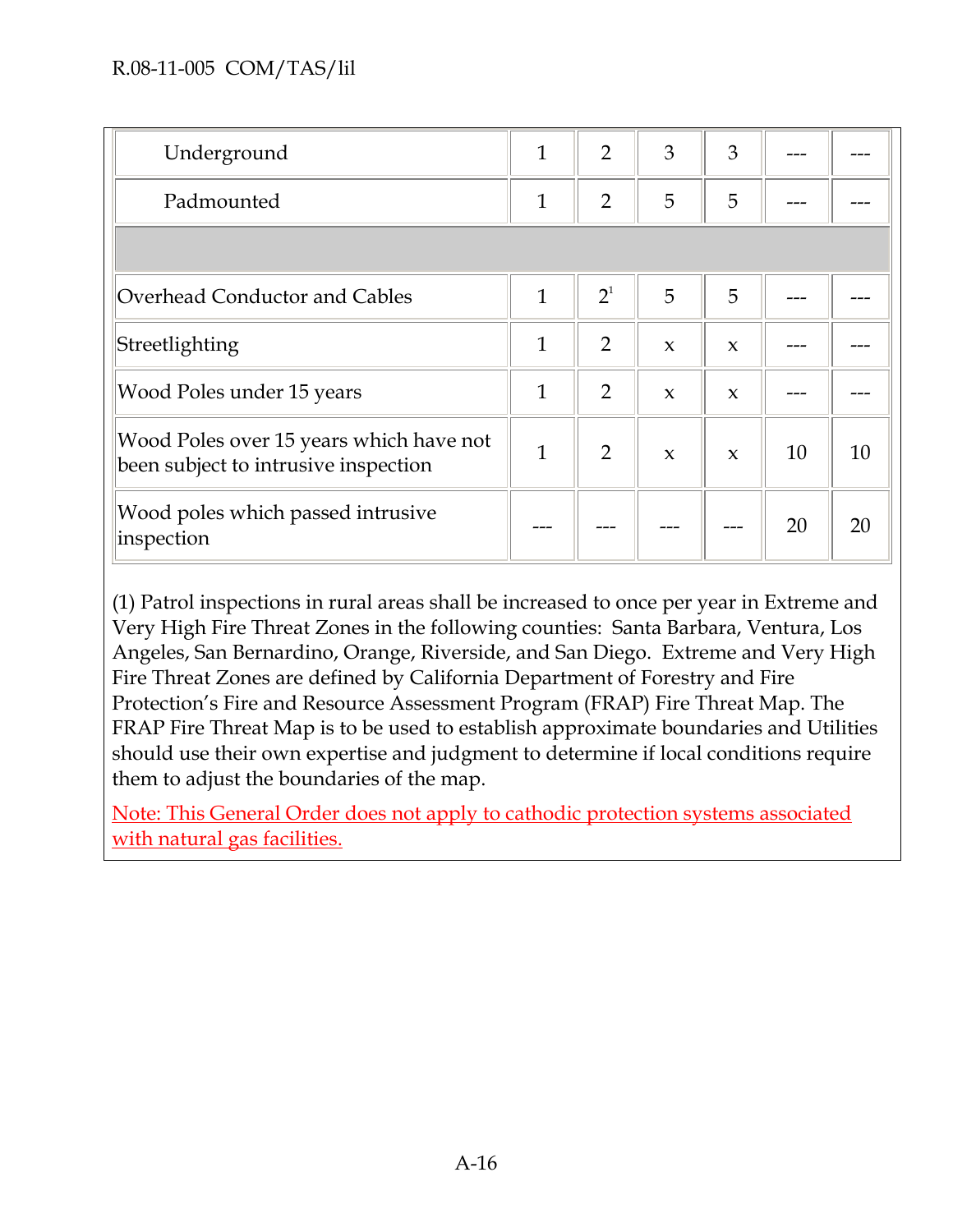## **Contested Proposal 1A re: GO 95, Rule 11 (CPSD)**

### **CPSD's Proposed Revisions to Rule 11 Shown with Strikeout and Underline**

#### **11 Purpose of Rules**

The purpose of these rules is to formulate, for the State of California, uniform requirements for overhead electrical-line design, construction, and maintenance, the application of which will einsure adequate service and secure safety to persons engaged in the construction, maintenance, operation or use of overhead electrical lines and to the public in general.

## **Contested Proposal 1B re: GO 95, Rule 11 (CIP Coalition) CIP Coalitions' Proposed Revisions to Rule 11 Shown with Strikeout and Underline**

#### **11 Purpose of Rules**

The purpose of these rules is to formulate, for the State of California, uniform requirements for overhead electrical line <u>design</u>, construction, and maintenance, the application of which will einsure adequate service and secure safety to persons engaged in the construction, maintenance, operation or use of overhead electrical lines and to the public in general.

## **Contested Proposal 2 re: GO 95, Rule 12 (CPSD)**

#### **CPSD's Proposed Revisions to Rule 12 Shown with Strikeout and Underline**

## **12 Applicability of Rules**

These rules apply to all overhead electrical supply and communication facilities that come within the jurisdiction of this Commission, located outside of buildings, including facilities that belong to non-electric utilities and publiclyowned utility electric supply facilities, as follows:

- 12.1 Construction and Reconstruction of Lines
- 12.2 Maintenance of Lines
- 12.3 Lines Constructed Prior to This Order
- 12.4 Reconstruction or Alteration
- 12.5 Emergency Installation
- 12.6 Third Party Nonconformance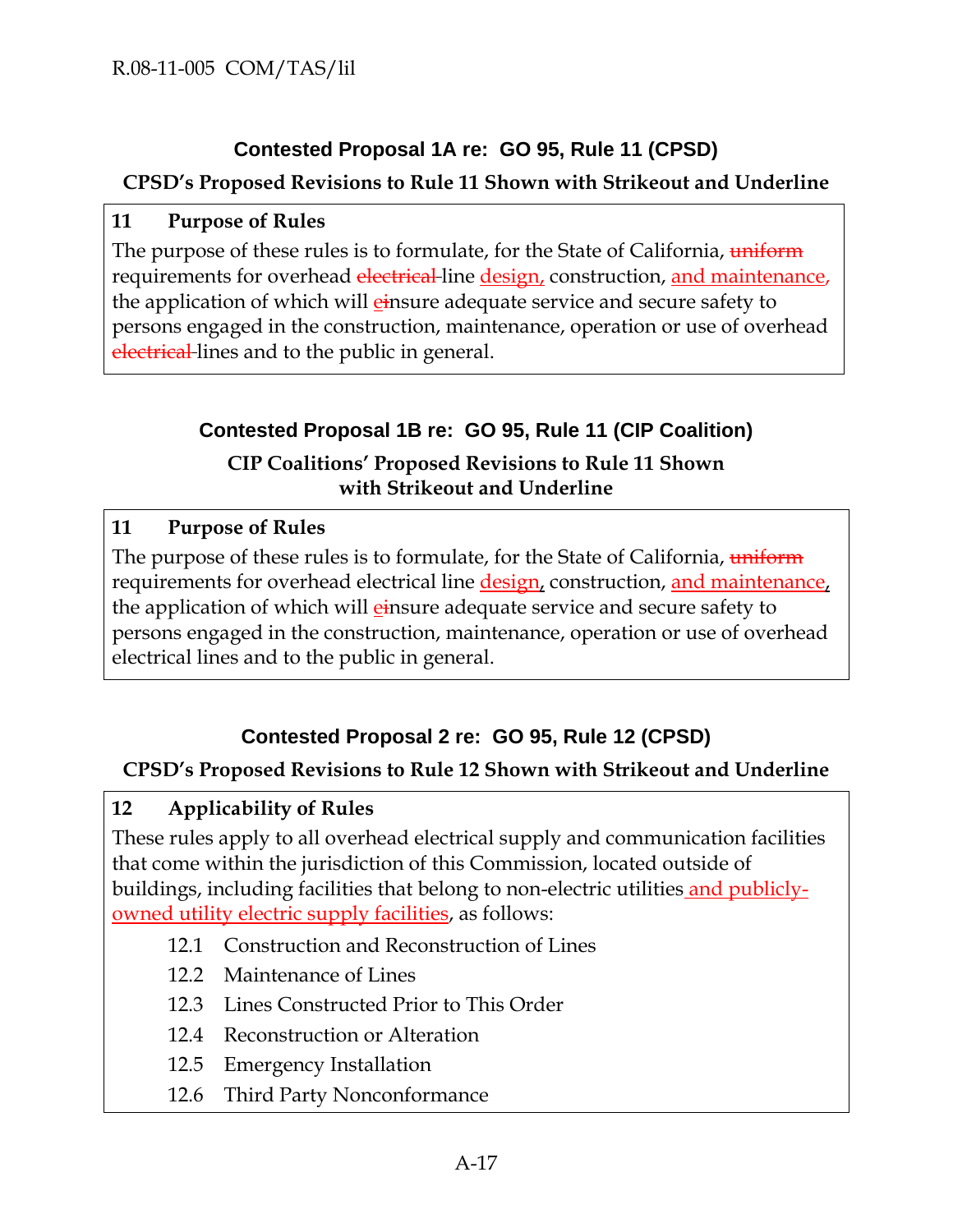## **Contested Proposal 3A re: GO 95, Rule 18 (CIP Coalition)**

#### **CIP Coalition's Proposed Revisions to Rule 18 Shown with Strikeout and Underline**

The CIP Coalition's proposed revisions to Rule 18 incorporate the consensus revisions to Rule 18 that replace the term "violation" with the term "nonconformance."

#### **18 Reporting and Resolution of Safety Hazards Discovered by Utilities**

For purposes of this rule, "Safety Hazard" means a condition that poses a significant threat to human life or property.

"Extreme and Very High Fire Threat Zones" are defined in the Commission Decision 09-08-029. "Southern California" is defined as the following: Santa Barbara, Ventura, San Bernardino, Riverside, Los Angeles, Orange, and San Diego.

Part A: Resolution of Safety Hazards And General Order 95 Violations/Nonconformances

- (1)(a) Each company (including utilities and CIPs) is responsible for taking appropriate corrective action to remedy Safety Hazards and GO 95 *violations*/nonconformances posed by their its facility ies.
	- (b) Upon completion of the corrective action, the company's records shall show, with sufficient detail, the nature of the work, the date, and the identity of persons performing the work. Prior to the work being completed, the company shall document the current status of the safety hazard, including whether the safety hazard is located in an Extreme and Very High Fire Threat Zone in Southern California, and shall include a scheduled date of corrective action. These records shall be preserved by the company for at least five years and shall be of sufficient detail to allow Commission staff during an audit, if any, to determine that the safety hazard has been remedied. The records made available to Commission staff upon 30 days notice immediately upon request. Additionally, for any work completed after the initial scheduled date of corrective action, the company shall document the reason or reasons that the work was not completed by the original scheduled date of corrective action.

For purposes of this rule, "safety hazard" means a condition that poses a significant threat to life or property, including, but not limited to, the ignition of a wildland or structure fire. "Extreme and Very High Fire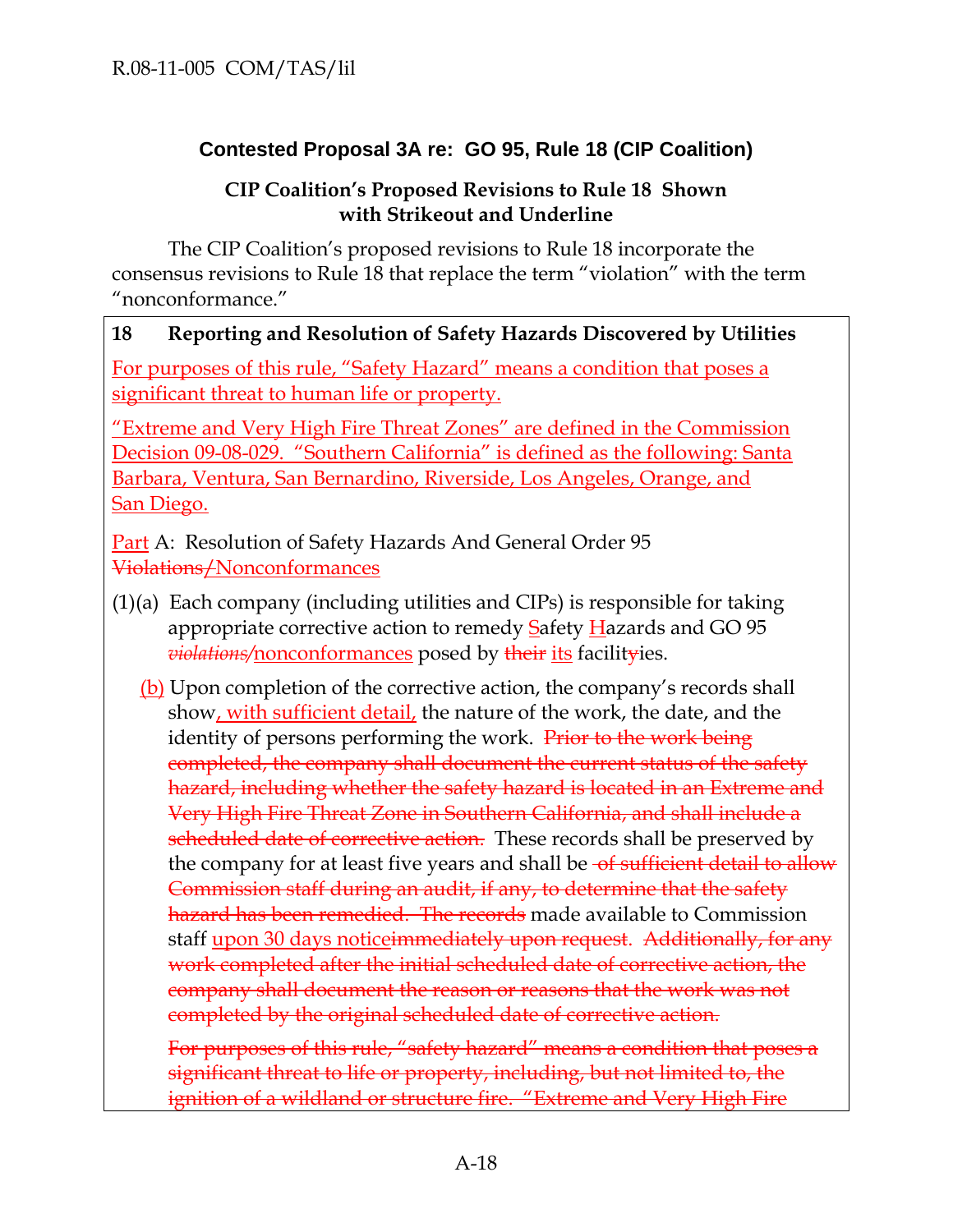Threat Zones" are defined in the Commission decision issued in Phase I of R.08- 11-005. "Southern California" is defined as the following: Santa Barbara, Ventura, San Bernardino, Riverside, Los Angeles, Orange, and San Diego Counties.

Companies that have existing General Order 165 auditable inspection and maintenance programs that are consistent with the purpose of Rule 18 shall continue to follow their General Order 165 programs. All companies shall establish an auditable maintenance program for their facilities and lines. Further, all companies must include a timeline for corrective actions to be taken following the identification of a safety hazard or violation of General Orders 95 or 128 on the companies' facilities.

The auditable maintenance program should be developed and implemented based on the following principles.

- (2)(a) All companies shall establish an auditable maintenance program for their facilities and lines. All companies must include a timeline for corrective actions to be taken following the identification of a Safety Hazard or *violations/*nonconformances with General Order 95 on the company's facilities. The auditable maintenance program shall prioritize corrective actions consistent with the priority levels set forth below and based on  $(1)$ Priorities shall be assigned based on the specifics of the safety hazard or violation as related to direct impact and the probability for impact on safety or reliability using the following factors:, as appropriate:
	- Safety and reliability as specified in the priority levels below;
	- Type of facility or equipment;
	- Location<sub>*;*</sub> including whether the Safety Hazard or *violation/*nonconformance is located in an Extreme or Very High Fire Threat zone in Southern California;
	- Accessibility;
	- Climate;
	- Direct or potential impact on operations, customers, electrical company workers, communications workers, and the general public;
	- o Whether the safety hazard or violation is located in an Extreme or Very High Fire Threat Zone
- $\left(2\right)$  There willshall be three 3 priority levels, as follows.

 $(a)$  (i) Level 1: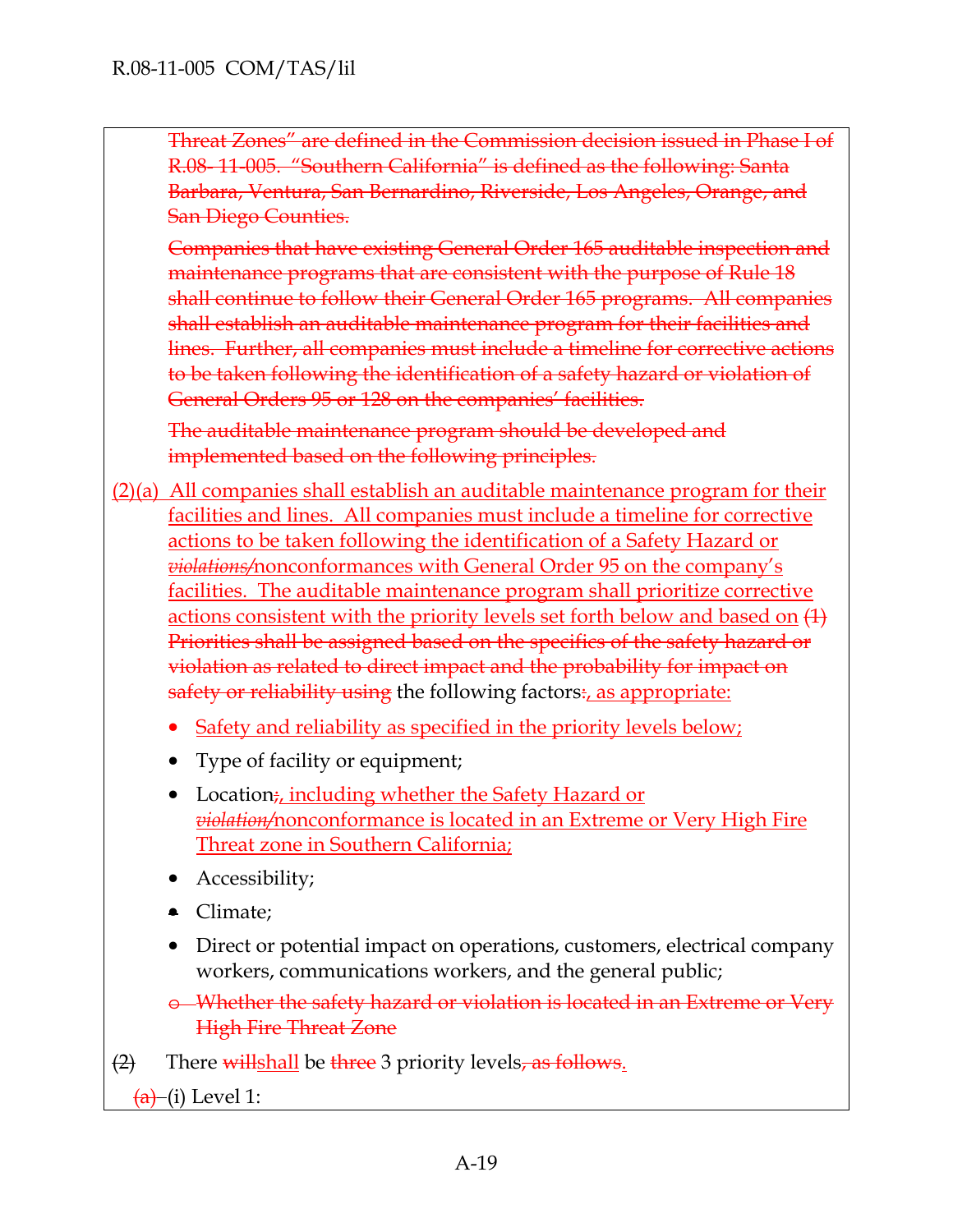- Immediate safety and/or reliability risk with high probability for significant impact.
- Take action immediately, either by fully repairing the condition, or by temporarily repairing and reclassifying the condition to a lower priority.

 $\left(\frac{1}{b}\right)$  (ii) Level 2:

- Variable (non-immediate high to low) safety and/or reliability risk.
- Take action to correct within specified time period (fully repair, or by temporarily repairing and reclassifying the condition to a lower priority).
- Time period for correction to be determined at the **pointly** position identification by a qualified company representative, but not to exceed 59 months<del>:</del>.

• Overhead: 0-59 months

o Where communications company actions result in electric utility GO violations, the electric utility's remedial action will be to transmit a single documented notice of identified violations to the communications company for compliance.

 $\left(\text{e}\right)$  (iii) Level 3:

- Acceptable safety and/or reliability risk.
- Take action (re-inspect, re-evaluate, or repair) at or before the next detailed inspection as appropriate.
- (b)  $(d)$  Exceptions (Levels 2 and 3 only) Correction times may be extended under reasonable circumstances, such as:
	- Third party refusal
	- Customer issue
	- No access
	- Permits required
	- System emergencies (e.g. fires, severe weather conditions)

(3) Companies that have existing General Order 165 auditable inspection and maintenance programs that are consistent with the purpose of Rule 18A shall continue to follow their General Order 165 programs.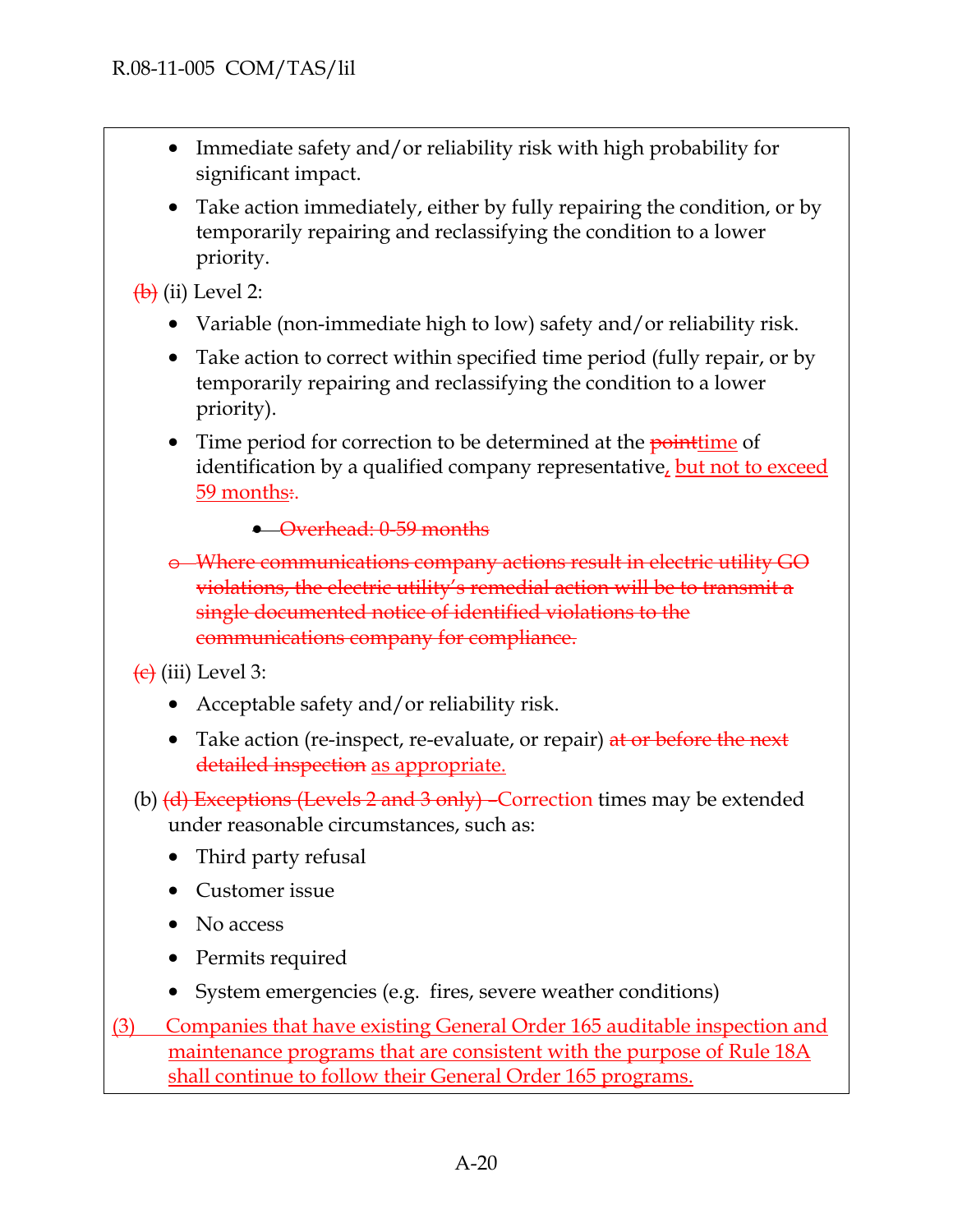- (3) Upon completion of the corrective action, the company's records shall show the nature of the work, the date, and the identity of persons performing the work. These records should be preserved by the company for at least five years.
- (4) The company shall prioritize implementing this maintenance plan within the Extreme and Very High Fire Threat Zones of Southern California. With the exception of a safety hazard or violation requiring immediate correction, a company must correct a violation or safety hazard within 30 days of discovering or being notified of a violation or safety hazard, if the violation or safety hazard violates a clearance requirement listed in columns E, F, or G of Table 1 in this General Order, or violates a pole overloading requirement in Rule 44.3 of this General Order, and is located in an Extreme and Very High Fire Threat Zone in Southern California. The company must correct a violation or safety hazard within 30 days if the utility is notified that the violation must be corrected to alleviate a significant safety risk to any utility's employees.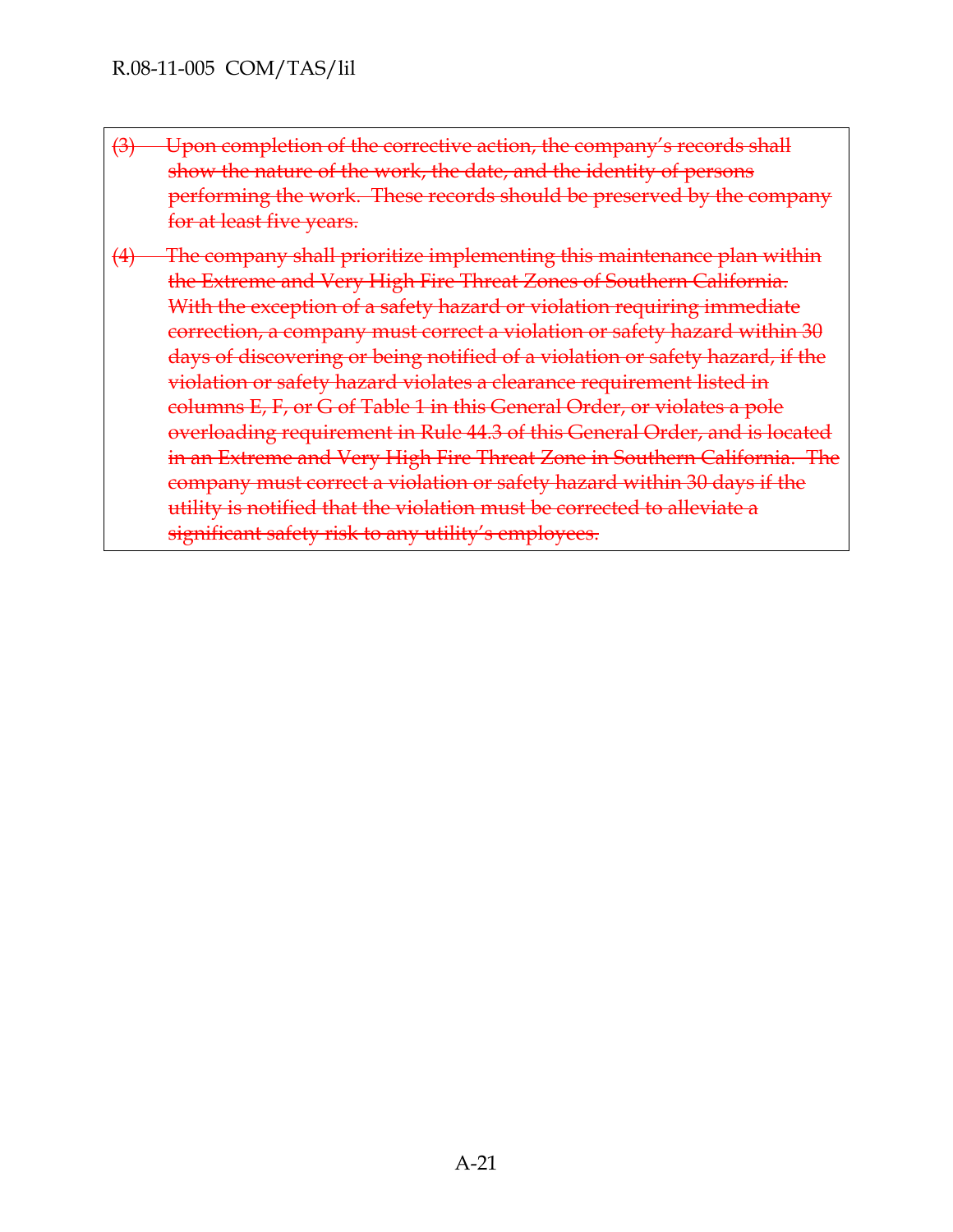### **Contested Proposal 3B re: GO 95, Rule 18 (SDG&E)**

#### **SDG&E's Proposed Revisions to Rule 18A Shown with Strikeout and Underline**

SDG&E's proposed revisions to Rule 18 incorporate the consensus revisions to Rule 18 that replace the term "violation" with the term "nonconformance."

#### **18 Reporting and Resolution of Safety Hazards Discovered by Utilities**

For purposes of this rule, "Safety Hazard" means a condition that poses a significant threat to human life or property.

"Extreme and Very High Fire Threat Zones" are defined in the Commission Decision 09-08-029. "Southern California" is defined as the following: Santa Barbara, Ventura, San Bernardino, Riverside, Los Angeles, Orange, and San Diego Counties.

#### **Part A: Resolution of Safety Hazards And General Order 95 Violations/ Nonconformances**

- (1)**(a)** Each company (including utilities and CIPs) is responsible for taking appropriate corrective action to remedy Safety Hazards and GO 95 violations/nonconformances posed by their its facilityies.
	- (b) Upon completion of the corrective action, the company's records shall show the date and with sufficient detail, the nature of the work, the date, and the identity of persons performing the work**.** Prior to the work being completed, the company shall document the current status of the safety hazard, including whether the safety hazard is located in an Extreme and Very High Fire Threat Zone in Southern California, and shall include a scheduled date of corrective action. These records shall be preserved by the company for at least five years, and shall be of sufficient detail to allow Commission staff during an audit, in any, to determine that the safety hazard has been remedied made available to Commission staff upon 30 days notice. The records shall be made available to Commission staff immediately upon request. Additinally, for any work completed after initial scheduled date of corrective action, the company shall document the reason or reasons that the work was not completed by the original scheduled date of correction action.

For purposes of this rule, "safety hazard" means a condition that poses a significant threat to life or property, including, but not limited to, the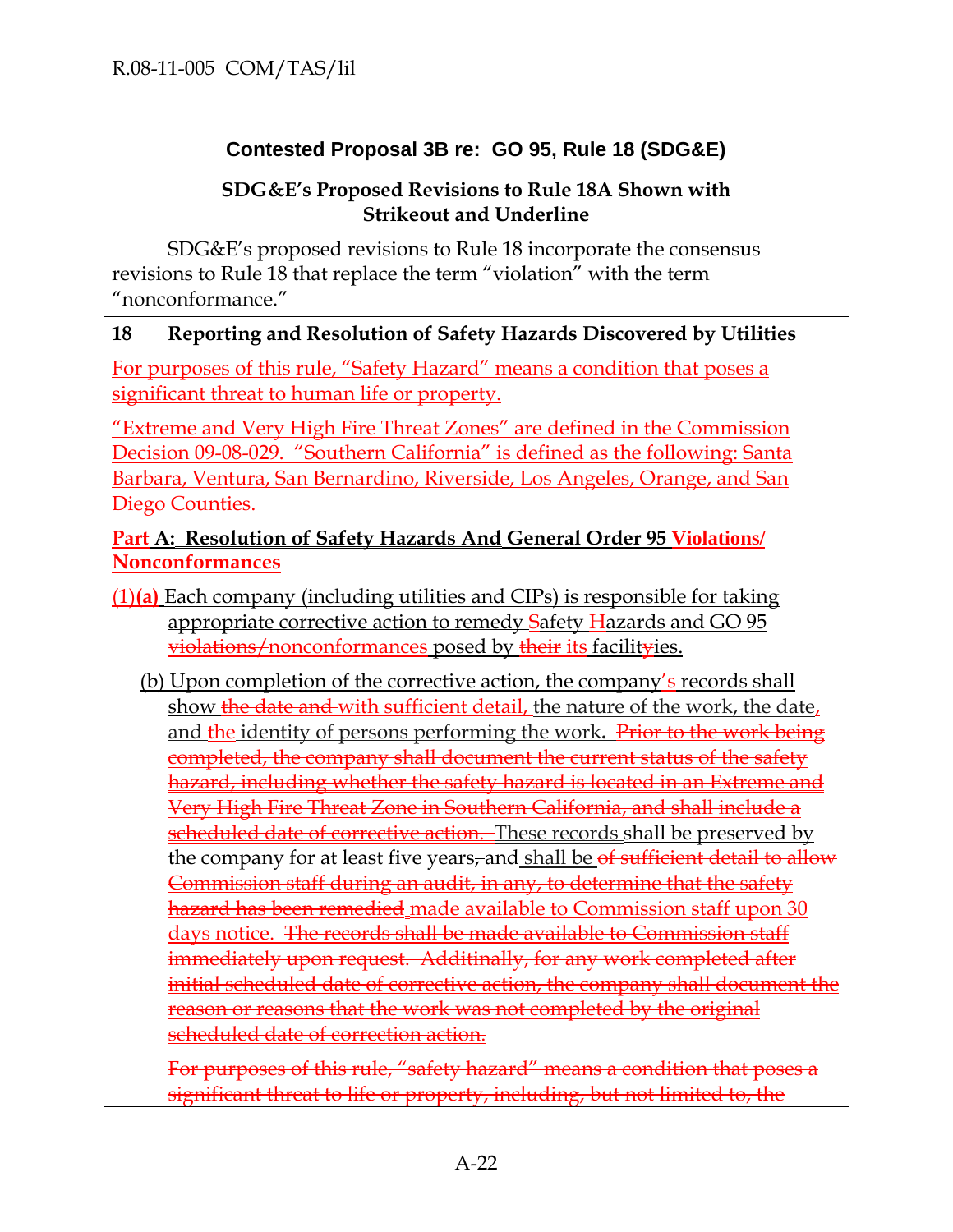ignition of a wildland or structure fire. "Extreme and Very High Fire Threat Zones" are defined in the Commission decision issued in Phase I of R.08-11-005. "Southern California" is defined as the following: Santa Barbara, Ventura, San Bernardino, Riverside, Los Angeles, Orange, and San Diego Counties.

Companies that have existing General Order 165 auditable inspection and maintenance programs that are consistent with the purpose of Rule 18 shall continue to follow their General Order 165 programs.

**(2)(a)** All companies shall establish an auditable maintenance program for their facilities and lines. Further,  $All$  companies must include a timeline for corrective actions to be taken following the identification of a Safety Hazard or violations/nonconformances of with General Orders 95 or 128 on the companies' company's facilities. The auditable maintenance program should be developed and implementedshall prioritize corrective actions consistent with the priority levels set forth below and based on the following principles**.**factors, as appropriate:

**(1)** Priorities shall be assigned based on the specifics of the safety hazard or violation as related to direct impact and the probability for impact on safety or reliability using the following factors:

- Safety and reliability as specified in the priority levels below;
- Type of facility or equipment;
- Location<sub>;</sub> including whether the Safety Hazard or nonconformance is located in an Extreme or Very High Fire Threat Zone in Southern California;
- Accessibility;
- Climate;
- Direct or potential impact on operations, customers, electrical company workers, communications workers, and the general public;
- Whether the safety hazard or violation is located in an Extreme or Very High Fire Threat zone.
- **(2)** There willshall be three3 priority levels, as follows**:**.

(**ai**) Level 1:

- Immediate safety and/or reliability risk with high probability for significant impact.
- Take action immediately, either by fully repairing the condition, or by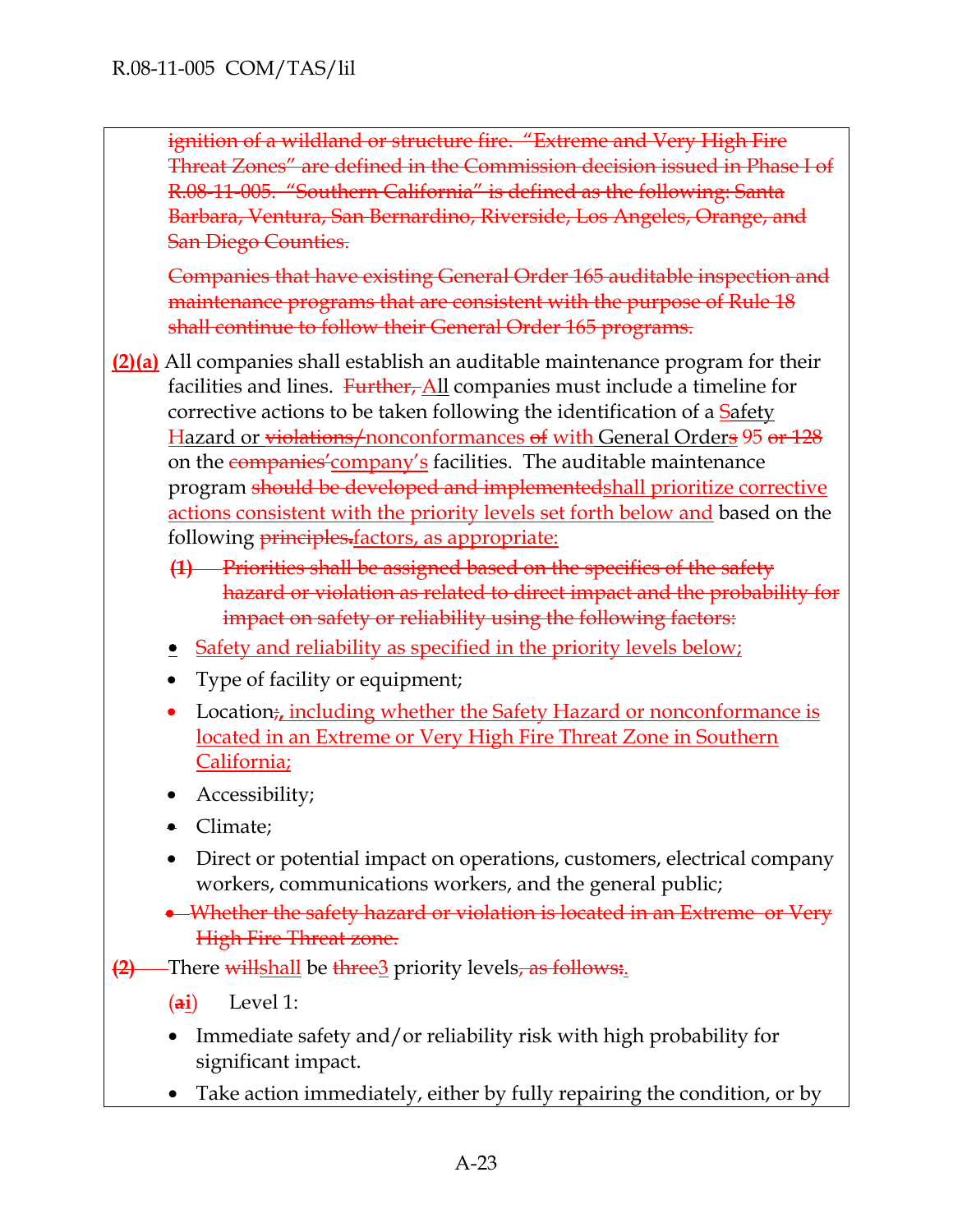temporarily repairing and reclassifying the condition to a lower priority.

(**bii**) Level 2:

- Variable (non-immediate high to low) safety and/or reliability risk.
- Take action to correct within specified time period (fully repair, or by temporarily repairing and reclassifying the condition to a lower priority).

–Time period for correction to be determined at the <del>point</del>time of identification by a qualified company representative**:**, but not to exceed; (1) 12 months for violations/nonconformances that compromise worker safety, (2) 12 months for violations/nonconformances that create a fire risk and are located in an Extreme or Very High Fire Threat Zone in Southern California, and (3) 59 months for all other Level  $2$  violations/nonconformances.

**o** Overhead: 0-59 months

• Where communications company actions result in electric utility GO violations, the electric utility's remedial action will be to transmit a single documented notice of identified violations to the communications company for compliance.**:**

(**ciii**) Level 3:

- Acceptable safety and/or reliability risk.
- Take action (re-inspect, re-evaluate, or repair) at or before the next detailed inspection.as appropriate.

(**d)** Exceptions (Levels 2 and 3 only) –**b)** Correction times may be extended under reasonable circumstances, such as:

- Third party refusal
- Customer issue
- No access
- Permits required
- System emergencies (e.g. fires, severe weather conditions)
- **(3)** Upon completion of the corrective action, the company's records shall show the nature of the work, the date, and the identity of persons performing the work. These records should be preserved by the company for at least five years.

**(3)** Companies that have existing General Order 165 auditable inspection and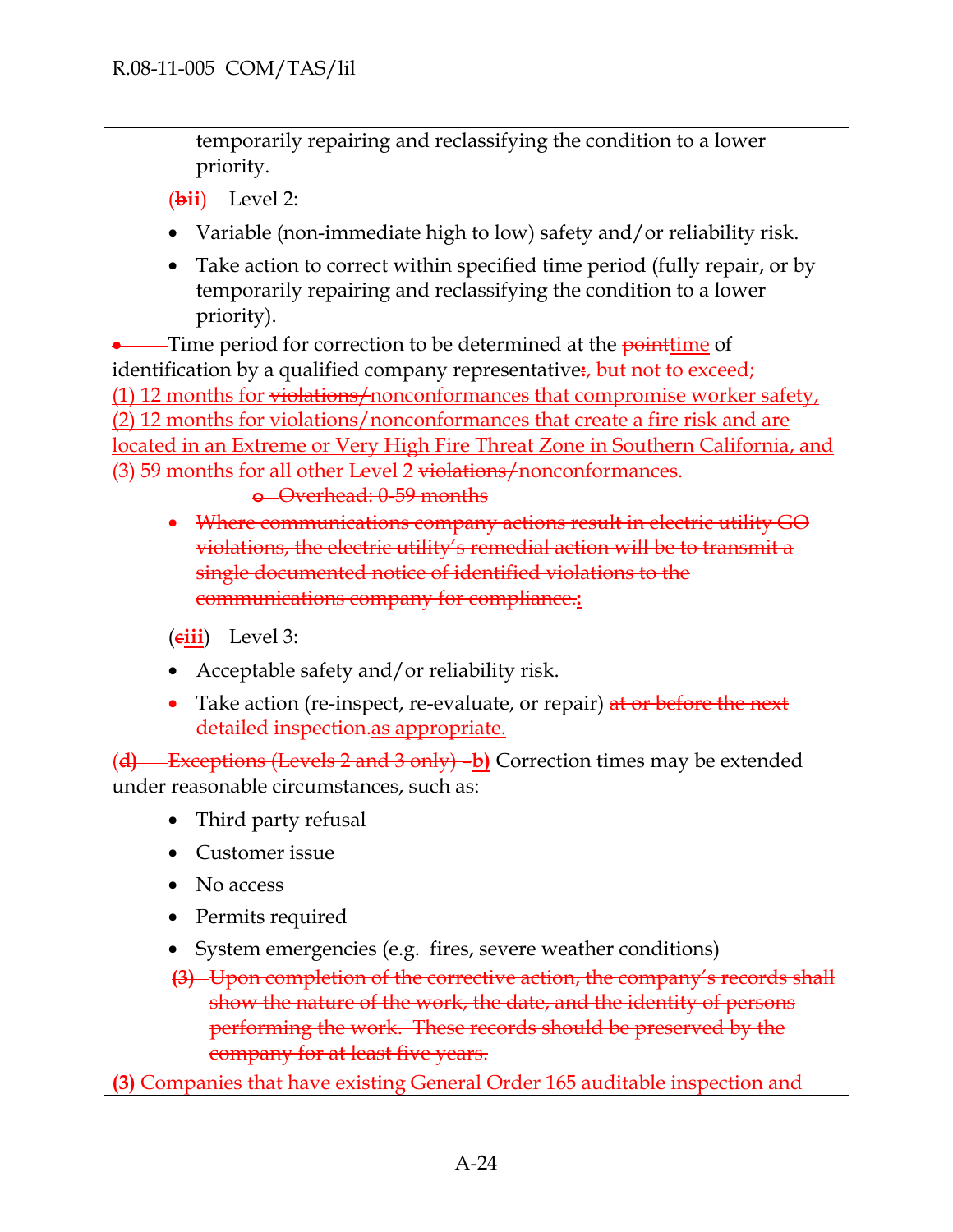maintenance programs that are consistent with the purpose of Rule 18A shall continue to follow their General Order 165 programs**.**

**(4)** The company shall prioritize implementing this maintenance plan within the Extreme and Very High Fire Threat Zones of Southern California. With the exception of a safety hazard or violation requiring immediate correction, a company must correct a violation or safety hazard within 30 days of discovering or being notified of a violation or safety hazard, if the violation or safety hazard violates a clearance requirement listed in columns E, F, or G of Table 1 in this General Order, or violates a pole overloading requirement in Rule 44.3 of this General Order, and is located in an Extreme and Very High Fire Threat Zone in Southern California. The company must correct a violation or safety hazard within 30 days if the utility is notified that the violation must be corrected to alleviate a significant safety risk to any utility's employees.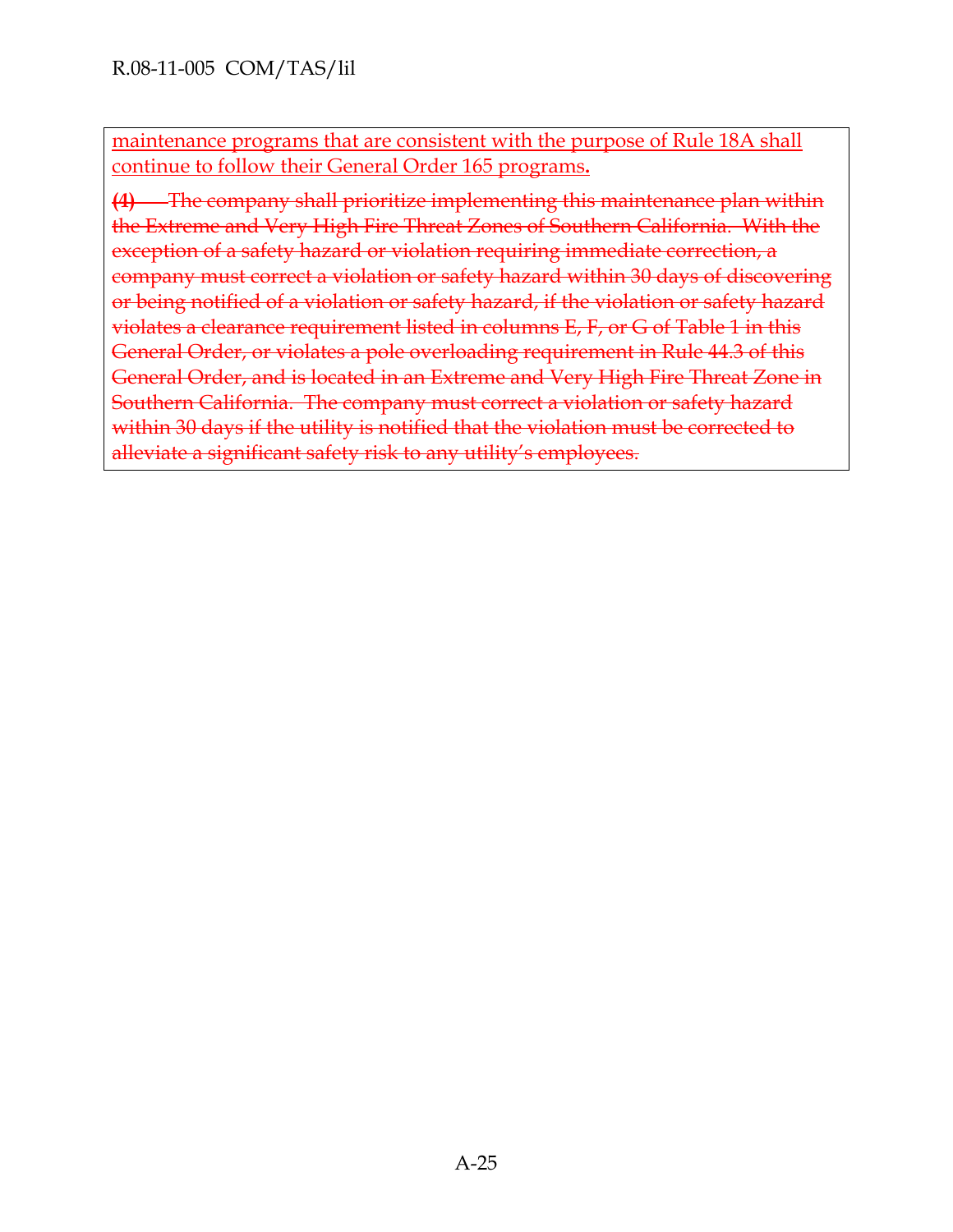### **Contested Proposal 4 re: GO 95, Rule 18C (MGRA)**

#### **MGRA's Proposed New Rule 18C Shown with Underline**

#### **18C – Contingency Planning**

Electric utilities shall have in place contingency plans for predicting and identifying hazard conditions that exceed wind loadings of Rule 43 in areas designated as having high fire risk during periods of high fire danger. These plans shall include measures to prevent ignitions of wildland fires by equipment that meets GO 95 wind loading and vegetation management requirements.

## **Contested Proposal 5 re: GO 95, Rule 31.1 (Joint Utilities)**

#### **Joint Utilities' Proposed Revisions to Rule 31.1 Shown with Underline**

#### **31.1 Design, Construction and Maintenance**

Electrical supply and communication systems shall be designed, constructed, and maintained for their intended use, regard being given to the conditions under which they are to be operated, to enable the furnishing of safe, proper, and adequate service.

For all particulars not specified in these rules, design, construction, and maintenance should be done in accordance with accepted good practice for the given local conditions known at the time by those responsible for the design, construction, or maintenance of [the] communication or supply lines and equipment.

For all particulars specified in this Order, a supply or communications company is in compliance with this rule if it designs, constructs and maintains a facility in accordance with such particulars. For all particulars not specified in this Order, a supply or communications company is in compliance with this rule if it designs, constructs and maintains a facility in accordance with accepted good practice.

All work performed on public streets and highways shall be done in such a manner that the operations of other utilities and the convenience of the public will be interfered with as little as possible and no conditions unusually dangerous to workmen, pedestrians or others shall be established at any time.

Note: The standard of accepted good practice should be applied on a case by case basis. For example, the application of "accepted good practice" may be aided by reference to any of the practices, methods, and acts engaged in or approved by a significant portion of the relevant industry, or which may be expected to accomplish the desired result with regard to safety and reliability at a reasonable cost.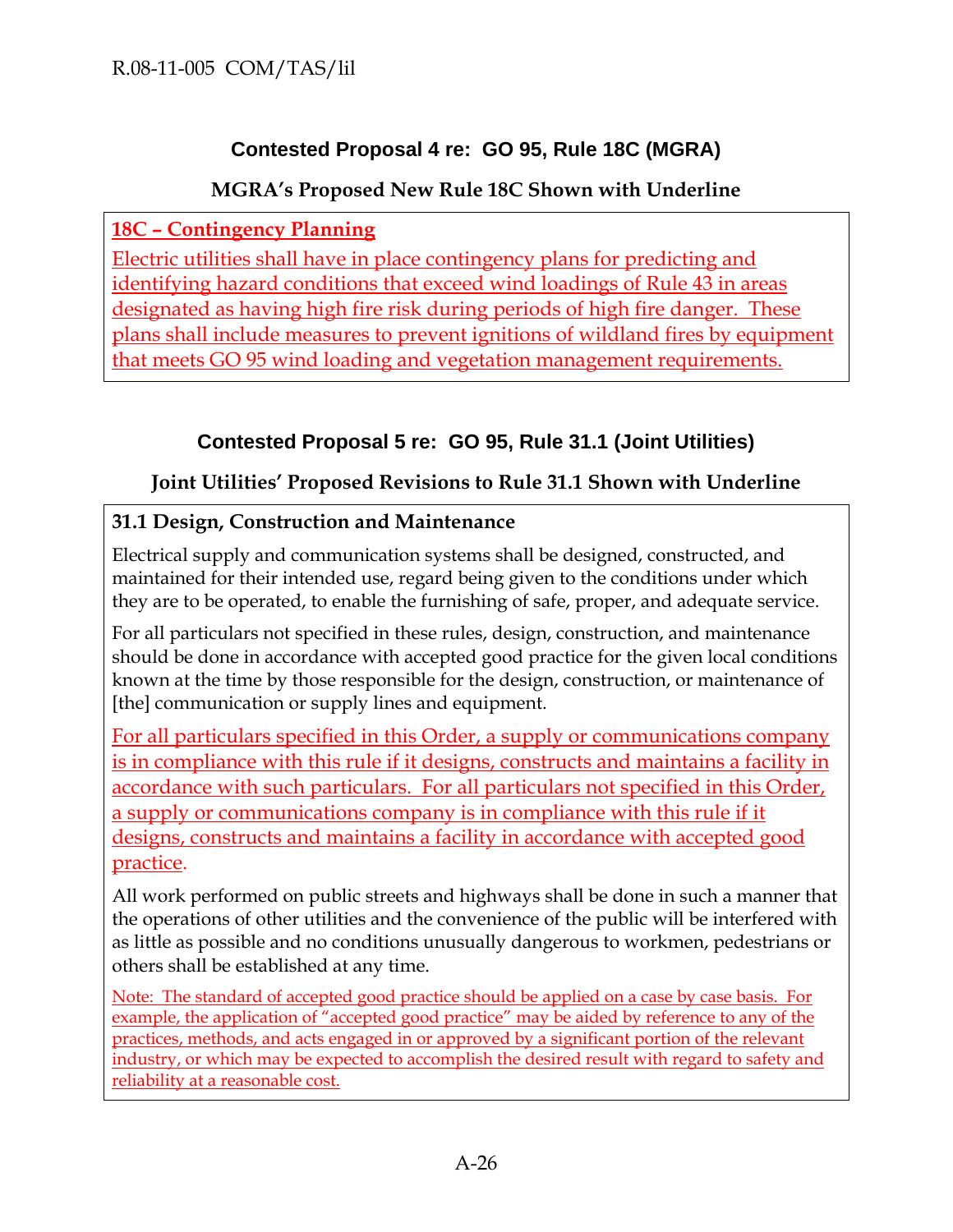## R.08-11-005 COM/TAS/lil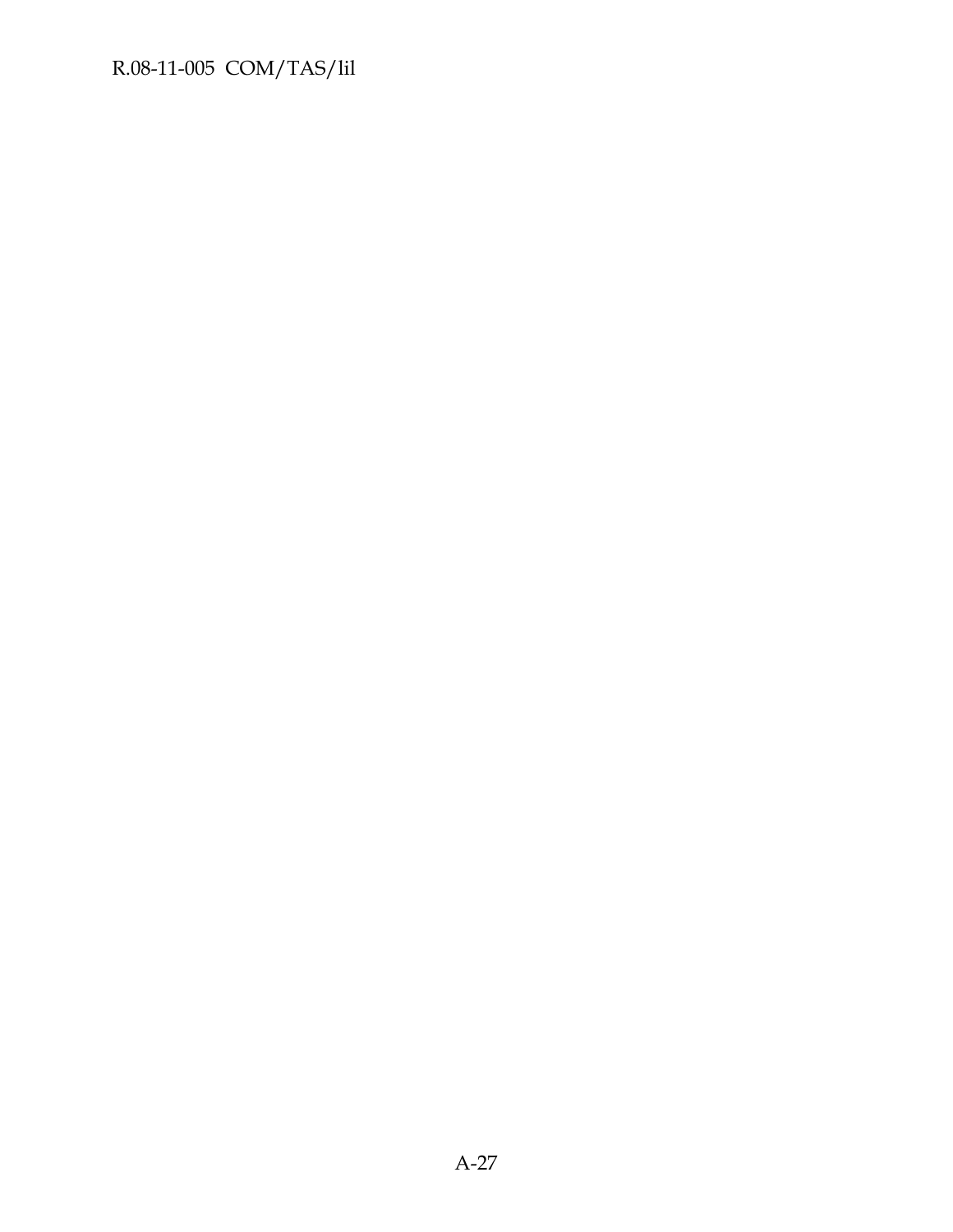## **Contested Proposal 6A re: GO 95, Rule 31.2 (CIP-1) Proposed Revisions to Rule 31.2 Shown with Underline**

#### **31.2 Inspection of Lines**

Lines shall be inspected frequently and thoroughly for the purpose of insuring that they are in good condition so as to conform with these rules. Lines temporarily out of service shall be inspected and maintained in such condition as not to create a hazard.

#### **A. Communications Lines In Specified Fire Areas:**

Communication lines shall be inspected in Specified Fire Areas, as follows:

**(1) Patrols** shall be performed not less often than once every three (3) years on overhead communications lines installed on joint use poles with electric distribution or transmission facilities, as well as on communication lines one span away.

Patrol means a simple visual inspection of communications equipment and structures that is designed to identify obvious structural problems and hazards. Patrols may be carried out in the course of other company business.

**(2) Detail Inspections** shall be performed not less often than once every nine (9) years on overhead communications lines installed on joint use poles with electric distribution or transmission facilities, as well as on communication lines one span away.

Detail Inspection means a careful visual inspection of communications equipment and structures using inspection tools such as binoculars and measuring devices, as appropriate. Detail Inspections may be carried out in the course of other company business.

For all patrols and details, records shall specify the facility or equipment inspected; the name of the inspector; the date of the inspection; and any problems (or items requiring corrective action) identified during each inspection, as well as the scheduled date of corrective action. Records of Patrols and Details shall be made available to Commission staff upon 30 days notice.

Note: Specified Fire Areas shall be defined as [in Southern California – FRAP Maps; in Central and Northern California - to be worked out in workshops].

**Electric Lines**: shall be inspected in compliance with the minimum intervals set forth in General Order 165.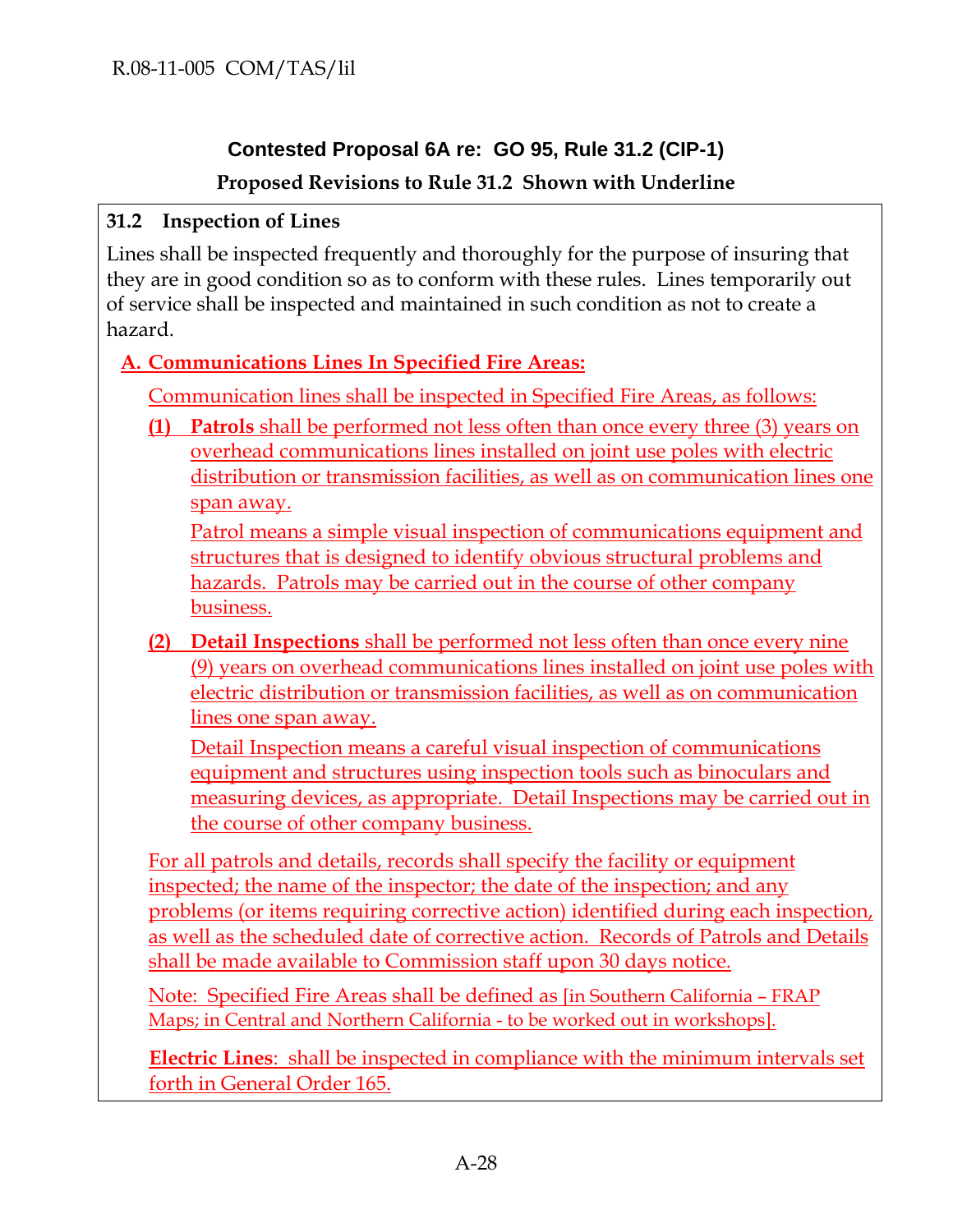## **Contested Proposal 6B re: GO 95, Rule 31.2 (CIP-2)**

#### **Proposed Revisions to Rule 31.2 Shown with Strikeout and Underline**

#### **31.2 Inspection of Lines**

A. Lines shall be inspected frequently and thoroughly for the purpose of einsuring that they are in good condition so as to conform with these rules. Lines temporarily out of service shall be inspected and maintained in such condition as not to create a hazard.

For the purpose of the remaining subsections of this Rule:

"Patrol" means a simple visual inspection designed to identify obvious structural problems and hazards. Patrols may be carried out in the course of other company business.

 "Specified Fire Areas" shall be defined as: for Southern California, the Extreme and Very High Threat Zones on the California Department of Forestry and Fire Protection's Fire and Resource Assessment Program's map in Santa Barbara, Ventura, Los Angeles, Orange, San Diego, Riverside, and San Bernardino; for Central and Northern California, [*to be determined in the workshops.*]

- B. Patrols shall encompass overhead communication lines installed on joint use poles with electric distribution facilities, as well as those facilities that are one span away in the Specified Fire Areas. Each Specified Fire Area shall be inspected not less than once every five (5) years.
- C. Records demonstrating compliance with subsection (B) of this Rule shall be maintained. Company records shall specify the plant, area or equipment inspected, the name of the inspector and the date of the inspection. Such documentation shall be retained for five (5) years.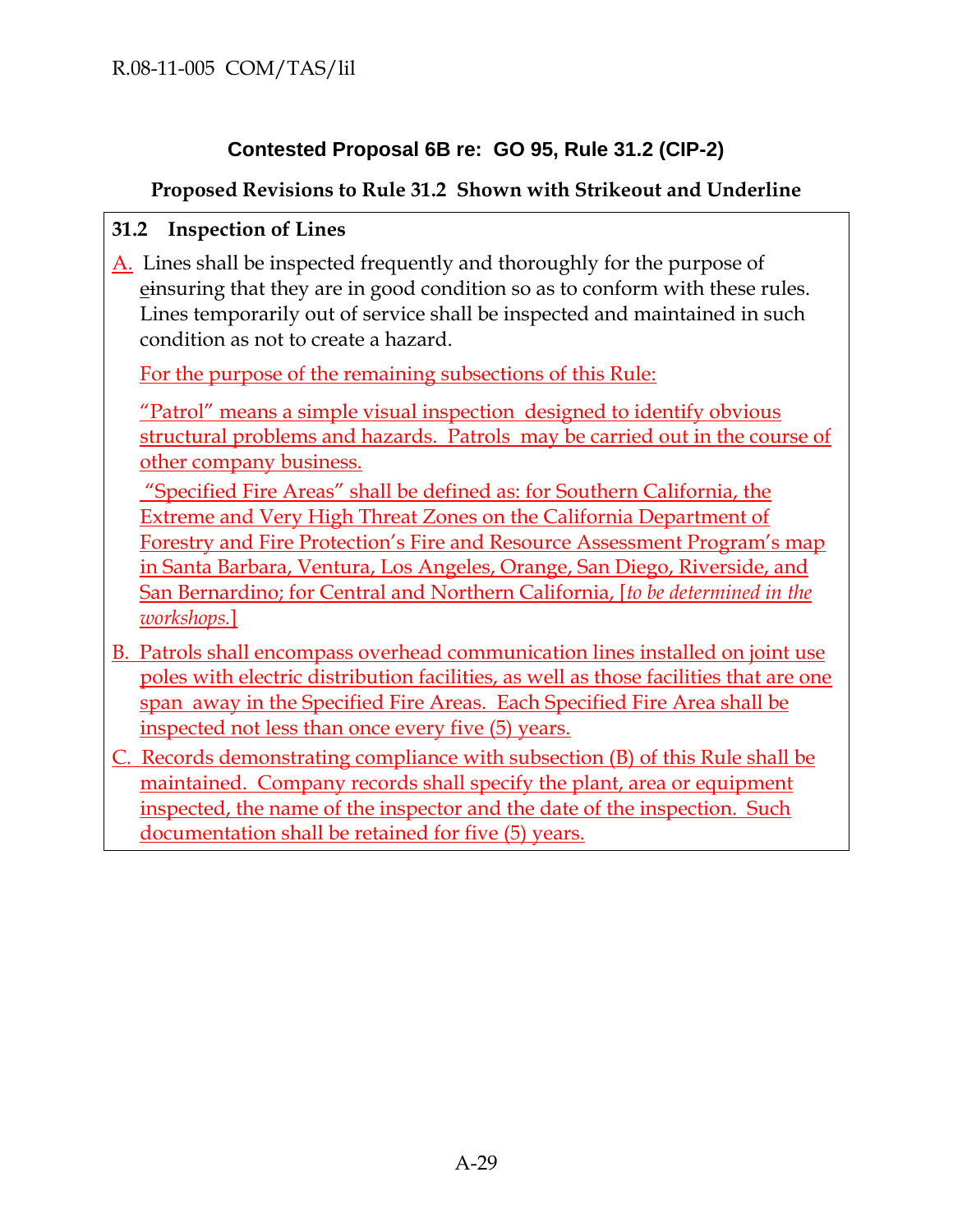# **Contested Proposal 6C re: GO 95, Rule 31.2 and Rule 80.1 (CPSD)**

#### **Proposed Revisions to Rule 31.2 Shown with Strikeout and Underline**

#### **31.2 Inspection of Lines**

Lines shall be inspected frequently and thoroughly for the purpose of einsuring that they are in good condition so as to conform with these rules. Lines temporarily out of service shall be inspected and maintained in such condition as not to create a hazard.

- A. Communication Lines (See Rule 80.1)
- B. Supply Lines shall be inspected in compliance with the requirements of General Order 165.

80.1 Inspection Requirements for Communication Lines:

- A. Each company shall prepare, follow and modify as necessary procedures for conducting inspections for all Communication Lines. The procedures at a minimum shall contain the following:
	- Maximum allowable intervals between inspections. The intervals between inspections shall be based upon the following factors:
		- Proximity to electric facilities
		- Terrain
		- **Accessibility**
		- Location

In no case may the period between inspections (measured in calendar years) for Communication Lines located on Joint Use Poles (See Rule 21.8) that support Supply Lines, as well as those Communication Lines attached to a pole that are one span away from Joint Use Poles that support Supply Lines, exceed the time specified in the below Table.

| Patrol |       |                 |
|--------|-------|-----------------|
| Urban  | Rural | <b>Detailed</b> |
|        |       |                 |

(1) Patrol inspections in rural areas shall be increased to once per year in Extreme and Very High Fire Threat Zones in the following counties: Santa Barbara, Ventura, Los Angeles, San Bernardino, Orange, Riverside, and San Diego. Extreme and Very High Fire Threat Zones are defined by California Department of Forestry and Fire Protection's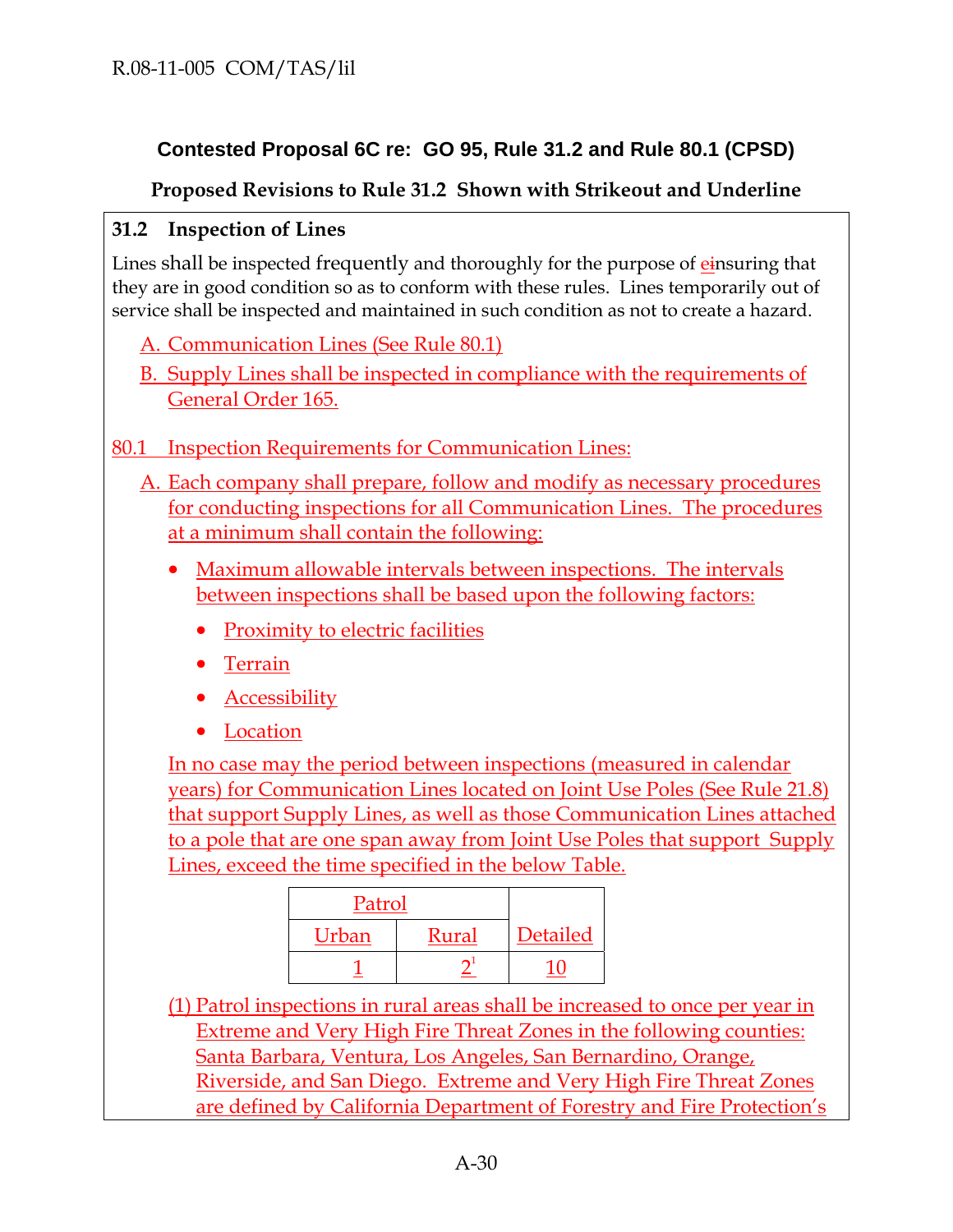Fire and Resource Assessment Program (FRAP) Fire Threat Map. The FRAP Fire Threat Map is to be used to establish approximate boundaries and Utilities should use their own expertise and judgment to determine if local conditions require them to adjust the boundaries of the map.

- Methodology to ensure that all lines are subjected to:
	- Detailed Inspections
		- Note: For the purpose of this rule Detailed Inspection shall be defined as a careful visual inspection of Communication facilities and structures using inspection tools such as binoculars and measuring devices, as appropriate.
	- Patrol Inspections
		- Note: For the purpose of this rule Patrol Inspection shall be defined as a simple visual inspection, of applicable communications facilities equipment and structures that is designed to identify obvious structural problems and hazards. Patrol inspections may be carried out in the course of other company business.
- Procedures specifying what problems shall be identified.

Each company shall maintain records of inspections. Commission staff shall be permitted to inspect records and procedures consistent with Public Utilities Code Section 314 (a).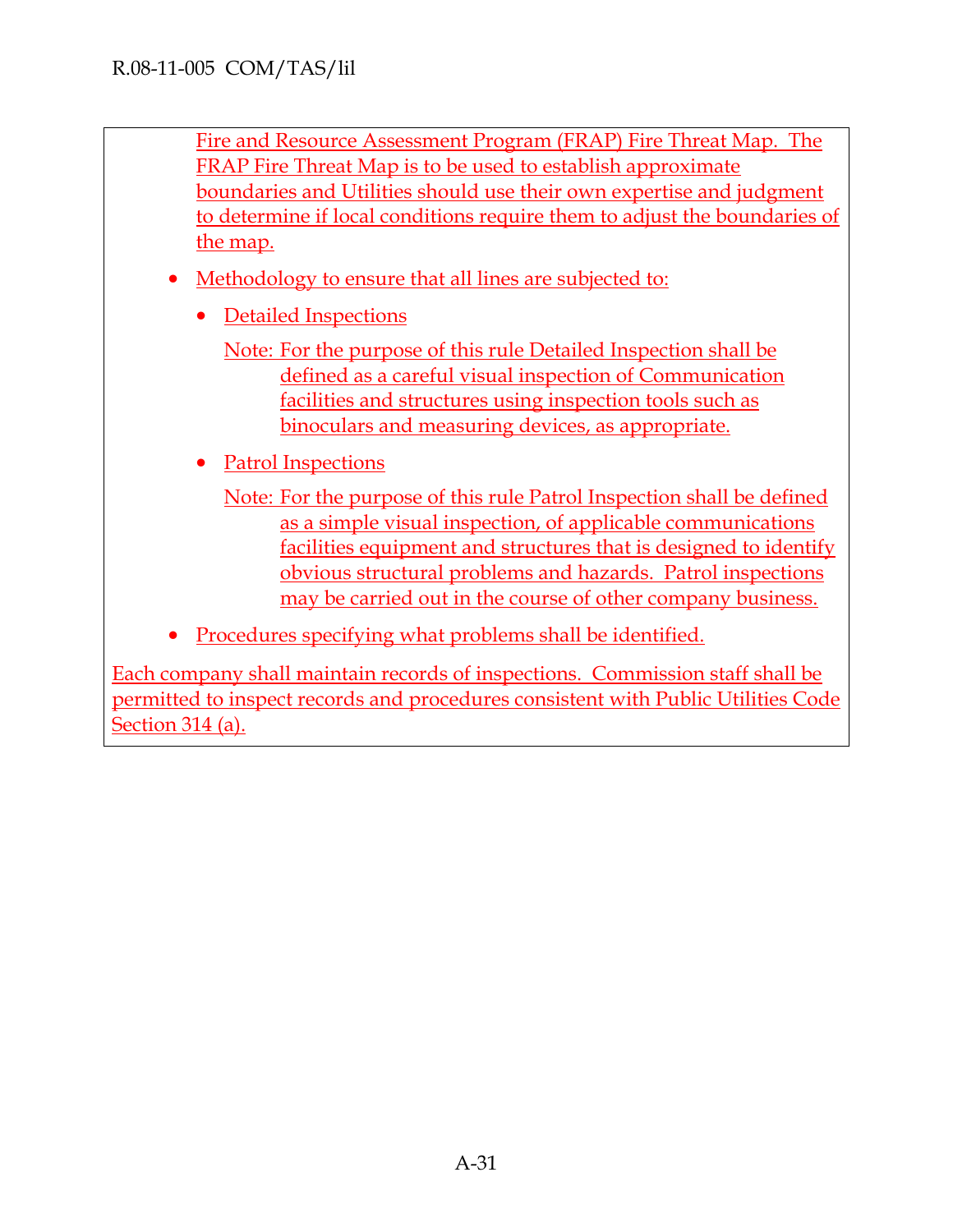# **Contested Proposal 6D re: GO 95, Rule 31.2 and Rule 80.1 (SDG&E)**

#### **Proposed Revisions Shown in with Strikeout and Underline**

#### **31.2 Inspection of Lines**

Lines shall be inspected frequently and thoroughly for the purpose of einsuring that they are in good condition so as to conform with these rules. Lines temporarily out of service shall be inspected and maintained in such condition as not to create a hazard.

- **A. Communication Lines** (See Rule 80.1)
- **B. Supply Lines** shall be inspected in compliance with the requirements of General Order 165.

#### **80.1 Inspection Requirements for Communication Lines**:

Each company shall prepare, follow and modify as necessary procedures for conducting inspections for all Communication Lines. The procedures at a minimum shall contain the following:

- Maximum allowable intervals between inspections. The intervals between inspections shall be based upon the following factors:
	- Proximity to electric facilities
	- Terrain
	- **Accessibility**
	- Location

In no case may the period between inspections (measured in years) for Communication Lines located on Joint Use Poles (See Rule 21.8) that contain Supply Circuits (See Rule 20.6-D), as well as those Communication Lines attached to a pole that are within three spans of Joint Use Poles that contain Supply Circuits, exceed the time specified in the below Table.

| Patrol         |  |                 |
|----------------|--|-----------------|
| Urban<br>Rural |  | <b>Detailed</b> |
|                |  |                 |

(1) Patrol inspections in rural areas shall be increased to once per year, and detailed inspections shall be increased to once every five years, in Extreme and Very High Fire Threat Zones in the following counties: Santa Barbara, Ventura, Los Angeles, San Bernardino,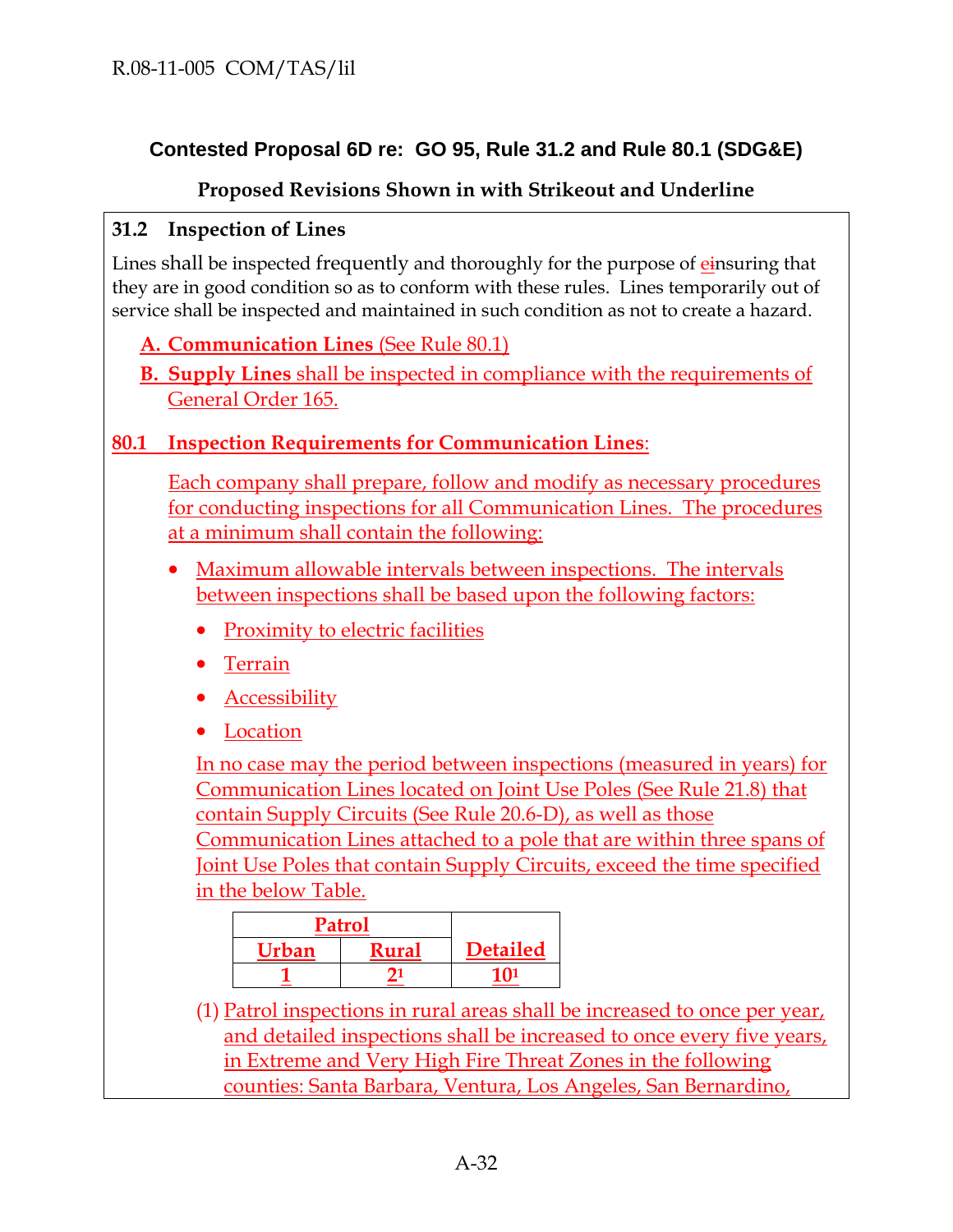Orange, Riverside, and San Diego. Extreme and Very High Fire Threat Zones are defined by California Department of Forestry and Fire Protection's Fire and Resource Assessment Program (FRAP) Fire Threat Map. The FRAP Fire Threat Map is to be used to establish approximate boundaries and Utilities should use their own expertise and judgment to determine if local conditions require them to adjust the boundaries of the map.

- Methodology to ensure that all lines are subjected to:
	- Detailed Inspections
		- Note: For the purpose of this rule Detailed Inspection shall be defined as a careful visual inspection of Communication facilities and structures using inspection tools such as binoculars and measuring devices, as appropriate.
	- Patrol Inspections
		- Note: For the purpose of this rule Patrol Inspection shall be defined as a simple visual inspection, of applicable communications facilities equipment and structures that is designed to identify obvious structural problems and hazards. Patrol inspections may be carried out in the course of other company business.
- Procedures specifying what problems shall be identified.

Each company shall maintain records of inspections. Commission staff shall be permitted to inspect records and procedures consistent with Public Utilities Code Section 314 (a).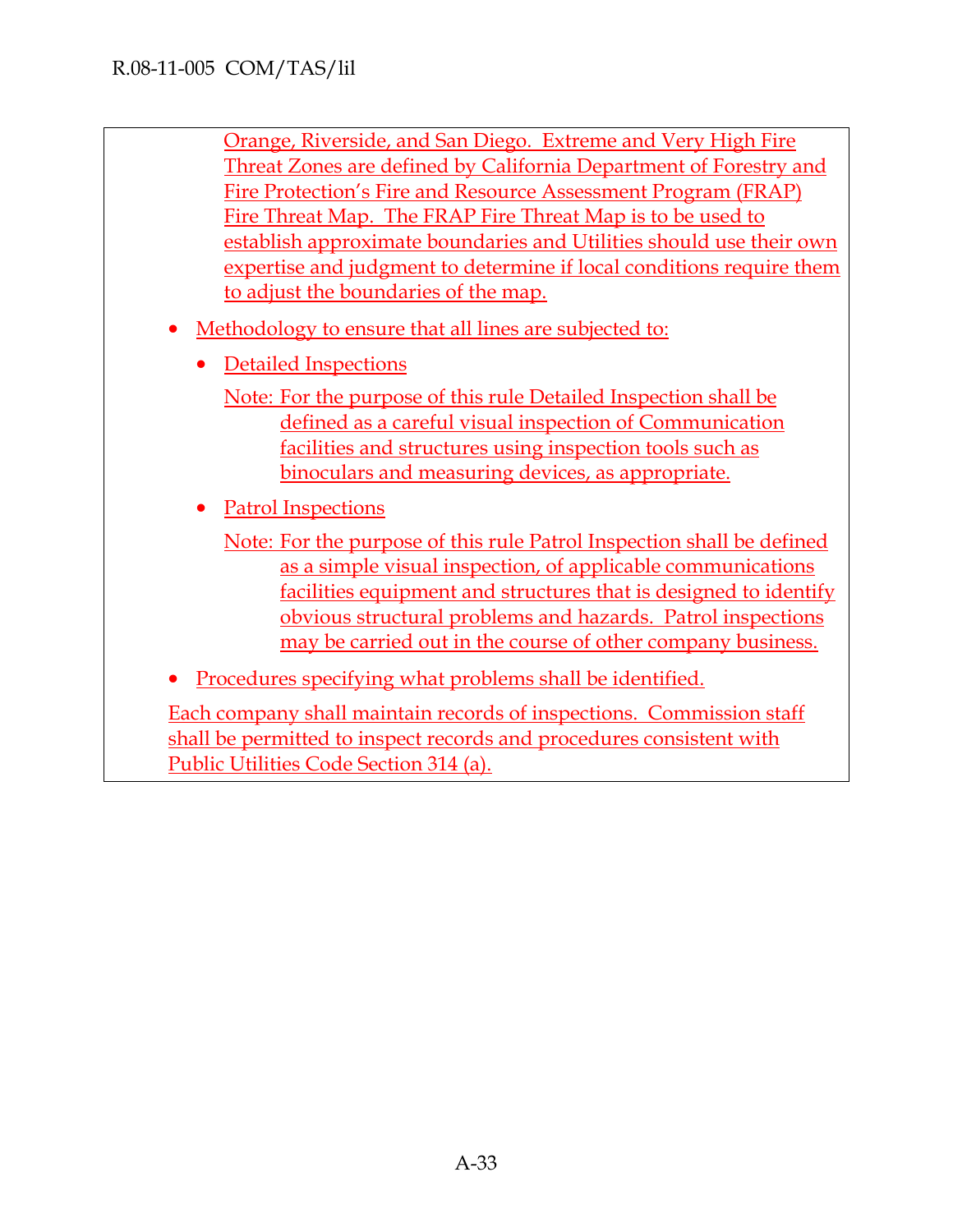# **Contested Proposal 6E re: GO 95, Rule 31.2 and Rule 80.1B (CPSD)**

# **Proposed New Rule 80.1B Shown with Underline**

| 80.1 | <b>Inspection Requirements for Communication Lines:</b>                                                                                                                                                                                                                                                      |
|------|--------------------------------------------------------------------------------------------------------------------------------------------------------------------------------------------------------------------------------------------------------------------------------------------------------------|
|      | <b>B.</b> Intrusive Inspections                                                                                                                                                                                                                                                                              |
|      | Wood poles supporting only Communication Lines or equipment, that are:                                                                                                                                                                                                                                       |
|      | Located in Extreme or Very High Fire Threat Zones in Southern California<br>and inter-set between joint use poles supporting Supply Lines,                                                                                                                                                                   |
|      | Or,                                                                                                                                                                                                                                                                                                          |
|      | Located in Extreme or Very High Fire Threat Zones in Southern California<br>and extend up to three spans from a joint use pole supporting Supply<br>Lines,                                                                                                                                                   |
|      | Or,                                                                                                                                                                                                                                                                                                          |
|      | Located in areas outside Extreme or Very High Fire Threat Zones in<br>Southern California and extend one span from a joint use pole supporting<br>Supply Lines, shall be intrusively inspected accordance with the schedule<br>established in General Order 165 for wood poles that support Supply<br>Lines. |
|      | <u>Note: For the purpose of this rule Intrusive Inspections shall be defined as</u><br>an inspection involving movement of soil, and/or using more<br>sophisticated diagnostic tools beyond visual inspections or instrument<br><u>reading.</u>                                                              |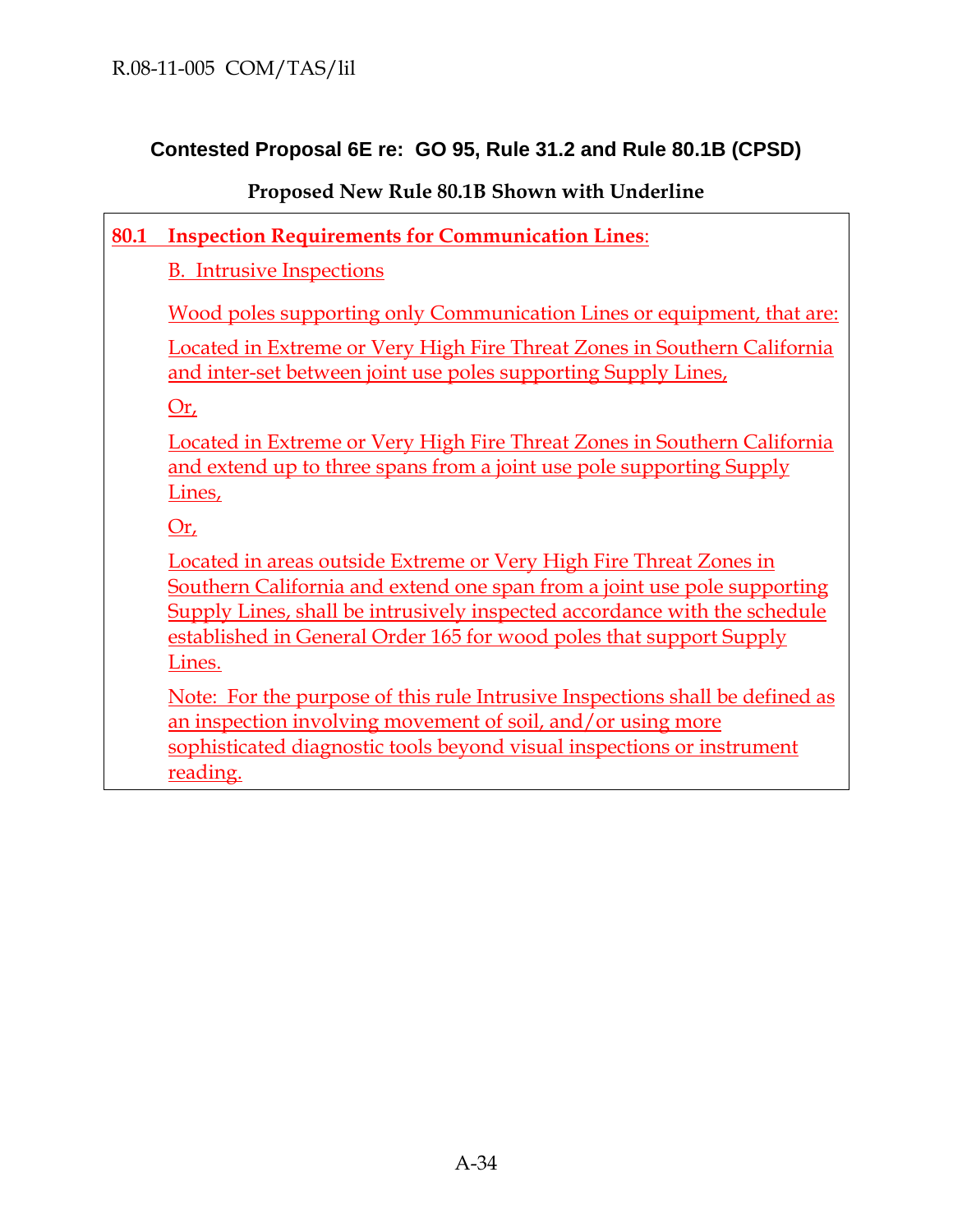## **Contested Proposal 7A re: GO 95, Rule 35, Paragraph 4 (Joint Utilities)**

#### **Proposed New Paragraph Shown with Underline**

#### **35 Vegetation Management**

Insert new fourth Paragraph as follows:

Whenever a property owner obstructs access to, or fails to make accessible, overhead facilities for vegetation management activities, such that the supply company cannot inspect its facilities or there is an imminent threat of violation of required regulatory or statutory clearances, the supply company, at its discretion and with proper notice, may discontinue electric service the property owner is receiving at any location where the owner may receive the supply company's electric service. "Proper notice" shall, at a minimum, consist of five days written notice, unless the condition poses an imminent safety hazard to the public.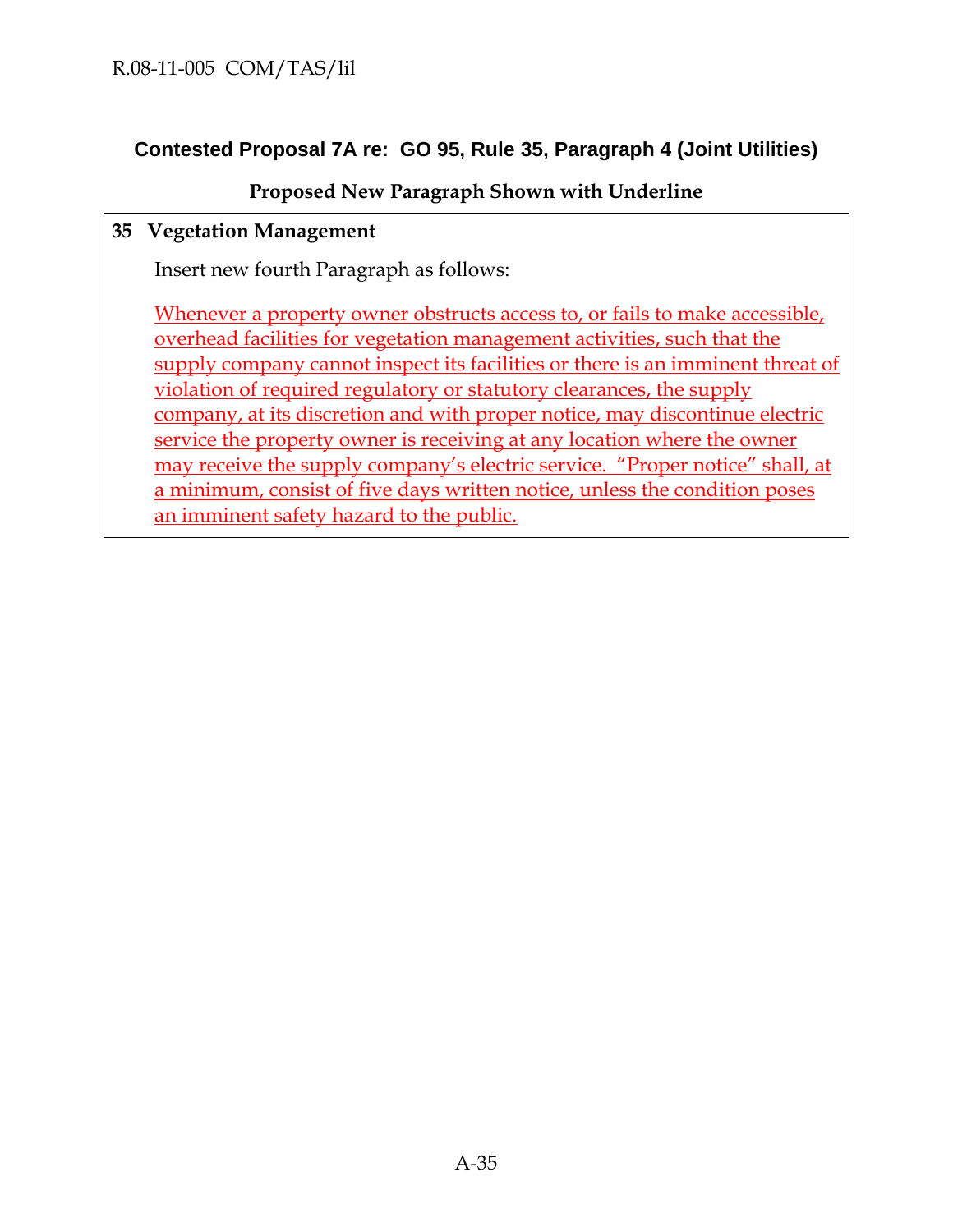# **Contested Proposal 7B re: GO 95, Rule 35, Exception 3 (Joint Utilities)**

## **Proposed New Exception Shown with Strikeout and Underline**

#### **35 Vegetation Management**

Where overhead conductors traverse trees and vegetation, safety and reliability of service demand that certain vegetation management activities be performed in order to establish necessary and reasonable clearances. The minimum clearances established in Table 1, Cases 13 and 14, measured between line conductors and vegetation under normal conditions, shall be maintained. (Also see Appendix E for tree trimming guidelines).

When a utility has actual knowledge, obtained either through normal operating practices or notification to the utility, dead, rotten and diseased trees or portions thereof, that overhang or lean toward and may fall into a span, should be removed.

Communication and electric supply circuits, energized at 750 volts or less, including their service drops, should be kept clear of vegetation in new construction and when circuits are reconstructed or repaired, whenever practicable. When a utility has actual knowledge, obtained either through normal operating practices or notification to the utility, that any circuit energized at 750 volts or less shows strain or evidences abrasion from vegetation contact, the condition shall be corrected by reducing conductor tension rearranging or replacing the conductor, pruning the vegetation or placing mechanical protection on the conductor(s). For the purpose of this rule, abrasion is defined as damage to the insulation resulting from the friction between the tree and conductor. Scuffing or polishing of the insulating covering is not considered abrasion. Strain on a conductor is present when there is additional tension causing a deflection of the conductor beyond the slack of the span. Contact between vegetation and conductors, in and of itself, does not constitute a violation of the rule.

# **EXCEPTIONS:**

1. Rule 35 requirements do not apply to conductors, or aerial cable that complies with Rule 57.4-C, energized at less than 60,000 volts, where trimming or removal is not practicable and the conductor is separated from the tree with suitable materials or devices to avoid conductor damage by abrasion and grounding of the circuit through the tree.

2. Rule 35 requirements do not apply where the *utility* supply or communication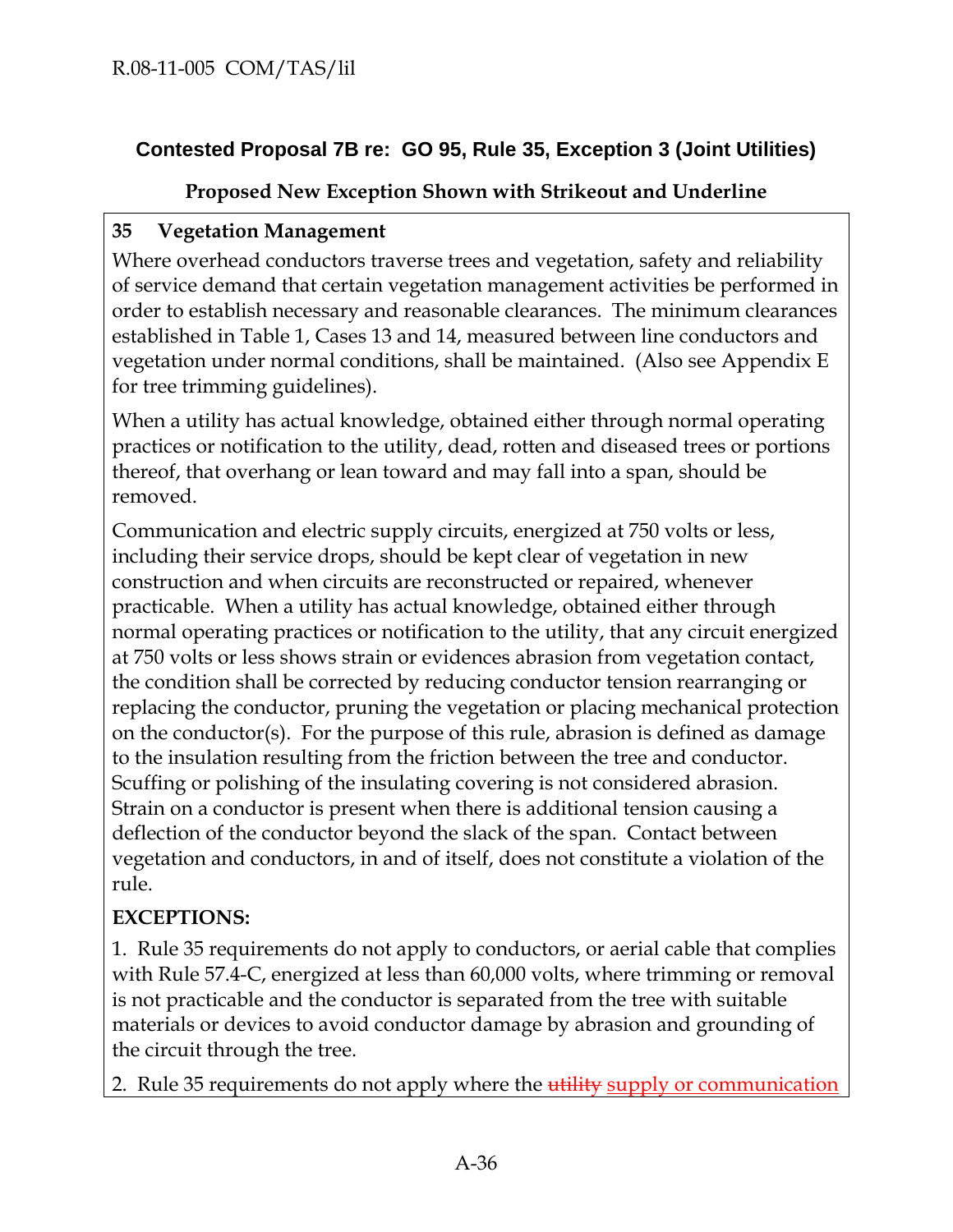company has made a "good faith" effort to obtain permission to trim or remove vegetation but permission was refused or unobtainable. A "good faith" effort shall consist of current documentation of a minimum of an attempted personal contact and a written communication, including documentation of mailing or delivery. However, this does not preclude other action or actions from demonstrating "good faith". If permission to trim or remove vegetation is unobtainable and requirements of exception 2 are met, the *utility company* is not compelled to comply with the requirements of exception 1.

3. Whenever a property owner obstructs access to, or fails to make accessible, overhead facilities for vegetation management activities, the supply or communication company shall not be responsible for the consequences of failing to trim or remove such vegetation so long as the supply or communication company can document (1) at least one attempted personal contact with the owner, (2) at least one written communication to the owner, including documentation of mailing or delivery, and (3) notification to Commission Staff.

3. 4. The Commission recognizes that unusual circumstances beyond the control of the utility may result in nonconformance with the rules. In such cases, the utility may be directed by the Commission to take prompt remedial action to come into conformance, whether or not the nonconformance gives rise to penalties or is alleged to fall within permitted exceptions or phase–in requirements.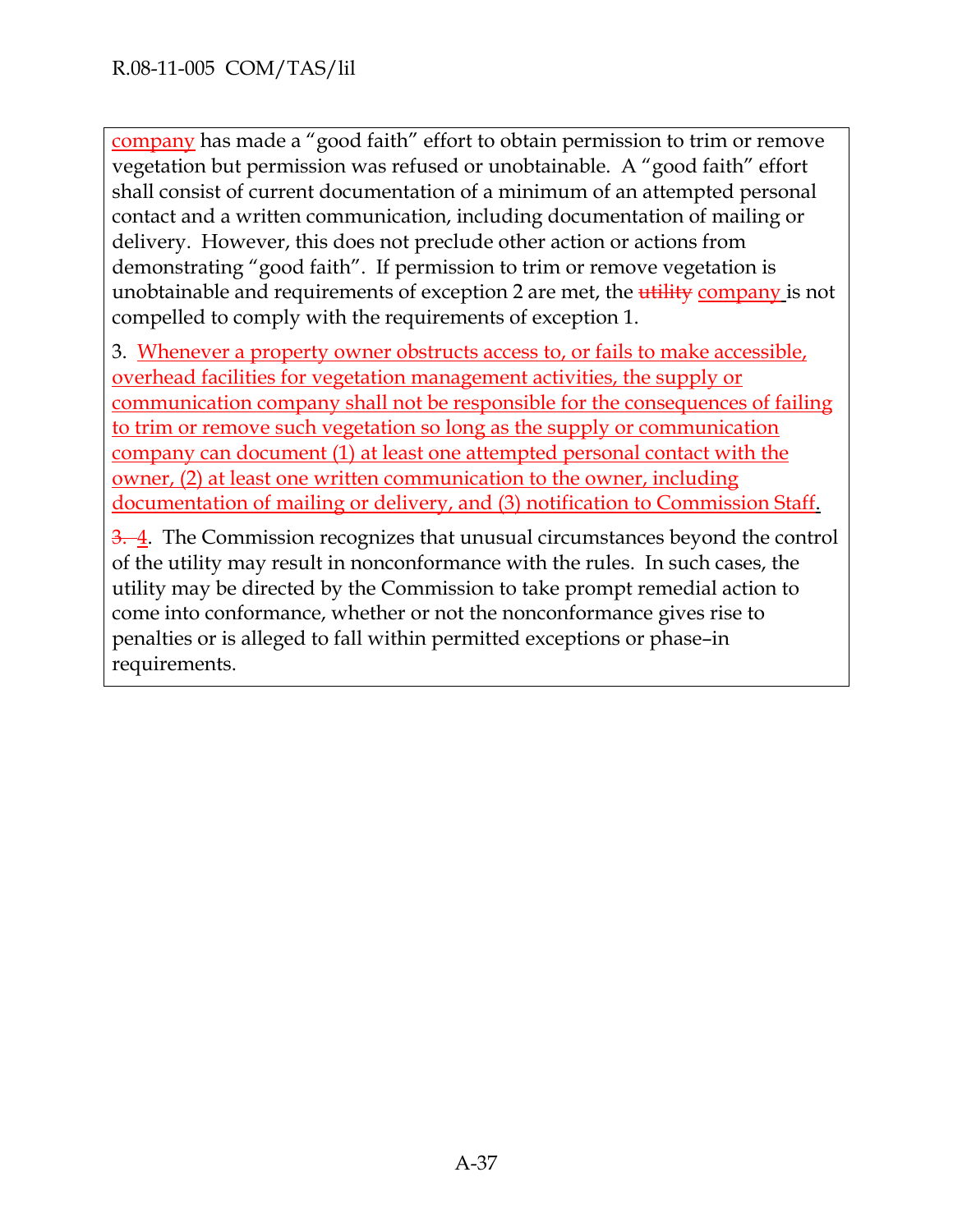#### **Contested Proposal 8A re: GO 95, Rule 35, Appendix E, Table (Joint Utilities)**

#### **Proposed Revisions Shown with Strikeout and Underline**

|                                                                                                                                                           | Case 13    | Case 14      |
|-----------------------------------------------------------------------------------------------------------------------------------------------------------|------------|--------------|
| <b>Voltage of Lines</b>                                                                                                                                   | of Table 1 | of Table 1   |
| Radial clearances for any conductor of a line<br>operating at $2,400V$ or more volts, but less than<br>72,000 $\overline{\text{volts V}}$                 | 4 feet     | $6.510$ feet |
| Radial clearances for any conductor of a line<br>operating at 72,000V or more volts, but less than<br>$110,000$ volts V                                   | 6 feet     | $1015$ feet  |
| Radial clearances for any conductor of a line<br>operating at 110,000 $\underline{V}$ or more volts, but less<br>than 300,000 $\overline{\text{volts}}$ V | 10 feet    | 20 feet      |
| Radial clearances for any conductor of a line<br>operating at 300,000 or more volts V                                                                     | 15 feet    | 20 feet      |

# **Contested Proposal 8B re: GO 95, Rule 35, Guidelines (Joint Utilities) Proposed Revisions Shown with Strikeout and Underline**

The following are guidelines to Rule 35.

The radial clearances shown below are recommended minimum clearances that should be established, at time of trimming, between the vegetation and the energized conductors and associated live parts where practicable. Reasonable vegetation management practices may make it advantageous to obtain greater clearances than those listed below: to ensure compliance until the next scheduled maintenance. Each utility may determine and apply additional appropriate clearances beyond clearances listed below, which take into consideration various factors, including: line operating voltage, length of span, line sag, planned maintenance cycles, location of vegetation within the span, species type, experience with particular species, vegetation growth rate and characteristics, vegetation management standards and best practices, local climate, elevation, and fire risk.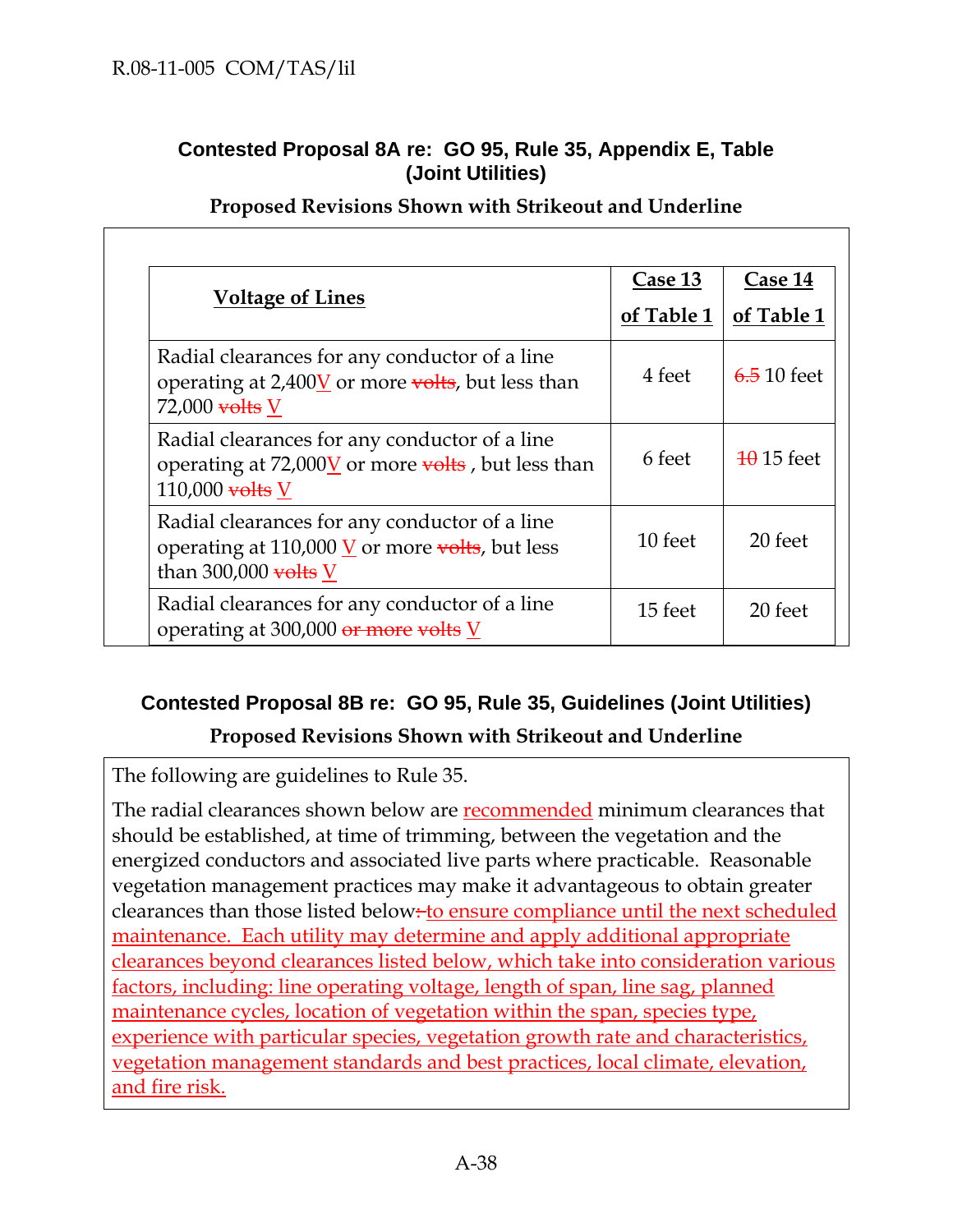# **Contested Proposal 8C re: GO 95, Rule 35, Guidelines (CFBF and MGRA)**

#### **Proposed Revisions Shown with Strikeout and Underline**

The following are guidelines to Rule 35.

The radial clearances shown below are **recommended** minimum clearances that should be established, at time of trimming, between the vegetation and the energized conductors and associated live parts where practicable. Reasonable vegetation management practices may make it advantageous for the purposes of public safety, reliability or tree health to obtain greater clearances than those listed below: to ensure compliance until the next scheduled maintenance. Each utility may determine and apply additional appropriate clearances beyond clearances listed below, which take into consideration various factors, including: line operating voltage, length of span, line sag, planned maintenance cycles, location of vegetation within the span, species type, experience with particular species, vegetation growth rate and characteristics, vegetation management standards and best practices (including when feasible appropriate tree crop production manuals), local climate, elevation, and fire risk.

## **Contested Proposal 9 re: GO 95, Rule 38, Table 2, Footnote (aaa) (Joint Utilities)**

#### **Proposed New Footnote Shown with Underline**

**New Footnote "aaa" to clearances specified in Rule 38, Table 2, Cases 1-13:** 

(aaa) The vertical separation requirement between conductors in the adjoining mid-span may or may not require increased vertical separation at the pole based on the sag characteristics of the conductors.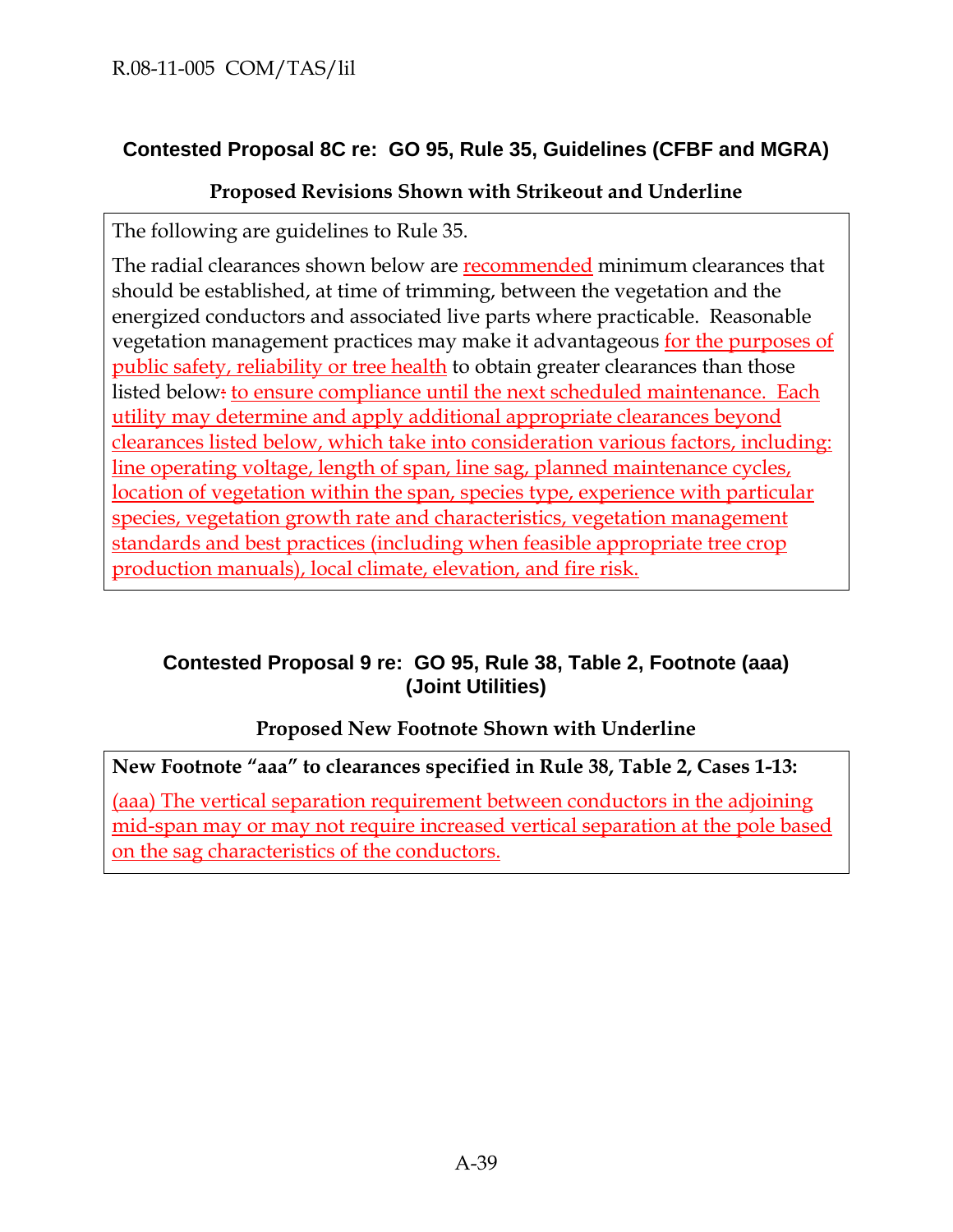# **Contested Proposal 10A re: GO 95, Rule 44.4 (CIP Coalition)**

## **Proposed New Rule 44.4 Shown with Underline**

# **44.4 Cooperation**

All entities with facilities on the subject pole shall cooperate with the company performing the load calculations necessitated by the provisions of Rule 44.1, 44.2 or 44.3, including, but not limited to, promptly providing or making reasonably available, upon request and to the extent it exists, the following:

# (a) The most recent intrusive pole test data;

(b) Any information regarding its facilities necessary to perform a pole loading calculation that is not readily available to the company performing the pole loading calculations through a field visit; and

(c) A table of standard input values used by the Responding Company in pole loading calculations (e.g., standard conductor or cable sizes, tension values, and equipment sizes and weights).

In the event a pole attachment application or a joint pole application submitted to a pole owner is rejected, the pole owner shall provide the applicant with the reason(s) for the rejection with the returned application. In the event a pole attachment application or a joint pole application is rejected by a pole owner because it has failed to meet the pole loading limitations established by the pole owner (consistent with General Order 95 or any subsequent regulation), the pole owner should also provide the applicant with sufficient information to determine how the pole loading limitations were exceeded with the returned application.

Note: "Promptly" means as soon as practicable but, absent exigent circumstances or mutual agreement, no more than fifteen (15) business days from the date of the request. (Exigent circumstances include requests for intrusive data or other necessary information on transmission poles, or requests for information on a large number of poles in a limited time period.)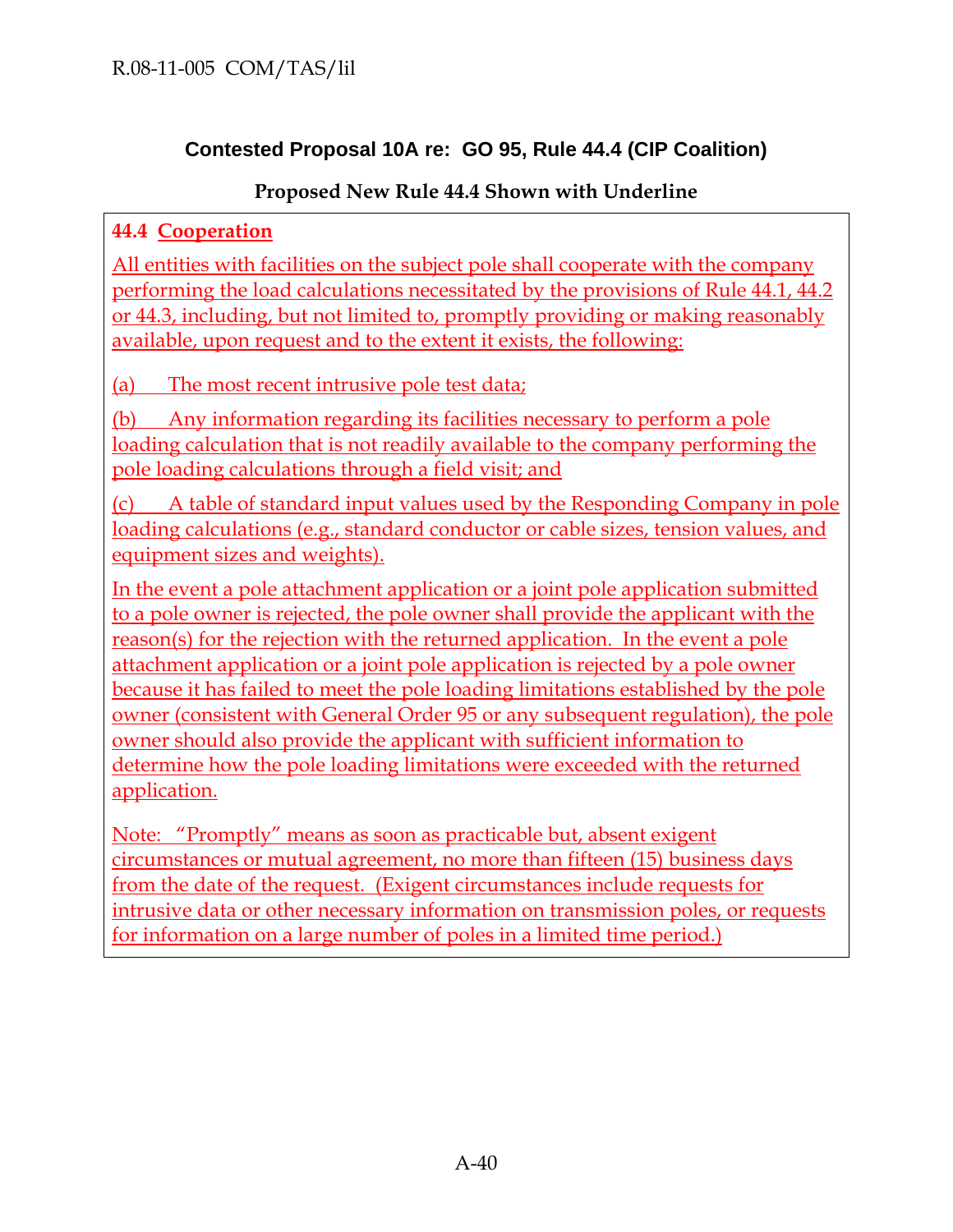## **Contested Proposal 10B re: GO 95, Rule 44.2, Rule 44.4, and Appendix I (Joint Utilities)**

#### **Proposed Revisions to Rules 44.2 and 44.4 Shown with Strikeout and Underline.**

#### **Proposed Revisions to Rule 44.2 and Addition of New Rule 44.4**

## **44.2 Additional Construction**

Any utility entity planning the addition of facilities that materially increase the load on a structure shall perform a loading calculation to ensure that the addition of the facilities will not reduce the safety factors below the values specified by Section IV. Such utility entity shall maintain these pole loading calculations and shall provide such information to authorized joint use pole occupants and the Commission upon request.

All other utilities or on the subject pole shall cooperate with the utility performing the load calculations described above including, but not limited to, providing intrusive pole loading data and other data necessary to perform those calculations.

Note: Nothing contained in this rule shall be construed as allowing the safety factor of a facility to be reduced below the required values specified in Rules 44.1 and 44.3.

## **44.4 Cooperation**

Entities with facilities on a pole shall cooperate with entities performing pole load calculations necessitated by Rules 44.1, 44.2 and 44.3 including, but not limited to, providing upon request intrusive pole test results and other data necessary to perform those calculations. (See Appendix I)

## **General Order 95 Appendix I Guidelines to Rule 44.4**

\_\_\_\_\_\_\_\_\_\_\_\_\_\_\_\_\_\_\_\_\_\_\_\_\_\_\_\_\_\_\_\_\_\_\_\_\_\_\_\_\_\_\_\_\_\_\_\_\_\_\_\_\_\_\_\_\_\_\_\_\_\_\_\_

The following are guidelines to Rule 44.4

Entities with facilities on a pole should cooperate with the entity performing the load calculations necessitated by the provisions of Rule 44.1, 44.2 or 44.3, including, but not limited to, promptly providing, upon request and if available, the following: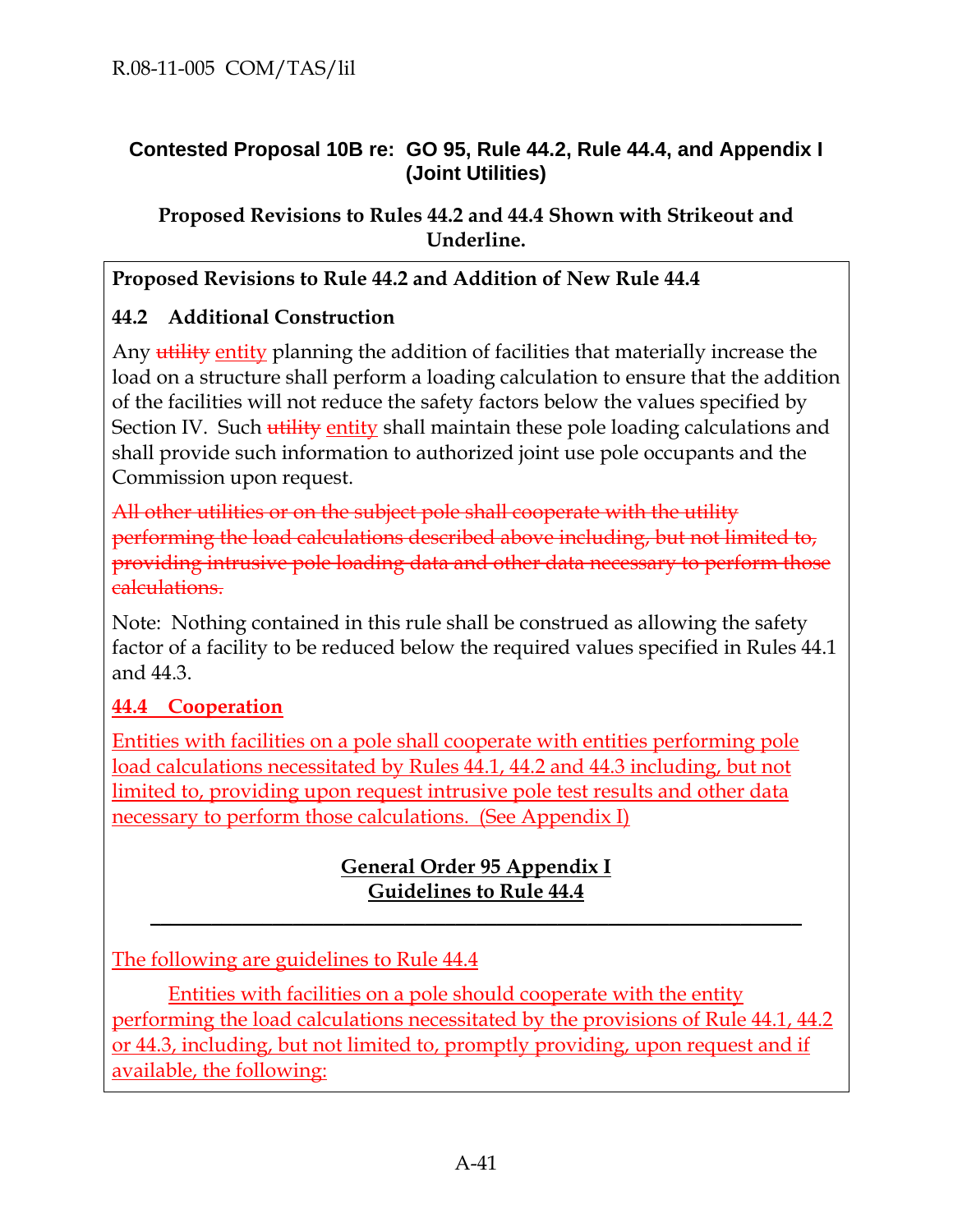(a) The most recent intrusive pole test data;

(b) Any information regarding its facilities necessary to perform a pole loading calculation that is not readily available to the company performing the pole loading calculations through a field visit; and

(c) A table of standard input values used by the responding entity in pole loading calculations (e.g., standard conductor or cable sizes, tension values, and equipment sizes and weights).

"Promptly providing" means as soon as practicable but, absent exigent circumstances or mutual agreement, no more than fifteen (15) business days from the date of the request. (Exigent circumstances include requests for intrusive data or other necessary information on transmission poles, or requests for information on a large number of poles in a limited time period.)

In the event a pole attachment application or a joint pole application submitted to a pole owner is rejected, the pole owner should provide the applicant with an explanation of the reason(s) for the rejection with the returned application. In the event a pole attachment application or a joint pole application is rejected by a pole owner because it has failed to meet the pole loading limitations established by the pole owner (consistent with General Order 95 or any subsequent regulation), the pole owner should also provide the applicant with, sufficient information to determine how the pole loading limitations were exceeded.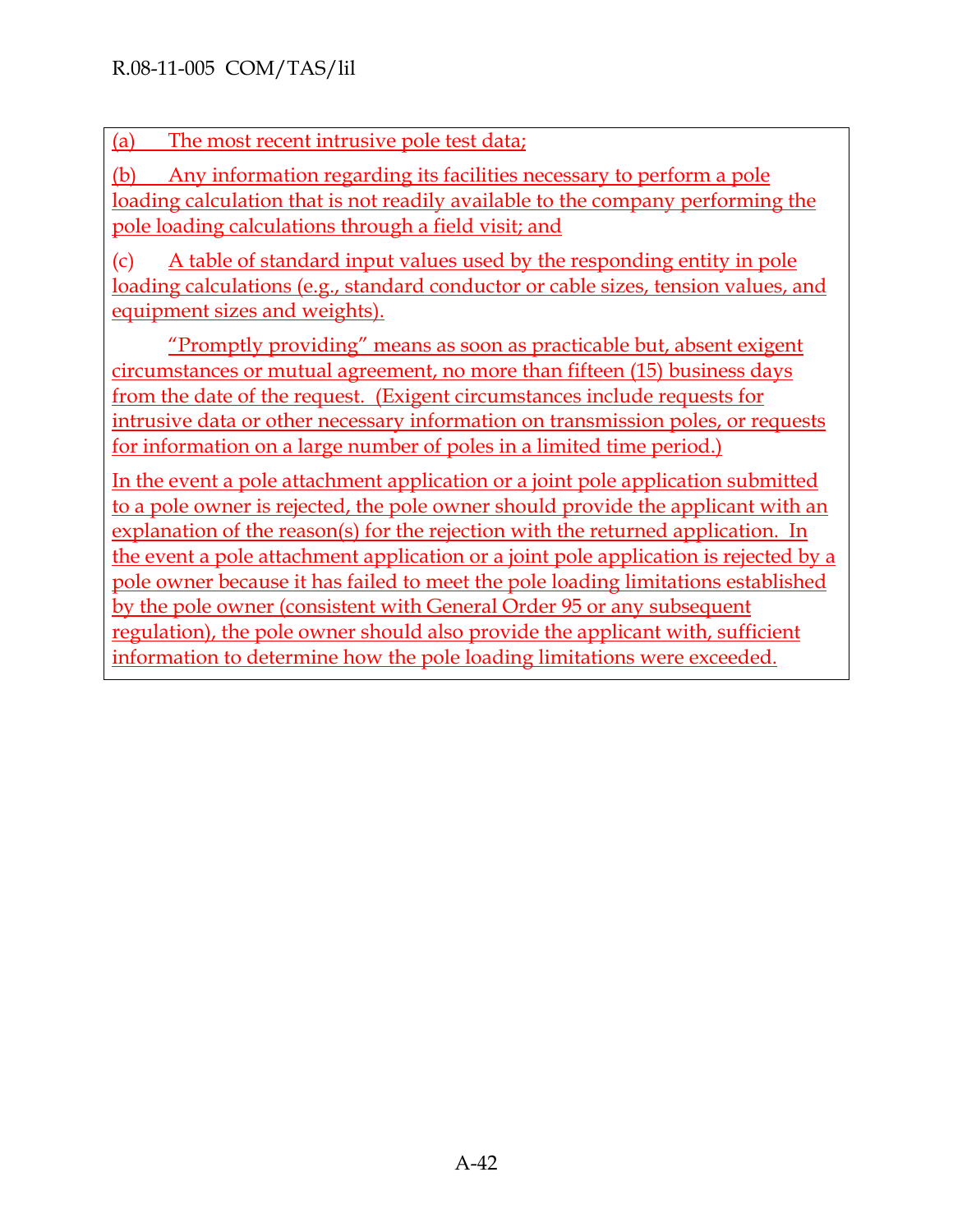## **Contested Proposal 11A re: GO 95, Rule 48 (Joint Utilities)**

#### **Proposed Revisions to Rule 48 Shown with Strikeout and Underline.**

#### **48 Ultimate Strength of Materials**

Structural members, and their connections, and other elements of overhead lines shall be designed and constructed in accordance with the loading criteria specified in Rule 43 so that the structures and parts thereof will not fail or be seriously distorted at any load less than their maximum working loads (developed under the current construction arrangements with loadings as specified in Rule 43) and the safety factors specified in Rule 44.

Values used for the ultimate strength of material shall comply with the safety factors specified in Rule 44.

#### **Contested Proposal 11B re: GO 95, Section IV, Proposed Ordering Paragraph (CPSD)**

# **Proposed Ordering Paragraph Shown with Underline.**

## **Proposed Ordering Paragraph:**

The Consumer Protection and Safety Division shall establish a technical working group to address possible changes to Section IV of General Order 95. The technical working group shall consider appropriate revisions, if any, to Section IV of General Order 95 to update the section to incorporate modern materials and practices. CPSD shall report back to the Commission within 12 months.

## **Contested Proposal 12 re: GO 95, Proposed Rule 91.5 (SDG&E)**

#### **Proposed Rule 91.5 Shown with Underline.**

#### **91.5 Marking**

Communication cables and conductors shall be marked as to ownership to facilitate identification.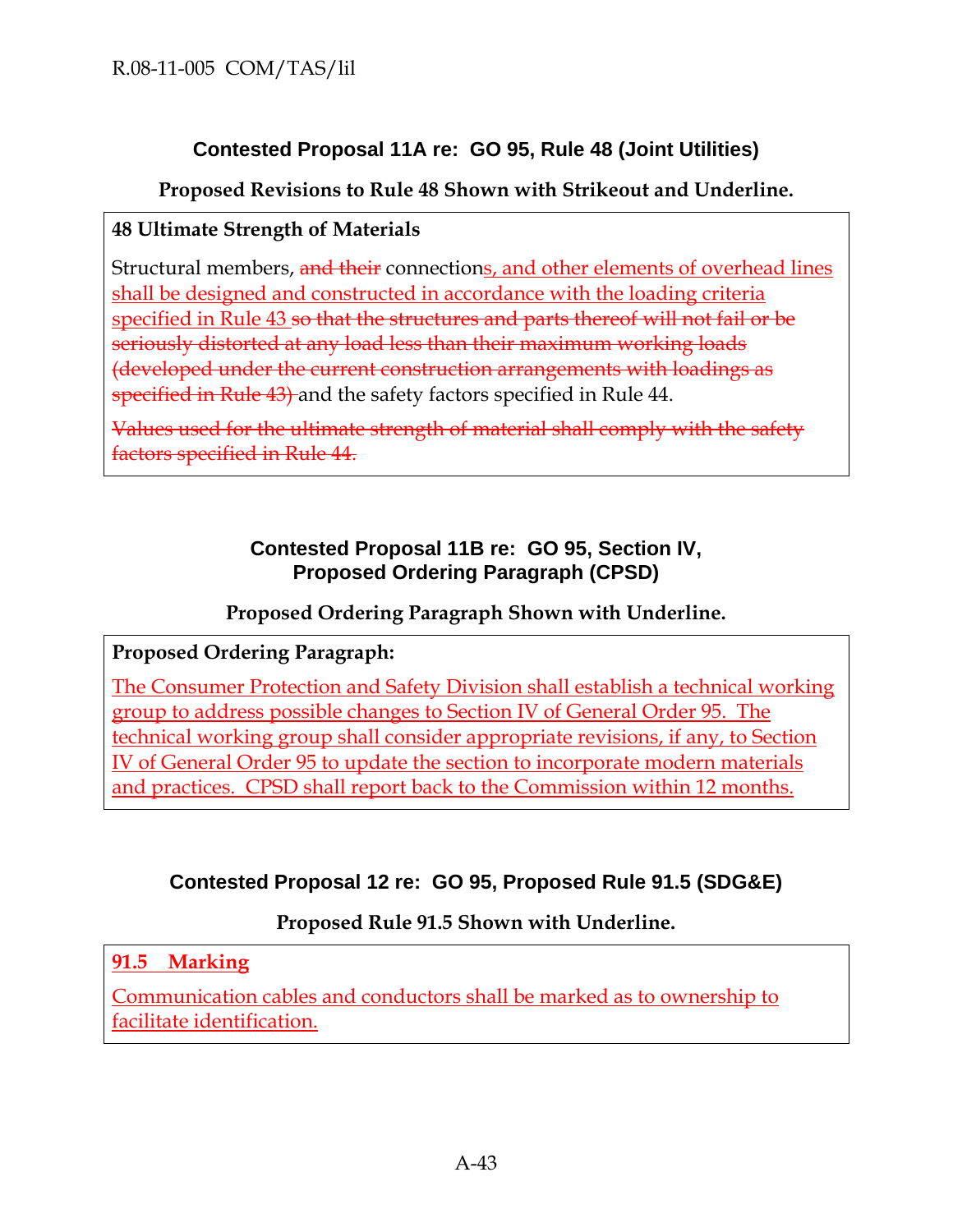## **Contested Proposal 13A re: GO 165, Section V (CPSD and MGRA)**

**Proposed New Section V of GO 165 Shown with Underline.** 

# **V. Fire Incident Reporting and Data Collection Requirements**

California investor-owned electric utilities shall collect information on all fire incidents which are attributable or allegedly attributable to their overhead electric distribution lines or transmission lines. Data to be collected per incident shall include date, time, general location, specific geographical coordinates, equipment, voltage, fire agencies involved, weather conditions, vegetation conditions, and apparent cause. Collected data shall be provided electronically under General Order 66-C and Section 583 of the Public Utilities Code annually to the Director of CPSD or its successor. Summaries of collected data shall be provided electronically annually to the Director of CPSD or its successor, which may be made available to the public and state or local fire agencies.

## **Contested Proposal 13B re: Proposed Ordering Paragraph on Data Collection (PG&E)**

# **Proposed Ordering Paragraph Shown with Underline.**

# **Proposed Ordering Paragraph:**

Within 6 months of the effective date of this decision, the electric utilities and CPSD shall meet and confer regarding electric utility collection and utilization of fire-related data. Such discussions shall consider whether CPSD is receiving the fire-related data it needs from the electric utilities, and whether it would be useful for the electric utilities to collect different and/or additional data that would be provided to CPSD and/or fire agencies such as Cal Fire. Within 9 months of the effective date of this decision, the electric utilities and CPSD shall submit a report to the Executive Director of the Commission regarding the results of such discussions. State fire agencies shall be invited to participate in the discussions and report. These discussions shall be conducted in such a manner as to protect the confidentiality of the utilities' data.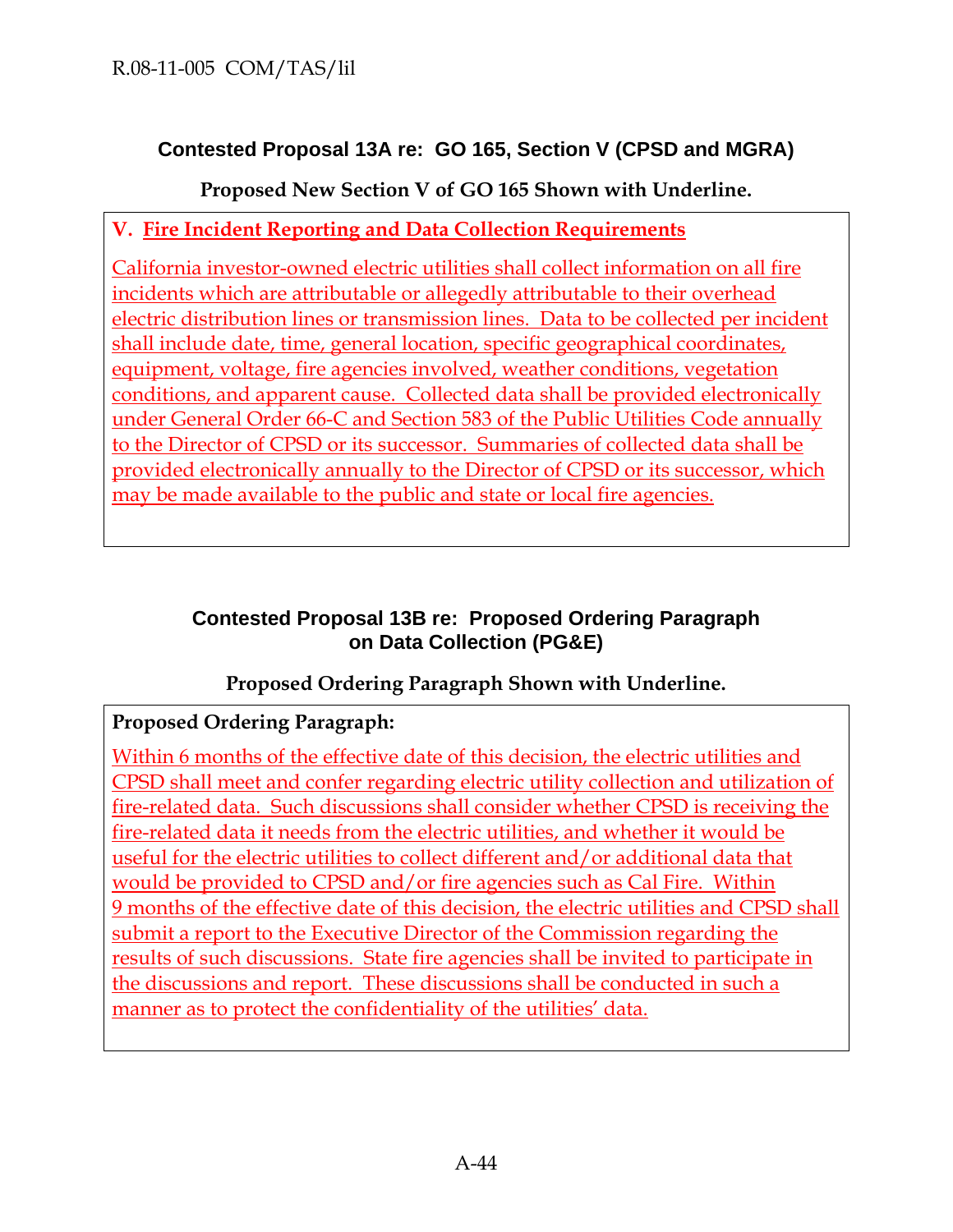## **Contested Proposal 14A re: Proposed Ordering Paragraph Regarding Fire Maps (CPSD and MGRA)**

#### **Proposed Ordering Paragraph Shown with Underline.**

## **Proposed Ordering Paragraph**

Investor-owned electric utilities (IOUs) and communication infrastructure providers (CIPs) shall provide funding to support the development of a working plan to determine how to create utility-specific high-resolution maps combining wind and vegetation data that identify areas at the greatest risk of catastrophic power line wildland fire ignitions. Within 60 days of the issuance of this decision, or at a time mutually agreed to by the participating parties, investorowned electric utilities (IOUs) and communication infrastructure providers (CIPs) shall meet and confer with CAL FIRE and CPSD staff in order to discuss how to create utility-specific high-resolution maps combining wind and vegetation data that identify areas at the greatest risk of catastrophic power line wildland fire ignitions. The purpose of the maps will be for determining inspection and maintenance cycles in all cases where geographic locations and maps are referred to in General Orders 95 and 165, and the maps may be used in the future to determine geography-specific construction, maintenance, and operational standards. The IOUs and CIPs shall cooperate with CAL FIRE and CPSD staff to develop a working plan to determine the process by which the maps would be produced, estimate the time and costs required to produce and maintain maps, devise a proposed revision cycle under which subsequent updates to the maps would be undertaken to incorporate changes to the underlying data or improvements or changes to analysis techniques, and any other actions that the Commission would need to take to enable the creation of utility-specific maps, including the use of funding provided by IOUs and CIPs. IOUs and CIPs shall further meet and confer with CAL FIRE to determine what funding may be required to produce such a working plan. Within six months after the issuance of this decision, IOUs and CIPs shall report back to the Commission and CPSD staff on the status of the working plan. Upon completion of the working plan, the Commission will decide whether to order the investorowned electric utilities and communication infrastructure providers to fund the creation and maintenance of utility-specific high-resolution maps. Maps adopted in Phase 1 or Phase 2 of this OIR shall remain applicable until further order by the Commission.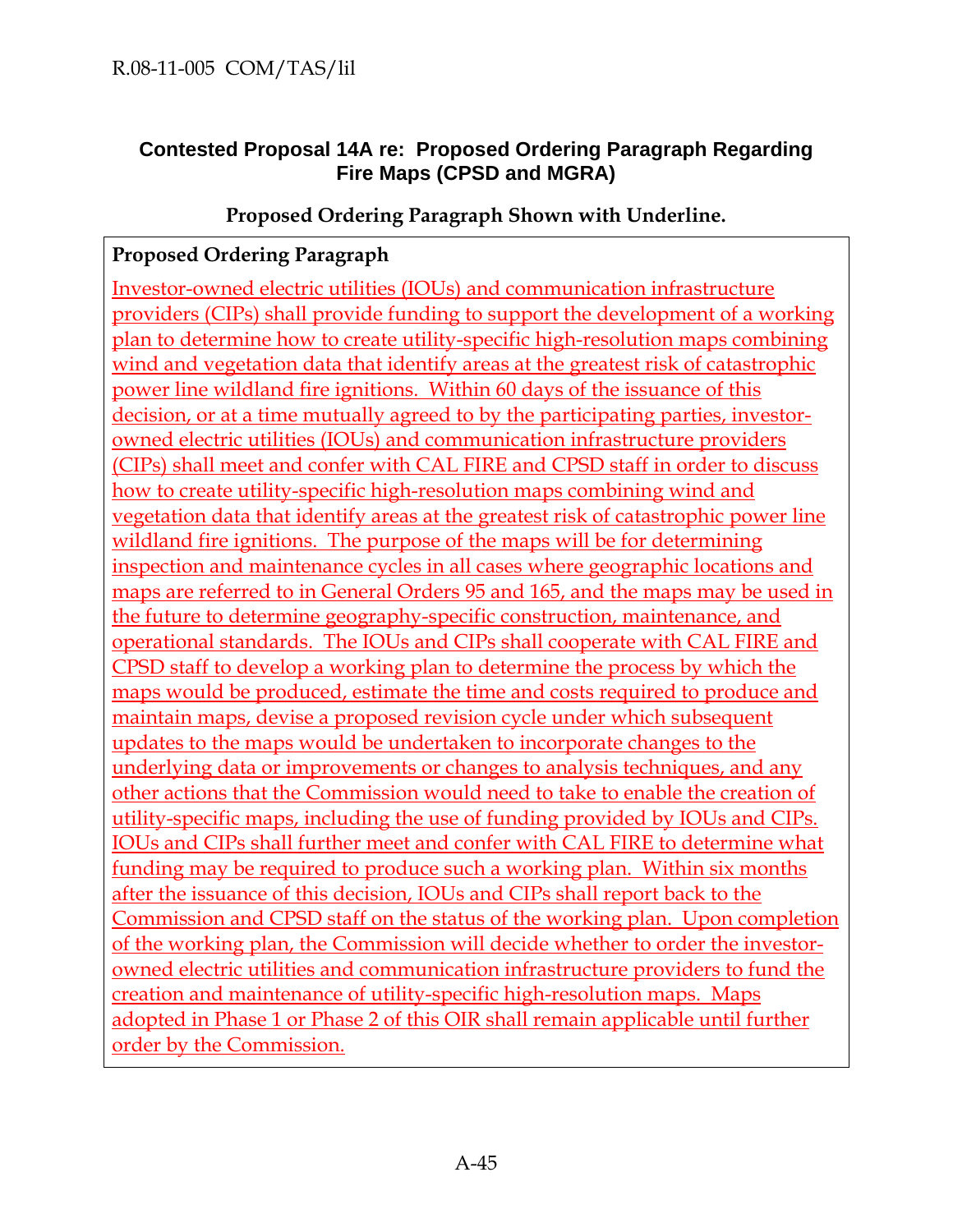#### **Contested Proposals 14A and 14B re: GO 95, Rule 31.2, Fire Maps for CIP Inspections**

**Proposed Additions to GO 95, Rule 31.2, Shown with Underline.** 

#### **31.2 Inspection of Lines**

Note: For the following Southern California counties: Santa Barbara, Ventura, Los Angeles, Orange, San Diego, Riverside, and San Bernardino, Specified Fire Areas shall be defined as the Extreme and Very High Fire Threat Zones as identified in Cal Fire's Fire and Resource Assessment Program Fire Threat Map. For the remaining counties in the State of California, Specified Fire Areas are defined as the areas designated as Threat Class 3 and 4 identified on Threat Class 3 and 4 Map attached as Appendix G, Figure 90. Communication Infrastructure Providers shall have the discretion to use their own expertise and judgment to determine if local conditions require them to adjust the boundaries of the maps.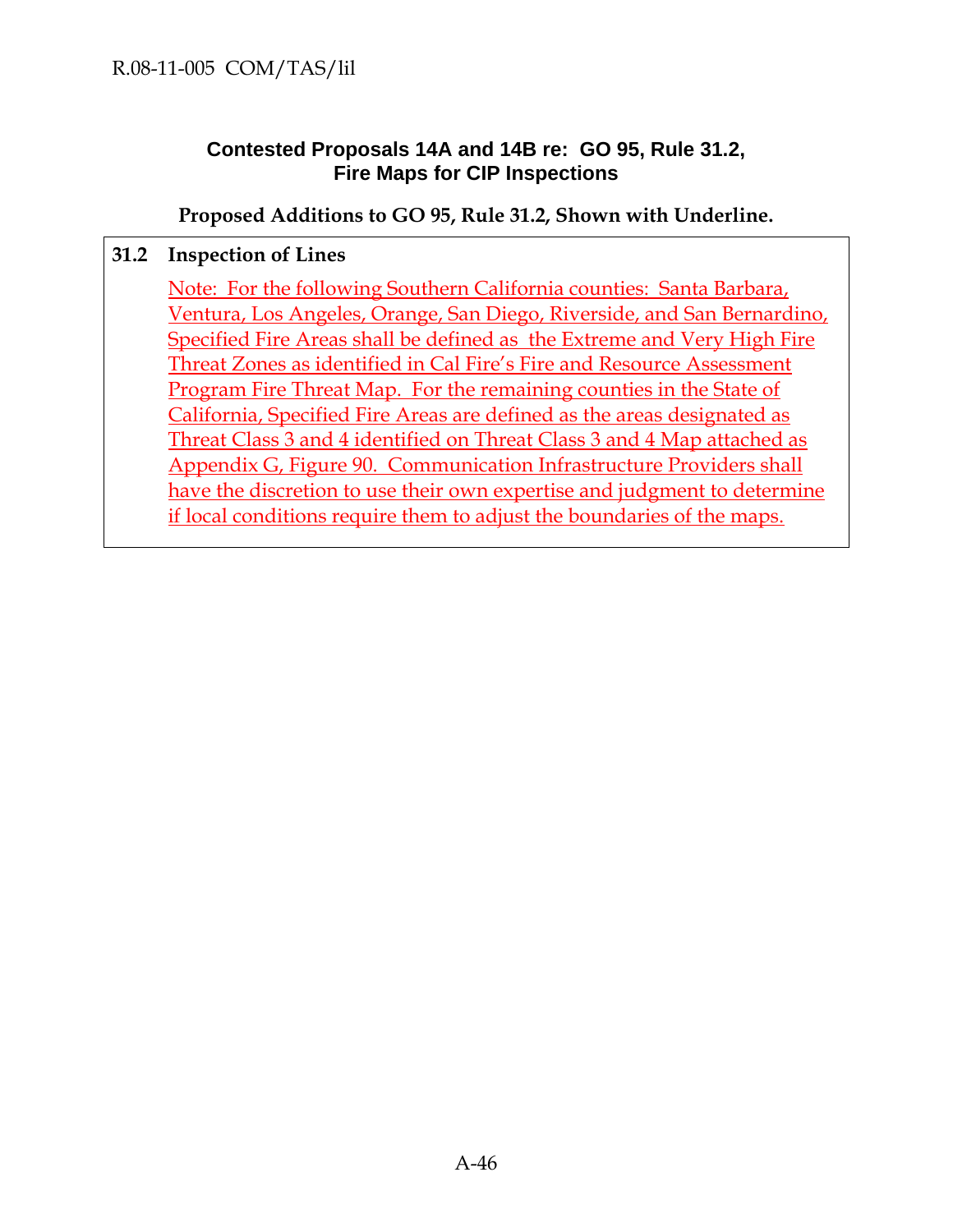

## **(END OF APPENDIX A)**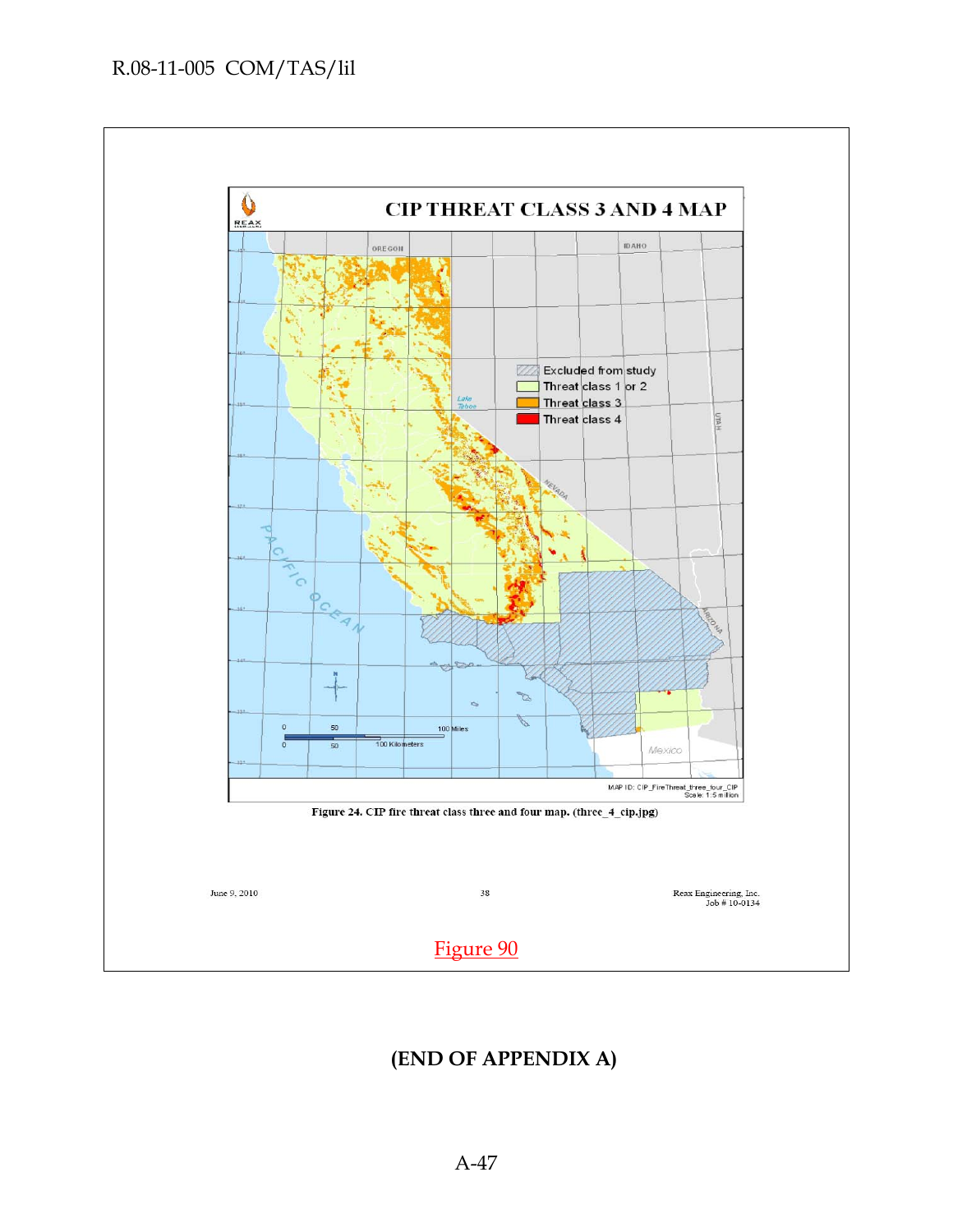# **Appendix B: Adopted Revisions to General Orders 95, 165, and 166**

Appendix B shows the text of General Orders 95, 165, and 166

as revised by today's decision.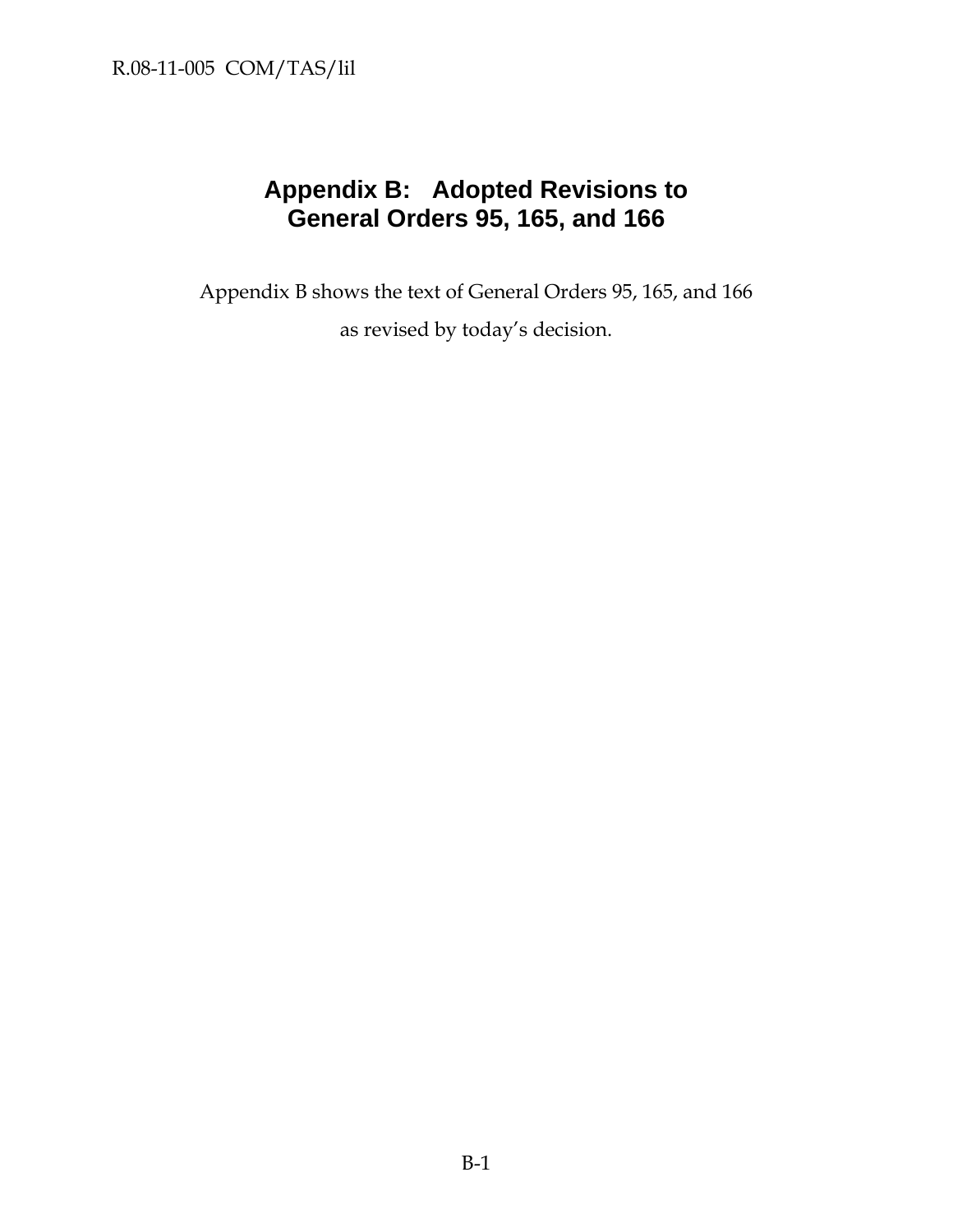# **General Order 95, Rule 11 Adopted Rule in Final Form**

#### **18 Purpose of Rules**

The purpose of these rules is to formulate, for the State of California, requirements for overhead line design, construction, and maintenance, the application of which will ensure adequate service and secure safety to persons engaged in the construction, maintenance, operation or use of overhead lines and to the public in general.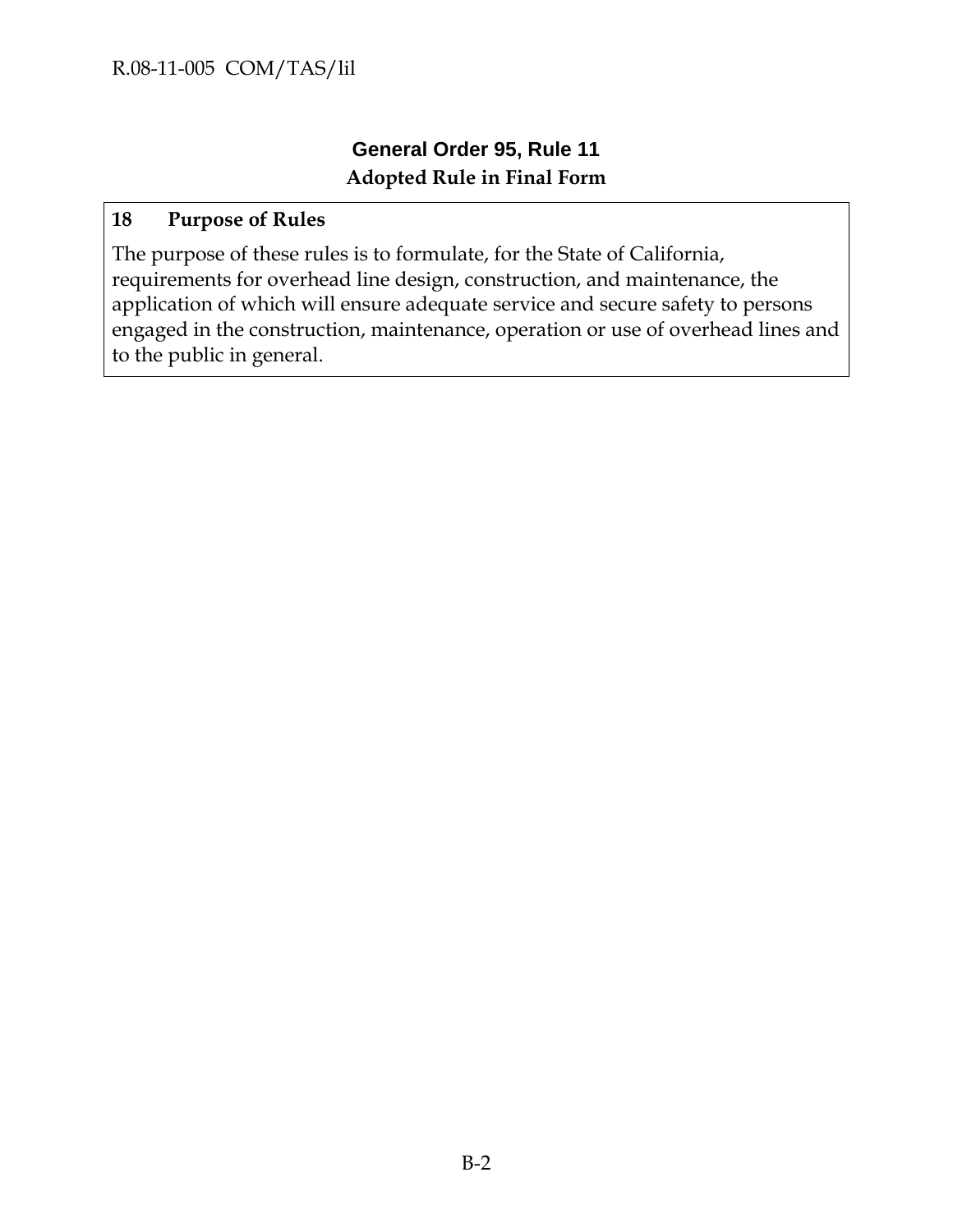# **General Order 95, Rule 18A Adopted Rule in Final Form**

This adopted revisions to Rule 18A include the consensus revisions to Rule 18A that replace the term "violation" with the term "nonconformance."

## **18 Reporting and Resolution of Safety Hazards Discovered by Utilities**

For purposes of this rule, "Safety Hazard" means a condition that poses a significant threat to human life or property.

"Southern California" is defined as the following: Imperial, Los Angeles, Orange, Riverside, Santa Barbara, San Bernardino, San Diego, and Ventura Counties.

"Extreme and Very High Fire Threat Zones" are defined on the Fire and Resource Assessment Program (FRAP) Map prepared by the California Department of Forestry and Fire Protection or the modified FRAP Map prepared by San Diego Gas & Electric Company (SDG&E) and adopted by Decision 11-XX—YYY in Phase 2 of Rulemaking 08-11-005. All entities subject to Rule 18 shall use the FRAP Map to implement Rule 18, except that SDG&E may use its modified FRAP Map to implement Rule 18.

## **Part A: Resolution of Safety Hazards and General Order 95 Nonconformances**

- (1)(a) Each company (including utilities and CIPs) is responsible for taking appropriate corrective action to remedy Safety Hazards and GO 95 nonconformances posed by its facilities.
	- (b) Upon completion of the corrective action, the company's records shall show, with sufficient detail, the nature of the work, the date, and the identity of persons performing the work. These records shall be preserved by the company for at least ten (10) years and shall be made available to Commission staff upon 30 days notice.
	- (c) Where a communications company's or an electric utility' actions result in GO nonconformances for another entity, that entity's remedial action will be to transmit a single documented notice of identified nonconformances to the communications company or electric utility for compliance.
- (2)(a) All companies shall establish an auditable maintenance program for their facilities and lines. All companies must include a timeline for corrective actions to be taken following the identification of a Safety Hazard or nonconformances with General Order 95 on the company's facilities. The auditable maintenance program shall prioritize corrective actions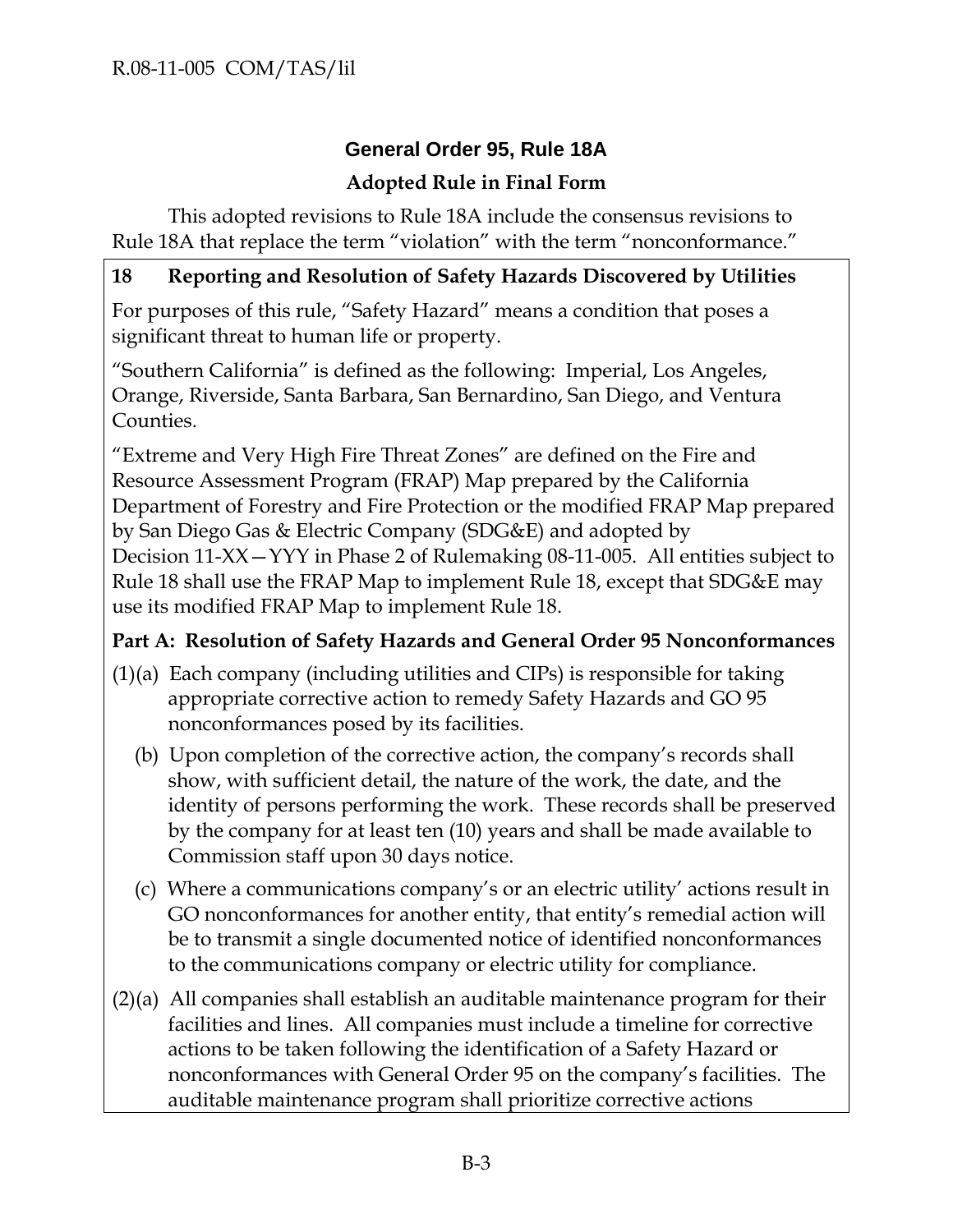consistent with the priority levels set forth below and based on the following factors, as appropriate:

- Safety and reliability as specified in the priority levels below;
- Type of facility or equipment;
- Location, including whether the Safety Hazard or nonconformance is located in an Extreme or Very High Fire Threat Zone in Southern California;
- Accessibility;
- Climate:
- Direct or potential impact on operations, customers, electrical company workers, communications workers, and the general public.

There shall be 3 priority levels.

(i) Level 1:

- Immediate safety and/or reliability risk with high probability for significant impact.
- Take action immediately, either by fully repairing the condition, or by temporarily repairing and reclassifying the condition to a lower priority.

(ii) Level 2:

- Variable (non-immediate high to low) safety and/or reliability risk.
- Take action to correct within specified time period (fully repair, or by temporarily repairing and reclassifying the condition to a lower priority).

Time period for correction to be determined at the time of identification by a qualified company representative, but not to exceed:

(1) 12 months for nonconformances that compromise worker safety, (2) 12 months for nonconformances that create a fire risk and are located in an Extreme or Very High Fire Threat Zone in Southern California, and (3) 59 months for all other Level 2 nonconformances. (iii) Level 3:

- Acceptable safety and/or reliability risk.
- Take action (re-inspect, re-evaluate, or repair) as appropriate.
- (b) Correction times may be extended under reasonable circumstances, such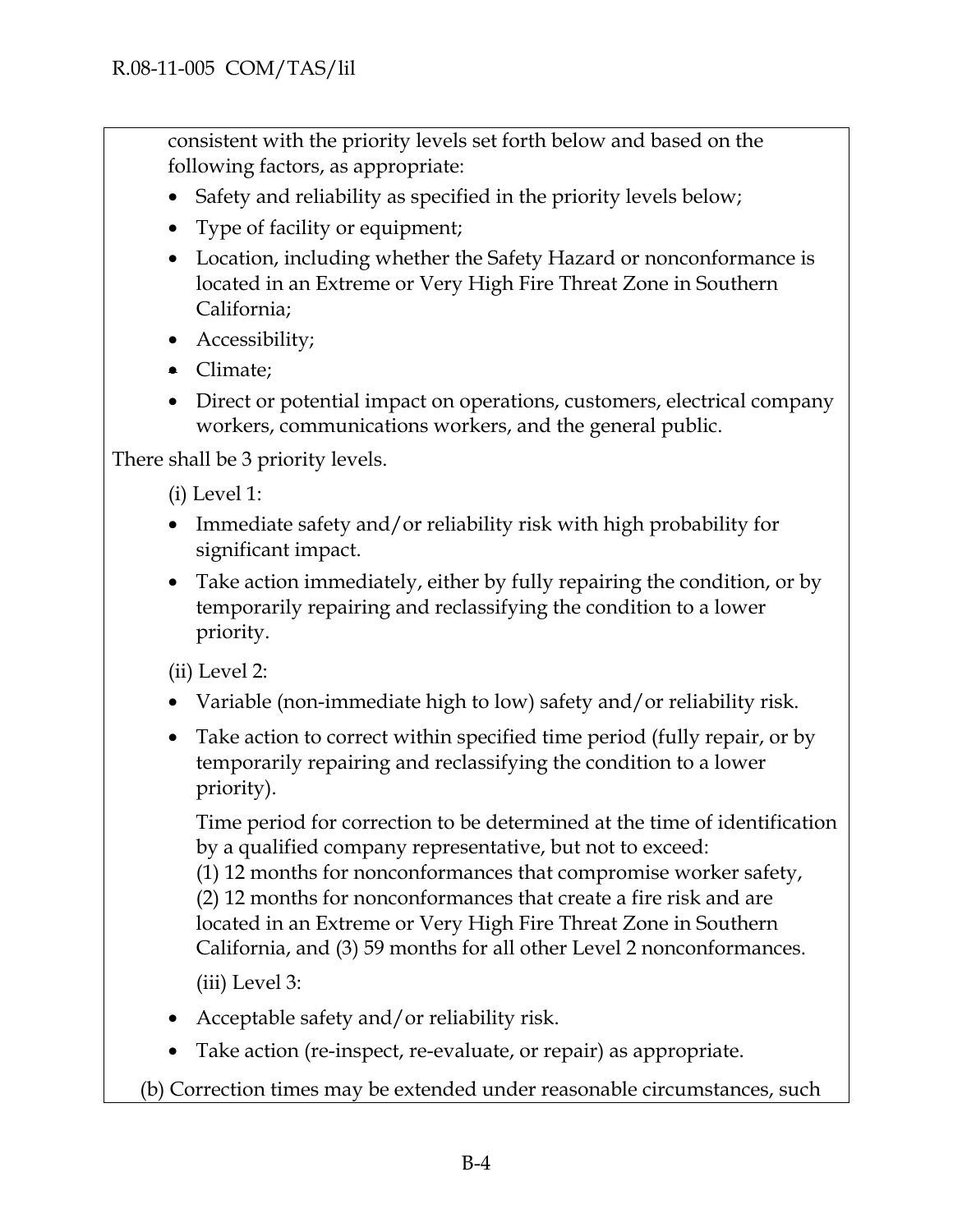as:

- Third party refusal
- Customer issue
- No access
- Permits required
- System emergencies (e.g. fires, severe weather conditions)
- (3) Companies that have existing General Order 165 auditable inspection and maintenance programs that are consistent with the purpose of Rule 18A shall continue to follow their General Order 165 programs.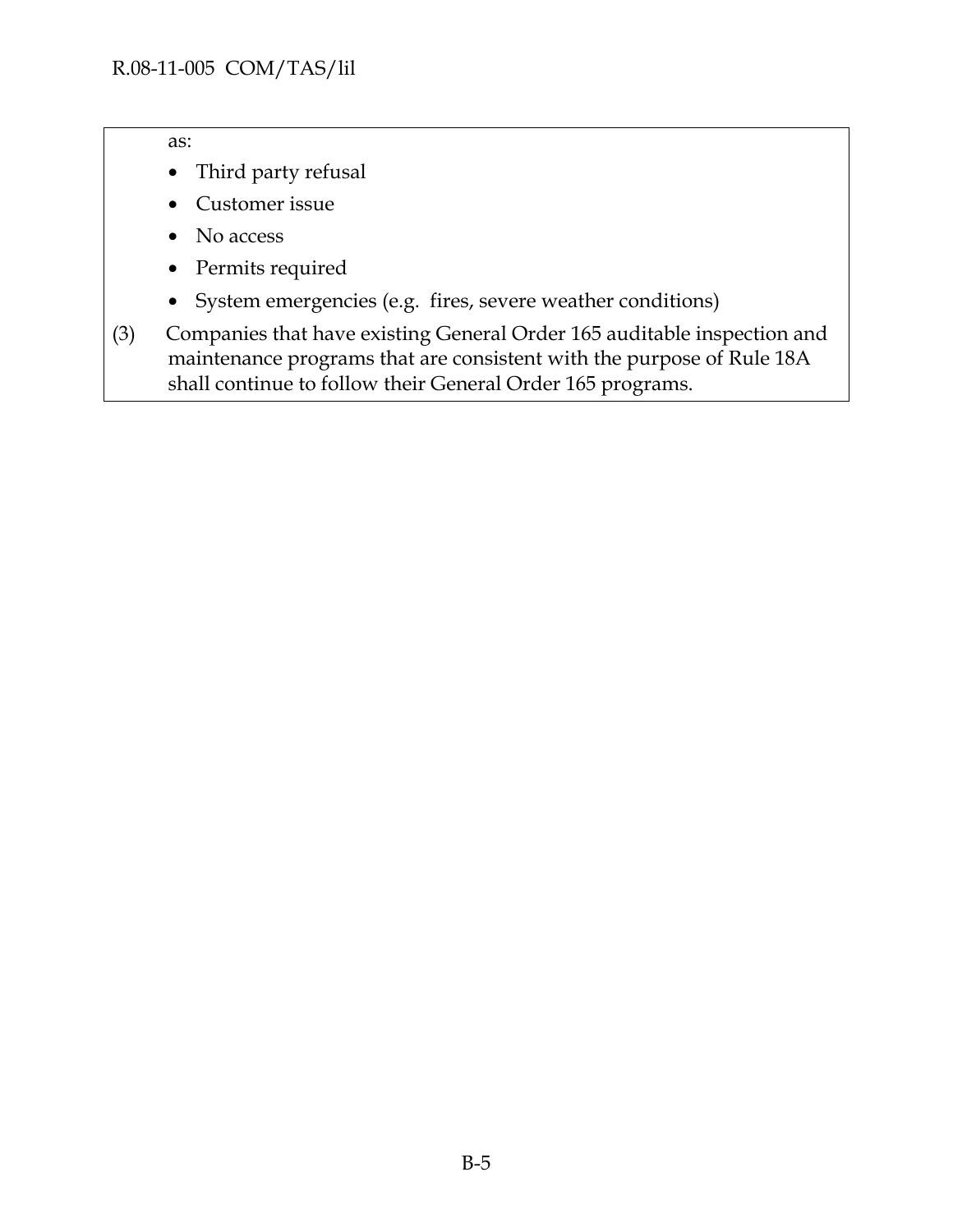## **General Order 95, Rule 18B**

#### **Adopted Rule in Final Form**

#### **B. Notification of Safety Hazards**

If a company, while performing inspections of its facilities, discovers a safety hazard(s) on or near a communications facility or electric facility involving another company, the inspecting company shall notify the other company and/or facility owner of such safety hazard(s) no later than 10 business days after the discovery. To the extent the inspecting company cannot determine the facility owner/operator, it shall contact the pole owner(s), who shall be responsible for promptly notifying the company owning/operating the facility with the safety hazard(s), normally not to exceed five business days after being notified of the safety hazard. The notification shall be documented and such documentation must be preserved by all parties for at least ten years.

Note: Each pole owner must be able to determine all other pole owners on poles it owns. Each pole owner must be able to determine all authorized entities that attach equipment on its portion of a pole.

# **General Order 95, Rule 23.0 Adopted Rule in Final Form**

**Rule 23.0 Reconstruction** means that work which in any way changes the identity of the pole, tower or structure on which it is performed. A change in grade of construction or class of circuit is considered reconstruction. For exceptions see Rule 12.1.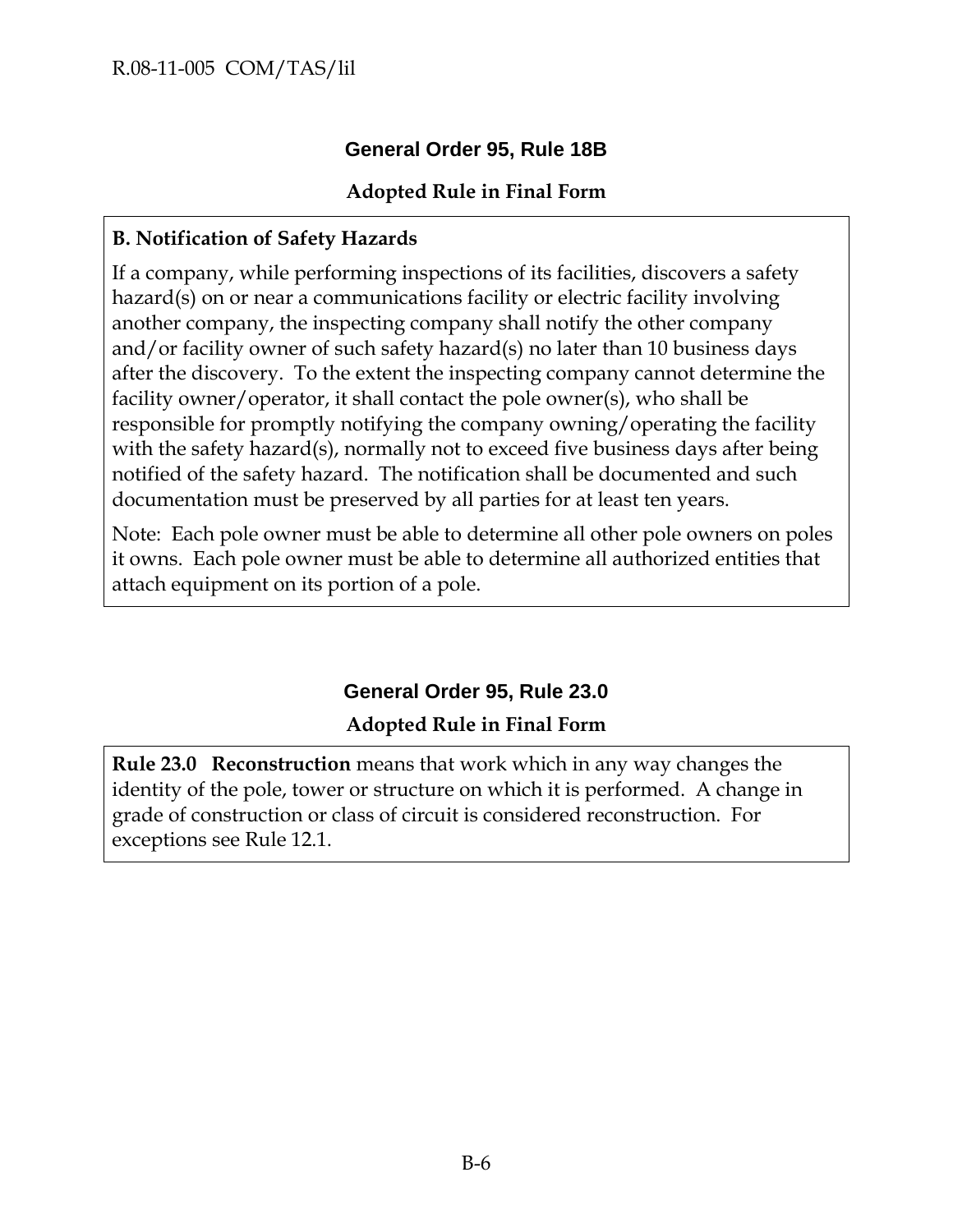# **General Order 95, Rule 31.1 Adopted Rule in Final Form**

#### **31.1 Design, Construction and Maintenance**

Electrical supply and communication systems shall be designed, constructed, and maintained for their intended use, regard being given to the conditions under which they are to be operated, to enable the furnishing of safe, proper, and adequate service.

For all particulars not specified in these rules, design, construction, and maintenance should be done in accordance with accepted good practice for the given local conditions known at the time by those responsible for the design, construction, or maintenance of communication or supply lines and equipment.

A supply or communications company is in compliance with this rule if it designs, constructs, and maintains a facility in accordance with the particulars specified in General Order 95, except that if an intended use or known local conditions require a higher standard than the particulars specified in General Order 95 to enable the furnishing of safe, proper, and adequate service, the company shall follow the higher standard.

For all particulars not specified in General Order 95, a supply or communications company is in compliance with this rule if it designs, constructs and maintains a facility in accordance with accepted good practice for the intended use and known local conditions.

All work performed on public streets and highways shall be done in such a manner that the operations of other utilities and the convenience of the public will be interfered with as little as possible and no conditions unusually dangerous to workmen, pedestrians or others shall be established at any time.

Note: The standard of accepted good practice should be applied on a case by case basis. For example, the application of "accepted good practice" may be aided by reference to any of the practices, methods, and acts engaged in or approved by a significant portion of the relevant industry, or which may be expected to accomplish the desired result with regard to safety and reliability at a reasonable cost.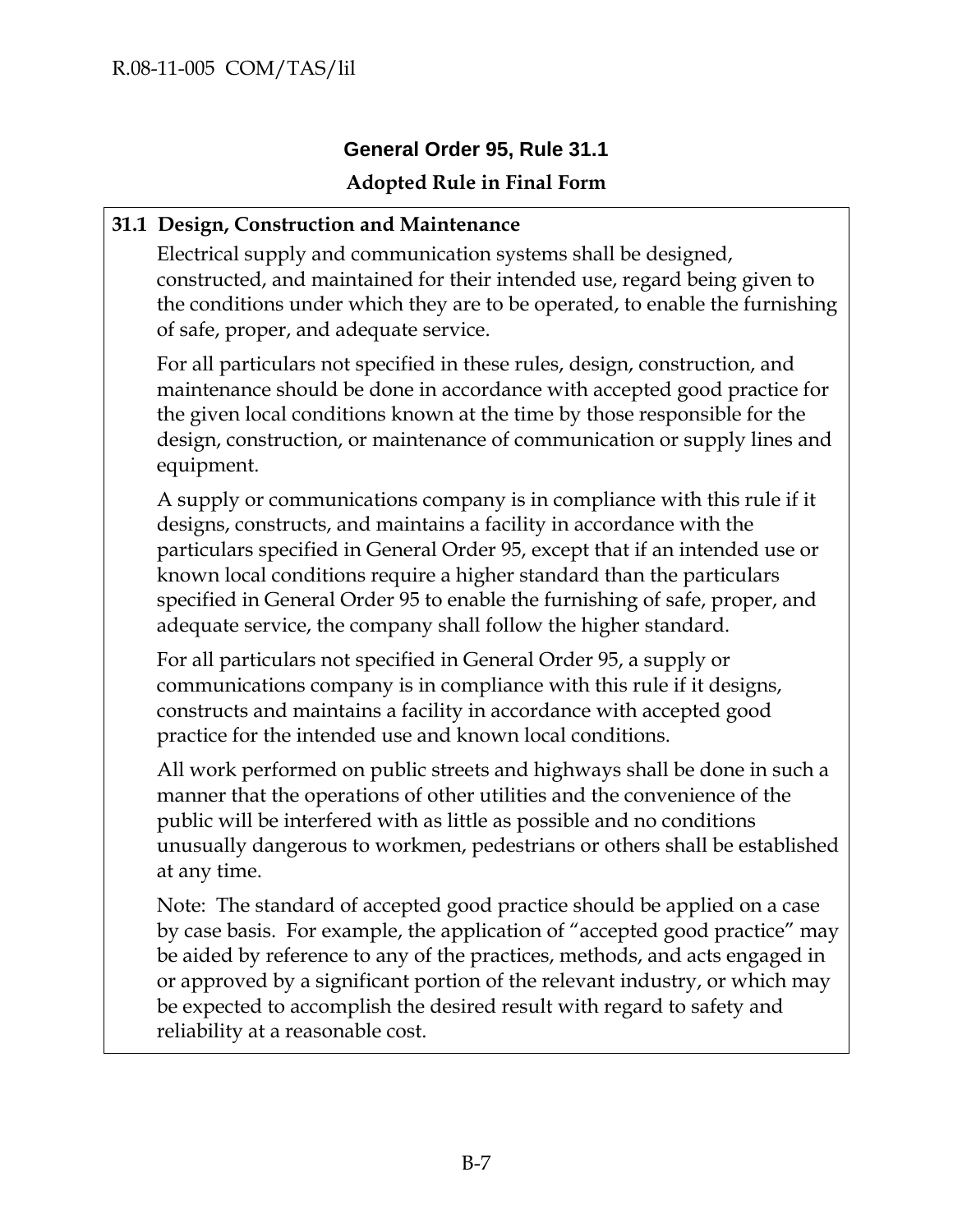# **General Order 95, Rule 31.2 Adopted Rule in Final Form**

#### **31.2 Inspection of Lines**

Lines shall be inspected frequently and thoroughly for the purpose of ensuring that they are in good condition so as to conform with these rules. Lines temporarily out of service shall be inspected and maintained in such condition as not to create a hazard.

- **A. Communication Lines** (See Rule 80.1)
- **B. Supply Lines** shall be inspected in compliance with the requirements of General Order 165.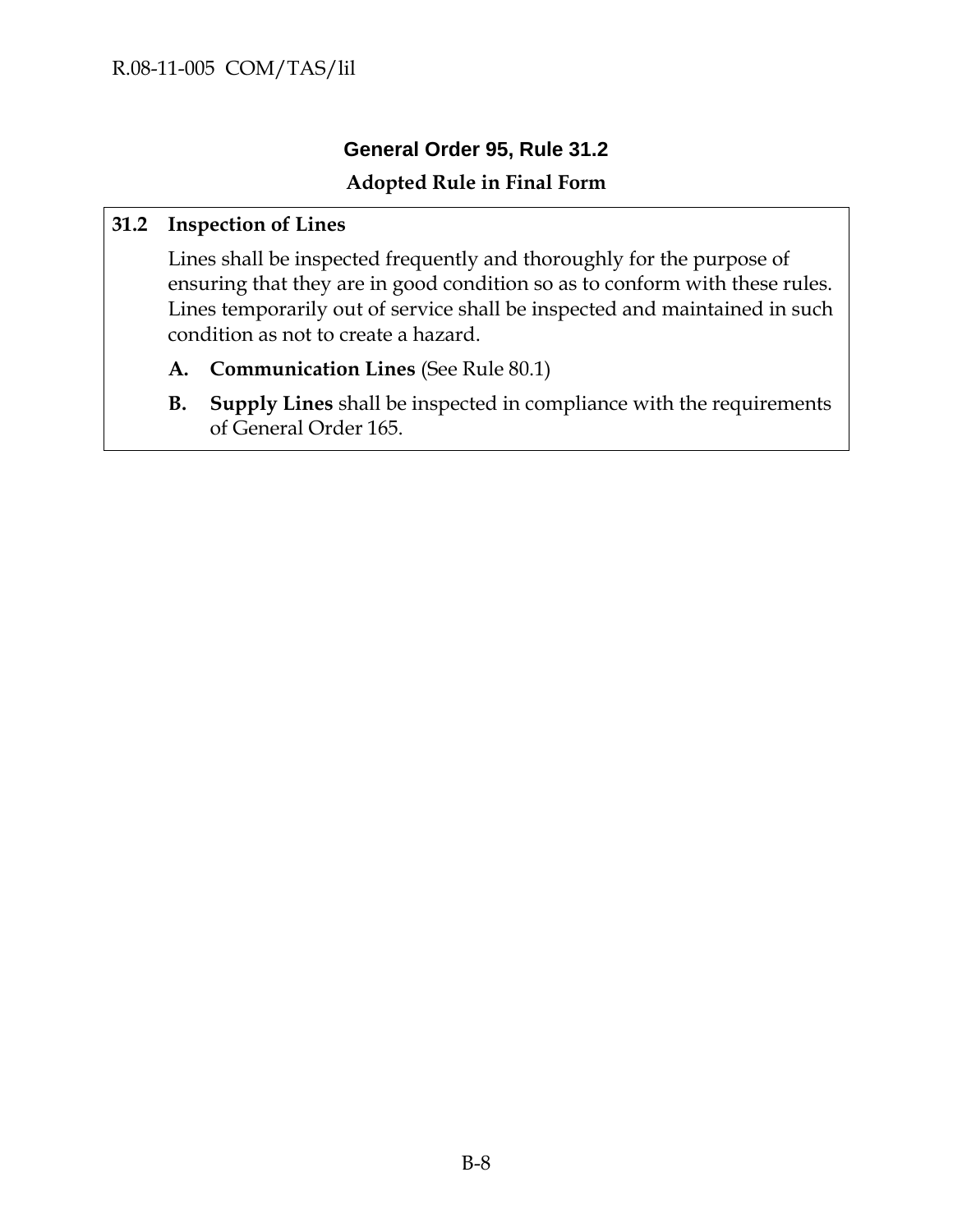# **General Order 95, Rule 35 Adopted Rule in Final Form**

#### **35 Vegetation Management**

Where overhead conductors traverse trees and vegetation, safety and reliability of service demand that certain vegetation management activities be performed in order to establish necessary and reasonable clearances, the minimum clearances set forth in Table 1, Cases 13 and 14, measured between line conductors and vegetation under normal conditions shall be maintained. (Also see Appendix E for tree trimming guidelines.) These requirements apply to all overhead electrical supply and communication facilities that are covered by this General Order, including facilities on lands owned and maintained by California state and local agencies.

When a supply or communication company has actual knowledge, obtained either through normal operating practices or notification to the company, that dead, rotten or diseased trees or dead, rotten or diseased portions of otherwise healthy trees overhang or lean toward and may fall into a span of supply or communication lines, said trees or portions thereof should be removed.

Communication and electric supply circuits, energized at 750 volts or less, including their service drops, should be kept clear of vegetation in new construction and when circuits are reconstructed or repaired, whenever practicable. When a supply or communication company has actual knowledge, obtained either through normal operating practices or notification to the company, that its circuit energized at 750 volts or less shows strain or evidences abrasion from vegetation contact, the condition shall be corrected by reducing conductor tension, rearranging or replacing the conductor, pruning the vegetation, or placing mechanical protection on the conductor(s). For the purpose of this rule, abrasion is defined as damage to the insulation resulting from the friction between the vegetation and conductor. Scuffing or polishing of the insulation or covering is not considered abrasion. Strain on a conductor is present when vegetation contact significantly compromises the structural integrity of supply or communication facilities. Contact between vegetation and conductors, in and of itself, does not constitute a nonconformance with the rule.

# **EXCEPTIONS:**

**1.** Rule 35 requirements do not apply to conductors, or aerial cable that complies with Rule 57.4-C, energized at less than 60,000 volts, where trimming or removal is not practicable and the conductor is separated from the tree with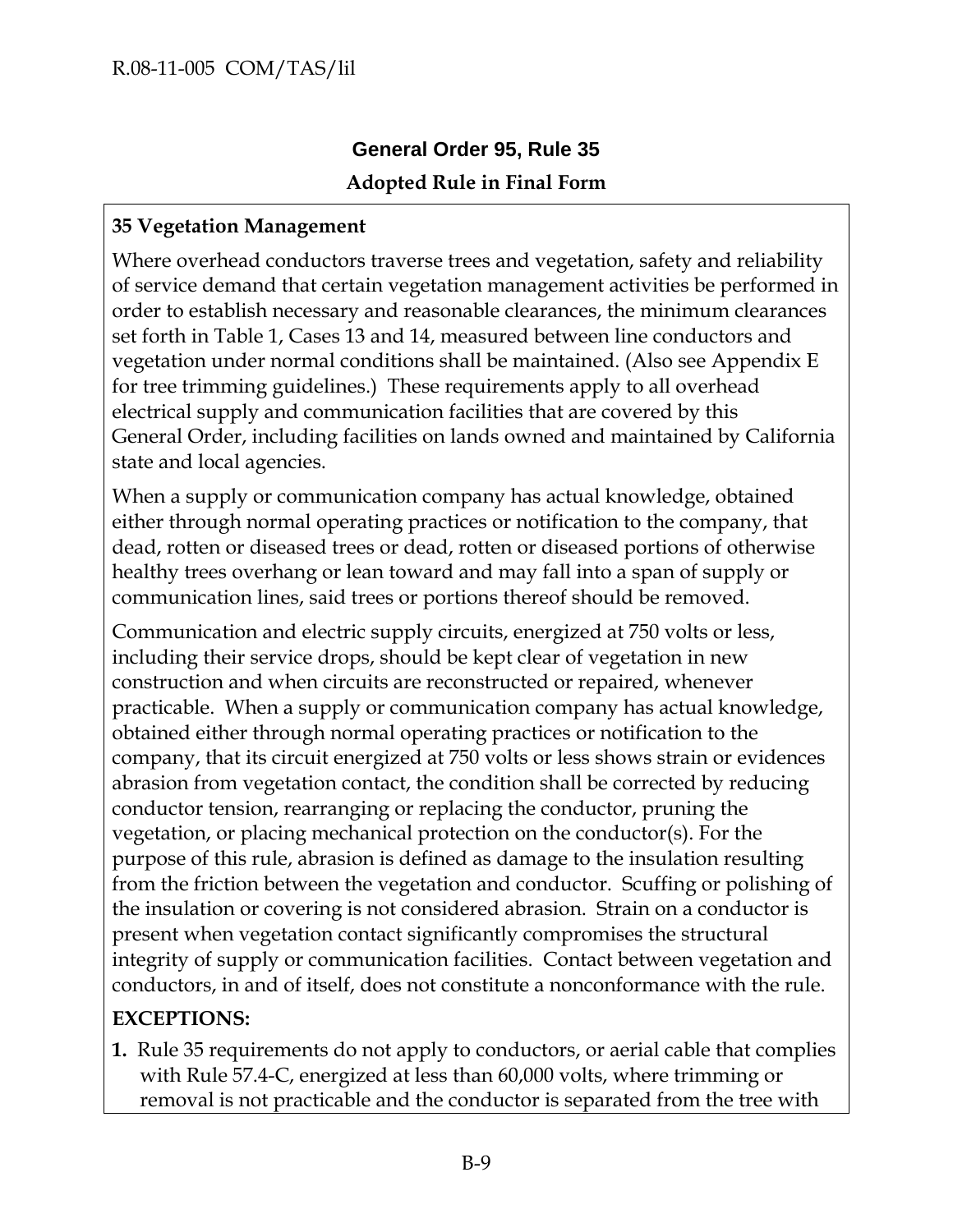suitable materials or devices to avoid conductor damage by abrasion and grounding of the circuit through the tree.

- **2.** Rule 35 requirements do not apply where the supply or communication company has made a "good faith" effort to obtain permission to trim or remove vegetation but permission was refused or unobtainable. A "good faith" effort shall consist of current documentation of a minimum of an attempted personal contact and a written communication, including documentation of mailing or delivery. The written communication may include a statement that the company may seek to recover any costs and liabilities incurred by the company due to its inability to trim or remove vegetation. However, this does not preclude other action or actions from demonstrating "good faith". If permission to trim or remove vegetation is unobtainable and requirements of exception 2 are met, the company is not compelled to comply with the requirements of exception 1.
- **3.** The Commission recognizes that unusual circumstances beyond the control of the utility may result in nonconformance with the rules. In such cases, the utility may be directed by the Commission to take prompt remedial action to come into conformance, whether or not the nonconformance gives rise to penalties or is alleged to fall within permitted exceptions or phase–in requirements.
- **4.** Mature trees whose trunks and major limbs are located more than six inches, but less than the clearance required by Table 1, Cases 13E and 14E, from primary distribution conductors are exempt from the minimum clearance requirement under this rule. The trunks and limbs to which this exemption applies shall only be those of sufficient strength and rigidity to prevent the trunk or limb from encroaching upon the six–inch minimum clearance under reasonably foreseeable local wind and weather conditions. The utility shall bear the risk of determining whether this exemption applies, and the Commission shall have final authority to determine whether the exemption applies in any specific instance, and to order that corrective action be taken in accordance with this rule, if it determines that the exemption does not apply.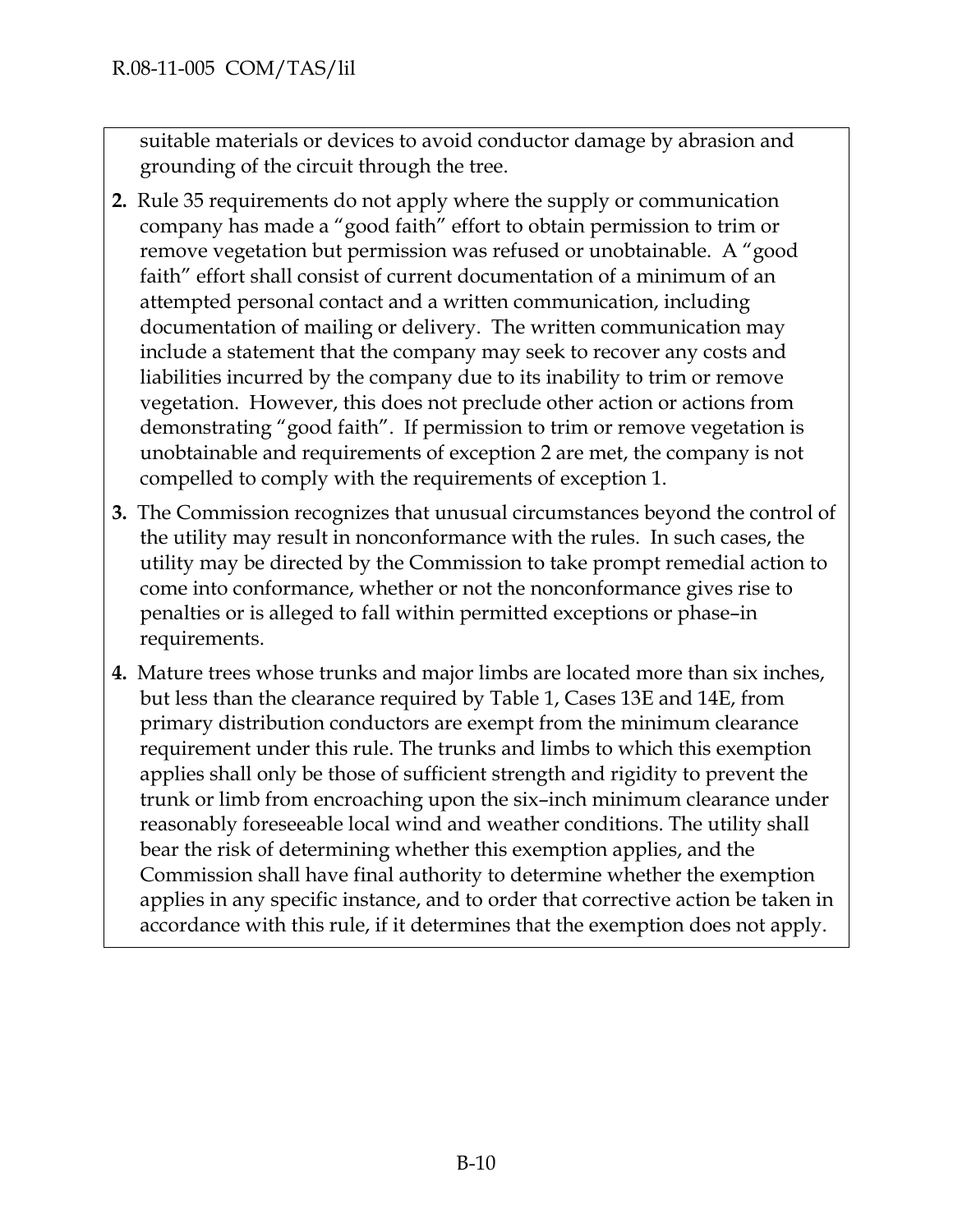# **General Order 95, Rule 35, Appendix E, Guidelines Adopted Revisions to GO 95, Appendix E in Final Form**

The following are guidelines to Rule 35.

The radial clearances shown below are recommended minimum clearances that should be established, at time of trimming, between the vegetation and the energized conductors and associated live parts where practicable. Reasonable vegetation management practices may make it advantageous for the purposes of public safety or service reliability to obtain greater clearances than those listed below to ensure compliance until the next scheduled maintenance. Each utility may determine and apply additional appropriate clearances beyond clearances listed below, which take into consideration various factors, including: line operating voltage, length of span, line sag, planned maintenance cycles, location of vegetation within the span, species type, experience with particular species, vegetation growth rate and characteristics, vegetation management standards and best practices, local climate, elevation, fire risk, and vegetation trimming requirements that are applicable to State Responsibility Area lands pursuant to Public Resource Code Sections 4102 and 4293.

# **General Order 95, Rule 35, Appendix E, Table**

| <b>Voltage of Lines</b>                                                                                     | Case 13<br>of Table 1 | Case 14<br>of Table 1 |
|-------------------------------------------------------------------------------------------------------------|-----------------------|-----------------------|
| Radial clearances for any conductor of a line<br>operating at 2,400 V or more, but less than<br>72,000 V    | 4 feet                | $6.5$ feet            |
| Radial clearances for any conductor of a line<br>operating at 72,000 V or more, but less than<br>110,000 V  | 6 feet                | 10 feet               |
| Radial clearances for any conductor of a line<br>operating at 110,000 V or more, but less than<br>300,000 V | 10 feet               | 20 feet               |
| Radial clearances for any conductor of a line<br>operating at 300,000 V                                     | 15 feet               | 20 feet               |

#### **Adopted Rule in Final Form**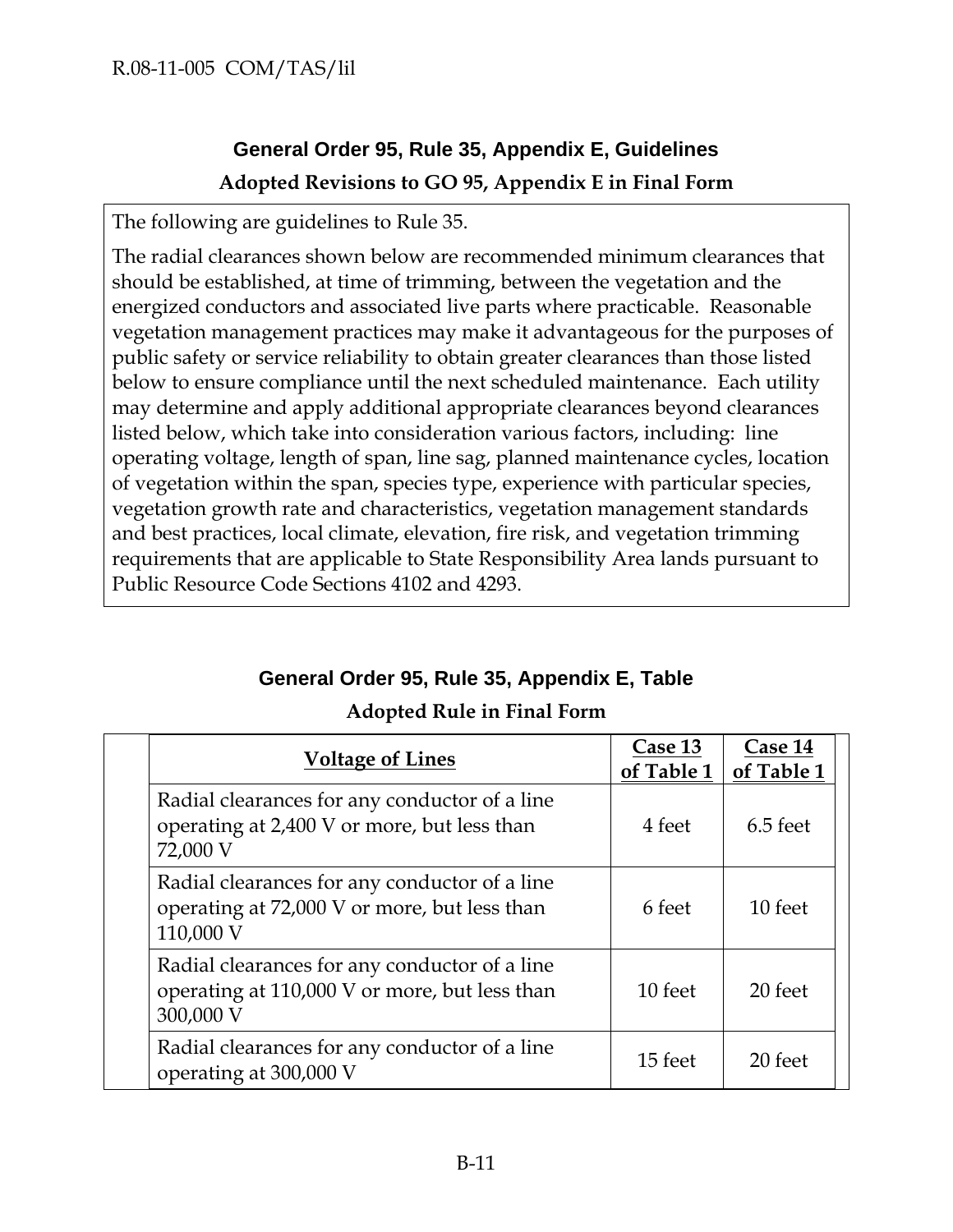# **General Order 95, Rule 37, Table 1, Case 14 and Footnotes (fff) -(jjj) Adopted Rule in Final Form**

| <b>Table 1:</b> Basic Minimum Allowable Vertical Clearance of Wires above Railroads, Thoroughfares, Ground or<br>Water Surfaces; Also Clearances from Poles, Buildings, Structures or Other Objects (nn) (Letter<br>References Denote Modifications of Minimum Clearances as Referred to in Notes Following This<br>Table) |                                                                                                                                                                                                 |                                                                                             |                                                                                                                                            |                                                                               |                                                                                           |                                                                      |                                                                 |                                                                       |
|----------------------------------------------------------------------------------------------------------------------------------------------------------------------------------------------------------------------------------------------------------------------------------------------------------------------------|-------------------------------------------------------------------------------------------------------------------------------------------------------------------------------------------------|---------------------------------------------------------------------------------------------|--------------------------------------------------------------------------------------------------------------------------------------------|-------------------------------------------------------------------------------|-------------------------------------------------------------------------------------------|----------------------------------------------------------------------|-----------------------------------------------------------------|-----------------------------------------------------------------------|
|                                                                                                                                                                                                                                                                                                                            |                                                                                                                                                                                                 |                                                                                             | Wire of Conductor Concerned                                                                                                                |                                                                               |                                                                                           |                                                                      |                                                                 |                                                                       |
|                                                                                                                                                                                                                                                                                                                            |                                                                                                                                                                                                 | $\mathbf A$                                                                                 | $\bf{B}$                                                                                                                                   | $\mathsf{C}$                                                                  | D                                                                                         | ${\bf E}$                                                            | $\mathbf F$                                                     | G                                                                     |
| Case                                                                                                                                                                                                                                                                                                                       | Nature of                                                                                                                                                                                       | Span Wires<br>(Other than<br>Trolley<br>Span<br>Wires)<br>Overhead<br>Guys and<br>Messenger | Communication<br>s Conductors<br>(including Open<br>Wire, Cables and<br>Service Drops)<br><b>Supply Service</b><br>Drops of 0-750<br>Volts | Trolley<br>Contact<br>Feeder<br>and<br>Span<br>Wires,<br>$0 - 5,000$<br>Volts | Supply<br>Conductors<br>of 0-750<br>Volts and<br>Supply<br>Cable<br>Treated as<br>in Rule | Supply<br>Conductors<br>and Supply<br>Cables,<br>750-22,500<br>Volts | Supply<br>Conductors<br>And<br>Supply<br>Cables,<br>22.5-300 kV | Supply<br>Conductors<br>and Supply<br>Cables,<br>300-550<br>$kV$ (mm) |
| No.                                                                                                                                                                                                                                                                                                                        | Clearance                                                                                                                                                                                       | S                                                                                           |                                                                                                                                            |                                                                               | 57.8                                                                                      |                                                                      |                                                                 |                                                                       |
| 14                                                                                                                                                                                                                                                                                                                         | Radial<br>clearance of<br>bare line<br>conductors<br>from<br>vegetation in<br>Extreme and<br>Very High<br><b>Fire Threat</b><br>Zones in<br>Southern<br>California<br>(aaa) (ddd)<br>(hhh)(jjj) |                                                                                             |                                                                                                                                            | 18<br>inches<br>(bbb)                                                         |                                                                                           | 48 inches<br>$(bbb)$ (iii)                                           | 48 inches<br>$(f\hat{f}f)$                                      | 120 inches<br>(ggg)                                                   |

(fff) Clearances in this case shall be increased for conductors operating above 72 kV, to the following:

1. Conductors operating between 72 kV and a 110 kV shall maintain a 72 inch clearance.

2. Conductors operating above 110 kV shall maintain a 120 inch clearance.

(ggg) Shall be increased by 0.40 inch per kV in excess of 500 kV.

(hhh) Extreme and Very High Fire Threat Zones are defined by California Department of Forestry and Fire Protection's Fire and Resource Assessment Program (FRAP) Fire Threat Map. The FRAP Fire Threat Map is to be used to establish approximate boundaries for purposes of this rule. The boundaries of the map are to be broadly construed, and utilities should use their own expertise and judgment to determine if local conditions require them to adjust the boundaries of the map. Southern California shall be defined as the following: Imperial, Los Angeles, Orange, Riverside, Santa Barbara, San Bernardino, San Diego, and Ventura Counties.

(iii) May be reduced to 18 inches for conductors operating less than 2.4 kV.

(jjj) Clearances in this case shall not apply to orchards of fruit, nut or citrus trees that are plowed or cultivated. In those areas Case 13 clearances shall apply.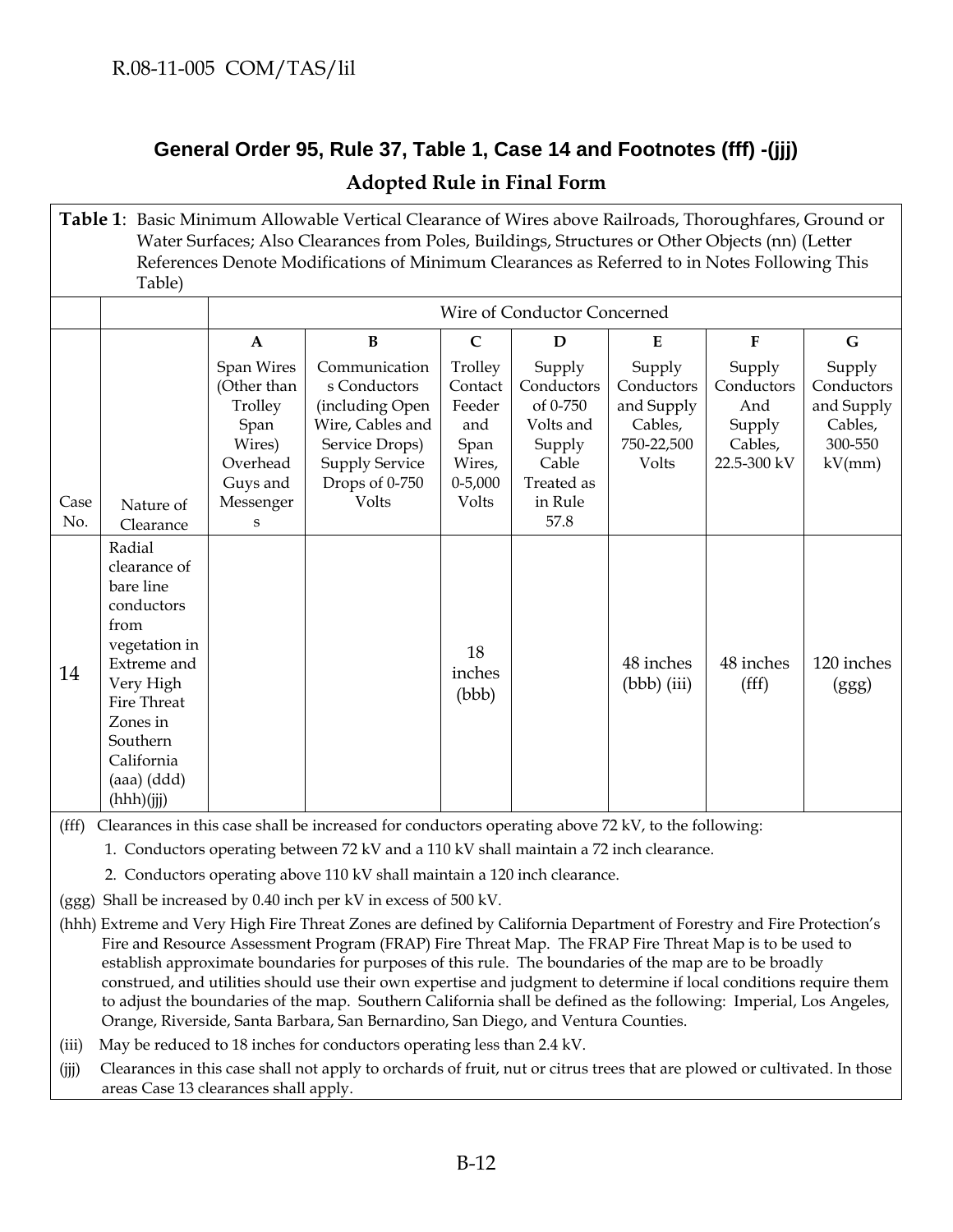# **General Order 95, Rules 44.1, 44.2, 44.3 Adopted Rules in Final Form**

#### **44.1 Installation and Reconstruction**

Lines and elements of lines upon installation or reconstruction, shall provide as a minimum the safety factors specified in Table 4 for vertical loads and loads transverse to lines and for loads longitudinal to lines except where longitudinal loads are balanced or where there are changes in grade of construction (see Rules 47.3, 47.4 and 47.5). The design shall consider the structural loading and mechanical strength requirements of all supply and communication facilities planned to occupy the structure. For purposes of this rule, the term "planned" applies to the facilities intended to occupy the structure that are actually known to the constructing company at the time of design.

## **44.2 Additional Construction**

Any entity planning the addition of facilities that materially increase vertical, transverse or longitudinal loading on a structure shall perform a loading calculation to ensure that the addition of the facilities will not reduce the safety factors below the values specified by Rule 44.3. Such entity shall maintain these pole loading calculations for ten years and shall provide such information to authorized joint use pole occupants and the Commission upon request.

Note: For the purpose of Rule 44.2, a material increase in load is an addition which increases the load on a structure by more than five percent per installation, or ten percent over a 12-month span, of the electric utility's or Communication Infrastructure Provider's current load.

## **44.3 Replacement**

Lines or parts thereof shall be replaced or reinforced before safety factors have been reduced (due to deterioration and/or installation of additional facilities) in Grades "A" and "B" construction to less than two-thirds of the construction safety factors specified in Rule 44.1 and in Grades "C" and "F" construction to less than one-half of the construction safety factors specified in Rule 44.1. Poles in Grade "F" construction shall also conform to the requirements of Rule 81.3-A. In no case shall the application of this rule be held to permit the use of structures or any member of any structure with a safety factor less than one.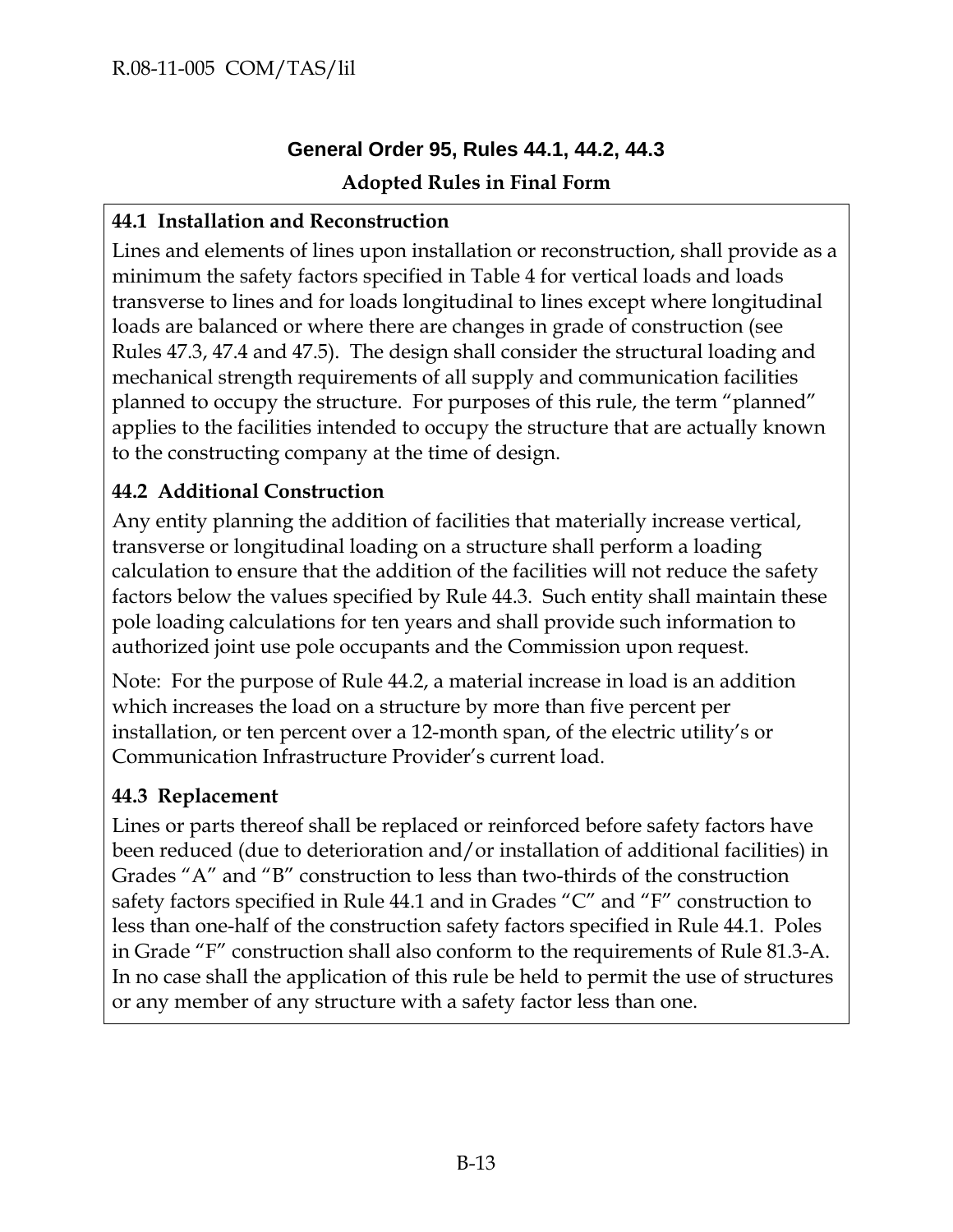# **General Order 95, Rule 44.4 Adopted Rule in Final Form**

#### **44.4 Cooperation**

All entities with facilities on the subject pole shall cooperate with the company performing the load calculations necessitated by the provisions of Rule 44.1, 44.2 or 44.3, including, but not limited to, promptly providing or making reasonably available, upon request and to the extent it exists, the following:

- a. The most recent intrusive pole test data;
- b. Any information regarding its facilities necessary to perform a pole loading calculation that is not readily available to the company performing the pole loading calculations through a field visit; and
- c. A table of standard input values used by the Responding Company in pole loading calculations (e.g., standard conductor or cable sizes, tension values, and equipment sizes and weights).

In the event a pole attachment application or a joint pole application submitted to a pole owner is rejected, the pole owner shall provide the applicant with the reason(s) for the rejection with the returned application. In the event a pole attachment application or a joint pole application is rejected by a pole owner because it has failed to meet the pole loading limitations established by the pole owner (consistent with General Order 95 or any subsequent regulation), the pole owner should also provide the applicant with sufficient information to determine how the pole loading limitations were exceeded with the returned application.

Note: "Promptly" means as soon as practicable but, absent exigent circumstances or mutual agreement, no more than fifteen (15) business days from the date of the request. (Exigent circumstances include requests for intrusive data or other necessary information on transmission poles, or requests for information on a large number of poles in a limited time period.)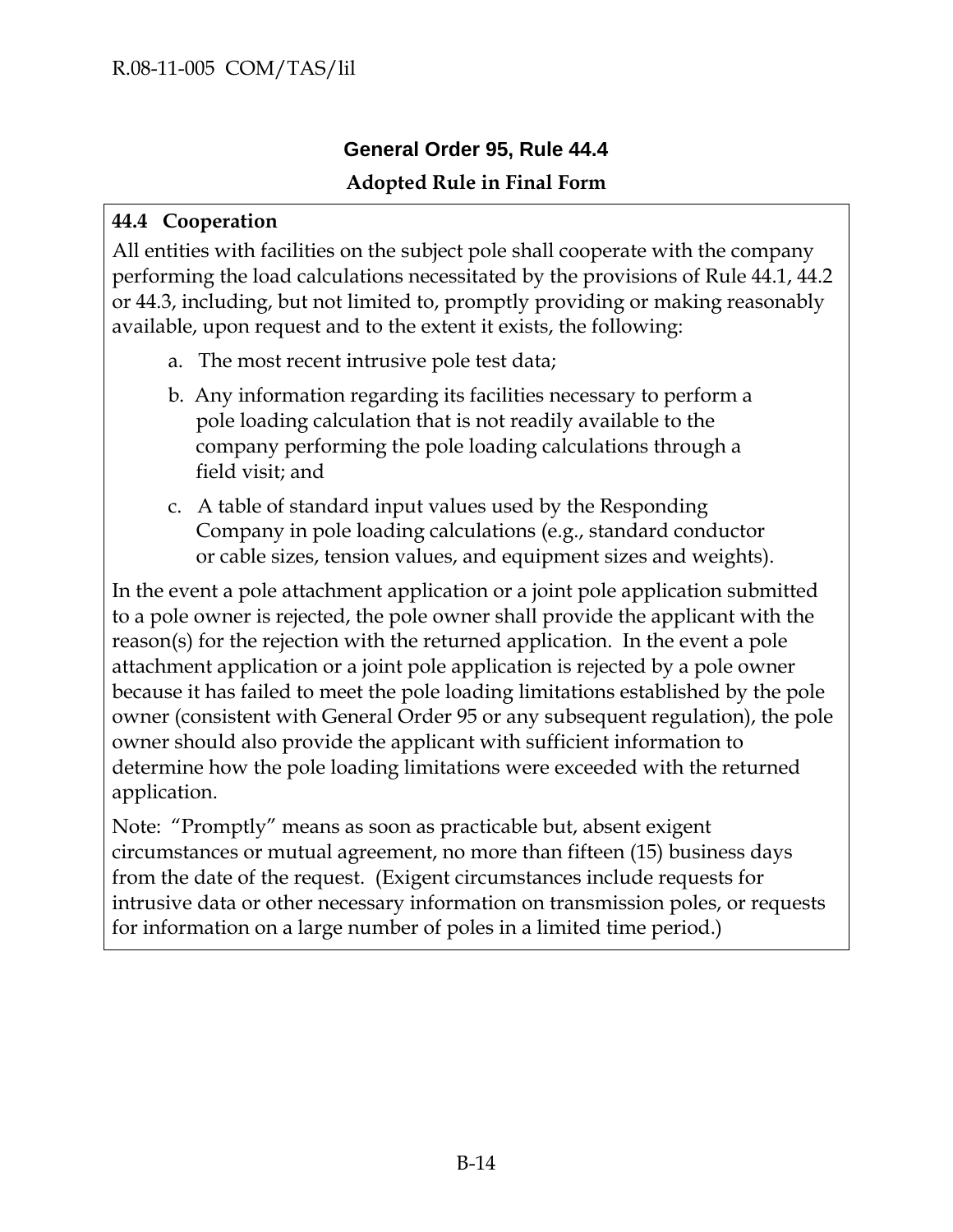# **General Order 95, Rule 80.1A Adopted Rule in Final Form**

#### **80.1 Inspection Requirements for Communication Lines**:

#### A. Patrol and Detailed Inspections

(1) Inspection Requirements for Joint-Use Poles in High Fire-Threat Areas In high fire-threat areas, the inspection intervals for (i) Communication Lines located on Joint-Use Poles (See Rule 21.8) that contain Supply Circuits (See Rule 20.6-D), and (ii) Communication Lines attached to a pole that is within three spans of a Joint-Use Pole with Supply Circuits, shall not exceed the time specified in the following Table.

| Northern California<br>Inspection |          | Southern California |
|-----------------------------------|----------|---------------------|
| Patrol                            | 2 Years  | 1 Year              |
| <b>Detailed</b>                   | 10 Years | 5 Years             |

Inspection intervals and shall be conducted more frequently than shown in the above table, if necessary, based on the five factors listed in Rule  $80.1(A)(2)$ , below.

For the purpose of the above Table, the high fire-threat areas in Southern California are Extreme and Very High Fire Threat Zones in the following counties: Imperial, Los Angeles, Orange, Riverside, Santa Barbara, San Bernardino, San Diego, and Ventura. Extreme and Very High Fire Threat Zones are defined by California Department of Forestry and Fire Protection's Fire and Resource Assessment Program (FRAP) Fire Threat Map.

For the purpose of the above Table, the high fire-threat areas in Northern California are areas designated as Threat Classes 3 and 4 on the Reax Map adopted by Decision 11-XX-YYY issued in Phase 2 of Rulemaking 08-11-005.

For the purpose of implementing the patrol and detailed inspection intervals in the above Table in the high fire-threat areas of the state, the term "year" is defined as 12 consecutive calendar months starting the first full calendar month after an inspection is performed, plus or minus two full calendar months, not to exceed the end of the calendar year in which the next inspection is due.

The FRAP Map and Reax Map are to be used to establish approximate boundaries. Communications Infrastructure Providers should use their own expertise and judgment to determine if local conditions require them to adjust the boundaries of the map.

Inspections in high fire-threat areas shall be planned and conducted in accordance with the statewide inspection requirements and procedures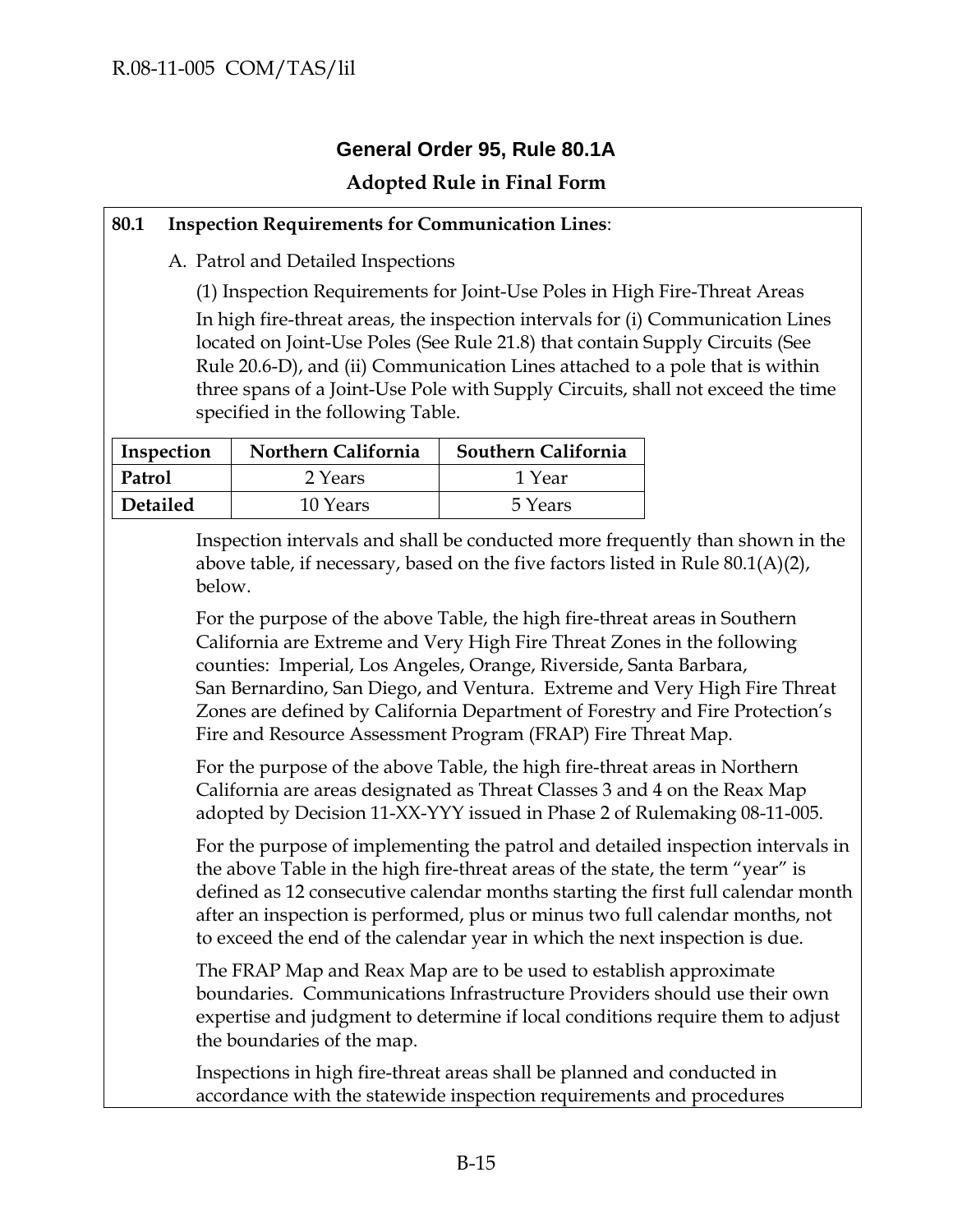described in Rule 80.1.A(2), below.

Each company's procedures shall describe (i) the methodology used to ensure that all Communication Lines are subject to the required inspections, and (ii) the procedures used for specifying what problems should be identified by the inspections. The procedures used for specifying what problems should be identified by the inspections shall include a checklist for patrol inspections.

(2) Statewide Inspection Requirements

Each company shall prepare, follow, and modify as necessary, procedures for conducting patrol or detailed inspections for all of its Communication Lines throughout the State. Consistent with Rule 31.2, the type, frequency and thoroughness of inspections shall be based upon the following factors:

- Fire threat
- Proximity to overhead power-line facilities
- Terrain
- Accessibility
- Location

Each company that discovers a safety hazard on or near a communications facility or electric facility involving another company while performing inspections of its own facilities pursuant to this rule shall notify the other company and/or facility owner of such safety hazard in accordance with Rule 18(B).

Each company's procedures shall describe (i) the methodology used to ensure that all Communication Lines are subject to the required inspections, and (ii) the procedures used for specifying what problems should be identified by the inspections. The procedures used for specifying what problems should be identified by the inspections shall include a checklist for patrol inspections.

#### (3) Definitions

Detailed Inspections. For the purpose of this rule, Detailed Inspection shall be defined as a careful visual inspection of Communication facilities and structures using inspection tools such as binoculars and measuring devices, as appropriate. Detailed inspections may be carried out in the course of other company business.

Patrol Inspections. For the purpose of this rule, Patrol Inspection shall be defined as a simple visual inspection, of applicable communications facilities equipment and structures that is designed to identify obvious structural problems and hazards. Patrol inspections may be carried out in the course of other company business.

(4) Record Keeping

Each company shall maintain records for at least ten (10) years that provide the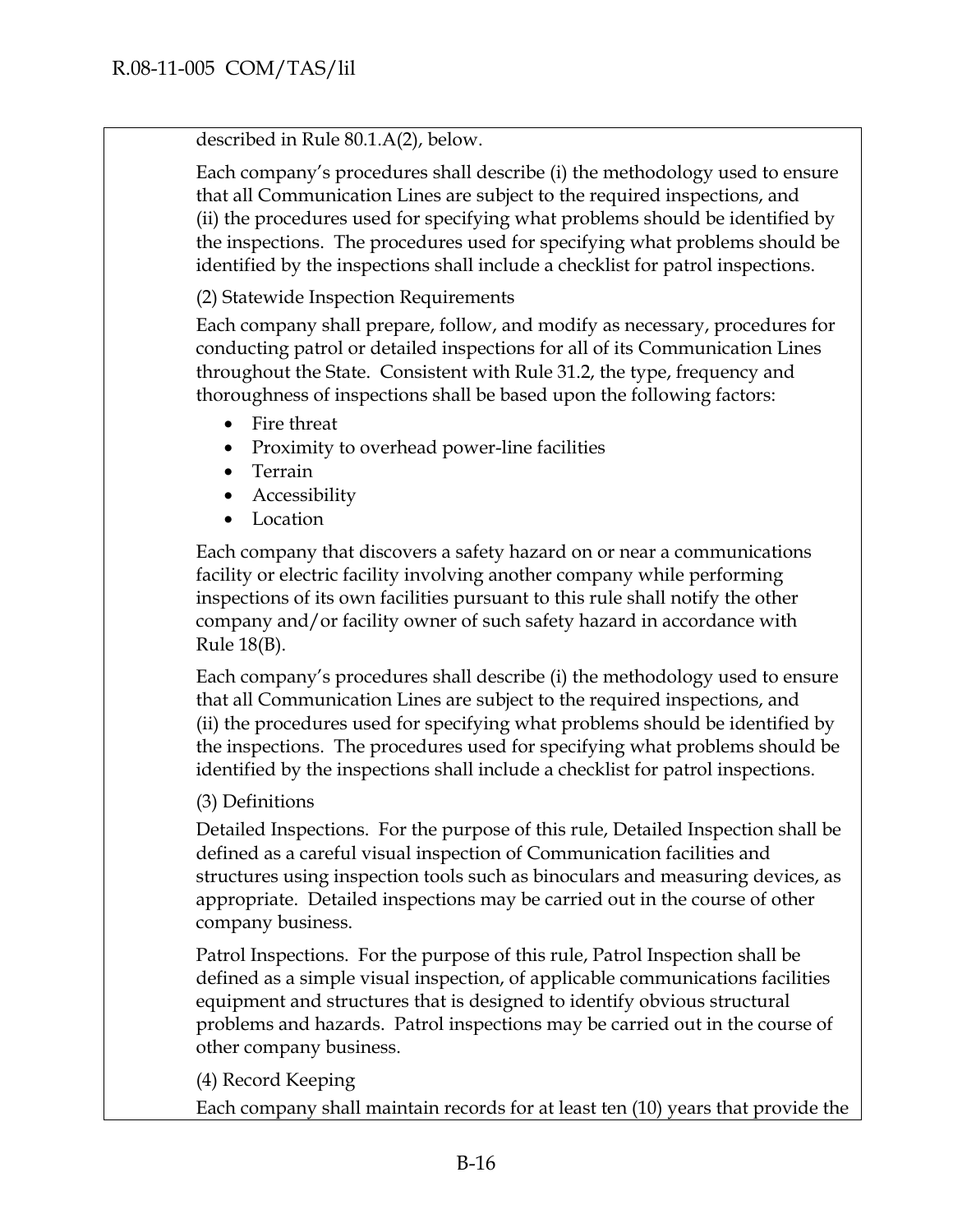following information for each facility subject to this rule: The location of the facility, the date of each inspection of the facility, the results of each inspection, the personnel who performed each inspection, the date and description of each corrective action, and the personnel who performed each correction action. Commission staff shall be permitted to inspect records consistent with Public Utilities Code Section 314 (a).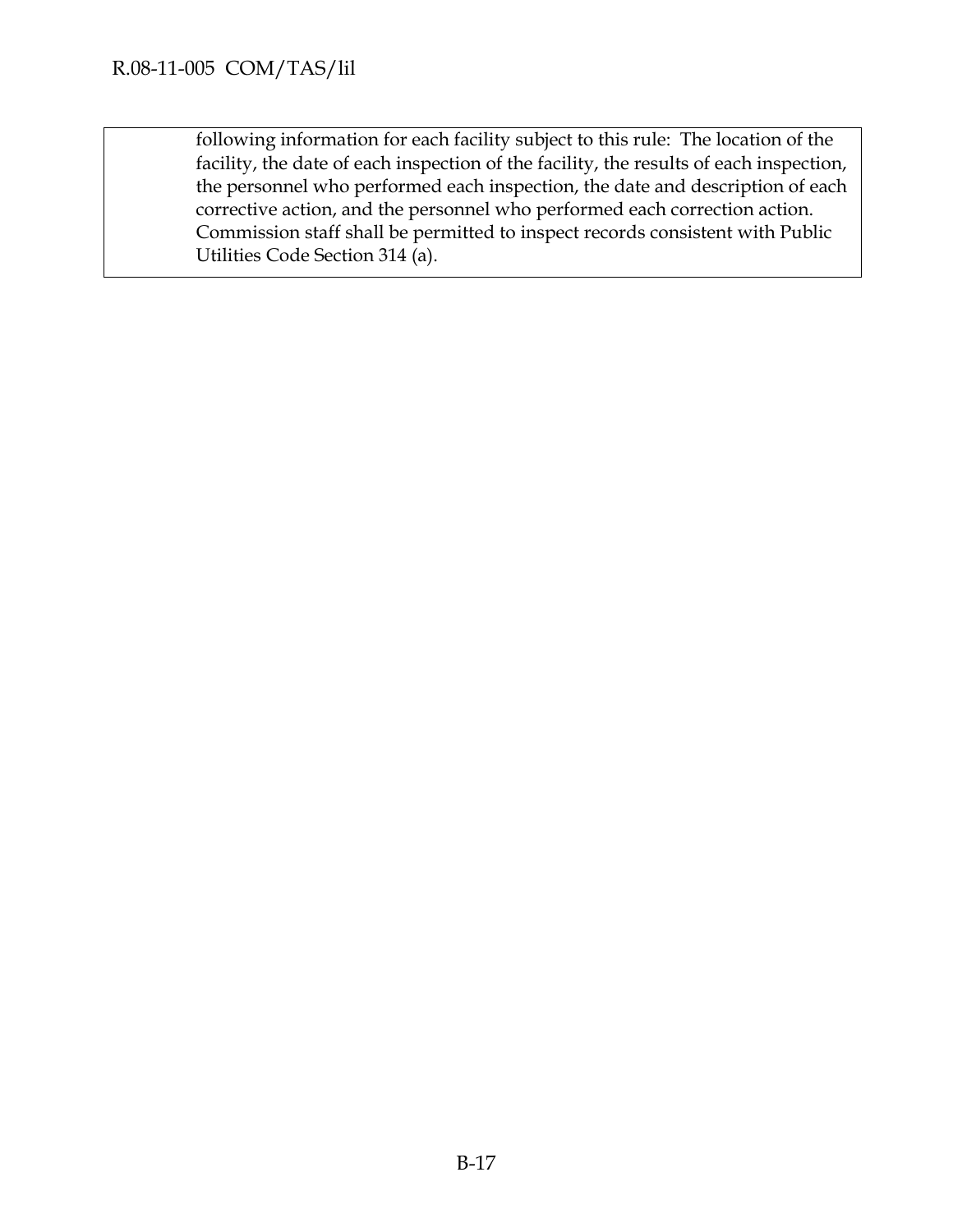# **General Order 95, Rule 80.1B Adopted Rule in Final Form**

#### **80.1 Inspection Requirements for Communication Lines**:

#### B. Intrusive Inspections

Wood poles in high fire-threat areas that support only Communication Lines or equipment shall be intrusively inspected in accordance with the schedule established in General Order 165 if they are:

- Interset between joint-use poles supporting supply lines in the high fire-threat areas of Southern California.
- Within three spans of a joint-use pole supporting supply lines in the high fire-threat areas of Southern California.
- Within one span of a joint-use pole supporting supply lines in the high fire-threat areas of Northern California.

For the purpose of this rule, the high fire-threat areas in Southern California are Extreme and Very High Fire Threat Zones in the following counties: Imperial, Los Angeles, Orange, Riverside, Santa Barbara, San Bernardino, San Diego, and Ventura. Extreme and Very High Fire Threat Zones are defined by California Department of Forestry and Fire Protection's Fire and Resource Assessment Program (FRAP) Fire Threat Map. The high fire-threat areas in Northern California are areas designated as Threat Classes 3 and 4 on the Reax Map adopted in Decision 11-XX-YYY issued in Phase 2 of Rulemaking 08-11-005.

The FRAP Fire Threat Map and Reax Map are to be used to establish approximate boundaries. Communications Infrastructure Providers (CIPs) should use their own expertise and judgment to determine if local conditions require them to adjust the boundaries of the map.

Note: For the purpose of this rule, Intrusive Inspections are defined as an inspection involving movement of soil, and/or using more sophisticated diagnostic tools beyond visual inspections or instrument reading.

CIPs shall maintain records for the life of the pole that provide the following information for each wood pole subject to this rule: The location of the pole, the date of each intrusive inspection, the results of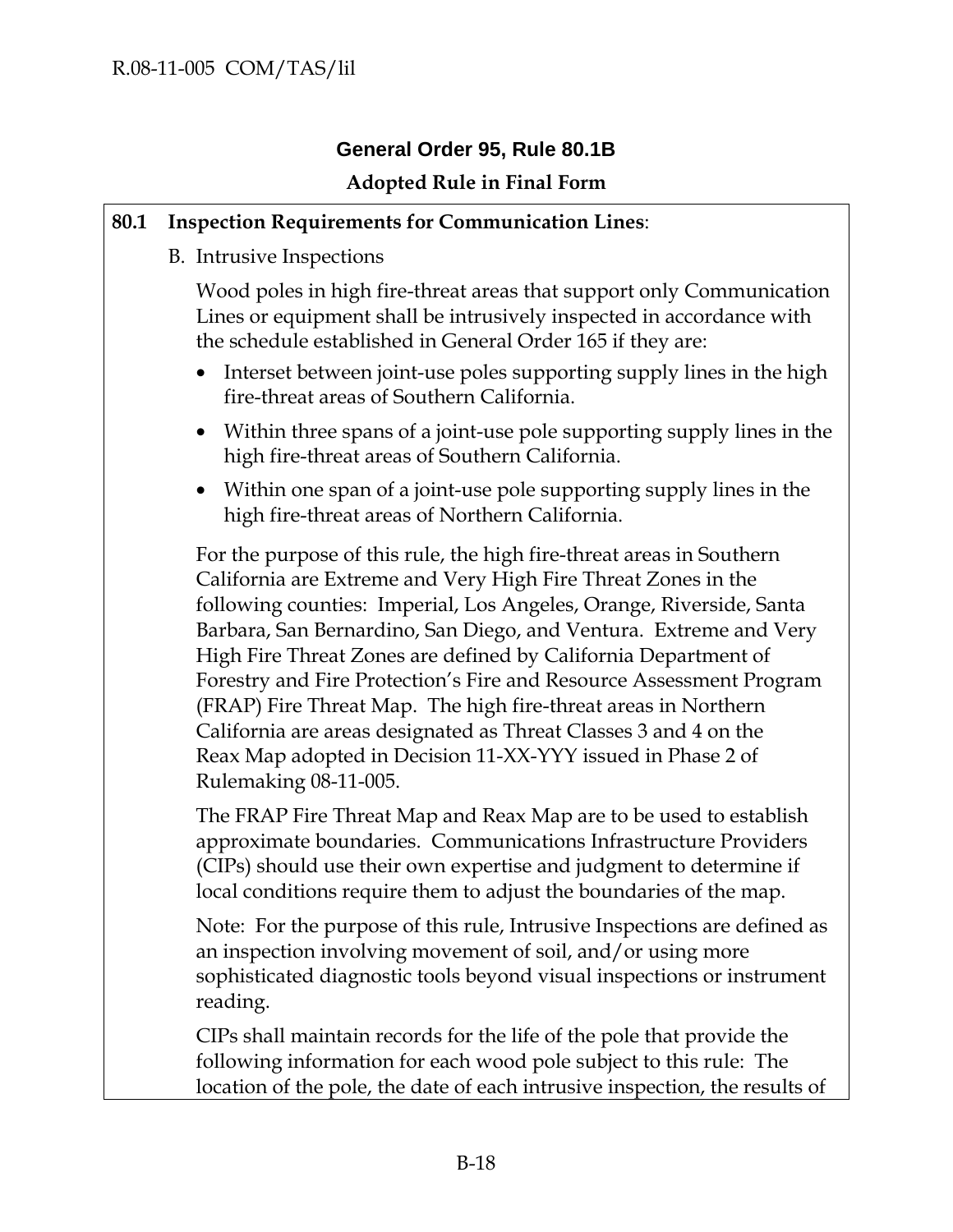each inspection, the personnel who performed each intrusive inspections, the date and description of each corrective action, and the personnel who performed each correction action. Commission staff may inspect records consistent with Public Utilities Code Section 314(a).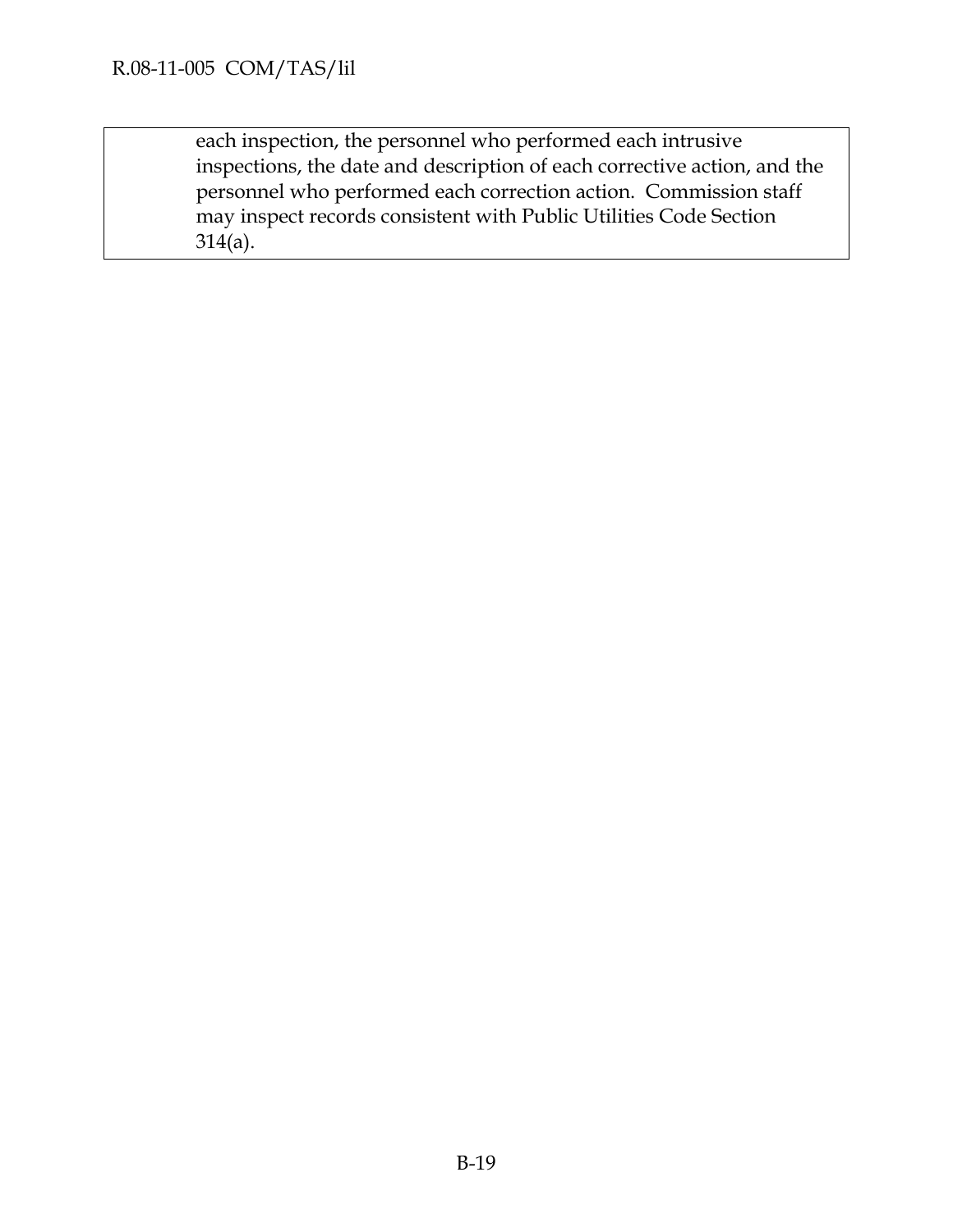# **General Order 95, Rule 91.5 Adopted Rule 91.5 in Final Form**

#### **91.5 Marking**

Each communication cable and conductor as defined by Rules 20.4, 20.6(A), 20.9, 84.1, 87.4(C), and 89.1 that is attached to a joint-use pole shall be marked as to ownership. The marker shall (1) identify the owner of the cable and/or conductor; (2) provide a 24 hour contact number for emergencies or information; (3) be made of weather and corrosion resistant material; and (4) be clearly visible to workers who climb the pole or ascend by mechanical means. This marking requirement applies only to (A) new construction, (B) reconstruction of facilities, and (C) existing aerial communication cables and conductors that a technician works on when the technician ascends the joint-use pole for regular maintenance.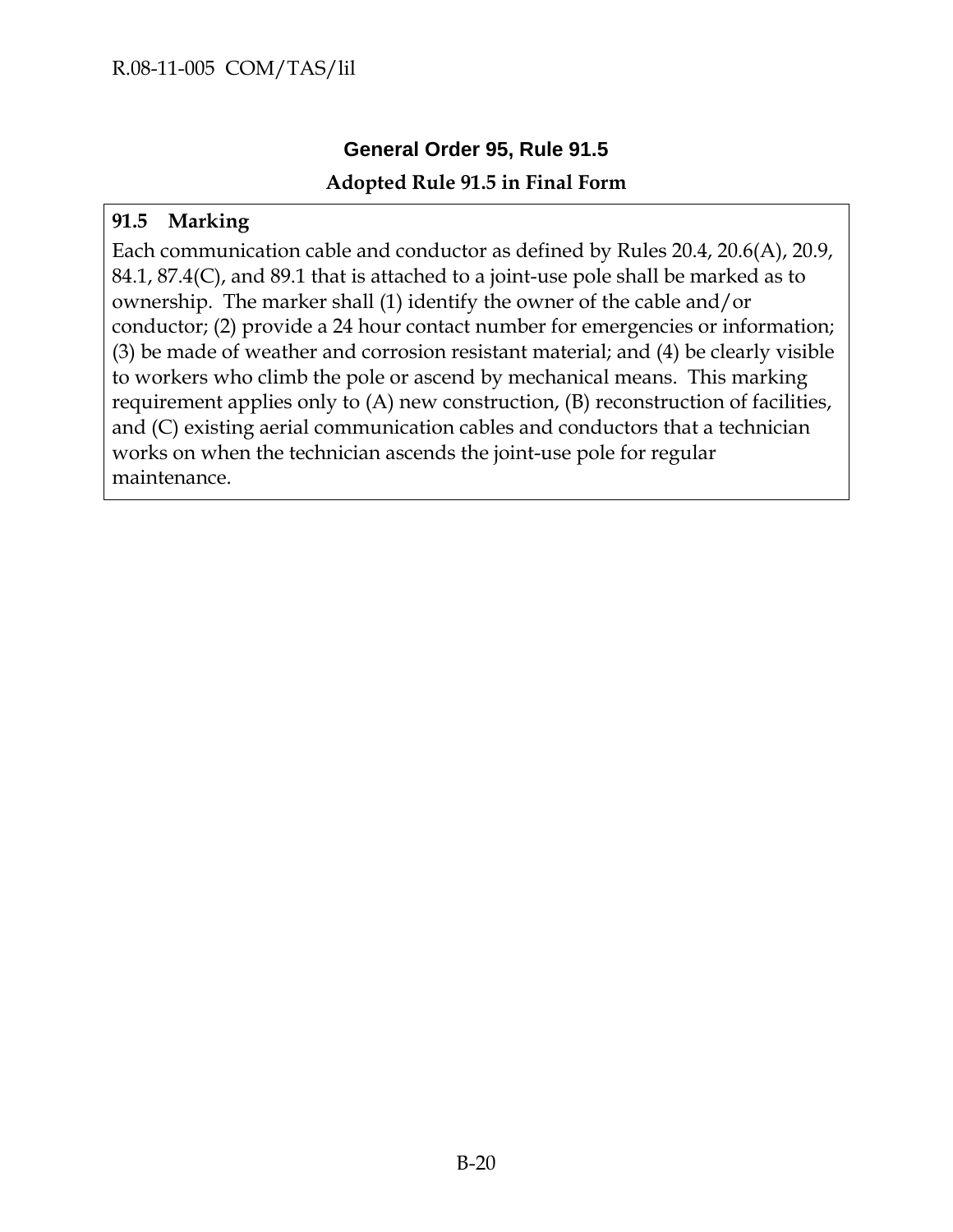#### **General Order 165, Sections I - IV**

**Adopted Rule in Final Form** 

### **Appendix A Public Utilities Commission of the State of California Inspection Requirements for Electric Distribution and Transmission Facilities**

**\_\_\_\_\_\_\_\_\_\_\_\_\_\_\_\_\_\_\_\_\_\_\_\_\_\_\_\_\_\_\_\_\_\_\_\_\_\_\_\_\_\_\_\_\_\_\_\_\_\_\_\_\_\_\_\_\_\_\_\_\_\_\_\_\_\_\_\_\_\_\_\_\_\_** 

**Adopted March 31, 1997 Effective March 1, 1997** 

#### **(D.97-03-070 in I.95-02-015 and R.96-11-004) Amended August 20, 2009 (D.09-08-029 in R.08-11-005)**

**\_\_\_\_\_\_\_\_\_\_\_\_\_\_\_\_\_\_\_\_\_\_\_\_\_\_\_\_\_\_\_\_\_\_\_\_\_\_\_\_\_\_\_\_\_\_\_\_\_\_\_\_\_\_\_\_\_\_\_\_\_\_\_\_\_\_\_\_\_\_\_\_\_\_\_\_\_\_\_\_\_\_\_\_\_\_\_\_\_\_\_\_\_\_\_\_\_\_\_\_\_\_\_\_\_\_\_\_\_\_\_\_\_\_\_**

#### **I. Purpose**

The purpose of this General Order is to establish requirements for electric distribution and transmission facilities (excluding those facilities contained in a substation) regarding inspections in order to ensure safe and high-quality electrical service.

# **II. Applicability**

This General Order applies to all electric distribution and transmission facilities (excluding those facilities contained in a substation) that come within the jurisdiction of this Commission, located outside of buildings, including electric distribution and transmission facilities that belong to non-electric utilities.

The requirements of this order are in addition to the requirements imposed upon utilities under General Orders 95 and 128 to maintain a safe and reliable electric system. Nothing in this General Order relieves any utility from any requirements or obligations that it has under General Orders 95 and 128.

This General Order does not apply to facilities of communication infrastructure providers.

#### **III. Distribution Facilities**

#### **A Definitions**

For the purpose of this General Order,

**1** "Urban" shall be defined as those areas with a population of more than 1,000 persons per square mile as determined by the United States Bureau of the Census.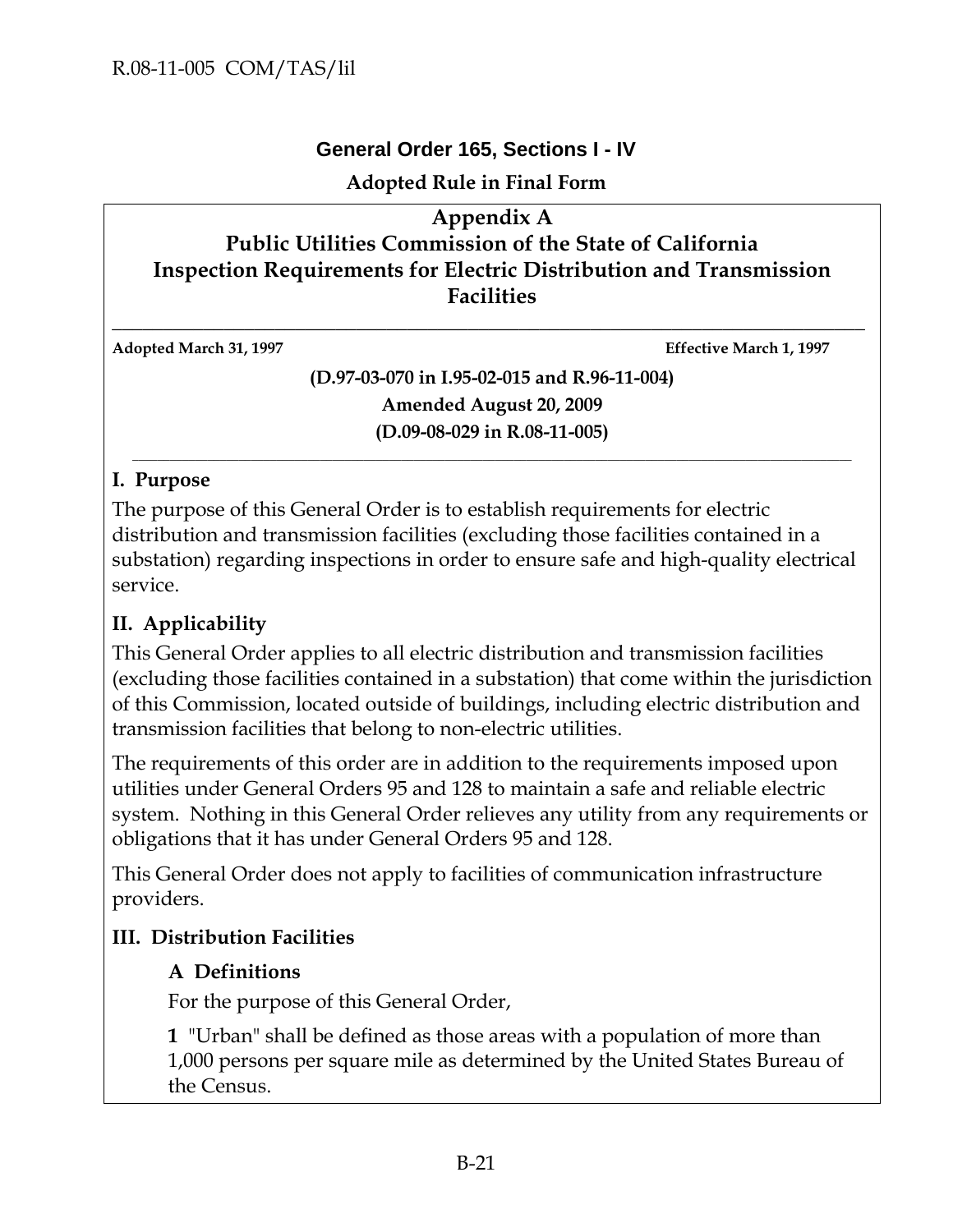**2** "Rural" shall be defined as those areas with a population of less than 1,000 persons per square mile as determined by the United States Bureau of the Census.

3 "Patrol inspection" shall be defined as a simple visual inspection, of applicable utility equipment and structures, that is designed to identify obvious structural problems and hazards. Patrol inspections may be carried out in the course of other company business.

**4** "Detailed" inspection shall be defined as one where individual pieces of equipment and structures are carefully examined, visually and through use of routine diagnostic test, as appropriate, and (if practical and if useful information can be so gathered) opened, and the condition of each rated and recorded.

5. "Intrusive" inspection is defined as one involving movement of soil, taking samples for analysis, and/or using more sophisticated diagnostic tools beyond visual inspections or instrument reading.

**6** "Corrective Action" shall be defined as maintenance, repair, or replacement of utility equipment and structures so that they function properly and safely.

#### **B Standards for Inspection**

Each utility subject to this General Order shall conduct inspections of its distribution facilities, as necessary, to ensure reliable, high-quality, and safe operation, but in no case may the period between inspections (measured in years) exceed the time specified in Table 1.

#### **C Record Keeping**

The utility shall maintain records for (1) at least ten (10) years of patrol and detailed inspection activities, and (2) the life of the pole for intrusive inspection activities. Such records shall be made available to parties or pursuant to Commission rules upon 30 days notice. Commission staff shall be permitted to inspect such records consistent with Public Utilities Code Section 314 (a).

For all inspections records shall specify the circuit, area, facility or equipment inspected, the inspector, the date of the inspection, and any problems (or items requiring corrective action) identified during each inspection, as well as the scheduled date of corrective action.

# **D Reporting**

By July  $1<sup>st</sup>$  each utility subject to this General Order shall submit an annual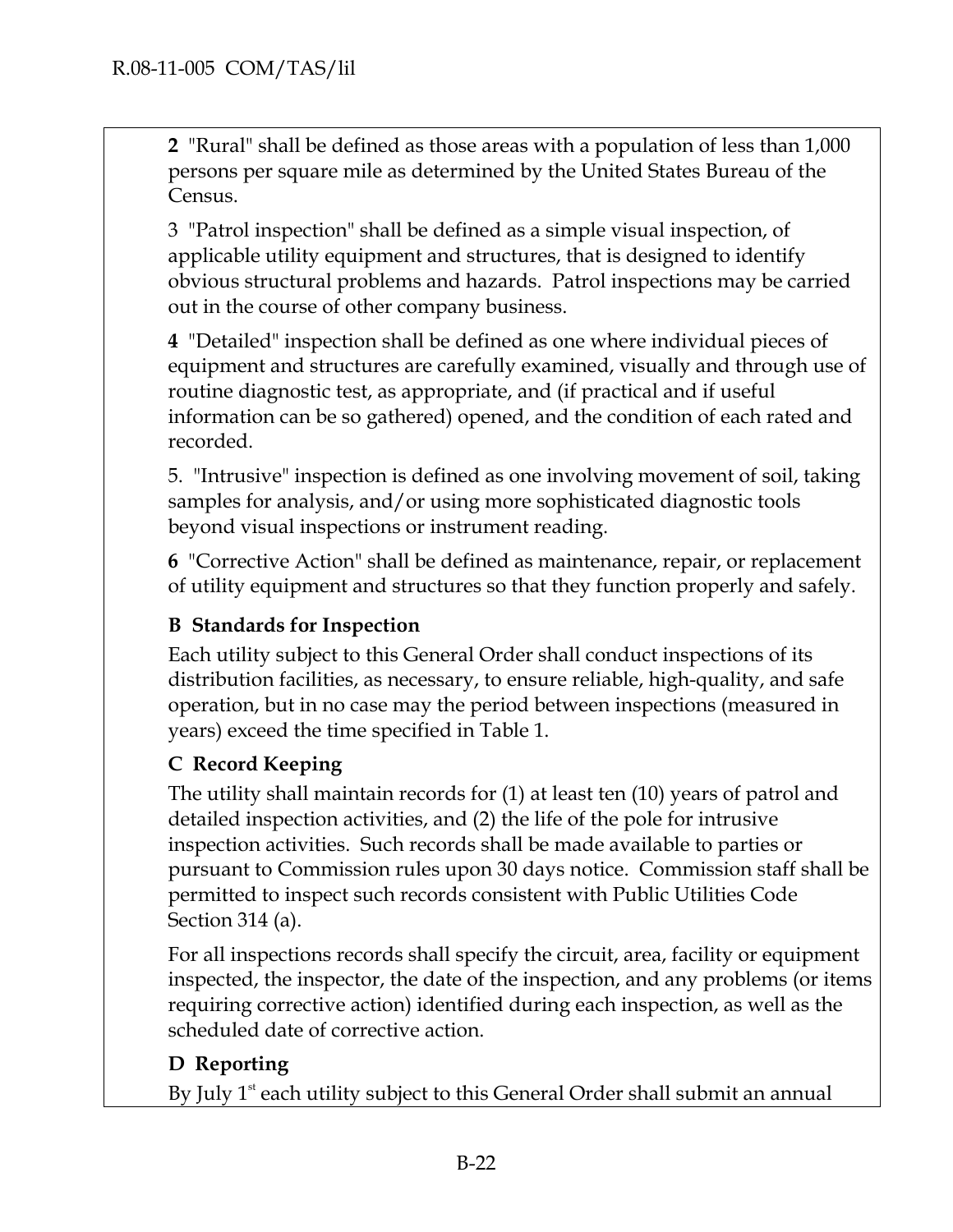report for the previous year under penalty of perjury.

The report shall list four categorical types of inspections: Patrols, Overhead Detailed, Underground Detailed and Wood Pole Intrusive. The report shall denote the total units of work by inspection type for the reporting period and the number of outstanding (not completed) inspections within the same reporting period for each of the four categories.

| Type of Inspections        | Due $(2)$ | Outstanding (3) |
|----------------------------|-----------|-----------------|
|                            |           |                 |
| Patrols                    | XXX       | <b>XXX</b>      |
| OH Detailed                | XXX       | <b>XXX</b>      |
| <b>UG Detailed</b>         | XXX       | <b>XXX</b>      |
| <b>Wood Pole Intrusive</b> | xxx       | xxx             |

| <b>Sample Report Template:</b> |
|--------------------------------|
|--------------------------------|

Notes:

- 1) Each utility will define its reporting unit basis (e.g., circuit, grid, facility / equipment).
- 2) Total inspections due in the reporting period. (Does not include outstanding inspections from prior years.)
- 3) Total inspections required that were not completed in the reporting period. (Does not include outstanding inspections from prior years.)

#### **IV. Transmission Facilities**

Each utility shall prepare and follow procedures for conducting inspections and maintenance activities for transmission lines.

Each utility shall maintain records of inspection and maintenance activities. Commission staff shall be permitted to inspect records and procedures consistent with Public Utilities Code Section 314 (a).

> /s/ Paul Clanon Paul Clanon Executive Director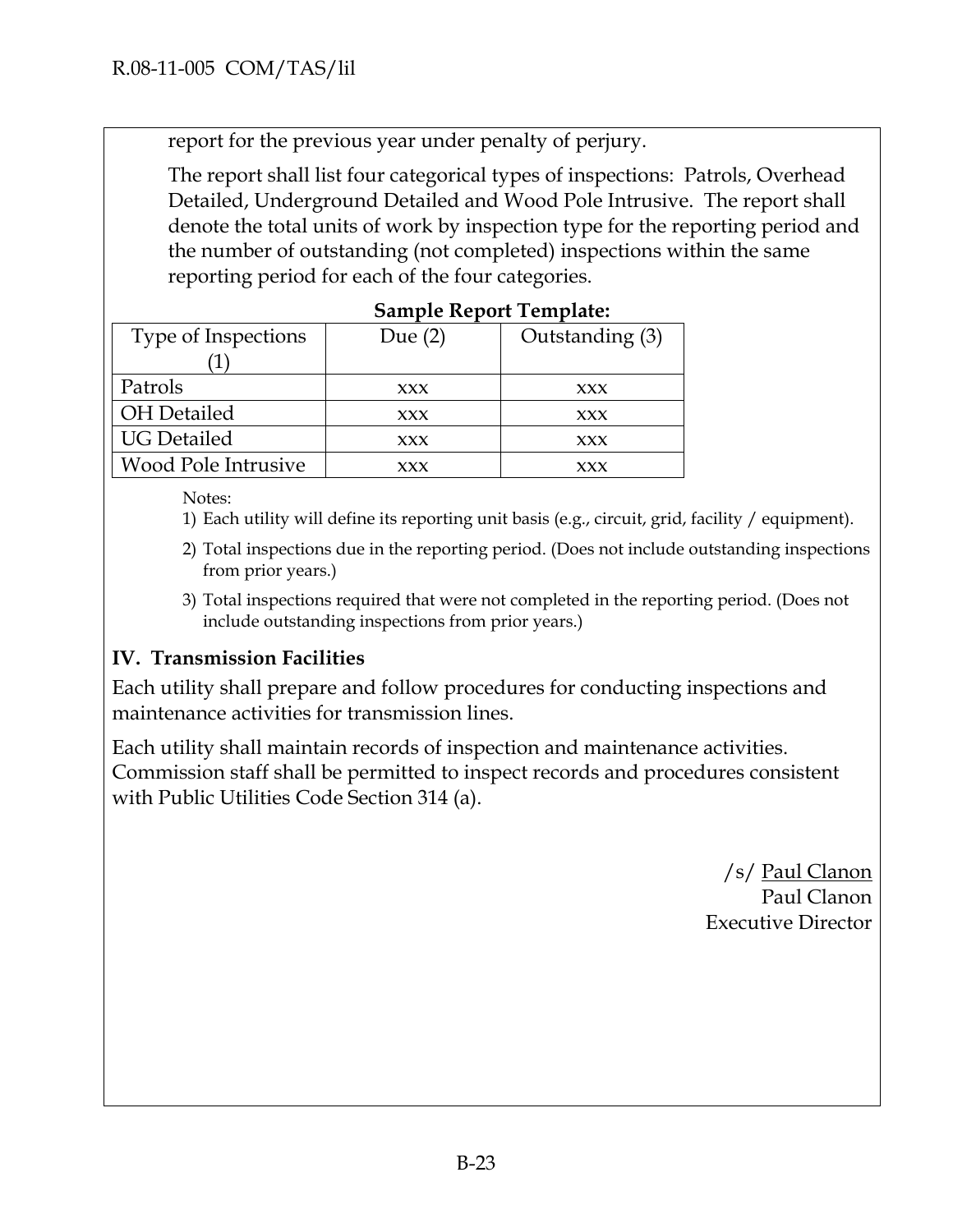| Table 1                                                     |  |  |  |  |  |  |  |
|-------------------------------------------------------------|--|--|--|--|--|--|--|
| Distribution Inspection Cycles (Maximum Intervals in Years) |  |  |  |  |  |  |  |

|                                     | Patrol       |                | <b>Detailed</b>               |   | <b>Intrusive</b> |              |
|-------------------------------------|--------------|----------------|-------------------------------|---|------------------|--------------|
|                                     |              |                | Urban Rural Urban Rural Urban |   |                  | <b>Rural</b> |
| <b>Transformers</b>                 |              |                |                               |   |                  |              |
| Overhead                            | $\mathbf{1}$ | $2^1$          | 5                             | 5 |                  |              |
| Underground                         | $\mathbf{1}$ | $\overline{2}$ | 3                             | 3 |                  |              |
| Padmounted                          | $\mathbf{1}$ | $\overline{2}$ | 5                             | 5 |                  |              |
| <b>Switching/Protective Devices</b> |              |                |                               |   |                  |              |
| Overhead                            | $\mathbf{1}$ | $2^1$          | 5                             | 5 |                  |              |
| Underground                         | $\mathbf{1}$ | $\overline{2}$ | 3                             | 3 |                  |              |
| Padmounted                          | $\mathbf{1}$ | $\overline{2}$ | 5                             | 5 |                  |              |
| Regulators/Capacitors               |              |                |                               |   |                  |              |
| Overhead                            | $\mathbf{1}$ | $2^1$          | 5                             | 5 |                  |              |
| Underground                         | $\mathbf{1}$ | $\overline{2}$ | 3                             | 3 |                  |              |
| Padmounted                          | $\mathbf{1}$ | $\overline{2}$ | 5                             | 5 |                  |              |
|                                     |              |                |                               |   |                  |              |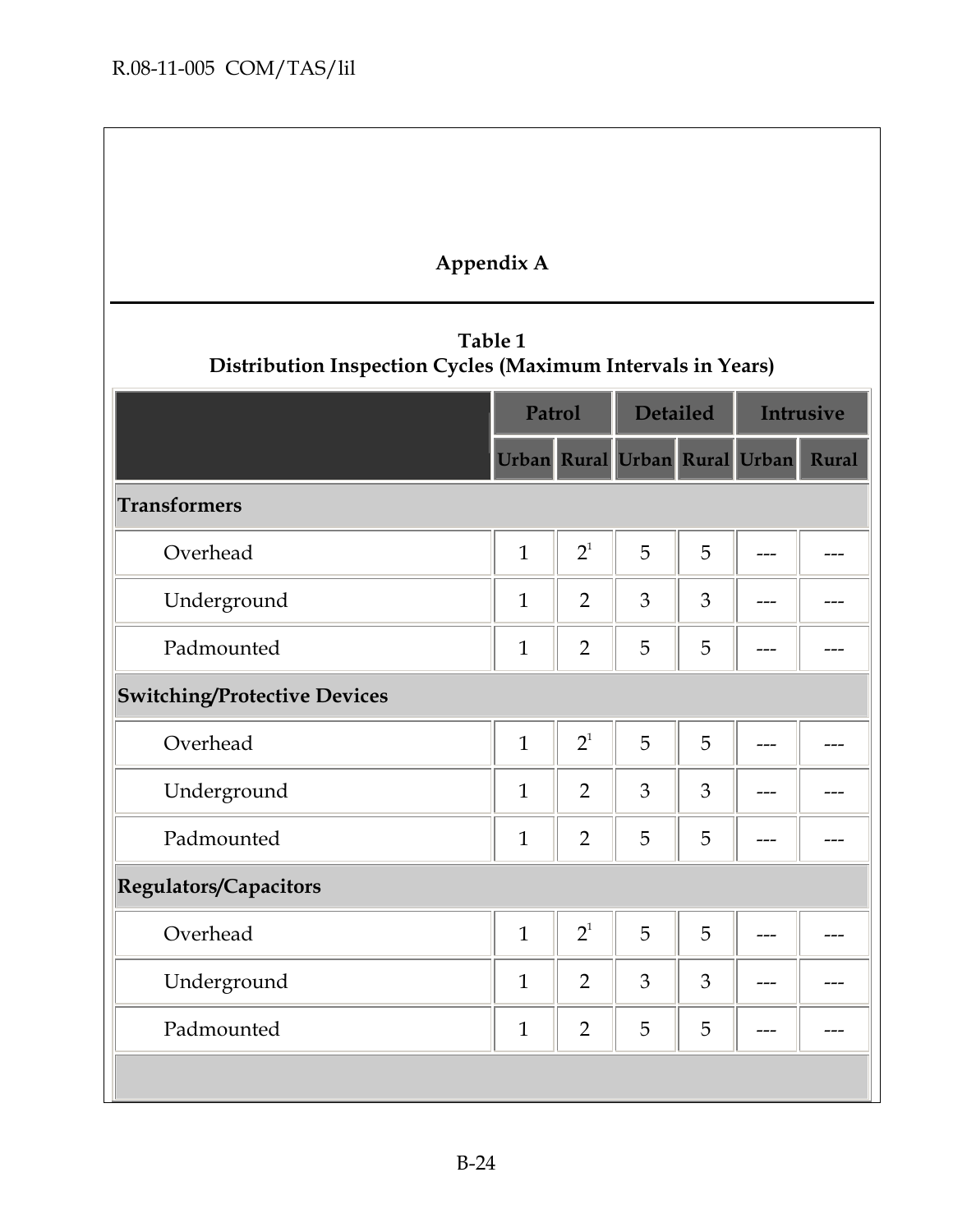| Overhead Conductor and Cables                                                   |   | $2^1$          | 5      | 5                   |    |    |
|---------------------------------------------------------------------------------|---|----------------|--------|---------------------|----|----|
| Streetlighting                                                                  | 1 | $\overline{2}$ | $\chi$ | $\boldsymbol{\chi}$ |    |    |
| Wood Poles under 15 years                                                       |   | $\overline{2}$ | $\chi$ | $\boldsymbol{\chi}$ |    |    |
| Wood Poles over 15 years which have<br>not been subject to intrusive inspection | 1 | 2              | $\chi$ | $\mathbf{x}$        | 10 | 10 |
| Wood poles which passed intrusive<br>inspection                                 |   |                |        |                     | 20 | 20 |

(1) Patrol inspections in rural areas shall be increased to once per year in Extreme and Very High Fire Threat Zones in the following counties Imperial, Los Angeles, Orange, Riverside, Santa Barbara, San Bernardino, San Diego, and Ventura. Extreme and Very High Fire Threat Zones are designated on the Fire and Resource Assessment Program (FRAP) Map prepared by the California Department of Forestry and Fire Protection or the modified FRAP Map prepared by San Diego Gas & Electric Company (SDG&E) and adopted by Decision 11-XX—YYY in Phase 2 of Rulemaking 08-11-005. The fire-threat map is to be used to establish approximate boundaries and Utilities should use their own expertise and judgment to determine if local conditions require them to adjust the boundaries of the map.

Note: This General Order does not apply to cathodic protection systems associated with natural gas facilities.

Note: For the purpose of implementing the patrol and detailed inspection intervals in Table 1 above, the term "year" is defined as 12 consecutive calendar months starting the first full calendar month after an inspection is performed, plus or minus two full calendar months, not to exceed the end of the calendar year in which the next inspection is due.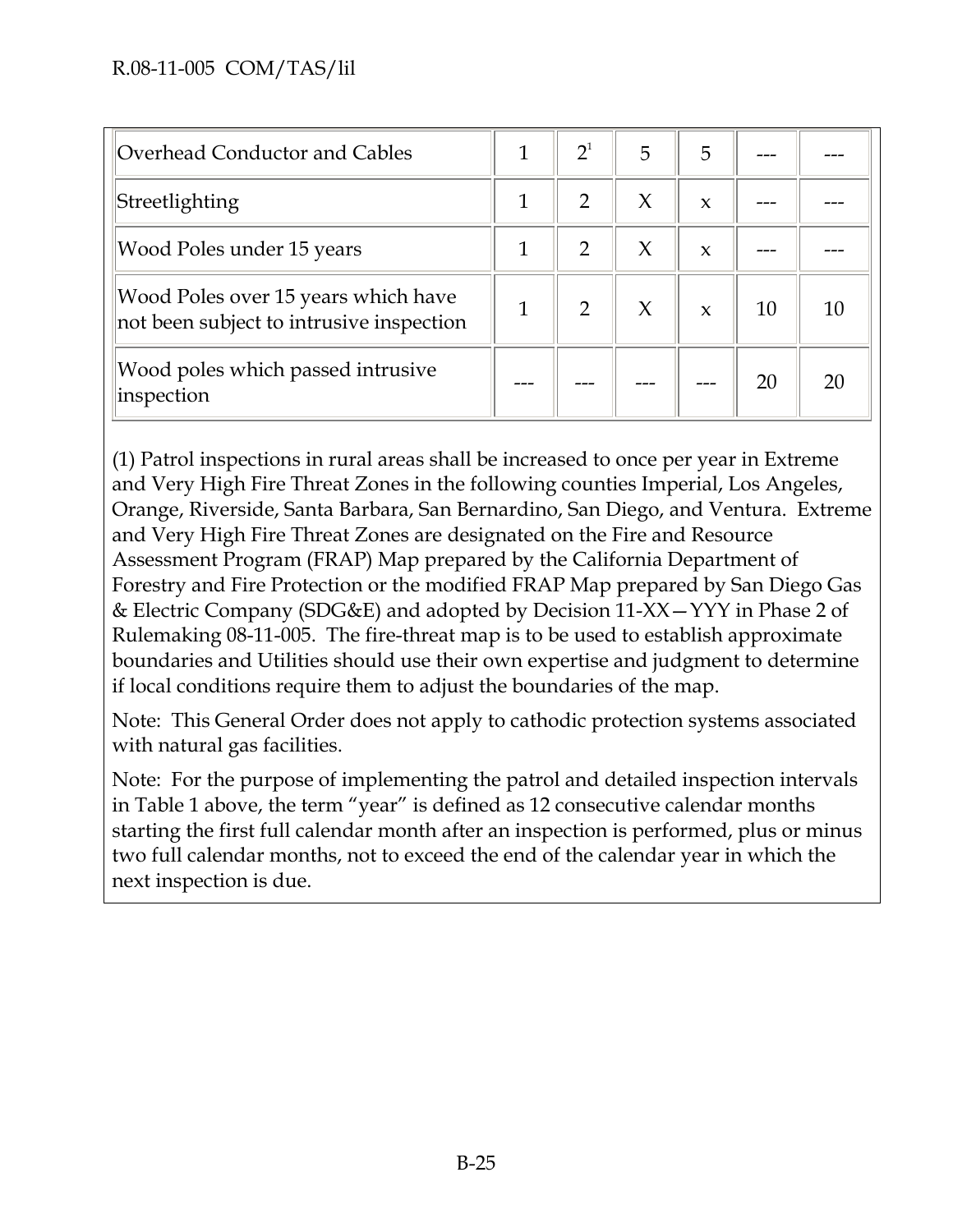# **General Order 166, Standard 1.E Adopted Rule in Final Form**

#### **E. Fire Prevention Plan**

Those electric utilities identified below shall have a Fire Prevention Plan that describes the measures the electric utility intends to implement, both in the short run and in the long run, to mitigate the threat of power-line fire ignitions in situations that meet all of the following criteria: (i) The force of 3-second wind gusts exceeds the maximum working stress specified in General Order 95, Section IV, for installed overhead electric facilities; (ii) the installed overhead electric facilities affected by these 3-second wind gusts are located in geographic areas designated as the first or second highest fire threat area on a fire-threat map adopted by the Commission in Rulemaking (R.) 08-11-005; and (iii) the 3-second wind gusts occur at the time and place of a Red Flag Warning issued by United States National Weather Service. The requirement to prepare a fire-prevention plan applies to: (1) Electric utilities in Imperial, Los Angeles, Orange, Riverside, Santa Barbara, San Bernardino, San Diego, and Ventura counties; and (2) electric utilities in all other counties with overhead electric facilities located in areas of high fire risk as determined by such utilities in accordance with Decision 11-XX-YYY issued in Phase 2 of R.08-11-005.

**Note**: The existing GO 166 Standards 1.E (Safety Considerations) through 1.I (Plan Update) are renumbered Standards 1.F through 1.J.

# **(END OF APPENDIX B)**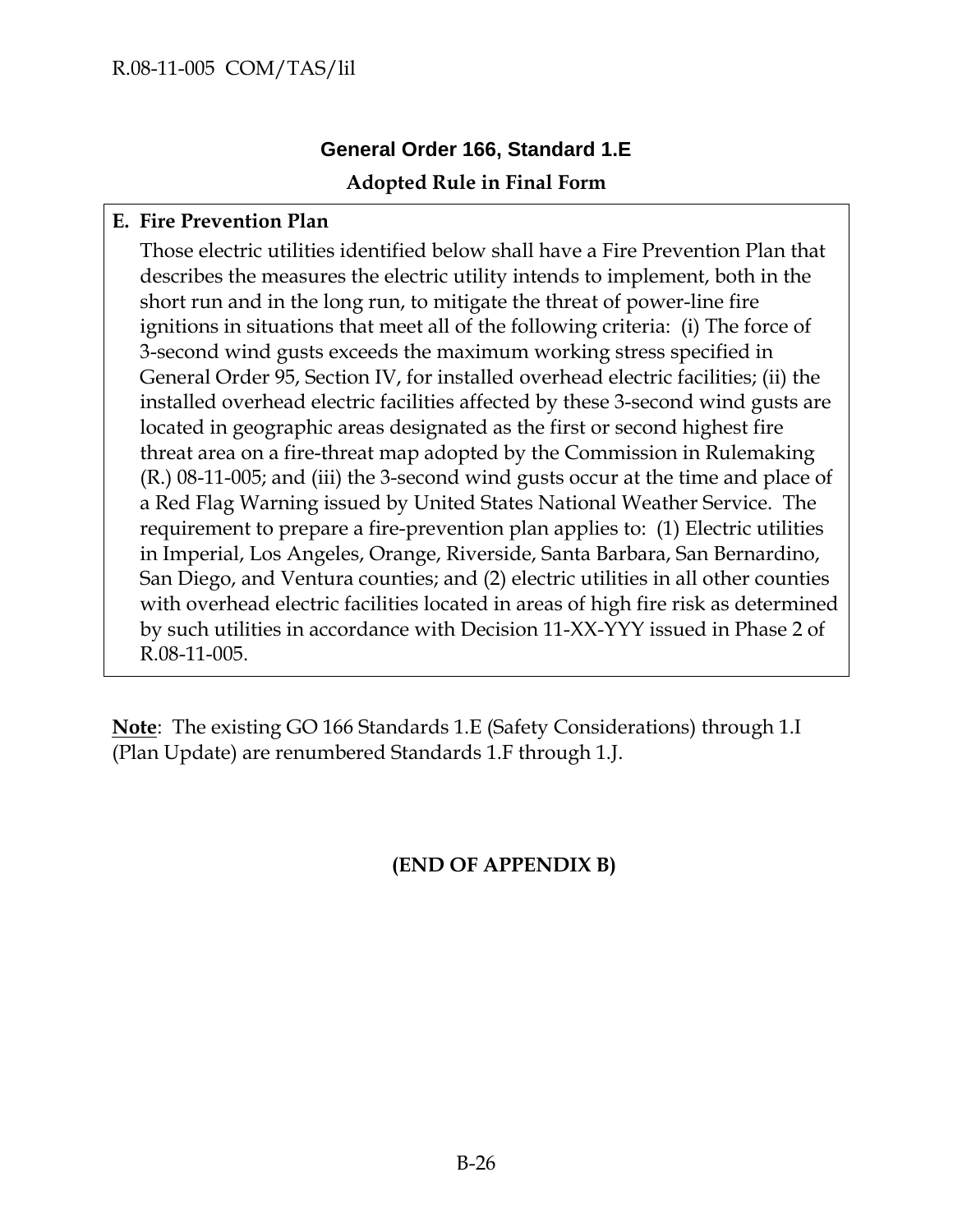# **Appendix C: Adopted Interim Fire-Threat Maps**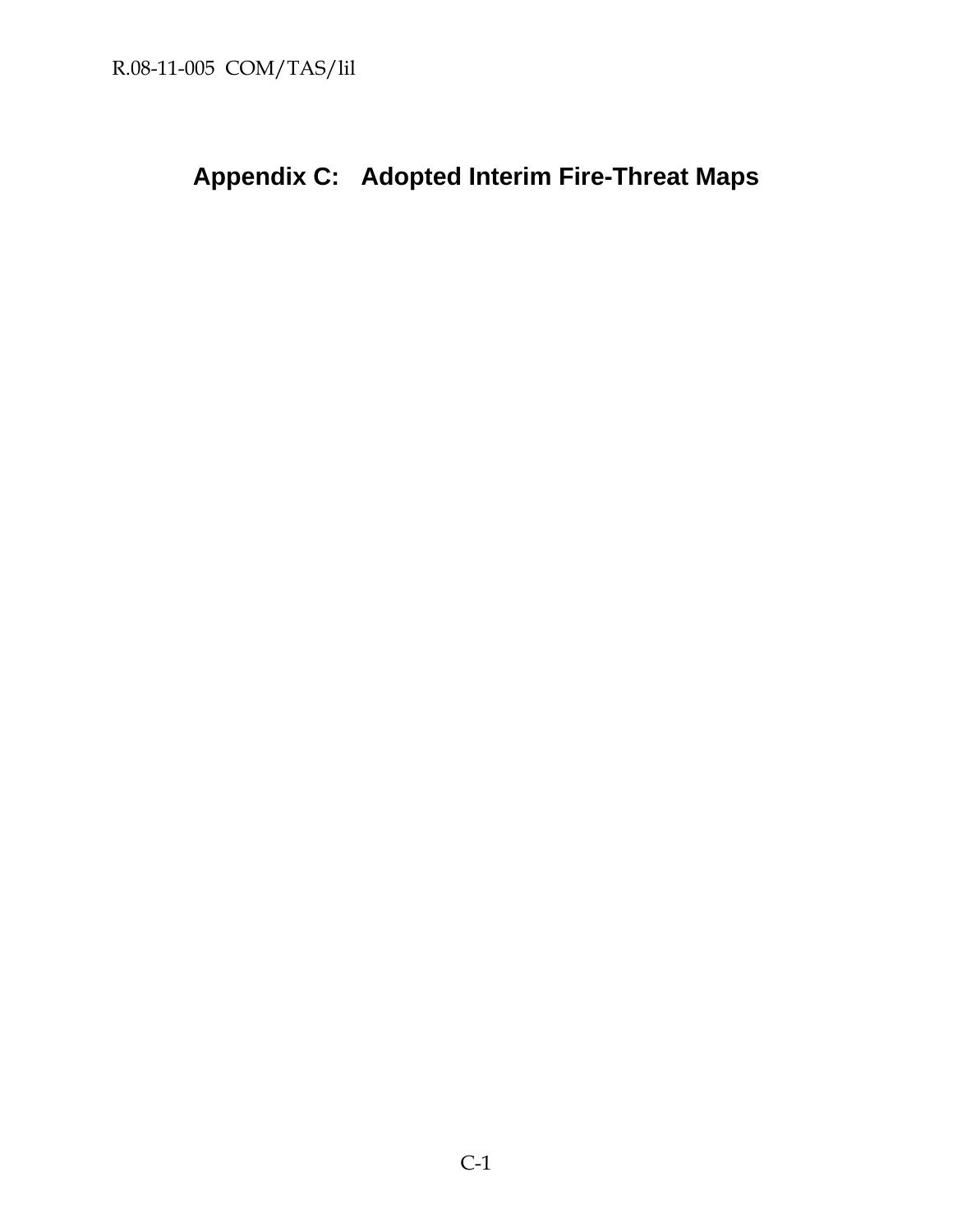